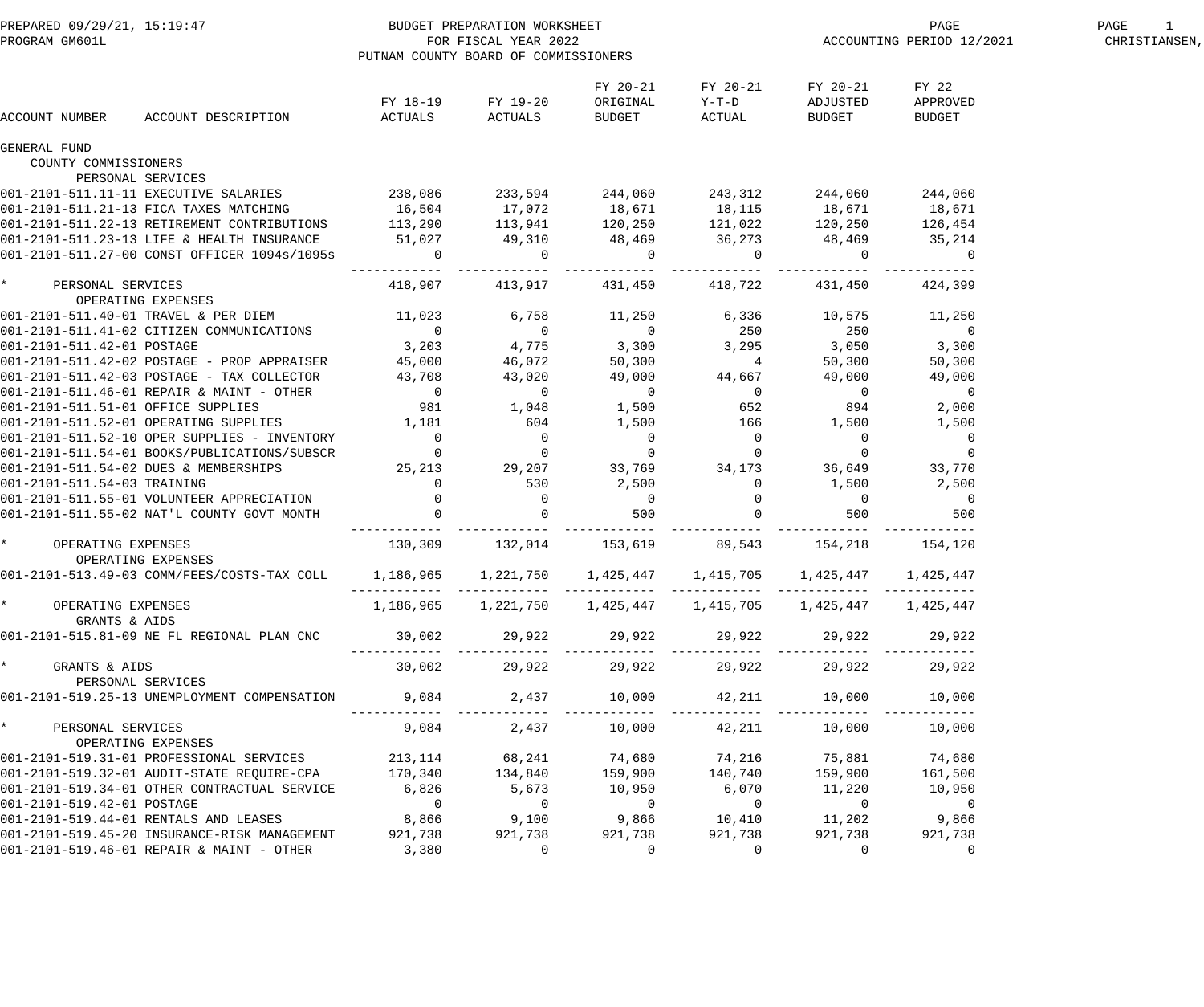| PREPARED 09/29/21, 15:19:47<br>PROGRAM GM601L |                                                                                     |                                                              | BUDGET PREPARATION WORKSHEET<br>FOR FISCAL YEAR 2022<br>PUTNAM COUNTY BOARD OF COMMISSIONERS |                                |                                   | PAGE<br>ACCOUNTING PERIOD 12/2021 | PAGE<br>CHRISTIANSEN,              |  |
|-----------------------------------------------|-------------------------------------------------------------------------------------|--------------------------------------------------------------|----------------------------------------------------------------------------------------------|--------------------------------|-----------------------------------|-----------------------------------|------------------------------------|--|
| ACCOUNT NUMBER                                | ACCOUNT DESCRIPTION                                                                 | FY 18-19<br>ACTUALS                                          | FY 19-20<br>ACTUALS                                                                          | FY 20-21<br>ORIGINAL<br>BUDGET | FY 20-21<br>$Y-T-D$<br>ACTUAL     | FY 20-21<br>ADJUSTED<br>BUDGET    | FY 22<br>APPROVED<br><b>BUDGET</b> |  |
|                                               |                                                                                     |                                                              |                                                                                              |                                |                                   |                                   |                                    |  |
|                                               | 001-2101-519.46-04 R & M - FLEET MAINTENANCE                                        | 1,070                                                        | 67                                                                                           | 1,200                          | 585                               | 1,200                             | 1,200                              |  |
| 001-2101-519.47-01 PRINTING & BINDING         |                                                                                     | $\overline{0}$                                               | 160                                                                                          | 250                            | 60                                | 250                               | 250                                |  |
|                                               | 001-2101-519.49-01 CURRENT CHARGES & OBLIG                                          | 11,893                                                       | 5,674                                                                                        | 6,500                          | 5,935                             | 6,509                             | 6,500                              |  |
|                                               | 001-2101-519.49-37 FEES-LAWSUITS OF BCC                                             | $\overline{0}$                                               | $\mathbf 0$                                                                                  | $\overline{0}$                 | $\overline{0}$                    | $\overline{0}$                    |                                    |  |
|                                               | 001-2101-519.49-39 TAX CERTIFICATE COSTS                                            | $\overline{0}$                                               | $\mathbf 0$                                                                                  | $\overline{0}$                 | $\overline{0}$                    | $\overline{0}$                    |                                    |  |
|                                               | 001-2101-519.49-41 CHECK DEPOSIT SHORTAGE                                           | $\overline{0}$                                               | $\overline{0}$                                                                               | $\overline{0}$                 | $\overline{0}$                    | $\overline{0}$                    |                                    |  |
|                                               | 001-2101-519.49-44 WEST PUTNAM ANNEX SUPPORT                                        | $0$ 0<br>25,839 27,789                                       |                                                                                              |                                | 27,789 20,589                     | 27,454                            | 27,789                             |  |
|                                               | 001-2101-519.49-45 S. PUTNAM ANNEX SUPPORT                                          | 23,715                                                       | 27,416                                                                                       | 27,700                         | 27,488                            | 27,700                            | 27,700                             |  |
|                                               | 001-2101-519.49-48 LAWSUITS - SETTLEMENTS                                           | $\overline{0}$                                               | $\overline{0}$                                                                               | $\overline{0}$                 | $\overline{\phantom{0}}$          | $\overline{0}$                    | $\overline{0}$                     |  |
|                                               | 001-2101-519.49-50 LEGAL ADVERTISEMENTS                                             | 15,704                                                       | 19,425                                                                                       | 16,000                         | 14,443                            | 16,000                            | 20,000                             |  |
| 001-2101-519.49-51 NON-LEGAL ADS              |                                                                                     | 850                                                          | 679                                                                                          | 1,450                          | 125                               | 125                               | 2,500                              |  |
|                                               | 001-2101-519.52-02 GAS, OIL & LUBRICANTS                                            | 480                                                          | 201<br>________________________________                                                      | 300                            | 111<br>------------- ------------ | 300                               | 300                                |  |
| OPERATING EXPENSES<br>CAPITAL OUTLAY          |                                                                                     | 1,403,815                                                    |                                                                                              | 1, 221, 003 1, 258, 323        | 1,222,510                         | 1,259,479 1,264,973               |                                    |  |
| 001-2101-519.61-01 LAND ACQUISITION           |                                                                                     |                                                              |                                                                                              |                                | 3,250                             | $\overline{0}$                    |                                    |  |
|                                               | 001-2101-519.62-01 BLDGS-CONST & OR IMPROV                                          |                                                              | $\mathbf 0$                                                                                  | $\overline{0}$                 | $\overline{0}$                    | $\mathbf{0}$                      |                                    |  |
|                                               | 001-2101-519.63-01 IMPR OTHER THAN BUILDINGS                                        |                                                              | $\overline{0}$                                                                               | $\overline{0}$                 | $\overline{0}$                    | $\overline{0}$                    |                                    |  |
|                                               | 001-2101-519.64-01 EQUIPMENT-CASH PURCHASE                                          |                                                              | $\mathbf 0$                                                                                  |                                | $\Omega$                          |                                   |                                    |  |
|                                               |                                                                                     |                                                              |                                                                                              |                                |                                   |                                   |                                    |  |
| CAPITAL OUTLAY                                |                                                                                     | $\mathbf 0$                                                  | $\mathbf{0}$                                                                                 | $\overline{0}$                 | 3,250                             | $\Omega$                          | 0                                  |  |
| DEBT SERVICE                                  |                                                                                     |                                                              |                                                                                              |                                |                                   |                                   |                                    |  |
| 001-2101-519.71-02 PRINCIPAL - LOANS          |                                                                                     | $\begin{array}{c} 0 \\ 0 \end{array}$                        | $\mathbf 0$                                                                                  | $\overline{0}$                 | $\mathbf 0$                       | $\mathbf 0$                       | $\mathbf{0}$                       |  |
| 001-2101-519.72-02 INTEREST - LOANS           |                                                                                     |                                                              | $\mathbf 0$                                                                                  | $\overline{0}$                 | $\mathbf 0$                       | $\mathbf{0}$                      |                                    |  |
| DEBT SERVICE                                  |                                                                                     | $\overline{0}$                                               | $\overline{0}$                                                                               | $\overline{0}$                 | $\mathbf 0$                       | $\overline{0}$                    | 0                                  |  |
| GRANTS & AIDS                                 |                                                                                     |                                                              |                                                                                              |                                |                                   |                                   |                                    |  |
|                                               | 001-2101-519.81-21 PYMT IN LIEU OF TAXES/PAL                                        | 5,000                                                        | 5,000                                                                                        | 5,000                          | 5,000                             | 5,000                             | 5,000                              |  |
|                                               | 001-2101-519.81-22 PYMT IN LIEU OF TAXES/C C                                        | 5,000                                                        | 5,000                                                                                        | 5,000                          | 5,000                             | 5,000                             | 5,000                              |  |
|                                               | 001-2101-519.82-02 COMMUNITIES IN SCHOOLS                                           |                                                              |                                                                                              |                                |                                   |                                   |                                    |  |
| * GRANTS & AIDS<br>NON-OPERATING              |                                                                                     |                                                              | $10,000$ $10,000$ $10,000$ $10,000$ $10,000$ $10,000$                                        |                                |                                   |                                   | 10,000                             |  |
|                                               | 001-2101-519.93-07 NON-OP-TRSFR-PCDSB                                               | 21,001                                                       |                                                                                              |                                |                                   |                                   |                                    |  |
|                                               | 001-2101-519.93-08 CHILD CARE RESOURCES, INC                                        |                                                              |                                                                                              |                                |                                   |                                   |                                    |  |
| 001-2101-519.93-09 VOLUNTEER PROGRAM          |                                                                                     | $\begin{matrix} 0 \\ 0 \end{matrix}$                         |                                                                                              | $\overline{0}$                 |                                   |                                   |                                    |  |
| * NON-OPERATING<br>OPERATING EXPENSES         |                                                                                     | 21,001                                                       | 0                                                                                            | 0                              | $\Omega$                          | $\Omega$                          |                                    |  |
|                                               | 001-2101-523.34-22 CONTRACT-HOME DETENTION                                          |                                                              |                                                                                              | 500                            |                                   | 500                               | 500                                |  |
|                                               | 001-2101-523.34-23 CONTRACT-JUVENILE DETENT                                         |                                                              |                                                                                              | $\overline{0}$                 |                                   | $\overline{0}$                    | 412,561                            |  |
|                                               | 001-2101-523.34-34 DJJ-PRE-TRIAL JUVEN DETEN                                        |                                                              |                                                                                              |                                |                                   |                                   | 30,000                             |  |
|                                               | 001-2101-523.46-09 SHERIFF/JAIL FACILITIES                                          | $\begin{smallmatrix}&&&\cup\&\&0\&13\,,111\end{smallmatrix}$ |                                                                                              |                                |                                   |                                   | $\Omega$                           |  |
| * OPERATING EXPENSES<br>OPERATING EXPENSES    |                                                                                     | 13,111                                                       | $\overline{0}$                                                                               | 500                            | $\overline{0}$                    | 500                               | 443,061                            |  |
|                                               | 001-2101-527.34-23 CONTRACT SVCS-MED EXAMIN 299,809 338,329 314,488 213,180 314,488 |                                                              |                                                                                              |                                |                                   |                                   |                                    |  |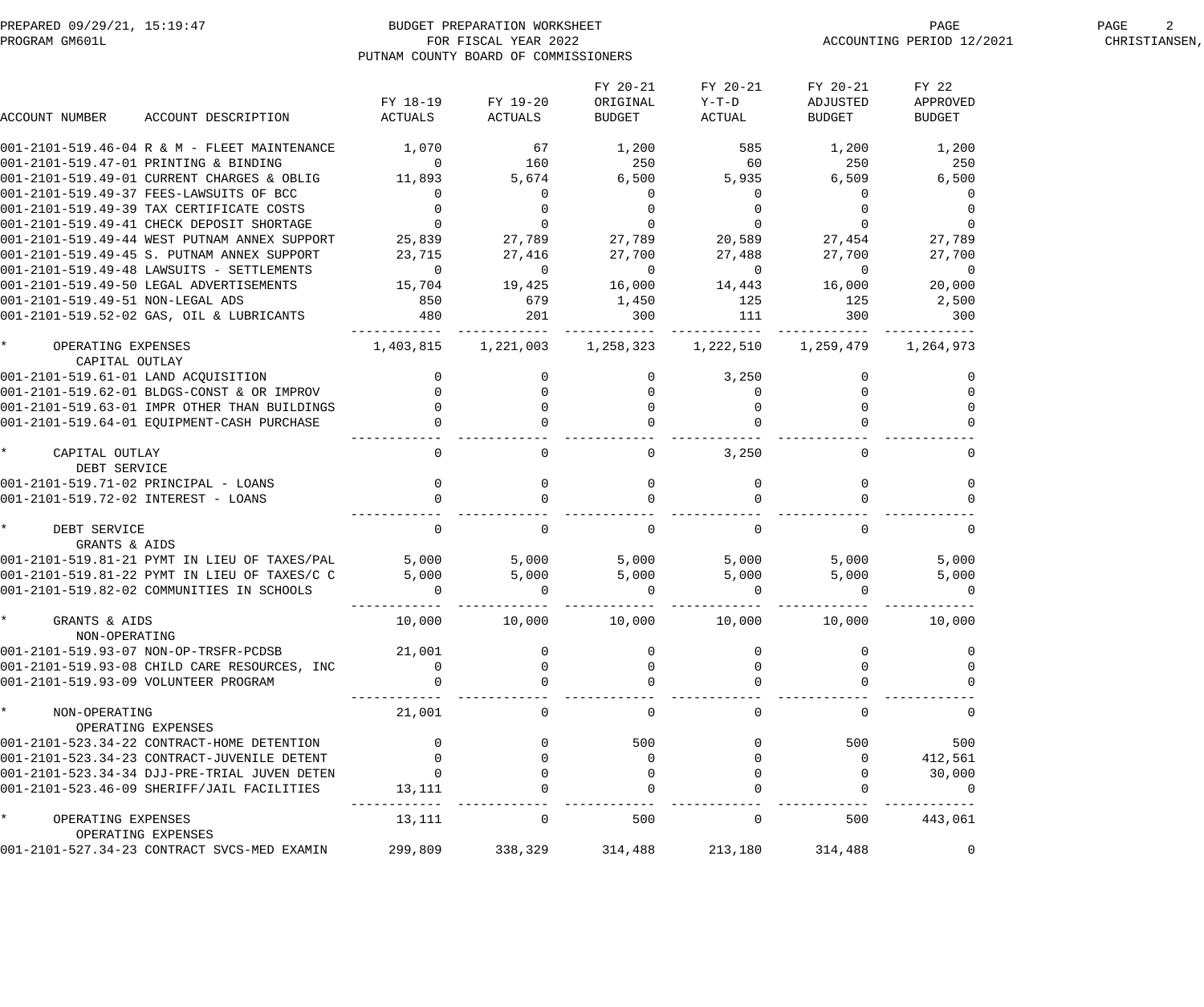| PREPARED 09/29/21, 15:19:47<br>PROGRAM GM601L                                                                                                                                                   | PUTNAM COUNTY BOARD OF COMMISSIONERS                           | BUDGET PREPARATION WORKSHEET<br>FOR FISCAL YEAR 2022 |                           |                                         |                                                             | PAGE<br>ACCOUNTING PERIOD 12/2021 | PAGE<br>CHRISTIANSEN, |
|-------------------------------------------------------------------------------------------------------------------------------------------------------------------------------------------------|----------------------------------------------------------------|------------------------------------------------------|---------------------------|-----------------------------------------|-------------------------------------------------------------|-----------------------------------|-----------------------|
| ACCOUNT DESCRIPTION ACTUALS<br>ACCOUNT NUMBER                                                                                                                                                   |                                                                | FY 18-19 FY 19-20<br><b>ACTUALS</b>                  | ORIGINAL<br><b>BUDGET</b> | FY 20-21 FY 20-21<br>$Y-T-D$<br>ACTUAL  | FY 20-21 FY 22<br>ADJUSTED APPROVED<br><b>BUDGET</b>        | BUDGET                            |                       |
| 001-2101-527.34-26 CONTR-CADAVER TRANSPORT                                                                                                                                                      | $47,900$ $32,025$ $30,000$ $31,000$ $32,500$                   |                                                      |                           |                                         |                                                             |                                   |                       |
| OPERATING EXPENSES<br>OPERATING EXPENSES                                                                                                                                                        |                                                                |                                                      |                           | 347,709 370,354 344,488 244,180 346,988 |                                                             |                                   |                       |
| 001-2101-529.49-49 CRIME PREVENTION PROGRAMS                                                                                                                                                    | $0 \qquad \qquad 0 \qquad \qquad 0 \qquad \qquad 0$            |                                                      |                           |                                         |                                                             |                                   |                       |
| OPERATING EXPENSES<br>GRANTS & AIDS                                                                                                                                                             |                                                                | $\Omega$                                             | $\Omega$                  | $\Omega$                                |                                                             |                                   |                       |
| 001-2101-529.82-30 CRIME STOPPERS                                                                                                                                                               | $\begin{array}{ccc} & & & 0 & \quad & & 0 \end{array}$         |                                                      |                           | $\begin{matrix} 0 & 0 \end{matrix}$     |                                                             |                                   |                       |
| GRANTS & AIDS<br>GRANTS & AIDS                                                                                                                                                                  |                                                                |                                                      | $\Omega$                  | $\Omega$                                |                                                             |                                   |                       |
|                                                                                                                                                                                                 |                                                                |                                                      |                           |                                         |                                                             |                                   |                       |
|                                                                                                                                                                                                 |                                                                |                                                      |                           |                                         | $\overline{0}$                                              |                                   |                       |
|                                                                                                                                                                                                 |                                                                |                                                      |                           |                                         |                                                             |                                   |                       |
| GRANTS & AIDS<br>OPERATING EXPENSES                                                                                                                                                             |                                                                |                                                      | $\Omega$                  | $\Omega$                                |                                                             |                                   |                       |
| 001-2101-538.34-01 OTHER CONTRACTUAL SERVICE                                                                                                                                                    |                                                                | $\begin{matrix} 0 & 0 \\ 0 & 0 \end{matrix}$         | $\overline{0}$            | $\Omega$                                |                                                             |                                   |                       |
| OPERATING EXPENSES<br>CAPITAL OUTLAY                                                                                                                                                            |                                                                | $\Omega$                                             | $\Omega$                  | $\Omega$                                |                                                             |                                   |                       |
|                                                                                                                                                                                                 |                                                                |                                                      |                           |                                         |                                                             |                                   |                       |
|                                                                                                                                                                                                 |                                                                |                                                      |                           |                                         |                                                             |                                   |                       |
|                                                                                                                                                                                                 |                                                                |                                                      |                           |                                         |                                                             |                                   |                       |
| 001-2101-544.64-01 EQUIPMENT - CASH PURCHASE 0<br>001-2101-544.64-02 FTA05-FACILITY IMPROVE. 0<br>001-2101-544.64-03 FTA06-DESGN/BLD RURAL BUS 0<br>001-2101-544.64-04 FTA07-ENG MANUF LW BUS 0 |                                                                |                                                      |                           |                                         |                                                             |                                   |                       |
| CAPITAL OUTLAY<br>GRANTS & AIDS                                                                                                                                                                 | $\overline{0}$                                                 | $\Omega$                                             | $\overline{0}$            | $\Omega$                                | $\Omega$                                                    |                                   |                       |
| 001-2101-544.82-11 RIDE SOLUTION                                                                                                                                                                | $47,105$ $30,000$ $30,000$ $30,000$ $30,000$ $30,000$ $30,000$ |                                                      |                           |                                         |                                                             |                                   |                       |
| GRANTS & AIDS<br>GRANTS & AIDS                                                                                                                                                                  |                                                                |                                                      |                           |                                         | $47,105$ $30,000$ $30,000$ $30,000$ $30,000$ $30,000$       | 30,000                            |                       |
| 001-2101-549.82-28 HISTORIC MELROSE                                                                                                                                                             | $\overline{0}$                                                 | $\mathbf 0$                                          | $\mathbf 0$               | $\overline{0}$                          | $\mathbf 0$                                                 |                                   |                       |
| GRANTS & AIDS<br>OPERATING EXPENSES                                                                                                                                                             | $\overline{0}$                                                 | $\Omega$                                             | $\mathbf 0$               | $\overline{0}$                          | $\Omega$                                                    | 0                                 |                       |
| 001-2101-552.49-02 FAIR AUTHORITY P-CARD                                                                                                                                                        |                                                                |                                                      | $\mathbf 0$               | 268                                     |                                                             |                                   |                       |
| OPERATING EXPENSES<br>GRANTS & AIDS                                                                                                                                                             | $\overline{0}$                                                 | $\overline{0}$                                       | $\overline{0}$            | 268                                     | $\overline{0}$                                              | 0                                 |                       |
| 001-2101-552.81-27 TAX INCREMENT FIN/PALATKA 281,492 313,327 330,000 344,633 344,634 373,948                                                                                                    |                                                                |                                                      |                           |                                         |                                                             |                                   |                       |
| 001-2101-552.81-29 TAX INCR. FIN/CRES.CITY 31,452                                                                                                                                               |                                                                | 58,785 62,000                                        |                           |                                         | 70,771 70,771 81,917                                        |                                   |                       |
| 001-2101-552.82-27 NORTH FL ECONOMIC DEVELOP                                                                                                                                                    | $\mathbf{0}$<br>- - - - - - - - - - - -                        | $\overline{0}$                                       | $\overline{0}$            | $\overline{0}$                          | $\overline{0}$                                              | $\overline{0}$                    |                       |
| GRANTS & AIDS<br>CAPITAL OUTLAY                                                                                                                                                                 |                                                                |                                                      |                           |                                         | $312,944$ $372,112$ $392,000$ $415,404$ $415,405$ $455,865$ |                                   |                       |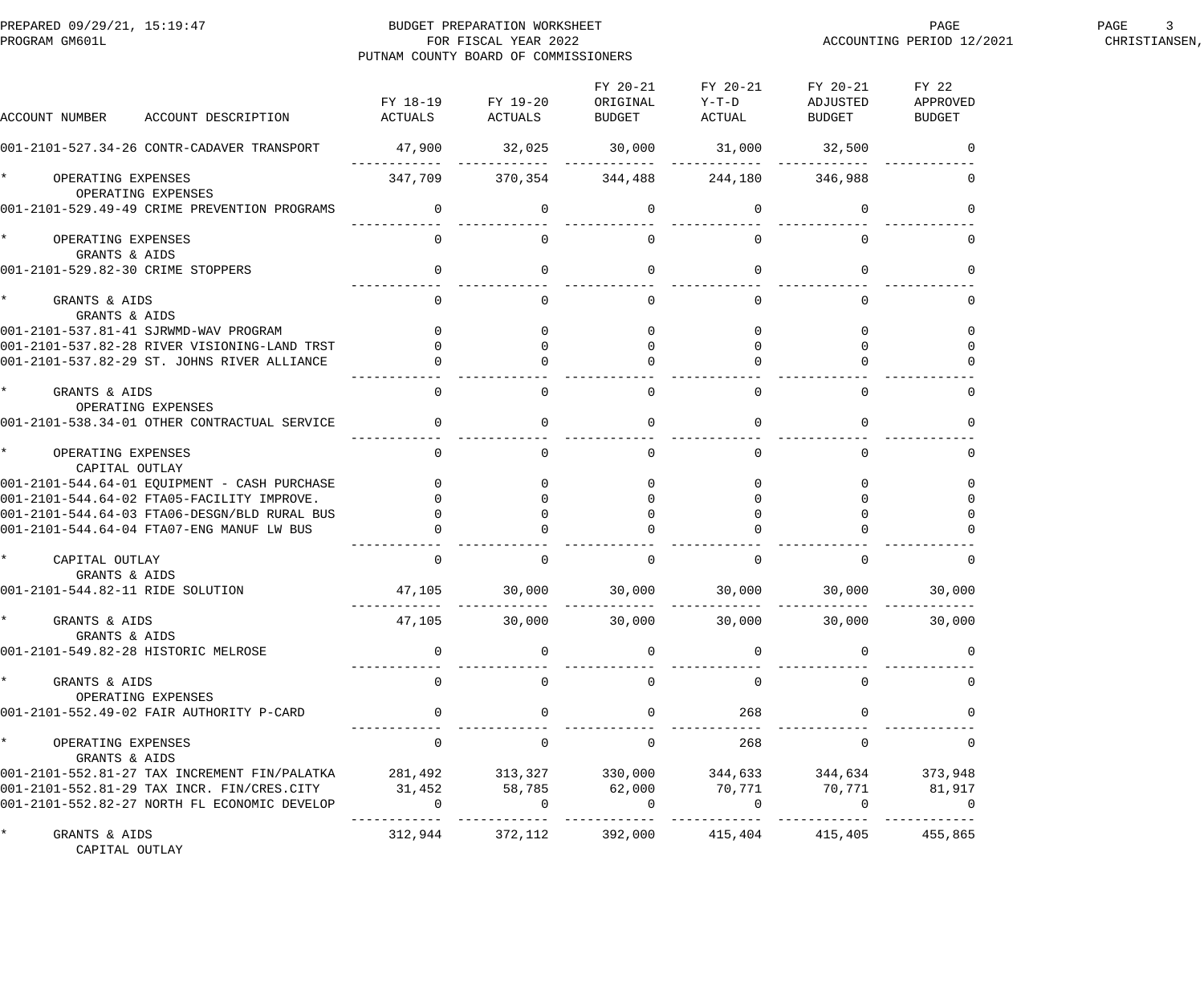| PREPARED 09/29/21, 15:19:47<br>PROGRAM GM601L              | PUTNAM COUNTY BOARD OF COMMISSIONERS | BUDGET PREPARATION WORKSHEET<br>FOR FISCAL YEAR 2022 |                                |                             |                                                           | PAGE<br>ACCOUNTING PERIOD 12/2021 | PAGE<br>CHRISTIANSEN, |
|------------------------------------------------------------|--------------------------------------|------------------------------------------------------|--------------------------------|-----------------------------|-----------------------------------------------------------|-----------------------------------|-----------------------|
| ACCOUNT NUMBER<br>ACCOUNT DESCRIPTION                      | FY 18-19<br>ACTUALS                  | FY 19-20<br>ACTUALS                                  | FY 20-21<br>ORIGINAL<br>BUDGET | FY 20-21<br>Y-T-D<br>ACTUAL | FY 20-21<br>ADJUSTED<br>BUDGET                            | FY 22<br>APPROVED<br>BUDGET       |                       |
| 001-2101-572.61-01 LAND                                    |                                      | $\overline{0}$                                       | $\overline{0}$                 | $\overline{0}$              | $\overline{0}$                                            |                                   |                       |
| * CAPITAL OUTLAY<br>GRANTS & AIDS                          | $\Omega$                             | $\Omega$                                             | $\overline{0}$                 | $\Omega$                    | $\Omega$                                                  |                                   |                       |
| 001-2101-573.82-05 ARTS CNCL OF GREATER PAL 4,000          |                                      |                                                      | 4,000                          | $\mathbf 0$                 | 4,000                                                     | 4,000                             |                       |
| 001-2101-573.82-07 THE SALVATION ARMY                      |                                      |                                                      | $\Omega$                       | $\Omega$                    | $\Omega$                                                  |                                   |                       |
| 001-2101-573.82-08 COMMUNITY GARDENS                       |                                      |                                                      |                                | $\Omega$                    | $\overline{0}$                                            |                                   |                       |
| 001-2101-573.82-09 CONLEE/SNYDER MURAL COMM                |                                      |                                                      |                                |                             |                                                           |                                   |                       |
| * GRANTS & AIDS<br>NON-OPERATING                           | 4,000                                | $\overline{0}$                                       | 4,000                          | $\Omega$                    | 4,000                                                     | 4,000                             |                       |
| 001-2101-581.91-01 BUD TRFR-CLERK TO BOARD 1,642,066       |                                      | 1,642,066                                            | 1,732,886                      |                             |                                                           | 1,830,192                         |                       |
| 001-2101-581.91-02 BUD TRFR-CLRK/RCRD RETENT               | $\overline{0}$                       | $\overline{0}$                                       | $\overline{0}$                 | $\overline{a}$              | $\overline{0}$                                            | $\sim$ 0                          |                       |
| 001-2101-581.91-21 TRF TO ECONOMIC DEV FUND 107,954        |                                      |                                                      |                                |                             | 181,898  4,348,595  4,273,878  4,355,881  4,376,477       |                                   |                       |
| 001-2101-581.91-28 TRF-RISK MANAGEMENT FD 112,911          |                                      | 588,554                                              |                                |                             | 348,300    1,646,897    1,646,897    498,300              |                                   |                       |
| 001-2101-581.91-32 TRF-GROUP INSURANCE RES                 |                                      | 1,350,000                                            |                                |                             |                                                           | 1,186,017                         |                       |
| 001-2101-581.91-33 TRF-MISC GRANTS FUND                    |                                      |                                                      |                                |                             |                                                           |                                   |                       |
| 001-2101-581.91-43 TRF-COMM IMPROVEMENT FUND               |                                      |                                                      |                                |                             |                                                           |                                   |                       |
| $\star$ and $\star$<br>NON-OPERATING<br>OPERATING EXPENSES | 1,862,931                            | 3,762,518                                            | 6,429,781                      | 7,653,661 7,735,664         |                                                           | 7,890,986                         |                       |
| 001-2101-711.34-01 OTHER CONTRACTUAL SERVICE               | 153,329                              | 165,999                                              | 161, 115                       | 159,483                     | 161,115                                                   | 161, 115                          |                       |
| $\star$<br>OPERATING EXPENSES                              | 153,329                              |                                                      | 165,999 161,115 159,483        |                             | 161,115                                                   | 161,115                           |                       |
| $***$<br>COUNTY COMMISSIONERS                              | 5,951,212                            |                                                      |                                |                             | 7,732,026  10,680,645  11,734,859  12,014,188  12,303,888 |                                   |                       |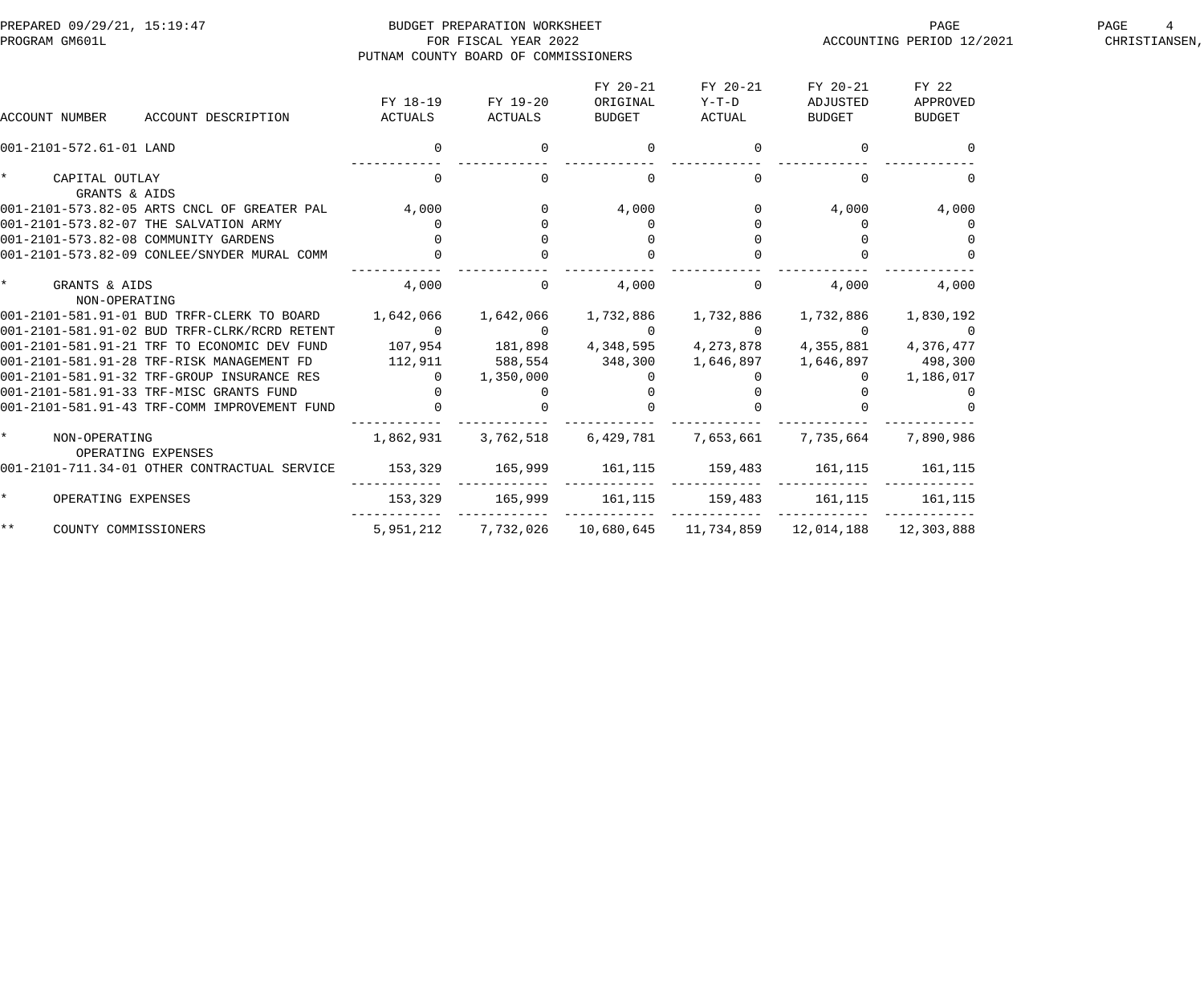| PREPARED 09/29/21, 15:19:47<br>PROGRAM GM601L |                                                   |                     | BUDGET PREPARATION WORKSHEET<br>FOR FISCAL YEAR 2022<br>PUTNAM COUNTY BOARD OF COMMISSIONERS |                                |                             |                                | PAGE<br>ACCOUNTING PERIOD 12/2021  | PAGE<br>5<br>CHRISTIANSEN, |
|-----------------------------------------------|---------------------------------------------------|---------------------|----------------------------------------------------------------------------------------------|--------------------------------|-----------------------------|--------------------------------|------------------------------------|----------------------------|
| ACCOUNT NUMBER                                | ACCOUNT DESCRIPTION                               | FY 18-19<br>ACTUALS | FY 19-20<br>ACTUALS                                                                          | FY 20-21<br>ORIGINAL<br>BUDGET | FY 20-21<br>Y-T-D<br>ACTUAL | FY 20-21<br>ADJUSTED<br>BUDGET | FY 22<br>APPROVED<br><b>BUDGET</b> |                            |
| COUNTY ATTORNEY                               |                                                   |                     |                                                                                              |                                |                             |                                |                                    |                            |
|                                               | PERSONAL SERVICES                                 |                     |                                                                                              |                                |                             |                                |                                    |                            |
|                                               | 001-2104-514.12-11 REGULAR SALARIES & WAGES       | 141,816             | 81,629                                                                                       | 53,940                         | 51,739                      | 53,940                         | 56,362                             |                            |
| 001-2104-514.15-11 EXPERIENCE PAY             |                                                   | $\overline{0}$      | $\overline{0}$                                                                               | $\overline{0}$                 | $\overline{0}$              | $\overline{0}$                 | $\overline{0}$                     |                            |
|                                               | 001-2104-514.21-13 FICA TAXES MATCHING            | 10,442              | 6,002                                                                                        | 4,126                          | 3,726                       | 4,126                          | 4,312                              |                            |
|                                               | 001-2104-514.22-13 RETIREMENT CONTRIBUTIONS       | 26,632              | 11,995                                                                                       | 5,638                          | 5,284                       | 5,638                          | 6,127                              |                            |
|                                               | 001-2104-514.23-13 LIFE & HEALTH INSURANCE        | 18,045              | 14,557                                                                                       | 13,681                         | 13,681                      | 13,681                         | 13,682                             |                            |
| $\star$<br>PERSONAL SERVICES                  | OPERATING EXPENSES                                | 196,935             | 114,183                                                                                      | 77,385                         | 74,430                      | 77,385                         | 80,483                             |                            |
|                                               | 001-2104-514.31-01 PROFESSIONAL SERVICES          | 54,912              | 108,025                                                                                      | 96,000                         | 97,045                      | 101,000                        | 108,000                            |                            |
|                                               | 001-2104-514.34-01 OTHER CONTRACTUAL SERVICE      | $\overline{0}$      | $\overline{0}$                                                                               | 0                              | $\mathbf 0$                 | $\mathbf 0$                    | $\overline{0}$                     |                            |
| 001-2104-514.40-01 TRAVEL & PER DIEM          |                                                   | 526                 | $\overline{0}$                                                                               | $\mathbf 0$                    | $\overline{0}$              | $\mathbf{0}$                   |                                    |                            |
|                                               | 001-2104-514.40-02 TRAVEL & PD/LITIGATION         | $\overline{0}$      | $\overline{0}$                                                                               | $\mathbf 0$                    | $\mathbf{0}$                | $\Omega$                       | $\overline{0}$                     |                            |
|                                               | 001-2104-514.41-01 COMMUNICATION SERVICES         | $\overline{0}$      | $\mathbf 0$                                                                                  | $\mathbf{0}$                   | $\overline{0}$              | $\Omega$                       | $\mathbf 0$                        |                            |
| 001-2104-514.42-01 POSTAGE                    |                                                   | 97                  | 28                                                                                           | 200                            | 19                          | 200                            | 200                                |                            |
| 001-2104-514.44-01 RENTALS & LEASES           |                                                   | $\circ$             | $\mathbf 0$                                                                                  | $\overline{0}$                 | $\Omega$                    | $\Omega$                       | $\Omega$                           |                            |
|                                               | 001-2104-514.47-01 PRINTING & BINDING             |                     |                                                                                              | $\mathbf 0$                    | $\Omega$                    |                                |                                    |                            |
|                                               | 001-2104-514.49-01 CURRENT CHARGES & OBLIG        |                     | $\Omega$                                                                                     | $\overline{0}$                 | $\Omega$                    | $\Omega$                       | $\Omega$                           |                            |
| 001-2104-514.49-37 FEES-LAWSUITS BCC          |                                                   | $\overline{0}$      | $\Omega$                                                                                     | $\overline{0}$                 | $\Omega$                    | $\overline{0}$                 | $\Omega$                           |                            |
| 001-2104-514.51-01 OFFICE SUPPLIES            |                                                   | 248                 | $\Omega$                                                                                     | 500                            | 500                         | 500                            | 500                                |                            |
|                                               | 001-2104-514.52-01 OPERATING SUPPLIES             | 352                 | 83                                                                                           | 750                            | 88                          | 750                            | 750                                |                            |
|                                               | $ 001-2104-514.52-10$ OPER SUPPLIES - INVENTORY 0 |                     | $\mathbf 0$                                                                                  | $\overline{0}$                 | $\Omega$                    | $\Omega$                       | $\Omega$                           |                            |
|                                               | 001-2104-514.54-01 BOOKS/PUBLICATIONS/SUBSCR      | 7,865               | 20,555                                                                                       | 5,800                          | 23,350                      | 24,400                         | 15,000                             |                            |
|                                               | 001-2104-514.54-02 DUES AND MEMBERSHIPS           | 390<br>789          | $\mathbf 0$                                                                                  | $\overline{0}$                 | $\mathbf 0$                 | $\overline{0}$                 | 0                                  |                            |
| 001-2104-514.54-03 TRAINING                   |                                                   | 789                 |                                                                                              | 500                            |                             | 500                            |                                    |                            |
| $\star$<br>OPERATING EXPENSES                 |                                                   | 65,179              | 128,691                                                                                      | 103,750                        | 121,002                     | 127,350                        | 124,450                            |                            |
| $\star \star$<br>COUNTY ATTORNEY              |                                                   | 262,114             | 242,874                                                                                      | 181,135                        | 195,432                     | 204,735                        | 204,933                            |                            |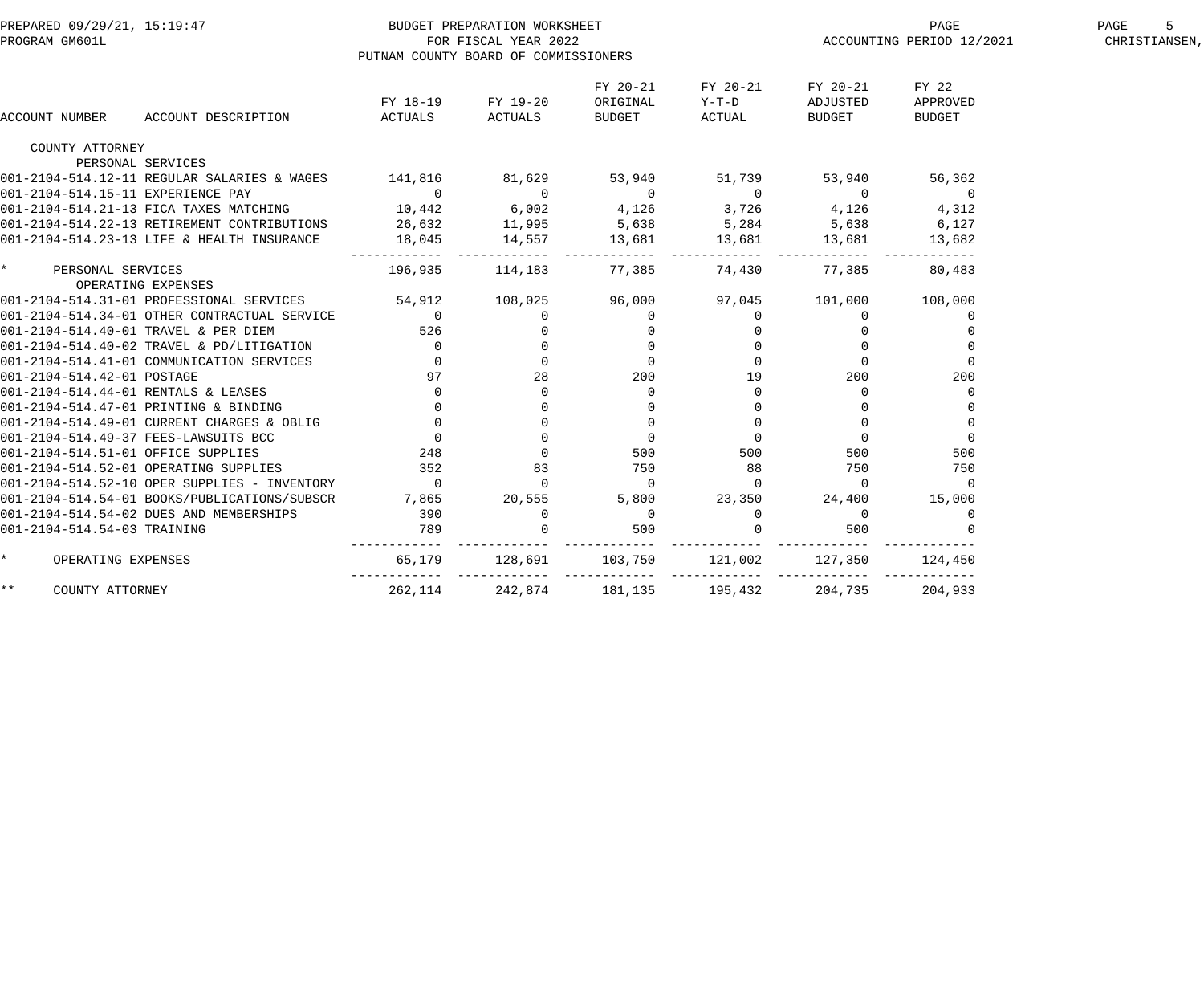| PREPARED 09/29/21, 15:19:47<br>PROGRAM GM601L | BUDGET PREPARATION WORKSHEET                                                                                                                                                    | PUTNAM COUNTY BOARD OF COMMISSIONERS | FOR FISCAL YEAR 2022                                                                                                                                   |                                                    |                                                                                           |                                  | ACCOUNTING PERIOD 12/2021          | PAGE<br>6<br>CHRISTIANSEN, |
|-----------------------------------------------|---------------------------------------------------------------------------------------------------------------------------------------------------------------------------------|--------------------------------------|--------------------------------------------------------------------------------------------------------------------------------------------------------|----------------------------------------------------|-------------------------------------------------------------------------------------------|----------------------------------|------------------------------------|----------------------------|
| ACCOUNT NUMBER                                | ACCOUNT DESCRIPTION                                                                                                                                                             | FY 18-19<br>ACTUALS                  | FY 19-20<br>ACTUALS                                                                                                                                    | FY 20-21<br>ORIGINAL<br><b>BUDGET</b>              | FY 20-21<br>$Y-T-D$<br>ACTUAL                                                             | FY 20-21<br>ADJUSTED<br>BUDGET   | FY 22<br>APPROVED<br><b>BUDGET</b> |                            |
|                                               |                                                                                                                                                                                 |                                      |                                                                                                                                                        |                                                    |                                                                                           |                                  |                                    |                            |
| COUNTY ADMINISTRATION                         |                                                                                                                                                                                 |                                      |                                                                                                                                                        |                                                    |                                                                                           |                                  |                                    |                            |
|                                               | PERSONAL SERVICES                                                                                                                                                               |                                      |                                                                                                                                                        |                                                    |                                                                                           |                                  |                                    |                            |
|                                               | 001-2105-512.11-11 EXECUTIVE SALARIES                                                                                                                                           |                                      | $137,527$ $123,735$ $144,887$ $138,143$ $144,887$ $149,222$                                                                                            |                                                    |                                                                                           |                                  |                                    |                            |
|                                               | 001-2105-512.12-11 REGULAR SALARIES & WAGES 157,256                                                                                                                             |                                      | 210,225                                                                                                                                                | 230,676                                            | 224,330                                                                                   | 230,676                          | 238,397                            |                            |
|                                               | 001-2105-512.12-14 STRAIGHT TIME OVER 40 HRS 001-2105-512.13-11 SALARIES & WAGES - OPS 0<br>001-2105-512.13-11 SALARIES & WAGES - OPS 001-2105-512.15-11 EXPERIENCE PAY 400 400 |                                      |                                                                                                                                                        | $\begin{matrix}0&&&&221\0&&&&0\0&&&&0\end{matrix}$ |                                                                                           | $\overline{0}$                   | $\overline{0}$                     |                            |
|                                               |                                                                                                                                                                                 |                                      |                                                                                                                                                        |                                                    |                                                                                           | $\overline{0}$<br>$\overline{0}$ | $\overline{0}$                     |                            |
|                                               | 001-2105-512.21-13 FICA TAXES MATCHING 21,620                                                                                                                                   |                                      | 25,416 28,731 25,494                                                                                                                                   |                                                    |                                                                                           | 28,731                           | $\Omega$<br>29,684                 |                            |
|                                               | 001-2105-512.22-13 RETIREMENT CONTRIBUTIONS                                                                                                                                     |                                      |                                                                                                                                                        |                                                    |                                                                                           |                                  |                                    |                            |
|                                               | 001-2105-512.23-13 LIFE & HEALTH INSURANCE                                                                                                                                      | 62,998                               | 73,023 81,255 80,914                                                                                                                                   |                                                    |                                                                                           | 81,255<br>34,508                 | 88,992                             |                            |
|                                               |                                                                                                                                                                                 | 22,823                               | 27,087 34,508                                                                                                                                          |                                                    | 37,130                                                                                    | --------                         | 42,670                             |                            |
| $\star$<br>PERSONAL SERVICES                  |                                                                                                                                                                                 | 402,624                              | 471,169                                                                                                                                                | 520,057                                            | 506,232                                                                                   | 520,057                          | 548,965                            |                            |
|                                               | OPERATING EXPENSES                                                                                                                                                              |                                      |                                                                                                                                                        |                                                    |                                                                                           |                                  |                                    |                            |
|                                               | 001-2105-512.31-01 PROFESSIONAL SERVICES                                                                                                                                        |                                      | $\begin{array}{ccccccc} 0 & & & 15\, , 600 & & & 0 & & & 0 & & 0 \ 0 & & & & 0 & & & 20\, , 950 & & & 57\, , 216 & & & 29\, , 342 & & & & \end{array}$ |                                                    |                                                                                           |                                  | $\overline{0}$                     |                            |
|                                               | 001-2105-512.34-01 OTHER CONTRACTUAL SERVICE                                                                                                                                    | $\overline{0}$ 0                     |                                                                                                                                                        |                                                    |                                                                                           |                                  | 26,500                             |                            |
| 001-2105-512.40-01 TRAVEL & PER DIEM          |                                                                                                                                                                                 | 7,074 2,872                          |                                                                                                                                                        |                                                    | 4,400 1,084 3,900                                                                         |                                  | 10,000                             |                            |
|                                               | 001-2105-512.41-01 COMMUNICATION SERVICES 0                                                                                                                                     |                                      |                                                                                                                                                        |                                                    | $\begin{matrix} 0 & & & & 0 \\ 0 & & & & 0 \\ 0 & & & & 433 \\ 0 & & & & 10 \end{matrix}$ | $\overline{0}$                   | 0                                  |                            |
|                                               | 001-2105-512.46-01 REPAIR & MAINT - OTHER                                                                                                                                       |                                      |                                                                                                                                                        |                                                    |                                                                                           | $\overline{0}$                   | $\overline{0}$                     |                            |
|                                               | 001-2105-512.47-01 PRINTING & BINDING                                                                                                                                           |                                      |                                                                                                                                                        |                                                    | $\begin{array}{ccc} & 0 & & 433 \\ & 0 & & 10 \\ 1\, , 500 & & 619 \end{array}$           | $\overline{0}$                   | $\overline{0}$                     |                            |
| 001-2105-512.49-01 CURRENT CHARGES            |                                                                                                                                                                                 |                                      |                                                                                                                                                        |                                                    |                                                                                           | $\overline{0}$                   | $\overline{0}$                     |                            |
|                                               | 001-2105-512.49-17 EMPLOYEE RECOGNITION                                                                                                                                         |                                      |                                                                                                                                                        |                                                    |                                                                                           | 1,500                            | 1,500                              |                            |
| 001-2105-512.51-01 OFFICE SUPPLIES            |                                                                                                                                                                                 | 1,500 3,242                          |                                                                                                                                                        |                                                    | 1,000 1,395                                                                               | 1,500                            | 2,500                              |                            |
|                                               | 001-2105-512.52-01 OPERATING SUPPLIES                                                                                                                                           | $\overline{0}$                       | 223                                                                                                                                                    | 500                                                | $\overline{0}$                                                                            | 500                              | 500                                |                            |
|                                               | 001-2105-512.52-10 OPER SUPPLIES - INVENTORY                                                                                                                                    |                                      | $\overline{0}$                                                                                                                                         |                                                    | $\overline{0}$ 0                                                                          | $\overline{0}$                   | $\overline{\phantom{0}}$           |                            |
|                                               | 001-2105-512.54-01 BOOKS/PUBLICATIONS/SUBSCR                                                                                                                                    | $\sim$ 0 595                         |                                                                                                                                                        | 250                                                | $\sim$ 0 250                                                                              |                                  | 250                                |                            |
|                                               | 001-2105-512.54-02 DUES & MEMBERSHIPS                                                                                                                                           |                                      | 1,823 1,863 150 1,863                                                                                                                                  |                                                    |                                                                                           |                                  | 1,860                              |                            |
| 001-2105-512.54-03 TRAINING                   |                                                                                                                                                                                 | $\frac{411}{90}$                     | 1,875                                                                                                                                                  | 1,000                                              | $\overline{0}$                                                                            | 1,000                            | 1,000                              |                            |
| $\star$<br>OPERATING EXPENSES                 |                                                                                                                                                                                 | 9,537                                | 26,785                                                                                                                                                 | 31,463                                             | 60,907                                                                                    | 39,855                           | 44,110                             |                            |
| $***$<br>COUNTY ADMINISTRATION                |                                                                                                                                                                                 |                                      | 412,161 497,954                                                                                                                                        | 551,520                                            | 567,139                                                                                   | 559,912                          | 593,075                            |                            |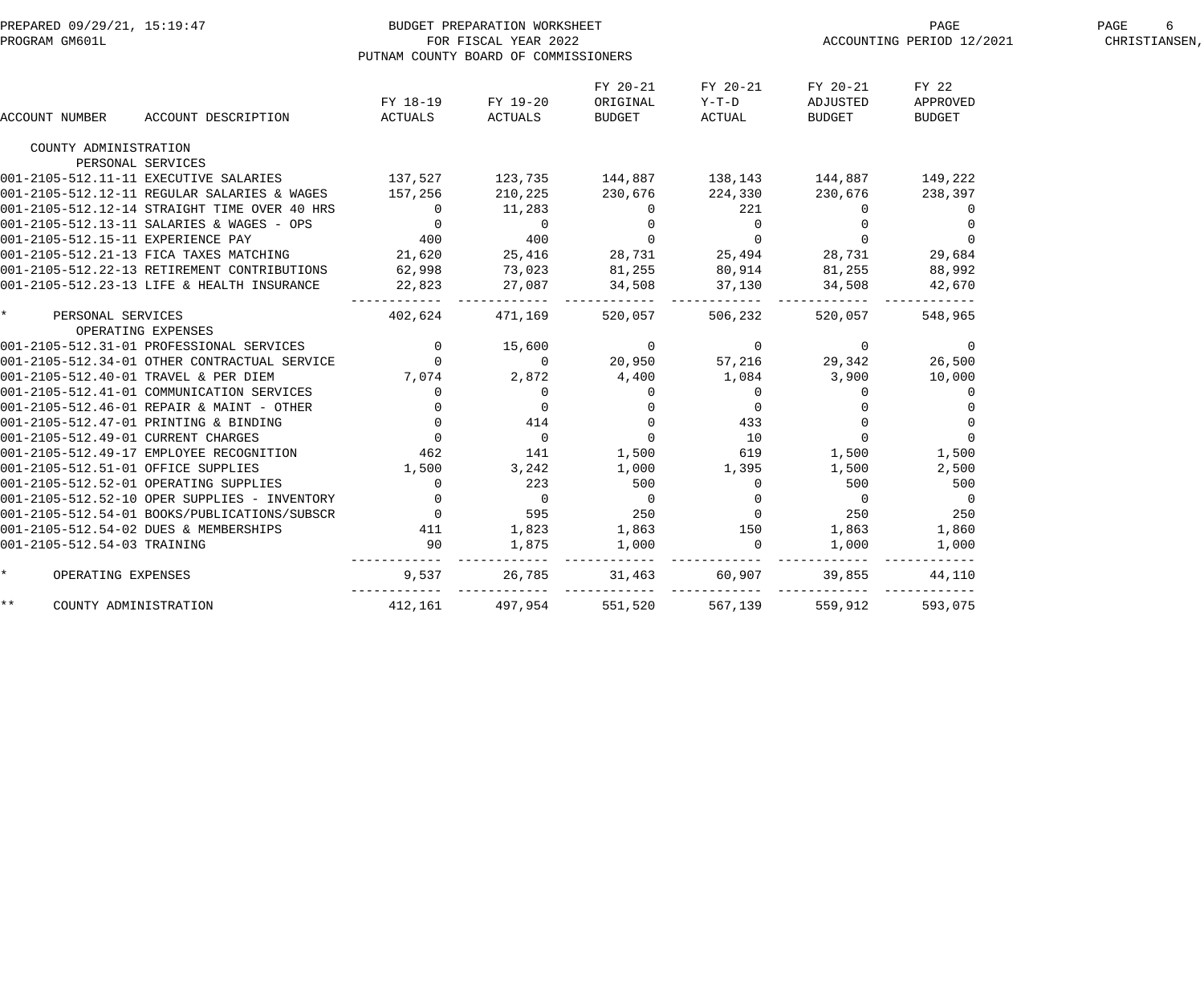| PREPARED 09/29/21, 15:19:47<br>PROGRAM GM601L |                                                                  | PUTNAM COUNTY BOARD OF COMMISSIONERS | BUDGET PREPARATION WORKSHEET<br>FOR FISCAL YEAR 2022 |                                       |                             | PAGE<br>ACCOUNTING PERIOD 12/2021     | PAGE<br>CHRISTIANSEN               |  |
|-----------------------------------------------|------------------------------------------------------------------|--------------------------------------|------------------------------------------------------|---------------------------------------|-----------------------------|---------------------------------------|------------------------------------|--|
| ACCOUNT NUMBER                                | ACCOUNT DESCRIPTION                                              | FY 18-19<br>ACTUALS                  | FY 19-20<br>ACTUALS                                  | FY 20-21<br>ORIGINAL<br><b>BUDGET</b> | FY 20-21<br>Y-T-D<br>ACTUAL | FY 20-21<br>ADJUSTED<br><b>BUDGET</b> | FY 22<br>APPROVED<br><b>BUDGET</b> |  |
| (OMB) MGMT/BUDGET OFFICE                      |                                                                  |                                      |                                                      |                                       |                             |                                       |                                    |  |
|                                               | PERSONAL SERVICES<br>001-2109-513.12-11 REGULAR SALARIES & WAGES |                                      |                                                      |                                       |                             |                                       |                                    |  |
|                                               |                                                                  | 84,897                               | 74,385                                               | 55,003                                |                             | 50,003                                | 54,847                             |  |
| 001-2109-513.15-11 EXPERIENCE PAY             |                                                                  | $\Omega$                             | 400                                                  | $\Omega$                              |                             | $\Omega$                              | $\Omega$                           |  |
|                                               | 001-2109-513.21-13 FICA TAXES MATCHING                           | 6,210                                | 5,566                                                | 4,208                                 |                             | 4,208                                 | 4,196                              |  |
|                                               | 001-2109-513.22-13 RETIREMENT CONTRIBUTIONS                      | 20,756                               | 19,111                                               | 5,749                                 |                             | 5,749                                 | 5,962                              |  |
|                                               | 001-2109-513.23-13 LIFE & HEALTH INSURANCE                       | 9,989                                | 4,697                                                | 8,534                                 |                             | 8,534                                 | 8,534                              |  |
| $\star$<br>PERSONAL SERVICES                  | OPERATING EXPENSES                                               | 121,852                              | 104,159                                              | 73,494                                | $\Omega$                    | 68,494                                | 73,539                             |  |
|                                               | 001-2109-513.47-01 PRINTING & BINDING                            | $\mathbf 0$                          | $\overline{0}$                                       | $\overline{0}$                        |                             | $\overline{0}$                        | $\overline{0}$                     |  |
| 001-2109-513.51-01 OFFICE SUPPLIES            |                                                                  | $\mathbf 0$                          | $\mathbf 0$                                          | 50                                    |                             | 50                                    | 50                                 |  |
|                                               | 001-2109-513.52-01 OPERATING SUPPLIES                            |                                      | $\Omega$                                             | 150                                   |                             | 150                                   | 150                                |  |
|                                               | 001-2109-513.54-02 DUES & MEMBERSHIPS                            | $\Omega$                             |                                                      | 190                                   |                             | 190                                   | 190                                |  |
| 001-2109-513.54-03 TRAINING                   |                                                                  | 100                                  |                                                      | 274                                   |                             | 274                                   | 274                                |  |
| OPERATING EXPENSES<br>$\star$                 |                                                                  | 100                                  | $\Omega$                                             | 664                                   | $\Omega$                    | 664                                   | 664                                |  |
| $***$                                         | (OMB) MGMT/BUDGET OFFICE                                         | 121,952                              | 104,159                                              | 74,158                                | 0                           | 69,158                                | 74,203                             |  |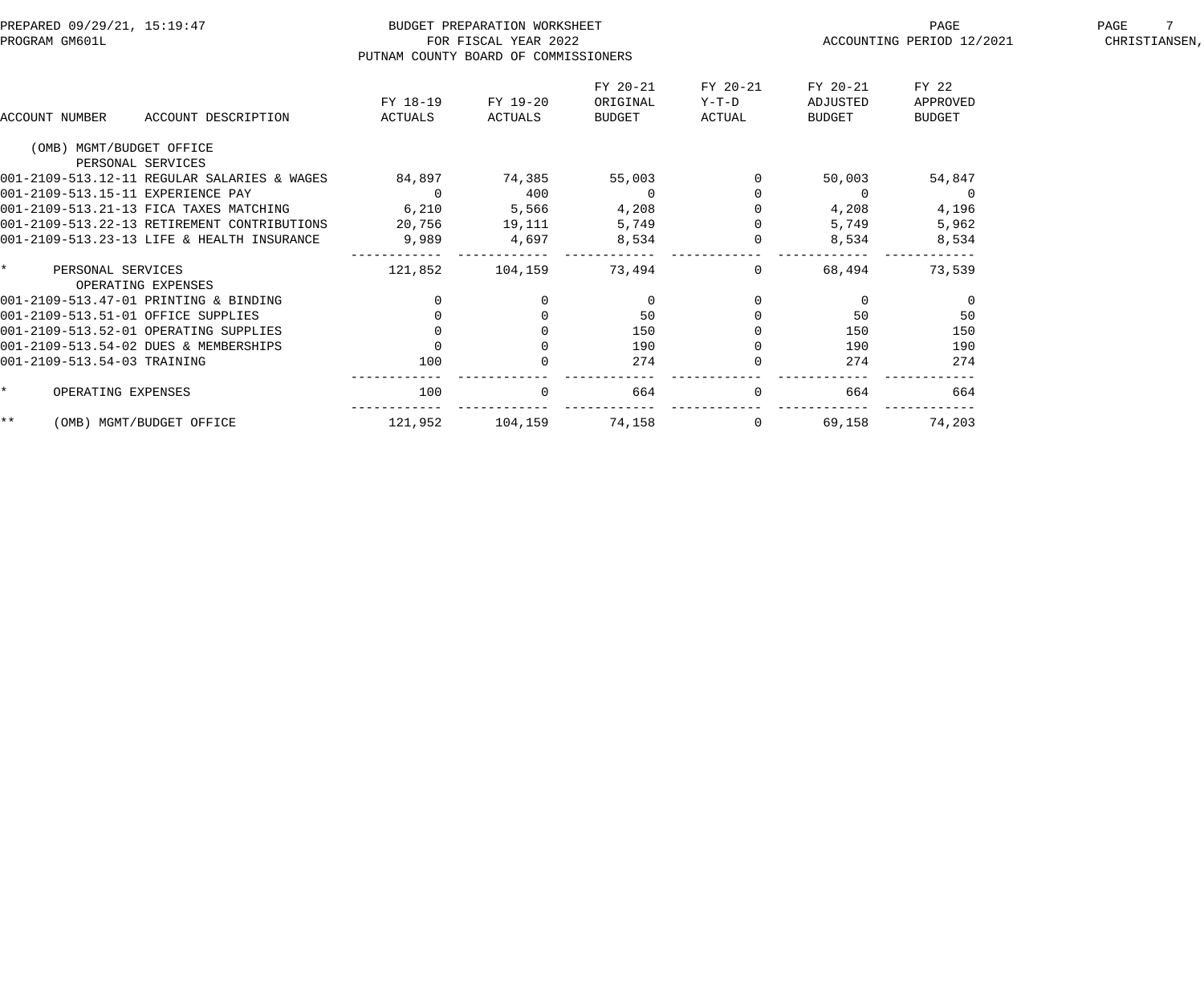| PREPARED 09/29/21, 15:19:47<br>PROGRAM GM601L |                                                                                              | PUTNAM COUNTY BOARD OF COMMISSIONERS | BUDGET PREPARATION WORKSHEET<br>FOR FISCAL YEAR 2022                                                                                      |          |          | PAGE<br>ACCOUNTING PERIOD 12/2021 | -8<br>PAGE<br>CHRISTIANSEN, |  |
|-----------------------------------------------|----------------------------------------------------------------------------------------------|--------------------------------------|-------------------------------------------------------------------------------------------------------------------------------------------|----------|----------|-----------------------------------|-----------------------------|--|
| ACCOUNT NUMBER                                | ACCOUNT DESCRIPTION                                                                          | FY 18-19<br>ACTUALS                  | FY 20-21<br>FY 20-21<br>FY 22<br>FY 20-21<br>FY 19-20<br>ORIGINAL<br>Y-T-D<br>ADJUSTED<br>BUDGET<br>ACTUALS<br>BUDGET<br>ACTUAL<br>BUDGET |          |          |                                   | APPROVED                    |  |
|                                               | DRIVER EDUCATION SUPPORT<br>OPERATING EXPENSES<br>001-2111-519.49-01 CURRENT CHARGES & OBLIG |                                      | $\Omega$                                                                                                                                  |          | $\Omega$ |                                   |                             |  |
|                                               | OPERATING EXPENSES                                                                           |                                      | $\Omega$                                                                                                                                  | $\Omega$ | $\Omega$ | $\Omega$                          |                             |  |
| * *                                           | DRIVER EDUCATION SUPPORT                                                                     |                                      | $\Omega$                                                                                                                                  |          | $\Omega$ |                                   |                             |  |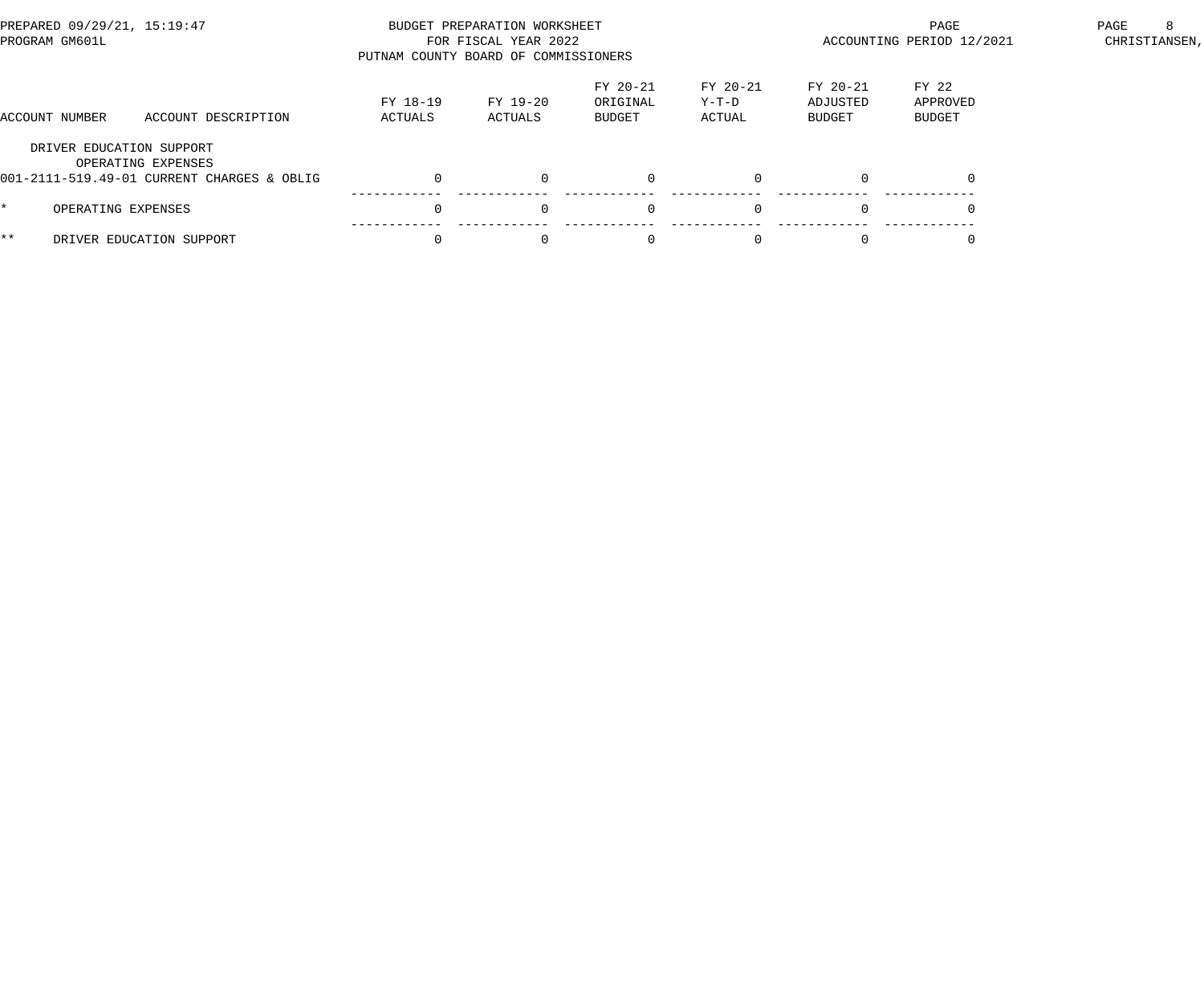| PREPARED 09/29/21, 15:19:47<br>PROGRAM GM601L |                                                                   | PUTNAM COUNTY BOARD OF COMMISSIONERS | BUDGET PREPARATION WORKSHEET<br>FOR FISCAL YEAR 2022 |                                |                             |                                | PAGE<br>ACCOUNTING PERIOD 12/2021 | PAGE<br>-9<br>CHRISTIANSEN, |
|-----------------------------------------------|-------------------------------------------------------------------|--------------------------------------|------------------------------------------------------|--------------------------------|-----------------------------|--------------------------------|-----------------------------------|-----------------------------|
| ACCOUNT NUMBER                                | ACCOUNT DESCRIPTION                                               | FY 18-19<br>ACTUALS                  | FY 19-20<br>ACTUALS                                  | FY 20-21<br>ORIGINAL<br>BUDGET | FY 20-21<br>Y-T-D<br>ACTUAL | FY 20-21<br>ADJUSTED<br>BUDGET |                                   |                             |
| CLERK OF COURTS                               | OPERATING EXPENSES<br>001-2320-604.49-01 CLK OF CRTS P-CARD CHRGS | 0                                    | $\Omega$                                             |                                | 9,045                       | $\Omega$                       | $\Omega$                          |                             |
|                                               | OPERATING EXPENSES                                                | $\Omega$                             | $\Omega$                                             | $\mathbf 0$                    | 9,045                       | $\Omega$                       |                                   |                             |
| * *<br>CLERK OF COURTS                        |                                                                   |                                      | $\Omega$                                             | 0                              | 9,045                       | $\Omega$                       |                                   |                             |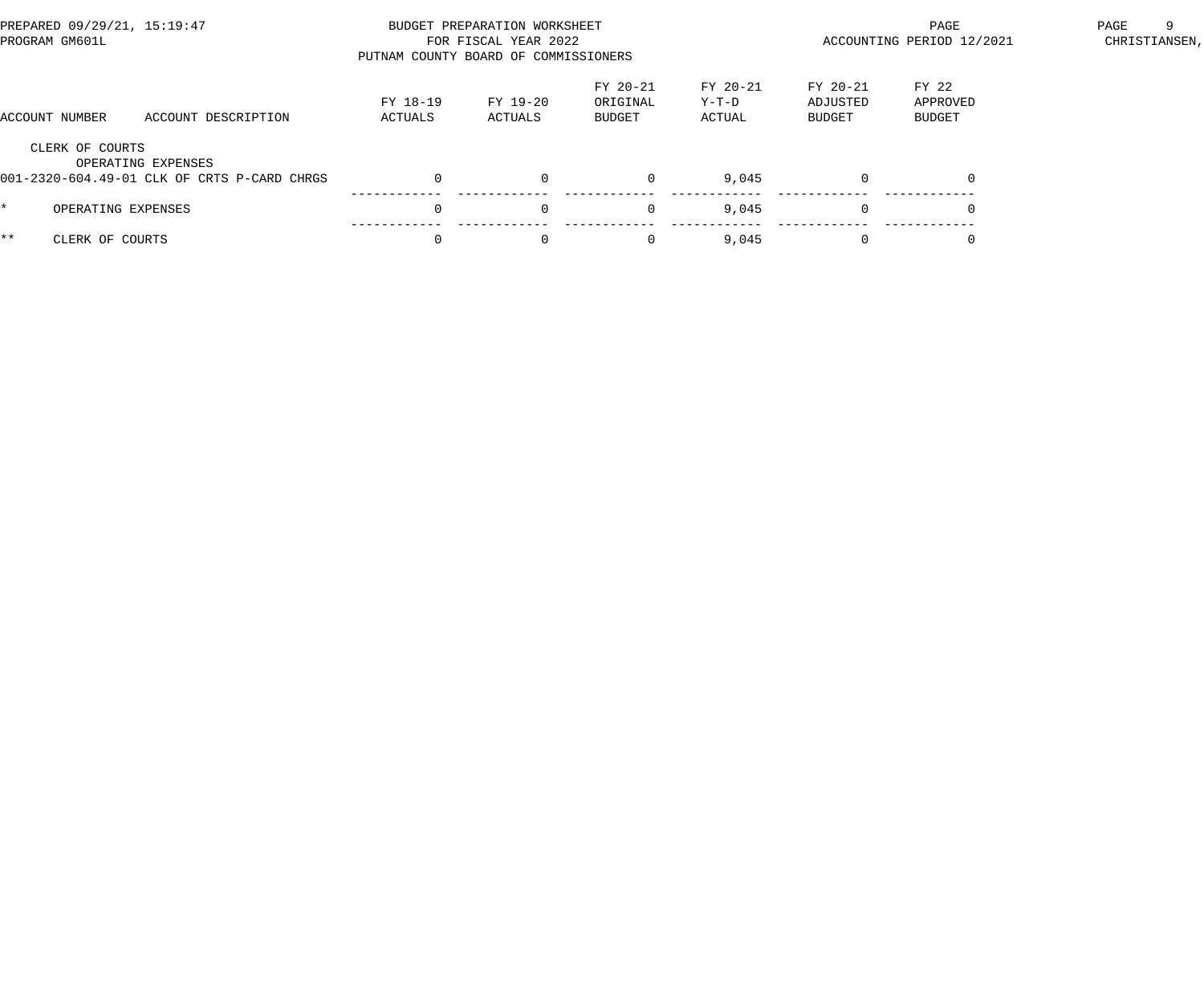| PREPARED 09/29/21, 15:19:47<br>PROGRAM GM601L   |                                              | PUTNAM COUNTY BOARD OF COMMISSIONERS | BUDGET PREPARATION WORKSHEET<br>FOR FISCAL YEAR 2022 |                                |                             | PAGE<br>ACCOUNTING PERIOD 12/2021     | 10<br>PAGE<br>CHRISTIANSEN,        |  |
|-------------------------------------------------|----------------------------------------------|--------------------------------------|------------------------------------------------------|--------------------------------|-----------------------------|---------------------------------------|------------------------------------|--|
| ACCOUNT NUMBER                                  | ACCOUNT DESCRIPTION                          | FY 18-19<br>ACTUALS                  | FY 19-20<br>ACTUALS                                  | FY 20-21<br>ORIGINAL<br>BUDGET | FY 20-21<br>Y-T-D<br>ACTUAL | FY 20-21<br>ADJUSTED<br><b>BUDGET</b> | FY 22<br>APPROVED<br><b>BUDGET</b> |  |
| COURTS ADMINISTRATION                           |                                              |                                      |                                                      |                                |                             |                                       |                                    |  |
|                                                 | OPERATING EXPENSES                           |                                      |                                                      |                                |                             |                                       |                                    |  |
|                                                 | 001-2321-605.34-01 OTHER CONTRACTUAL SERVICE |                                      |                                                      | 1,000                          |                             | 1,000                                 | 1,000                              |  |
|                                                 | 001-2321-605.40-01 TRAVEL & PER DIEM         |                                      |                                                      |                                |                             |                                       |                                    |  |
|                                                 | 001-2321-605.41-01 COMMUNICATIONS SERVICES   |                                      |                                                      |                                | 150                         |                                       |                                    |  |
| 001-2321-605.42-01 POSTAGE                      |                                              |                                      |                                                      |                                |                             |                                       |                                    |  |
|                                                 | 001-2321-605.44-01 RENTALS & LEASES          |                                      |                                                      |                                |                             |                                       |                                    |  |
|                                                 | 001-2321-605.46-01 REPAIR & MAINT - OTHER    |                                      |                                                      |                                |                             |                                       |                                    |  |
|                                                 | 001-2321-605.51-01 OFFICE SUPPLIES           |                                      |                                                      |                                |                             |                                       |                                    |  |
|                                                 | 001-2321-605.52-01 OPERATING SUPPLIES        | 760                                  | 225                                                  | 1,000                          | 356                         | 1,000                                 | 1,000                              |  |
|                                                 | 001-2321-605.52-10 OPER SUPPLIES - INVENTORY | 0                                    | $\Omega$                                             | $\Omega$                       |                             |                                       |                                    |  |
| $\star$<br>OPERATING EXPENSES<br>CAPITAL OUTLAY |                                              | 760                                  | 225                                                  | 2,000                          | 506                         | 2,000                                 | 2,000                              |  |
|                                                 | 001-2321-605.64-01 EQUIPMENT-CASH PURCHASE   | $\overline{0}$                       | $\Omega$                                             | $\Omega$                       |                             |                                       |                                    |  |
| CAPITAL OUTLAY<br>$\star$                       |                                              | $\mathbf 0$                          | $\Omega$                                             | $\mathbf{0}$                   |                             |                                       |                                    |  |
| $***$                                           | COURTS ADMINISTRATION                        | 760                                  | 225                                                  | 2,000                          | 506                         | 2,000                                 | 2,000                              |  |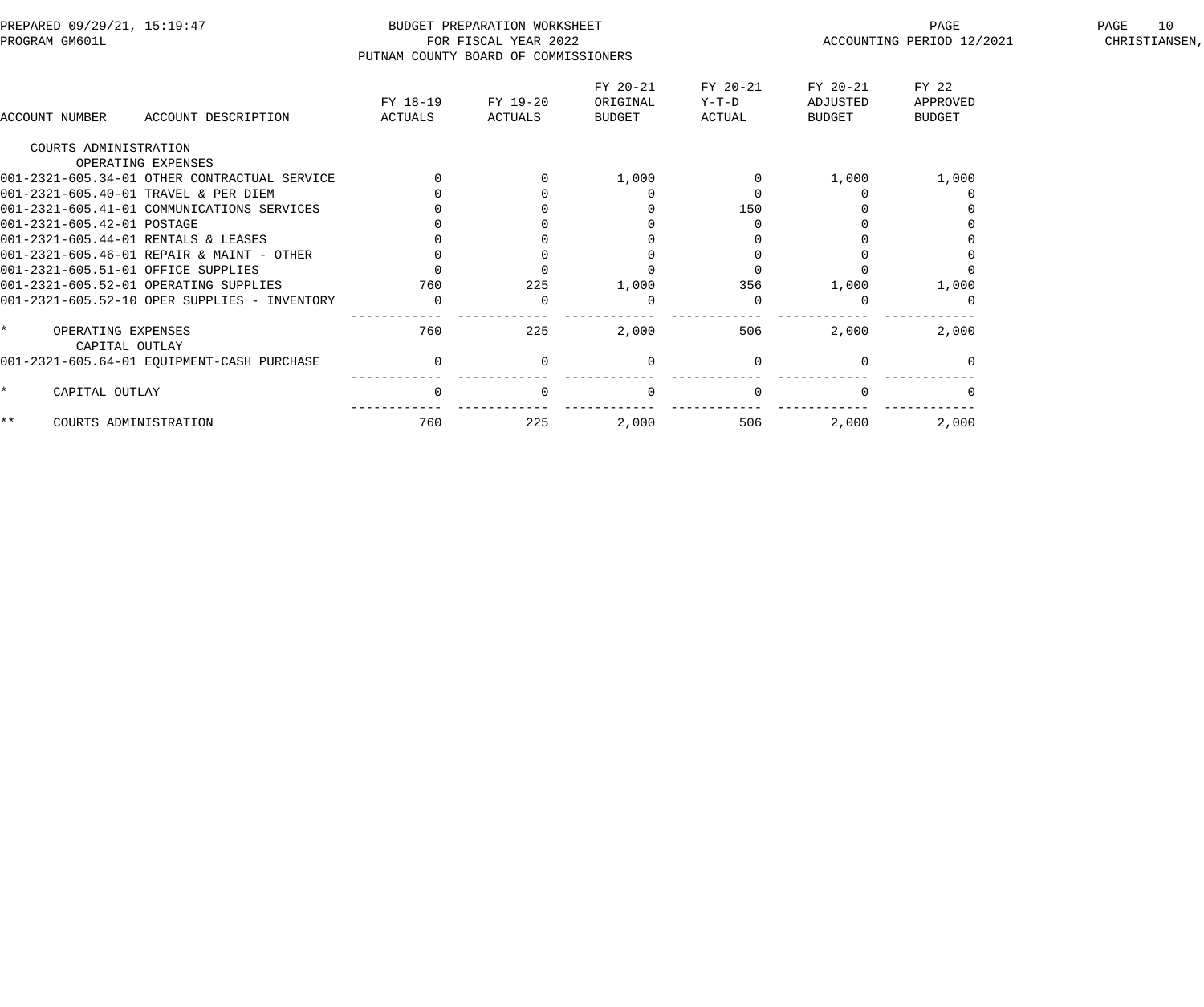| PREPARED 09/29/21, 15:19:47<br>PROGRAM GM601L       | PUTNAM COUNTY BOARD OF COMMISSIONERS | BUDGET PREPARATION WORKSHEET<br>FOR FISCAL YEAR 2022 |                                |                             |                                | PAGE<br>ACCOUNTING PERIOD 12/2021  | 11<br>PAGE<br>CHRISTIANSEN, |
|-----------------------------------------------------|--------------------------------------|------------------------------------------------------|--------------------------------|-----------------------------|--------------------------------|------------------------------------|-----------------------------|
| ACCOUNT DESCRIPTION<br>ACCOUNT NUMBER               | FY 18-19<br>ACTUALS                  | FY 19-20<br>ACTUALS                                  | FY 20-21<br>ORIGINAL<br>BUDGET | FY 20-21<br>Y-T-D<br>ACTUAL | FY 20-21<br>ADJUSTED<br>BUDGET | FY 22<br>APPROVED<br><b>BUDGET</b> |                             |
| CIRCUIT COURT<br>OPERATING EXPENSES                 |                                      |                                                      |                                |                             |                                |                                    |                             |
| 001-2322-616.49-06 CLINICAL EVALUATIONS             | $\overline{0}$                       | $\Omega$                                             | $\Omega$                       | $\Omega$                    |                                |                                    |                             |
| $\star$<br>OPERATING EXPENSES<br>OPERATING EXPENSES | $\Omega$                             | $\Omega$                                             | $\Omega$                       |                             |                                |                                    |                             |
| 001-2322-621.49-05 COURT APPOINTED ATTORNEYS        |                                      |                                                      |                                |                             |                                |                                    |                             |
| $\star$<br>OPERATING EXPENSES<br>OPERATING EXPENSES | $\Omega$                             | $\Omega$                                             | $\Omega$                       |                             |                                |                                    |                             |
| 001-2322-629.49-01 OTHER CURRENT CHARGES            | $\overline{0}$                       | $\Omega$                                             | $\mathbf 0$                    |                             |                                |                                    |                             |
| $\star$<br>OPERATING EXPENSES<br>OPERATING EXPENSES | $\Omega$                             |                                                      | $\cap$                         |                             |                                |                                    |                             |
| 001-2322-689.49-40 JUVENILE COURT                   | $\overline{0}$                       | $\Omega$                                             | $\Omega$                       |                             |                                |                                    |                             |
| OPERATING EXPENSES<br>$\star$                       | $\overline{0}$                       | $\Omega$                                             | $\Omega$                       | $\cap$                      |                                |                                    |                             |
| $***$<br>CIRCUIT COURT                              | $\mathbf 0$                          | 0                                                    | 0                              |                             |                                |                                    |                             |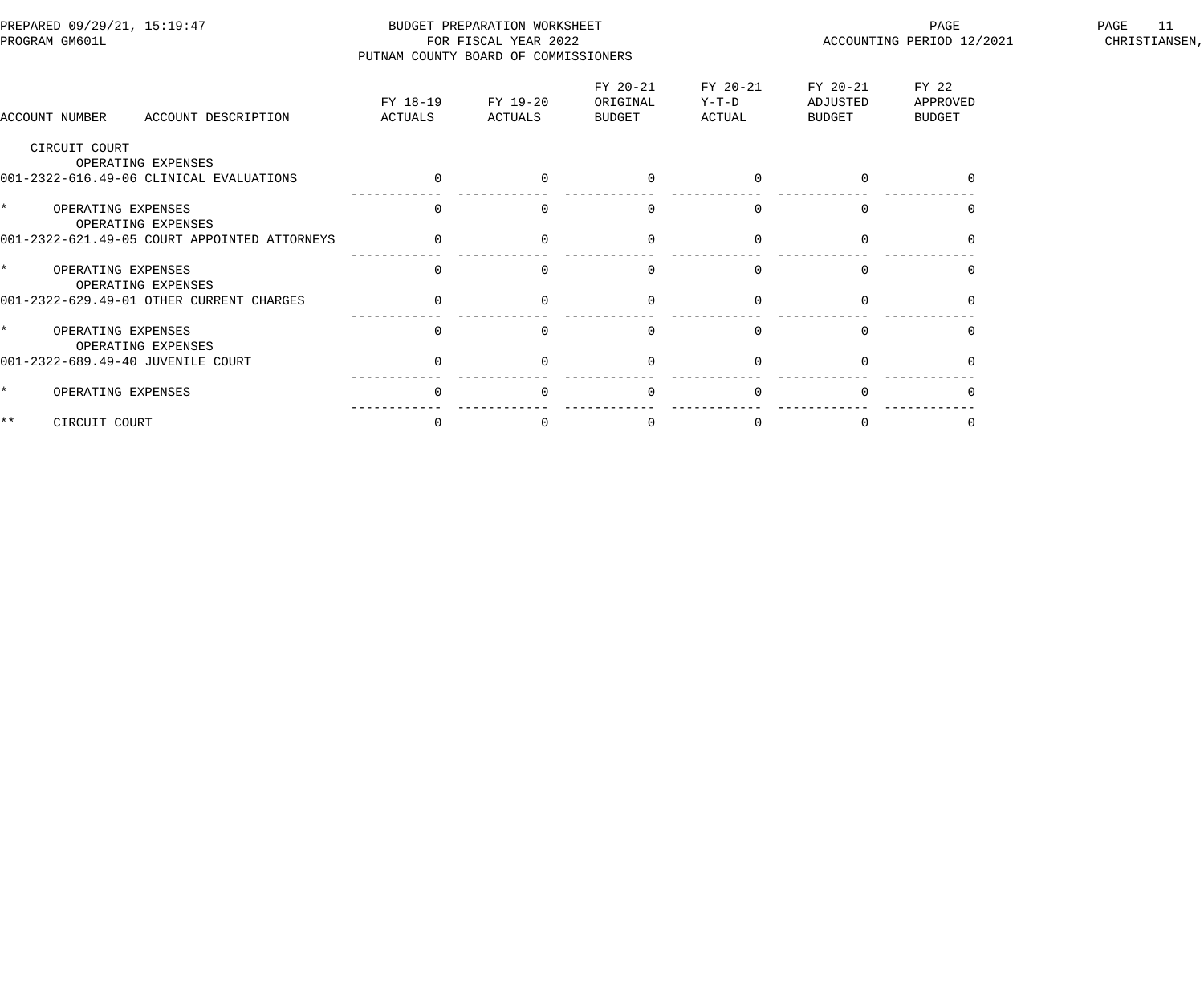| PREPARED 09/29/21, 15:19:47<br>PROGRAM GM601L |                                              | PUTNAM COUNTY BOARD OF COMMISSIONERS | BUDGET PREPARATION WORKSHEET<br>FOR FISCAL YEAR 2022 |                                |                             | PAGE<br>ACCOUNTING PERIOD 12/2021 | 12<br>PAGE<br>CHRISTIANSEN,        |  |
|-----------------------------------------------|----------------------------------------------|--------------------------------------|------------------------------------------------------|--------------------------------|-----------------------------|-----------------------------------|------------------------------------|--|
| ACCOUNT NUMBER                                | ACCOUNT DESCRIPTION                          | FY 18-19<br>ACTUALS                  | FY 19-20<br>ACTUALS                                  | FY 20-21<br>ORIGINAL<br>BUDGET | FY 20-21<br>Y-T-D<br>ACTUAL | FY 20-21<br>ADJUSTED<br>BUDGET    | FY 22<br>APPROVED<br><b>BUDGET</b> |  |
| STATE ATTORNEY                                |                                              |                                      |                                                      |                                |                             |                                   |                                    |  |
|                                               | OPERATING EXPENSES                           |                                      |                                                      |                                |                             |                                   |                                    |  |
|                                               | 001-2326-602.41-01 COMMUNICATIONS SERVICES   | 5,214                                | 4,629                                                | 8,000                          | 4,336                       | 7,775                             | 8,000                              |  |
|                                               | 001-2326-602.41-02 COURIER/MESSENGER SERVICE |                                      |                                                      |                                |                             |                                   |                                    |  |
| 001-2326-602.44-01 RENTALS & LEASES           |                                              |                                      |                                                      |                                |                             |                                   |                                    |  |
|                                               | 001-2326-602.49-01 CURRENT CHARGES & OBLIG   |                                      |                                                      |                                |                             |                                   |                                    |  |
|                                               | 001-2326-602.52-01 OPERATING SUPPLIES        |                                      |                                                      |                                | 225                         | 225                               | 500                                |  |
|                                               | 001-2326-602.52-10 OPER SUPPLIES - INVENTORY |                                      |                                                      |                                |                             |                                   |                                    |  |
| OPERATING EXPENSES<br>CAPITAL OUTLAY          |                                              | 5,214                                | 4,629                                                | 8,000                          | 4,561                       | 8,000                             | 8,500                              |  |
|                                               | 001-2326-602.64-01 EQUIPMENT-CASH PURCHASE   | $\Omega$                             | $\Omega$                                             | $\mathbf{0}$                   | $\Omega$                    |                                   |                                    |  |
| CAPITAL OUTLAY                                |                                              | $\Omega$                             | $\Omega$                                             | $\overline{0}$                 | $\Omega$                    |                                   |                                    |  |
| $***$<br>STATE ATTORNEY                       |                                              | 5,214                                | 4,629                                                | 8,000                          | 4,561                       | 8,000                             | 8,500                              |  |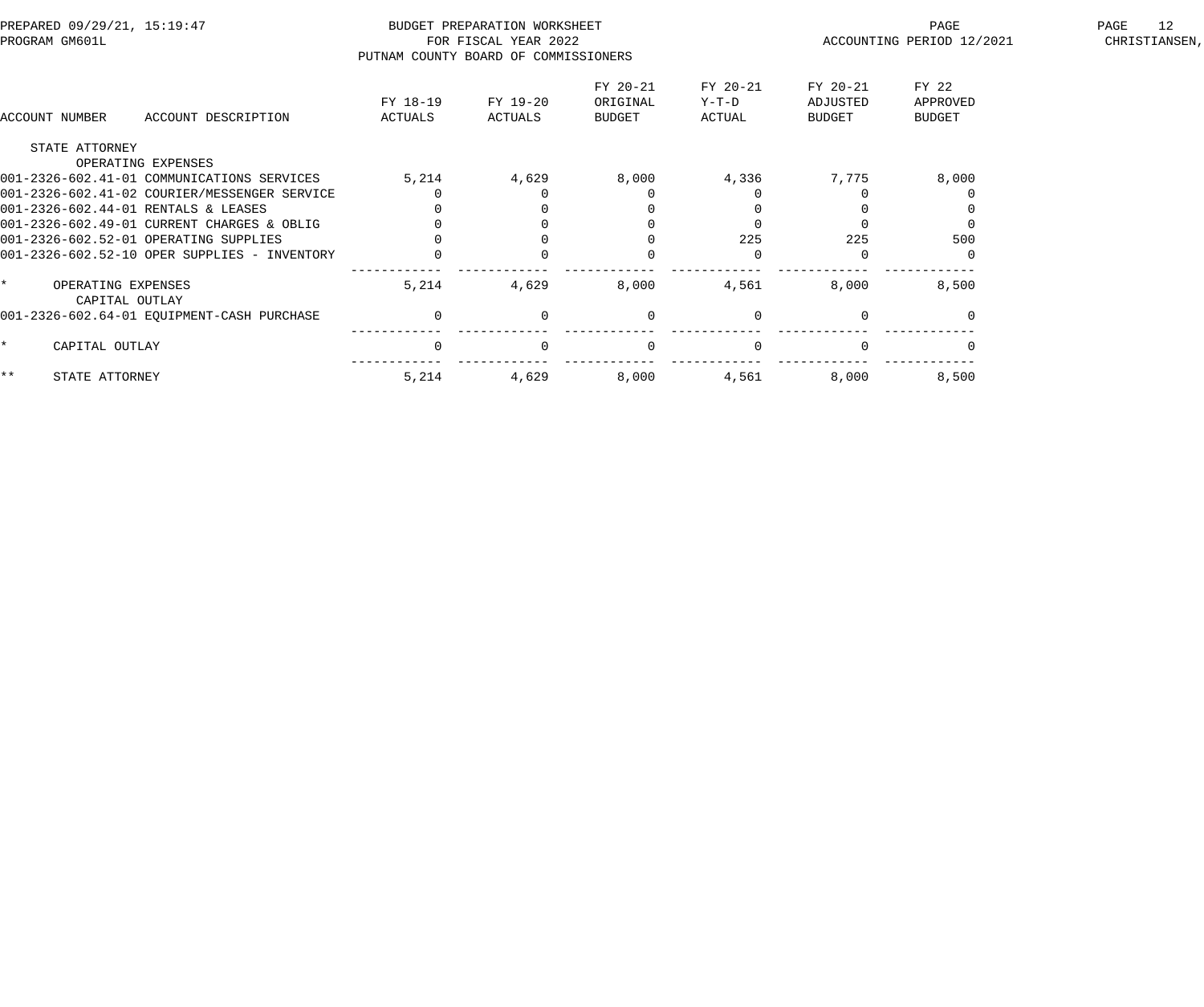| PREPARED 09/29/21, 15:19:47<br>PROGRAM GM601L |                                              | PUTNAM COUNTY BOARD OF COMMISSIONERS | BUDGET PREPARATION WORKSHEET<br>FOR FISCAL YEAR 2022 |                                       |                             | PAGE<br>ACCOUNTING PERIOD 12/2021 | 13<br>PAGE<br>CHRISTIANSEN,        |  |
|-----------------------------------------------|----------------------------------------------|--------------------------------------|------------------------------------------------------|---------------------------------------|-----------------------------|-----------------------------------|------------------------------------|--|
| ACCOUNT NUMBER                                | ACCOUNT DESCRIPTION                          | FY 18-19<br>ACTUALS                  | FY 19-20<br>ACTUALS                                  | FY 20-21<br>ORIGINAL<br><b>BUDGET</b> | FY 20-21<br>Y-T-D<br>ACTUAL | FY 20-21<br>ADJUSTED<br>BUDGET    | FY 22<br>APPROVED<br><b>BUDGET</b> |  |
| PUBLIC DEFENDER                               |                                              |                                      |                                                      |                                       |                             |                                   |                                    |  |
|                                               | OPERATING EXPENSES                           |                                      |                                                      |                                       |                             |                                   |                                    |  |
|                                               | 001-2327-603.41-01 COMMUNICATIONS SERVICES   |                                      |                                                      | 6,520                                 |                             | 6,520                             | 6,520                              |  |
|                                               | 001-2327-603.41-02 COURIER/MESSENGER SERVICE |                                      |                                                      | 200                                   |                             | 200                               | 200                                |  |
|                                               | 001-2327-603.49-01 OTHER CURRENT CHARGES     |                                      |                                                      |                                       |                             |                                   |                                    |  |
|                                               | 001-2327-603.52-01 OPERATING SUPPLIES        | 498                                  |                                                      | 2,000                                 | 1,721                       | 2,000                             | 2,000                              |  |
|                                               | 001-2327-603.52-10 OP SUPPLIES-INVENTORY     | 0                                    |                                                      | $\Omega$                              | $\Omega$                    |                                   |                                    |  |
| OPERATING EXPENSES                            | CAPITAL OUTLAY                               | 498                                  | $\Omega$                                             | 8,720                                 | 1,721                       | 8,720                             | 8,720                              |  |
|                                               | 001-2327-603.64-01 EQUIPMENT-CASH PURCHASE   | $\Omega$                             | $\Omega$                                             | $\Omega$                              | $\Omega$                    | $\Omega$                          |                                    |  |
| CAPITAL OUTLAY                                |                                              |                                      |                                                      | $\Omega$                              |                             |                                   |                                    |  |
| * *<br>PUBLIC DEFENDER                        |                                              | 498                                  |                                                      | 8,720                                 | 1,721                       | 8,720                             | 8,720                              |  |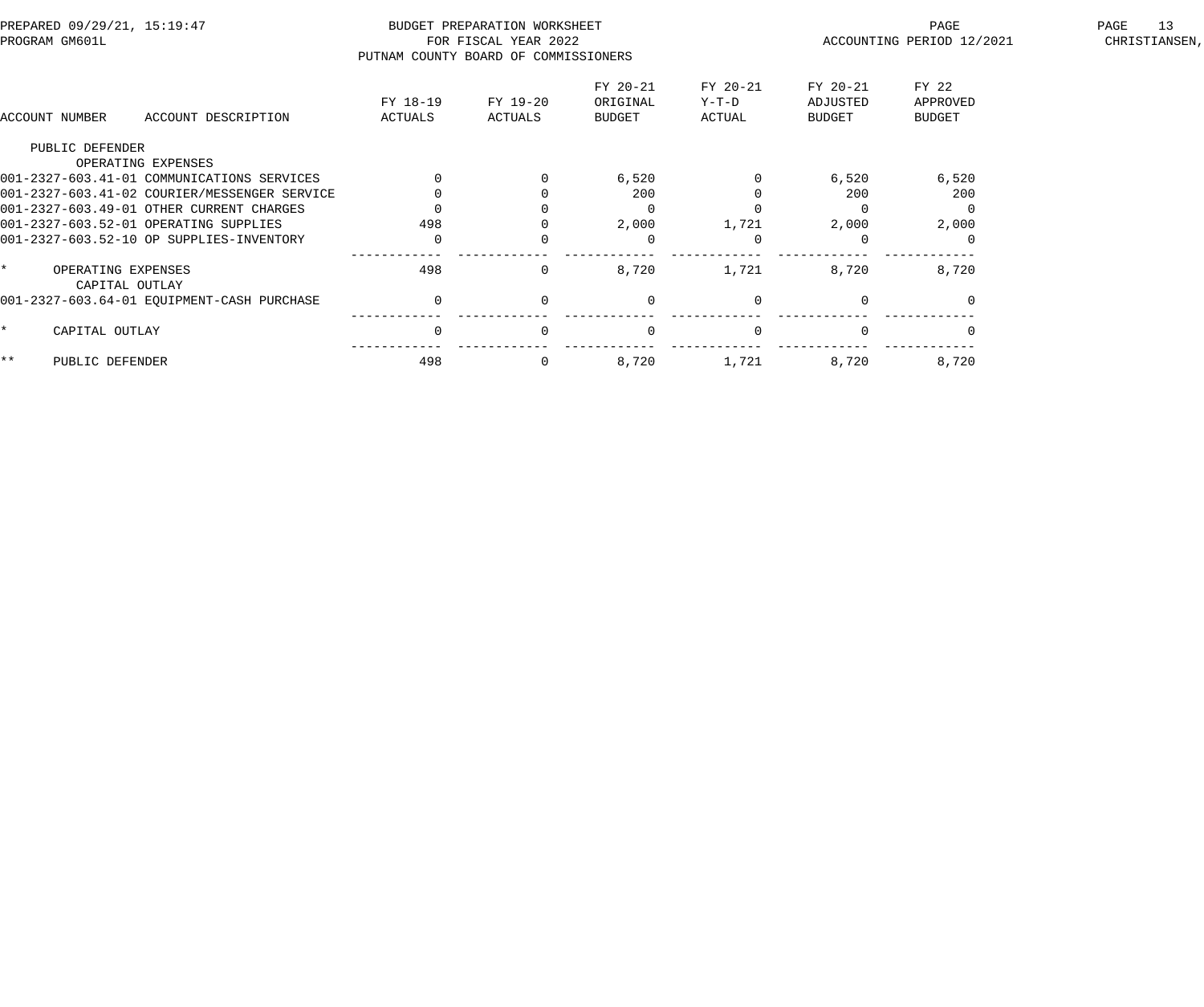| PREPARED 09/29/21, 15:19:47<br>PROGRAM GM601L |                                           | PUTNAM COUNTY BOARD OF COMMISSIONERS | BUDGET PREPARATION WORKSHEET<br>FOR FISCAL YEAR 2022 |                                       |                             | PAGE<br>ACCOUNTING PERIOD 12/2021     | 14<br>PAGE<br>CHRISTIANSEN,        |  |
|-----------------------------------------------|-------------------------------------------|--------------------------------------|------------------------------------------------------|---------------------------------------|-----------------------------|---------------------------------------|------------------------------------|--|
| ACCOUNT NUMBER                                | ACCOUNT DESCRIPTION                       | FY 18-19<br>ACTUALS                  | FY 19-20<br>ACTUALS                                  | FY 20-21<br>ORIGINAL<br><b>BUDGET</b> | FY 20-21<br>Y-T-D<br>ACTUAL | FY 20-21<br>ADJUSTED<br><b>BUDGET</b> | FY 22<br>APPROVED<br><b>BUDGET</b> |  |
| GUARDIAN AD LITEM                             |                                           |                                      |                                                      |                                       |                             |                                       |                                    |  |
|                                               | OPERATING EXPENSES                        |                                      |                                                      |                                       |                             |                                       |                                    |  |
|                                               | 001-2328-685.41-01 COMMUNICATION SERVICES | 917                                  | 2,311                                                | 2,529                                 | 2,448                       | 2,529                                 | 2,529                              |  |
| 001-2328-685.42-01 POSTAGE                    |                                           | 121                                  | 134                                                  | 200                                   | 158                         | 200                                   | 200                                |  |
|                                               | 001-2328-685.44-01 RENTALS & LEASES       | 3,087                                | 2,667                                                | 2,850                                 | 2,270                       | 2,850                                 | 2,850                              |  |
|                                               | 001-2328-685.52-01 OPERATING SUPPLIES     | 526                                  | 255                                                  | 500                                   | 184                         | 500                                   | 500                                |  |
|                                               | OPERATING EXPENSES                        | 4,651                                | 5,367                                                | 6,079                                 | 5,060                       | 6,079                                 | 6,079                              |  |
| * *<br>GUARDIAN AD LITEM                      |                                           | 4,651                                | 5,367                                                | 6,079                                 | 5,060                       | 6,079                                 | 6,079                              |  |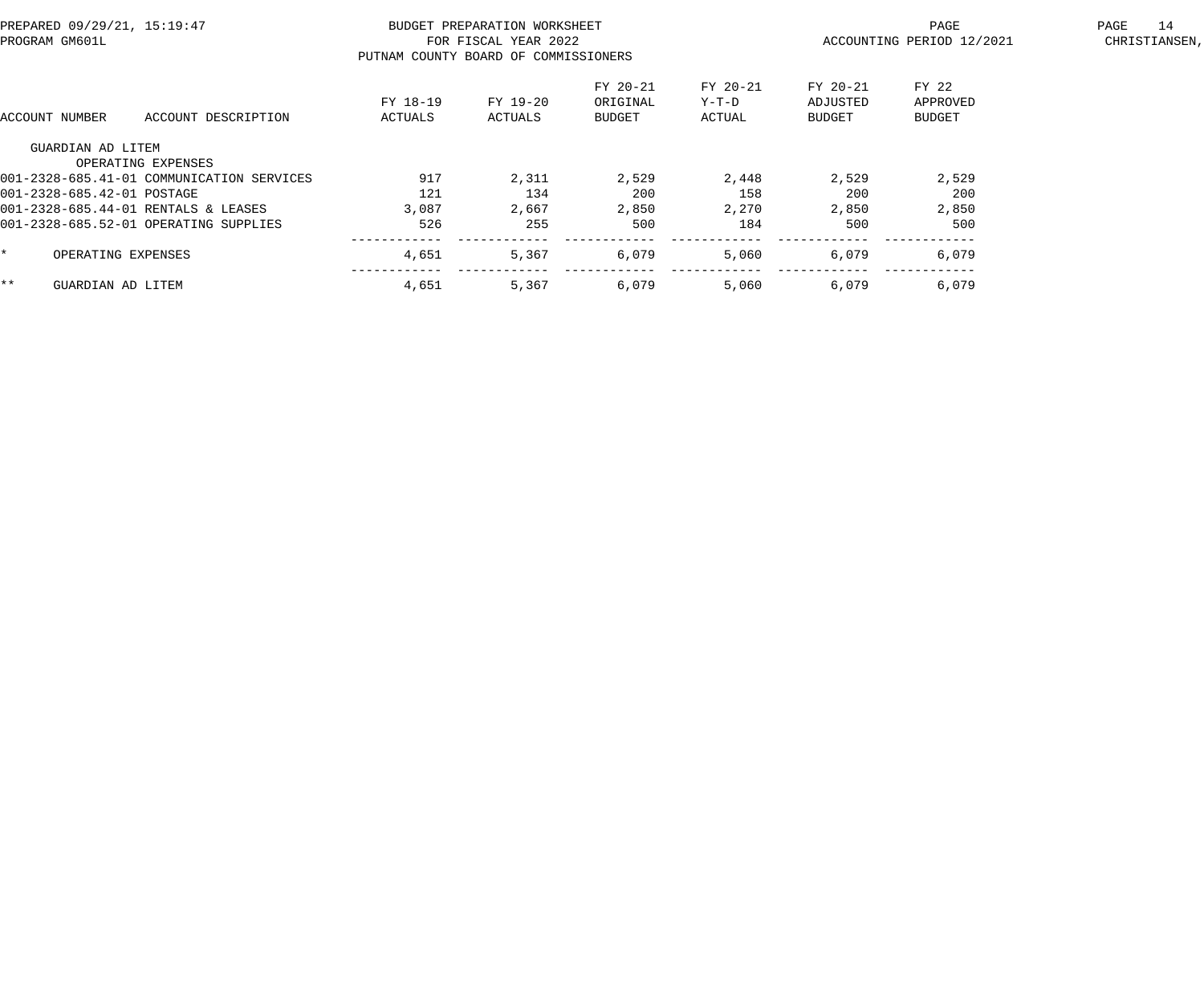| PREPARED 09/29/21, 15:19:47<br>PROGRAM GM601L                                                                                                                                                                                            | PUTNAM COUNTY BOARD OF COMMISSIONERS         | BUDGET PREPARATION WORKSHEET<br>FOR FISCAL YEAR 2022 |                                               |                                                                                           | ACCOUNTING PERIOD 12/2021                 | 15<br>PAGE<br>CHRISTIANSEN,                  |  |
|------------------------------------------------------------------------------------------------------------------------------------------------------------------------------------------------------------------------------------------|----------------------------------------------|------------------------------------------------------|-----------------------------------------------|-------------------------------------------------------------------------------------------|-------------------------------------------|----------------------------------------------|--|
| ACCOUNT DESCRIPTION<br>ACCOUNT NUMBER                                                                                                                                                                                                    | FY 18-19 FY 19-20<br>ACTUALS                 | ACTUALS                                              | FY 20-21<br>ORIGINAL<br>BUDGET                | FY 20-21<br>$Y-T-D$<br>ACTUAL                                                             | FY 20-21<br>ADJUSTED<br>BUDGET            | FY 22<br>APPROVED<br>BUDGET                  |  |
| DRUG COURT GRANT PROGRAM<br>NON-OPERATING                                                                                                                                                                                                |                                              |                                                      |                                               |                                                                                           |                                           |                                              |  |
| 001-2333-581.91-07 BUD TRFR - CLERK OF COURT                                                                                                                                                                                             | $\begin{matrix} 0 & 0 \\ 0 & 0 \end{matrix}$ |                                                      | $\mathbf 0$                                   |                                                                                           |                                           |                                              |  |
| $\star$<br>NON-OPERATING<br>PERSONAL SERVICES                                                                                                                                                                                            | $\overline{0}$                               | $\overline{0}$                                       | $\overline{0}$                                | $\overline{0}$                                                                            | $\mathbf{0}$                              | $\mathbf{0}$                                 |  |
| 001-2333-622.12-11 REGULAR SALARIES & WAGES 35,235 37,960 38,871 37,134 38,871                                                                                                                                                           |                                              |                                                      |                                               |                                                                                           |                                           | 40,025                                       |  |
|                                                                                                                                                                                                                                          |                                              |                                                      |                                               |                                                                                           | $\overline{0}$                            |                                              |  |
|                                                                                                                                                                                                                                          |                                              |                                                      |                                               |                                                                                           | $\begin{array}{c} 0 \\ 0 \end{array}$     | $\begin{array}{c}0\\0\\0\\3\ 062\end{array}$ |  |
|                                                                                                                                                                                                                                          |                                              |                                                      |                                               |                                                                                           |                                           |                                              |  |
|                                                                                                                                                                                                                                          |                                              |                                                      |                                               |                                                                                           | 2,974                                     |                                              |  |
|                                                                                                                                                                                                                                          |                                              |                                                      |                                               |                                                                                           |                                           | 4,351                                        |  |
| PERSONAL SERVICEL<br>101-2333-622.12-11 REGULAR SALARIES & WAGES<br>101-2333-622.12-12 WAGES - OVERTIME<br>1001-2333-622.12-14 STRAIGHT TIME OVER 40 HRS<br>1001-2333-622.15-11 EXPERIENCE PAY<br>1001-2333-622.21-13 FICA TAXES MATCHIN |                                              |                                                      |                                               | 0 $0$ 37,134<br>0 0 0 0<br>0 0 0<br>500 0 500<br>11 2,974 2,878<br>5 4,063 3,842<br>5,998 | $4,063$<br>5,998                          | 5,998                                        |  |
| $\star$<br>PERSONAL SERVICES<br>OPERATING EXPENSES                                                                                                                                                                                       | 47,437                                       | ------ ------------<br>50,774                        | 51,906                                        | . _ _ _ _ _ _ _ _ _<br>50,352                                                             | 51,906                                    | 53,436                                       |  |
|                                                                                                                                                                                                                                          |                                              |                                                      | $\overline{0}$                                |                                                                                           | $\overline{0}$                            | $\overline{0}$                               |  |
|                                                                                                                                                                                                                                          |                                              |                                                      |                                               | $0$ 0<br>37,200 19,070                                                                    | 37,200                                    | 37,200                                       |  |
| 001-2333-622.31-04 SUBSTANCE ABUSE TREATMENT 46,363 61,690                                                                                                                                                                               |                                              |                                                      | 51,112                                        | 51,112                                                                                    | 51,112                                    | 51,112                                       |  |
|                                                                                                                                                                                                                                          |                                              |                                                      | 1,750                                         |                                                                                           | 1,750                                     | 1,750                                        |  |
|                                                                                                                                                                                                                                          |                                              |                                                      |                                               |                                                                                           | $\overline{0}$                            |                                              |  |
|                                                                                                                                                                                                                                          |                                              |                                                      |                                               |                                                                                           | $\begin{array}{c}\n0 \\ 400\n\end{array}$ | $\begin{array}{c}0\\400\end{array}$          |  |
|                                                                                                                                                                                                                                          |                                              |                                                      | $\begin{bmatrix} 0 \\ 400 \\ 0 \end{bmatrix}$ |                                                                                           | 25                                        | $\overline{0}$                               |  |
|                                                                                                                                                                                                                                          |                                              |                                                      | 1,500                                         |                                                                                           | 1,475                                     | 1,500                                        |  |
| 001-2333-622.40-01 TRAVEL & PER DIEM 0<br>001-2333-622.41-01 COMMUNICATIONS SERVICES 0<br>001-2333-622.42-01 POSTAGE 0<br>001-2333-622.49-01 OTHER CURRENT CHARGES 0<br>001-2333-622.51-01 OFFICE SUPPLIES<br>001-2333-622.51-01 OFFICE  |                                              |                                                      | $\mathbf 0$                                   | $\begin{bmatrix} 0 & 0 \\ 0 & 0 \\ 24 & 0 \\ 217 & 0 \\ 0 & 0 \end{bmatrix}$              | $\Omega$                                  | $\overline{0}$                               |  |
| $\star$<br>OPERATING EXPENSES                                                                                                                                                                                                            | 79,000                                       | 93,560                                               |                                               | $91,962$ $70,423$                                                                         | 91,962                                    | 91,962                                       |  |
| $***$<br>DRUG COURT GRANT PROGRAM                                                                                                                                                                                                        | 126,437 144,334 143,868                      |                                                      |                                               | 120,775 143,868                                                                           |                                           | 145,398                                      |  |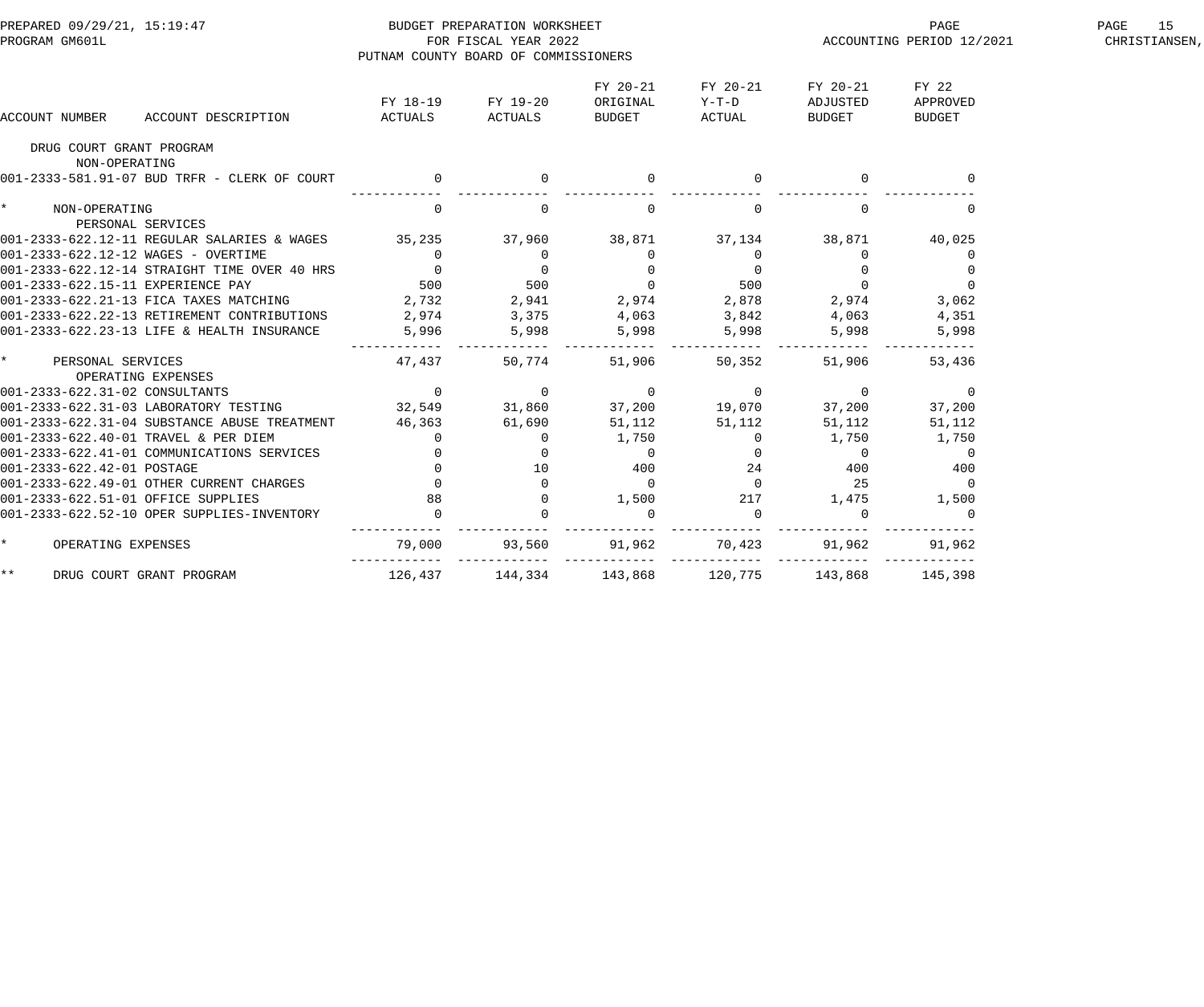| PREPARED 09/29/21, 15:19:47<br>PROGRAM GM601L |                                                             | PUTNAM COUNTY BOARD OF COMMISSIONERS | BUDGET PREPARATION WORKSHEET<br>FOR FISCAL YEAR 2022 |                                |                             | PAGE<br>ACCOUNTING PERIOD 12/2021 | 16<br>PAGE<br>CHRISTIANSEN, |  |
|-----------------------------------------------|-------------------------------------------------------------|--------------------------------------|------------------------------------------------------|--------------------------------|-----------------------------|-----------------------------------|-----------------------------|--|
| ACCOUNT NUMBER                                | ACCOUNT DESCRIPTION                                         | FY 18-19<br>ACTUALS                  | FY 19-20<br>ACTUALS                                  | FY 20-21<br>ORIGINAL<br>BUDGET | FY 20-21<br>Y-T-D<br>ACTUAL | $FY 20-21$<br>ADJUSTED<br>BUDGET  | FY 22<br>APPROVED<br>BUDGET |  |
| COURT TECHNOLOGY SUPPORT                      | OPERATING EXPENSES<br>001-2336-605.52-01 OPERATING SUPPLIES | 220                                  | $\Omega$                                             | 150                            | $\Omega$                    | 150                               | $\Omega$                    |  |
| OPERATING EXPENSES                            |                                                             | 220                                  | $\Omega$                                             | 150                            | $\Omega$                    | 150                               |                             |  |
| $***$                                         | COURT TECHNOLOGY SUPPORT                                    | 220                                  | $\Omega$                                             | 150                            |                             | 150                               |                             |  |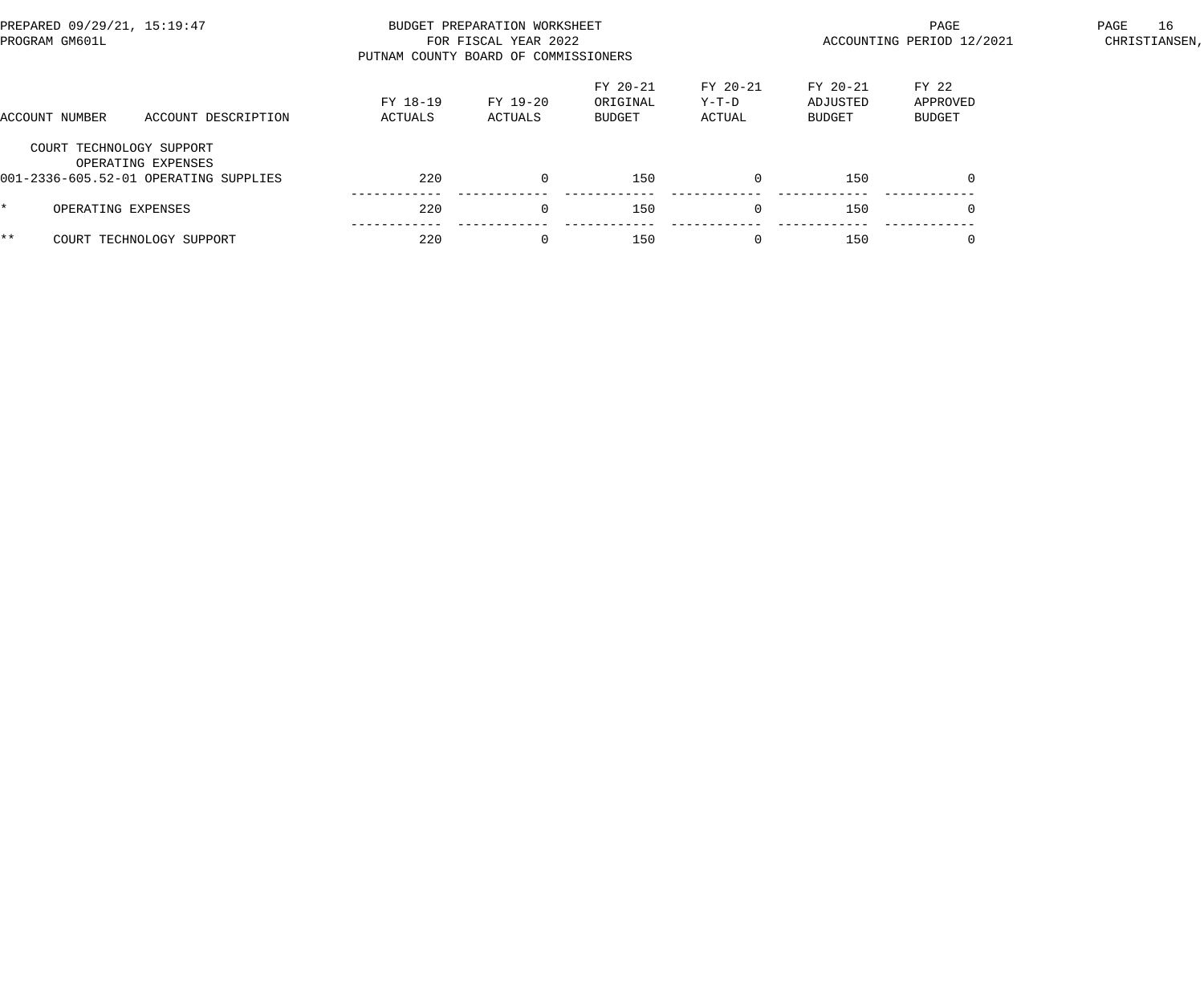| PREPARED 09/29/21, 15:19:47<br>PROGRAM GM601L |                                            | PUTNAM COUNTY BOARD OF COMMISSIONERS | BUDGET PREPARATION WORKSHEET<br>FOR FISCAL YEAR 2022 |                                |                             | PAGE<br>ACCOUNTING PERIOD 12/2021 | 17<br>PAGE<br>CHRISTIANSEN, |  |
|-----------------------------------------------|--------------------------------------------|--------------------------------------|------------------------------------------------------|--------------------------------|-----------------------------|-----------------------------------|-----------------------------|--|
| ACCOUNT NUMBER                                | ACCOUNT DESCRIPTION                        | FY 18-19<br>ACTUALS                  | FY 19-20<br>ACTUALS                                  | FY 20-21<br>ORIGINAL<br>BUDGET | FY 20-21<br>Y-T-D<br>ACTUAL | $FY 20-21$<br>ADJUSTED<br>BUDGET  | FY 22<br>APPROVED<br>BUDGET |  |
| SUPERVISOR OF ELECTIONS<br>CAPITAL OUTLAY     | 001-2440-519.64-01 EQUIPMENT-CASH PURCHASE |                                      | $\Omega$                                             | $\mathbf{0}$                   | $\Omega$                    |                                   |                             |  |
| CAPITAL OUTLAY                                |                                            |                                      | $\Omega$                                             | $\mathbf 0$                    | $\Omega$                    |                                   |                             |  |
| $***$                                         | SUPERVISOR OF ELECTIONS                    |                                      | $\Omega$                                             | $\Omega$                       |                             |                                   |                             |  |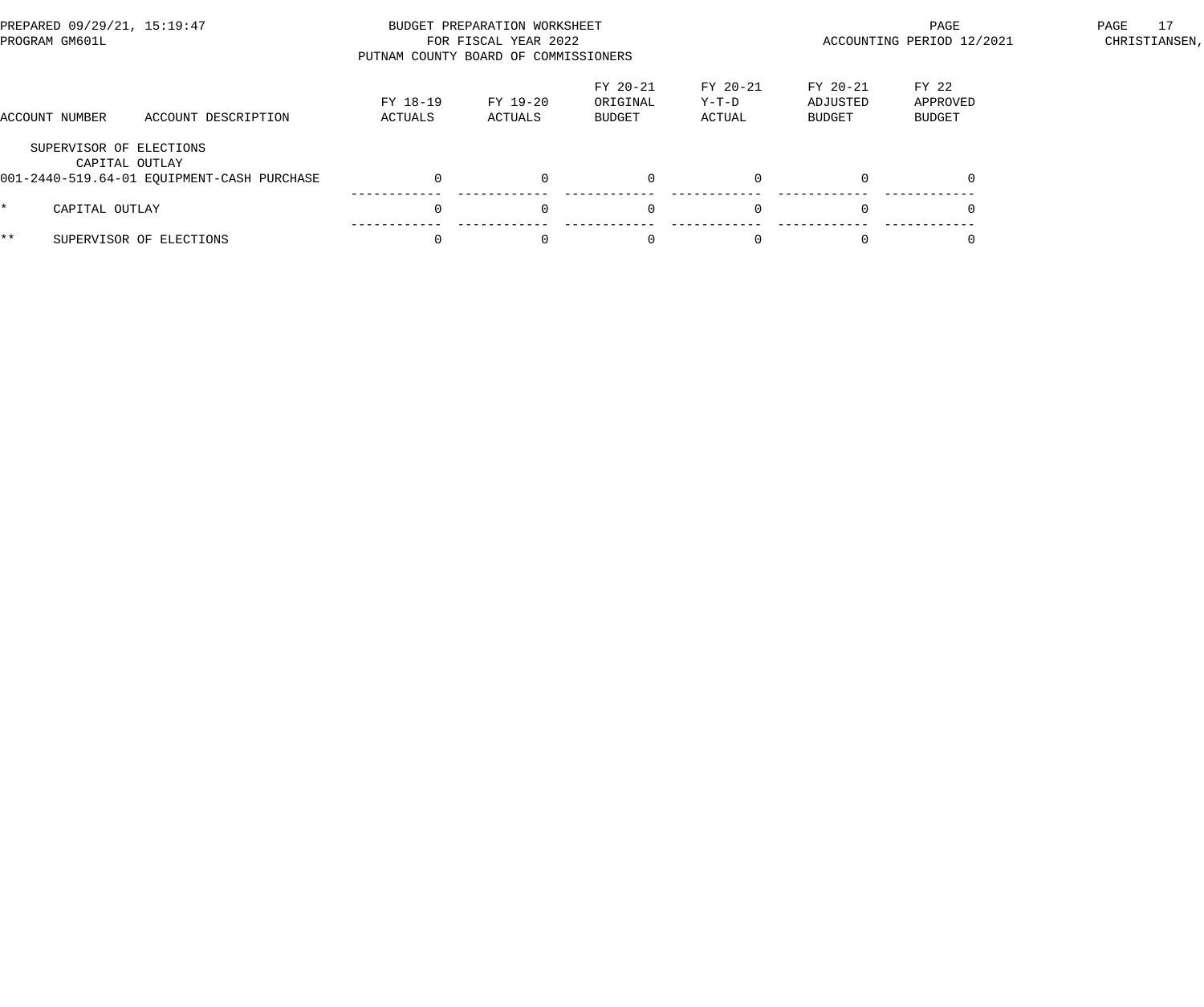| PREPARED 09/29/21, 15:19:47<br>PROGRAM GM601L PROGRAM COMBIC PREPARATION WORKSHEET<br>PUTNAM COUNTY BOARD OF COMMISSION                                                                                                                                                                                                                                                                                                               |                                                | PUTNAM COUNTY BOARD OF COMMISSIONERS |                                |                                                                                                                                                                                                                                                                                                                             | PAGE<br>ACCOUNTING PERIOD 12/2021        | 18<br>PAGE<br>CHRISTIANSEN,         |  |
|---------------------------------------------------------------------------------------------------------------------------------------------------------------------------------------------------------------------------------------------------------------------------------------------------------------------------------------------------------------------------------------------------------------------------------------|------------------------------------------------|--------------------------------------|--------------------------------|-----------------------------------------------------------------------------------------------------------------------------------------------------------------------------------------------------------------------------------------------------------------------------------------------------------------------------|------------------------------------------|-------------------------------------|--|
| ACCOUNT DESCRIPTION<br>ACCOUNT NUMBER                                                                                                                                                                                                                                                                                                                                                                                                 | FY 18-19 FY 19-20                              | ACTUALS ACTUALS                      | FY 20-21<br>ORIGINAL<br>BUDGET | FY 20-21<br>$Y-T-D$<br>ACTUAL                                                                                                                                                                                                                                                                                               | FY 20-21<br>ADJUSTED<br>BUDGET           | FY 22<br>APPROVED<br><b>BUDGET</b>  |  |
| INFO TECHNOLOGY/GEN SVCS                                                                                                                                                                                                                                                                                                                                                                                                              |                                                |                                      |                                |                                                                                                                                                                                                                                                                                                                             |                                          |                                     |  |
| PERSONAL SERVICES                                                                                                                                                                                                                                                                                                                                                                                                                     |                                                |                                      |                                |                                                                                                                                                                                                                                                                                                                             |                                          |                                     |  |
| 001-2551-519.12-11 REGULAR SALARIES & WAGES 811,800 791,712 873,533 819,254 873,533                                                                                                                                                                                                                                                                                                                                                   |                                                |                                      |                                |                                                                                                                                                                                                                                                                                                                             |                                          | 951,331                             |  |
|                                                                                                                                                                                                                                                                                                                                                                                                                                       |                                                |                                      | $\overline{0}$                 | 2,088                                                                                                                                                                                                                                                                                                                       | $\overline{0}$                           | $\overline{0}$                      |  |
| 001-2551-519.12-12 WAGES - OVERTIME<br>001-2551-519.12-13 SAL & WAGES-ART V SUPPORT<br>001-2551-519.12-14 STRAIGHT TIME OVER 40 HRS<br>001-2551-519.13-11 SALARIES & WAGES - OPS<br>001-2551-519.15-11 EXPERIENCE PAY<br>001-2551-519.15                                                                                                                                                                                              |                                                |                                      |                                |                                                                                                                                                                                                                                                                                                                             |                                          | $\overline{0}$                      |  |
|                                                                                                                                                                                                                                                                                                                                                                                                                                       |                                                |                                      |                                |                                                                                                                                                                                                                                                                                                                             |                                          | $\mathbf 0$                         |  |
|                                                                                                                                                                                                                                                                                                                                                                                                                                       |                                                |                                      |                                |                                                                                                                                                                                                                                                                                                                             |                                          | 30,000                              |  |
|                                                                                                                                                                                                                                                                                                                                                                                                                                       | $\begin{array}{c} 400 \\ 62,189 \end{array}$   |                                      |                                |                                                                                                                                                                                                                                                                                                                             |                                          | $\overline{0}$                      |  |
|                                                                                                                                                                                                                                                                                                                                                                                                                                       |                                                |                                      |                                |                                                                                                                                                                                                                                                                                                                             |                                          | 75,072                              |  |
| 001-2551-519.21-13 FICA TAXES MATCHING 62,189 60,882<br>001-2551-519.22-13 RETIREMENT CONTRIBUTIONS 81,169 85,481<br>001-2551-519.23-13 LIFE & HEALTH INSURANCE 122,022 115,774                                                                                                                                                                                                                                                       |                                                |                                      |                                |                                                                                                                                                                                                                                                                                                                             |                                          | 103,410<br>151,905                  |  |
|                                                                                                                                                                                                                                                                                                                                                                                                                                       |                                                | ------------- ------------           |                                | $\begin{array}{ccccccccc}\n 8,343 & & & 0 & & 2,088 & & & 0 \\  0 & & & 0 & & & 0 & & 0 \\  1,418 & & & 0 & & & 0 & & 0 \\  17,293 & & 30,000 & & 19,450 & & 30,000 & & & 0 \\  960 & & & 0 & & 900 & & & 0 & & 0 \\  60,882 & & 69,120 & & 62,429 & & 69,120 & & 85,481 & & 91,298 & & 99,391 & & 91,298 \\  115,774 & & $ | ---------                                |                                     |  |
| $\star$<br>PERSONAL SERVICES                                                                                                                                                                                                                                                                                                                                                                                                          | 1,105,054                                      |                                      | 1,081,863 1,215,856            | 1,128,575                                                                                                                                                                                                                                                                                                                   | 1,215,856                                | 1,311,718                           |  |
| OPERATING EXPENSES                                                                                                                                                                                                                                                                                                                                                                                                                    |                                                |                                      |                                |                                                                                                                                                                                                                                                                                                                             |                                          |                                     |  |
| 001-2551-519.31-03 COMPUTER CONSULTANT 0<br>001-2551-519.34-01 OTHER CONTRACTUAL SERVICE 32,801 5,220<br>1-2551-519.34-01 OTHER CONTRACTUAL LETTER<br>01-2551-519.41-01 COMMUNICATION SERVICES<br>1001-2551-519.41-01 COMMUNICATION SERVICES<br>56,827 43,143<br>1001-2551-519.41-10 COMM SERVICES - ARTICLE V<br>-------------------------------                                                                                     |                                                |                                      | $\overline{0}$                 | $\begin{matrix} & & & 0 & & & & 0 \ & 50 & 000 & & & & 69 & 079 \end{matrix}$                                                                                                                                                                                                                                               | $\overline{0}$                           | $\overline{0}$                      |  |
|                                                                                                                                                                                                                                                                                                                                                                                                                                       |                                                |                                      |                                | 69,079                                                                                                                                                                                                                                                                                                                      | 71,420                                   | 60,000                              |  |
|                                                                                                                                                                                                                                                                                                                                                                                                                                       |                                                |                                      | 6,000                          | $\begin{array}{c} 0 \\ 50 \, , 209 \end{array}$                                                                                                                                                                                                                                                                             | $\sim$ 0                                 | 6,000                               |  |
|                                                                                                                                                                                                                                                                                                                                                                                                                                       |                                                |                                      | 55,000                         |                                                                                                                                                                                                                                                                                                                             | 55,000                                   | 60,000                              |  |
| $\begin{array}{cccccccccccc} \texttt{1} & \texttt{2} & \texttt{3} & \texttt{3} & \texttt{0} & \texttt{0} & \texttt{0} & \texttt{0} & \texttt{0} & \texttt{0} & \texttt{0} & \texttt{0} & \texttt{0} & \texttt{0} & \texttt{0} & \texttt{0} & \texttt{0} & \texttt{0} & \texttt{0} & \texttt{0} & \texttt{0} & \texttt{0} & \texttt{0} & \texttt{0} & \texttt{0} & \texttt{0} & \texttt{0} & \texttt{0} & \texttt{0} & \texttt{0} & \$ |                                                |                                      |                                | $\overline{0}$                                                                                                                                                                                                                                                                                                              | $\begin{array}{c}0\\750\\100\end{array}$ | $\begin{array}{c}0\\750\end{array}$ |  |
|                                                                                                                                                                                                                                                                                                                                                                                                                                       |                                                |                                      |                                | 121                                                                                                                                                                                                                                                                                                                         |                                          |                                     |  |
|                                                                                                                                                                                                                                                                                                                                                                                                                                       |                                                |                                      |                                | $\overline{0}$<br>$479,264$ $460,157$ $479,264$ $460,814$                                                                                                                                                                                                                                                                   |                                          | 100                                 |  |
|                                                                                                                                                                                                                                                                                                                                                                                                                                       |                                                |                                      |                                | 2,289 2,800                                                                                                                                                                                                                                                                                                                 |                                          | 3,000                               |  |
|                                                                                                                                                                                                                                                                                                                                                                                                                                       |                                                |                                      |                                |                                                                                                                                                                                                                                                                                                                             |                                          |                                     |  |
|                                                                                                                                                                                                                                                                                                                                                                                                                                       |                                                |                                      |                                |                                                                                                                                                                                                                                                                                                                             |                                          |                                     |  |
| 001-2551-519.46-10 R & M - ARTICLE V<br>001-2551-519.47-01 PRINTING & BINDING<br>001-2551-519.47-02 REPRODUCTION SERVICES<br>001-2551-519.49-01 CURRENT CHARGES & OBLIG<br>001-2551-519.49-01 CURRENT CHARGES & OBLIG<br>001-2551-519.51                                                                                                                                                                                              |                                                |                                      |                                | $\begin{array}{cccc} 0 & 0 & 0 & 0 \\ 0 & 0 & 0 & 0 \\ 0 & 0 & 0 & 0 \\ 0 & 83 & 0 & 0 \\ 1,300 & 614 & 1,300 \\ 104,000 & 40,043 & 82,580 \end{array}$                                                                                                                                                                     |                                          |                                     |  |
|                                                                                                                                                                                                                                                                                                                                                                                                                                       |                                                |                                      |                                |                                                                                                                                                                                                                                                                                                                             |                                          | $\mathbf 0$                         |  |
|                                                                                                                                                                                                                                                                                                                                                                                                                                       |                                                |                                      | 1,300                          |                                                                                                                                                                                                                                                                                                                             |                                          | 1,300                               |  |
| 001-2551-519.52-01 OPERATING SUPPLIES                                                                                                                                                                                                                                                                                                                                                                                                 | 51,724                                         | 70,756                               |                                |                                                                                                                                                                                                                                                                                                                             |                                          | 84,000                              |  |
| 001-2551-519.52-02 GAS, OIL & LUBRICANTS                                                                                                                                                                                                                                                                                                                                                                                              | 1,507                                          | 1,299                                | 2,000                          | 1,119                                                                                                                                                                                                                                                                                                                       | 2,000                                    | 2,000                               |  |
| 001-2551-519.52-10 OPER SUPPLIES - INVENTORY                                                                                                                                                                                                                                                                                                                                                                                          | 32,965                                         | $\overline{0}$                       | $\overline{0}$                 | $\overline{\mathbf{0}}$                                                                                                                                                                                                                                                                                                     | $\overline{0}$                           | $\overline{0}$                      |  |
| 001-2551-519.54-01 BOOKS/PUBLICATIONS/SUBSCR                                                                                                                                                                                                                                                                                                                                                                                          | $\overline{0}$                                 | 60                                   | 400                            | $\mathbf 0$                                                                                                                                                                                                                                                                                                                 | 400                                      | 2,500                               |  |
| 001-2551-519.54-02 DUES & MEMBERSHIPS                                                                                                                                                                                                                                                                                                                                                                                                 | 211                                            | 13                                   | 1,200                          | 198                                                                                                                                                                                                                                                                                                                         | 1,200                                    | 1,200                               |  |
| 001-2551-519.54-03 TRAINING                                                                                                                                                                                                                                                                                                                                                                                                           | 438                                            | 1,300                                | 5,000                          | $\overline{0}$                                                                                                                                                                                                                                                                                                              | $\overline{0}$                           | 5,000                               |  |
| * OPERATING EXPENSES<br>CAPITAL OUTLAY                                                                                                                                                                                                                                                                                                                                                                                                | 580,963                                        | 649,412                              | 708,014                        | 623,912                                                                                                                                                                                                                                                                                                                     | 696,814                                  | 686,664                             |  |
| 001-2551-519.64-01 EQUIPMENT-CASH PURCHASE 19,415                                                                                                                                                                                                                                                                                                                                                                                     |                                                | 9,180                                | $\overline{0}$                 | $\overline{0}$                                                                                                                                                                                                                                                                                                              | $\overline{0}$                           |                                     |  |
| 001-2551-519.64-02 EQUIPMENT-LEASE PURCHASE                                                                                                                                                                                                                                                                                                                                                                                           | $\overline{0}$                                 | $\overline{0}$                       | $\overline{0}$                 | $\Omega$                                                                                                                                                                                                                                                                                                                    | $\overline{0}$                           |                                     |  |
| 001-2551-519.64-04 COMPUTER HARDWARE                                                                                                                                                                                                                                                                                                                                                                                                  | 115,580                                        | 118,517                              |                                | 108,000 79,113                                                                                                                                                                                                                                                                                                              | 89,000                                   |                                     |  |
| 001-2551-519.68-01 SOFTWARE                                                                                                                                                                                                                                                                                                                                                                                                           | $\Omega$                                       | $\overline{0}$                       | $\overline{0}$                 | $\overline{0}$                                                                                                                                                                                                                                                                                                              | 30,200                                   |                                     |  |
| * CAPITAL OUTLAY<br>DEBT SERVICE                                                                                                                                                                                                                                                                                                                                                                                                      | 134,995                                        |                                      | 127,697 108,000 79,113         |                                                                                                                                                                                                                                                                                                                             | 119,200                                  |                                     |  |
| 001-2551-519.71-05 PRINCIPAL-LEASE PURCHASE                                                                                                                                                                                                                                                                                                                                                                                           | 45,392 		 49,508 		 53,998 		 53,998 		 53,998 |                                      |                                |                                                                                                                                                                                                                                                                                                                             |                                          | 48,721                              |  |
| 001-2551-519.72-05 INTEREST-LEASE PURCHASE                                                                                                                                                                                                                                                                                                                                                                                            |                                                | 15,434 11,317                        | 6,827                          | 6,827                                                                                                                                                                                                                                                                                                                       | 6,827                                    | 1,967                               |  |
|                                                                                                                                                                                                                                                                                                                                                                                                                                       |                                                |                                      |                                |                                                                                                                                                                                                                                                                                                                             |                                          |                                     |  |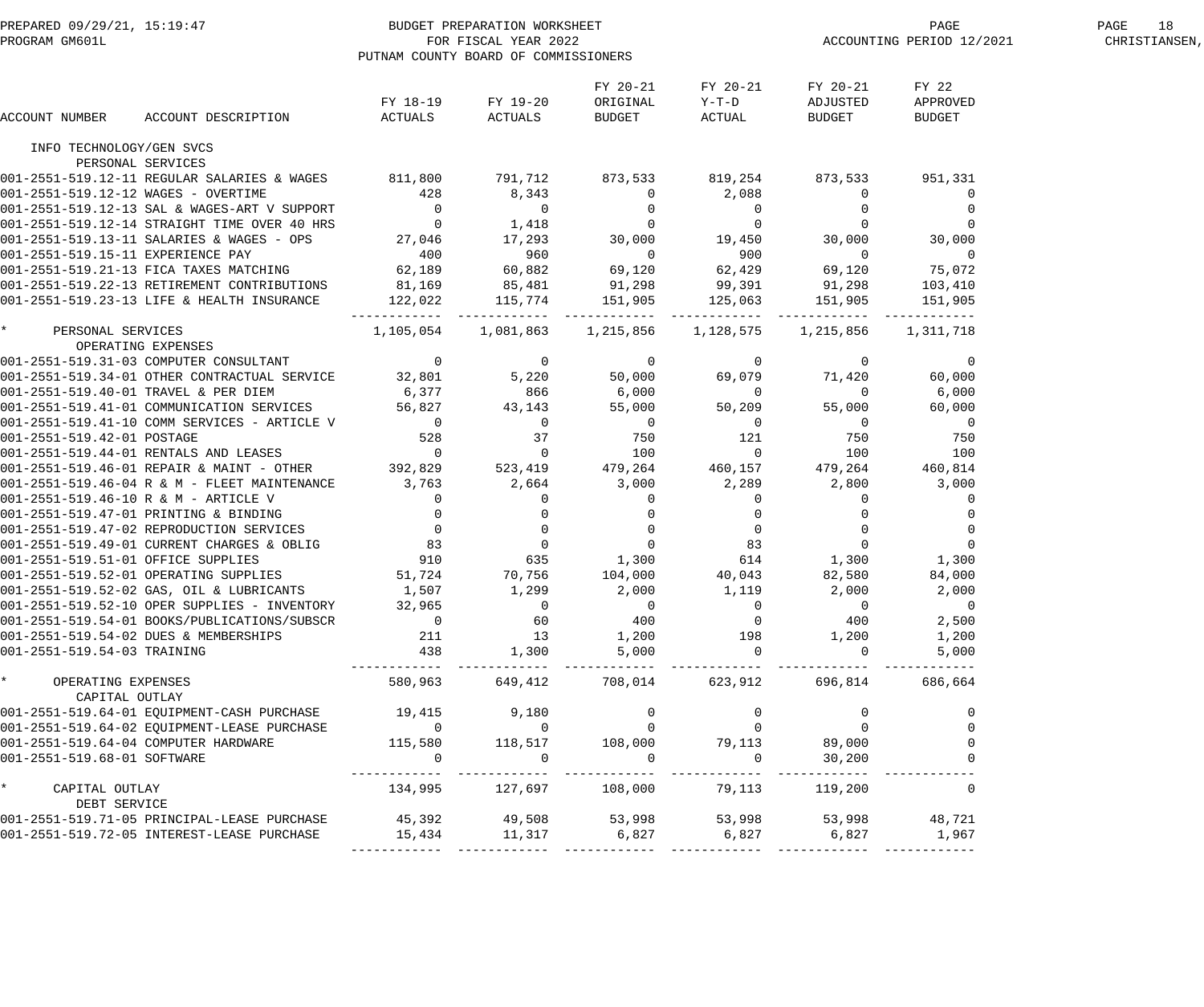| PREPARED 09/29/21, 15:19:47<br>PROGRAM GM601L |                     | BUDGET PREPARATION WORKSHEET<br>FOR FISCAL YEAR 2022<br>PUTNAM COUNTY BOARD OF COMMISSIONERS |                     |                                |                             |                                | PAGE<br>ACCOUNTING PERIOD 12/2021  |  |  |
|-----------------------------------------------|---------------------|----------------------------------------------------------------------------------------------|---------------------|--------------------------------|-----------------------------|--------------------------------|------------------------------------|--|--|
| ACCOUNT NUMBER                                | ACCOUNT DESCRIPTION | FY 18-19<br>ACTUALS                                                                          | FY 19-20<br>ACTUALS | FY 20-21<br>ORIGINAL<br>BUDGET | FY 20-21<br>Y-T-D<br>ACTUAL | FY 20-21<br>ADJUSTED<br>BUDGET | FY 22<br>APPROVED<br><b>BUDGET</b> |  |  |
| DEBT SERVICE                                  |                     | 60,826                                                                                       | 60,825              | 60,825                         | 60,825                      | 60,825                         | 50,688                             |  |  |
| * *<br>INFO TECHNOLOGY/GEN SVCS               |                     | 1,881,838                                                                                    | 1,919,797           | 2,092,695                      | 1,892,425                   | 2,092,695                      | 2,049,070                          |  |  |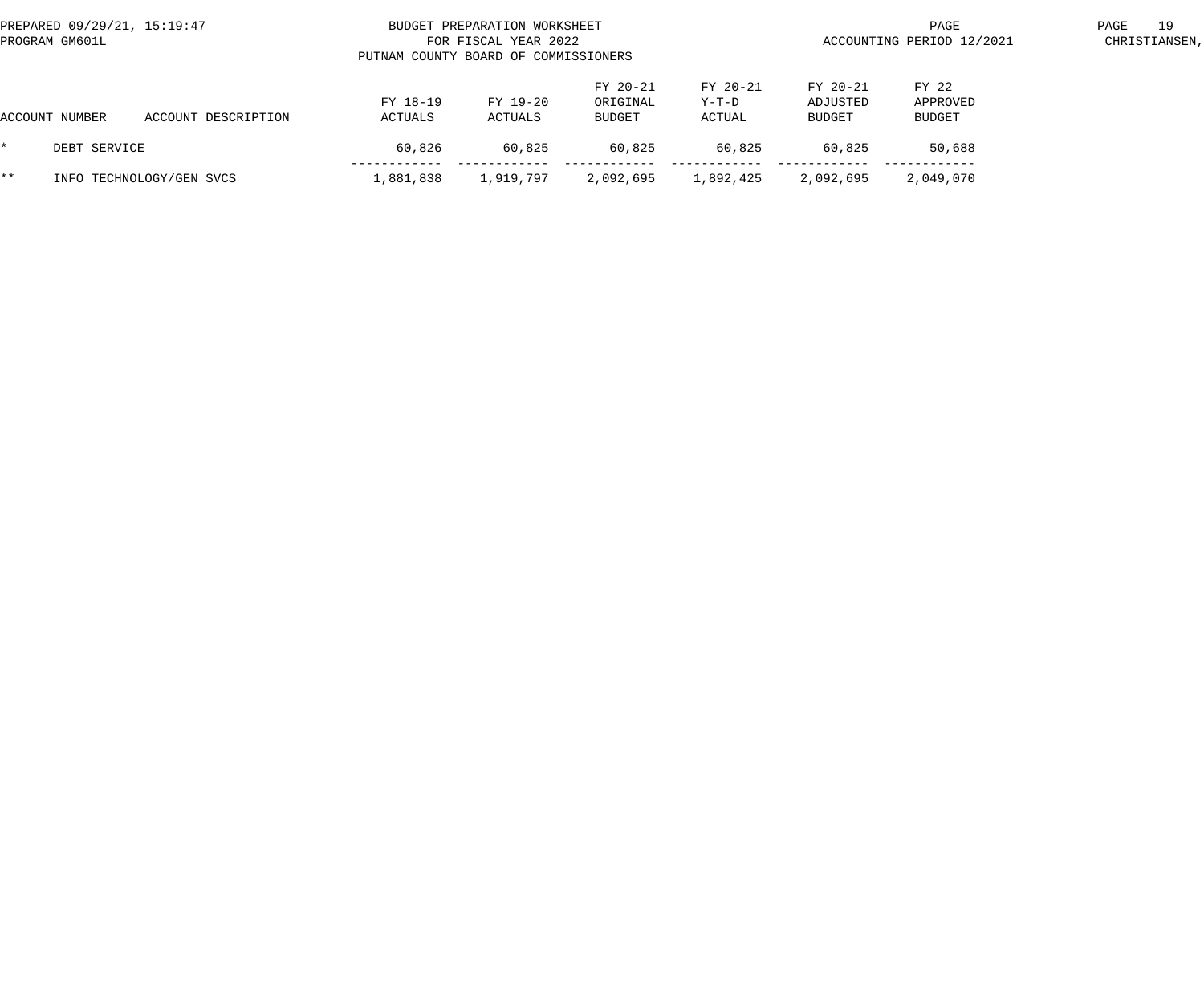| PREPARED 09/29/21, 15:19:47<br>PROGRAM GM601L |                                                                                        | BUDGET PREPARATION WORKSHEET<br>FOR FISCAL YEAR 2022<br>PUTNAM COUNTY BOARD OF COMMISSIONERS | ACCOUNTING PERIOD 12/2021             | PAGE<br>20<br>CHRISTIANSEN,                             |                                                                          |                                |                                                             |  |
|-----------------------------------------------|----------------------------------------------------------------------------------------|----------------------------------------------------------------------------------------------|---------------------------------------|---------------------------------------------------------|--------------------------------------------------------------------------|--------------------------------|-------------------------------------------------------------|--|
| ACCOUNT NUMBER                                | ACCOUNT DESCRIPTION                                                                    | ACTUALS                                                                                      | FY 18-19 FY 19-20<br>ACTUALS          | FY 20-21<br>ORIGINAL<br>BUDGET                          | FY 20-21<br>$Y-T-D$<br>ACTUAL                                            | FY 20-21<br>ADJUSTED<br>BUDGET | FY 22<br>APPROVED<br><b>BUDGET</b>                          |  |
| HUMAN RESOURCES                               |                                                                                        |                                                                                              |                                       |                                                         |                                                                          |                                |                                                             |  |
| PERSONAL SERVICES                             |                                                                                        |                                                                                              |                                       |                                                         |                                                                          |                                |                                                             |  |
|                                               | 001-2552-519.12-11 REGULAR SALARIES & WAGES 55,013 73,824                              |                                                                                              |                                       | 133,855 123,293                                         |                                                                          | 133,855                        | 148,489                                                     |  |
| 001-2552-519.12-12 WAGES - OVERTIME           |                                                                                        | 1,352                                                                                        | 73                                    | $\overline{0}$                                          | 58                                                                       | $\overline{0}$                 | $\overline{0}$                                              |  |
|                                               | 001-2552-519.12-14 STRAIGHT TIME OVER 40 HRS                                           |                                                                                              | $0$ 103                               |                                                         | $\begin{array}{ccc} & 0 & & 0 \\ 0 & & 5,191 \\ 0 & & 1,000 \end{array}$ | $\overline{0}$                 | $\begin{smallmatrix}&&&0\0&8\, ,\,0\,0\,0\end{smallmatrix}$ |  |
|                                               | 001-2552-519.13-11 SALARIES & WAGES - OPS 4,128 9,264                                  |                                                                                              |                                       |                                                         |                                                                          | $\overline{0}$                 |                                                             |  |
| 001-2552-519.15-11 EXPERIENCE PAY             |                                                                                        | 200                                                                                          | $\overline{0}$                        |                                                         |                                                                          | $\overline{0}$                 | $\overline{0}$                                              |  |
|                                               | 001-2552-519.21-13 FICA TAXES MATCHING                                                 | 4,341                                                                                        | 6,064                                 | 10,240 9,589                                            |                                                                          | 10,240                         | 11,856                                                      |  |
|                                               | 001-2552-519.22-13 RETIREMENT CONTRIBUTIONS                                            | 4,646                                                                                        | 10,961                                | 28,336                                                  | 24,054                                                                   | 28,336                         | 33,785                                                      |  |
|                                               | 001-2552-519.23-13 LIFE & HEALTH INSURANCE                                             | 13,671                                                                                       | 14,701                                | 17,068                                                  | 14,620                                                                   | 17,068                         | 17,068                                                      |  |
| * PERSONAL SERVICES                           |                                                                                        | 83,351                                                                                       |                                       | 114,990 189,499 177,805                                 |                                                                          | 189,499                        | 219,198                                                     |  |
| OPERATING EXPENSES                            |                                                                                        |                                                                                              |                                       |                                                         |                                                                          |                                |                                                             |  |
|                                               | 001-2552-519.31-01 PROFESSIONAL SERVICES                                               |                                                                                              | 24,445 9,874 10,000                   |                                                         | 1,268 2,956 10,000                                                       |                                |                                                             |  |
|                                               | 001-2552-519.31-04 EMPLOYEE PHYSICALS 13,369 13,780                                    |                                                                                              |                                       | 10,000                                                  | 10,320                                                                   | 16,670                         | 13,000                                                      |  |
|                                               | 001-2552-519.34-01 OTHER CONTRACTUAL SERVICE 21 21 1,741                               |                                                                                              |                                       | $\begin{array}{c}0\\500\end{array}$                     | $\overline{0}$                                                           | $\overline{0}$                 | $\overline{0}$                                              |  |
|                                               | 001-2552-519.40-01 TRAVEL & PER DIEM 75<br>001-2552-519.41-01 COMMUNICATION SERVICES 0 |                                                                                              |                                       |                                                         |                                                                          | 379 500                        | 500                                                         |  |
|                                               |                                                                                        |                                                                                              |                                       | $\begin{array}{c} 0 \\ 900 \end{array}$                 | $\overline{0}$                                                           | $\overline{0}$                 | $\overline{0}$                                              |  |
| 001-2552-519.42-01 POSTAGE                    |                                                                                        | 765 571                                                                                      |                                       |                                                         |                                                                          | 502 890                        | 800                                                         |  |
|                                               | 001-2552-519.44-01 RENTALS AND LEASES                                                  | 2,941 3,239                                                                                  |                                       | 3,500 2,937                                             |                                                                          | 3,500                          | 3,500                                                       |  |
|                                               | 001-2552-519.46-01 REPAIR & MAINT - OTHER                                              | $\overline{0}$                                                                               | $\overline{0}$                        | $\overline{0}$                                          | $\overline{0}$                                                           | $\overline{0}$                 | $\overline{0}$                                              |  |
|                                               | 001-2552-519.46-04 R & M - FLEET MAINTENANCE                                           | $\overline{0}$                                                                               | $\begin{array}{c} 0 \\ 0 \end{array}$ | $\overline{0}$<br>$\begin{array}{c} 0 \\ 0 \end{array}$ | $\mathbf 0$                                                              | $\overline{0}$                 |                                                             |  |
|                                               | 001-2552-519.47-01 PRINTING & BINDING                                                  | $\overline{0}$                                                                               |                                       |                                                         | $\overline{0}$                                                           | $\overline{0}$                 | $\overline{0}$                                              |  |
|                                               | 001-2552-519.49-01 CURRENT CHARGES & OBLIG 4,380 2,210                                 |                                                                                              |                                       | $4,000$ $2,848$ $4,000$                                 |                                                                          |                                | 4,000                                                       |  |
|                                               | 001-2552-519.51-01 OFFICE SUPPLIES                                                     | 867                                                                                          | 795                                   | 900                                                     | 454                                                                      | 900                            | 900                                                         |  |
|                                               | 001-2552-519.52-01 OPERATING SUPPLIES 2,261                                            |                                                                                              | $\overline{0}$                        | 600                                                     | 277                                                                      | 600                            | 600                                                         |  |
|                                               | 001-2552-519.52-02 GAS, OIL & LUBRICANTS                                               | $\overline{0}$                                                                               | $\begin{array}{c} 0 \\ 0 \end{array}$ | $\begin{matrix} 0 \\ 0 \end{matrix}$                    | $\overline{0}$                                                           | $\overline{\mathbf{0}}$        | - 0                                                         |  |
|                                               | 001-2552-519.52-10 OPER SUPPLIES - INVENTORY                                           |                                                                                              |                                       |                                                         | $\overline{0}$                                                           | $\overline{0}$                 | 0                                                           |  |
|                                               | 001-2552-519.54-01 BOOKS/PUBLICATIONS/SUBSCR                                           | 633                                                                                          | 1,596                                 | 500                                                     | 1,966                                                                    | 500                            | 500                                                         |  |
|                                               | 001-2552-519.54-02 DUES & MEMBERSHIPS                                                  | 135                                                                                          | 528                                   | 324                                                     | 219                                                                      | 708                            | 324                                                         |  |
| 001-2552-519.54-03 TRAINING                   |                                                                                        | $\Omega$                                                                                     | 395                                   | 500                                                     | $\Omega$                                                                 | 500                            | 500                                                         |  |
|                                               | 001-2552-519.54-04 TRAINING/EAP TUITION                                                | 1,000                                                                                        | $\Omega$                              | 2,000                                                   | 1,200                                                                    | 2,000                          | 2,000                                                       |  |
| OPERATING EXPENSES<br>NON-OPERATING           |                                                                                        | 50,892                                                                                       | 35,433                                | 33,724                                                  | 22,370                                                                   | 33,724                         | 36,624                                                      |  |
|                                               | 001-2552-581.91-32 TRF-GROUP INSURANCE RES                                             | 54,608                                                                                       | 46,192                                | 55,440                                                  | 49,956                                                                   | 55,440                         | 55,440                                                      |  |
| NON-OPERATING                                 |                                                                                        | 54,608                                                                                       | 46,192                                | 55,440                                                  | 49,956                                                                   | 55,440                         | 55,440                                                      |  |
| $\star\star$<br>HUMAN RESOURCES               |                                                                                        | 188,851                                                                                      | 196,615                               | 278,663                                                 | 250,131                                                                  | 278,663                        | 311,262                                                     |  |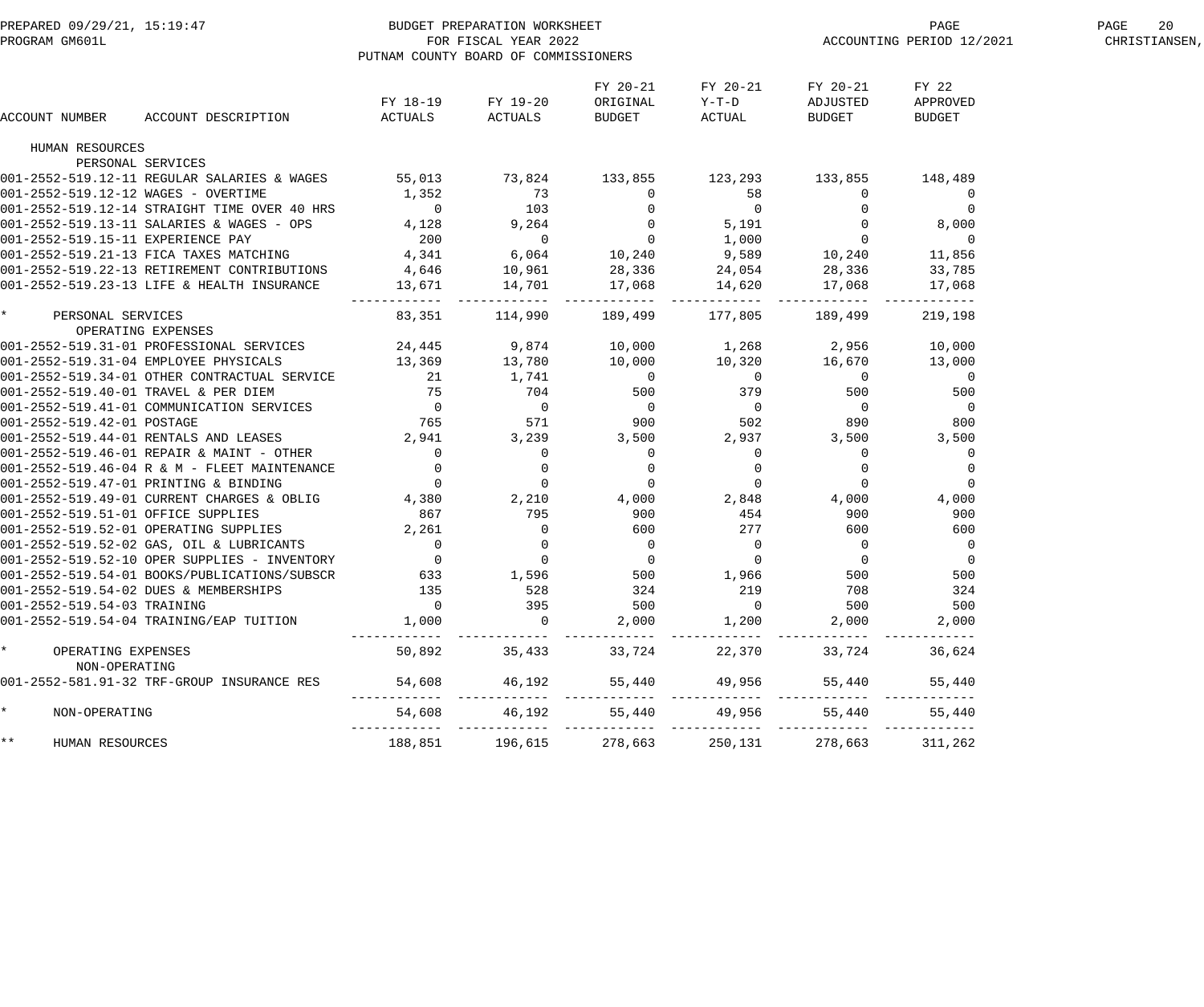| BUDGET PREPARATION WORKSHEET:<br>FOR FISCAL YEAR 2022<br>PITTNAM COINTY ROARD OF COMMISSION<br>PREPARED 09/29/21, 15:19:47<br>PROGRAM GM601L                                                                                            |                     | PUTNAM COUNTY BOARD OF COMMISSIONERS                                                                                                                                                                                                                                                 |                                |                                       | ACCOUNTING PERIOD 12/2021           | PAGE<br>21<br>CHRISTIANSEN,        |  |
|-----------------------------------------------------------------------------------------------------------------------------------------------------------------------------------------------------------------------------------------|---------------------|--------------------------------------------------------------------------------------------------------------------------------------------------------------------------------------------------------------------------------------------------------------------------------------|--------------------------------|---------------------------------------|-------------------------------------|------------------------------------|--|
| ACCOUNT DESCRIPTION<br>ACCOUNT NUMBER                                                                                                                                                                                                   | FY 18-19<br>ACTUALS | FY 19-20<br>ACTUALS                                                                                                                                                                                                                                                                  | FY 20-21<br>ORIGINAL<br>BUDGET | FY 20-21<br>$Y-T-D$<br>ACTUAL         | FY 20-21<br>ADJUSTED<br>BUDGET      | FY 22<br>APPROVED<br><b>BUDGET</b> |  |
| GEN SVCS/COUNTY BUILDINGS                                                                                                                                                                                                               |                     |                                                                                                                                                                                                                                                                                      |                                |                                       |                                     |                                    |  |
| PERSONAL SERVICES                                                                                                                                                                                                                       |                     |                                                                                                                                                                                                                                                                                      |                                |                                       |                                     |                                    |  |
| 001-2553-519.12-11 REGULAR SALARIES & WAGES 166,380 174,613 235,645 204,371 235,645                                                                                                                                                     |                     |                                                                                                                                                                                                                                                                                      |                                |                                       |                                     | 246,450                            |  |
| 001-2553-519.12-12 WAGES - OVERTIME                                                                                                                                                                                                     |                     |                                                                                                                                                                                                                                                                                      |                                |                                       | 1,000                               | 1,000                              |  |
| 001-2553-519.12-14 STRAIGHT TIME OVER 40 HRS                                                                                                                                                                                            |                     |                                                                                                                                                                                                                                                                                      |                                |                                       | $\begin{matrix}0\\0\\0\end{matrix}$ | 0                                  |  |
| 001-2553-519.13-11 SALARIES & WAGES - OPS                                                                                                                                                                                               |                     |                                                                                                                                                                                                                                                                                      |                                |                                       |                                     | 0                                  |  |
| 001-2553-519.15-11 EXPERIENCE PAY                                                                                                                                                                                                       |                     |                                                                                                                                                                                                                                                                                      |                                |                                       |                                     | $\overline{0}$                     |  |
| 001-2553-519.21-13 FICA TAXES MATCHING                                                                                                                                                                                                  |                     |                                                                                                                                                                                                                                                                                      |                                |                                       | 18,103                              | 18,930                             |  |
| 001-2553-519.22-13 RETIREMENT CONTRIBUTIONS                                                                                                                                                                                             |                     |                                                                                                                                                                                                                                                                                      |                                |                                       | 24,733                              | 26,898                             |  |
| 001-2553-519.23-13 LIFE & HEALTH INSURANCE                                                                                                                                                                                              |                     | $13,997$<br>31,426<br>31,426<br>31,426<br>35,553<br>35,553<br>35,553<br>35,553<br>35,553<br>35,553<br>35,553<br>35,553<br>35,553<br>35,553<br>35,000<br>35,000<br>35,000<br>35,000<br>35,000<br>35,000<br>35,000<br>35,000<br>35,000<br>35,000<br>35,000<br>35,000<br>35,000<br>35,0 |                                |                                       | 59,738<br>---------                 | 59,738                             |  |
| * PERSONAL SERVICES<br>OPERATING EXPENSES                                                                                                                                                                                               | 226,836             | 231,147                                                                                                                                                                                                                                                                              | 339,219                        | 276,406                               | 339,219                             | 353,016                            |  |
| 001-2553-519.31-01 PROFESSIONAL SERVICES<br>001-2553-519.34-01 OTHER CONTRACTUAL SERVICE 302,902<br>001-2553-519.34-22 INIEODM DRIFILE CONTRACTUAL SERVICE                                                                              |                     | $\begin{array}{ccc} & 0 & 0 & 0 \\ 378,764 & 400,000 \end{array}$                                                                                                                                                                                                                    |                                | $0$ 0<br>400,000 292,469              | $\overline{0}$                      | 20,000                             |  |
|                                                                                                                                                                                                                                         |                     |                                                                                                                                                                                                                                                                                      |                                |                                       | 348,000                             | 400,000                            |  |
|                                                                                                                                                                                                                                         |                     |                                                                                                                                                                                                                                                                                      | $\overline{0}$                 |                                       | $\overline{0}$                      | $\overline{0}$                     |  |
|                                                                                                                                                                                                                                         |                     | $\begin{array}{c} 0 \\ 0 \end{array}$                                                                                                                                                                                                                                                | 2,000                          | $\begin{array}{c} 0 \\ 0 \end{array}$ | 2,000                               | 700                                |  |
|                                                                                                                                                                                                                                         |                     | 187,604                                                                                                                                                                                                                                                                              | 255,500                        | 190,284                               | 235,500                             | 255,500                            |  |
| 0 125.34723 UNIFORM RENTALS-EMPLOYER<br>001-2553-519.40-01 TRAVEL & PER DIEM<br>001-2553-519.41-01 COMMUNICATION SERVICES 164,601<br>001-2553-519.41-10 COMM SERVICES ADELATION 164,601<br>001-2553-519.41-10 COMM SERVICES - ARTICLE V | $\overline{0}$      | $\overline{0}$                                                                                                                                                                                                                                                                       | $\overline{0}$                 | $\overline{0}$                        | $\overline{0}$                      | $\overline{0}$                     |  |
| 001-2553-519.43-01 UTILITIES                                                                                                                                                                                                            | 416,062             | 376,955                                                                                                                                                                                                                                                                              | 425,000                        | 356,706                               | 420,000                             | 430,000                            |  |
| 001-2553-519.43-04 GARBAGE                                                                                                                                                                                                              | 9,873               | 11,138                                                                                                                                                                                                                                                                               | 13,200                         | 11,652                                | 13,200                              | 13,200                             |  |
| 001-2553-519.43-10 UTILITY SVCS - ARTICLE V                                                                                                                                                                                             | 68,997              |                                                                                                                                                                                                                                                                                      | 69,000                         | 81,225                                | 101,000                             | 70,000                             |  |
| 001-2553-519.44-01 RENTALS AND LEASES                                                                                                                                                                                                   | 1,058               | $70,371$<br>$1,069$                                                                                                                                                                                                                                                                  | 2,000                          |                                       | 2,000                               | 3,000                              |  |
|                                                                                                                                                                                                                                         |                     | 3,668                                                                                                                                                                                                                                                                                | 4,000                          | $1,283$<br>$1,860$                    | 4,250                               | 4,000                              |  |
| 001-2553-519.46-01 REPAIR & MAINT - OTHER 2,852<br>001-2553-519.46-02 BUILDINGS & GROUNDS-R & M 97,738<br>001-2553-519.46-03 AIR CONDITIONING - R & M 49,827                                                                            |                     | 62,577                                                                                                                                                                                                                                                                               |                                | 100,000 74,807                        | 91,550                              | 110,000                            |  |
|                                                                                                                                                                                                                                         |                     | 71,138                                                                                                                                                                                                                                                                               | 70,000                         | 100,594                               | 120,000                             | 80,000                             |  |
| 001-2553-519.46-04 R & M - FLEET MAINTENANCE                                                                                                                                                                                            | 9,691               |                                                                                                                                                                                                                                                                                      | 11,000                         | 15,182                                | 11,000                              | 13,000                             |  |
| 001-2553-519.46-10 R & M - ARTICLE V                                                                                                                                                                                                    | 20,079              | 7,414<br>35,599                                                                                                                                                                                                                                                                      | 22,000                         | 23, 313                               | 25,200                              | 24,000                             |  |
| 001-2553-519.49-01 CURRENT CHARGES & OBLIG                                                                                                                                                                                              | $\overline{0}$      | $\overline{0}$                                                                                                                                                                                                                                                                       | $\overline{0}$                 | $\overline{0}$                        | $\overline{0}$                      |                                    |  |
| 001-2553-519.52-01 OPERATING SUPPLIES                                                                                                                                                                                                   | 21,529              | 17,658                                                                                                                                                                                                                                                                               | 20,000                         | 14,692                                | 20,000                              | 20,000                             |  |
| 001-2553-519.52-02 GAS, OIL & LUBRICANTS                                                                                                                                                                                                | 8,377               | 6,617                                                                                                                                                                                                                                                                                | 11,000                         | 9,003                                 | 11,000                              | 13,000                             |  |
| 001-2553-519.52-10 OPER SUPPLIES - INVENTORY                                                                                                                                                                                            | $\mathbf{0}$        |                                                                                                                                                                                                                                                                                      | $\overline{0}$                 | $\overline{0}$                        | $\overline{0}$                      | $\overline{0}$                     |  |
| 001-2553-519.54-01 BOOKS/PUBLICATIONS/SUBSCR                                                                                                                                                                                            |                     |                                                                                                                                                                                                                                                                                      | 5,000                          | 5,000                                 | 5,000                               | 5,000                              |  |
| 001-2553-519.54-02 DUES & MEMBERSHIPS                                                                                                                                                                                                   |                     |                                                                                                                                                                                                                                                                                      | $\overline{0}$                 |                                       | $\overline{0}$                      | $\overline{0}$                     |  |
| 001-2553-519.54-03 TRAINING                                                                                                                                                                                                             |                     |                                                                                                                                                                                                                                                                                      | 1,000                          |                                       | 1,000                               | 2,500                              |  |
| $\star$<br>OPERATING EXPENSES<br>CAPITAL OUTLAY                                                                                                                                                                                         | 1,173,586           |                                                                                                                                                                                                                                                                                      |                                |                                       | 1,410,700                           | 1,463,900                          |  |
| 001-2553-519.62-01 BLDGS-CONST & OR IMPROV                                                                                                                                                                                              | $\overline{0}$      |                                                                                                                                                                                                                                                                                      | 304,000                        | 291                                   | 304,000                             | 640,308                            |  |
| 001-2553-519.63-01 IMPR OTHER THAN BUILDINGS                                                                                                                                                                                            | 14,810              |                                                                                                                                                                                                                                                                                      | $\mathbf 0$                    |                                       | $\Omega$                            |                                    |  |
| 001-2553-519.64-01 EQUIPMENT-CASH PURCHASE                                                                                                                                                                                              | $\Omega$            |                                                                                                                                                                                                                                                                                      |                                |                                       |                                     |                                    |  |
| $\star$<br>CAPITAL OUTLAY                                                                                                                                                                                                               | 14,810              | $\mathbf{0}$                                                                                                                                                                                                                                                                         | 304,000                        | 291                                   | 304,000                             | 640,308                            |  |
| DEBT SERVICE                                                                                                                                                                                                                            |                     |                                                                                                                                                                                                                                                                                      |                                |                                       |                                     |                                    |  |
| 001-2553-519.71-05 PRINCIPAL-LEASE PURCHASE                                                                                                                                                                                             | $\mathbf 0$         |                                                                                                                                                                                                                                                                                      | $\Omega$                       |                                       | $\mathbf{0}$                        |                                    |  |
| 001-2553-519.72-05 INTEREST-LEASE PURCHASE                                                                                                                                                                                              |                     |                                                                                                                                                                                                                                                                                      |                                |                                       |                                     |                                    |  |
|                                                                                                                                                                                                                                         |                     |                                                                                                                                                                                                                                                                                      |                                |                                       |                                     |                                    |  |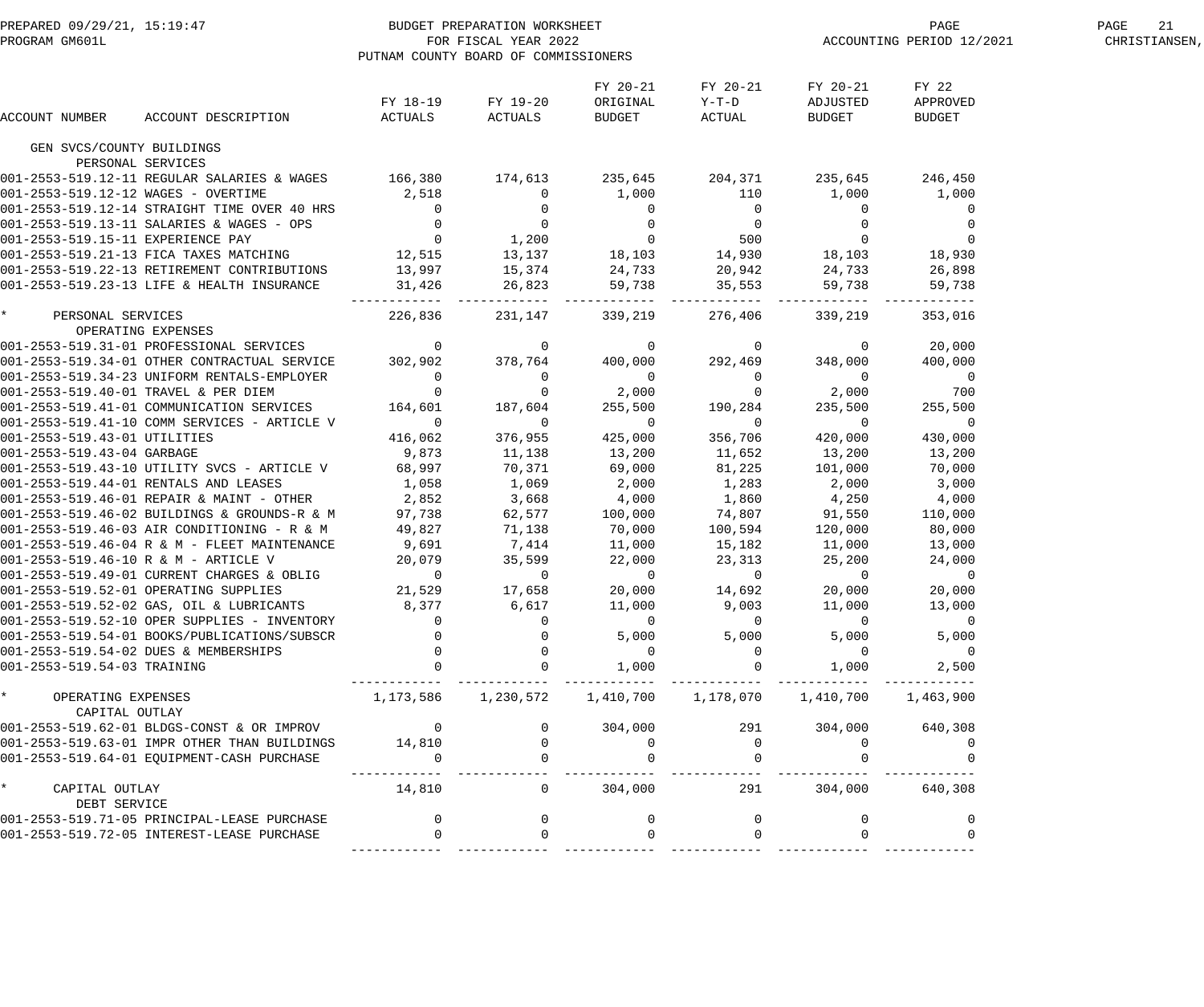| PREPARED 09/29/21, 15:19:47<br>PROGRAM GM601L |                |                           |                     | BUDGET PREPARATION WORKSHEET<br>FOR FISCAL YEAR 2022<br>PUTNAM COUNTY BOARD OF COMMISSIONERS |                                |                             | PAGE<br>ACCOUNTING PERIOD 12/2021 |                             |  |  |
|-----------------------------------------------|----------------|---------------------------|---------------------|----------------------------------------------------------------------------------------------|--------------------------------|-----------------------------|-----------------------------------|-----------------------------|--|--|
|                                               | ACCOUNT NUMBER | ACCOUNT DESCRIPTION       | FY 18-19<br>ACTUALS | FY 19-20<br>ACTUALS                                                                          | FY 20-21<br>ORIGINAL<br>BUDGET | FY 20-21<br>Y-T-D<br>ACTUAL | FY 20-21<br>ADJUSTED<br>BUDGET    | FY 22<br>APPROVED<br>BUDGET |  |  |
| *.                                            | DEBT SERVICE   |                           |                     | $\Omega$                                                                                     | $\Omega$                       |                             |                                   |                             |  |  |
| $***$                                         |                | GEN SVCS/COUNTY BUILDINGS | 1,415,232           | 1,461,719                                                                                    | 2,053,919                      | 1,454,767                   | 2,053,919                         | 2,457,224                   |  |  |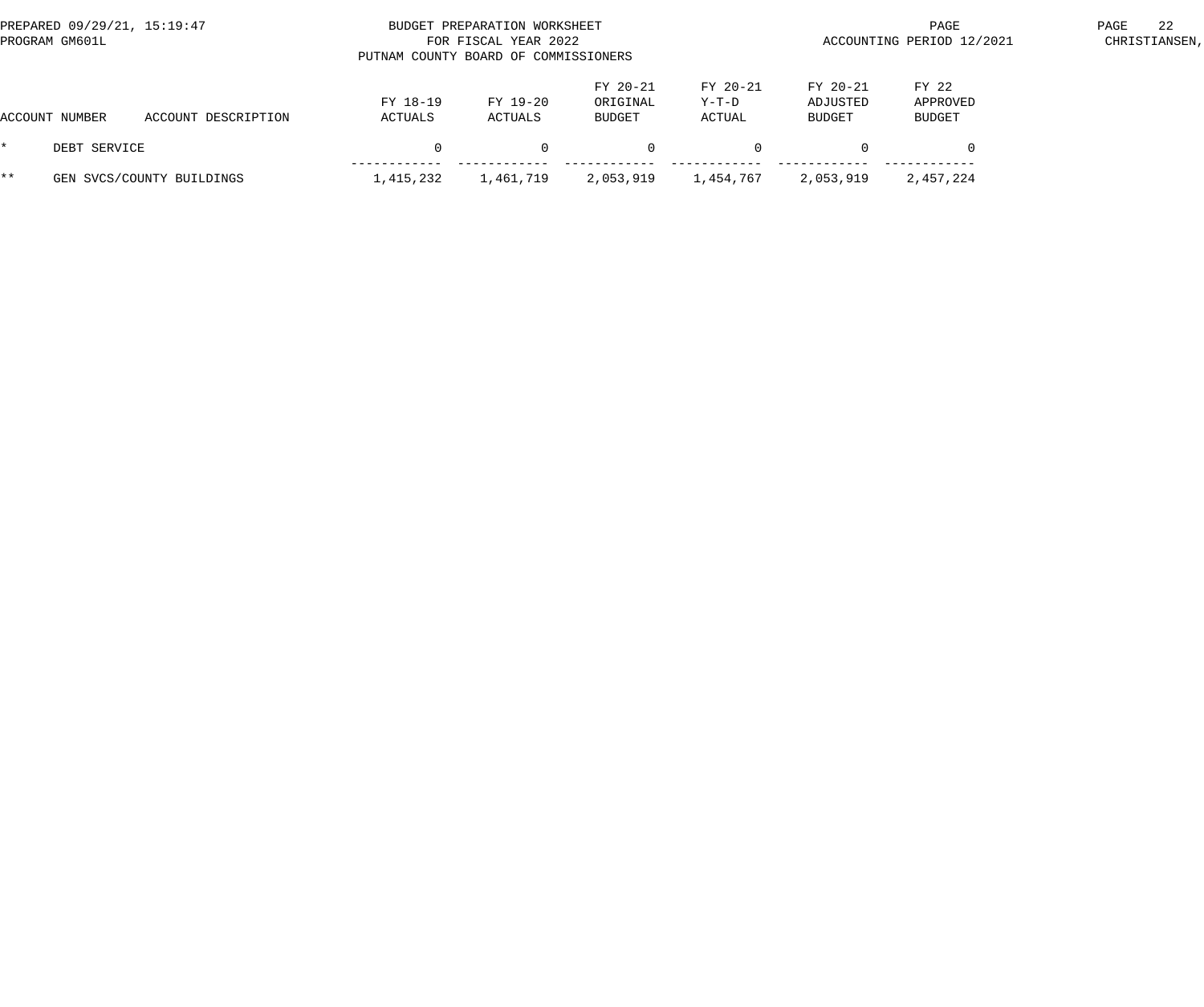| PREPARED 09/29/21, 15:19:47<br>PREPARATION WORKSHEET<br>PROGRAM GM6011.<br>FOR FISCAL YEAR 2022                                                                                                                                      |                 | PUTNAM COUNTY BOARD OF COMMISSIONERS               |                                |                                                             | PAGE<br>ACCOUNTING PERIOD 12/2021     | 23<br>PAGE<br>CHRISTIANSEN, |  |
|--------------------------------------------------------------------------------------------------------------------------------------------------------------------------------------------------------------------------------------|-----------------|----------------------------------------------------|--------------------------------|-------------------------------------------------------------|---------------------------------------|-----------------------------|--|
| ACCOUNT DESCRIPTION<br>ACCOUNT NUMBER                                                                                                                                                                                                | ACTUALS ACTUALS | FY 18-19 FY 19-20                                  | FY 20-21<br>ORIGINAL<br>BUDGET | FY 20-21<br>$Y-T-D$<br>ACTUAL                               | FY 20-21<br>ADJUSTED<br><b>BUDGET</b> | FY 22<br>APPROVED<br>BUDGET |  |
| WELFARE ADMINISTRATION                                                                                                                                                                                                               |                 |                                                    |                                |                                                             |                                       |                             |  |
| OPERATING EXPENSES                                                                                                                                                                                                                   |                 |                                                    |                                |                                                             |                                       |                             |  |
| 001-2554-562.49-23 MEDICAL CARE /HCRA  279,853  272,548  291,160  291,160  291,160  291,160  293,036                                                                                                                                 |                 |                                                    |                                |                                                             |                                       |                             |  |
| 001-2554-562.49-24 MEDICAID / HOSPITALS 1,675,657 1,753,196 1,785,896 1,745,257 1,785,396 1,623,339                                                                                                                                  |                 |                                                    |                                |                                                             |                                       |                             |  |
| 001-2554-562.49-25 MEDICAID / NURSING HOMES                                                                                                                                                                                          |                 | $\begin{matrix}0&&&&0\\ &&&0\\ 0&&&&0\end{matrix}$ |                                | $\overline{0}$                                              | $\begin{matrix} 0 \\ 0 \end{matrix}$  | $\overline{0}$              |  |
| 001-2554-562.49-26 MEDICAID / HMO                                                                                                                                                                                                    |                 |                                                    |                                |                                                             |                                       |                             |  |
| $\star$ . The set of $\star$<br>OPERATING EXPENSES<br>CAPITAL OUTLAY                                                                                                                                                                 |                 |                                                    |                                | 1,955,510 2,025,744 2,077,056 2,036,417 2,076,556 1,916,375 |                                       |                             |  |
|                                                                                                                                                                                                                                      |                 |                                                    |                                |                                                             |                                       |                             |  |
|                                                                                                                                                                                                                                      |                 |                                                    |                                |                                                             |                                       |                             |  |
| $\star$<br>CAPITAL OUTLAY<br>GRANTS & AIDS                                                                                                                                                                                           | $\overline{0}$  | 3,644                                              |                                | 522,268 342,488                                             | 522,268                               |                             |  |
| 001-2554-562.82-16 CHU/HEALTHY KIDS PROGRAM                                                                                                                                                                                          |                 |                                                    |                                |                                                             |                                       |                             |  |
| 001-2554-562.82-17 COUNTY HEALTH UNIT                                                                                                                                                                                                |                 |                                                    |                                |                                                             |                                       |                             |  |
| 001-2554-562.82-19 CHU/1-TIME CAPITAL OUTLAY                                                                                                                                                                                         | $\overline{0}$  | $\overline{0}$                                     | $\overline{0}$                 |                                                             |                                       | $\overline{0}$              |  |
| $\star$<br>GRANTS & AIDS                                                                                                                                                                                                             | 11,150          | 11,150                                             | 240,000                        | 240,000                                                     | 240,000                               | 240,000                     |  |
| GRANTS & AIDS                                                                                                                                                                                                                        |                 |                                                    |                                |                                                             |                                       |                             |  |
|                                                                                                                                                                                                                                      |                 |                                                    |                                |                                                             |                                       |                             |  |
|                                                                                                                                                                                                                                      |                 |                                                    |                                |                                                             |                                       |                             |  |
|                                                                                                                                                                                                                                      |                 |                                                    |                                |                                                             |                                       |                             |  |
| 6001-2554-563.82-10 PUTNAM BEHAVIOR HLTHCARE<br>001-2554-563.82-10 PUTNAM BEHAVIOR HLTHCARE<br>001-2554-563.82-11 BAKER ACT TRANSPORT 31,878 3,110 3,000 4,000 4,675 3,000<br>001-2554-563.82-11 BAKER ACT TRANSPORT 31,878 3,110 3, |                 |                                                    |                                |                                                             |                                       |                             |  |
| * GRANTS & AIDS<br>OPERATING EXPENSES                                                                                                                                                                                                |                 |                                                    |                                | $295,411$ $267,662$ $268,474$ $231,974$ $270,149$           |                                       | 268,474                     |  |
| 001-2554-564.40-01 TRAVEL & PER DIEM                                                                                                                                                                                                 | $\overline{a}$  |                                                    | $\overline{0}$                 | $\overline{0}$                                              | $\overline{0}$                        | $\overline{0}$              |  |
| 001-2554-564.49-21 MEDICAL/PAUPER EXPENSES                                                                                                                                                                                           | 13,000          | 10,000                                             | 14,000                         | 11,500                                                      | 13,825                                | 14,000                      |  |
| 001-2554-564.49-26 PED-CHILD PROTECTION PROG                                                                                                                                                                                         | $\Omega$        |                                                    |                                |                                                             |                                       |                             |  |
| 001-2554-564.49-50 LEGAL ADVERTISEMENTS                                                                                                                                                                                              |                 |                                                    |                                |                                                             |                                       |                             |  |
| 001-2554-564.54-03 TRAINING                                                                                                                                                                                                          |                 |                                                    |                                |                                                             |                                       |                             |  |
| $\star$<br>OPERATING EXPENSES<br>GRANTS & AIDS                                                                                                                                                                                       | 13,000          | 10,000                                             | 14,000                         | 11,500                                                      | 13,825                                | 14,000                      |  |
| 001-2554-564.82-18 SUWANEE RIVER ECON COUNCL                                                                                                                                                                                         | 4,000           | 4,000                                              | 4,000                          | 4,000                                                       | 4,000                                 | 4,000                       |  |
| $\star$<br>GRANTS & AIDS<br>GRANTS & AIDS                                                                                                                                                                                            | 4,000           | 4,000                                              | 4,000                          | 4,000                                                       | 4,000                                 | 4,000                       |  |
| 001-2554-569.82-13 LEE CONLEE HOUSE, INC                                                                                                                                                                                             | 9,612           | 9,612                                              |                                |                                                             |                                       |                             |  |
| 001-2554-569.82-19 C.C. WOMENS CIVIC ASSOC                                                                                                                                                                                           | $\overline{0}$  |                                                    |                                |                                                             |                                       |                             |  |
| 001-2554-569.82-21 YMCA ASSISTANCE                                                                                                                                                                                                   | 10,000          |                                                    |                                |                                                             |                                       |                             |  |
| 001-2554-569.82-23 A WOMENS RESOURCE CENTER                                                                                                                                                                                          | $\Omega$        |                                                    |                                |                                                             |                                       |                             |  |
| GRANTS & AIDS                                                                                                                                                                                                                        | 19,612          | 9,612                                              |                                |                                                             |                                       |                             |  |
|                                                                                                                                                                                                                                      |                 |                                                    |                                |                                                             |                                       |                             |  |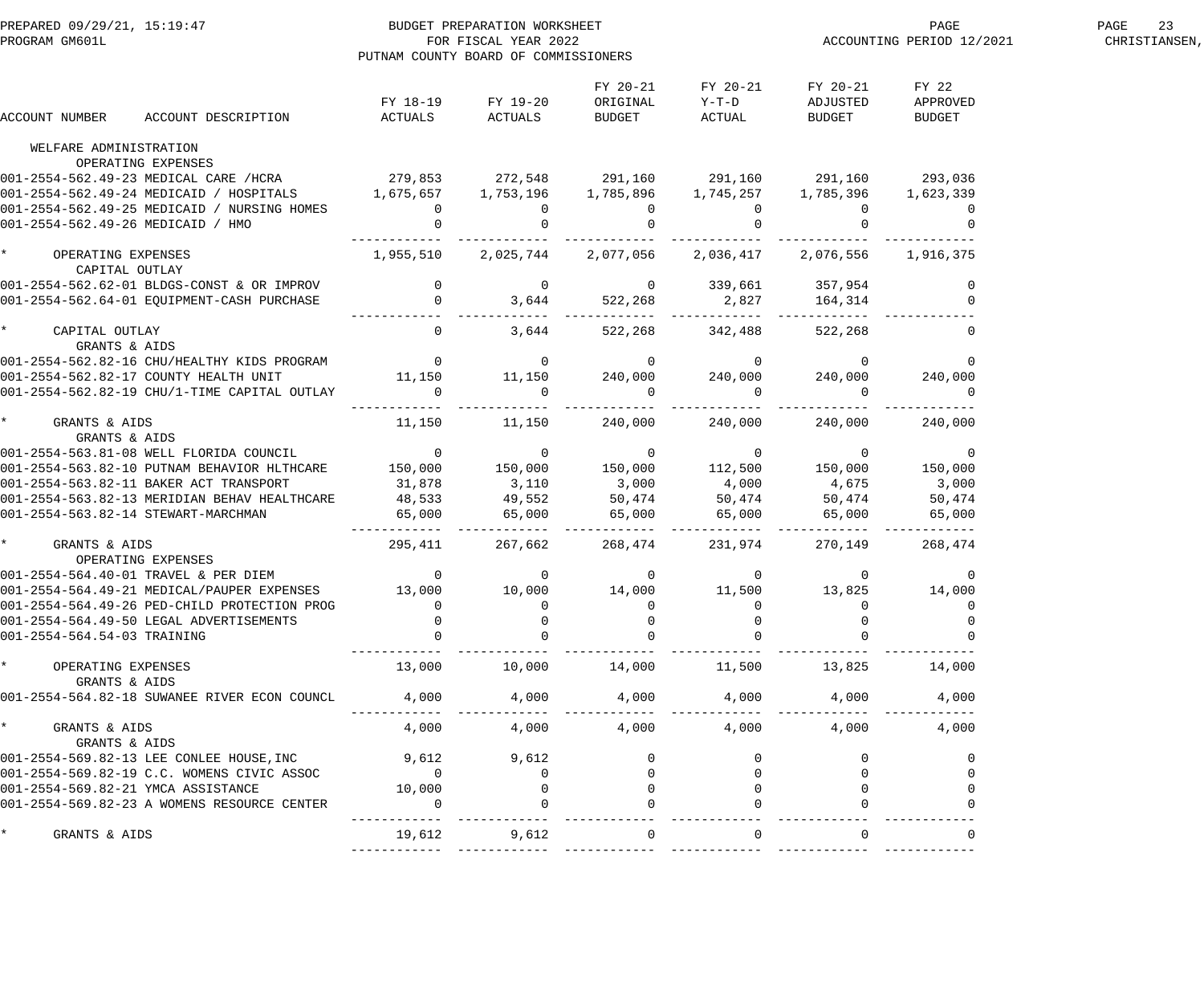| PREPARED 09/29/21, 15:19:47<br>PROGRAM GM601L |  |                     | PUTNAM COUNTY BOARD OF COMMISSIONERS | BUDGET PREPARATION WORKSHEET<br>FOR FISCAL YEAR 2022 |                                |                             | PAGE<br>ACCOUNTING PERIOD 12/2021     |                                    |  |  |
|-----------------------------------------------|--|---------------------|--------------------------------------|------------------------------------------------------|--------------------------------|-----------------------------|---------------------------------------|------------------------------------|--|--|
| ACCOUNT NUMBER                                |  | ACCOUNT DESCRIPTION | FY 18-19<br>ACTUALS                  | FY 19-20<br>ACTUALS                                  | FY 20-21<br>ORIGINAL<br>BUDGET | FY 20-21<br>Y-T-D<br>ACTUAL | FY 20-21<br>ADJUSTED<br><b>BUDGET</b> | FY 22<br>APPROVED<br><b>BUDGET</b> |  |  |
| $***$<br>WELFARE ADMINISTRATION               |  | 2,298,683           | 2,331,812                            | 3,125,798                                            | 2,866,379                      | 3,126,798                   | 2,442,849                             |                                    |  |  |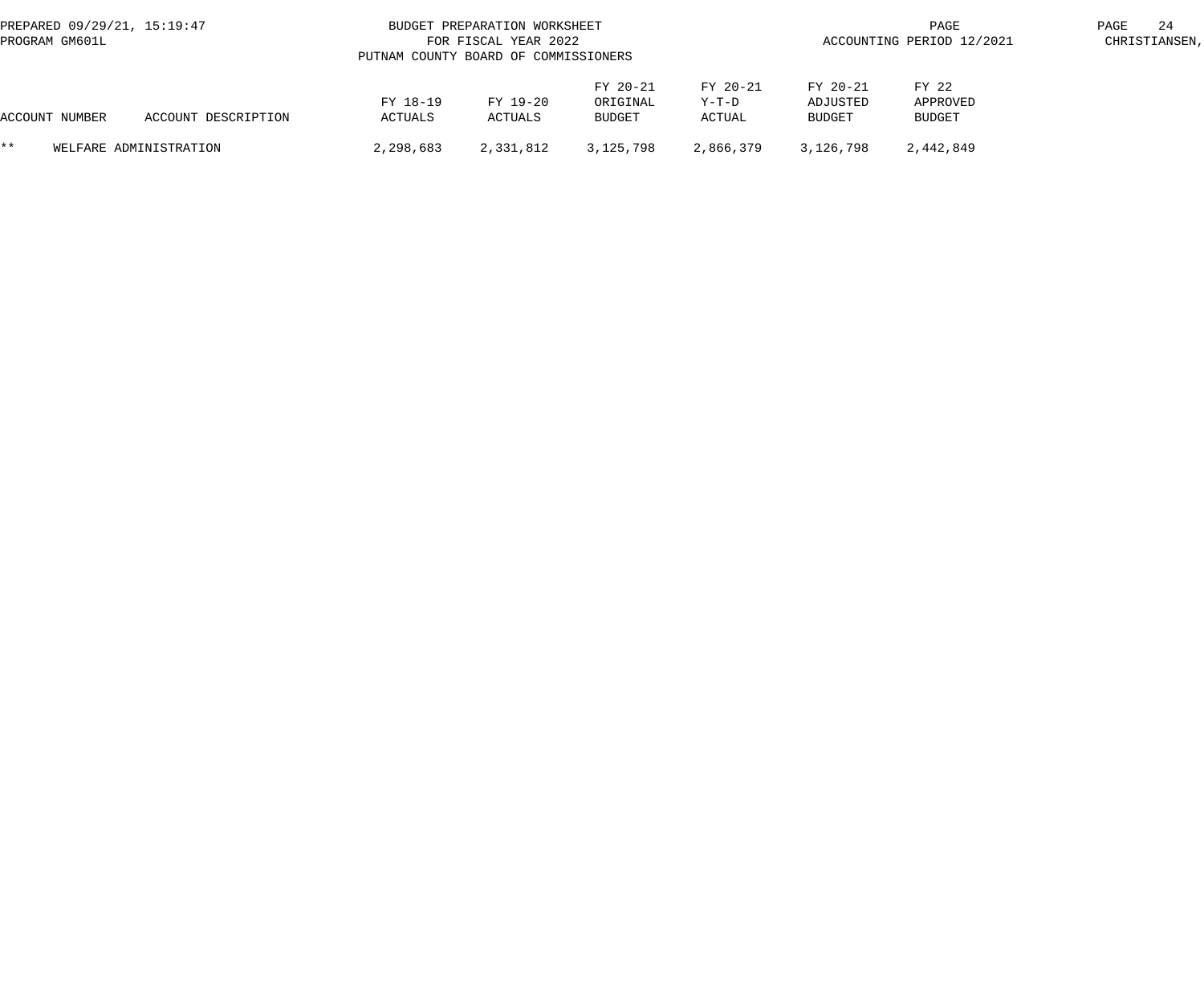| PREPARED 09/29/21, 15:19:47<br>PROGRAM GM601L   | PUTNAM COUNTY BOARD OF COMMISSIONERS | BUDGET PREPARATION WORKSHEET<br>FOR FISCAL YEAR 2022 |                                |                               | ACCOUNTING PERIOD 12/2021      | 25<br>PAGE<br>CHRISTIANSEN,        |  |
|-------------------------------------------------|--------------------------------------|------------------------------------------------------|--------------------------------|-------------------------------|--------------------------------|------------------------------------|--|
| ACCOUNT NUMBER<br>ACCOUNT DESCRIPTION           | FY 18-19<br>ACTUALS                  | FY 19-20<br>ACTUALS                                  | FY 20-21<br>ORIGINAL<br>BUDGET | FY 20-21<br>$Y-T-D$<br>ACTUAL | FY 20-21<br>ADJUSTED<br>BUDGET | FY 22<br>APPROVED<br><b>BUDGET</b> |  |
| CHILD ADVOCACY CENTER                           |                                      |                                                      |                                |                               |                                |                                    |  |
| OPERATING EXPENSES                              |                                      |                                                      |                                |                               |                                |                                    |  |
| 001-2557-569.31-01 PROFESSIONAL SERVICES        |                                      |                                                      |                                |                               |                                |                                    |  |
| 001-2557-569.34-01 OTHER CONTRACTUAL SERVICE    |                                      |                                                      |                                |                               |                                |                                    |  |
| 001-2557-569.40-01 TRAVEL & PER DIEM            |                                      |                                                      |                                |                               |                                |                                    |  |
| 001-2557-569.41-01 COMMUNICATION SERVICES       |                                      |                                                      |                                |                               |                                |                                    |  |
| 001-2557-569.42-01 POSTAGE                      |                                      |                                                      |                                |                               |                                |                                    |  |
| 001-2557-569.43-01 UTILITIES                    |                                      |                                                      |                                |                               |                                |                                    |  |
| 001-2557-569.49-01 CURRENT CHARGES & OBLIG      |                                      |                                                      |                                |                               |                                |                                    |  |
| 001-2557-569.51-01 OFFICE SUPPLIES              |                                      |                                                      |                                |                               |                                |                                    |  |
| 001-2557-569.52-01 OPERATING SUPPLIES           | 0                                    |                                                      |                                |                               |                                |                                    |  |
| $\star$<br>OPERATING EXPENSES<br>CAPITAL OUTLAY | $\mathsf{O}$                         |                                                      | $\Omega$                       |                               |                                |                                    |  |
| 001-2557-569.62-01 BUILDINGS                    | $\Omega$                             |                                                      |                                |                               |                                |                                    |  |
| 001-2557-569.64-01 EQUIPMENT-CASH PURCHASE      |                                      |                                                      |                                |                               |                                |                                    |  |
| CAPITAL OUTLAY<br>$\star$                       | $\Omega$                             |                                                      | $\Omega$                       |                               |                                |                                    |  |
| $***$<br>CHILD ADVOCACY CENTER                  | $\mathbf 0$                          | $\Omega$                                             | $\mathbf{0}$                   | $\Omega$                      | $\Omega$                       |                                    |  |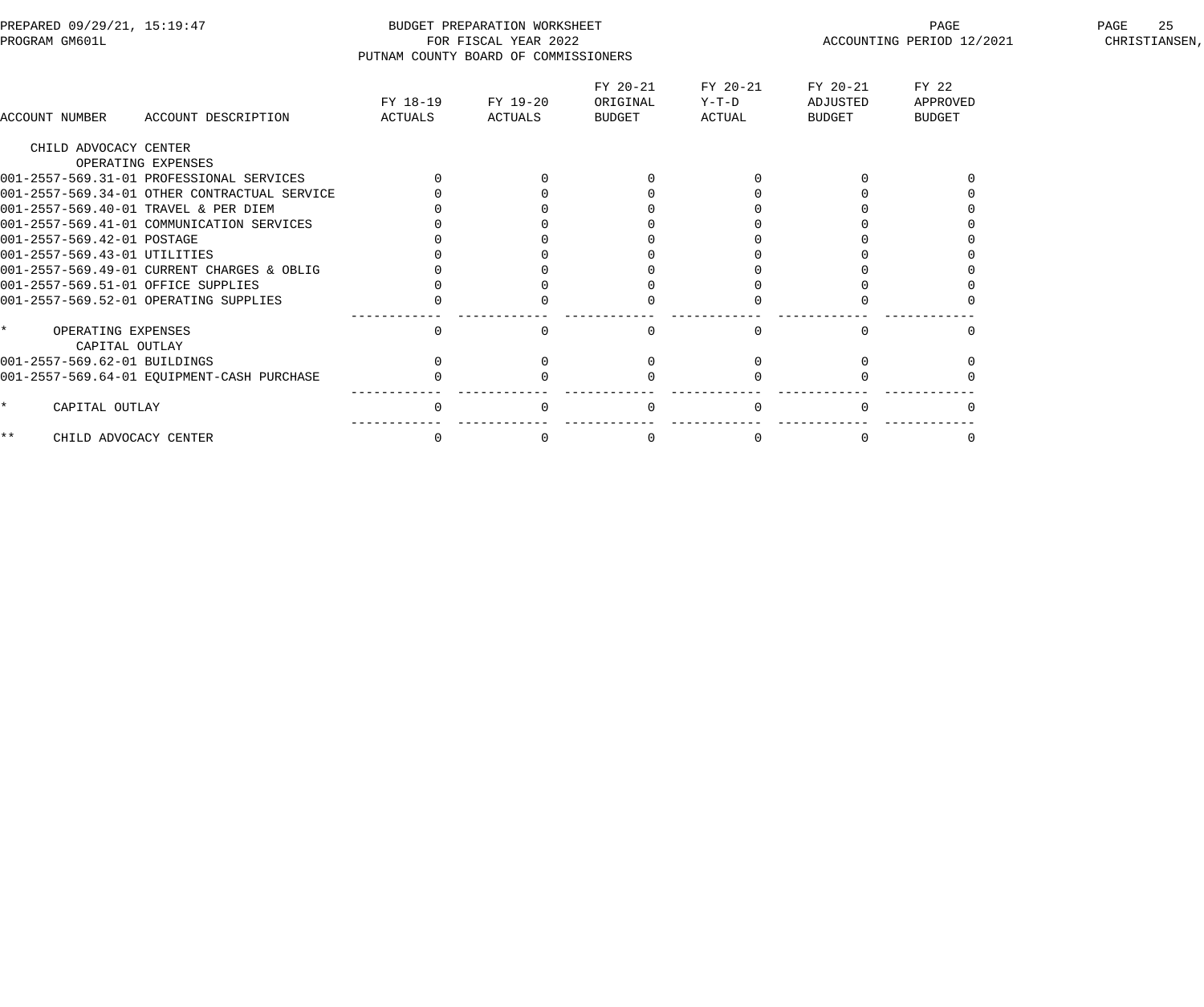| BUDGET PREPARATION WORKSHEET<br>FOR FISCAL YEAR 2022<br>ELEMENTAM COLDURY DOARD OF SCIENCE<br>PREPARED 09/29/21, 15:19:47<br>PROGRAM GM601L |                                                                                                                                                                                                                                              | PUTNAM COUNTY BOARD OF COMMISSIONERS |                   |                                        |                                    |                                        | ENGE<br>ACCOUNTING PERIOD 12/2021  | 26<br>PAGE<br>CHRISTIANSEN, |
|---------------------------------------------------------------------------------------------------------------------------------------------|----------------------------------------------------------------------------------------------------------------------------------------------------------------------------------------------------------------------------------------------|--------------------------------------|-------------------|----------------------------------------|------------------------------------|----------------------------------------|------------------------------------|-----------------------------|
| ACCOUNT NUMBER                                                                                                                              | ACCOUNT DESCRIPTION                                                                                                                                                                                                                          | ACTUALS ACTUALS                      | FY 18-19 FY 19-20 | FY 20-21<br>ORIGINAL<br>BUDGET         | FY 20-21<br>$Y-T-D$<br>ACTUAL      | FY 20-21<br>ADJUSTED<br>BUDGET         | FY 22<br>APPROVED<br><b>BUDGET</b> |                             |
|                                                                                                                                             |                                                                                                                                                                                                                                              |                                      |                   |                                        |                                    |                                        |                                    |                             |
| GEN SVCS/PURCHASING                                                                                                                         |                                                                                                                                                                                                                                              |                                      |                   |                                        |                                    |                                        |                                    |                             |
|                                                                                                                                             | PERSONAL SERVICES                                                                                                                                                                                                                            |                                      |                   |                                        |                                    |                                        |                                    |                             |
|                                                                                                                                             | 001-2558-513.12-11 REGULAR SALARIES & WAGES 150,790 181,747 178,458 135,206 178,458 178,458 176,104                                                                                                                                          |                                      |                   |                                        |                                    |                                        |                                    |                             |
|                                                                                                                                             |                                                                                                                                                                                                                                              |                                      |                   |                                        |                                    | $\mathbf 0$                            |                                    |                             |
|                                                                                                                                             |                                                                                                                                                                                                                                              |                                      |                   |                                        |                                    |                                        |                                    |                             |
|                                                                                                                                             |                                                                                                                                                                                                                                              |                                      |                   |                                        |                                    |                                        |                                    |                             |
|                                                                                                                                             |                                                                                                                                                                                                                                              |                                      |                   |                                        |                                    | $\overline{0}$<br>13,652               |                                    |                             |
|                                                                                                                                             |                                                                                                                                                                                                                                              |                                      |                   |                                        |                                    |                                        | 13,472                             |                             |
|                                                                                                                                             |                                                                                                                                                                                                                                              |                                      |                   |                                        |                                    | 34,611 36,654                          |                                    |                             |
|                                                                                                                                             | 001-2558-513.12-14 STRAIGHT TIME OVER 40 HRS<br>001-2558-513.12-14 STRAIGHT TIME OVER 40 HRS<br>001-2558-513.13-11 SALARIES & WAGES - OPS<br>001-2558-513.15-11 EXPERIENCE PAY<br>001-2558-513.22-13 RETIREMENT CONTRIBUTIONS<br>01-2558     |                                      |                   |                                        |                                    | 25,602<br>---------                    | 25,602                             |                             |
| $\star$<br>PERSONAL SERVICES<br>OPERATING EXPENSES                                                                                          |                                                                                                                                                                                                                                              | 197,252                              | 254,856           |                                        | 252,323 173,825                    | 252,323                                | 251,832                            |                             |
|                                                                                                                                             | 001-2558-513.40-01 TRAVEL & PER DIEM<br>001-2558-513.40-01 TRAVEL & PER DIEM<br>001-2558-513.41-01 COMMUNICATIONS SERVICES<br>01-2558-513.42-01 POSTAGE<br>18 5<br>01-2558-513.43-01 UTILITIES<br>01-2558-513.44-01 RENTALS AND LEASES<br>1, |                                      |                   | $\overline{0}$                         | $\overline{0}$                     | $\overline{0}$                         | $\mathbf 0$                        |                             |
|                                                                                                                                             |                                                                                                                                                                                                                                              |                                      | $\overline{0}$    | 2,000                                  | 750                                | 2,000                                  | 2,000                              |                             |
|                                                                                                                                             |                                                                                                                                                                                                                                              |                                      | $\overline{0}$    |                                        |                                    | $\overline{0}$                         | 0                                  |                             |
|                                                                                                                                             |                                                                                                                                                                                                                                              |                                      | 53                | $\begin{array}{c} 0 \\ 50 \end{array}$ | $\begin{array}{c}0\\54\end{array}$ | 50                                     | 50                                 |                             |
|                                                                                                                                             |                                                                                                                                                                                                                                              |                                      |                   | $\overline{0}$                         | $\overline{0}$                     |                                        |                                    |                             |
|                                                                                                                                             |                                                                                                                                                                                                                                              |                                      |                   | 2,000                                  | $\frac{1}{195}$                    | $\begin{bmatrix} 5 \\ 0 \end{bmatrix}$ |                                    |                             |
|                                                                                                                                             |                                                                                                                                                                                                                                              |                                      |                   | $\overline{\phantom{0}}$               | 0                                  | $\overline{0}$                         | $\mathbf 0$                        |                             |
|                                                                                                                                             |                                                                                                                                                                                                                                              |                                      |                   | 1,000                                  | 100                                | 1,000                                  | 1,000                              |                             |
|                                                                                                                                             |                                                                                                                                                                                                                                              |                                      |                   | $\overline{0}$                         | 0                                  | $\overline{0}$                         |                                    |                             |
|                                                                                                                                             |                                                                                                                                                                                                                                              |                                      |                   | 50                                     | $\overline{0}$                     | 1,050                                  |                                    |                             |
|                                                                                                                                             |                                                                                                                                                                                                                                              |                                      |                   | $\begin{matrix}0\\0\\0\end{matrix}$    | $\overline{0}$                     | $\overline{0}$                         |                                    |                             |
|                                                                                                                                             |                                                                                                                                                                                                                                              |                                      |                   |                                        | 0                                  | $\overline{0}$                         | $\mathbf 0$                        |                             |
|                                                                                                                                             |                                                                                                                                                                                                                                              |                                      |                   |                                        | $\overline{0}$                     | $\overline{0}$                         | $\mathbf 0$                        |                             |
|                                                                                                                                             |                                                                                                                                                                                                                                              |                                      |                   |                                        | $3,500$ $2,959$                    | 3,500                                  | 4,500                              |                             |
|                                                                                                                                             |                                                                                                                                                                                                                                              |                                      |                   | 1,000                                  | 951                                | 1,081                                  | 3,000                              |                             |
|                                                                                                                                             |                                                                                                                                                                                                                                              |                                      |                   | 500                                    | 160                                | 500                                    |                                    |                             |
|                                                                                                                                             | 001-2558-513.52-09 CEN STRS/OBSOLETE INVNTRY                                                                                                                                                                                                 |                                      | $\mathbf 0$       |                                        |                                    | $\Omega$                               |                                    |                             |
|                                                                                                                                             | 001-2558-513.52-10 OPER SUPPLIES - INVENTORY                                                                                                                                                                                                 |                                      | $197 -$           |                                        |                                    |                                        |                                    |                             |
|                                                                                                                                             | 001-2558-513.54-01 BOOKS/PUBLICATIONS/SUBSCR                                                                                                                                                                                                 | 88                                   | 91                | 100                                    | 88                                 | 100                                    | 100                                |                             |
|                                                                                                                                             | 001-2558-513.54-02 DUES & MEMBERSHIPS                                                                                                                                                                                                        |                                      |                   | 100                                    | 50                                 | 100                                    | 100                                |                             |
| 001-2558-513.54-03 TRAINING                                                                                                                 |                                                                                                                                                                                                                                              |                                      |                   | 1,000                                  | 710                                | 919                                    | 1,000                              |                             |
| $\star$<br>OPERATING EXPENSES<br>CAPITAL OUTLAY                                                                                             |                                                                                                                                                                                                                                              | 3,493                                | 2,386             | 11,300                                 | 6,017                              | 11,300                                 | 11,750                             |                             |
|                                                                                                                                             | 001-2558-513.63-01 IMPR OTHER THAN BUILDINGS                                                                                                                                                                                                 |                                      |                   |                                        |                                    |                                        |                                    |                             |
|                                                                                                                                             | 001-2558-513.64-01 EQUIPMENT-CASH PURCHASE                                                                                                                                                                                                   |                                      |                   |                                        |                                    |                                        |                                    |                             |
| $\star$<br>CAPITAL OUTLAY                                                                                                                   |                                                                                                                                                                                                                                              |                                      |                   |                                        |                                    |                                        |                                    |                             |
| $\star \star$<br>GEN SVCS/PURCHASING                                                                                                        |                                                                                                                                                                                                                                              | 200,745                              | 257,242           | 263,623                                | 179,842                            | 263,623                                | 263,582                            |                             |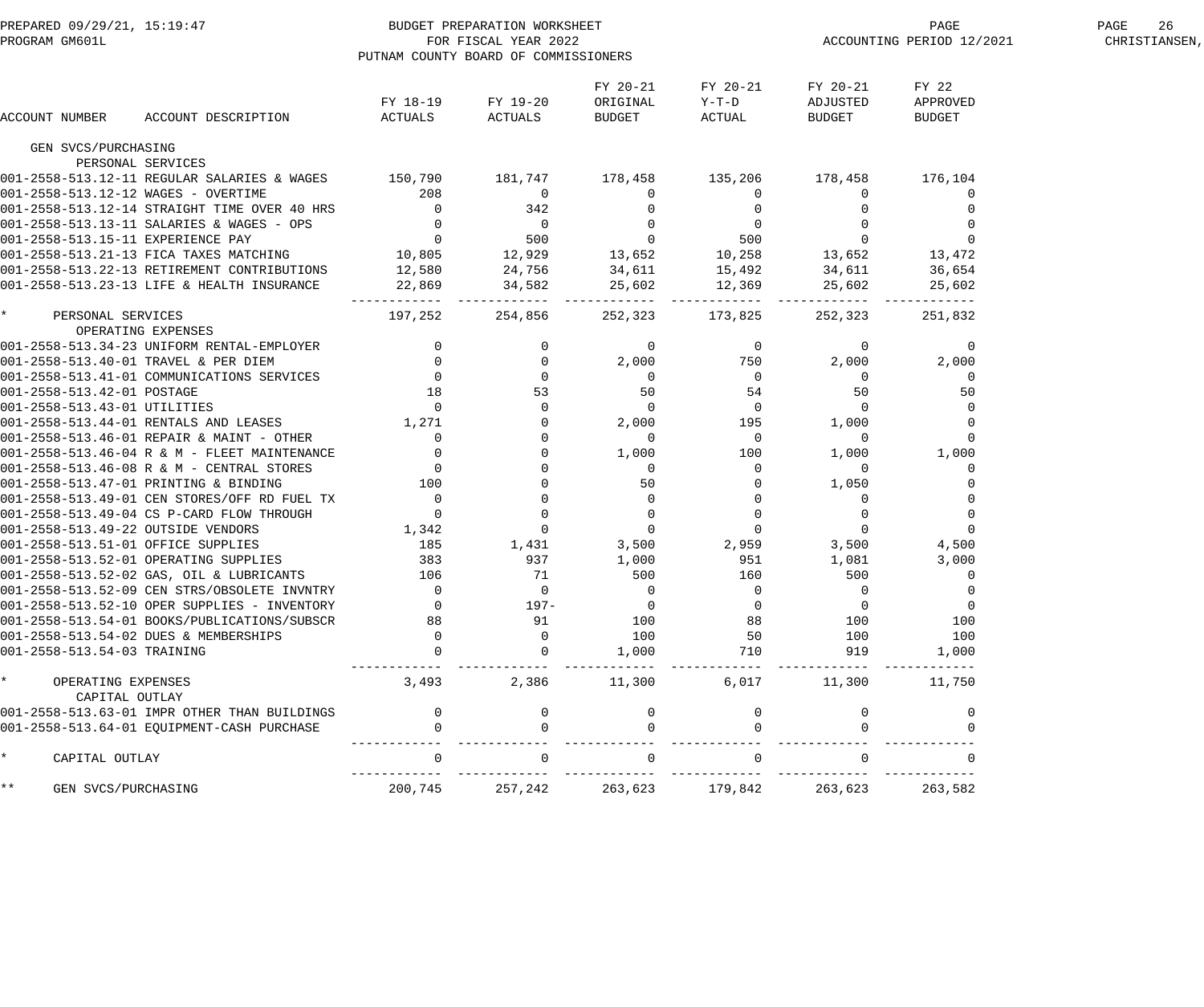| PREPARED 09/29/21, 15:19:47<br>PROGRAM GM601L   |                                              |                                     | BUDGET PREPARATION WORKSHEET<br>FOR FISCAL YEAR 2022<br>PUTNAM COUNTY BOARD OF COMMISSIONERS |                                |                               | ACCOUNTING PERIOD 12/2021      | 27<br>PAGE<br>CHRISTIANSEN,        |  |
|-------------------------------------------------|----------------------------------------------|-------------------------------------|----------------------------------------------------------------------------------------------|--------------------------------|-------------------------------|--------------------------------|------------------------------------|--|
| ACCOUNT NUMBER                                  | ACCOUNT DESCRIPTION                          | FY 18-19<br>ACTUALS                 | FY 19-20<br>ACTUALS                                                                          | FY 20-21<br>ORIGINAL<br>BUDGET | FY 20-21<br>$Y-T-D$<br>ACTUAL | FY 20-21<br>ADJUSTED<br>BUDGET | FY 22<br>APPROVED<br><b>BUDGET</b> |  |
| VETERANS SERVICE                                |                                              |                                     |                                                                                              |                                |                               |                                |                                    |  |
| PERSONAL SERVICES                               |                                              |                                     |                                                                                              |                                |                               |                                |                                    |  |
|                                                 | 001-2991-553.12-11 REGULAR SALARIES & WAGES  | 67,578                              | 56,667                                                                                       | 86,449                         | 78,223                        | 86,449                         | 82,986                             |  |
| 001-2991-553.12-12 WAGES - OVERTIME             |                                              | 700                                 | 0                                                                                            | 700                            | 100                           | 700                            | 1,500                              |  |
|                                                 | 001-2991-553.12-14 STRAIGHT TIME OVER 40 HRS | $\overline{0}$                      | $\mathbf 0$                                                                                  | $\mathbf 0$                    | $\overline{0}$                | $\overline{0}$                 | $\overline{0}$                     |  |
|                                                 | 001-2991-553.13-11 SALARIES & WAGES - OPS    | $\overline{0}$                      | $\overline{0}$                                                                               | $\mathbf 0$                    | $\overline{0}$                | $\Omega$                       | $\Omega$                           |  |
| 001-2991-553.15-11 EXPERIENCE PAY               |                                              | 1,200                               | $\overline{0}$                                                                               | $\overline{0}$                 | $\overline{0}$                | $\overline{0}$                 | $\overline{0}$                     |  |
|                                                 | 001-2991-553.21-13 FICA TAXES MATCHING       | 5,267                               | 4,332                                                                                        | 6,667                          | 5,992<br>7,997                | 6,667                          | 6,402                              |  |
|                                                 | 001-2991-553.22-13 RETIREMENT CONTRIBUTIONS  | 4,939                               | 4,935                                                                                        | 9,108                          | 7,997                         | 9,108                          | 9,183                              |  |
|                                                 | 001-2991-553.23-13 LIFE & HEALTH INSURANCE   | 595                                 | 687                                                                                          | 9,184                          | 5,446<br>. _ _ _ _ _ _        | 9,184                          | 14,565                             |  |
| PERSONAL SERVICES                               | OPERATING EXPENSES                           | ------------ ------------<br>80,279 | 66,621                                                                                       | 112,108                        | 97,758                        | ------------<br>112,108        | 114,636                            |  |
| 001-2991-553.40-01 TRAVEL & PER DIEM            |                                              | 2,251                               | 1,586                                                                                        | 4,500                          | 700                           | 4,500                          | 4,500                              |  |
| 001-2991-553.42-01 POSTAGE                      |                                              | 403                                 | 25                                                                                           | 300                            | 26                            | 300                            | 300                                |  |
|                                                 | 001-2991-553.44-01 RENTALS AND LEASES        | 1,214                               | 1,566                                                                                        | 1,042                          | 2,302                         | 2,612                          | 1,042                              |  |
|                                                 | 001-2991-553.46-01 REPAIR & MAINT - OTHER    | 288                                 | 250                                                                                          | 583                            | $\overline{0}$                | 283                            | 583                                |  |
|                                                 | 001-2991-553.46-04 R & M - FLEET MAINTENANCE | $\overline{0}$                      | 486                                                                                          | 700                            | 665                           | 700                            | 700                                |  |
|                                                 | 001-2991-553.47-01 PRINTING & BINDING        | $\overline{0}$                      | $\overline{0}$                                                                               | 150                            | 60                            | 334                            | 334                                |  |
| 001-2991-553.51-01 OFFICE SUPPLIES              |                                              | $\overline{0}$                      | $\overline{0}$                                                                               | 500                            | $\overline{0}$                | 200                            | 500                                |  |
|                                                 | 001-2991-553.52-01 OPERATING SUPPLIES        | $\overline{0}$                      | $\mathbf 0$                                                                                  | 800                            | 214                           | 500                            | 800                                |  |
|                                                 | 001-2991-553.52-02 GAS, OIL & LUBRICANTS     | 278                                 | 93                                                                                           | 800                            | 72                            | 400                            | 800                                |  |
|                                                 | 001-2991-553.52-10 OPER SUPPLIES - INVENTORY | $\Omega$                            | $\Omega$                                                                                     | 1,992                          | $\overline{0}$                | 230                            | 1,992                              |  |
|                                                 | 001-2991-553.54-01 BOOKS/PUBLICATIONS/SUBSCR | $\overline{0}$                      | $\mathbf 0$                                                                                  | 120                            | 898                           | 1,020                          | 120                                |  |
|                                                 | 001-2991-553.54-02 DUES & MEMBERSHIPS        | $\overline{0}$                      | $\Omega$                                                                                     | 250                            | 978                           | 978                            | 320                                |  |
| 001-2991-553.54-03 TRAINING                     |                                              | 400                                 |                                                                                              | 800                            | 320                           | 480                            | 800                                |  |
| $\star$<br>OPERATING EXPENSES<br>CAPITAL OUTLAY |                                              | ------------<br>4,834               | 4,006                                                                                        | 12,537                         | 6,235                         | 12,537                         | 12,791                             |  |
|                                                 | 001-2991-553.64-01 EQUIPMENT-CASH PURCHASE   | $\mathbf 0$                         | $\mathbf 0$                                                                                  | 0                              | $\mathbf 0$                   | $\overline{0}$                 | $\mathbf{0}$                       |  |
| $\star$<br>CAPITAL OUTLAY                       |                                              | $\overline{0}$                      | $\overline{0}$                                                                               | $\mathbf 0$                    | $\mathbf 0$                   | $\Omega$                       | $\mathbf{0}$                       |  |
| $***$<br>VETERANS SERVICE                       |                                              | 85,113                              | 70,627                                                                                       | 124,645                        | 103,993                       | 124,645                        | 127,427                            |  |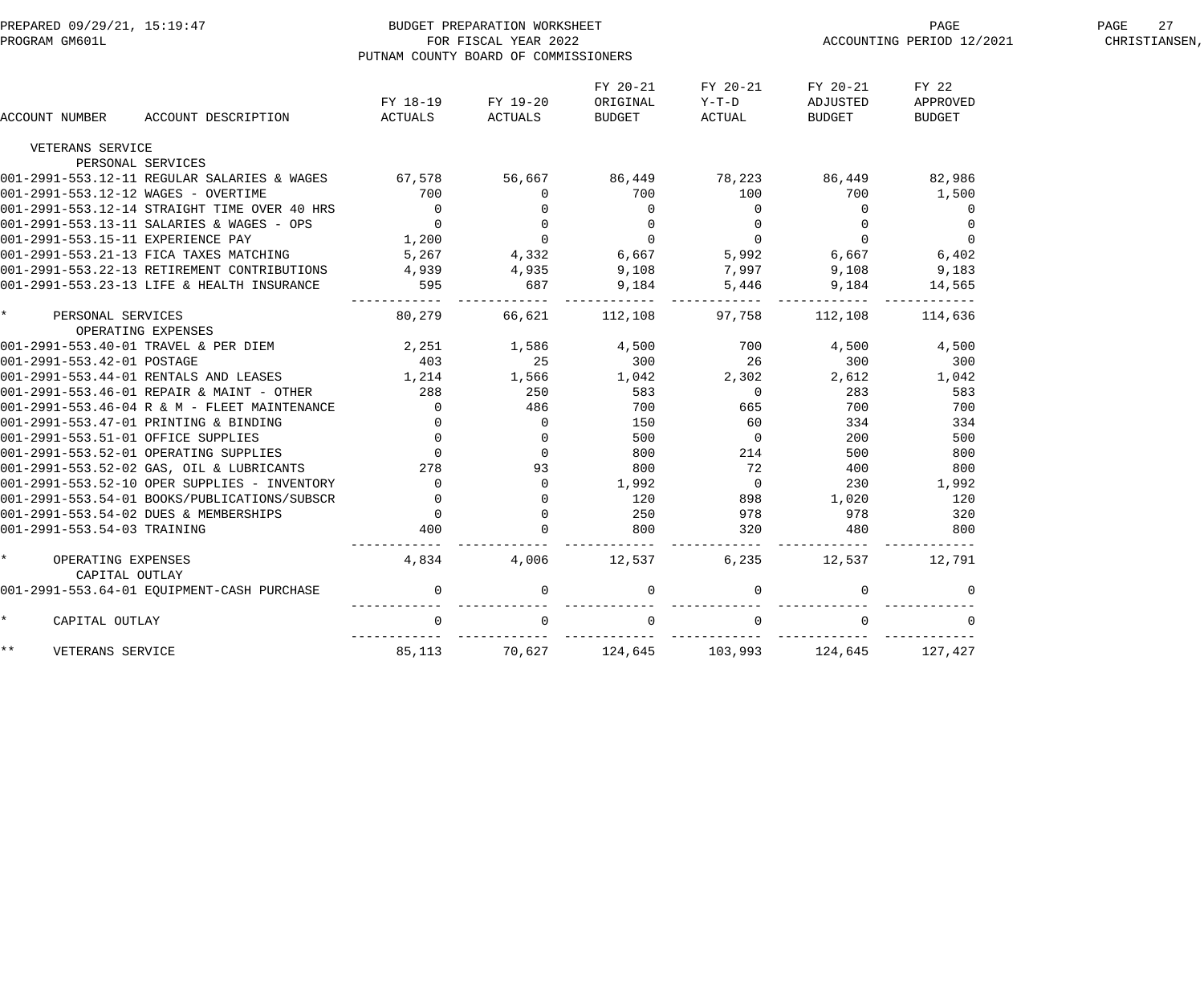|                                                 | PREPARED 09/29/21, 15:19:47<br>PROGRAM GM601L FOR FISCAL YEAR 2022<br>PROGRAM GM601L FOR FISCAL YEAR 2022                                                                           |                              | PUTNAM COUNTY BOARD OF COMMISSIONERS                                                                                                                                                                  |                           |                                  |                                                                                                         | PAGE<br>PAGE<br>ACCOUNTING PERIOD 12/2021 | 28<br>PAGE<br>CHRISTIANSEN, |
|-------------------------------------------------|-------------------------------------------------------------------------------------------------------------------------------------------------------------------------------------|------------------------------|-------------------------------------------------------------------------------------------------------------------------------------------------------------------------------------------------------|---------------------------|----------------------------------|---------------------------------------------------------------------------------------------------------|-------------------------------------------|-----------------------------|
|                                                 |                                                                                                                                                                                     |                              | FY 18-19 FY 19-20                                                                                                                                                                                     | FY 20-21<br>ORIGINAL      | FY 20-21<br>$Y-T-D$              | FY 20-21<br>ADJUSTED                                                                                    | FY 22<br>APPROVED                         |                             |
| ACCOUNT NUMBER                                  | ACCOUNT DESCRIPTION                                                                                                                                                                 | ACTUALS                      | ACTUALS                                                                                                                                                                                               | BUDGET                    | ACTUAL                           | BUDGET                                                                                                  | <b>BUDGET</b>                             |                             |
| P & D/BLDGS & INSPECTIONS<br>PERSONAL SERVICES  |                                                                                                                                                                                     |                              |                                                                                                                                                                                                       |                           |                                  |                                                                                                         |                                           |                             |
|                                                 | 001-3440-524.12-11 REGULAR SALARIES & WAGES 670,277 714,103 787,995 711,731 787,995 780,071                                                                                         |                              |                                                                                                                                                                                                       |                           |                                  |                                                                                                         |                                           |                             |
| 001-3440-524.12-12 WAGES - OVERTIME             |                                                                                                                                                                                     | 789                          | 194 1,500                                                                                                                                                                                             |                           | 84                               | 1,500                                                                                                   | 0                                         |                             |
|                                                 | 001-3440-524.12-14 STRAIGHT TIME OVER 40 HRS                                                                                                                                        | $\overline{0}$               |                                                                                                                                                                                                       |                           |                                  |                                                                                                         |                                           |                             |
|                                                 | 001-3440-524.13-11 SALARIES & WAGES - OPS                                                                                                                                           |                              |                                                                                                                                                                                                       |                           |                                  |                                                                                                         |                                           |                             |
| 001-3440-524.15-11 EXPERIENCE PAY               |                                                                                                                                                                                     |                              |                                                                                                                                                                                                       |                           |                                  |                                                                                                         |                                           |                             |
|                                                 | 001-3440-524.21-13 FICA TAXES MATCHING                                                                                                                                              |                              |                                                                                                                                                                                                       |                           |                                  |                                                                                                         |                                           |                             |
|                                                 | 001-3440-524.22-13 RETIREMENT CONTRIBUTIONS                                                                                                                                         |                              |                                                                                                                                                                                                       |                           |                                  |                                                                                                         |                                           |                             |
|                                                 | 001-3440-524.23-13 LIFE & HEALTH INSURANCE                                                                                                                                          |                              | --------- ------------- --------------                                                                                                                                                                |                           | ________________________________ |                                                                                                         |                                           |                             |
| $\star$<br>PERSONAL SERVICES                    |                                                                                                                                                                                     | 919,522                      |                                                                                                                                                                                                       | 979,046 1,072,752 998,538 |                                  |                                                                                                         | 1,072,752 1,065,572                       |                             |
| OPERATING EXPENSES                              |                                                                                                                                                                                     |                              |                                                                                                                                                                                                       |                           |                                  |                                                                                                         |                                           |                             |
|                                                 | 001-3440-524.31-01 PROFESSIONAL SERVICES                                                                                                                                            |                              | $\begin{array}{cccccc} 0 & & 0 & & 0 & & 0 & & 0\\ 0 & & 294 & & 40,195 & & 37,500 & & & &\\ 0 & & 0 & & 0 & & 0 & & 0\\ 1,253 & & 543 & & 4,520 & & 0 & &\\ 0 & & 0 & & 0 & & 0 & & &\\ \end{array}$ |                           |                                  | $\overline{a}$                                                                                          | $\overline{0}$                            |                             |
|                                                 | 001-3440-524.34-01 OTHER CONTRACTUAL SERVICE                                                                                                                                        |                              |                                                                                                                                                                                                       |                           |                                  | 40,195                                                                                                  | 40,200                                    |                             |
|                                                 | 001-3440-524.34-27 CONTR SVCS.-BLDG DEMOLISH                                                                                                                                        |                              |                                                                                                                                                                                                       |                           |                                  |                                                                                                         | $\overline{0}$                            |                             |
| 001-3440-524.40-01 TRAVEL & PER DIEM            |                                                                                                                                                                                     |                              |                                                                                                                                                                                                       |                           |                                  | 4,520                                                                                                   | 4,520                                     |                             |
|                                                 | 001-3440-524.41-01 COMMUNICATIONS SERVICES                                                                                                                                          | $\overline{0}$               |                                                                                                                                                                                                       | $0$ 0<br>239 1,000        |                                  | $\begin{array}{ccc} & 0 & & & 0 \\ & 0 & & & 4\,,520 \\ & 0 & & & 0 \\ & 231 & & & 1\,,000 \end{array}$ | $\overline{0}$                            |                             |
| 001-3440-524.42-01 POSTAGE                      |                                                                                                                                                                                     | 702<br>1,997                 |                                                                                                                                                                                                       |                           |                                  |                                                                                                         | 1,200                                     |                             |
|                                                 | 001-3440-524.44-01 RENTALS AND LEASES                                                                                                                                               |                              | 3,084                                                                                                                                                                                                 | 5,004                     | 2,783                            | 5,004                                                                                                   | 5,200                                     |                             |
|                                                 | 001-3440-524.46-01 REPAIR & MAINT - OTHER                                                                                                                                           | $\overline{0}$<br>17,678     | $\overline{0}$                                                                                                                                                                                        | $\overline{0}$            | $\overline{0}$                   | $\overline{0}$                                                                                          | $\overline{0}$                            |                             |
|                                                 | 001-3440-524.46-04 R & M - FLEET MAINTENANCE                                                                                                                                        |                              | 7,507<br>$\begin{array}{r} 7,50 \\ 228 \\ 9 \end{array}$                                                                                                                                              |                           | 10,000 1,436                     | 10,000                                                                                                  | 10,000                                    |                             |
|                                                 | 001-3440-524.47-01 PRINTING & BINDING                                                                                                                                               | 483                          |                                                                                                                                                                                                       | 1,000                     | 127                              | 1,000                                                                                                   | 1,000                                     |                             |
|                                                 | 001-3440-524.49-01 CURRENT CHARGES & OBLIG                                                                                                                                          | 8,921                        |                                                                                                                                                                                                       | 8,100                     | 7,634                            | 8,100                                                                                                   | 8,100                                     |                             |
|                                                 | 001-3440-524.49-50 LEGAL ADVERTISEMENTS<br>001-3440-524.49-50 LEGAL ADVERTISEMENTS<br>001-3440-524.51-01 OFFICE SUPPLIES<br>3,744<br>001-3440-524.52-01 OPERATING SUPPLIES<br>3,744 |                              |                                                                                                                                                                                                       |                           |                                  | $\overline{0}$                                                                                          | $\overline{0}$                            |                             |
|                                                 |                                                                                                                                                                                     |                              |                                                                                                                                                                                                       |                           |                                  | 500                                                                                                     | 500                                       |                             |
|                                                 |                                                                                                                                                                                     |                              |                                                                                                                                                                                                       |                           |                                  | 5,000                                                                                                   | 6,000                                     |                             |
|                                                 |                                                                                                                                                                                     | 1,883                        | 3,091                                                                                                                                                                                                 | 3,000                     | 4,509                            | 3,000                                                                                                   | 3,000                                     |                             |
|                                                 | 001-3440-524.52-02 GAS, OIL & LUBRICANTS                                                                                                                                            | 12,936                       | 11,753                                                                                                                                                                                                | 18,000                    | 13,123                           | 18,000                                                                                                  | 18,000                                    |                             |
|                                                 | 001-3440-524.52-10 OPER SUPPLIES - INVENTORY                                                                                                                                        | $\overline{0}$               | $\overline{0}$                                                                                                                                                                                        | $\overline{0}$            | $\overline{0}$                   | $\overline{0}$                                                                                          | $\overline{0}$                            |                             |
|                                                 | 001-3440-524.54-01 BOOKS/PUBLICATIONS/SUBSCR                                                                                                                                        | 411                          | 335                                                                                                                                                                                                   | 4,400                     | 600                              | 4,400                                                                                                   | 4,400                                     |                             |
|                                                 | 001-3440-524.54-02 DUES & MEMBERSHIPS                                                                                                                                               | 1,228                        | 1,045                                                                                                                                                                                                 | 2,000                     | 3,933                            | 2,000                                                                                                   | 2,000                                     |                             |
| 001-3440-524.54-03 TRAINING                     |                                                                                                                                                                                     | $1,079-$                     | 439                                                                                                                                                                                                   | 10,862<br>------------    | 3,698<br>------                  | 10,862<br>---------                                                                                     | 10,862<br>------------                    |                             |
| $\star$<br>OPERATING EXPENSES<br>CAPITAL OUTLAY |                                                                                                                                                                                     | 50,399                       | 52,503                                                                                                                                                                                                | 113,581                   | 84,071                           | 113,581                                                                                                 | 114,982                                   |                             |
|                                                 | 001-3440-524.64-01 EQUIPMENT-CASH PURCHASE                                                                                                                                          | 7,714                        | 155,231                                                                                                                                                                                               |                           |                                  | $\overline{0}$                                                                                          | 11,000                                    |                             |
| 001-3440-524.68-01 SOFTWARE                     |                                                                                                                                                                                     | $\mathbf{0}$                 | 134,250                                                                                                                                                                                               |                           |                                  | $\Omega$                                                                                                | $\overline{0}$                            |                             |
| $\star$<br>CAPITAL OUTLAY                       |                                                                                                                                                                                     | 7,714                        | 289,481                                                                                                                                                                                               | $\overline{0}$            |                                  |                                                                                                         | 11,000                                    |                             |
| $\star \star$                                   | P & D/BLDGS & INSPECTIONS                                                                                                                                                           | $- - - - - - - -$<br>977,635 | ------------                                                                                                                                                                                          |                           |                                  | 1, 321, 030 1, 186, 333 1, 082, 609 1, 186, 333 1, 191, 554                                             |                                           |                             |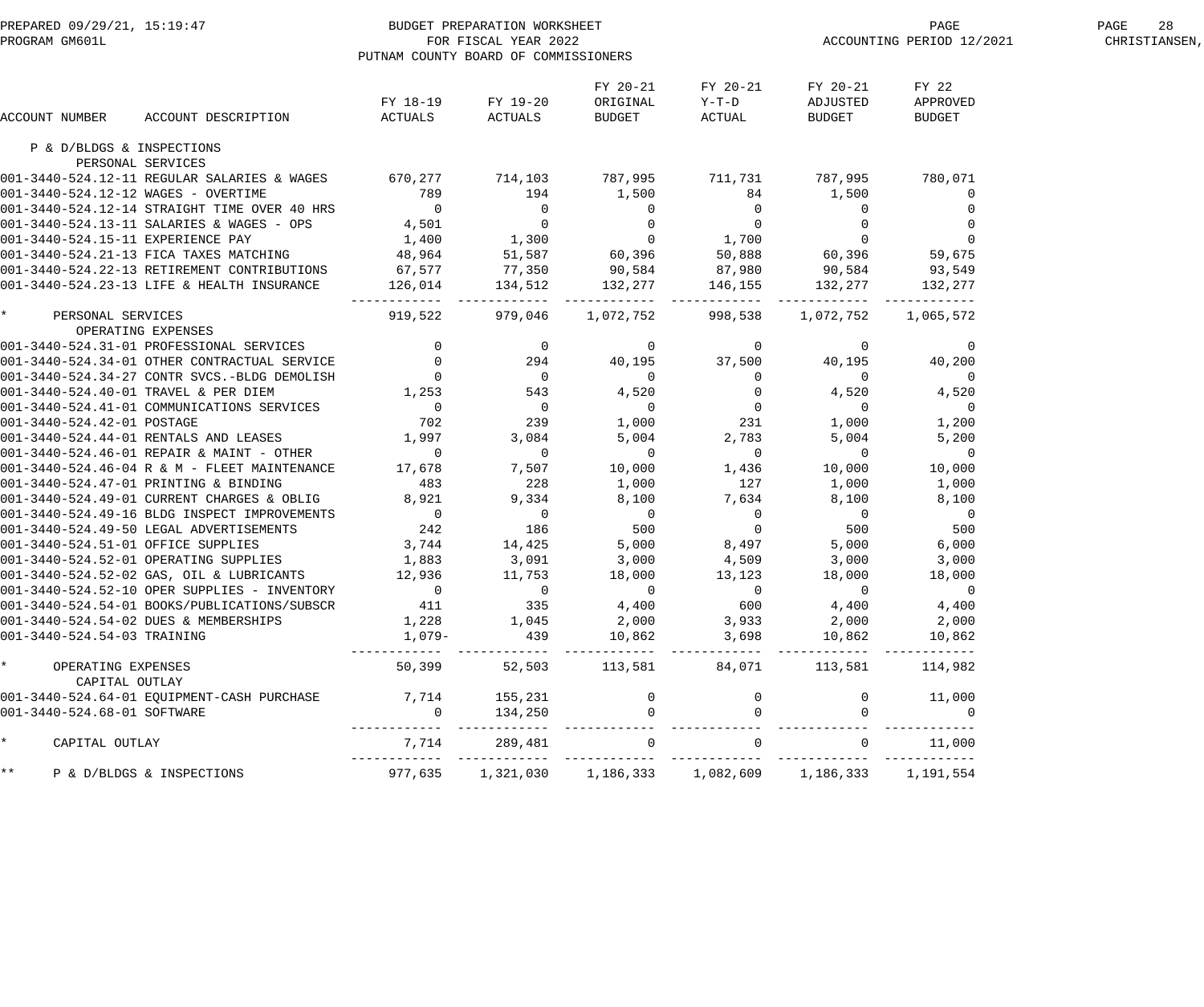| PREPARED 09/29/21, 15:19:47<br>PROGRAM GM601L     |                                                     | PUTNAM COUNTY BOARD OF COMMISSIONERS                                                                | BUDGET PREPARATION WORKSHEET<br>FOR FISCAL YEAR 2022 |                                       |                                                                                                   |                                       | PAGE<br>ACCOUNTING PERIOD 12/2021 | PAGE<br>29<br>CHRISTIANSEN, |
|---------------------------------------------------|-----------------------------------------------------|-----------------------------------------------------------------------------------------------------|------------------------------------------------------|---------------------------------------|---------------------------------------------------------------------------------------------------|---------------------------------------|-----------------------------------|-----------------------------|
| ACCOUNT NUMBER                                    | ACCOUNT DESCRIPTION                                 | ACTUALS                                                                                             | FY 18-19 FY 19-20<br>ACTUALS                         | FY 20-21<br>ORIGINAL<br>BUDGET        | FY 20-21<br>Y-T-D<br>ACTUAL                                                                       | FY 20-21<br>ADJUSTED<br>BUDGET        | FY 22<br>APPROVED<br>BUDGET       |                             |
| P & D/ZONING & ADMIN                              |                                                     |                                                                                                     |                                                      |                                       |                                                                                                   |                                       |                                   |                             |
| PERSONAL SERVICES                                 |                                                     |                                                                                                     |                                                      |                                       |                                                                                                   |                                       |                                   |                             |
|                                                   | 001-3441-515.12-11 REGULAR SALARIES & WAGES 124,190 |                                                                                                     | 153,858                                              | 248,444 244,266                       |                                                                                                   |                                       | 248,444 298,606                   |                             |
| 001-3441-515.12-12 WAGES - OVERTIME               |                                                     | $\overline{0}$                                                                                      | $\overline{0}$                                       |                                       |                                                                                                   | $\overline{0}$                        | 0                                 |                             |
|                                                   | 001-3441-515.12-14 STRAIGHT TIME OVER 40 HRS        | $\begin{array}{ccc} & 0 & & 554 \\ & 0 & & 23,729 \\ & 0 & & 400 \\ & 9,053 & & 13,331 \end{array}$ |                                                      |                                       |                                                                                                   | 1,900                                 |                                   |                             |
|                                                   | 001-3441-515.13-11 SALARIES & WAGES - OPS           |                                                                                                     |                                                      |                                       |                                                                                                   | $\overline{0}$                        | 0                                 |                             |
| 001-3441-515.15-11 EXPERIENCE PAY                 |                                                     |                                                                                                     |                                                      |                                       |                                                                                                   | $\overline{0}$                        | $\mathbf 0$                       |                             |
|                                                   | 001-3441-515.21-13 FICA TAXES MATCHING              |                                                                                                     |                                                      | 19,006                                | 20,024                                                                                            | 19,006                                | 22,843                            |                             |
|                                                   | 001-3441-515.22-13 RETIREMENT CONTRIBUTIONS         | 9,924                                                                                               | 14,116                                               | 34,036                                | 19,547                                                                                            | 34,036                                | 41,214                            |                             |
|                                                   | 001-3441-515.23-13 LIFE & HEALTH INSURANCE          | 23,730                                                                                              | 20,951                                               | 38,403                                | 21,548                                                                                            | 38,403                                | 46,937                            |                             |
| $\star$ . The set of $\star$<br>PERSONAL SERVICES |                                                     | 166,897                                                                                             | 226,939                                              | 339,889                               | 325,901                                                                                           | 341,789                               | 409,600                           |                             |
| OPERATING EXPENSES                                |                                                     |                                                                                                     |                                                      |                                       |                                                                                                   |                                       |                                   |                             |
|                                                   | 001-3441-515.31-01 PROFESSIONAL SERVICES 34,862     |                                                                                                     | 102,278                                              |                                       | 175,000 11,760                                                                                    | 175,000                               | 175,000                           |                             |
|                                                   | 001-3441-515.31-02 COMPREHENSIVE PLANNING GR        | $\overline{0}$                                                                                      | $\begin{matrix} 0 \\ 0 \end{matrix}$                 | $\begin{array}{c}0\\1,900\end{array}$ |                                                                                                   | $\overline{0}$                        | $\overline{0}$                    |                             |
| 001-3441-515.40-01 TRAVEL & PER DIEM              |                                                     | $\overline{0}$                                                                                      |                                                      |                                       | $\begin{matrix} 0 \\ 0 \end{matrix}$<br>$\begin{array}{ccc} & 0 & 0 \\ 3,120 & 3,850 \end{array}$ |                                       | 1,900                             |                             |
|                                                   | 001-3441-515.40-02 TRAVEL & PD - ZONING ADJ 1,380   |                                                                                                     | 3,240                                                | 3,850                                 |                                                                                                   |                                       | 3,850                             |                             |
|                                                   | 001-3441-515.40-04 TRAVEL & PD - PLAN COMM 1,020    |                                                                                                     | 1,680                                                | 3,500                                 | 4,920                                                                                             | 3,500                                 | 3,700                             |                             |
|                                                   | 001-3441-515.41-01 COMMUNICATION SERVICES           | $\overline{0}$                                                                                      | $\overline{0}$                                       | $\begin{array}{c}0\\2\end{array}$     | $\overline{0}$                                                                                    | $\overline{0}$                        | $\overline{0}$                    |                             |
| 001-3441-515.42-01 POSTAGE                        |                                                     | 1,038                                                                                               | 1,170                                                |                                       | 1,648                                                                                             | 2,500                                 | 2,500                             |                             |
| 001-3441-515.44-01 RENTALS & LEASES               |                                                     | 2,663                                                                                               | 1,849                                                | 6,000                                 | 2,699                                                                                             | 6,000                                 | 6,000                             |                             |
|                                                   | $001-3441-515.46-01$ REPAIR & MAINT - OTHER         | $\overline{0}$                                                                                      | $\overline{0}$                                       | $\overline{0}$                        | $\overline{0}$                                                                                    | $\overline{0}$                        | $\overline{0}$                    |                             |
|                                                   | 001-3441-515.46-04 R & M - FLEET MAINTENANCE        | $\overline{0}$                                                                                      | 350                                                  | 1,000                                 | 508                                                                                               | 1,000                                 | 1,000                             |                             |
| 001-3441-515.47-01 PRINTING & BINDING             |                                                     |                                                                                                     |                                                      | 1,100                                 |                                                                                                   | 1,100                                 | 1,100                             |                             |
|                                                   | 001-3441-515.49-01 CURRENT CHARGES & OBLIG          |                                                                                                     |                                                      |                                       |                                                                                                   |                                       | $\overline{0}$                    |                             |
|                                                   | 001-3441-515.49-11 CURRENT CHGS-COMP PLAN           | $\begin{bmatrix} 44 & 1,782 \\ 0 & 0 \\ 0 & 0 \end{bmatrix}$                                        |                                                      |                                       | $\begin{array}{c} 0 \\ 0 \\ 0 \end{array}$                                                        | $\begin{array}{c} 0 \\ 0 \end{array}$ | $\overline{0}$                    |                             |
|                                                   | 001-3441-515.49-50 LEGAL ADVERTISEMENTS             |                                                                                                     |                                                      |                                       | 5,891                                                                                             | 7,500                                 | 8,000                             |                             |
| 001-3441-515.51-01 OFFICE SUPPLIES                |                                                     | 1,375                                                                                               |                                                      |                                       | 1,997                                                                                             | 3,000                                 | 3,000                             |                             |
| 001-3441-515.52-01 OPERATING SUPPLIES             |                                                     | 1,845                                                                                               | 1,907                                                | 3,000                                 | 1,725                                                                                             | 3,000                                 | 3,000                             |                             |
|                                                   | 001-3441-515.52-02 GAS, OIL, & LUBRICANTS           | 261                                                                                                 | 123                                                  | 800                                   | 118                                                                                               | 800                                   | 1,000                             |                             |
|                                                   | 001-3441-515.52-10 OPER SUPPLIES - INVENTORY        | $\Omega$                                                                                            | $\Omega$                                             | $\overline{0}$                        | $\Omega$                                                                                          | $\overline{0}$                        | $\overline{0}$                    |                             |
|                                                   | 001-3441-515.54-01 BOOKS/PUBLICATIONS/SUBSCR        | 99                                                                                                  | $\Omega$                                             | 350                                   | $\Omega$                                                                                          | 350                                   | 350                               |                             |
| 001-3441-515.54-02 DUES & MEMBERSHIPS             |                                                     | 340                                                                                                 | 392                                                  | 1,000                                 | 630                                                                                               | 1,000                                 | $\overline{0}$                    |                             |
| 001-3441-515.54-03 TRAINING                       |                                                     | $\Omega$                                                                                            | $\Omega$                                             | 500                                   | 745                                                                                               | 500                                   | 4,878                             |                             |
| $\star$<br>OPERATING EXPENSES<br>CAPITAL OUTLAY   |                                                     | 48,611                                                                                              | 123,555                                              | 211,000                               | 35,761                                                                                            | 209,100                               | 215,278                           |                             |
|                                                   | 001-3441-515.64-01 EQUIPMENT - CASH PURCHASE        | $\Omega$                                                                                            | $\Omega$                                             | $\mathbf 0$                           | $\Omega$                                                                                          | $\Omega$                              | $\Omega$                          |                             |
| $\star$<br>CAPITAL OUTLAY                         |                                                     | $\Omega$                                                                                            |                                                      | $\Omega$                              |                                                                                                   |                                       |                                   |                             |
| $***$<br>P & D/ZONING & ADMIN                     |                                                     | 215,508                                                                                             | 350,494                                              | 550,889                               | 361,662                                                                                           | 550,889                               | 624,878                           |                             |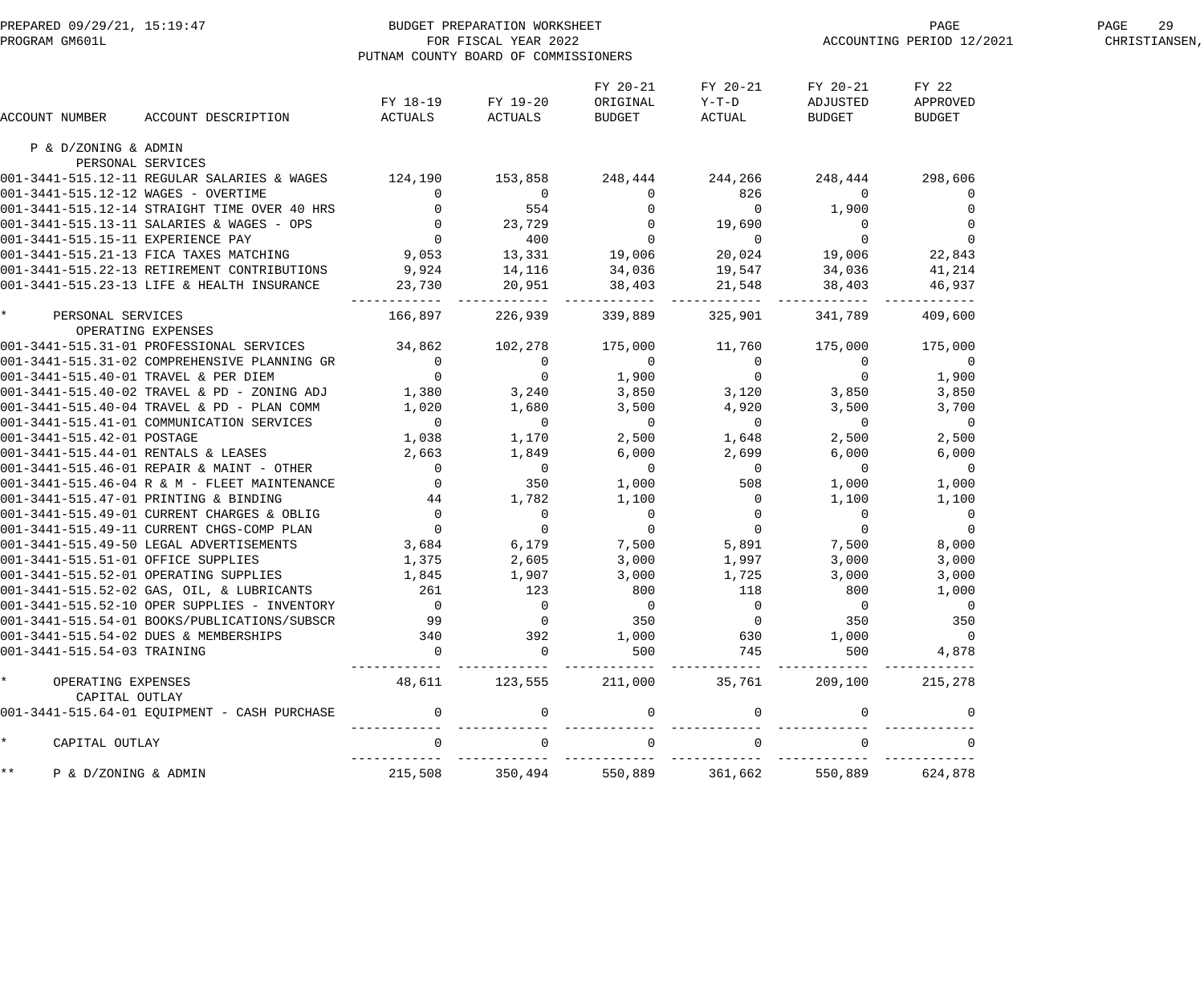| PREPARED 09/29/21, 15:19:47<br>PROGRAM GM601L FOR FISCAL YEAR 2022<br>PUTNAM COUNTY BOARD OF COMMISSION |                                                                                                                                                                                                                                          | PUTNAM COUNTY BOARD OF COMMISSIONERS                             |                                       |                                       |                               |                                       | PAGE<br>ACCOUNTING PERIOD 12/2021    | PAGE<br>30<br>CHRISTIANSEN, |
|---------------------------------------------------------------------------------------------------------|------------------------------------------------------------------------------------------------------------------------------------------------------------------------------------------------------------------------------------------|------------------------------------------------------------------|---------------------------------------|---------------------------------------|-------------------------------|---------------------------------------|--------------------------------------|-----------------------------|
| ACCOUNT NUMBER                                                                                          | ACCOUNT DESCRIPTION                                                                                                                                                                                                                      |                                                                  | FY 18-19 FY 19-20<br>ACTUALS ACTUALS  | FY 20-21<br>ORIGINAL<br><b>BUDGET</b> | FY 20-21<br>$Y-T-D$<br>ACTUAL | FY 20-21<br>ADJUSTED<br><b>BUDGET</b> | FY 22<br>APPROVED<br>BUDGET          |                             |
| P & D/CODES ENFORCEMENT                                                                                 |                                                                                                                                                                                                                                          |                                                                  |                                       |                                       |                               |                                       |                                      |                             |
| PERSONAL SERVICES                                                                                       |                                                                                                                                                                                                                                          |                                                                  |                                       |                                       |                               |                                       |                                      |                             |
|                                                                                                         |                                                                                                                                                                                                                                          |                                                                  |                                       |                                       |                               |                                       |                                      |                             |
|                                                                                                         |                                                                                                                                                                                                                                          |                                                                  |                                       |                                       |                               |                                       |                                      |                             |
|                                                                                                         |                                                                                                                                                                                                                                          |                                                                  |                                       |                                       |                               |                                       |                                      |                             |
|                                                                                                         |                                                                                                                                                                                                                                          |                                                                  |                                       |                                       |                               |                                       |                                      |                             |
|                                                                                                         |                                                                                                                                                                                                                                          |                                                                  |                                       |                                       |                               |                                       |                                      |                             |
|                                                                                                         |                                                                                                                                                                                                                                          |                                                                  |                                       |                                       |                               |                                       |                                      |                             |
|                                                                                                         |                                                                                                                                                                                                                                          |                                                                  |                                       |                                       |                               |                                       |                                      |                             |
|                                                                                                         |                                                                                                                                                                                                                                          |                                                                  |                                       |                                       |                               |                                       |                                      |                             |
| * PERSONAL SERVICES                                                                                     | 001-3442-529.12-11 REGULAR SALARIES & WAGES<br>001-3442-529.12-12 WAGES-OVERTIME<br>001-3442-529.12-14 STRAIGHT TIME OVER 40 HRS<br>001-3442-529.13-11 EXLARIES & WAGES-OPS<br>001-3442-529.15-11 EXPERIMENT CONTRIBUTIONS<br>001-3442-5 | 144,929 153,676 182,915 169,642                                  |                                       |                                       |                               | 182,915 182,827                       |                                      |                             |
| OPERATING EXPENSES                                                                                      |                                                                                                                                                                                                                                          |                                                                  |                                       |                                       |                               |                                       |                                      |                             |
|                                                                                                         | 001–3442–529.31–01 PROFESSIONAL SERVICES<br>001–3442–529.31–01 PROFESSIONAL SERVICES<br>001–3442–529.34–27 DEMOLITION/TAX DEED APPL<br>001–3442–529.34–27 DEMOLITION/TAX DEED APPL<br>001–3442–529.44–01 TRAVEL & PER DIEM<br>001–3442–5 |                                                                  |                                       |                                       |                               |                                       | 5,900 5,900                          |                             |
|                                                                                                         |                                                                                                                                                                                                                                          |                                                                  |                                       |                                       |                               |                                       | $\overline{0}$                       |                             |
|                                                                                                         |                                                                                                                                                                                                                                          |                                                                  |                                       |                                       |                               |                                       | 100,000                              |                             |
|                                                                                                         |                                                                                                                                                                                                                                          |                                                                  |                                       |                                       |                               |                                       | 4,600                                |                             |
|                                                                                                         |                                                                                                                                                                                                                                          |                                                                  |                                       |                                       |                               |                                       | $\overline{0}$                       |                             |
|                                                                                                         |                                                                                                                                                                                                                                          |                                                                  |                                       |                                       |                               |                                       | 7,500                                |                             |
|                                                                                                         |                                                                                                                                                                                                                                          |                                                                  |                                       |                                       |                               |                                       | 5,016                                |                             |
|                                                                                                         | $001 - 3442 - 529.46 - 01$ REPAIR & MAINT - OTHER                                                                                                                                                                                        | $\begin{array}{c} 4 \text{ , } 988 \\ \text{0} \\ 0 \end{array}$ |                                       | $\overline{0}$                        | $\overline{0}$                | $\overline{0}$                        | $\overline{0}$                       |                             |
|                                                                                                         | 001-3442-529.46-04 R&M - FLEET MAINTENANCE                                                                                                                                                                                               |                                                                  | $\begin{array}{c} 0 \\ 0 \end{array}$ |                                       | $1,000$ $1,513$               | 1,000                                 | 1,000                                |                             |
|                                                                                                         | 001-3442-529.47-01 PRINTING AND BINDING                                                                                                                                                                                                  |                                                                  | $1,588$ $1,517$ $2,500$               |                                       |                               |                                       | 2,500                                |                             |
|                                                                                                         |                                                                                                                                                                                                                                          |                                                                  |                                       |                                       |                               |                                       |                                      |                             |
|                                                                                                         |                                                                                                                                                                                                                                          |                                                                  |                                       |                                       |                               |                                       | $\begin{matrix} 0 \\ 0 \end{matrix}$ |                             |
|                                                                                                         |                                                                                                                                                                                                                                          |                                                                  |                                       |                                       |                               | 2,000                                 | 2,000                                |                             |
|                                                                                                         |                                                                                                                                                                                                                                          |                                                                  |                                       |                                       |                               |                                       | 1,500                                |                             |
|                                                                                                         | 001-3442-529.49-01 CURRENT CHARGES & OBLIG<br>001-3442-529.49-50 LEGAL ADVERTISEMENTS<br>001-3442-529.51-01 OFFICE SUPPLIES<br>001-3442-529.52-01 OPERATING SUPPLIES<br>001-3442-529.52-02 GAS, OIL & LUBRICANTS<br>001-3442-529.52-02 G |                                                                  |                                       |                                       |                               |                                       | 8,000                                |                             |
|                                                                                                         |                                                                                                                                                                                                                                          |                                                                  |                                       |                                       |                               |                                       | $\overline{0}$                       |                             |
|                                                                                                         | 001-3442-529.54-01 BOOKS/PUBLICATIONS/SUBSCR                                                                                                                                                                                             | $\mathbf 0$                                                      |                                       |                                       |                               |                                       | $\mathbf 0$                          |                             |
|                                                                                                         | 001-3442-529.54-02 DUES & MEMBERSHIPS                                                                                                                                                                                                    | 166                                                              | 630                                   | 350                                   | 60                            | 350                                   | 350                                  |                             |
| 001-3442-529.54-03 TRAINING                                                                             |                                                                                                                                                                                                                                          | $\overline{0}$                                                   | 813                                   | 5,290                                 | 650                           | 5,290                                 | 5,440                                |                             |
| OPERATING EXPENSES<br>CAPITAL OUTLAY                                                                    |                                                                                                                                                                                                                                          | 27,658                                                           |                                       |                                       | 54,625 143,156 33,837 143,156 |                                       | 143,806                              |                             |
|                                                                                                         | 001-3442-529.64-01 EQUIPMENT CASH PURCHASE                                                                                                                                                                                               | $\overline{0}$                                                   |                                       |                                       |                               |                                       |                                      |                             |
| CAPITAL OUTLAY                                                                                          |                                                                                                                                                                                                                                          |                                                                  |                                       |                                       |                               |                                       |                                      |                             |
| $\star \star$<br>P & D/CODES ENFORCEMENT                                                                |                                                                                                                                                                                                                                          | 172,587                                                          | 208,301                               | 326,071                               | 203,479                       | 326,071                               | 326,633                              |                             |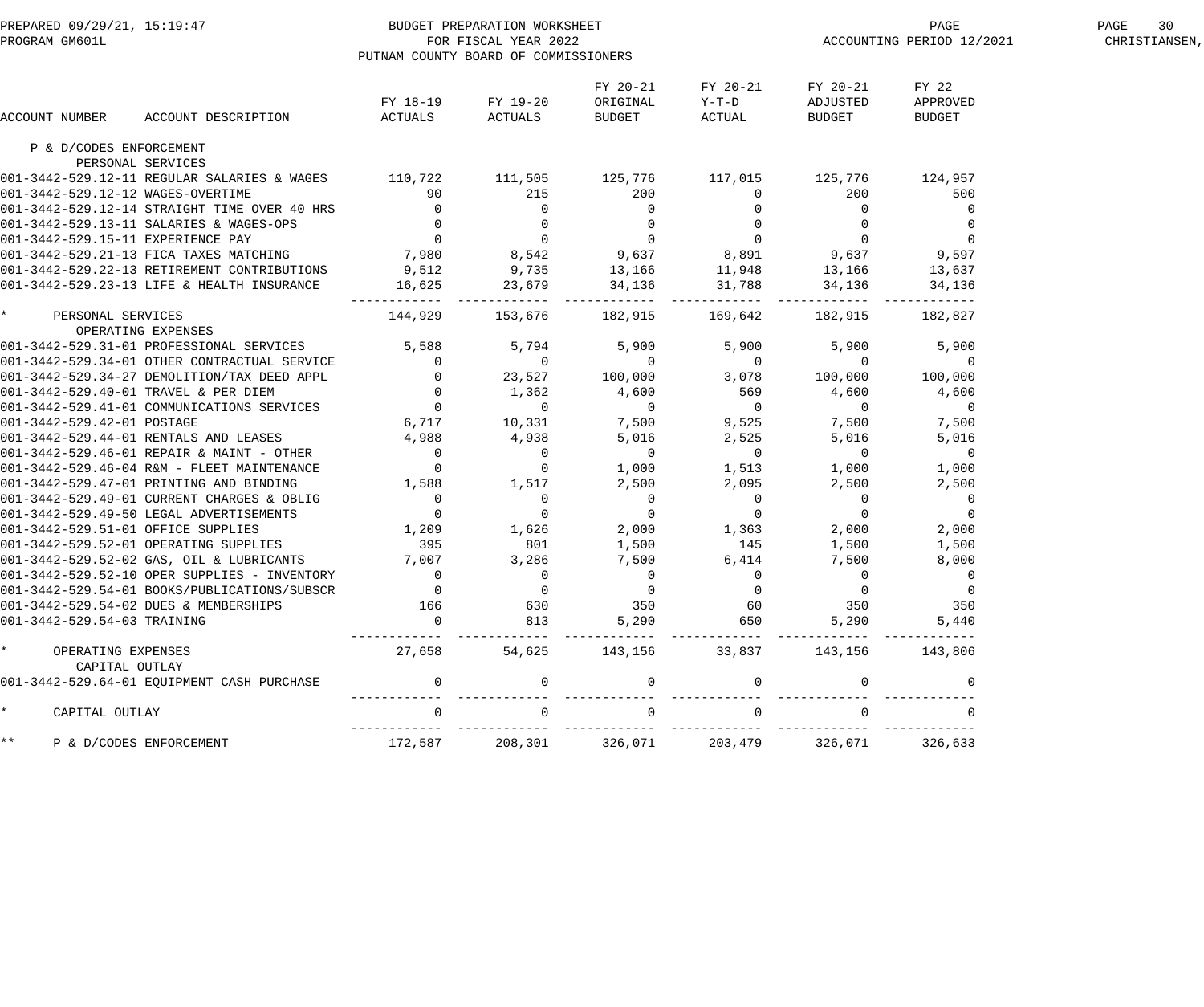| PREPARED 09/29/21, 15:19:47<br>PROGRAM GM601L |                                                                                                                                                                                                                              | PUTNAM COUNTY BOARD OF COMMISSIONERS    | BUDGET PREPARATION WORKSHEET<br>FOR FISCAL YEAR 2022         |                                                        |                                         |                                     | PAGE<br>ACCOUNTING PERIOD 12/2021  | PAGE<br>31<br>CHRISTIANSEN, |
|-----------------------------------------------|------------------------------------------------------------------------------------------------------------------------------------------------------------------------------------------------------------------------------|-----------------------------------------|--------------------------------------------------------------|--------------------------------------------------------|-----------------------------------------|-------------------------------------|------------------------------------|-----------------------------|
| ACCOUNT NUMBER                                | ACCOUNT DESCRIPTION                                                                                                                                                                                                          | ACTUALS                                 | FY 18-19 FY 19-20<br>ACTUALS                                 | FY 20-21<br>ORIGINAL<br>BUDGET                         | FY 20-21<br>$Y-T-D$<br>ACTUAL           | FY 20-21<br>ADJUSTED<br>BUDGET      | FY 22<br>APPROVED<br><b>BUDGET</b> |                             |
| ANIMAL CONTROL                                |                                                                                                                                                                                                                              |                                         |                                                              |                                                        |                                         |                                     |                                    |                             |
| PERSONAL SERVICES                             |                                                                                                                                                                                                                              |                                         |                                                              |                                                        |                                         |                                     |                                    |                             |
|                                               | 001-3445-529.12-11 REGULAR SALARIES & WAGES                                                                                                                                                                                  | 186,062 238,883 256,853 226,958 256,853 |                                                              |                                                        |                                         |                                     | 255,830                            |                             |
| 001-3445-529.12-12 WAGES-OVERTIME             |                                                                                                                                                                                                                              | 9,834                                   | 12,359                                                       | 9,000                                                  | 18,021                                  | 9,000                               | 9,000                              |                             |
|                                               | 001-3445-529.12-14 STRAIGHT TIME OVER 40 HRS                                                                                                                                                                                 | $\overline{0}$                          |                                                              |                                                        |                                         | $0$<br>0<br>0<br>0<br>19,649        | 0                                  |                             |
|                                               | 001-3445-529.13-11 SALARIES & WAGES-OPS                                                                                                                                                                                      | 7,680                                   |                                                              |                                                        |                                         |                                     | 0                                  |                             |
| 001-3445-529.15-11 EXPERIENCE PAY             |                                                                                                                                                                                                                              | 1,900                                   |                                                              |                                                        |                                         |                                     | $\mathbf 0$                        |                             |
|                                               | 001-3445-529.21-13 FICA TAXES MATCHING                                                                                                                                                                                       | 15,042                                  |                                                              |                                                        |                                         |                                     | 19,571                             |                             |
|                                               | 001-3445-529.22-13 RETIREMENT CONTRIBUTIONS                                                                                                                                                                                  | 16,745                                  |                                                              |                                                        |                                         | 26,845                              | 27,809                             |                             |
|                                               | 001-3445-529.23-13 LIFE & HEALTH INSURANCE                                                                                                                                                                                   | 38,713                                  |                                                              |                                                        |                                         | 76,806                              | 76,806                             |                             |
| PERSONAL SERVICES<br>OPERATING EXPENSES       |                                                                                                                                                                                                                              | 275,976                                 | 349,959                                                      | 389,153                                                | ------------<br>324,363                 | . _ _ _ _ _ _ _<br>389,153          | 389,016                            |                             |
|                                               | 001-3445-529.31-01 PROFESSIONAL SERVICES                                                                                                                                                                                     | 32,896 8,580                            |                                                              | 25,000                                                 | 8,136                                   | 25,000                              | 25,000                             |                             |
|                                               | 001-3445-529.31-02 VET CHARGES/FL ANIMAL FR                                                                                                                                                                                  | $\overline{0}$                          | $\overline{0}$                                               |                                                        | $\overline{0}$                          | $\overline{0}$                      | 20,000                             |                             |
|                                               | 001-3445-529.34-01 OTHER CONTRACTUAL SERVICE                                                                                                                                                                                 | 1,880                                   | $\overline{0}$                                               | $\begin{smallmatrix}0\5,000\end{smallmatrix}$<br>5,000 | 7,290                                   | 9,648                               | 3,618                              |                             |
| 001-3445-529.40-01 TRAVEL & PER DIEM          |                                                                                                                                                                                                                              |                                         | 1,302                                                        | 5,000                                                  |                                         | 5,000                               | 5,000                              |                             |
|                                               | 001-3445-529.41-01 COMMUNICATIONS SERVICES                                                                                                                                                                                   | $465$<br>0<br>240<br>2,173              | $\overline{0}$                                               |                                                        | $\overline{\phantom{a}}$                | $\overline{0}$                      | $\overline{0}$                     |                             |
| 001-3445-529.42-01 POSTAGE                    |                                                                                                                                                                                                                              |                                         | 220                                                          | $\begin{array}{c}0\\500\end{array}$                    | $\begin{array}{c}0\\549\end{array}$     | 500                                 | 500                                |                             |
|                                               | 001-3445-529.44-01 RENTALS AND LEASES                                                                                                                                                                                        |                                         | 1,856                                                        | 2,760                                                  | 2,169                                   | 2,760                               | 2,760                              |                             |
|                                               | 001-3445-529.46-01 REPAIR & MAINT - OTHER                                                                                                                                                                                    | $\overline{0}$                          |                                                              | $\overline{0}$                                         | $\overline{0}$                          |                                     | $\overline{0}$                     |                             |
|                                               | 001-3445-529.46-04 R&M - FLEET MAINTENANCE                                                                                                                                                                                   | 9,441                                   | 10,144                                                       | 20,000                                                 | 17,841                                  | 20,000                              | 20,000                             |                             |
|                                               |                                                                                                                                                                                                                              |                                         | $\overline{0}$                                               | 500                                                    | 99                                      | 500                                 | 500                                |                             |
|                                               |                                                                                                                                                                                                                              |                                         |                                                              |                                                        |                                         |                                     | $\overline{0}$                     |                             |
|                                               | 001-3445-529.47-01 PRINTING AND BINDING<br>001-3445-529.49-01 CURRENT CHARGES & OBLIG<br>001-3445-529.49-50 LEGAL ADVERTISEMENTS 82<br>001-3445-529.51-01 OFFICE SUPPLIES 1,005<br>001-3445-529.51-01 OPERTING GURLIES 1,005 |                                         | $\begin{smallmatrix}0&&&&0\&0&282\1,638&& \end{smallmatrix}$ | $\begin{array}{c}0\\275\end{array}$                    | $\begin{array}{c} 0 \\ 242 \end{array}$ | $\begin{array}{c}0\\275\end{array}$ | 300                                |                             |
|                                               |                                                                                                                                                                                                                              |                                         |                                                              | 3,000                                                  |                                         | 3,000                               | 3,000                              |                             |
|                                               | 001-3445-529.52-01 OPERATING SUPPLIES                                                                                                                                                                                        |                                         | 23,149                                                       | 48,000                                                 | 2,200<br>33,047                         | 48,000                              | 48,000                             |                             |
|                                               | 001-3445-529.52-02 GAS, OIL & LUBRICANTS                                                                                                                                                                                     | 51,634<br>11,747                        | 10,512                                                       | 18,000                                                 | 13,526                                  | 18,000                              | 18,000                             |                             |
|                                               | 001-3445-529.52-10 OPER SUPPLIES - INVENTORY                                                                                                                                                                                 | $\overline{0}$                          | $\mathbf 0$                                                  | 6,000                                                  | $\mathbf 0$                             | 1,352                               | $\overline{0}$                     |                             |
|                                               | 001-3445-529.54-01 BOOKS/PUBLICATIONS/SUBSCR                                                                                                                                                                                 | $\mathbf 0$                             | $\mathbf 0$                                                  | $\mathbf 0$                                            | $\mathbf 0$                             | $\mathbf 0$                         | $\mathbf 0$                        |                             |
|                                               | 001-3445-529.54-02 DUES & MEMBERSHIPS                                                                                                                                                                                        | 450                                     | 160                                                          | 500                                                    | 360                                     | 500                                 | 500                                |                             |
| 001-3445-529.54-03 TRAINING                   |                                                                                                                                                                                                                              | 750                                     | 2,000                                                        | 3,620                                                  | 37                                      | 3,620                               | 3,620                              |                             |
| $\star$<br>OPERATING EXPENSES                 |                                                                                                                                                                                                                              | 112,763                                 | 59,843                                                       | 138,155                                                | 85,496                                  | 138,155                             | 150,798                            |                             |
| CAPITAL OUTLAY                                |                                                                                                                                                                                                                              |                                         |                                                              |                                                        |                                         |                                     |                                    |                             |
|                                               | 001-3445-529.64-01 EQUIPMENT CASH PURCHASE                                                                                                                                                                                   | $\overline{0}$                          | $\overline{0}$                                               | $\mathbf 0$                                            | $\mathbf 0$                             | $\mathbf{0}$                        | 138,000                            |                             |
| $\star$<br>CAPITAL OUTLAY                     |                                                                                                                                                                                                                              | $\mathbf 0$                             |                                                              | $\mathbf 0$                                            |                                         | $\Omega$                            | 138,000                            |                             |
| $\star\star$<br>ANIMAL CONTROL                |                                                                                                                                                                                                                              | 388,739                                 | 409,802                                                      | 527,308                                                | 409,859                                 | 527,308                             | 677,814                            |                             |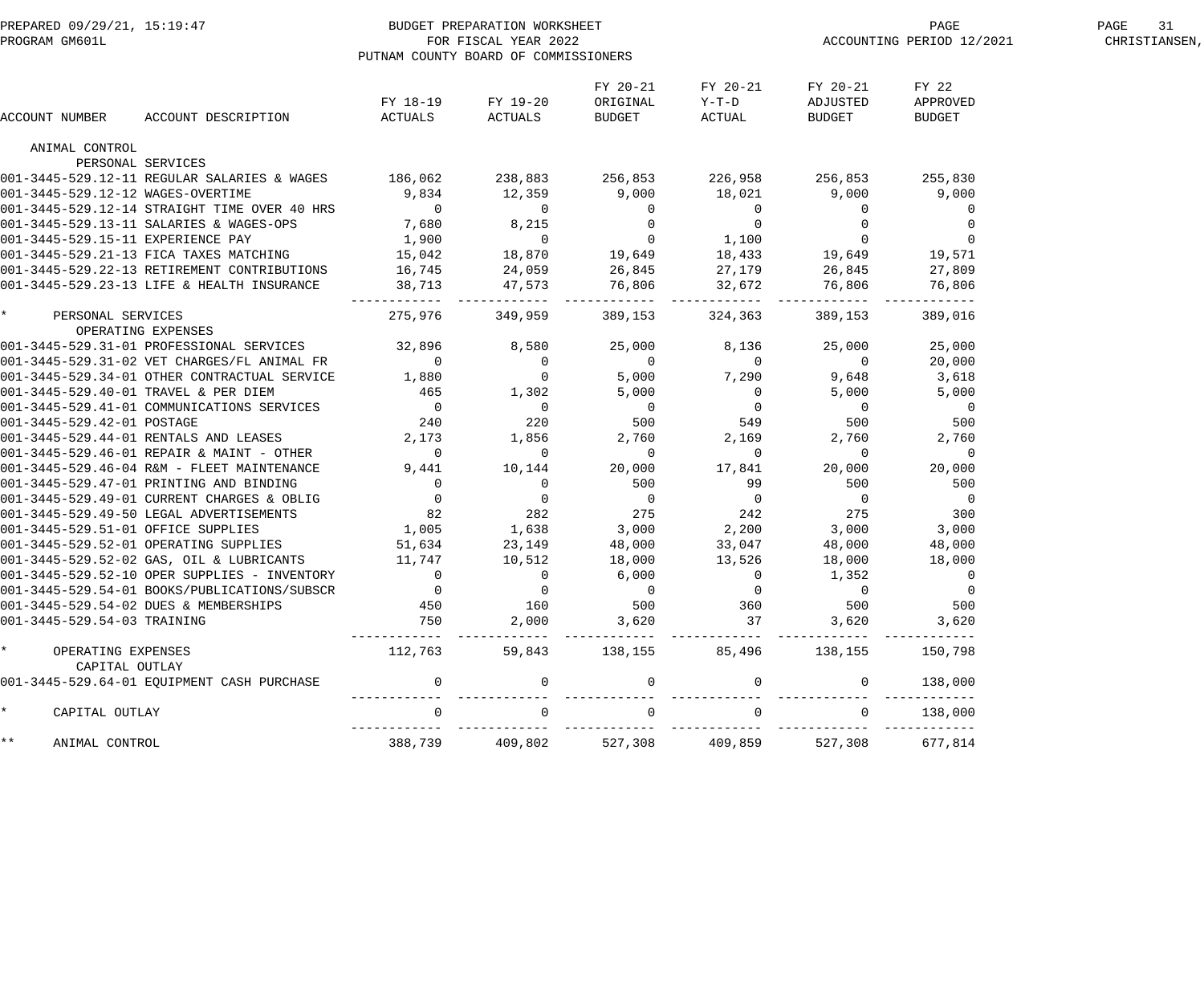| PREPARED 09/29/21, 15:19:47<br>PROGRAM GM601L |                                                    | PUTNAM COUNTY BOARD OF COMMISSIONERS         | BUDGET PREPARATION WORKSHEET<br>FOR FISCAL YEAR 2022                                     |                                                                                                                                                                                                                                                                   |                                                |                                | PAGE<br>ACCOUNTING PERIOD 12/2021  | PAGE<br>32<br>CHRISTIANSEN, |
|-----------------------------------------------|----------------------------------------------------|----------------------------------------------|------------------------------------------------------------------------------------------|-------------------------------------------------------------------------------------------------------------------------------------------------------------------------------------------------------------------------------------------------------------------|------------------------------------------------|--------------------------------|------------------------------------|-----------------------------|
| ACCOUNT NUMBER                                | ACCOUNT DESCRIPTION                                | ACTUALS                                      | FY 18-19 FY 19-20<br>ACTUALS                                                             | FY 20-21<br>ORIGINAL<br>BUDGET                                                                                                                                                                                                                                    | FY 20-21<br>Y−T−D<br>ACTUAL                    | FY 20-21<br>ADJUSTED<br>BUDGET | FY 22<br>APPROVED<br><b>BUDGET</b> |                             |
| EMERGENCY MANAGEMENT                          |                                                    |                                              |                                                                                          |                                                                                                                                                                                                                                                                   |                                                |                                |                                    |                             |
|                                               | PERSONAL SERVICES                                  |                                              |                                                                                          |                                                                                                                                                                                                                                                                   |                                                |                                |                                    |                             |
|                                               | 001-3991-525.12-11 REGULAR SALARIES & WAGES 58,677 |                                              | 58,105                                                                                   | 56,805                                                                                                                                                                                                                                                            | 58,338                                         | 59,805                         | 61,970                             |                             |
| 001-3991-525.12-12 WAGES - OVERTIME           |                                                    | $\begin{array}{c}0\\0\\0\\0\\600\end{array}$ |                                                                                          |                                                                                                                                                                                                                                                                   | $\overline{0}$                                 | $\overline{0}$                 | 0                                  |                             |
|                                               | 001-3991-525.12-14 STRAIGHT TIME OVER 40 HRS       |                                              |                                                                                          |                                                                                                                                                                                                                                                                   | $\begin{array}{c} 202 \\ 0 \\ 700 \end{array}$ | $\mathbf 0$                    |                                    |                             |
|                                               | 001-3991-525.13-11 SALARIES & WAGES - OPS          |                                              | $\overline{0}$                                                                           |                                                                                                                                                                                                                                                                   |                                                | $\overline{0}$                 | $\overline{0}$                     |                             |
| 001-3991-525.15-11 EXPERIENCE PAY             |                                                    |                                              | $600$<br>5.6                                                                             |                                                                                                                                                                                                                                                                   |                                                | $\overline{0}$                 | $\mathsf 0$                        |                             |
|                                               | 001-3991-525.21-13 FICA TAXES MATCHING             | 4,366                                        |                                                                                          |                                                                                                                                                                                                                                                                   | 4,510                                          | 4,346                          | 4,587                              |                             |
|                                               | 001-3991-525.22-13 RETIREMENT CONTRIBUTIONS        | 4,635                                        | $6,593$<br>$6,112$                                                                       |                                                                                                                                                                                                                                                                   | 5,746                                          | 5,937                          | 6,518                              |                             |
|                                               | 001-3991-525.23-13 LIFE & HEALTH INSURANCE         | 6,110                                        |                                                                                          | $56, 0$<br>$0$<br>$600$<br>$5,677$<br>$4,346$<br>$6,593$<br>$5,93$<br>$6$<br>$15$<br>$15$<br>$15$<br>$15$<br>$15$<br>$15$<br>$15$<br>$15$<br>$15$<br>$15$<br>$15$<br>$15$<br>$15$<br>$15$<br>$15$<br>$15$<br>$15$<br>$15$<br>$15$<br>$15$<br>$15$<br>$15$<br>$15$ | 3,679                                          | 6,112                          | 8,534                              |                             |
| $\star$ and $\star$<br>PERSONAL SERVICES      |                                                    | 74,388                                       | 92,822                                                                                   | ---------<br>73,200                                                                                                                                                                                                                                               | $- - - - - -$<br>73,175                        | 76,200                         | 81,609                             |                             |
| OPERATING EXPENSES                            |                                                    |                                              |                                                                                          |                                                                                                                                                                                                                                                                   |                                                |                                |                                    |                             |
| 001-3991-525.40-01 TRAVEL & PER DIEM          | 001-3991-525.34-01 OTHER CONTRACTUAL SERVICE       |                                              |                                                                                          |                                                                                                                                                                                                                                                                   |                                                | 1,000                          | 1,000                              |                             |
|                                               | 001-3991-525.41-01 COMMUNICATION SERVICES          |                                              |                                                                                          |                                                                                                                                                                                                                                                                   |                                                | 2,845<br>1,250                 | 2,845<br>1,250                     |                             |
| 001-3991-525.42-01 POSTAGE                    |                                                    |                                              |                                                                                          |                                                                                                                                                                                                                                                                   |                                                | 200                            | 200                                |                             |
|                                               | 001-3991-525.44-01 RENTALS AND LEASES              | 6,995                                        | 1,830                                                                                    | 2,000                                                                                                                                                                                                                                                             | 1,709                                          | 2,000                          | 2,000                              |                             |
|                                               | 001-3991-525.46-01 REPAIR & MAINT - OTHER          | 13,877                                       |                                                                                          | 10,000                                                                                                                                                                                                                                                            | 5,722                                          | 10,000                         | 10,000                             |                             |
|                                               | 001-3991-525.46-04 R & M - FLEET MAINTENANCE       | 4,649                                        | $9,190$<br>$3,567$                                                                       | 7,400                                                                                                                                                                                                                                                             | 3,632                                          | 7,400                          | 6,000                              |                             |
|                                               | 001-3991-525.46-13 R & M - COMM EQUIPMENT          | 36,537                                       | 38,014                                                                                   | 41,000                                                                                                                                                                                                                                                            | 39,796                                         | 41,000                         | 43,000                             |                             |
|                                               | 001-3991-525.47-01 PRINTING & BINDING              | $\overline{\phantom{a}}$                     | $\overline{0}$                                                                           |                                                                                                                                                                                                                                                                   | $\overline{\phantom{a}}$                       | $\overline{0}$                 | $\overline{0}$                     |                             |
|                                               | 001-3991-525.49-01 CURRENT CHARGES & OBLIG         | 339                                          | $\begin{array}{ccccccc}\n & 37 & & 340 & & 25 \\ 1,372 & & 1,500 & & 1,427\n\end{array}$ | $\begin{array}{c}0\\340\end{array}$                                                                                                                                                                                                                               |                                                | 340                            | 340                                |                             |
| 001-3991-525.51-01 OFFICE SUPPLIES            |                                                    | 3,595                                        |                                                                                          |                                                                                                                                                                                                                                                                   |                                                | 1,500                          | 1,500                              |                             |
|                                               | 001-3991-525.52-01 OPERATING SUPPLIES              | 4,301                                        | 1,027                                                                                    | 1,250                                                                                                                                                                                                                                                             | 715                                            | 1,250                          | 1,750                              |                             |
|                                               | 001-3991-525.52-02 GAS, OIL & LUBRICANTS           | 6,128                                        | 1,639                                                                                    | 3,400                                                                                                                                                                                                                                                             | 2,402                                          | 3,400                          | 3,800                              |                             |
|                                               | 001-3991-525.52-10 OPER SUPPLIES - INVENTORY       | $\overline{0}$                               |                                                                                          | $\overline{0}$                                                                                                                                                                                                                                                    | $\overline{0}$                                 | $\overline{0}$                 | 0                                  |                             |
|                                               | 001-3991-525.54-01 BOOKS/PUBLICATIONS/SUBSCR       | $\overline{0}$                               | $\begin{matrix}0\\0\end{matrix}$                                                         | $\overline{0}$                                                                                                                                                                                                                                                    | $\overline{0}$                                 | $\overline{0}$                 | 0                                  |                             |
|                                               | 001-3991-525.54-02 DUES & MEMBERSHIPS              | 576                                          | 979                                                                                      | 900                                                                                                                                                                                                                                                               | 100                                            | 900                            | 900                                |                             |
| 001-3991-525.54-03 TRAINING                   |                                                    | 535                                          | 600                                                                                      | 700                                                                                                                                                                                                                                                               | 150                                            | 700                            | 1,500                              |                             |
| OPERATING EXPENSES<br>CAPITAL OUTLAY          |                                                    | 81,389                                       | 60,402                                                                                   | 73,785                                                                                                                                                                                                                                                            | 58,208                                         | 73,785                         | 76,085                             |                             |
|                                               | 001-3991-525.63-01 IMPRV OTHER THAN BLDGS          | 0                                            |                                                                                          |                                                                                                                                                                                                                                                                   |                                                |                                |                                    |                             |
|                                               | 001-3991-525.64-01 EQUIPMENT-CASH PURCHASE         |                                              |                                                                                          |                                                                                                                                                                                                                                                                   |                                                |                                |                                    |                             |
| CAPITAL OUTLAY                                |                                                    | $\Omega$                                     |                                                                                          | $\mathbf 0$                                                                                                                                                                                                                                                       |                                                | $\Omega$                       |                                    |                             |
| * *<br>EMERGENCY MANAGEMENT                   |                                                    | 155,777                                      | 153,224                                                                                  | 146,985                                                                                                                                                                                                                                                           | 131,383                                        | 149,985                        | 157,694                            |                             |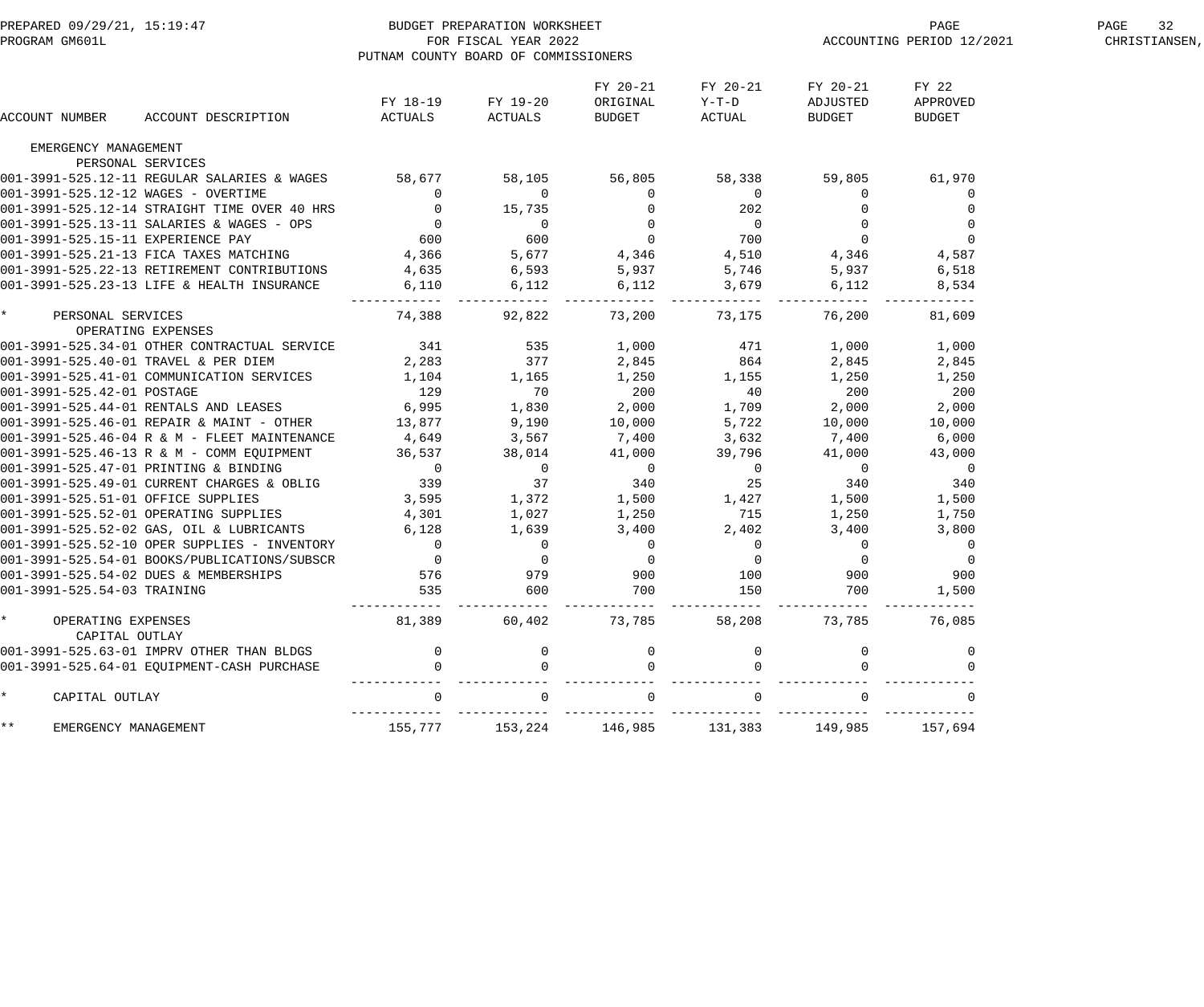| PROGRAM GM601L                                              | PREPARED 09/29/21, 15:19:47<br>PROGRAM GM601L<br>PROGRAM GM601L                                                                                              | PUTNAM COUNTY BOARD OF COMMISSIONERS | FOR FISCAL YEAR 2022                                       |                                       |                                                                                                                       |                                       | ${\tt PAGE}$<br>${\tt ACCOUNTING\ PERIOD\ 12/2021}$        | PAGE<br>33<br>CHRISTIANSEN, |
|-------------------------------------------------------------|--------------------------------------------------------------------------------------------------------------------------------------------------------------|--------------------------------------|------------------------------------------------------------|---------------------------------------|-----------------------------------------------------------------------------------------------------------------------|---------------------------------------|------------------------------------------------------------|-----------------------------|
| ACCOUNT NUMBER                                              | ACCOUNT DESCRIPTION                                                                                                                                          | ACTUALS ACTUALS                      | FY 18-19 FY 19-20                                          | FY 20-21<br>ORIGINAL<br><b>BUDGET</b> | FY 20-21<br>$Y-T-D$<br>ACTUAL                                                                                         | FY 20-21<br>ADJUSTED<br><b>BUDGET</b> | FY 22<br>APPROVED<br><b>BUDGET</b>                         |                             |
| SQG ASSESSMENT PROGRAM                                      |                                                                                                                                                              |                                      |                                                            |                                       |                                                                                                                       |                                       |                                                            |                             |
| PERSONAL SERVICES                                           |                                                                                                                                                              |                                      |                                                            |                                       |                                                                                                                       |                                       |                                                            |                             |
|                                                             | 001-3994-529.12-11 REGULAR SALARIES & WAGES 7,182                                                                                                            |                                      |                                                            |                                       | 71,899 31,666                                                                                                         | 62,899                                | 83,475                                                     |                             |
|                                                             | 001-3994-529.12-12 WAGES-OVERTIME<br>001-3994-529.15-11 EXPERIENCE PAY                                                                                       |                                      |                                                            |                                       | $\begin{matrix}0&&&&0\\&0&&&&232\end{matrix}$                                                                         | $\overline{0}$<br>$\overline{0}$      | $\overline{0}$                                             |                             |
|                                                             |                                                                                                                                                              |                                      | $\begin{array}{ccc} 0 & 0 \\ 0 & 0 \\ 548 & 0 \end{array}$ |                                       |                                                                                                                       |                                       | $\overline{0}$                                             |                             |
|                                                             | 001-3994-529.21-13 FICA TAXES MATCHING 548                                                                                                                   |                                      |                                                            | 5,500 2,242                           |                                                                                                                       | 5,500 6,385                           |                                                            |                             |
|                                                             | 001-3994-529.22-13 RETIREMENT CONTRIBUTIONS 1,232<br>001-3994-529.23-13 LIFE & HEALTH INSURANCE                                                              |                                      |                                                            | $0 \t 11,233$<br>12,801               | 7,936                                                                                                                 | 11, 233 14, 958                       |                                                            |                             |
|                                                             |                                                                                                                                                              |                                      | $1,119$ 0                                                  |                                       | 7,261 12,801                                                                                                          |                                       | 13,483                                                     |                             |
| * PERSONAL SERVICES                                         |                                                                                                                                                              |                                      | 10,081                                                     |                                       | 0 101,433 49,337 92,433 118,301                                                                                       |                                       |                                                            |                             |
|                                                             | OPERATING EXPENSES                                                                                                                                           |                                      |                                                            |                                       |                                                                                                                       |                                       |                                                            |                             |
|                                                             | 001-3994-529.34-01 OTHER CONTRACTUAL SERVICE 23,760 0<br>001-3994-529.40-01 TRAVEL & PER DIEM 0<br>001-3994-529.41-01 COMMUNICATIONS SERVICES 1,085 903      |                                      |                                                            |                                       | $\begin{array}{cccc} & 0 & \qquad & 6\,,000 & \qquad & 6\,,000 \ 1\,,850 & \qquad & 0 & \qquad & 1\,,850 \end{array}$ |                                       | $\begin{smallmatrix}&&&0\&2\, ,\,8\,0\,0\end{smallmatrix}$ |                             |
|                                                             |                                                                                                                                                              |                                      |                                                            |                                       |                                                                                                                       |                                       |                                                            |                             |
|                                                             |                                                                                                                                                              |                                      |                                                            | 1,200                                 | 937                                                                                                                   | 1,200                                 | 1,200                                                      |                             |
|                                                             |                                                                                                                                                              |                                      |                                                            | 200                                   |                                                                                                                       | $\overline{0}$ 200                    | 200                                                        |                             |
|                                                             |                                                                                                                                                              |                                      |                                                            | $\overline{0}$                        | $\overline{0}$ 0                                                                                                      |                                       | $\overline{0}$                                             |                             |
|                                                             | 001-3994-529.46-04 R&M - FLEET MAINTENANCE                                                                                                                   | 7,836 3,182                          |                                                            |                                       | $1,500$ $4,979$ $1,500$ $2,500$ $0$ $0$                                                                               |                                       |                                                            |                             |
|                                                             | 001-3994-529.46-13 R & M - COMM EQUIPMENT 0<br>001-3994-529.51-01 OFFICE SUPPLIES 0                                                                          |                                      | $\overline{0}$                                             | $\begin{array}{c}0\\250\end{array}$   | $\begin{array}{c} 0 \\ 30 \end{array}$                                                                                |                                       |                                                            |                             |
|                                                             |                                                                                                                                                              |                                      | $\overline{0}$                                             |                                       |                                                                                                                       | 250                                   | 250                                                        |                             |
|                                                             | 001-3994-529.52-01 OPERATING SUPPLIES 156                                                                                                                    |                                      |                                                            |                                       | 0 1,500 1,289                                                                                                         | 1,500                                 | 1,500                                                      |                             |
|                                                             | 001-3994-529.52-02 GAS, OIL & LUBRICANTS 1,217 1,638                                                                                                         |                                      |                                                            | 4,750                                 | 2,336                                                                                                                 | 4,750                                 | 4,750                                                      |                             |
|                                                             |                                                                                                                                                              |                                      |                                                            | 4,700                                 | 3,123                                                                                                                 | 4,700                                 | 4,700                                                      |                             |
|                                                             | $001-3994-529.52-02$ and, $011$ a distributions<br>$001-3994-529.52-10$ OPER SUPPLIES - INVENTORY 0<br>$001-3994-529.54-01$ BOOKS/PUBLICATIONS/SUBSCR 0<br>0 |                                      |                                                            | 850                                   |                                                                                                                       | 850                                   | 850                                                        |                             |
|                                                             |                                                                                                                                                              |                                      | $\begin{array}{c}\n0 \\ 0 \\ 0 \\ \hline\n0\n\end{array}$  | 850                                   | $\begin{array}{c} 850 \\ 0 \end{array}$                                                                               | 850                                   | 1,800                                                      |                             |
| $\star$ and $\star$<br>OPERATING EXPENSES<br>CAPITAL OUTLAY |                                                                                                                                                              | 34,054                               |                                                            |                                       | 5,723 17,650 19,544 23,650                                                                                            |                                       | 20,550                                                     |                             |
|                                                             | 001-3994-529.64-01 EQUIPMENT CASH PURCHASE                                                                                                                   |                                      |                                                            |                                       |                                                                                                                       | $\overline{0}$                        | $\mathbf 0$                                                |                             |
| 001-3994-529.68-01 SOFTWARE                                 | CASH PURCHASE 0<br>0                                                                                                                                         |                                      | $\begin{array}{c} 0 \\ 0 \end{array}$<br>$\overline{0}$    |                                       | $\begin{matrix} 0 & & & 0 \\ 0 & & & 0 \end{matrix}$                                                                  |                                       |                                                            |                             |
| $\star$<br>CAPITAL OUTLAY                                   |                                                                                                                                                              | $\overline{0}$                       | $\overline{0}$                                             | $\overline{0}$                        | $\Omega$                                                                                                              | $\overline{0}$                        |                                                            |                             |
| $***$                                                       | SQG ASSESSMENT PROGRAM 44,135                                                                                                                                |                                      |                                                            | 5,723 119,083                         |                                                                                                                       | 68,881 116,083                        | 138,851                                                    |                             |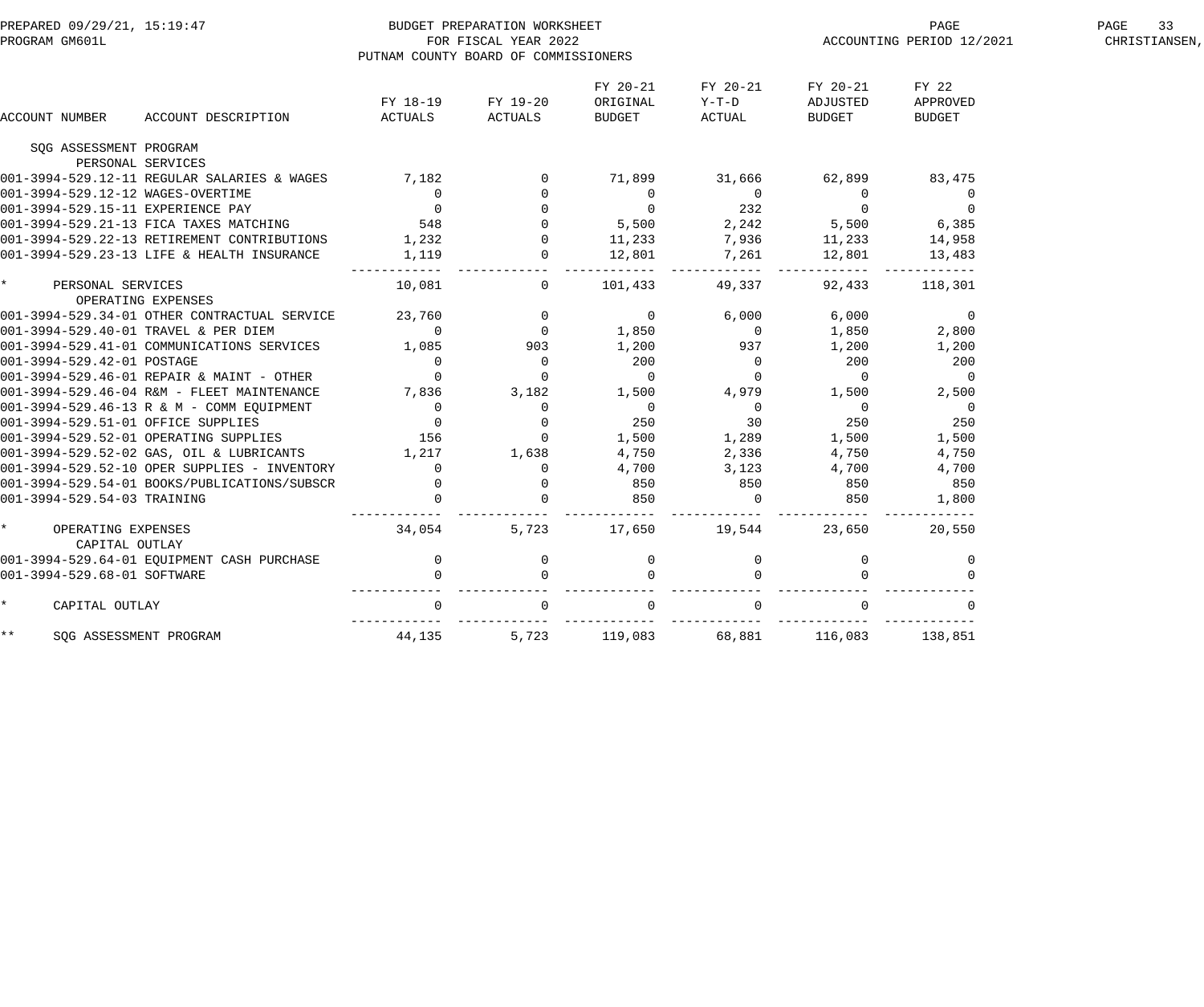| PREPARED 09/29/21, 15:19:47<br>PROGRAM GM601L                                  | PUTNAM COUNTY BOARD OF COMMISSIONERS    | BUDGET PREPARATION WORKSHEET<br>FOR FISCAL YEAR 2022 |                                      |                               |                                | PAGE<br>ACCOUNTING PERIOD 12/2021  | PAGE<br>34<br>CHRISTIANSEN, |
|--------------------------------------------------------------------------------|-----------------------------------------|------------------------------------------------------|--------------------------------------|-------------------------------|--------------------------------|------------------------------------|-----------------------------|
| ACCOUNT NUMBER<br>ACCOUNT DESCRIPTION                                          | FY 18-19<br>ACTUALS                     | FY 19-20<br>ACTUALS                                  | FY 20-21<br>ORIGINAL<br>BUDGET       | FY 20-21<br>$Y-T-D$<br>ACTUAL | FY 20-21<br>ADJUSTED<br>BUDGET | FY 22<br>APPROVED<br><b>BUDGET</b> |                             |
| OTHER EMERGENCY                                                                |                                         |                                                      |                                      |                               |                                |                                    |                             |
| PERSONAL SERVICES                                                              |                                         |                                                      |                                      |                               |                                |                                    |                             |
| 001-3999-525.12-11 REGULAR SALARIES & WAGES 32,660 41,729 39,677 41,593 39,677 |                                         |                                                      |                                      |                               |                                | 50,750                             |                             |
| 001-3999-525.12-12 WAGES - OVERTIME                                            | 5,908                                   | 13,979                                               | $\overline{0}$                       | 3,919                         |                                | 0                                  |                             |
| 001-3999-525.12-14 STRAIGHT TIME OVER 40 HRS                                   | $\Omega$                                | $\mathbf{0}$                                         |                                      |                               |                                |                                    |                             |
| 001-3999-525.13-11 SALARIES & WAGES - OPS                                      | $0$ 0 0 0<br>0 0 0<br>2,805 4,011 3,035 |                                                      |                                      |                               |                                |                                    |                             |
| 001-3999-525.15-11 EXPERIENCE PAY                                              |                                         |                                                      |                                      | $\overline{0}$                | $\overline{0}$                 | $\Omega$                           |                             |
| 001-3999-525.21-13 FICA TAXES MATCHING                                         |                                         |                                                      |                                      | 3,336                         | 3,035                          | 3,882                              |                             |
| 001-3999-525.22-13 RETIREMENT CONTRIBUTIONS                                    | $3,213$ $4,961$ $4,147$                 |                                                      |                                      | 4,638                         | 4,147                          | 5,516                              |                             |
| 001-3999-525.23-13 LIFE & HEALTH INSURANCE                                     | 6,064                                   | 6,073                                                | 6,073                                | 6,088                         | 6,073                          | 6,087                              |                             |
| $\star$ and $\star$<br>PERSONAL SERVICES<br>OPERATING EXPENSES                 | 50,650                                  | 70,753                                               | 52,932                               | 59,574                        | 52,932                         | 66,235                             |                             |
| 001-3999-525.31-01 PROFESSIONAL SERVICES                                       | $\overline{0}$                          | $\overline{0}$                                       |                                      |                               |                                | $\overline{0}$                     |                             |
| 001-3999-525.34-01 OTHER CONTRACTUAL SERVICE                                   | $\overline{0}$                          | 29,107                                               | $\begin{matrix} 0 \\ 0 \end{matrix}$ |                               |                                | $\overline{0}$                     |                             |
| 001-3999-525.52-01 OPERATING SUPPLIES                                          |                                         | 69,604                                               | 4,674                                | 2,155                         | 4,674                          | 4,674                              |                             |
| OPERATING EXPENSES<br>CAPITAL OUTLAY                                           | $\overline{0}$                          | 98,711                                               | 4,674                                | 2,155                         | 4,674                          | 4,674                              |                             |
| 001-3999-525.64-01 EQUIPMENT-CASH PURCHASE                                     | 112,308                                 | $\overline{0}$                                       | $\overline{0}$                       |                               |                                | 69,000                             |                             |
| $\star$<br>CAPITAL OUTLAY                                                      | 112,308                                 |                                                      | $\mathsf{O}\xspace$                  |                               |                                | 69,000                             |                             |
| $***$<br>OTHER EMERGENCY                                                       | 162,958                                 | 169,464                                              | 57,606                               | 61,729                        | 57,606                         | 139,909                            |                             |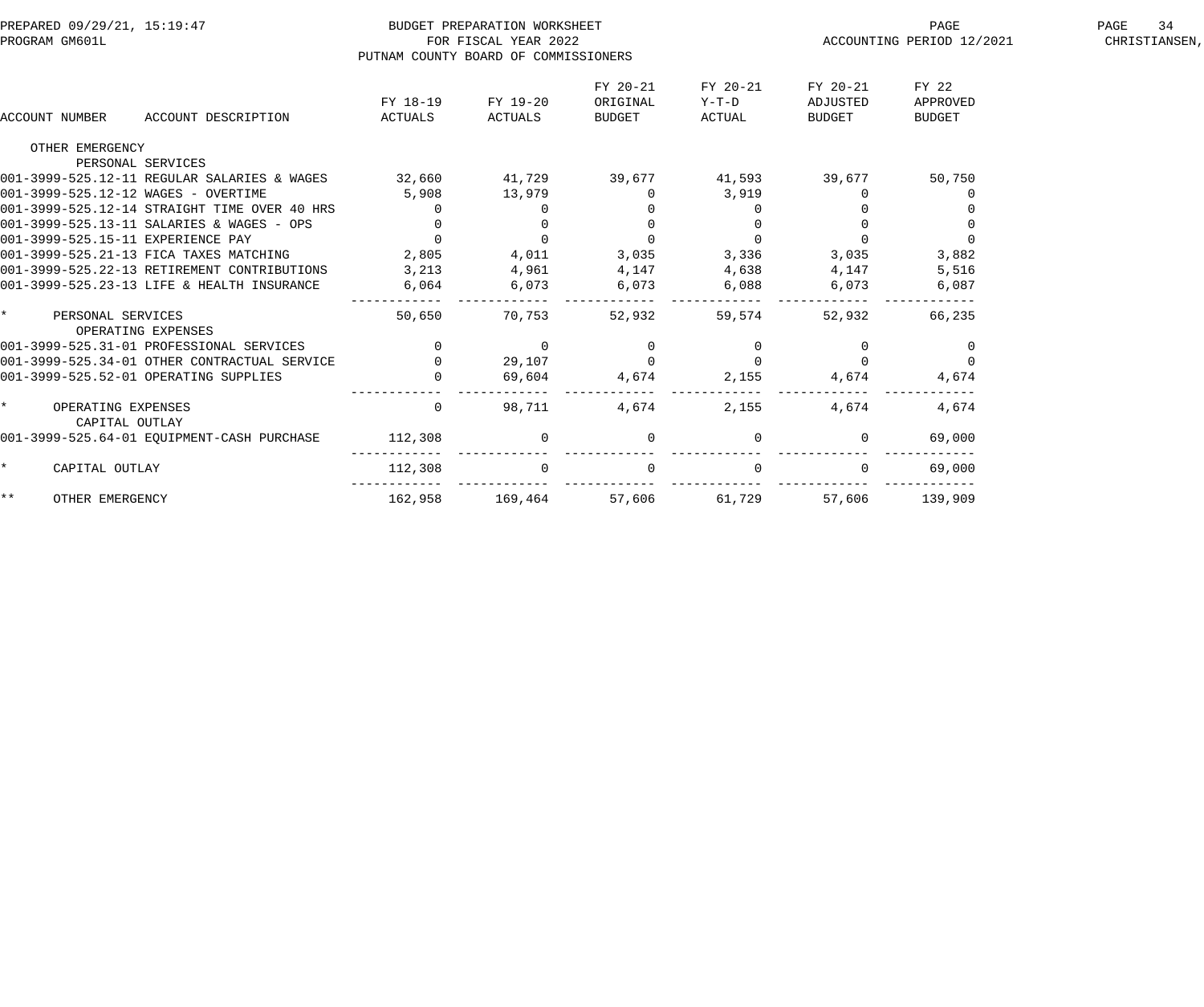| PREPARED 09/29/21, 15:19:47<br>PROGRAM GM601L |                                                                                                                                                                 | PUTNAM COUNTY BOARD OF COMMISSIONERS           | BUDGET PREPARATION WORKSHEET<br>FOR FISCAL YEAR 2022 |                                       |                               | ACCOUNTING PERIOD 12/2021      | PAGE<br>35<br>CHRISTIANSEN,        |  |
|-----------------------------------------------|-----------------------------------------------------------------------------------------------------------------------------------------------------------------|------------------------------------------------|------------------------------------------------------|---------------------------------------|-------------------------------|--------------------------------|------------------------------------|--|
| ACCOUNT NUMBER                                | ACCOUNT DESCRIPTION                                                                                                                                             | FY 18-19<br>ACTUALS                            | FY 19-20<br>ACTUALS                                  | FY 20-21<br>ORIGINAL<br>BUDGET        | FY 20-21<br>$Y-T-D$<br>ACTUAL | FY 20-21<br>ADJUSTED<br>BUDGET | FY 22<br>APPROVED<br><b>BUDGET</b> |  |
| SANIT/MOSQUITO CONTROL                        |                                                                                                                                                                 |                                                |                                                      |                                       |                               |                                |                                    |  |
| PERSONAL SERVICES                             |                                                                                                                                                                 |                                                |                                                      |                                       |                               |                                |                                    |  |
|                                               | 001-4212-562.12-11 REGULAR SALARIES & WAGES                                                                                                                     |                                                | 8,688                                                | 23,648                                | 22,969                        | 23,648                         | 24,537                             |  |
| 001-4212-562.12-12 WAGES-OVERTIME             |                                                                                                                                                                 | $\overline{0}$                                 | 6                                                    | $\mathbf 0$                           | 30                            | $\overline{0}$                 | $\overline{0}$                     |  |
|                                               | 001-4212-562.12-14 STRAIGHT TIME OVER 40 HRS                                                                                                                    |                                                | $\overline{0}$                                       | $\begin{array}{c} 0 \\ 0 \end{array}$ | $\overline{0}$                | $\overline{0}$                 | 0                                  |  |
| 001-4212-562.15-11 EXPERIENCE PAY             |                                                                                                                                                                 |                                                | $0\qquad \qquad 200$                                 |                                       | 200                           | $\overline{0}$                 | $\mathbf 0$                        |  |
|                                               | 001-4212-562.21-13 FICA TAXES MATCHING                                                                                                                          | $\overline{0}$                                 | 672                                                  | 1,809                                 | 1,758                         | 1,809                          | 1,877                              |  |
|                                               | 001-4212-562.22-13 RETIREMENT CONTRIBUTIONS                                                                                                                     | $\overline{a}$                                 | 804                                                  | 2,472                                 | 2,368                         | 2,472                          | 2,667                              |  |
|                                               | 001-4212-562.23-13 LIFE & HEALTH INSURANCE                                                                                                                      |                                                | 2,270                                                | 5,974                                 | 4,250<br>------               | 5,974                          | 5,974                              |  |
| $\star$<br>PERSONAL SERVICES                  |                                                                                                                                                                 | $\overline{0}$                                 | 12,640                                               | 33,903                                | 31,575                        | 33,903                         | 35,055                             |  |
|                                               | OPERATING EXPENSES                                                                                                                                              |                                                |                                                      |                                       |                               |                                |                                    |  |
|                                               | 001-4212-562.31-01 PROFESSIONAL SERVICES                                                                                                                        | $\begin{array}{ccc} \n\hline\n\end{array}$     | $\overline{0}$                                       | 500                                   | $\overline{0}$                | 500                            | 500                                |  |
|                                               | 001-4212-562.34-01 OTHER CONTRACTUAL SERVICE 66,357                                                                                                             |                                                | 33,962                                               | 83,196                                | 52,986                        | 83,196                         | 82,796                             |  |
| 001-4212-562.40-01 TRAVEL & PER DIEM          |                                                                                                                                                                 | $\overline{0}$                                 | 121                                                  | 600                                   | $\overline{0}$                | 600                            | 800                                |  |
| 001-4212-562.42-01 POSTAGE                    |                                                                                                                                                                 | 415                                            | 322                                                  | 500                                   | 134                           | 500                            | 500                                |  |
|                                               | 001-4212-562.44-01 RENTALS AND LEASES                                                                                                                           | $\overline{0}$                                 | $\overline{\phantom{0}}$                             | $\overline{0}$                        | $\mathsf{O}$                  | $\overline{\phantom{0}}$       | $\overline{\phantom{0}}$           |  |
|                                               | 001-4212-562.46-01 REPAIR & MAINT - OTHER                                                                                                                       | 825                                            | 219                                                  | 500                                   | $\mathbf 0$                   | 500                            | 500                                |  |
|                                               | 001-4212-562.46-04 R & M - FLEET MAINTENANCE                                                                                                                    | $\overline{a}$                                 | $\overline{0}$                                       | 500                                   | $\overline{0}$                | 500                            | 500                                |  |
|                                               |                                                                                                                                                                 |                                                | $\overline{0}$                                       | $\overline{0}$                        | $\overline{0}$                | $\overline{\phantom{0}}$       | $\overline{0}$                     |  |
|                                               |                                                                                                                                                                 |                                                | $\overline{0}$                                       | $\overline{0}$                        | 0                             | $\overline{0}$                 | $\overline{0}$                     |  |
|                                               | 0 1-4212-562.49-01 CURRENT CHARGES & OBLIG<br>001-4212-562.51-01 OFFICE SUPPLIES<br>001-4212-562.51-01 OFFICE SUPPLIES<br>001-4212-562.52-01 OPERATING SUPPLIES |                                                | $\overline{0}$                                       | 100                                   | $\overline{0}$                | 100                            | 100                                |  |
|                                               |                                                                                                                                                                 |                                                | 5,985                                                | 5,500                                 | 1,643                         | 5,500                          | 5,500                              |  |
|                                               | 001-4212-562.52-02 GAS, OIL & LUBRICANTS 1,905                                                                                                                  |                                                | 2,310                                                | 3,000                                 | 1,681                         | 3,000                          | 3,000                              |  |
| 001-4212-562.52-03 SIGNS & MARKINGS           |                                                                                                                                                                 | $\overline{0}$                                 | $\overline{0}$                                       | $\overline{0}$                        | $\overline{0}$                | $\overline{0}$                 | $\overline{0}$                     |  |
|                                               | 001-4212-562.52-04 INSECTICIDES & PESTICIDES                                                                                                                    | $\overline{0}$                                 | 984                                                  | 1,000                                 | $\overline{0}$                | 1,000                          | 1,000                              |  |
|                                               | 001-4212-562.52-10 OPER SUPPLIES - INVENTORY                                                                                                                    |                                                |                                                      | $\overline{0}$                        | $\overline{0}$                | $\overline{0}$                 | $\overline{0}$                     |  |
|                                               | 001-4212-562.54-02 DUES & MEMBERSHIPS                                                                                                                           | 1,003 1,003 1 - INVENTORY<br>IIPS 0 294<br>0 0 |                                                      | 200                                   | 181                           | 200                            | 200                                |  |
| 001-4212-562.54-03 TRAINING                   |                                                                                                                                                                 |                                                |                                                      | 700                                   | 160                           | 700                            | 900                                |  |
| OPERATING EXPENSES<br>CAPITAL OUTLAY          |                                                                                                                                                                 | 73,628                                         | 45,200                                               | 96,296                                | 56,785                        | 96,296                         | 96,296                             |  |
|                                               | 001-4212-562.64-01 EQUIPMENT-CASH PURCHASE                                                                                                                      | $\overline{0}$                                 | $\Omega$                                             | $\mathbf 0$                           | $\Omega$                      | $\Omega$                       | $\mathbf 0$                        |  |
| $\star$<br>CAPITAL OUTLAY                     |                                                                                                                                                                 | $\Omega$                                       |                                                      | $\mathbf 0$                           | $\Omega$                      |                                |                                    |  |
| $\star\star$<br>SANIT/MOSQUITO CONTROL        |                                                                                                                                                                 | 73,628                                         | 57,840                                               | 130,199                               | 88,360                        | 130,199                        | 131,351                            |  |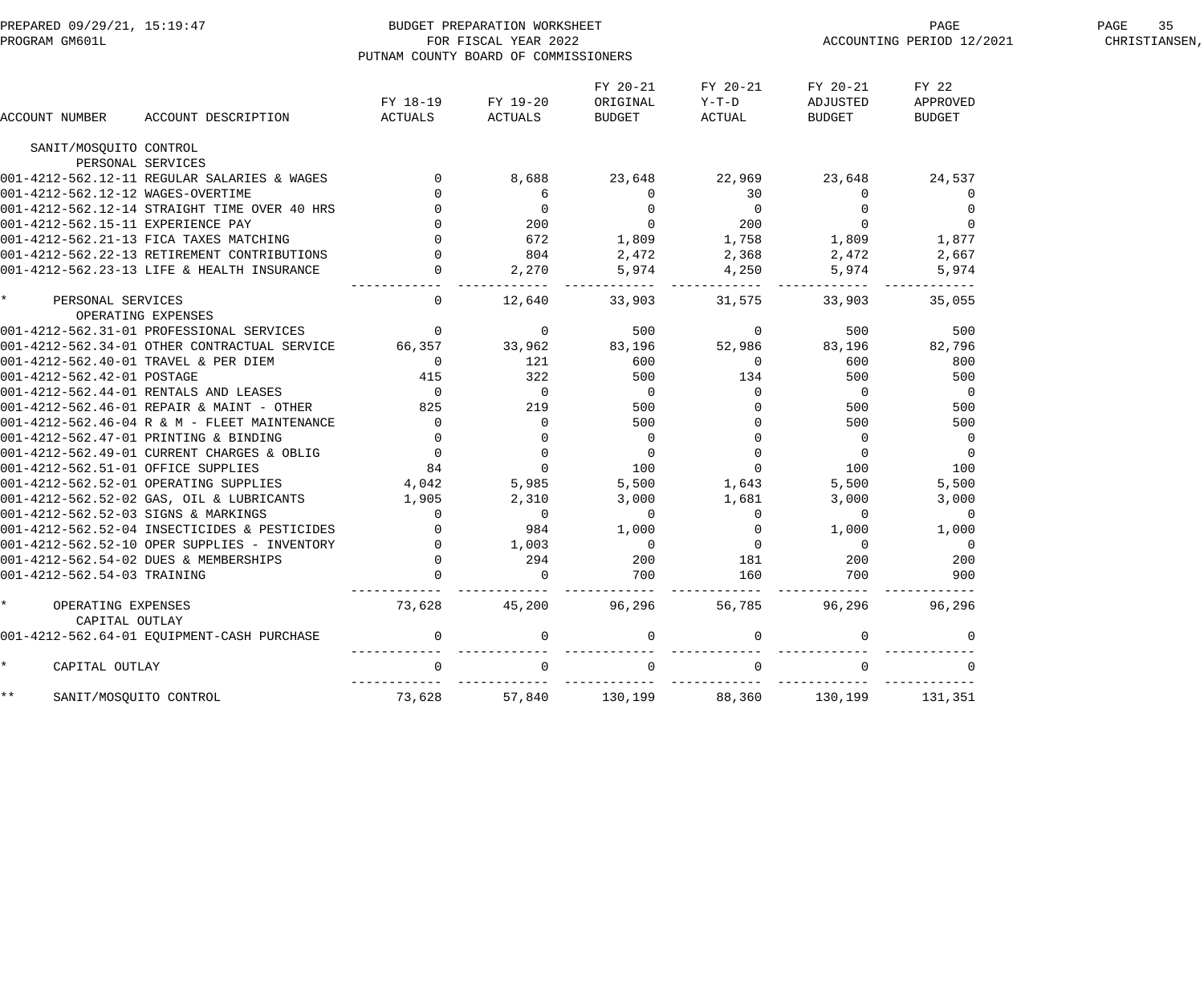|                                                 | PREPARED 09/29/21, 15:19:47<br>PROGRAM GM601L FOR FISCAL YEAR 2022<br>PUTNAM COUNTY BOARD OF COMMISSIONERS                                                                                                                               |                   |                |                                       |                                      |                                       | T PAGE PAGE PAGE PAGE PAGE PAGE S S ACCOUNTING PERIOD 12/2021  PAGE PERIOD 12/2021  PAGE CHRISTIANSEN, |  |  |
|-------------------------------------------------|------------------------------------------------------------------------------------------------------------------------------------------------------------------------------------------------------------------------------------------|-------------------|----------------|---------------------------------------|--------------------------------------|---------------------------------------|--------------------------------------------------------------------------------------------------------|--|--|
| <b>ACCOUNT NUMBER</b>                           | ACCOUNT DESCRIPTION ACTUALS ACTUALS                                                                                                                                                                                                      | FY 18-19 FY 19-20 |                | FY 20-21<br>ORIGINAL<br><b>BUDGET</b> | FY 20-21<br>$Y-T-D$<br><b>ACTUAL</b> | FY 20-21<br>ADJUSTED<br><b>BUDGET</b> | FY 22<br>APPROVED<br>BUDGET                                                                            |  |  |
| EMS                                             |                                                                                                                                                                                                                                          |                   |                |                                       |                                      |                                       |                                                                                                        |  |  |
|                                                 | PERSONAL SERVICES                                                                                                                                                                                                                        |                   |                |                                       |                                      |                                       |                                                                                                        |  |  |
|                                                 | 001-5105-526.12-11 REGULAR SALARIES & WAGES 1,852,880 1,720,646 2,269,665 2,336,763                                                                                                                                                      |                   |                |                                       |                                      | 2,269,665                             | 3,048,082                                                                                              |  |  |
| 001-5105-526.12-12 WAGES - OVERTIME             |                                                                                                                                                                                                                                          |                   |                |                                       |                                      | 992,499                               | 671,150                                                                                                |  |  |
|                                                 | 001-5105-526.12-14 STRAIGHT TIME OVER 40 HRS       0     7,806      0                 0<br>001-5105-526.13-11 SALARIES & WAGES - OPS      18,022     22,056     81,692     10,862     81,692     82,274                                  |                   |                |                                       |                                      |                                       |                                                                                                        |  |  |
|                                                 |                                                                                                                                                                                                                                          |                   |                |                                       |                                      |                                       |                                                                                                        |  |  |
|                                                 |                                                                                                                                                                                                                                          |                   |                |                                       |                                      |                                       |                                                                                                        |  |  |
|                                                 |                                                                                                                                                                                                                                          |                   |                |                                       |                                      |                                       |                                                                                                        |  |  |
|                                                 |                                                                                                                                                                                                                                          |                   |                |                                       |                                      |                                       |                                                                                                        |  |  |
|                                                 |                                                                                                                                                                                                                                          |                   |                |                                       |                                      |                                       |                                                                                                        |  |  |
|                                                 |                                                                                                                                                                                                                                          |                   |                |                                       |                                      |                                       | 591,782                                                                                                |  |  |
| $\star$ and $\star$                             | PERSONAL SERVICES                                                                                                                                                                                                                        | 4,428,131         |                |                                       | 5,146,672 4,946,797 5,038,187        | 4,946,797                             | 5,593,691                                                                                              |  |  |
|                                                 | OPERATING EXPENSES                                                                                                                                                                                                                       |                   |                |                                       |                                      |                                       |                                                                                                        |  |  |
|                                                 |                                                                                                                                                                                                                                          |                   |                |                                       |                                      |                                       |                                                                                                        |  |  |
|                                                 |                                                                                                                                                                                                                                          |                   |                |                                       |                                      |                                       |                                                                                                        |  |  |
|                                                 | 001-5105-526.40-01 TRAVEL & PER DIEM<br>2,419 				652 				5,879 			3,939 				5,879 			5,879 				5,879 				6,239                                                                                                                          |                   |                |                                       |                                      |                                       |                                                                                                        |  |  |
|                                                 | 001-5105-526.41-01 COMMUNICATION SERVICES 11,408 9,598 12,000 9,754 12,000 14,500                                                                                                                                                        |                   |                |                                       |                                      |                                       |                                                                                                        |  |  |
|                                                 | 001-5105-526.42-01 POSTAGE<br>001-5105-526.42-01 POSTAGE<br>001-5105-526.43-01 UTILITIES<br>001-5105-526.44-01 RENTALS AND LEASES<br>26,274<br>26,274<br>26,274<br>11,589<br>17,500<br>12,912                                            |                   |                |                                       |                                      | 10,300                                | 10,300                                                                                                 |  |  |
|                                                 |                                                                                                                                                                                                                                          |                   |                |                                       |                                      | 6,000                                 | 6,500                                                                                                  |  |  |
|                                                 | 001-5105-526.46-01 REPAIR & MAINT - OTHER 26,213 23,118 35,000 26,221 35,000                                                                                                                                                             |                   |                |                                       |                                      | 17,500                                | 17,500                                                                                                 |  |  |
|                                                 |                                                                                                                                                                                                                                          |                   |                |                                       |                                      |                                       | 35,000                                                                                                 |  |  |
|                                                 | 001-5105-526.46-04 R & M - FLEET MAINTENANCE<br>001-5105-526.46-04 R & M - FLEET MAINTENANCE<br>001-5105-526.46-06 R&M-SUBCONTRACTOR<br>001-5105-526.46-13 R & M - COMM MAINTENANCE<br>001-5105-526.46-13 R & M - COMM MAINTENANCE<br>4, |                   |                |                                       |                                      |                                       |                                                                                                        |  |  |
|                                                 |                                                                                                                                                                                                                                          |                   |                |                                       |                                      |                                       |                                                                                                        |  |  |
|                                                 |                                                                                                                                                                                                                                          |                   |                |                                       |                                      |                                       |                                                                                                        |  |  |
|                                                 |                                                                                                                                                                                                                                          |                   |                |                                       |                                      |                                       |                                                                                                        |  |  |
|                                                 |                                                                                                                                                                                                                                          |                   |                |                                       |                                      |                                       |                                                                                                        |  |  |
|                                                 | 001-5105-526.49-61 EMS EXPLORERS POST 811 0<br>001-5105-526.49-62 EMS CHILD PASS SAFETY 0 0 0 0 0 0 0 0                                                                                                                                  |                   |                | 2,383                                 | $\overline{0}$                       | 2,383                                 | 2,383                                                                                                  |  |  |
|                                                 |                                                                                                                                                                                                                                          |                   |                | $\overline{0}$                        | $\overline{0}$                       | $\overline{0}$                        | $\overline{0}$                                                                                         |  |  |
| 001-5105-526.51-01 OFFICE SUPPLIES              |                                                                                                                                                                                                                                          | 5,487             | 8,187          | 7,715                                 | 7,270                                | 7,715                                 | 9,000                                                                                                  |  |  |
|                                                 | 001-5105-526.52-01 OPERATING SUPPLIES                                                                                                                                                                                                    | 25,115            | 33,528         | 40,500                                | 38,501                               | 49,500                                | 40,500                                                                                                 |  |  |
|                                                 | 001-5105-526.52-02 GAS, OIL & LUBRICANTS                                                                                                                                                                                                 | 211,541           | 151,521        | 227,000                               | 209,383                              | 227,000                               | 260,000                                                                                                |  |  |
| 001-5105-526.52-05 MEDICAL SUPPLIES             |                                                                                                                                                                                                                                          | 161,493           | 212,129        | 170,000                               | 153,388                              | 170,000                               | 240,000                                                                                                |  |  |
|                                                 | 001-5105-526.52-10 OPER SUPPLIES - INVENTORY                                                                                                                                                                                             | 1,576             | 27,712         | $\overline{0}$                        | $\overline{0}$                       | $\overline{0}$                        | 30,000                                                                                                 |  |  |
|                                                 | 001-5105-526.54-01 BOOKS/PUBLICATIONS/SUBSCR                                                                                                                                                                                             | 196               | 91             | 300                                   | 94                                   | 300                                   | 300                                                                                                    |  |  |
|                                                 | 001-5105-526.54-02 DUES & MEMBERSHIPS                                                                                                                                                                                                    | 750               | 1,025          | 1,200                                 | 775                                  | 1,200                                 | 1,700                                                                                                  |  |  |
| 001-5105-526.54-03 TRAINING                     |                                                                                                                                                                                                                                          | 5,968             | 3,045          | 11,780                                | 6,019                                | 11,780                                | 13,580                                                                                                 |  |  |
|                                                 | 001-5105-526.54-05 PARA/TRAINING/EAP TUITION                                                                                                                                                                                             | 12,514            | $228-$         | 12,000                                | $826 -$                              | 12,000                                | 12,000                                                                                                 |  |  |
| $\star$<br>OPERATING EXPENSES<br>CAPITAL OUTLAY |                                                                                                                                                                                                                                          | 843,672           | 794,000        | 967,607                               | 811,223                              | 976,565                               | 1,151,920                                                                                              |  |  |
|                                                 | 001-5105-526.62-01 BLDGS-CONSTR &/OR IMPROV                                                                                                                                                                                              | 91,781            | $\overline{0}$ | 450,000                               | 64,344                               | 450,000                               | 700,000                                                                                                |  |  |
|                                                 | 001-5105-526.63-01 IMPR OTHER THAN BUILDINGS                                                                                                                                                                                             | $\overline{0}$    | $\Omega$       | $\overline{0}$                        | $\overline{0}$                       | $\overline{0}$                        | $\Omega$                                                                                               |  |  |
|                                                 | 001-5105-526.64-01 EQUIPMENT-CASH PURCHASE                                                                                                                                                                                               | 136,109           | 30,079         | 900,000                               | 879,025                              | 900,000                               |                                                                                                        |  |  |
| 001-5105-526.64-04 COMPUTER HARDWARE            |                                                                                                                                                                                                                                          | $\overline{0}$    | $\Omega$       | $\Omega$                              | $\Omega$                             | $\Omega$                              |                                                                                                        |  |  |
| 001-5105-526.68-01 SOFTWARE                     |                                                                                                                                                                                                                                          | 73,467            |                | $\Omega$                              |                                      |                                       |                                                                                                        |  |  |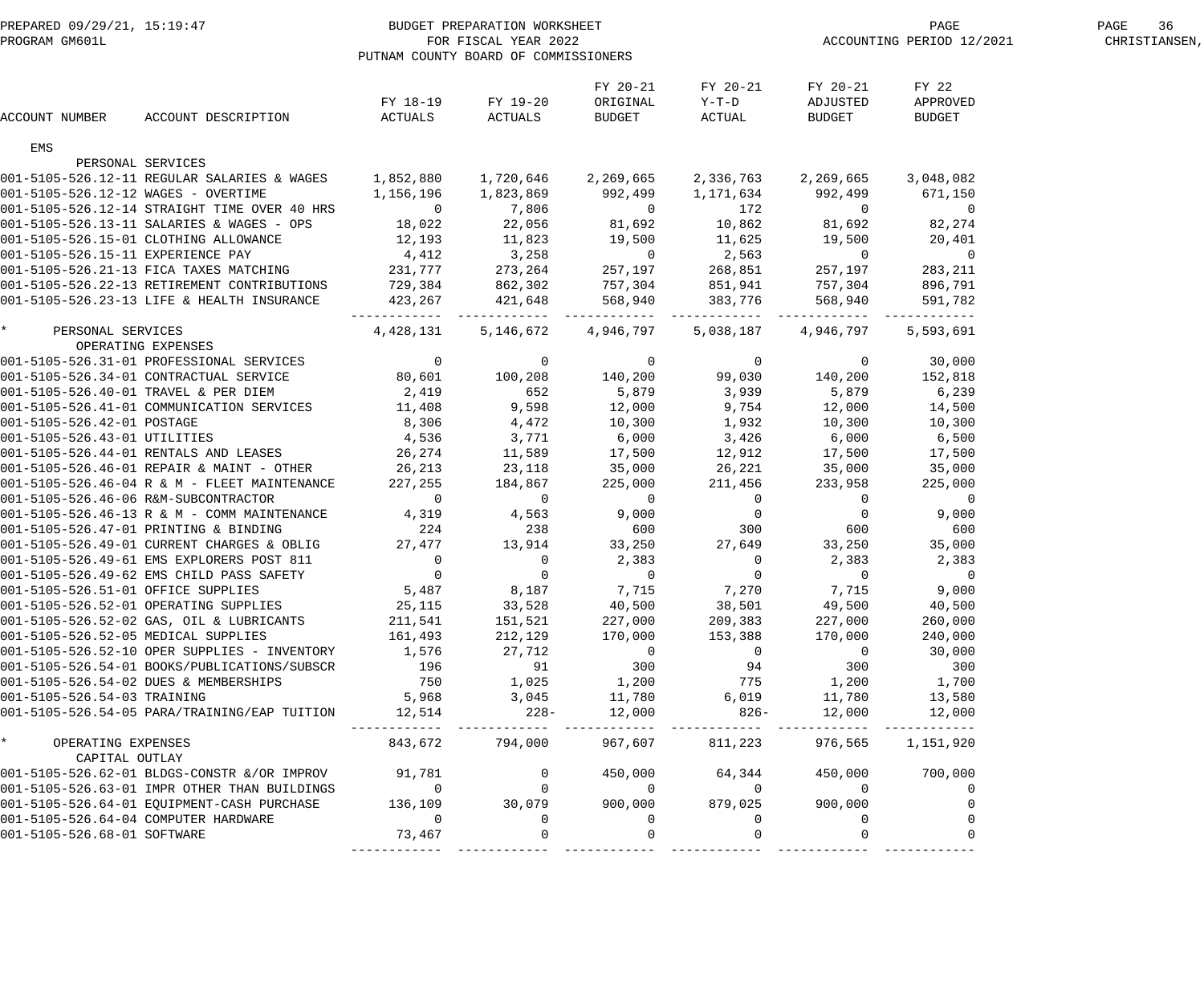| PREPARED 09/29/21, 15:19:47<br>PROGRAM GM601L |                     | BUDGET PREPARATION WORKSHEET<br>FOR FISCAL YEAR 2022<br>PUTNAM COUNTY BOARD OF COMMISSIONERS |                                |                             | PAGE<br>ACCOUNTING PERIOD 12/2021     | 37<br>PAGE<br>CHRISTIANSEN,        |  |
|-----------------------------------------------|---------------------|----------------------------------------------------------------------------------------------|--------------------------------|-----------------------------|---------------------------------------|------------------------------------|--|
| ACCOUNT DESCRIPTION<br>ACCOUNT NUMBER         | FY 18-19<br>ACTUALS | FY 19-20<br>ACTUALS                                                                          | FY 20-21<br>ORIGINAL<br>BUDGET | FY 20-21<br>Y-T-D<br>ACTUAL | FY 20-21<br>ADJUSTED<br><b>BUDGET</b> | FY 22<br>APPROVED<br><b>BUDGET</b> |  |
| CAPITAL OUTLAY<br>DEBT SERVICE                | 301,357             | 30,079                                                                                       | 1,350,000                      | 943,369                     | 1,350,000                             | 700,000                            |  |
| 001-5105-526.71-05 PRINCIPAL-LEASE PURCHASE   |                     |                                                                                              | $\Omega$                       |                             |                                       |                                    |  |
| 001-5105-526.72-05 INTEREST-LEASE PURCHASE    |                     |                                                                                              | $\mathbf 0$                    |                             |                                       |                                    |  |
| DEBT SERVICE                                  | $\Omega$            | $\Omega$                                                                                     | $\mathbf{0}$                   | $\Omega$                    |                                       |                                    |  |
| $***$<br><b>EMS</b>                           | 5,573,160           | 5,970,751                                                                                    | 7,264,404                      | 6,792,779                   | 7,273,362                             | 7,445,611                          |  |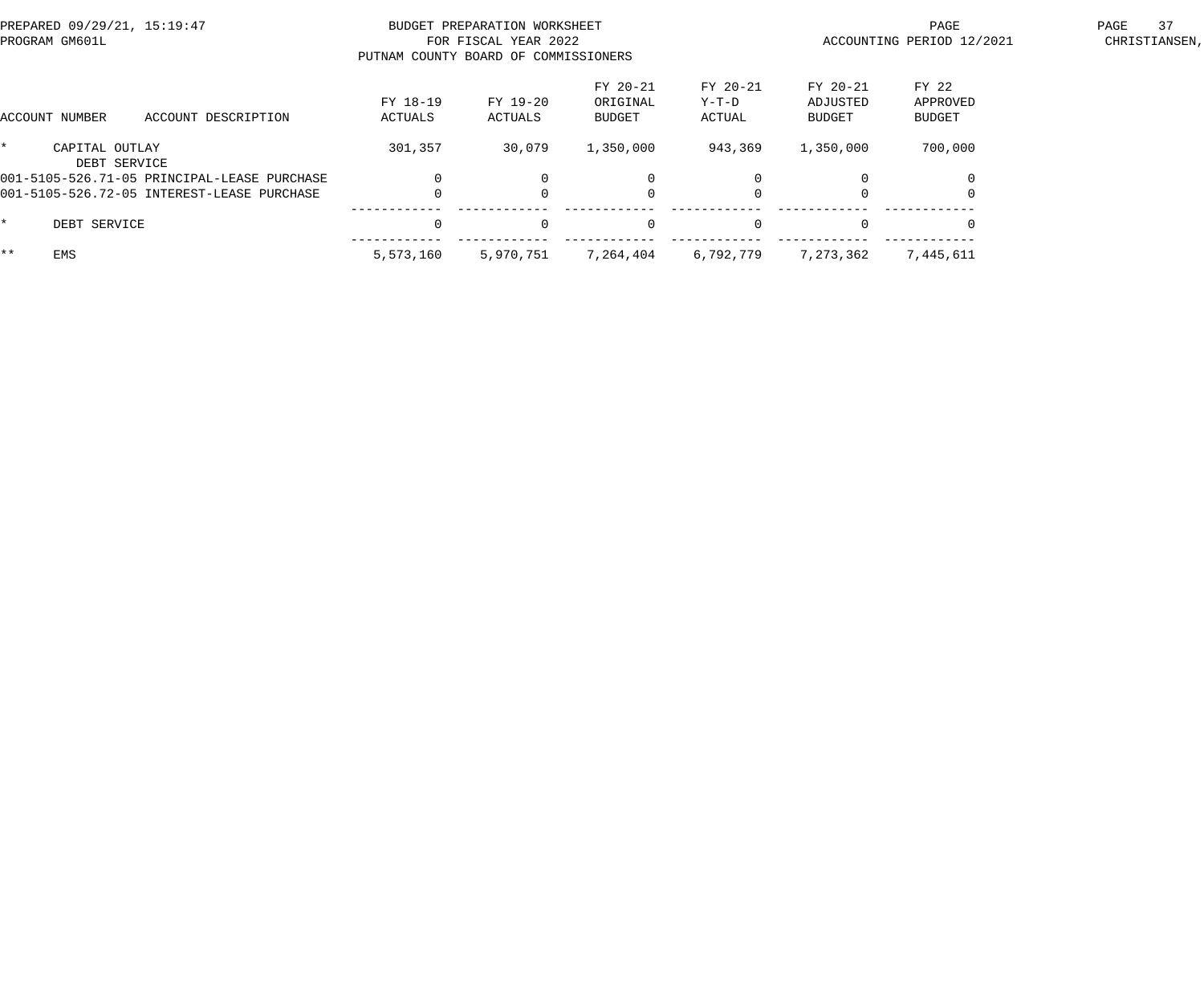| PREPARED 09/29/21, 15:19:47<br>PROGRAM GM601L |                                                                 | PUTNAM COUNTY BOARD OF COMMISSIONERS | BUDGET PREPARATION WORKSHEET<br>FOR FISCAL YEAR 2022 |                                |                             | PAGE<br>ACCOUNTING PERIOD 12/2021 | 38<br>PAGE<br>CHRISTIANSEN, |  |
|-----------------------------------------------|-----------------------------------------------------------------|--------------------------------------|------------------------------------------------------|--------------------------------|-----------------------------|-----------------------------------|-----------------------------|--|
| ACCOUNT NUMBER                                | ACCOUNT DESCRIPTION                                             | FY 18-19<br>ACTUALS                  | FY 19-20<br>ACTUALS                                  | FY 20-21<br>ORIGINAL<br>BUDGET | FY 20-21<br>Y-T-D<br>ACTUAL | FY 20-21<br>ADJUSTED<br>BUDGET    | FY 22<br>APPROVED<br>BUDGET |  |
| SHERIFF-P-CARD CHARGES                        | OPERATING EXPENSES<br>001-5210-521.49-01 SHERIFF P-CARD CHARGES |                                      | $\Omega$                                             |                                | 596                         | $\Omega$                          |                             |  |
| OPERATING EXPENSES                            |                                                                 |                                      | $\Omega$                                             | $\Omega$                       | 596                         | $\Omega$                          |                             |  |
| * *                                           | SHERIFF-P-CARD CHARGES                                          |                                      | $\Omega$                                             | $\Omega$                       | 596                         | $\Omega$                          |                             |  |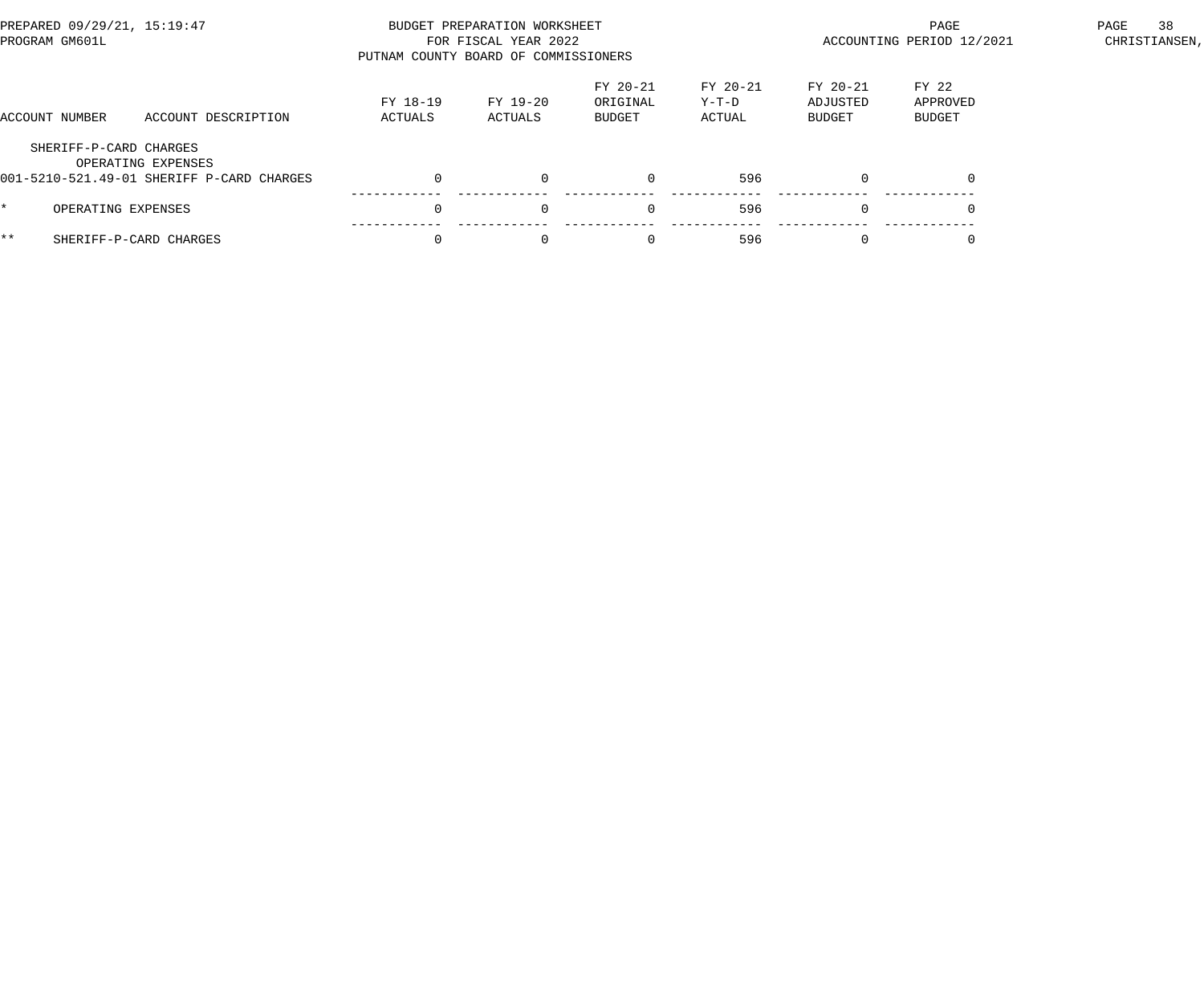| PREPARED 09/29/21, 15:19:47<br>PROGRAM GM601L |                                      |                                              |                                      | BUDGET PREPARATION WORKSHEET<br>FOR FISCAL YEAR 2022 |                |          | PAGE<br>ACCOUNTING PERIOD 12/2021 | 39<br>PAGE<br>CHRISTIANSEN, |  |
|-----------------------------------------------|--------------------------------------|----------------------------------------------|--------------------------------------|------------------------------------------------------|----------------|----------|-----------------------------------|-----------------------------|--|
|                                               |                                      |                                              | PUTNAM COUNTY BOARD OF COMMISSIONERS |                                                      |                |          |                                   |                             |  |
|                                               |                                      |                                              |                                      |                                                      | FY 20-21       | FY 20-21 | FY 20-21                          | FY 22                       |  |
|                                               |                                      |                                              | FY 18-19                             | FY 19-20                                             | ORIGINAL       | Y-T-D    | ADJUSTED                          | APPROVED                    |  |
| ACCOUNT NUMBER                                |                                      | ACCOUNT DESCRIPTION                          | ACTUALS                              | ACTUALS                                              | <b>BUDGET</b>  | ACTUAL   | BUDGET                            | <b>BUDGET</b>               |  |
| DRAINAGE                                      |                                      |                                              |                                      |                                                      |                |          |                                   |                             |  |
|                                               |                                      | OPERATING EXPENSES                           |                                      |                                                      |                |          |                                   |                             |  |
|                                               |                                      | 001-5320-538.31-01 PROFESSIONAL SERVICES     | 29,898                               |                                                      |                |          |                                   |                             |  |
|                                               |                                      | 001-5320-538.34-01 OTHER CONTRACTUAL SERVICE | 27,000                               |                                                      |                |          |                                   |                             |  |
|                                               |                                      | 001-5320-538.43-01 UTILITIES                 | 5,624                                | 9,630                                                | 10,000         | 9,285    | 10,000                            | 12,000                      |  |
|                                               |                                      | 001-5320-538.46-03 REPAIRS & MAINT-EDGEFIELD | $\Omega$                             |                                                      | $\Omega$       |          | 6,500                             |                             |  |
|                                               |                                      | 001-5320-538.49-01 CURRENT CHARGES & OBLIG   |                                      |                                                      | 2,500          |          | 2,500                             | 2,500                       |  |
| $\star$                                       | OPERATING EXPENSES<br>CAPITAL OUTLAY |                                              | 62,522                               | 9,630                                                | 12,500         | 9,285    | 19,000                            | 14,500                      |  |
|                                               |                                      | 001-5320-538.64-01 EQUIPMENT-CASH PURCHASE   |                                      |                                                      |                |          |                                   |                             |  |
|                                               |                                      | 001-5320-538.67-00 DRAINAGE PROJECTS         | 205,775                              | 34,595                                               | 510,821        | 359,398  | 689,640                           |                             |  |
|                                               |                                      | 001-5320-538.67-14 CAMPBELL ST. DRAINAGE     | $\Omega$                             |                                                      | $\overline{0}$ |          |                                   |                             |  |
| $\star$                                       | CAPITAL OUTLAY                       |                                              | 205,775                              | 34,595                                               | 510,821        | 359,398  | 689,640                           |                             |  |
| $\star \star$                                 | DRAINAGE                             |                                              | 268,297                              | 44,225                                               | 523,321        | 368,683  | 708,640                           | 14,500                      |  |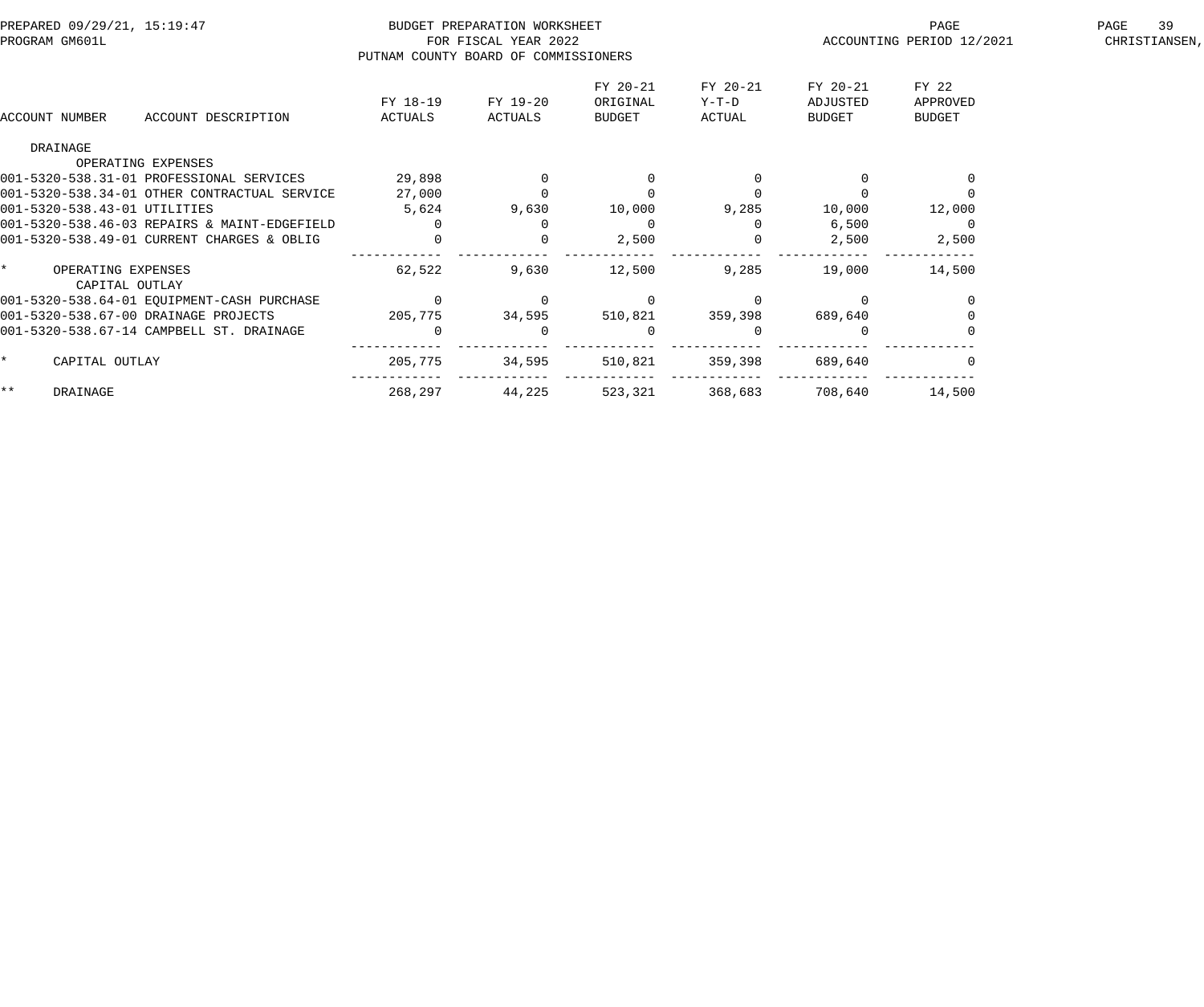|                                     | PREPARED 09/29/21, 15:19:47<br>PROGRAM GM601L FOR FISCAL YEAR 2022<br>PITNAM COUNTY BOARD OF COMMISSION                                                                                                                                  | PUTNAM COUNTY BOARD OF COMMISSIONERS |                                      |                                                                              |                               | ${\tt PCCOUNTING\ PREGE} \begin{tabular}{l} \bf 27 \\ \bf 2021 \\ \end{tabular}$ | PAGE<br>40<br>CHRISTIANSEN, |  |
|-------------------------------------|------------------------------------------------------------------------------------------------------------------------------------------------------------------------------------------------------------------------------------------|--------------------------------------|--------------------------------------|------------------------------------------------------------------------------|-------------------------------|----------------------------------------------------------------------------------|-----------------------------|--|
| ACCOUNT NUMBER                      | ACCOUNT DESCRIPTION                                                                                                                                                                                                                      |                                      | FY 18-19 FY 19-20<br>ACTUALS ACTUALS | FY 20-21<br>ORIGINAL<br><b>BUDGET</b>                                        | FY 20-21<br>$Y-T-D$<br>ACTUAL | FY 20-21<br>ADJUSTED<br><b>BUDGET</b>                                            | FY 22<br>APPROVED<br>BUDGET |  |
| PARKS & RECREATION                  |                                                                                                                                                                                                                                          |                                      |                                      |                                                                              |                               |                                                                                  |                             |  |
|                                     | PERSONAL SERVICES                                                                                                                                                                                                                        |                                      |                                      |                                                                              |                               |                                                                                  |                             |  |
|                                     | 001-6101-572.12-11 REGULAR SALARIES & WAGES 311,515 293,701 313,517 290,400 313,517                                                                                                                                                      |                                      |                                      |                                                                              |                               |                                                                                  | 329,496                     |  |
|                                     |                                                                                                                                                                                                                                          |                                      |                                      |                                                                              |                               | 2,500 2,500                                                                      |                             |  |
|                                     |                                                                                                                                                                                                                                          |                                      |                                      |                                                                              |                               | $\overline{0}$                                                                   | $\overline{0}$              |  |
|                                     |                                                                                                                                                                                                                                          |                                      |                                      |                                                                              |                               | 88,500                                                                           | 88,500                      |  |
|                                     |                                                                                                                                                                                                                                          |                                      |                                      |                                                                              |                               | $\overline{0}$                                                                   | $\overline{0}$              |  |
|                                     |                                                                                                                                                                                                                                          |                                      |                                      |                                                                              |                               | 30,181                                                                           | 32,168                      |  |
|                                     |                                                                                                                                                                                                                                          |                                      |                                      |                                                                              |                               | 33,029                  36,088<br>85,340                   85,340                |                             |  |
|                                     | 001-6101-572.12-11 REGULAR SALARIES & WAGES<br>001-6101-572.12-12 WAGES - OVERTIME<br>001-6101-572.12-14 STRAIGHT TIME OVER 40 HRS<br>001-6101-572.13-11 SALARIES & WAGES - OPS<br>001-6101-572.13-11 EXPERIENCE PAY<br>001-6101-572.21- | . _ _ _ _ _ _ _ _                    |                                      |                                                                              |                               | 85,340<br>--------                                                               | 85,340                      |  |
| $\star$<br>OPERATING EXPENSES       | PERSONAL SERVICES                                                                                                                                                                                                                        |                                      | 508,074 450,981                      |                                                                              | 543,067 466,976               | 553,067                                                                          | 574,092                     |  |
|                                     |                                                                                                                                                                                                                                          |                                      |                                      |                                                                              |                               |                                                                                  |                             |  |
|                                     | 001-6101-572.31-01 PROFESSIONAL SERVICES<br>001-6101-572.31-01 DTHER CONTRACTUAL SERVICE 41,525 28,086 75,000 44,543 90,000 90,000<br>001-6101-572.34-02 CONTRACT SVCS - OFFICIALS<br>001-6101-572.34-23 UNIFORM RENTAL 0 0 0 0 0 0      |                                      |                                      |                                                                              |                               |                                                                                  |                             |  |
|                                     |                                                                                                                                                                                                                                          |                                      |                                      |                                                                              |                               |                                                                                  |                             |  |
|                                     |                                                                                                                                                                                                                                          |                                      |                                      |                                                                              |                               |                                                                                  |                             |  |
|                                     |                                                                                                                                                                                                                                          |                                      |                                      |                                                                              |                               |                                                                                  |                             |  |
|                                     |                                                                                                                                                                                                                                          |                                      |                                      |                                                                              |                               |                                                                                  |                             |  |
|                                     |                                                                                                                                                                                                                                          |                                      |                                      |                                                                              |                               |                                                                                  |                             |  |
| 001-6101-572.43-01 UTILITIES        |                                                                                                                                                                                                                                          | 102,251                              |                                      | 111, 133 168, 700 130, 734 169, 450                                          |                               |                                                                                  | 170,000                     |  |
| 001-6101-572.44-01 RENTALS & LEASES |                                                                                                                                                                                                                                          | 13,537                               |                                      | $11,133$<br>$13,193$<br>$147$<br>$2,000$<br>$25,877$<br>$28,700$<br>$19,786$ |                               | 27,500                                                                           | 20,000                      |  |
|                                     | 001-6101-572.46-01 REPAIR & MAINT - OTHER                                                                                                                                                                                                | 1,190                                |                                      |                                                                              |                               | 7,000                                                                            | 2,000                       |  |
|                                     | 001-6101-572.46-01 REPAIR & MAINT - OTHER 1,190 447<br>001-6101-572.46-04 R & M - FLEET MAINTENANCE 31,253 25,877<br>001-6101-572.47-01 PRINTING & BINDING 001-6101-572.47-01 PRINTING & BINDING 001-6101-572.49-01 CURRENT CHARGE       |                                      |                                      |                                                                              |                               | 28,700                                                                           | 28,700                      |  |
|                                     |                                                                                                                                                                                                                                          |                                      |                                      |                                                                              |                               | 92,625                                                                           | 95,000                      |  |
|                                     |                                                                                                                                                                                                                                          |                                      |                                      |                                                                              |                               | $\overline{0}$                                                                   | $\overline{0}$              |  |
|                                     |                                                                                                                                                                                                                                          |                                      |                                      |                                                                              |                               | $\begin{bmatrix} 0 \\ 0 \\ 0 \end{bmatrix}$                                      | $\overline{0}$              |  |
|                                     |                                                                                                                                                                                                                                          |                                      |                                      |                                                                              |                               |                                                                                  | $\overline{0}$              |  |
|                                     | 001-6101-572.49-59 YOUTH ORGANIZATION SUPPRT $\begin{array}{ccc} 0 & 0 & 0 \\ 0 & 0 & 0 \\ 0 & 0 & -6101-572.51-01 \end{array}$ 0                                                                                                        |                                      |                                      |                                                                              | $5,000$ $4,408$               | 5,000                                                                            | 5,000                       |  |
|                                     | 001-6101-572.52-01 OPERATING SUPPLIES                                                                                                                                                                                                    | 32,180                               | 17,983                               | 33,000                                                                       | 19,303                        | 33,250                                                                           | 38,080                      |  |
|                                     | 001-6101-572.52-02 GAS, OIL & LUBRICANTS                                                                                                                                                                                                 | 18,229                               | 13,436                               | 20,000                                                                       | 14,735                        | 20,000                                                                           | 20,000                      |  |
| 001-6101-572.52-03 SIGNS & MARKINGS |                                                                                                                                                                                                                                          | 672                                  | 311                                  | 500                                                                          | $\overline{0}$                | 1,500                                                                            | 10,000                      |  |
|                                     | 001-6101-572.52-06 SUPPLIES-AQUATICS                                                                                                                                                                                                     | 22,463                               | 21,069                               | 35,000                                                                       | 19,839                        | 35,000                                                                           | 39,480                      |  |
|                                     | 001-6101-572.52-07 SUPPLIES-ATHLETIC EQUIP                                                                                                                                                                                               | 34,898                               | 16,522                               | 53,000                                                                       | 24,709                        | 47,500                                                                           | 59,855                      |  |
|                                     | 001-6101-572.52-10 OPER SUPPLIES - INVENTORY                                                                                                                                                                                             | $\overline{0}$                       | $\overline{0}$                       | $\overline{0}$                                                               | $\overline{0}$                | $\Omega$                                                                         | $\mathbf 0$                 |  |
|                                     | 001-6101-572.54-01 BOOKS/PUBS/SUBSCRIPTIONS                                                                                                                                                                                              | 135                                  | $\overline{0}$                       | 0                                                                            | $\mathbf 0$                   | $\mathbf 0$                                                                      | $\mathbf 0$                 |  |
|                                     | 001-6101-572.54-02 DUES AND MEMBERSHIPS                                                                                                                                                                                                  | 1,005                                | 845                                  | 1,150                                                                        | 1,090                         | 1,150                                                                            | 1,200                       |  |
| 001-6101-572.54-03 TRAINING         |                                                                                                                                                                                                                                          | 1,777                                | 1,124                                | 2,000                                                                        | 900                           | 2,000                                                                            | 2,000                       |  |
|                                     | 001-6101-572.55-02 SR. CITIZENS CTR-PALATKA                                                                                                                                                                                              | $\overline{0}$                       | $\overline{0}$                       | $\overline{0}$                                                               | 41                            | $\overline{0}$                                                                   | $\overline{0}$              |  |
|                                     | 001-6101-572.55-03 SR. CITIZENS CTR-BOSTWICK                                                                                                                                                                                             | $\overline{0}$                       | $\overline{0}$                       | $\overline{0}$                                                               | $\overline{0}$                | $\overline{0}$                                                                   | $\mathbf 0$                 |  |
|                                     | 001-6101-572.55-04 COMMUNITY IMPROVEMENTS                                                                                                                                                                                                | 18,106                               | 11,921                               | 20,000                                                                       | 11,983<br>------------        | 20,000                                                                           | 23,000                      |  |
| $\star$<br>OPERATING EXPENSES       |                                                                                                                                                                                                                                          | 405,355                              | 364,599                              | 560,050                                                                      | 394,585                       | 583,675                                                                          | 607,065                     |  |
| CAPITAL OUTLAY                      |                                                                                                                                                                                                                                          |                                      |                                      |                                                                              |                               |                                                                                  |                             |  |
| 001-6101-572.61-01 LAND             |                                                                                                                                                                                                                                          |                                      | $\mathbf 0$                          |                                                                              |                               |                                                                                  | $\overline{0}$              |  |
|                                     | 001-6101-572.62-01 BLDGS-CONST & OR IMPROV                                                                                                                                                                                               | $\overline{0}$<br>$\Omega$           | 12,076<br>$\Omega$                   | 0<br>$\mathbf 0$                                                             | $\Omega$                      | 0                                                                                | 17,000                      |  |
|                                     | 001-6101-572.62-03 FLORAHOME HISTORIC CLB HS                                                                                                                                                                                             |                                      |                                      |                                                                              |                               | $\mathbf 0$                                                                      | 40,000                      |  |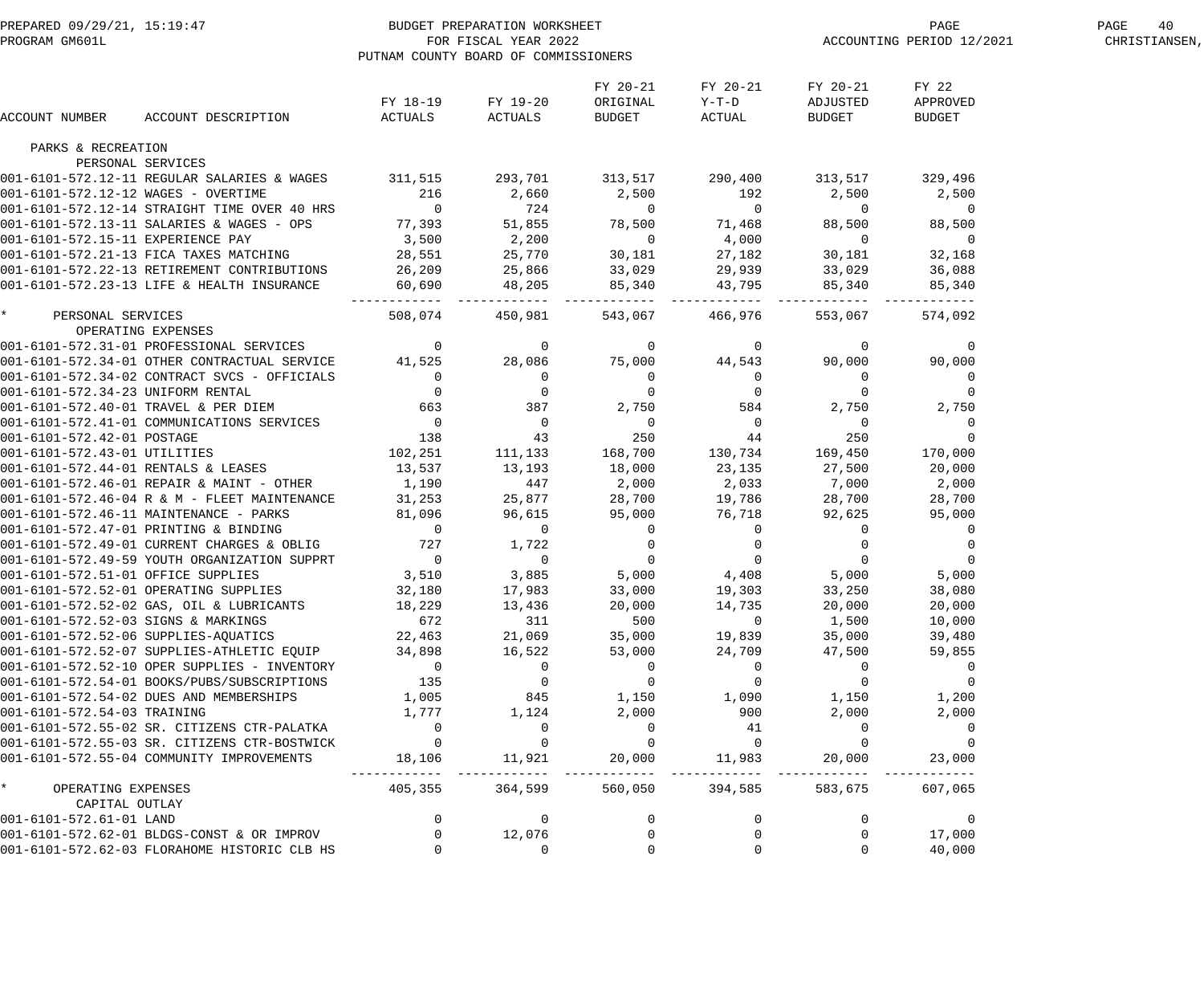| PROGRAM GM601L | PREPARED 09/29/21, 15:19:47                                                                                                             |                     | BUDGET PREPARATION WORKSHEET<br>FOR FISCAL YEAR 2022<br>PUTNAM COUNTY BOARD OF COMMISSIONERS |                                | ACCOUNTING PERIOD 12/2021   | 41<br>PAGE<br>CHRISTIANSEN,    |                             |  |
|----------------|-----------------------------------------------------------------------------------------------------------------------------------------|---------------------|----------------------------------------------------------------------------------------------|--------------------------------|-----------------------------|--------------------------------|-----------------------------|--|
| ACCOUNT NUMBER | ACCOUNT DESCRIPTION                                                                                                                     | FY 18-19<br>ACTUALS | FY 19-20<br>ACTUALS                                                                          | FY 20-21<br>ORIGINAL<br>BUDGET | FY 20-21<br>Y-T-D<br>ACTUAL | FY 20-21<br>ADJUSTED<br>BUDGET | FY 22<br>APPROVED<br>BUDGET |  |
|                | 001-6101-572.63-01 IMPR OTHER THAN BUILDINGS<br>001-6101-572.63-05 JOHNSON COMMUNITY PARK<br>001-6101-572.64-01 EOUIPMENT-CASH PURCHASE | 204,675<br>3,534    | 517,825<br>18,420                                                                            |                                | 16,144                      | 30,000<br>24,725               | 33,100                      |  |
| $\star$        | CAPITAL OUTLAY                                                                                                                          | 208,209             | 548,321                                                                                      | $\mathbf 0$                    | 16,144                      | 54,725                         | 90,100                      |  |
| $***$          | PARKS & RECREATION                                                                                                                      | 1,121,638           | 1,363,901                                                                                    | 1,103,117                      | 877.705                     | 1,191,467                      | 1,271,257                   |  |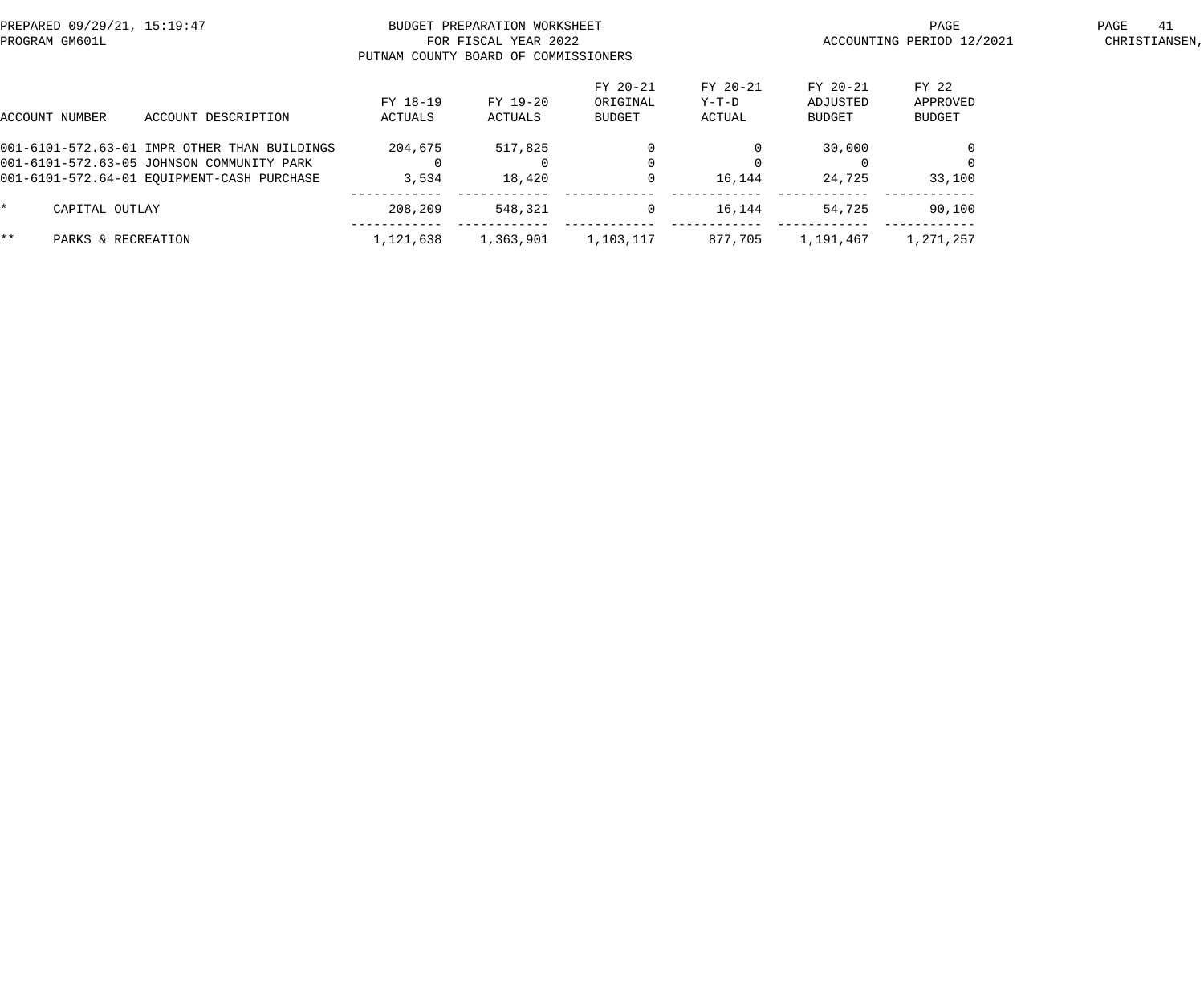| FY 20-21<br>FY 20-21<br>FY 20-21<br>FY 22<br>FY 18-19 FY 19-20<br>ORIGINAL<br>$Y-T-D$<br>ADJUSTED<br>APPROVED<br><b>BUDGET</b><br>ACTUAL<br>ACCOUNT DESCRIPTION<br>ACTUALS ACTUALS<br><b>BUDGET</b><br><b>BUDGET</b><br>ACCOUNT NUMBER<br>COUNTY LIBRARY SYSTEM<br>PERSONAL SERVICES<br>$\overline{0}$<br>$\overline{0}$<br>$51,058$ 49,906<br>$\overline{0}$<br>34,277<br>43,280<br>102,408<br>485,020 642,651 503,149<br>642,651 628,038<br>467,375<br>OPERATING EXPENSES<br>550<br>$\overline{0}$<br>61<br>73,500<br>8,250<br>1,064<br>1,642<br>6,529<br>8,250<br>8,250<br>3,300<br>3,300<br>1,650<br>2,000<br>110<br>110<br>1,100<br>2,000<br>1,650<br>2,000<br>$1,815$<br>$0$<br>$1,100$<br>$255$<br>1,815<br>1,815<br>$\begin{array}{c}0\\0\\165\end{array}$<br>$\overline{0}$<br>$\overline{0}$<br>255 1,100 1,100<br>$\mathbf 0$<br>$\overline{0}$<br>$\overline{0}$<br>$\overline{0}$<br>76,686<br>105,419<br>73,171 105,419<br>107,686<br>80,435<br>OPERATING EXPENSES<br>CAPITAL OUTLAY<br>3,515<br>001-6212-571.62-01 BLDGS-CONST & OR IMPROV<br>82,025<br>42,405<br>86,043<br>51,532<br>10,441<br>60,000<br>$\overline{0}$<br>$\overline{0}$<br>$\overline{0}$<br>$\overline{0}$<br>001-6212-571.63-01 IMPR OTHER THAN BUILDINGS<br>$\overline{0}$<br>$\overline{0}$<br>$\mathbf 0$<br>$\Omega$<br>$\overline{0}$<br>001-6212-571.64-01 EQUIPMENT-CASH PURCHASE<br>$\overline{0}$<br>$\overline{0}$<br>001-6212-571.66-01 BOOKS, PUB & LIB MATERIAL<br>2,958<br>106<br>25,000<br>14,351 25,000<br>25,000<br>$\star$<br>6,473<br>10,547<br>107,025<br>56,756 111,043<br>136,532<br>CAPITAL OUTLAY<br>NON-OPERATING<br>001-6212-571.91-40 TRANSFER TO FUND 160<br>$\overline{0}$<br>$\mathbf{0}$<br>$\overline{0}$<br>$\mathbf{0}$<br>0<br>$\Omega$<br>$\Omega$<br>NON-OPERATING<br>$\star\star$<br>550,534 576,002<br>855,095<br>633,076 859,113<br>872,256<br>COUNTY LIBRARY SYSTEM | PREPARED 09/29/21, 15:19:47<br>PROGRAM GM601L FOR FISCAL YEAR 2022<br>PUTNAM COUNTY BOARD OF COMMISSION | PUTNAM COUNTY BOARD OF COMMISSIONERS |  | PAGE<br>ACCOUNTING PERIOD 12/2021 | 42<br>PAGE<br>CHRISTIANSEN, |  |
|--------------------------------------------------------------------------------------------------------------------------------------------------------------------------------------------------------------------------------------------------------------------------------------------------------------------------------------------------------------------------------------------------------------------------------------------------------------------------------------------------------------------------------------------------------------------------------------------------------------------------------------------------------------------------------------------------------------------------------------------------------------------------------------------------------------------------------------------------------------------------------------------------------------------------------------------------------------------------------------------------------------------------------------------------------------------------------------------------------------------------------------------------------------------------------------------------------------------------------------------------------------------------------------------------------------------------------------------------------------------------------------------------------------------------------------------------------------------------------------------------------------------------------------------------------------------------------------------------------------------------------------------------------------------------------------------------------------------------------------------------------------------------------------------------------------------------------------------------------------------------------------------------|---------------------------------------------------------------------------------------------------------|--------------------------------------|--|-----------------------------------|-----------------------------|--|
| 001-6212-571.12-11 REGULAR SALARIES & WAGES 288,756 328,450 410,899 340,936 410,899 398,167<br>001-6212-571.12-14 NAGES-OVERTIME<br>001-6212-571.12-14 NAGES-OVERTIME<br>001-6212-571.12-14 NAGES-OVERTIME<br>001-6212-571.13-11 SALARIES & WAGES - OPS<br>001-6212-571.13-11 SALARIES & WAGES - OPS<br>001-6212-571.13-11 SALARIES & W<br>* PERSONAL SERVICES<br>001-6212-571.31-01 PROFESSIONAL SERVICES<br>001-6212-571.31-01 PROFESSIONAL SERVICES 11,845 10,419 12,628 10,385 12,628 13,000<br>001-6212-571.34-01 OTHER CONTRACTUAL SERVICE 11,845 10,419 12,628 10,385 12,628 13,000<br>001-6212-571.40-01 TRAVEL & PER DIEM<br>001-6212-571.41-01 COMMUNICATION SERVICES<br>001-6212-571.42-01 POSTAGE<br>001-6212-571.44-01 RENTALS AND LEASES<br>001-6212-571.44-01 RENTALS AND LEASES<br>59,495<br>59,495<br>50,436<br>59,495<br>50,<br>001-6212-571.46-01 REPAIR & MAINT - OTHER<br>001-6212-571.46-04 R & M - FLEET MAINTENANCE<br>001-6212-571.47-01 PRINTING & BINDING<br>001-6212-571.47-01 PRINTING & BINDING<br>001-6212-571.49-01 CURRENT CHARGES & OBLIG<br>001-6212-571.52-01 OFFICE SUPPLIES<br>001-6212-571.52-01<br>001-6212-571.52-02 GAS, OIL & LUBRICANTS 1,414 606<br>001-6212-571.52-10 OPER SUPPLIES - INVENTORY 0 01-6212-571.54-02 DUES & MEMBERSHIPS 0 0<br>001-6212-571.54-03 TRAINING 0 165                                                                                                                                                                                                                                                                                                                                                                                                                                                                                                                                                                    |                                                                                                         |                                      |  |                                   |                             |  |
|                                                                                                                                                                                                                                                                                                                                                                                                                                                                                                                                                                                                                                                                                                                                                                                                                                                                                                                                                                                                                                                                                                                                                                                                                                                                                                                                                                                                                                                                                                                                                                                                                                                                                                                                                                                                                                                                                                  |                                                                                                         |                                      |  |                                   |                             |  |
|                                                                                                                                                                                                                                                                                                                                                                                                                                                                                                                                                                                                                                                                                                                                                                                                                                                                                                                                                                                                                                                                                                                                                                                                                                                                                                                                                                                                                                                                                                                                                                                                                                                                                                                                                                                                                                                                                                  |                                                                                                         |                                      |  |                                   |                             |  |
|                                                                                                                                                                                                                                                                                                                                                                                                                                                                                                                                                                                                                                                                                                                                                                                                                                                                                                                                                                                                                                                                                                                                                                                                                                                                                                                                                                                                                                                                                                                                                                                                                                                                                                                                                                                                                                                                                                  |                                                                                                         |                                      |  |                                   |                             |  |
|                                                                                                                                                                                                                                                                                                                                                                                                                                                                                                                                                                                                                                                                                                                                                                                                                                                                                                                                                                                                                                                                                                                                                                                                                                                                                                                                                                                                                                                                                                                                                                                                                                                                                                                                                                                                                                                                                                  |                                                                                                         |                                      |  |                                   |                             |  |
|                                                                                                                                                                                                                                                                                                                                                                                                                                                                                                                                                                                                                                                                                                                                                                                                                                                                                                                                                                                                                                                                                                                                                                                                                                                                                                                                                                                                                                                                                                                                                                                                                                                                                                                                                                                                                                                                                                  |                                                                                                         |                                      |  |                                   |                             |  |
|                                                                                                                                                                                                                                                                                                                                                                                                                                                                                                                                                                                                                                                                                                                                                                                                                                                                                                                                                                                                                                                                                                                                                                                                                                                                                                                                                                                                                                                                                                                                                                                                                                                                                                                                                                                                                                                                                                  |                                                                                                         |                                      |  |                                   |                             |  |
|                                                                                                                                                                                                                                                                                                                                                                                                                                                                                                                                                                                                                                                                                                                                                                                                                                                                                                                                                                                                                                                                                                                                                                                                                                                                                                                                                                                                                                                                                                                                                                                                                                                                                                                                                                                                                                                                                                  |                                                                                                         |                                      |  |                                   |                             |  |
|                                                                                                                                                                                                                                                                                                                                                                                                                                                                                                                                                                                                                                                                                                                                                                                                                                                                                                                                                                                                                                                                                                                                                                                                                                                                                                                                                                                                                                                                                                                                                                                                                                                                                                                                                                                                                                                                                                  |                                                                                                         |                                      |  |                                   |                             |  |
|                                                                                                                                                                                                                                                                                                                                                                                                                                                                                                                                                                                                                                                                                                                                                                                                                                                                                                                                                                                                                                                                                                                                                                                                                                                                                                                                                                                                                                                                                                                                                                                                                                                                                                                                                                                                                                                                                                  |                                                                                                         |                                      |  |                                   |                             |  |
|                                                                                                                                                                                                                                                                                                                                                                                                                                                                                                                                                                                                                                                                                                                                                                                                                                                                                                                                                                                                                                                                                                                                                                                                                                                                                                                                                                                                                                                                                                                                                                                                                                                                                                                                                                                                                                                                                                  |                                                                                                         |                                      |  |                                   |                             |  |
|                                                                                                                                                                                                                                                                                                                                                                                                                                                                                                                                                                                                                                                                                                                                                                                                                                                                                                                                                                                                                                                                                                                                                                                                                                                                                                                                                                                                                                                                                                                                                                                                                                                                                                                                                                                                                                                                                                  |                                                                                                         |                                      |  |                                   |                             |  |
|                                                                                                                                                                                                                                                                                                                                                                                                                                                                                                                                                                                                                                                                                                                                                                                                                                                                                                                                                                                                                                                                                                                                                                                                                                                                                                                                                                                                                                                                                                                                                                                                                                                                                                                                                                                                                                                                                                  |                                                                                                         |                                      |  |                                   |                             |  |
|                                                                                                                                                                                                                                                                                                                                                                                                                                                                                                                                                                                                                                                                                                                                                                                                                                                                                                                                                                                                                                                                                                                                                                                                                                                                                                                                                                                                                                                                                                                                                                                                                                                                                                                                                                                                                                                                                                  |                                                                                                         |                                      |  |                                   |                             |  |
|                                                                                                                                                                                                                                                                                                                                                                                                                                                                                                                                                                                                                                                                                                                                                                                                                                                                                                                                                                                                                                                                                                                                                                                                                                                                                                                                                                                                                                                                                                                                                                                                                                                                                                                                                                                                                                                                                                  |                                                                                                         |                                      |  |                                   |                             |  |
|                                                                                                                                                                                                                                                                                                                                                                                                                                                                                                                                                                                                                                                                                                                                                                                                                                                                                                                                                                                                                                                                                                                                                                                                                                                                                                                                                                                                                                                                                                                                                                                                                                                                                                                                                                                                                                                                                                  |                                                                                                         |                                      |  |                                   |                             |  |
|                                                                                                                                                                                                                                                                                                                                                                                                                                                                                                                                                                                                                                                                                                                                                                                                                                                                                                                                                                                                                                                                                                                                                                                                                                                                                                                                                                                                                                                                                                                                                                                                                                                                                                                                                                                                                                                                                                  |                                                                                                         |                                      |  |                                   |                             |  |
|                                                                                                                                                                                                                                                                                                                                                                                                                                                                                                                                                                                                                                                                                                                                                                                                                                                                                                                                                                                                                                                                                                                                                                                                                                                                                                                                                                                                                                                                                                                                                                                                                                                                                                                                                                                                                                                                                                  |                                                                                                         |                                      |  |                                   |                             |  |
|                                                                                                                                                                                                                                                                                                                                                                                                                                                                                                                                                                                                                                                                                                                                                                                                                                                                                                                                                                                                                                                                                                                                                                                                                                                                                                                                                                                                                                                                                                                                                                                                                                                                                                                                                                                                                                                                                                  |                                                                                                         |                                      |  |                                   |                             |  |
|                                                                                                                                                                                                                                                                                                                                                                                                                                                                                                                                                                                                                                                                                                                                                                                                                                                                                                                                                                                                                                                                                                                                                                                                                                                                                                                                                                                                                                                                                                                                                                                                                                                                                                                                                                                                                                                                                                  |                                                                                                         |                                      |  |                                   |                             |  |
|                                                                                                                                                                                                                                                                                                                                                                                                                                                                                                                                                                                                                                                                                                                                                                                                                                                                                                                                                                                                                                                                                                                                                                                                                                                                                                                                                                                                                                                                                                                                                                                                                                                                                                                                                                                                                                                                                                  |                                                                                                         |                                      |  |                                   |                             |  |
|                                                                                                                                                                                                                                                                                                                                                                                                                                                                                                                                                                                                                                                                                                                                                                                                                                                                                                                                                                                                                                                                                                                                                                                                                                                                                                                                                                                                                                                                                                                                                                                                                                                                                                                                                                                                                                                                                                  |                                                                                                         |                                      |  |                                   |                             |  |
|                                                                                                                                                                                                                                                                                                                                                                                                                                                                                                                                                                                                                                                                                                                                                                                                                                                                                                                                                                                                                                                                                                                                                                                                                                                                                                                                                                                                                                                                                                                                                                                                                                                                                                                                                                                                                                                                                                  |                                                                                                         |                                      |  |                                   |                             |  |
|                                                                                                                                                                                                                                                                                                                                                                                                                                                                                                                                                                                                                                                                                                                                                                                                                                                                                                                                                                                                                                                                                                                                                                                                                                                                                                                                                                                                                                                                                                                                                                                                                                                                                                                                                                                                                                                                                                  |                                                                                                         |                                      |  |                                   |                             |  |
|                                                                                                                                                                                                                                                                                                                                                                                                                                                                                                                                                                                                                                                                                                                                                                                                                                                                                                                                                                                                                                                                                                                                                                                                                                                                                                                                                                                                                                                                                                                                                                                                                                                                                                                                                                                                                                                                                                  |                                                                                                         |                                      |  |                                   |                             |  |
|                                                                                                                                                                                                                                                                                                                                                                                                                                                                                                                                                                                                                                                                                                                                                                                                                                                                                                                                                                                                                                                                                                                                                                                                                                                                                                                                                                                                                                                                                                                                                                                                                                                                                                                                                                                                                                                                                                  |                                                                                                         |                                      |  |                                   |                             |  |
|                                                                                                                                                                                                                                                                                                                                                                                                                                                                                                                                                                                                                                                                                                                                                                                                                                                                                                                                                                                                                                                                                                                                                                                                                                                                                                                                                                                                                                                                                                                                                                                                                                                                                                                                                                                                                                                                                                  |                                                                                                         |                                      |  |                                   |                             |  |
|                                                                                                                                                                                                                                                                                                                                                                                                                                                                                                                                                                                                                                                                                                                                                                                                                                                                                                                                                                                                                                                                                                                                                                                                                                                                                                                                                                                                                                                                                                                                                                                                                                                                                                                                                                                                                                                                                                  |                                                                                                         |                                      |  |                                   |                             |  |
|                                                                                                                                                                                                                                                                                                                                                                                                                                                                                                                                                                                                                                                                                                                                                                                                                                                                                                                                                                                                                                                                                                                                                                                                                                                                                                                                                                                                                                                                                                                                                                                                                                                                                                                                                                                                                                                                                                  |                                                                                                         |                                      |  |                                   |                             |  |
|                                                                                                                                                                                                                                                                                                                                                                                                                                                                                                                                                                                                                                                                                                                                                                                                                                                                                                                                                                                                                                                                                                                                                                                                                                                                                                                                                                                                                                                                                                                                                                                                                                                                                                                                                                                                                                                                                                  |                                                                                                         |                                      |  |                                   |                             |  |
|                                                                                                                                                                                                                                                                                                                                                                                                                                                                                                                                                                                                                                                                                                                                                                                                                                                                                                                                                                                                                                                                                                                                                                                                                                                                                                                                                                                                                                                                                                                                                                                                                                                                                                                                                                                                                                                                                                  |                                                                                                         |                                      |  |                                   |                             |  |
|                                                                                                                                                                                                                                                                                                                                                                                                                                                                                                                                                                                                                                                                                                                                                                                                                                                                                                                                                                                                                                                                                                                                                                                                                                                                                                                                                                                                                                                                                                                                                                                                                                                                                                                                                                                                                                                                                                  |                                                                                                         |                                      |  |                                   |                             |  |
|                                                                                                                                                                                                                                                                                                                                                                                                                                                                                                                                                                                                                                                                                                                                                                                                                                                                                                                                                                                                                                                                                                                                                                                                                                                                                                                                                                                                                                                                                                                                                                                                                                                                                                                                                                                                                                                                                                  |                                                                                                         |                                      |  |                                   |                             |  |
|                                                                                                                                                                                                                                                                                                                                                                                                                                                                                                                                                                                                                                                                                                                                                                                                                                                                                                                                                                                                                                                                                                                                                                                                                                                                                                                                                                                                                                                                                                                                                                                                                                                                                                                                                                                                                                                                                                  |                                                                                                         |                                      |  |                                   |                             |  |
|                                                                                                                                                                                                                                                                                                                                                                                                                                                                                                                                                                                                                                                                                                                                                                                                                                                                                                                                                                                                                                                                                                                                                                                                                                                                                                                                                                                                                                                                                                                                                                                                                                                                                                                                                                                                                                                                                                  |                                                                                                         |                                      |  |                                   |                             |  |
|                                                                                                                                                                                                                                                                                                                                                                                                                                                                                                                                                                                                                                                                                                                                                                                                                                                                                                                                                                                                                                                                                                                                                                                                                                                                                                                                                                                                                                                                                                                                                                                                                                                                                                                                                                                                                                                                                                  |                                                                                                         |                                      |  |                                   |                             |  |
|                                                                                                                                                                                                                                                                                                                                                                                                                                                                                                                                                                                                                                                                                                                                                                                                                                                                                                                                                                                                                                                                                                                                                                                                                                                                                                                                                                                                                                                                                                                                                                                                                                                                                                                                                                                                                                                                                                  |                                                                                                         |                                      |  |                                   |                             |  |
|                                                                                                                                                                                                                                                                                                                                                                                                                                                                                                                                                                                                                                                                                                                                                                                                                                                                                                                                                                                                                                                                                                                                                                                                                                                                                                                                                                                                                                                                                                                                                                                                                                                                                                                                                                                                                                                                                                  |                                                                                                         |                                      |  |                                   |                             |  |
|                                                                                                                                                                                                                                                                                                                                                                                                                                                                                                                                                                                                                                                                                                                                                                                                                                                                                                                                                                                                                                                                                                                                                                                                                                                                                                                                                                                                                                                                                                                                                                                                                                                                                                                                                                                                                                                                                                  |                                                                                                         |                                      |  |                                   |                             |  |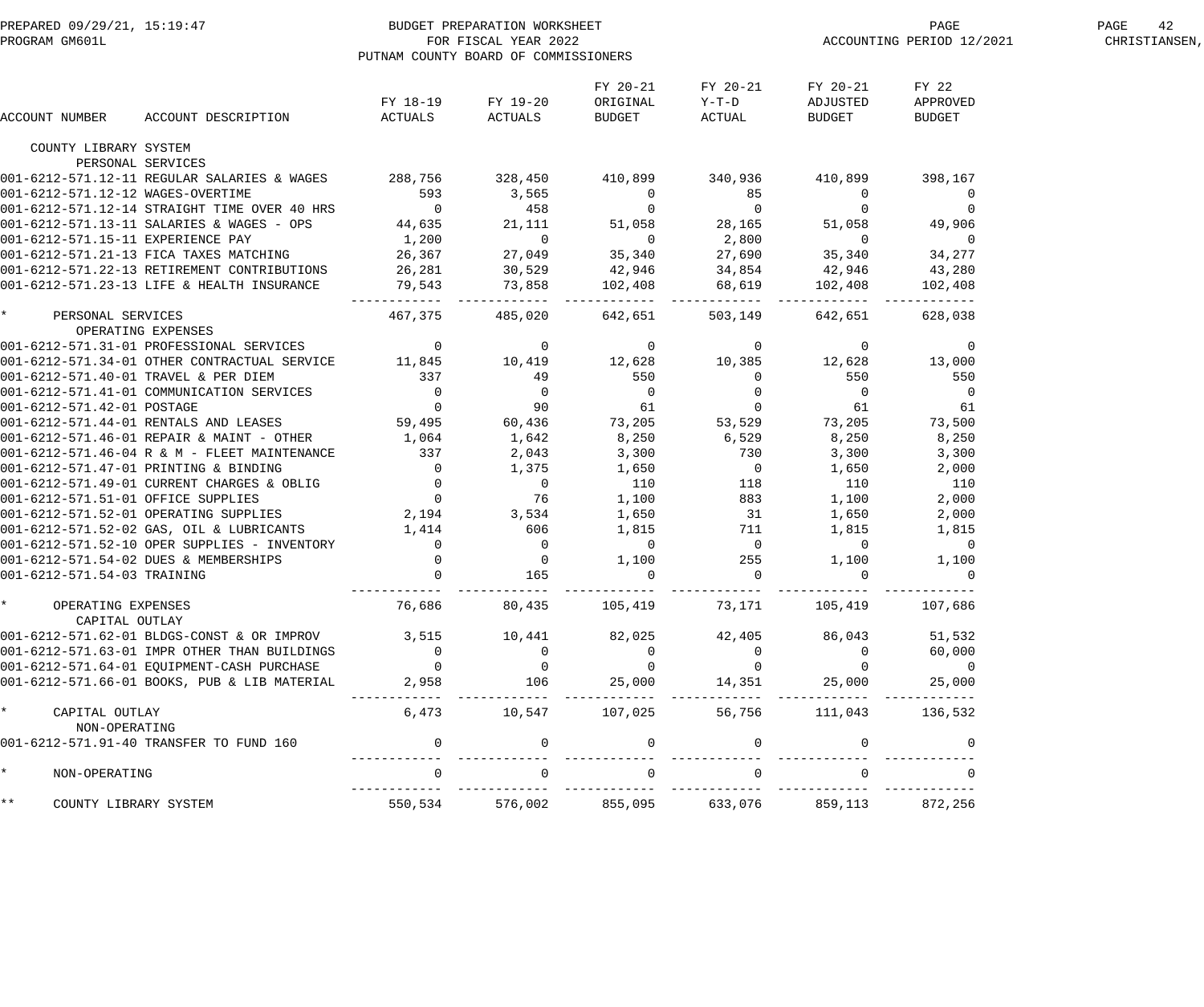| PREPARED 09/29/21, 15:19:47<br>PROGRAM GM601L      | BUDGET PREPARATION WORKSHEET<br>FOR FISCAL YEAR 2022 | PUTNAM COUNTY BOARD OF COMMISSIONERS                                                         |                                       |                                |                                                                | PAGE<br>ACCOUNTING PERIOD 12/2021       | PAGE<br>43<br>CHRISTIANSEN,        |  |
|----------------------------------------------------|------------------------------------------------------|----------------------------------------------------------------------------------------------|---------------------------------------|--------------------------------|----------------------------------------------------------------|-----------------------------------------|------------------------------------|--|
| ACCOUNT NUMBER                                     | ACCOUNT DESCRIPTION                                  | FY 18-19<br>ACTUALS                                                                          | FY 19-20<br>ACTUALS                   | FY 20-21<br>ORIGINAL<br>BUDGET | FY 20-21<br>$Y-T-D$<br>ACTUAL                                  | FY 20-21<br>ADJUSTED<br>BUDGET          | FY 22<br>APPROVED<br><b>BUDGET</b> |  |
| AGRICULTURE EXTENSION                              |                                                      |                                                                                              |                                       |                                |                                                                |                                         |                                    |  |
|                                                    | PERSONAL SERVICES                                    |                                                                                              |                                       |                                |                                                                |                                         |                                    |  |
|                                                    | 001-6302-537.12-11 REGULAR SALARIES & WAGES 174,834  |                                                                                              | 183,347                               |                                | 204,027 191,514                                                | 204,027                                 | 209,388                            |  |
| 001-6302-537.12-12 WAGES-OVERTIME                  |                                                      | 142                                                                                          | $\overline{0}$                        | $\overline{0}$                 | $\overline{0}$                                                 | $\overline{0}$                          | $\overline{0}$                     |  |
|                                                    | 001-6302-537.12-14 STRAIGHT TIME OVER 40 HRS         | $\overline{0}$                                                                               | $\begin{array}{c}0\\1,256\end{array}$ | $\overline{0}$                 | $\begin{array}{c}0\\0\\1\,,000\\14\,,195\\18\,,039\end{array}$ | $\begin{array}{c} 0 \\ 119 \end{array}$ | $\mathbf 0$                        |  |
|                                                    | 001-6302-537.13-11 SALARIES & WAGES - OPS            | 3,717                                                                                        |                                       | 12,619                         |                                                                |                                         | 13,164                             |  |
| 001-6302-537.15-11 EXPERIENCE PAY                  |                                                      | 1,600                                                                                        | $1,000$<br>$13,849$                   | $\overline{0}$                 |                                                                | $\overline{0}$                          | $\overline{0}$                     |  |
|                                                    | 001-6302-537.21-13 FICA TAXES MATCHING               | 13,613<br>14,071                                                                             |                                       | 15,828                         |                                                                | 15,828                                  | 17,026                             |  |
|                                                    | 001-6302-537.22-13 RETIREMENT CONTRIBUTIONS          |                                                                                              | 15,312                                |                                |                                                                | 20,305                                  | 22,761                             |  |
|                                                    | 001-6302-537.23-13 LIFE & HEALTH INSURANCE           | 13,315                                                                                       | 9,594                                 | 20,305 18,039<br>11,294 14,246 | -------------                                                  | 11,294<br>--------                      | 19,518                             |  |
| $\star$<br>PERSONAL SERVICES<br>OPERATING EXPENSES |                                                      | 221,292                                                                                      | 224,358                               | 264,073                        | 238,994                                                        | 251,573                                 | 281,857                            |  |
|                                                    | 001-6302-537.31-01 PROFESSIONAL SERVICES             | $\overline{0}$<br>$\begin{array}{ccc} & 0 & & 0 \\ & 0 & & 0 \\ 5,782 & & 1,273 \end{array}$ |                                       | $\overline{0}$                 |                                                                | $\overline{0}$                          | 0                                  |  |
|                                                    | 001-6302-537.31-05 HASTINGS RESEARCH PROJECT         |                                                                                              |                                       | $\overline{0}$                 | $\overline{0}$                                                 | $\overline{0}$                          | $\overline{0}$                     |  |
|                                                    | 001-6302-537.40-01 TRAVEL & PER DIEM                 |                                                                                              |                                       | 6,414                          | 978                                                            | 3,214                                   | 9,757                              |  |
|                                                    | 001-6302-537.41-01 COMMUNICATIONS SERVICES           | $\overline{\phantom{a}}$                                                                     | $\overline{0}$                        | $\overline{0}$                 | $\overline{0}$                                                 | $\overline{0}$                          | $\overline{0}$                     |  |
| 001-6302-537.42-01 POSTAGE                         |                                                      | 31                                                                                           | 97                                    | 200                            | 128                                                            | 200                                     | 200                                |  |
| 001-6302-537.43-01 UTILITIES                       |                                                      | 11,472                                                                                       | 9,600                                 | 12,500                         | 9,850                                                          | 12,500                                  | 12,500                             |  |
| 001-6302-537.43-04 GARBAGE                         |                                                      | 1,689                                                                                        | 1,945                                 | 2,067                          | 2,042                                                          | 2,067                                   | 2,158                              |  |
|                                                    | 001-6302-537.44-01 RENTALS AND LEASES                | 6,595                                                                                        | 3,741                                 | 9,745                          | 3,065                                                          | 9,745                                   | 6,835                              |  |
|                                                    | 001-6302-537.46-01 REPAIR & MAINT - OTHER            | 205                                                                                          | 197                                   | 1,000                          | 1,800                                                          | 2,500                                   | 1,000                              |  |
|                                                    | 001-6302-537.46-04 R & M - FLEET MAINTENANCE         | 1,950                                                                                        | 726                                   | 1,500                          | 1,471                                                          | 1,500                                   | 1,200                              |  |
|                                                    | 001-6302-537.49-01 CURRENT CHARGES & OBLIG           | 3,324                                                                                        | 3,293                                 | 4,000                          | 2,330                                                          | 4,000                                   | 4,000                              |  |
| 001-6302-537.51-01 OFFICE SUPPLIES                 |                                                      | 2,616                                                                                        | 1,605                                 | 2,500                          | 3,541                                                          | 4,000                                   | 2,500                              |  |
|                                                    | 001-6302-537.52-01 OPERATING SUPPLIES                | 2,469                                                                                        | 3,394                                 | 4,000                          | 3,419                                                          | 4,000                                   | 4,000                              |  |
|                                                    | 001-6302-537.52-02 GAS, OIL & LUBRICANTS             | 556                                                                                          | 249                                   | 1,500                          | 400                                                            | 1,500                                   | 1,700                              |  |
|                                                    | 001-6302-537.52-10 OPER SUPPLIES - INVENTORY         | $\overline{0}$                                                                               | 2,287                                 | $\overline{0}$                 | $\overline{0}$                                                 | 2,500                                   | $\overline{0}$                     |  |
|                                                    | 001-6302-537.54-01 BOOKS/PUBLICATIONS/SUBSCR         | 741                                                                                          | 731                                   | 1,800                          | 1,011                                                          | 1,800                                   | 1,800                              |  |
|                                                    | 001-6302-537.54-02 DUES & MEMBERSHIPS                | 1,280                                                                                        | 1,110                                 | 1,245                          | 1,347                                                          | 1,445                                   | 1,255                              |  |
| 001-6302-537.54-03 TRAINING                        |                                                      | 2,041                                                                                        | 399                                   | 1,895                          | 300                                                            | 1,895                                   | 2,127                              |  |
| * OPERATING EXPENSES<br>CAPITAL OUTLAY             |                                                      | 40,751                                                                                       | 30,647                                | _____________                  | 50,366 31,682                                                  | 52,866                                  | 51,032                             |  |
|                                                    | 001-6302-537.62-02 FAIR EXHIBIT BUILDING             |                                                                                              |                                       |                                |                                                                | $\overline{\phantom{0}}$                | 1,225,000                          |  |
|                                                    | 001-6302-537.62-03 AG EXTENSION OFFICE RENV          | $\overline{0}$                                                                               |                                       |                                |                                                                | 278,750                                 | 278,750                            |  |
|                                                    | 001-6302-537.63-01 IMPR OTHER THAN BUILDINGS         |                                                                                              | $\mathbf 0$                           |                                |                                                                | $\Omega$                                |                                    |  |
|                                                    | 001-6302-537.64-01 EQUIPMENT-CASH PURCHASE           |                                                                                              |                                       |                                |                                                                |                                         |                                    |  |
| $\star$<br>CAPITAL OUTLAY<br>GRANTS & AIDS         |                                                      | $\overline{0}$                                                                               | $\mathbf 0$                           | $\overline{0}$                 | $\Omega$                                                       | 278,750                                 | 1,503,750                          |  |
|                                                    | 001-6302-537.81-26 SOIL & WATER CONSERVATION         | 6,034                                                                                        |                                       | 6,333 6,300                    | 6, 299                                                         | 6,300                                   | 6,300                              |  |
| GRANTS & AIDS                                      |                                                      | 6,034                                                                                        | 6,333                                 | 6,300                          | 6,299                                                          | 6,300                                   | 6,300                              |  |
| $***$<br>AGRICULTURE EXTENSION                     |                                                      | 268,077                                                                                      | 261,338                               | 320,739                        | 276,975                                                        |                                         | 589,489 1,842,939                  |  |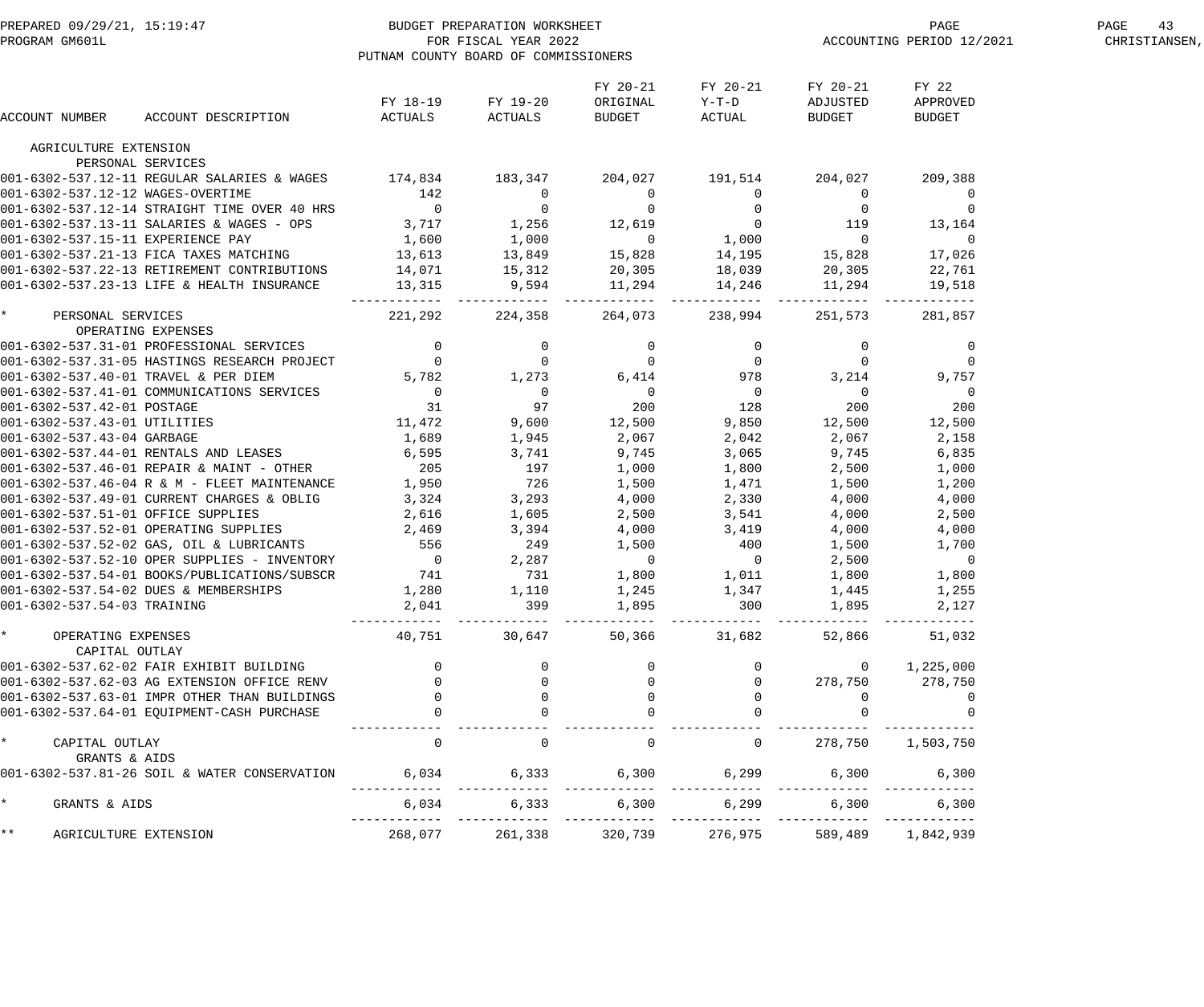| PREPARED 09/29/21, 15:19:47<br>PROGRAM GM601L |                                |                                                                    |                            | BUDGET PREPARATION WORKSHEET<br>FOR FISCAL YEAR 2022<br>PUTNAM COUNTY BOARD OF COMMISSIONERS |                                |                             |                                                            | PAGE<br>ACCOUNTING PERIOD 12/2021  | 44<br>PAGE<br>CHRISTIANSEN, |
|-----------------------------------------------|--------------------------------|--------------------------------------------------------------------|----------------------------|----------------------------------------------------------------------------------------------|--------------------------------|-----------------------------|------------------------------------------------------------|------------------------------------|-----------------------------|
|                                               | ACCOUNT NUMBER                 | ACCOUNT DESCRIPTION                                                | FY 18-19<br>ACTUALS        | FY 19-20<br>ACTUALS                                                                          | FY 20-21<br>ORIGINAL<br>BUDGET | FY 20-21<br>Y-T-D<br>ACTUAL | FY 20-21<br>ADJUSTED<br>BUDGET                             | FY 22<br>APPROVED<br><b>BUDGET</b> |                             |
|                                               | TRANSFERS/RESERVES/MISC        |                                                                    |                            |                                                                                              |                                |                             |                                                            |                                    |                             |
|                                               | NON-OPERATING                  |                                                                    |                            |                                                                                              |                                |                             |                                                            |                                    |                             |
|                                               |                                | 001-9999-581.91-05 BUD TRFR-SUPER OF ELECT 895,000 995,000 969,480 |                            |                                                                                              |                                | 969,480 969,480             |                                                            | 1,023,919                          |                             |
|                                               |                                | 001-9999-581.91-06 BUD TRFR-PROP APPRAISER 1,862,924 1,948,151     |                            |                                                                                              |                                |                             | 1,900,286                                                  | 2,116,226                          |                             |
|                                               |                                | 001-9999-581.91-07 BUD TRFR - CLERK OF COURT                       | $\overline{0}$             | $\overline{0}$                                                                               | $\overline{0}$                 | $\overline{0}$              | $\Omega$                                                   |                                    |                             |
|                                               |                                | 001-9999-581.91-08 TRFR TO GENERAL FUND                            |                            |                                                                                              |                                |                             |                                                            |                                    |                             |
|                                               |                                | 001-9999-581.91-09 BUDGET TRSF-REG WATER FD                        |                            |                                                                                              |                                |                             |                                                            |                                    |                             |
|                                               |                                | 001-9999-581.91-10 BUD TRFR-SHERIFF-PERS SVC                       |                            |                                                                                              |                                |                             |                                                            |                                    |                             |
|                                               |                                | 001-9999-581.91-11 BUD TRFR-SHERIFF-OP EXP                         |                            |                                                                                              |                                |                             |                                                            |                                    |                             |
|                                               |                                | 001-9999-581.91-12 BUD TRFR-SHERIFF-OCO                            |                            |                                                                                              |                                | $\Omega$                    |                                                            |                                    |                             |
|                                               |                                | 001-9999-581.91-13 BUD TRFR-SHERIFF-DEBT SVC                       |                            |                                                                                              |                                | $\overline{0}$              |                                                            |                                    |                             |
|                                               |                                | 001-9999-581.91-14 BUD TRFR-SHERIFF-CRES CTY                       |                            |                                                                                              | $\overline{0}$                 | 247,412                     | 247,412                                                    |                                    |                             |
|                                               |                                | 001-9999-581.91-15 TRF TO TRANSPORTATION FD                        | 101,781                    | 793,284                                                                                      | $\overline{0}$                 | 65,126                      | 65,126                                                     | 871,350                            |                             |
|                                               |                                | 001-9999-581.91-16 ARTICLE V COURT SUPPORT                         | 36,900                     | 33,438                                                                                       | 31,777                         | 33,641                      | 33,641                                                     | 31,777                             |                             |
|                                               |                                | 001-9999-581.91-18 TRFR-MISC. GRANTS FUND                          | $\overline{0}$             | - 0                                                                                          | $\overline{0}$                 | $\overline{0}$              | $\overline{0}$                                             | 0                                  |                             |
|                                               |                                | 001-9999-581.91-19 TRF-CAPITAL PROJECTS FD                         | 280,214                    | 193,000                                                                                      |                                | $\overline{0}$              |                                                            | 54,530                             |                             |
|                                               |                                | 001-9999-581.91-40 E.PUTNAM WATER/WW GRANTS                        | 60,000                     | 116,333                                                                                      | 189,985                        | 318,237                     | 318,237                                                    | 244,985                            |                             |
|                                               |                                | 001-9999-581.91-41 TRF - WATER UTILITIES FD                        | $\overline{0}$             | $\overline{0}$                                                                               | $\mathbf 0$                    | $\overline{0}$              | 0                                                          | $\overline{0}$                     |                             |
|                                               |                                | 001-9999-581.91-46 TRANSFER-COMM. IMPR FUND                        | 136,141                    | 50,000                                                                                       | 18,954                         | 18,954                      | 18,954                                                     | 18,954                             |                             |
|                                               |                                | 001-9999-581.91-50 BUD TRFR-SHERIFF-COUNTY 21,628,711 22,653,781   |                            |                                                                                              |                                | 22,466,410 24,455,191       | 24,455,191                                                 | 23,727,959                         |                             |
|                                               |                                | 001-9999-581.91-51 BUD TRFR-SHERIFF-GRANTS                         | 521,881                    | 464,782                                                                                      | 256,227                        | 482,245                     | 482,245                                                    | 1,603,352                          |                             |
|                                               |                                | 001-9999-581.91-52 RISK MANAGEMENT FUND                            | $\overline{0}$             | $\sim$ 0                                                                                     | $\overline{0}$                 | $\overline{0}$              | $\overline{0}$                                             | 0                                  |                             |
|                                               |                                | 001-9999-581.91-53 BUD TRFR-FLEET MAINT FUND                       | $\overline{0}$             | 32,025                                                                                       | 59,362                         | 59,362                      | 59,362                                                     | 81,000                             |                             |
|                                               |                                | 001-9999-581.91-54 TRANSFER TO JAIL DEBT SVC                       | $\overline{0}$             | $\overline{0}$                                                                               | $\overline{0}$                 | $\overline{0}$              | $\Omega$                                                   |                                    |                             |
|                                               | NON-OPERATING<br>NON-OPERATING |                                                                    |                            |                                                                                              |                                |                             | 25,523,552  27,279,794  25,892,481  28,524,594  28,549,934 | 29,774,052                         |                             |
|                                               |                                | 001-9999-598.99-01 RESERVE FOR CONTINGENCY                         | $\overline{0}$             | $\overline{0}$                                                                               | 529,771                        |                             | 0 787,096                                                  | 1,278,227                          |                             |
|                                               |                                | 001-9999-598.99-04 CLERK/BACKCASTING SETTLMT                       | $\sim$ 0                   | $0 \t 110,142$                                                                               |                                |                             | $0 \qquad 110,142 \qquad 110,142$                          |                                    |                             |
|                                               |                                | 001-9999-598.99-12 RESTR RESERVE-CAP OUTLAY                        | 0                          | 0                                                                                            | $\overline{0}$                 | $\overline{0}$              |                                                            | 3,574,349 2,163,249                |                             |
|                                               |                                | 001-9999-598.99-99 RESTRICTED CASH BAL FRWD                        |                            | $\overline{0}$                                                                               | 9,305,000                      | $\overline{0}$              |                                                            | 7,170,085 10,000,000               |                             |
| $\star$                                       | NON-OPERATING                  |                                                                    | $\Omega$                   | $\mathbf 0$                                                                                  | 9,944,913                      | $\mathbf{0}$                | ____________<br>11,641,672                                 | ____________<br>13,551,618         |                             |
| $\star \star$                                 |                                | TRANSFERS/RESERVES/MISC                                            | ------------<br>25,523,552 | 27,279,794                                                                                   | 35,837,394                     | ------------<br>28,524,594  | 40,191,606                                                 | -------------<br>43, 325, 670      |                             |
| * * *                                         | GENERAL FUND                   |                                                                    | 48,451,906                 | 53,141,269                                                                                   |                                | 68,544,162 59,269,005       | 74,815,304                                                 | 79,159,127                         |                             |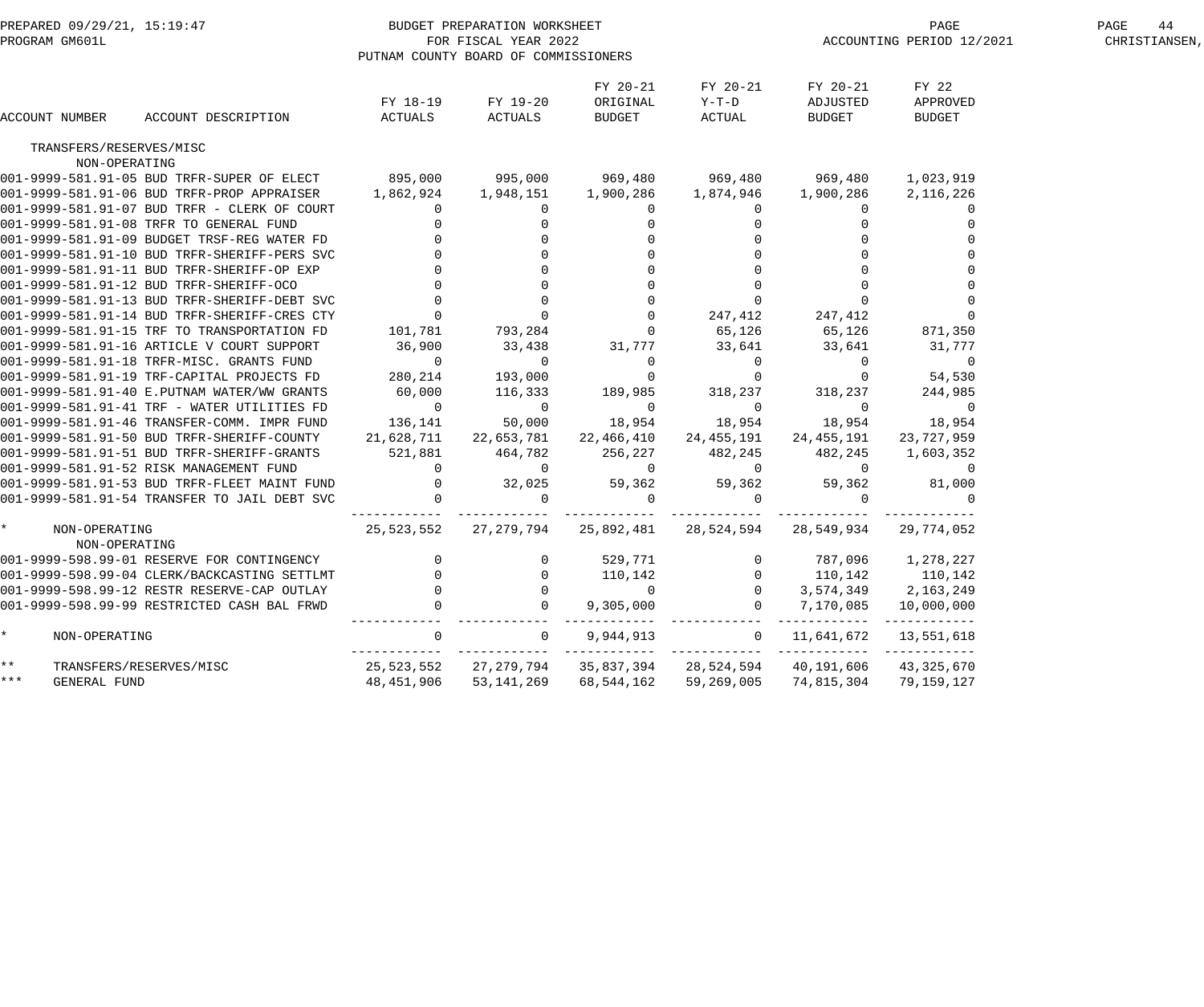| PROGRAM GM601L                      | PREPARED 09/29/21, 15:19:47                                                                                                                                                                                                            | BUDGET PREPARATION WORKSHEET<br>PUTNAM COUNTY BOARD OF COMMISSIONERS | FOR FISCAL YEAR 2022 |                                                                                                                            |                                      | PAGE<br>ACCOUNTING PERIOD 12/2021    | PAGE<br>45<br>CHRISTIANSEN,                   |  |
|-------------------------------------|----------------------------------------------------------------------------------------------------------------------------------------------------------------------------------------------------------------------------------------|----------------------------------------------------------------------|----------------------|----------------------------------------------------------------------------------------------------------------------------|--------------------------------------|--------------------------------------|-----------------------------------------------|--|
| ACCOUNT NUMBER                      | ACCOUNT DESCRIPTION                                                                                                                                                                                                                    | FY 18-19<br>ACTUALS                                                  | FY 19-20<br>ACTUALS  | FY 20-21<br>ORIGINAL<br>BUDGET                                                                                             | FY 20-21<br>$Y-T-D$<br>ACTUAL        | FY 20-21<br>ADJUSTED<br>BUDGET       | FY 22<br>APPROVED<br><b>BUDGET</b>            |  |
| TRANSPORTATION FUND                 |                                                                                                                                                                                                                                        |                                                                      |                      |                                                                                                                            |                                      |                                      |                                               |  |
| PUBLIC WKS/ADMIN & ENGIN            | PERSONAL SERVICES                                                                                                                                                                                                                      |                                                                      |                      |                                                                                                                            |                                      |                                      |                                               |  |
|                                     | 101-4101-541.12-11 REGULAR SALARIES & WAGES                                                                                                                                                                                            | 609,127 616,134                                                      |                      | 668,018                                                                                                                    | 675,962 668,018                      |                                      | 821,248                                       |  |
| 101-4101-541.12-12 WAGES - OVERTIME |                                                                                                                                                                                                                                        | 1,274                                                                | 958                  | 4,000                                                                                                                      | 677                                  | 4,000                                | 4,000                                         |  |
|                                     | 101-4101-541.12-14 STRAIGHT TIME OVER 40 HRS                                                                                                                                                                                           | $\overline{0}$                                                       | $\overline{0}$       |                                                                                                                            |                                      | $\overline{0}$                       | $\mathbf 0$                                   |  |
|                                     | 101-4101-541.13-11 SALARIES & WAGES - OPS                                                                                                                                                                                              | $\overline{0}$                                                       | 12,672               |                                                                                                                            |                                      |                                      | $\overline{0}$                                |  |
| 101-4101-541.15-11 EXPERIENCE PAY   |                                                                                                                                                                                                                                        | 1,500                                                                | 3,000                |                                                                                                                            |                                      | $\begin{matrix} 0 \\ 0 \end{matrix}$ | $\overline{0}$                                |  |
|                                     | 101-4101-541.21-13 FICA TAXES MATCHING                                                                                                                                                                                                 | 45,245                                                               | 46,724               |                                                                                                                            |                                      |                                      | 51,409 63,131                                 |  |
|                                     | 101-4101-541.22-13 RETIREMENT CONTRIBUTIONS                                                                                                                                                                                            | 76,172                                                               | 69,132               |                                                                                                                            |                                      |                                      |                                               |  |
|                                     | 101-4101-541.23-13 LIFE & HEALTH INSURANCE                                                                                                                                                                                             | 86,640                                                               | 83,398               | $\begin{array}{cccc} 0 & 0 & 0 \ 0 & 0 & 0 \ 0 & 2,800 \ 51,409 & 50,286 \ 95,801 & 93,372 \ 110,942 & 86,062 \end{array}$ |                                      |                                      | $51,409$<br>95,801 114,812<br>110,942 136,544 |  |
| $\star$<br>PERSONAL SERVICES        |                                                                                                                                                                                                                                        | --------- ----<br>819,958                                            | 832,018              | -------- ------------<br>930,170                                                                                           | ------------<br>909,159              | . - - - - - - -<br>930,170           | 1,139,735                                     |  |
|                                     | OPERATING EXPENSES                                                                                                                                                                                                                     |                                                                      |                      |                                                                                                                            |                                      |                                      |                                               |  |
|                                     | 101-4101-541.31-01 PROFESSIONAL SERVICES 28,300                                                                                                                                                                                        |                                                                      | 14,689               | 25,000                                                                                                                     | 12,260                               | 25,000                               | 25,000                                        |  |
|                                     | 101-4101-541.31-01 PROFESSIONAL SERVICES<br>101-4101-541.34-05 CONTRACT SERV-FERRY OPERA<br>101-4101-541.34-05 CONTRACT SERV-FERRY OPERA<br>101-4101-541.34-06 CONTRACT SERV-RAIL CROSS<br>101-4101-541.34-19 CONTRACT SERV-ROAD STRIP |                                                                      | 59,574               | 62,500<br>45,000                                                                                                           | 77,176                               | 97,970                               | 63,000                                        |  |
|                                     |                                                                                                                                                                                                                                        |                                                                      | 39,400<br>45,067     | 46,000                                                                                                                     | 38,358<br>45,067                     | 45,000<br>46,000                     | 45,000<br>46,000                              |  |
|                                     |                                                                                                                                                                                                                                        |                                                                      | $\overline{0}$       | 60,000                                                                                                                     | 59,630                               | 60,000                               | 60,000                                        |  |
|                                     | 101-4101-541.34-23 UNIFORM RENTALS-EMPLOYER                                                                                                                                                                                            | $\overline{0}$                                                       | $\overline{0}$       |                                                                                                                            |                                      | $\overline{0}$                       | $\overline{0}$                                |  |
|                                     | 101-4101-541.34-24 CONTR-TRAFFIC SIG MAINT                                                                                                                                                                                             | $\overline{0}$                                                       | $\overline{0}$       | $\begin{matrix} 0 \\ 0 \end{matrix}$                                                                                       | $\begin{matrix} 0 \\ 0 \end{matrix}$ | $\overline{0}$                       | $\overline{0}$                                |  |
|                                     | 101-4101-541.34-25 CONTRACT-INMATE CREWS                                                                                                                                                                                               | 172,491                                                              | 121,924              |                                                                                                                            | 174,491 86,246                       | 174,491                              | 174,491                                       |  |
|                                     | 101-4101-541.40-01 TRAVEL & PER DIEM                                                                                                                                                                                                   | 1,395                                                                | $\overline{0}$       | 3,500                                                                                                                      | 260                                  | 3,500                                | 3,500                                         |  |
|                                     | 101-4101-541.41-01 COMMUNICATION SERVICES                                                                                                                                                                                              | 289                                                                  | 70                   | 9,200                                                                                                                      | 149                                  | 9,200                                | 9,200                                         |  |
| 101-4101-541.42-01 POSTAGE          |                                                                                                                                                                                                                                        | 1,429                                                                | 1,057                | 2,000                                                                                                                      | 1,007                                | 2,000                                | 2,000                                         |  |
| 101-4101-541.43-01 UTILITIES        |                                                                                                                                                                                                                                        | 21,856                                                               | 22,108               | 21,500                                                                                                                     | 18,039                               | 21,500                               | 23,000                                        |  |
|                                     | 101-4101-541.43-07 UTIL-TRAF CONTROL DEVICES                                                                                                                                                                                           | 104,485                                                              | 98,953               | 104,000                                                                                                                    | 101,059                              | 104,000                              | 105,000                                       |  |
|                                     | 101-4101-541.44-01 RENTALS AND LEASES                                                                                                                                                                                                  | 5,853                                                                | 6,165                | 8,000                                                                                                                      | 6,007                                | 8,000                                | 8,000                                         |  |
|                                     | 101-4101-541.45-20 INSURANCE-RISK MANAGEMENT                                                                                                                                                                                           | 233,000                                                              | 233,000              | 233,000                                                                                                                    | 233,000                              | 233,000                              | 233,000                                       |  |
|                                     | 101-4101-541.46-01 REPAIR & MAINT - OTHER                                                                                                                                                                                              | 4,660                                                                | 47,479               | 1,000                                                                                                                      | 119                                  | 1,000                                | 1,000                                         |  |
|                                     | 101-4101-541.46-04 R & M - FLEET MAINTENANCE                                                                                                                                                                                           | 8,980                                                                | 15,748               | 20,000                                                                                                                     | 8,840                                | 20,000                               | 15,000                                        |  |
|                                     | 101-4101-541.46-13 R & M - COMM EQUIPMENT                                                                                                                                                                                              | 14,086                                                               | 14,655               | 15,000                                                                                                                     | 15,342                               | 15,343                               | 15,350                                        |  |
|                                     | 101-4101-541.47-01 PRINTING & BINDING                                                                                                                                                                                                  | 700                                                                  | $\overline{0}$       | 700                                                                                                                        | $\mathbf 0$                          | 700                                  | 700                                           |  |
|                                     | 101-4101-541.49-01 CURRENT CHARGES & OBLIG                                                                                                                                                                                             | 1,127                                                                | 3,258                | 3,000                                                                                                                      | 2,521                                | 3,000                                | 3,500                                         |  |
|                                     | 101-4101-541.49-03 COMM/FEES/COSTS-TAX COLL                                                                                                                                                                                            | $\overline{0}$                                                       | $\overline{0}$       | $\overline{0}$                                                                                                             | $\overline{0}$                       | $\overline{0}$                       | $\overline{0}$                                |  |
|                                     | 101-4101-541.49-17 SAFETY RECOGNITION                                                                                                                                                                                                  | $\mathsf{O}$                                                         | $\mathbf 0$          | $\mathbf 0$                                                                                                                | $\overline{0}$                       | $\mathbf 0$                          | 500                                           |  |
| 101-4101-541.51-01 OFFICE SUPPLIES  |                                                                                                                                                                                                                                        | 420                                                                  | 799                  | 1,750                                                                                                                      | $\overline{0}$                       | 1,750                                | 2,100                                         |  |
|                                     | 101-4101-541.52-01 OPERATING SUPPLIES                                                                                                                                                                                                  | 4,521                                                                | 13,216               | 7,500                                                                                                                      | 14,639                               | 7,157                                | 11,281                                        |  |
| 101-4101-541.52-03 SIGNS & MARKINGS |                                                                                                                                                                                                                                        | 58,983                                                               | 63,015               | 68,000                                                                                                                     | 42,211                               | 68,000                               | 75,000                                        |  |
|                                     | 101-4101-541.52-07 ROAD NAME SIGNS E 9-1-1                                                                                                                                                                                             | $\overline{0}$                                                       | $\mathbf 0$          | $\overline{0}$                                                                                                             | $\overline{0}$                       | $\overline{0}$                       | $\overline{0}$                                |  |
|                                     | 101-4101-541.52-09 OPERATING SUPP-TRAFFIC                                                                                                                                                                                              | 920                                                                  | 1,498                | 1,500                                                                                                                      | 1,232                                | 1,500                                | 1,500                                         |  |
|                                     | 101-4101-541.52-10 OPER SUPPLIES - INVENTORY                                                                                                                                                                                           | $\overline{0}$                                                       | $\overline{0}$       | $\overline{0}$                                                                                                             | $\overline{0}$                       | $\overline{0}$                       | $\overline{0}$                                |  |
|                                     | 101-4101-541.54-01 BOOKS/PUBLICATIONS/SUBSCR                                                                                                                                                                                           | 1,390                                                                | 1,056                | 1,500                                                                                                                      | 371                                  | 1,500                                | 1,500                                         |  |
|                                     | 101-4101-541.54-02 DUES & MEMBERSHIPS                                                                                                                                                                                                  | 4,952                                                                | 4,673                | 5,000                                                                                                                      | 4,683                                | 5,000                                | 5,000                                         |  |
| 101-4101-541.54-03 TRAINING         |                                                                                                                                                                                                                                        | 599                                                                  | $\Omega$             | 3,000                                                                                                                      | 350                                  | 3,000                                | 3,600                                         |  |
| $\star$<br>OPERATING EXPENSES       |                                                                                                                                                                                                                                        | 855,483                                                              | 807,404              | -------<br>922,141                                                                                                         | 768,566                              | 957,611                              | -------<br>933,222                            |  |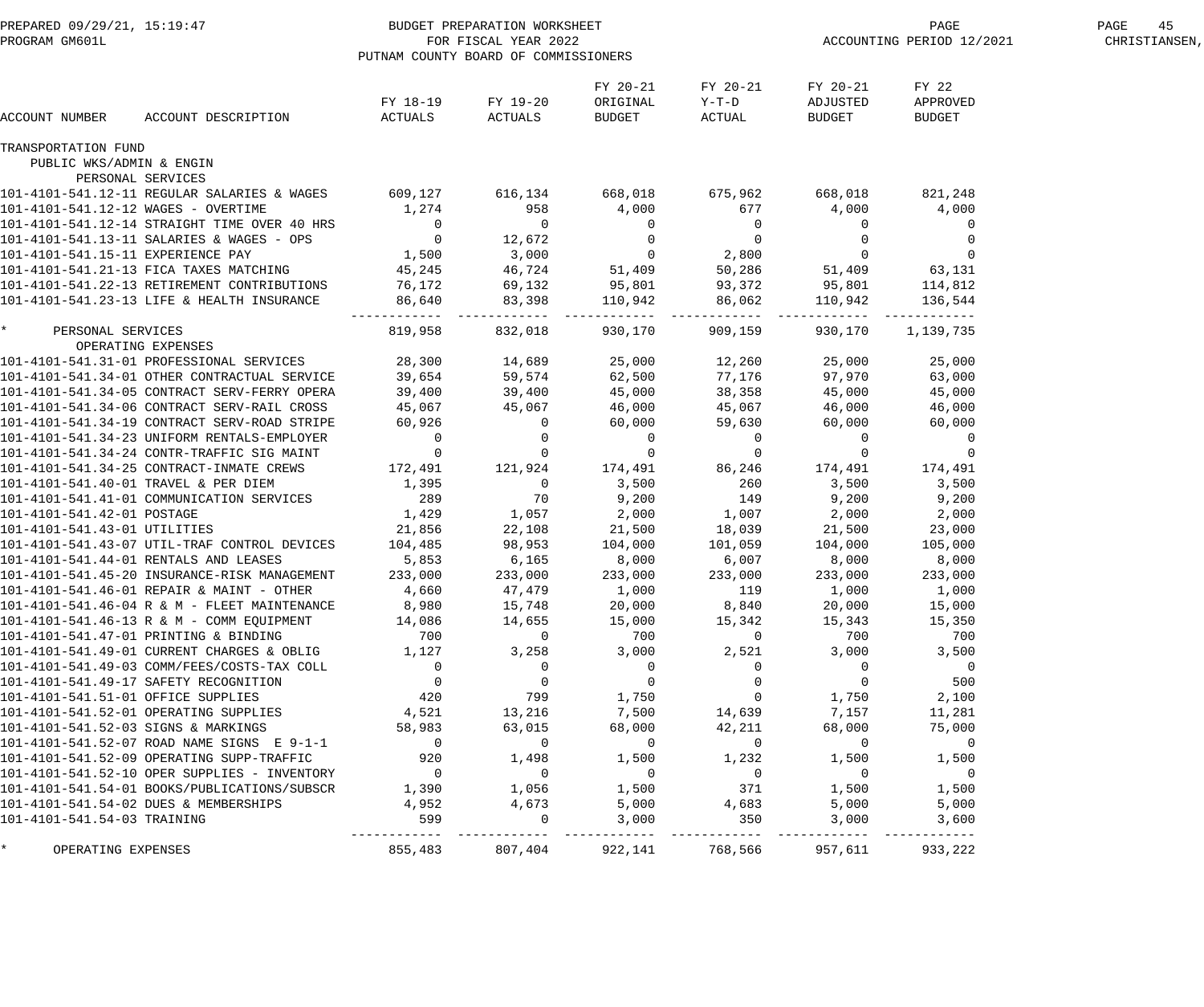| PREPARED 09/29/21, 15:19:47<br>PROGRAM GM601L |                                              |                     | BUDGET PREPARATION WORKSHEET<br>FOR FISCAL YEAR 2022<br>PUTNAM COUNTY BOARD OF COMMISSIONERS |                                |                               | PAGE<br>ACCOUNTING PERIOD 12/2021 | 46<br>PAGE<br>CHRISTIANSEN, |  |
|-----------------------------------------------|----------------------------------------------|---------------------|----------------------------------------------------------------------------------------------|--------------------------------|-------------------------------|-----------------------------------|-----------------------------|--|
| ACCOUNT NUMBER                                | ACCOUNT DESCRIPTION                          | FY 18-19<br>ACTUALS | FY 19-20<br>ACTUALS                                                                          | FY 20-21<br>ORIGINAL<br>BUDGET | FY 20-21<br>$Y-T-D$<br>ACTUAL | FY 20-21<br>ADJUSTED<br>BUDGET    | FY 22<br>APPROVED<br>BUDGET |  |
| CAPITAL OUTLAY                                |                                              |                     |                                                                                              |                                |                               |                                   |                             |  |
| 101-4101-541.61-01 LAND                       |                                              | $\Omega$            |                                                                                              | $\Omega$                       |                               |                                   | $\Omega$                    |  |
|                                               | 101-4101-541.64-01 EQUIPMENT-CASH PURCHASE   | 7,374               |                                                                                              | 44,000                         | $\mathbf 0$                   |                                   | 28,355                      |  |
| 101-4101-541.68-01 SOFTWARE                   |                                              | $\Omega$            |                                                                                              | $\Omega$                       | 44,000                        | 44,000                            | 24,000                      |  |
| CAPITAL OUTLAY<br>DEBT SERVICE                |                                              | 7,374               | $\overline{0}$                                                                               | 44,000                         | 44,000                        | 44,000                            | 52,355                      |  |
|                                               | 101-4101-541.71-05 PRINCIPAL-LEASE PURCHASE  |                     | $\Omega$                                                                                     | $\Omega$                       | $\Omega$                      |                                   |                             |  |
|                                               | 101-4101-541.72-05 INTEREST-LEASE PURCHASE   |                     |                                                                                              |                                |                               |                                   |                             |  |
| DEBT SERVICE<br>NON-OPERATING                 |                                              | $\mathbf{0}$        | $\Omega$                                                                                     | $\mathbf{0}$                   | 0                             | $\Omega$                          |                             |  |
|                                               | 101-4101-581.91-32 TRF-GROUP INSURANCE RES   |                     |                                                                                              |                                | $\Omega$                      |                                   |                             |  |
|                                               | 101-4101-581.91-45 TRANSFER TO GENERAL FUND  |                     |                                                                                              |                                |                               |                                   |                             |  |
|                                               | 101-4101-581.91-46 TRANSFER-COMM. IMPR FUND  |                     |                                                                                              |                                |                               |                                   |                             |  |
|                                               | 101-4101-581.91-53 BUD TRFR-FLEET MAINT FUND |                     |                                                                                              |                                |                               |                                   |                             |  |
| NON-OPERATING<br>NON-OPERATING                |                                              | $\Omega$            |                                                                                              | $\Omega$                       | $\Omega$                      | $\Omega$                          |                             |  |
| 101-4101-598.99-20 FUTURE PROJECTS            |                                              |                     |                                                                                              | $\Omega$                       | $\Omega$                      |                                   |                             |  |
| NON-OPERATING                                 |                                              |                     |                                                                                              |                                |                               |                                   |                             |  |
| * *<br>PUBLIC WKS/ADMIN & ENGIN               |                                              | 1,682,815           | 1,639,422                                                                                    | 1,896,311                      | 1,721,725                     | 1,931,781                         | 2,125,312                   |  |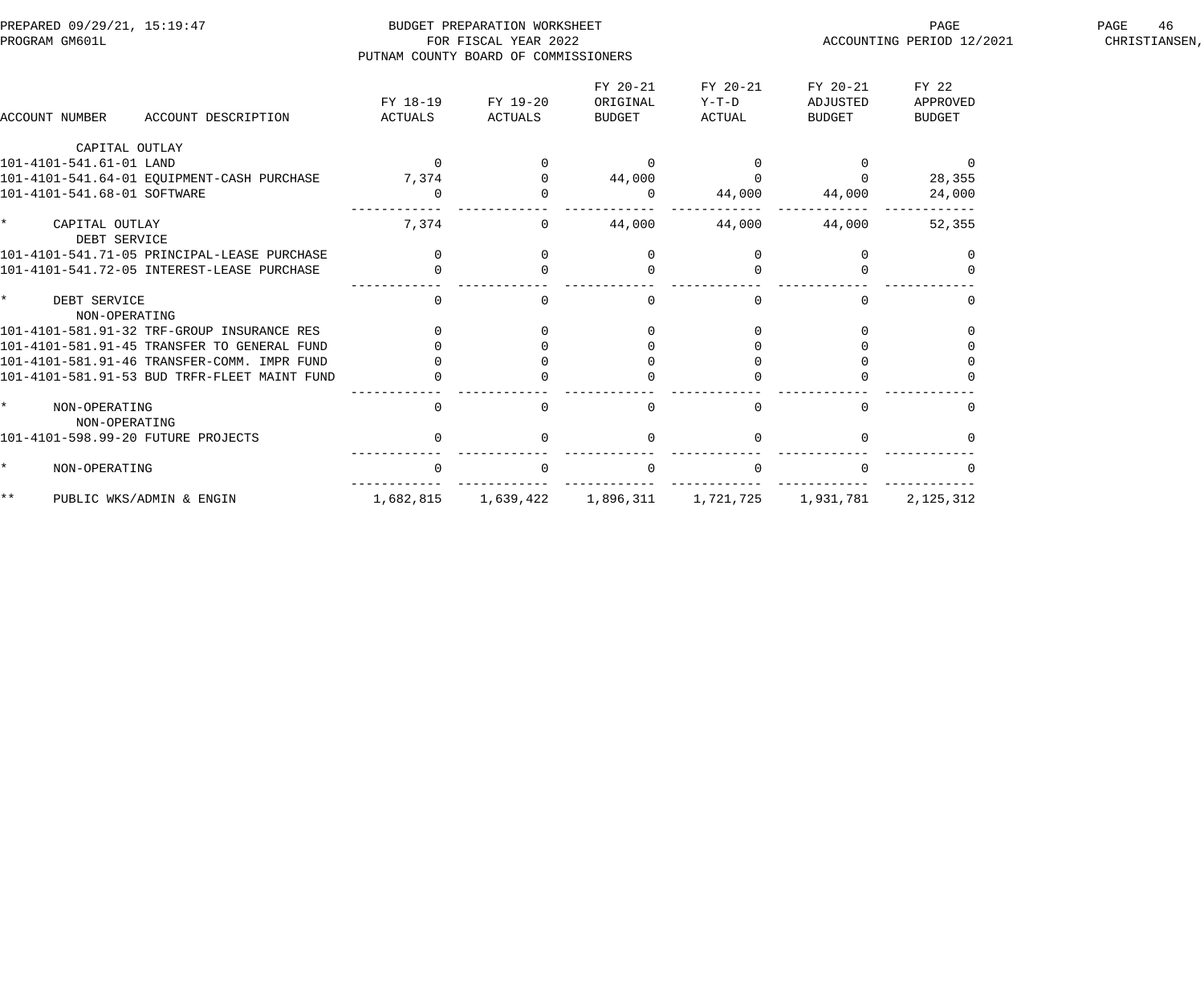|                                    | PREPARED 09/29/21, 15:19:47<br>PROGRAM GM601L FOR FISCAL YEAR 2022<br>PUTNAM COUNTY BOARD OF COMMISSION                                                                                                                                  | PUTNAM COUNTY BOARD OF COMMISSIONERS              |                   |                                                    |                                         | ET PAGE PAGE PAGE PAGE PAGE 2/2021    |                             |  |
|------------------------------------|------------------------------------------------------------------------------------------------------------------------------------------------------------------------------------------------------------------------------------------|---------------------------------------------------|-------------------|----------------------------------------------------|-----------------------------------------|---------------------------------------|-----------------------------|--|
| ACCOUNT NUMBER                     | ACCOUNT DESCRIPTION                                                                                                                                                                                                                      | ACTUALS ACTUALS BUDGET ACTUAL                     | FY 18-19 FY 19-20 | FY 20-21<br>ORIGINAL                               | FY 20-21<br>$Y-T-D$                     | FY 20-21<br>ADJUSTED<br><b>BUDGET</b> | FY 22<br>APPROVED<br>BUDGET |  |
| PUBLIC WKS/RDS & BRIDGES           |                                                                                                                                                                                                                                          |                                                   |                   |                                                    |                                         |                                       |                             |  |
|                                    | PERSONAL SERVICES                                                                                                                                                                                                                        |                                                   |                   |                                                    |                                         |                                       |                             |  |
|                                    | 101-4102-541.12-11 REGULAR SALARIES & WAGES 1,095,795 1,151,266 1,502,387 1,103,294 1,499,387 1,442,032                                                                                                                                  |                                                   |                   |                                                    |                                         |                                       |                             |  |
|                                    |                                                                                                                                                                                                                                          |                                                   |                   |                                                    |                                         |                                       |                             |  |
|                                    | 101-4102-541.12-12 WAGES - OVERTIME<br>101-4102-541.12-12 WAGES - OVERTIME<br>101-4102-541.12-14 STRAIGHT TIME OVER 40 HRS<br>101-4102-541.13-11 SALARIES & WAGES - OPS<br>101-4102-541.13-11 SALARIES & WAGES - OPS<br>101-4102-541.15- |                                                   |                   |                                                    |                                         |                                       |                             |  |
|                                    |                                                                                                                                                                                                                                          |                                                   |                   |                                                    |                                         |                                       |                             |  |
|                                    |                                                                                                                                                                                                                                          |                                                   |                   |                                                    |                                         |                                       |                             |  |
|                                    | 101-4102-541.22-13 RETIREMENT CONTRIBUTIONS      97,753    109,000    164,035    123,144    164,035    164,079                                                                                                                           |                                                   |                   |                                                    |                                         |                                       |                             |  |
|                                    | 101-4102-541.23-13 LIFE & HEALTH INSURANCE                                                                                                                                                                                               |                                                   |                   |                                                    | 263,707 283,051 300,000 274,523 300,000 |                                       | 418,166                     |  |
| * PERSONAL SERVICES                |                                                                                                                                                                                                                                          | $1,580,320$ $1,664,967$ $2,097,502$ $1,624,905$   |                   |                                                    |                                         |                                       | 2,097,502 2,150,740         |  |
| OPERATING EXPENSES                 |                                                                                                                                                                                                                                          |                                                   |                   |                                                    |                                         |                                       |                             |  |
|                                    | 101-4102-541.34-01 OTHER CONTRACTUAL SERVICE<br>101-4102-541.34-01 OTHER CONTRACTUAL SERVICE<br>101-4102-541.34-04 CONTR SVC-AREA 4 GRADING<br>101-4102-541.34-08 CONTR SVC-STATE ROAD 207<br>101-4102-541.34-08 CONTR SVC-CHURCH LK G   |                                                   |                   |                                                    |                                         |                                       |                             |  |
|                                    |                                                                                                                                                                                                                                          |                                                   |                   |                                                    |                                         |                                       |                             |  |
|                                    |                                                                                                                                                                                                                                          |                                                   |                   |                                                    |                                         |                                       |                             |  |
|                                    |                                                                                                                                                                                                                                          |                                                   |                   |                                                    |                                         |                                       |                             |  |
|                                    |                                                                                                                                                                                                                                          |                                                   |                   |                                                    |                                         |                                       |                             |  |
|                                    |                                                                                                                                                                                                                                          |                                                   |                   |                                                    |                                         |                                       |                             |  |
|                                    | 101-4102-541.34-23 UNIFORM RENTALS-EMPLOYER 19,749 18,820 21,000 17,888                                                                                                                                                                  |                                                   |                   |                                                    |                                         | 21,000                                | 21,000                      |  |
|                                    |                                                                                                                                                                                                                                          |                                                   |                   |                                                    |                                         |                                       |                             |  |
|                                    |                                                                                                                                                                                                                                          |                                                   |                   |                                                    |                                         |                                       |                             |  |
|                                    | 101-4102-541.44-02 GRADER LEASE CONTRACT 208,524                                                                                                                                                                                         |                                                   |                   | 208,524 208,525 208,524                            |                                         | 208,525                               | 262,254                     |  |
|                                    | 101-4102-541.46-01 REPAIR & MAINT - OTHER 7,018                                                                                                                                                                                          |                                                   |                   |                                                    | 15,262 6,000 24,811 24,916 6,000        |                                       |                             |  |
|                                    | 101-4102-541.46-04 R & M - FLEET MAINTENANCE 446,203<br>101-4102-541.46-04 R & M - FLEET MAINTENANCE 446,203 484,626 475,000 375,790 475,000<br>101-4102-541.46-05 FDOT-LAP-CR20A SIGN/MARK 0 0 0 0 0 0 0 0 0 0                          |                                                   |                   |                                                    |                                         |                                       | 475,000 450,000             |  |
|                                    |                                                                                                                                                                                                                                          |                                                   |                   |                                                    |                                         |                                       | $\overline{0}$              |  |
|                                    | 101-4102-541.49-01 CURRENT CHARGES & OBLIG 25,445 26,097 26,014 22,291 26,014 26,014                                                                                                                                                     |                                                   |                   |                                                    |                                         |                                       |                             |  |
|                                    | 101-4102-541.49-03 COMM/FEES/COSTS-TAX COLL                                                                                                                                                                                              | $\begin{array}{ccc} 0 & 387 \\ 0 & 0 \end{array}$ |                   | $\overline{0}$<br>$\begin{matrix}0\\0\end{matrix}$ | $\overline{0}$                          | $\overline{0}$<br>$\overline{0}$      | 0                           |  |
|                                    | 101-4102-541.49-05 PROPERTY VACATES/EASMNTS                                                                                                                                                                                              |                                                   | $\overline{0}$    |                                                    | $\overline{0}$                          |                                       | $\overline{0}$              |  |
|                                    | 101-4102-541.52-01 OPERATING SUPPLIES                                                                                                                                                                                                    | 43,561                                            | 25,047            | 45,000                                             | 21,088                                  | 35,404                                | 45,000                      |  |
|                                    | 101-4102-541.52-02 GAS, OIL & LUBRICANTS                                                                                                                                                                                                 | 295,400                                           | 241,739           | 285,000                                            | 236,193                                 | 285,000                               | 285,000                     |  |
|                                    | 101-4102-541.52-10 OPER SUPPLIES - INVENTORY                                                                                                                                                                                             | 5,876                                             | 2,991             | $\overline{0}$                                     | $\overline{0}$                          | $\sim$ 0                              | $\sim$ 0                    |  |
|                                    | 101-4102-541.53-01 MATERIALS-BITUMINOUS                                                                                                                                                                                                  | 28,477                                            | 34,864            | 30,000                                             | 49,056                                  | 30,000                                | 30,000                      |  |
|                                    | 101-4102-541.53-02 MATERIALS-CULVERT                                                                                                                                                                                                     | 39,372                                            | 17,388            | 75,000                                             | 70,129                                  | 72,180                                | 75,000                      |  |
| 101-4102-541.53-03 MATERIALS-OTHER |                                                                                                                                                                                                                                          | 237,562                                           | 202,393           | 250,000                                            | 212,098                                 | 243,500<br>100                        | 250,000                     |  |
| 101-4102-541.54-03 TRAINING        | 101-4102-541.54-01 BOOKS/PUBLICATIONS/SUBSCR                                                                                                                                                                                             | $\overline{0}$<br>127                             | 50                | 100<br>1,500                                       | 0                                       | 1,500                                 | 100<br>2,000                |  |
| $\star$<br>OPERATING EXPENSES      |                                                                                                                                                                                                                                          | 1,442,761                                         |                   |                                                    |                                         | 1,588,154                             | 1,618,782                   |  |
| CAPITAL OUTLAY                     |                                                                                                                                                                                                                                          |                                                   |                   |                                                    |                                         |                                       |                             |  |
|                                    | 101-4102-541.62-01 BLDGS-CONST & OR IMPROV                                                                                                                                                                                               | $\overline{0}$                                    | $\overline{0}$    | $\overline{0}$                                     | $\overline{0}$                          | $\overline{0}$                        | 0                           |  |
|                                    | 101-4102-541.63-01 IMPR OTHER THAN BUILDINGS                                                                                                                                                                                             | 33,405                                            | 68,948            | 1,000,000                                          | 53,684                                  | 875,000                               |                             |  |
|                                    | 101-4102-541.64-01 EQUIPMENT-CASH PURCHASE                                                                                                                                                                                               | 5,349                                             | $\mathbf{0}$      | $\overline{0}$                                     | 135,000                                 | 135,000                               | 172,050                     |  |
|                                    | 101-4102-541.64-02 EQUIPMENT-LEASE PURCHASE                                                                                                                                                                                              | $\overline{0}$                                    |                   | 0                                                  | 364,150                                 | 364,150                               | 0                           |  |
|                                    | 101-4102-541.68-41 WESTOVER/CAMPBELL REPAIRS                                                                                                                                                                                             | $\overline{0}$                                    |                   | $\mathbf{0}$                                       | $\overline{0}$                          | - 0                                   | $\mathbf 0$                 |  |
| CAPITAL OUTLAY                     |                                                                                                                                                                                                                                          | 38,754                                            | 68,948            | 1,000,000                                          | 552,834                                 | 1,374,150                             | 172,050                     |  |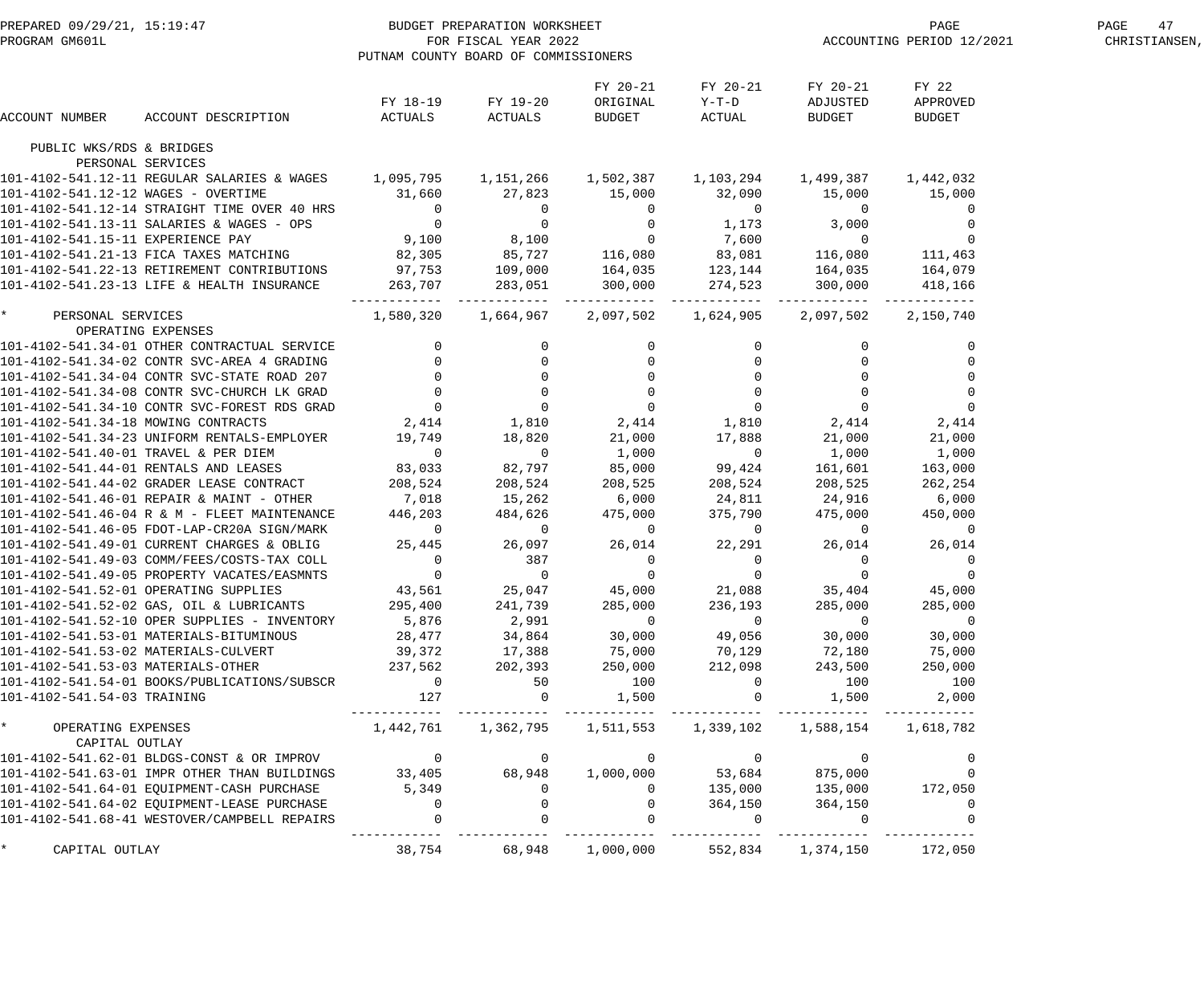|     | PREPARED 09/29/21, 15:19:47<br>PROGRAM GM601L |                                                                                           | PUTNAM COUNTY BOARD OF COMMISSIONERS | BUDGET PREPARATION WORKSHEET<br>FOR FISCAL YEAR 2022 |                                |                             | PAGE<br>ACCOUNTING PERIOD 12/2021 |                             |  |  |
|-----|-----------------------------------------------|-------------------------------------------------------------------------------------------|--------------------------------------|------------------------------------------------------|--------------------------------|-----------------------------|-----------------------------------|-----------------------------|--|--|
|     | ACCOUNT NUMBER                                | ACCOUNT DESCRIPTION                                                                       | FY 18-19<br>ACTUALS                  | FY 19-20<br>ACTUALS                                  | FY 20-21<br>ORIGINAL<br>BUDGET | FY 20-21<br>Y-T-D<br>ACTUAL | FY 20-21<br>ADJUSTED<br>BUDGET    | FY 22<br>APPROVED<br>BUDGET |  |  |
|     | DEBT SERVICE                                  | 101-4102-541.71-05 PRINCIPAL-LEASE PURCHASE<br>101-4102-541.72-05 INTEREST-LEASE PURCHASE | 121,716<br>15,220                    | 125,355<br>11,582                                    | 125,355<br>11,582              | 202,674<br>12,331           | 202,674<br>12,332                 | 132,962<br>3,975            |  |  |
|     | DEBT SERVICE                                  |                                                                                           | 136,936                              | 136,937                                              | 136,937                        | 215,005                     | 215,006                           | 136,937                     |  |  |
| * * |                                               | PUBLIC WKS/RDS & BRIDGES                                                                  | 3,198,771                            | 3,233,647                                            | 4,745,992                      | 3,731,846                   | 5,274,812                         | 4,078,509                   |  |  |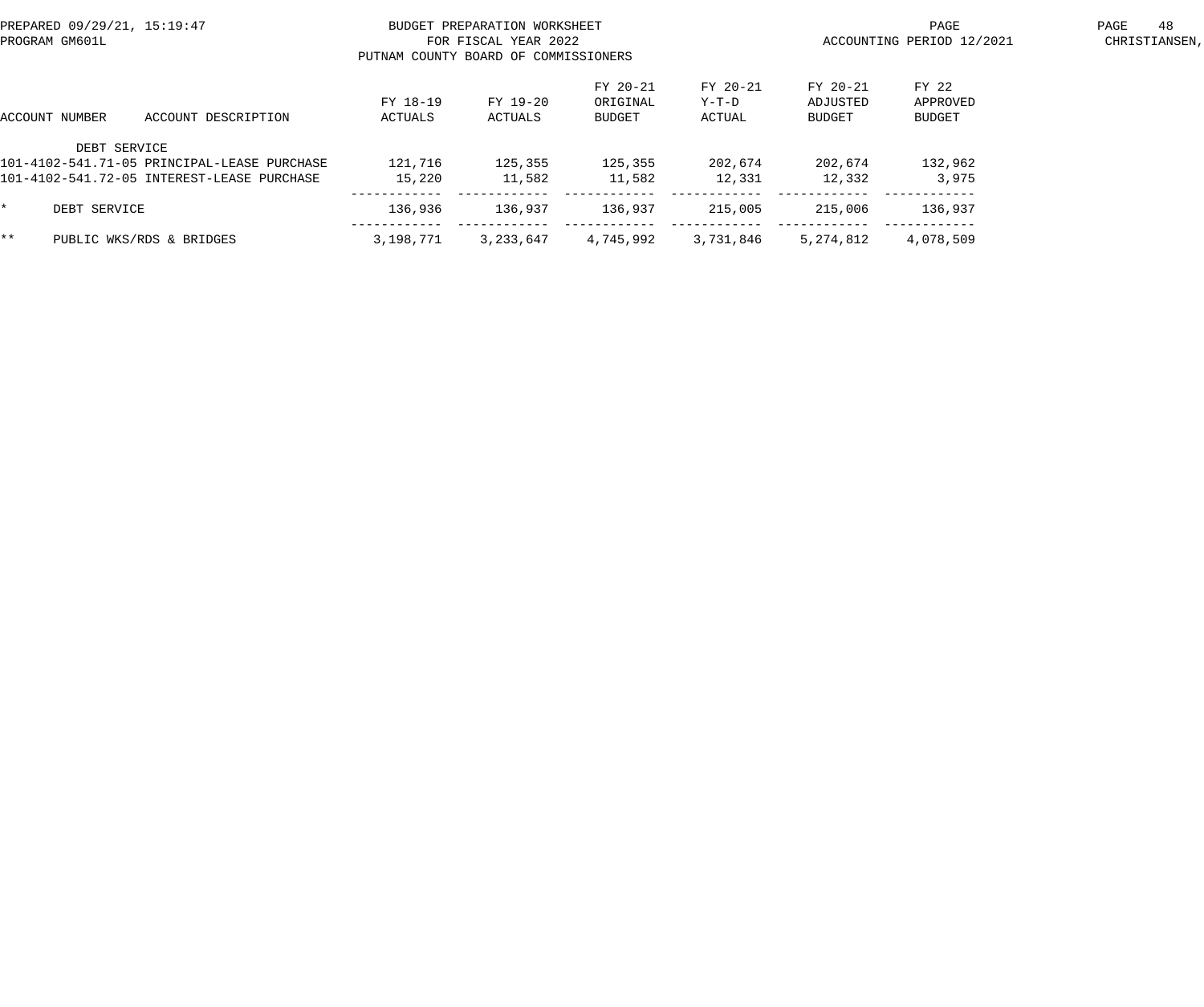| PREPARED 09/29/21, 15:19:47<br>PROGRAM GM601L |                                |                                              | BUDGET PREPARATION WORKSHEET<br>FOR FISCAL YEAR 2022<br>PUTNAM COUNTY BOARD OF COMMISSIONERS |                     |                                | PAGE<br>ACCOUNTING PERIOD 12/2021 | PAGE<br>49<br>CHRISTIANSEN,    |                                    |  |
|-----------------------------------------------|--------------------------------|----------------------------------------------|----------------------------------------------------------------------------------------------|---------------------|--------------------------------|-----------------------------------|--------------------------------|------------------------------------|--|
|                                               | ACCOUNT NUMBER                 | ACCOUNT DESCRIPTION                          | FY 18-19<br>ACTUALS                                                                          | FY 19-20<br>ACTUALS | FY 20-21<br>ORIGINAL<br>BUDGET | FY 20-21<br>$Y-T-D$<br>ACTUAL     | FY 20-21<br>ADJUSTED<br>BUDGET | FY 22<br>APPROVED<br><b>BUDGET</b> |  |
|                                               | TRANSFERS/RESERVES/MISC        |                                              |                                                                                              |                     |                                |                                   |                                |                                    |  |
|                                               | NON-OPERATING                  | 101-9999-581.91-25 TRF-ROAD PROJECTS FUND    |                                                                                              |                     | $\overline{0}$                 |                                   |                                |                                    |  |
|                                               |                                | 101-9999-581.91-28 TRF-RISK MANAGEMENT FD    |                                                                                              |                     |                                |                                   |                                |                                    |  |
|                                               |                                |                                              | 30,300                                                                                       | 30,300              | 30,300                         | 30,300                            | 30,300                         | 30,300                             |  |
| $\star$                                       | NON-OPERATING<br>NON-OPERATING |                                              | 30,300                                                                                       | 30,300              | 30,300                         | 30,300                            | 30,300                         | 30,300                             |  |
|                                               |                                | 101-9999-598.99-01 RESERVE FOR CONTINGENCY   |                                                                                              |                     | 168,915                        |                                   | 2,477                          | 150,000                            |  |
|                                               |                                | 101-9999-598.99-20 FUTURE PROJECTS           |                                                                                              |                     | $\overline{0}$                 |                                   |                                |                                    |  |
|                                               |                                | 101-9999-598.99-28 RESV FOR PAVED MSBU RDS   |                                                                                              |                     | 47,313                         |                                   | 47,313                         | 47,313                             |  |
|                                               |                                | 101-9999-598.99-30 RESERVE-EMPLOYEE PROGRAMS |                                                                                              |                     | $\Omega$                       |                                   |                                |                                    |  |
| $\star$                                       | NON-OPERATING                  |                                              | $\Omega$                                                                                     | $\Omega$            | 216,228                        | $\Omega$                          | 49,790                         | 197,313                            |  |
| $\star \star$                                 |                                | TRANSFERS/RESERVES/MISC                      | 30,300                                                                                       | 30, 300             | 246,528                        | 30,300 80,090 227,613             |                                |                                    |  |
| $***$                                         | TRANSPORTATION FUND            |                                              | 4,911,886                                                                                    | 4,903,369           | 6,888,831                      | 5,483,871                         | 7,286,683                      | 6,431,434                          |  |
|                                               |                                |                                              |                                                                                              |                     |                                |                                   |                                |                                    |  |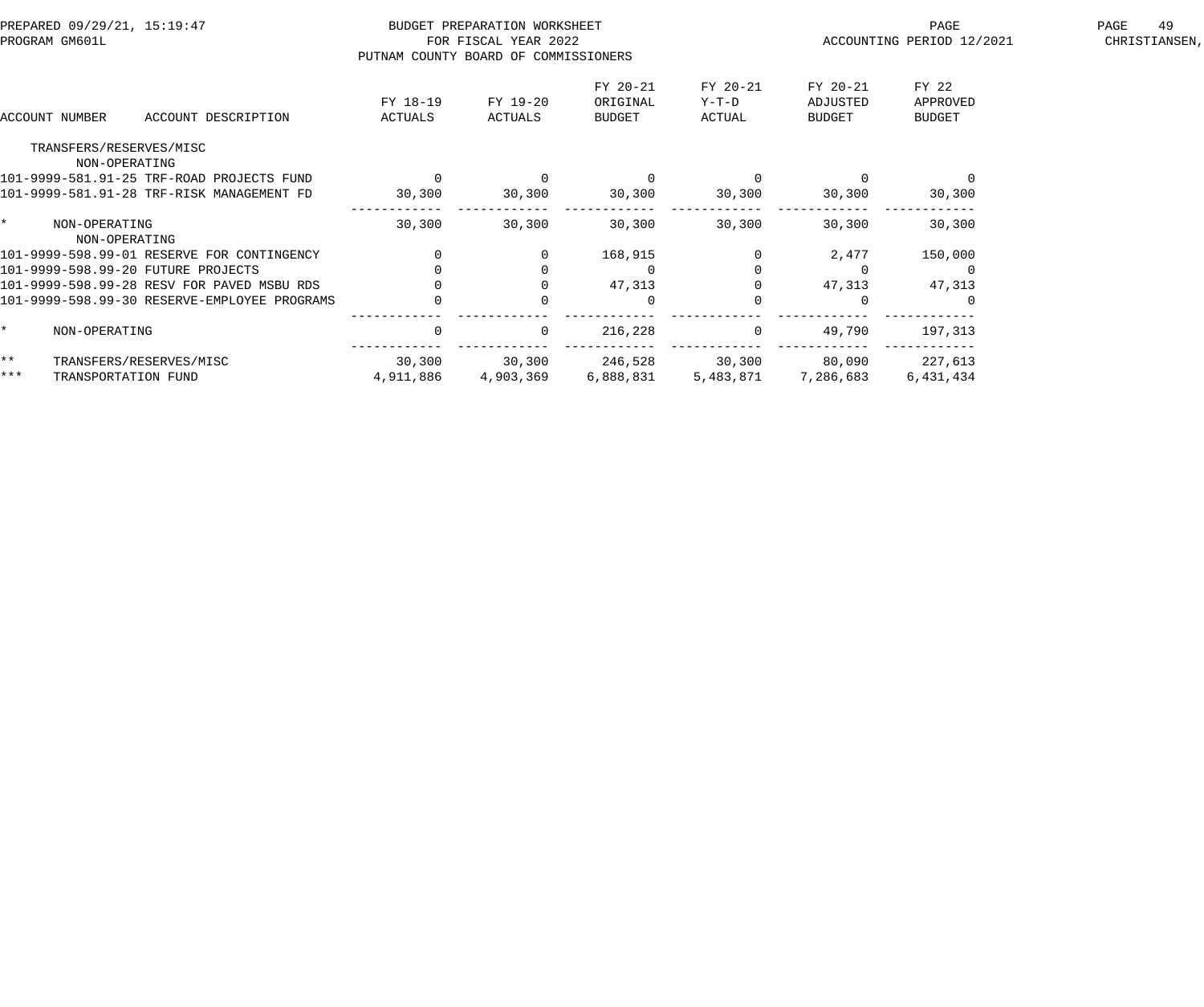| PREPARED 09/29/21, 15:19:47<br>PROGRAM GM601L |                                      |                                                                                                                                                                                                                                          |                                                                                                             | BUDGET PREPARATION WORKSHEET<br>FOR FISCAL YEAR 2022<br>PUTNAM COUNTY BOARD OF COMMISSIONERS |                                                                                             |                               | PAGE PAGE PAGE PAGE PAGE                          | 50<br>PAGE<br>CHRISTIANSEN,        |  |
|-----------------------------------------------|--------------------------------------|------------------------------------------------------------------------------------------------------------------------------------------------------------------------------------------------------------------------------------------|-------------------------------------------------------------------------------------------------------------|----------------------------------------------------------------------------------------------|---------------------------------------------------------------------------------------------|-------------------------------|---------------------------------------------------|------------------------------------|--|
|                                               | ACCOUNT NUMBER                       | ACCOUNT DESCRIPTION                                                                                                                                                                                                                      |                                                                                                             | FY 18-19 FY 19-20<br>ACTUALS ACTUALS                                                         | FY 20-21<br>ORIGINAL<br>BUDGET                                                              | FY 20-21<br>$Y-T-D$<br>ACTUAL | FY 20-21<br>ADJUSTED<br>BUDGET                    | FY 22<br>APPROVED<br><b>BUDGET</b> |  |
|                                               | <b>FISHING FUND</b>                  |                                                                                                                                                                                                                                          |                                                                                                             |                                                                                              |                                                                                             |                               |                                                   |                                    |  |
|                                               | FISHING IMPROVEMENT                  |                                                                                                                                                                                                                                          |                                                                                                             |                                                                                              |                                                                                             |                               |                                                   |                                    |  |
|                                               |                                      | OPERATING EXPENSES                                                                                                                                                                                                                       |                                                                                                             |                                                                                              |                                                                                             |                               |                                                   |                                    |  |
|                                               |                                      | 114-6305-537.31-01 PROFESSIONAL SERVICES 0 0 0 0 0                                                                                                                                                                                       |                                                                                                             |                                                                                              |                                                                                             | $\overline{0}$ 0              |                                                   |                                    |  |
|                                               |                                      | 114-6305-537.34-01 OTHER CONTRACTUAL SERVICE 14,503 6,343 15,000                                                                                                                                                                         |                                                                                                             |                                                                                              |                                                                                             | $\overline{0}$                |                                                   |                                    |  |
|                                               | 114-6305-537.43-01 UTILITIES         |                                                                                                                                                                                                                                          | 446                                                                                                         | 388                                                                                          | 750                                                                                         |                               | $\begin{array}{c} 0 \\ 0 \\ 0 \end{array}$        |                                    |  |
|                                               | 114-6305-537.43-04 GARBAGE           |                                                                                                                                                                                                                                          |                                                                                                             |                                                                                              | $\begin{array}{c} 0 \\ 4 \, , \, 0 \, 0 \, 0 \\ 5 \, , \, 0 \, 0 \, 0 \end{array}$          |                               |                                                   | $\mathbf 0$                        |  |
|                                               |                                      | 114-6305-537.44-01 RENTALS AND LEASES                                                                                                                                                                                                    |                                                                                                             |                                                                                              |                                                                                             |                               |                                                   |                                    |  |
|                                               |                                      | 114-6305-537.46-01 REPAIR & MAINT - OTHER                                                                                                                                                                                                |                                                                                                             |                                                                                              | $\begin{array}{c} 4 \, , \, 0 \, 0 \, 0 \, \\ 5 \, , \, 0 \, 0 \, 0 \, \\ 0 \, \end{array}$ |                               |                                                   | 21,975                             |  |
|                                               |                                      | 114-6305-537.46-04 R & M - FLEET MAINTENANCE 0 0 0 0 0                                                                                                                                                                                   |                                                                                                             |                                                                                              |                                                                                             |                               |                                                   | 0                                  |  |
|                                               |                                      |                                                                                                                                                                                                                                          |                                                                                                             | $\overline{0}$                                                                               | $\overline{0}$                                                                              |                               | $\overline{0}$<br>$\Omega$                        |                                    |  |
|                                               |                                      |                                                                                                                                                                                                                                          |                                                                                                             |                                                                                              | 250                                                                                         | $\Omega$<br>$\Omega$          | $\mathbf 0$<br>$\Omega$                           |                                    |  |
|                                               |                                      | 114-6305-537.49-01 CURRENT CHARGES & OBLIG<br>114-6305-537.52-01 OPERATING SUPPLIES 26<br>114-6305-537.52-03 SIGNS & MARKINGS 0<br>114-6305-537.52-03 SIGNS & MARKINGS 0<br>114-6305-537.52-10 OPER SUPPLIES - INVENTORY 0               |                                                                                                             | $\begin{array}{c} 390 \\ 0 \\ 0 \end{array}$                                                 | 1,000<br>$\Omega$                                                                           |                               |                                                   |                                    |  |
|                                               |                                      |                                                                                                                                                                                                                                          | _____________________________                                                                               |                                                                                              | -------------                                                                               |                               |                                                   |                                    |  |
| $\star$                                       | OPERATING EXPENSES<br>CAPITAL OUTLAY |                                                                                                                                                                                                                                          | 25,467 14,649                                                                                               |                                                                                              | 26,000                                                                                      | $\overline{0}$                | $\overline{0}$                                    | 21,975                             |  |
|                                               |                                      |                                                                                                                                                                                                                                          |                                                                                                             |                                                                                              |                                                                                             |                               | $\Omega$                                          | $\Omega$                           |  |
|                                               |                                      |                                                                                                                                                                                                                                          |                                                                                                             |                                                                                              |                                                                                             |                               |                                                   |                                    |  |
|                                               |                                      |                                                                                                                                                                                                                                          |                                                                                                             |                                                                                              |                                                                                             |                               |                                                   |                                    |  |
|                                               |                                      |                                                                                                                                                                                                                                          |                                                                                                             |                                                                                              |                                                                                             |                               |                                                   |                                    |  |
|                                               |                                      |                                                                                                                                                                                                                                          |                                                                                                             |                                                                                              |                                                                                             |                               |                                                   |                                    |  |
|                                               |                                      | CAPITAL OUTLAY<br>114-6305-537.63-01 IMPR OTHER THAN BUILDINGS<br>114-6305-537.63-02 BROWN'S LANDING BOAT RAMP<br>114-6305-537.63-03 WELAKA BOAT RAMP & DOCK<br>114-6305-537.63-04 VETERAN'S MEMORIAL PIER<br>114-6305-537.63-05 DERELIC |                                                                                                             | ________                                                                                     |                                                                                             |                               |                                                   |                                    |  |
| $\star$                                       | CAPITAL OUTLAY<br>NON-OPERATING      |                                                                                                                                                                                                                                          | 64,800                                                                                                      | 20,445                                                                                       |                                                                                             | 30,000 17,550                 | $\Omega$                                          | $\Omega$                           |  |
|                                               |                                      |                                                                                                                                                                                                                                          |                                                                                                             |                                                                                              |                                                                                             |                               |                                                   | $\overline{0}$                     |  |
|                                               |                                      | NON-OPERATING<br>114-6305-598.99-01 RESERVE FOR CONTINGENCY (0)<br>114-6305-598.99-12 RESTR RESERVE-CAP OUTLAY (0)                                                                                                                       |                                                                                                             |                                                                                              |                                                                                             |                               |                                                   | 431,692                            |  |
| $\star$                                       | NON-OPERATING                        |                                                                                                                                                                                                                                          | $\Omega$                                                                                                    | $\overline{0}$                                                                               |                                                                                             | 389,086 0                     | 453,667<br>------------ ------------ ------------ | 431,692                            |  |
| $***$                                         | FISHING IMPROVEMENT                  |                                                                                                                                                                                                                                          | 90,267     35,094     445,086     17,550     453,667<br>90,267     35,094     445,086     17,550    453,667 |                                                                                              |                                                                                             |                               |                                                   | 453,667                            |  |
| * * *                                         | FISHING FUND                         |                                                                                                                                                                                                                                          |                                                                                                             |                                                                                              |                                                                                             |                               |                                                   | 453,667                            |  |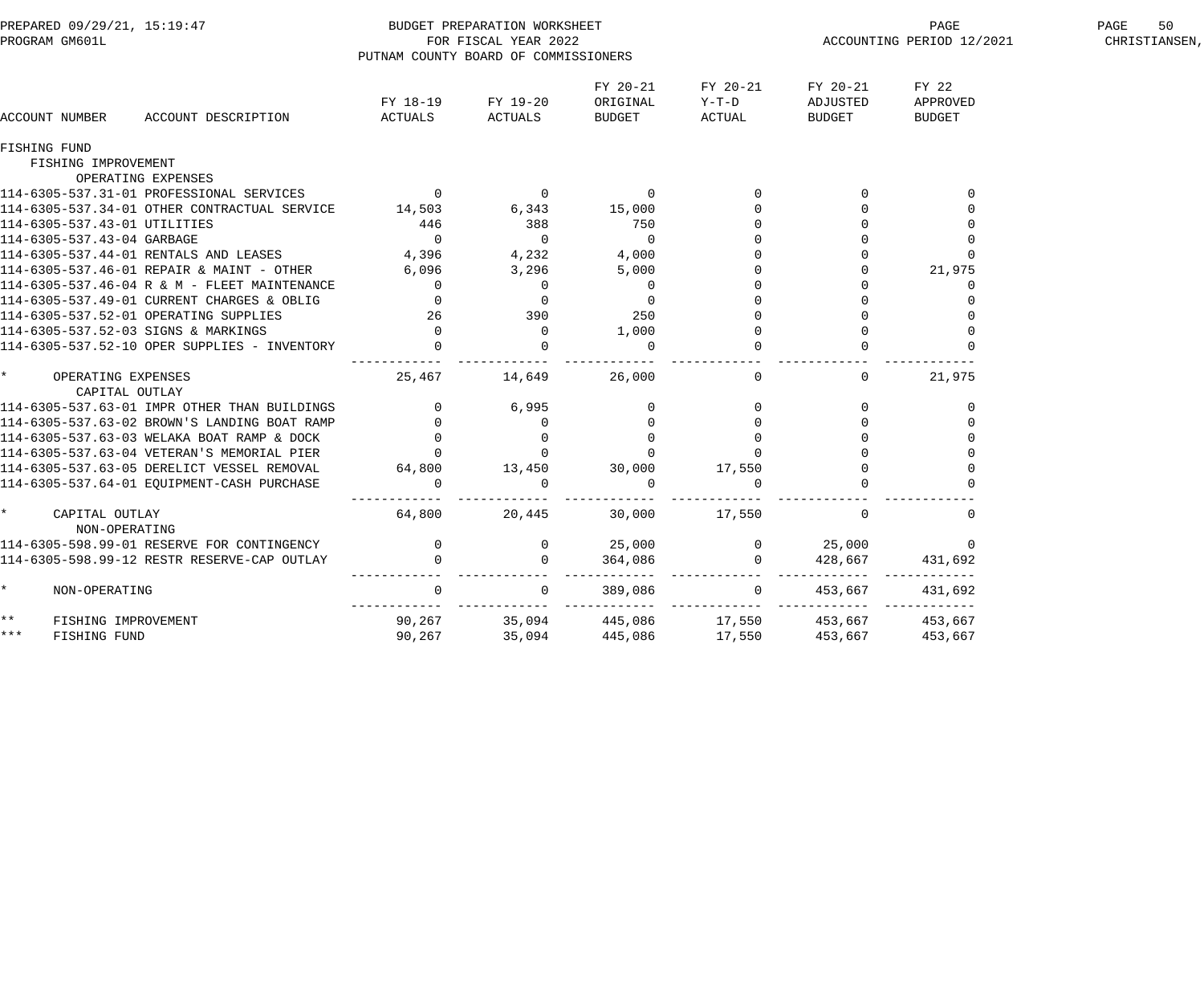| PREPARED 09/29/21, 15:19:47<br>PROGRAM GM601L   |                     | PUTNAM COUNTY BOARD OF COMMISSIONERS | BUDGET PREPARATION WORKSHEET<br>FOR FISCAL YEAR 2022 |                                |                               |                                | PAGE<br>ACCOUNTING PERIOD 12/2021  | 51<br>PAGE<br>CHRISTIANSEN, |
|-------------------------------------------------|---------------------|--------------------------------------|------------------------------------------------------|--------------------------------|-------------------------------|--------------------------------|------------------------------------|-----------------------------|
| ACCOUNT NUMBER                                  | ACCOUNT DESCRIPTION | FY 18-19<br>ACTUALS                  | FY 19-20<br>ACTUALS                                  | FY 20-21<br>ORIGINAL<br>BUDGET | FY 20-21<br>$Y-T-D$<br>ACTUAL | FY 20-21<br>ADJUSTED<br>BUDGET | FY 22<br>APPROVED<br><b>BUDGET</b> |                             |
| FIRE TAXING UNIT                                |                     |                                      |                                                      |                                |                               |                                |                                    |                             |
| CRESCENT CITY VFD                               |                     |                                      |                                                      |                                |                               |                                |                                    |                             |
| OPERATING EXPENSES                              |                     |                                      |                                                      |                                |                               |                                |                                    |                             |
| 118-3203-522.41-01 COMMUNICATION SERVICES       |                     | 960                                  | 722                                                  | 4,766                          | 870                           | 4,766                          | 1,000                              |                             |
| 118-3203-522.42-01 POSTAGE                      |                     | $\overline{0}$                       | $\Omega$                                             | $\Omega$                       | $\Omega$                      | $\Omega$                       | $\overline{0}$                     |                             |
| 118-3203-522.43-01 UTILITIES                    |                     | 6,591                                | 5,398                                                | 5,801                          | 4,768                         | 5,801                          | 5,800                              |                             |
| 118-3203-522.44-01 RENTALS AND LEASES           |                     | $\overline{0}$                       | $\overline{0}$                                       | $\mathbf 0$                    | $\mathbf{0}$                  | $\overline{0}$                 | $\overline{0}$                     |                             |
| 118-3203-522.46-01 REPAIR & MAINT - OTHER       |                     | 5,282                                | 1,994                                                | 4,750                          | 2,583                         | 4,750                          | 2,775                              |                             |
| 118-3203-522.46-02 REPAIR & MAINTENANCE         |                     | $\Omega$                             | $\Omega$                                             | $\overline{0}$                 | $\Omega$                      | $\Omega$                       | $\Omega$                           |                             |
| 118-3203-522.46-04 R & M - FLEET MAINTENANCE    |                     | $\mathbf{0}$                         |                                                      | 114                            |                               | 114                            | 114                                |                             |
| 118-3203-522.46-13 R & M - COMM EOUIPMENT       |                     | 178                                  | 657                                                  | 750                            |                               | 750                            | 1,400                              |                             |
| 118-3203-522.49-01 CURRENT CHARGES & OBLIG      |                     | $\mathbf{0}$                         | $\Omega$                                             | $\mathbf 0$                    |                               | $\Omega$                       | $\mathbf 0$                        |                             |
| 118-3203-522.49-60 VFD OPERATING EXPENSES       |                     | $\mathbf{0}$                         | $\Omega$                                             | $\mathbf 0$                    |                               |                                |                                    |                             |
| 118-3203-522.51-01 OFFICE SUPPLIES              |                     | $\overline{0}$                       | $\mathbf 0$                                          | $\mathbf 0$                    |                               | $\Omega$                       |                                    |                             |
| 118-3203-522.52-01 OPERATING SUPPLIES           |                     | 24,119                               | 26,851                                               | 23,352                         | 9,848                         | 23,352                         | 27,000                             |                             |
| 118-3203-522.52-02 GAS, OIL LUBRICANTS          |                     | 5,788                                | 4,385                                                | 8,033                          | 2,506                         | 8,033                          | 7,000                              |                             |
| 118-3203-522.52-10 OPER SUPPLIES - INVENTORY    |                     | 5,122                                | 2,229                                                | 3,800                          | $\overline{0}$                | 3,800                          | 2,500                              |                             |
| 118-3203-522.54-03 TRAINING                     |                     | $\mathbf 0$                          | $\Omega$                                             | $\mathbf 0$                    | $\Omega$                      | $\Omega$                       | $\Omega$                           |                             |
| $\star$<br>OPERATING EXPENSES<br>CAPITAL OUTLAY |                     | 48,040                               | 42,236                                               | 51,366                         | 20,575                        | 51,366                         | 47,589                             |                             |
| 118-3203-522.64-01 EQUIPMENT-CASH PURCHASE      |                     | $\mathsf{O}$                         |                                                      | $\mathbf 0$                    |                               | $\mathbf 0$                    | $\Omega$                           |                             |
| $\star$<br>CAPITAL OUTLAY                       |                     | 0                                    |                                                      | $\mathbf 0$                    |                               |                                |                                    |                             |
| $\star \star$<br>CRESCENT CITY VFD              |                     | 48,040                               | 42,236                                               | 51,366                         | 20,575                        | 51,366                         | 47,589                             |                             |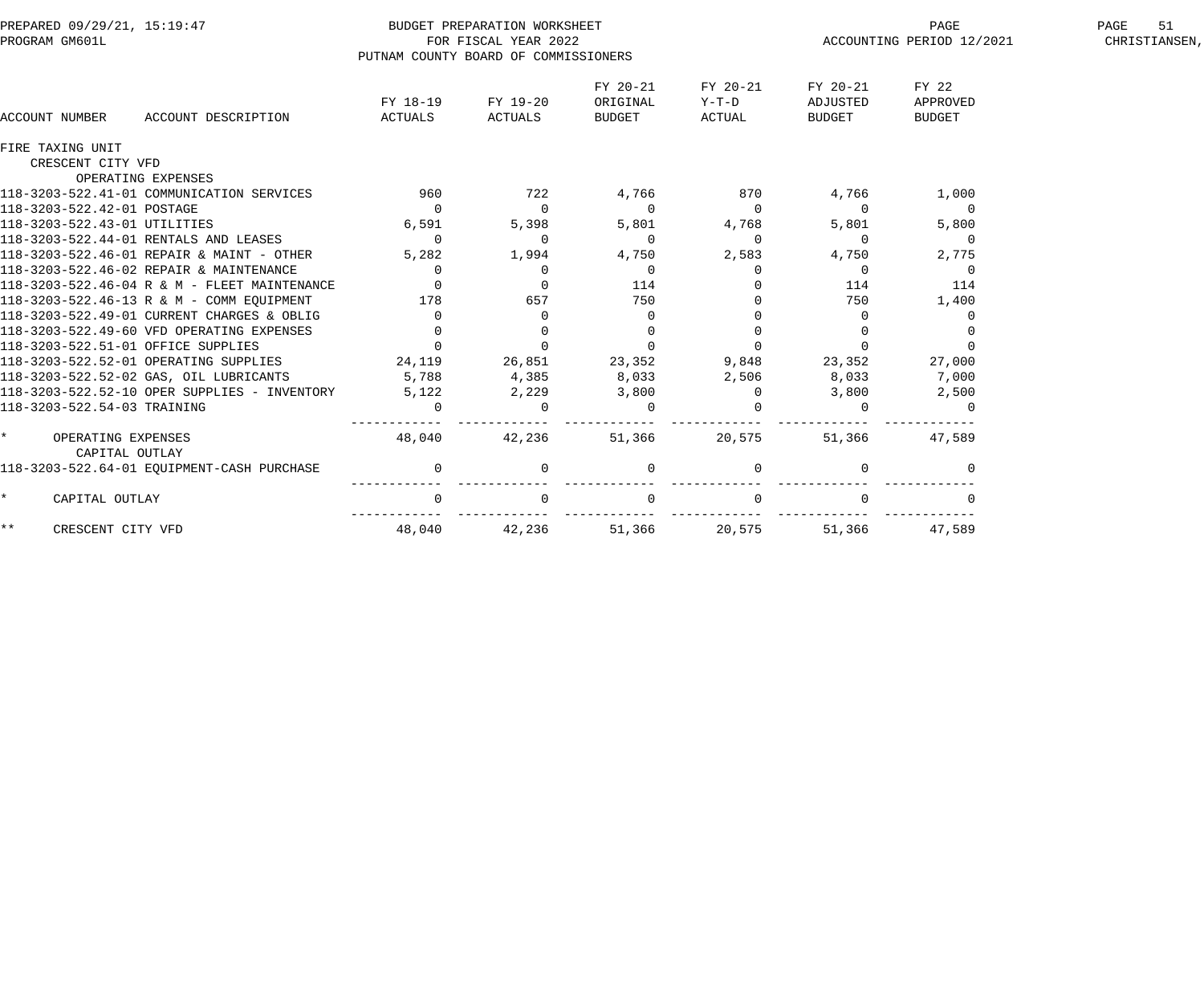| PREPARED 09/29/21, 15:19:47<br>PROGRAM GM601L   |                | BUDGET PREPARATION WORKSHEET<br>FOR FISCAL YEAR 2022<br>PUTNAM COUNTY BOARD OF COMMISSIONERS |                |               |                | PAGE<br>ACCOUNTING PERIOD 12/2021 | 52<br>PAGE<br>CHRISTIANSEN, |
|-------------------------------------------------|----------------|----------------------------------------------------------------------------------------------|----------------|---------------|----------------|-----------------------------------|-----------------------------|
|                                                 |                |                                                                                              | FY 20-21       | FY 20-21      | FY 20-21       | FY 22                             |                             |
|                                                 | FY 18-19       | FY 19-20                                                                                     | ORIGINAL       | $Y-T-D$       | ADJUSTED       | APPROVED                          |                             |
| ACCOUNT DESCRIPTION<br>ACCOUNT NUMBER           | ACTUALS        | ACTUALS                                                                                      | <b>BUDGET</b>  | <b>ACTUAL</b> | <b>BUDGET</b>  | <b>BUDGET</b>                     |                             |
| INTERLACHEN VFD                                 |                |                                                                                              |                |               |                |                                   |                             |
| OPERATING EXPENSES                              |                |                                                                                              |                |               |                |                                   |                             |
| 118-3204-522.41-01 COMMUNICATION SERVICES       | 2,936          | 2,949                                                                                        | 3,625          | 2,608         | 3,625          | 3,205                             |                             |
| 118-3204-522.42-01 POSTAGE                      | $\overline{0}$ | $\Omega$                                                                                     | $\overline{0}$ | $\Omega$      | $\overline{0}$ | $\overline{0}$                    |                             |
| 118-3204-522.43-01 UTILITIES                    | 2,354          | 2,326                                                                                        | 4,327          | 1,966         | 4,327          | 3,000                             |                             |
| 118-3204-522.44-01 RENTALS AND LEASES           | $\overline{0}$ | 1,680                                                                                        | 1,680          | 1,575         | 1,680          | $\overline{0}$                    |                             |
| 118-3204-522.46-01 REPAIR & MAINT - OTHER       | 2,642          | 1,619                                                                                        | 3,800          | 3,177         | 3,800          | 2,675                             |                             |
| 118-3204-522.46-04 R & M - FLEET MAINTENANCE    | $\Omega$       | $\Omega$                                                                                     | 67             | 0             | 67             | 67                                |                             |
| 118-3204-522.46-13 R & M - COMM EOUIPMENT       |                |                                                                                              | 477            | 51            | 477            | 477                               |                             |
| 118-3204-522.49-01 CURRENT CHARGES & OBLIG      |                |                                                                                              | 0              |               | $\Omega$       |                                   |                             |
| 118-3204-522.49-59 VFD-PRIOR YEAR CARRYOVER     |                |                                                                                              |                |               |                |                                   |                             |
| 118-3204-522.49-60 VFD OPERATING EXPENSES       | $\Omega$       |                                                                                              | $\Omega$       |               | $\Omega$       |                                   |                             |
| 118-3204-522.52-01 OPERATING SUPPLIES           | 19,259         | 15,456                                                                                       | 12,653         | 5,777         | 12,653         | 16,000                            |                             |
| 118-3204-522.52-02 GAS, OIL LUBRICANTS          | 3,794          | 3,486                                                                                        | 8,051          | 5,430         | 8,051          | 6,000                             |                             |
| 118-3204-522.52-10 OPER SUPPLIES - INVENTORY    | $\overline{0}$ |                                                                                              | $\Omega$       | $\Omega$      |                | 0                                 |                             |
| 118-3204-522.54-03 TRAINING                     |                |                                                                                              |                |               |                |                                   |                             |
| $\star$<br>OPERATING EXPENSES<br>CAPITAL OUTLAY | 30,985         | 27,516                                                                                       | 34,680         | 20,584        | 34,680         | 31,424                            |                             |
| 118-3204-522.64-01 EQUIPMENT-CASH PURCHASE      | $\mathbf 0$    | 0                                                                                            | $\Omega$       |               | $\overline{0}$ | 3,000                             |                             |
| 118-3204-522.64-02 EQUIPMENT-LEASE PURCHASE     |                |                                                                                              |                |               |                | $\Omega$                          |                             |
| $\star$<br>CAPITAL OUTLAY                       |                |                                                                                              |                |               |                | 3,000                             |                             |
| * *<br>INTERLACHEN VFD                          | 30,985         | 27,516                                                                                       | 34,680         | 20,584        | 34,680         | 34,424                            |                             |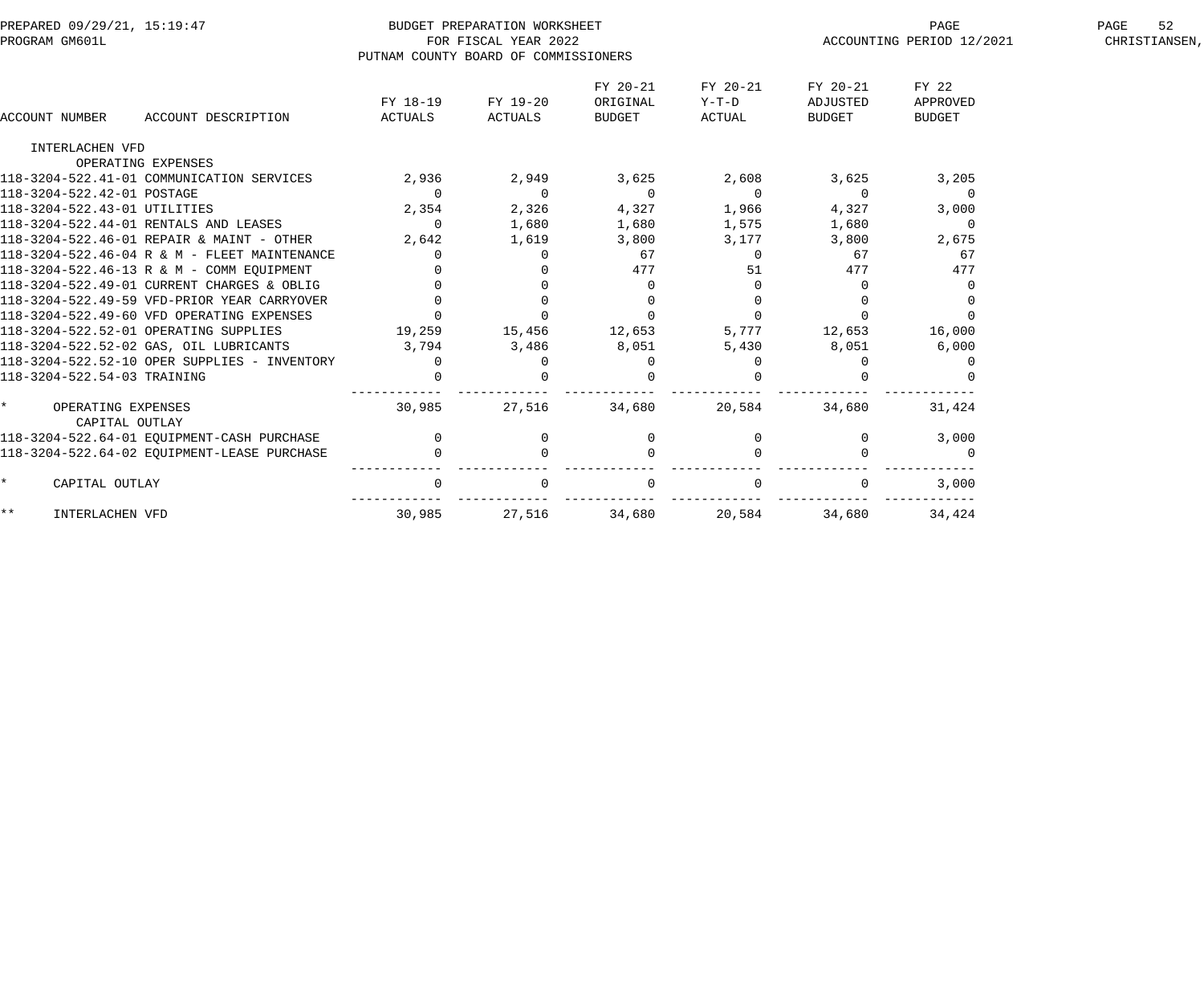| PREPARED 09/29/21, 15:19:47                  |                | BUDGET PREPARATION WORKSHEET         |                |               |               | PAGE                      | 53<br>PAGE    |
|----------------------------------------------|----------------|--------------------------------------|----------------|---------------|---------------|---------------------------|---------------|
| PROGRAM GM601L                               |                | FOR FISCAL YEAR 2022                 |                |               |               | ACCOUNTING PERIOD 12/2021 | CHRISTIANSEN, |
|                                              |                | PUTNAM COUNTY BOARD OF COMMISSIONERS |                |               |               |                           |               |
|                                              |                |                                      | FY 20-21       | FY 20-21      | FY 20-21      | FY 22                     |               |
|                                              | FY 18-19       | FY 19-20                             | ORIGINAL       | $Y-T-D$       | ADJUSTED      | APPROVED                  |               |
| <b>ACCOUNT NUMBER</b><br>ACCOUNT DESCRIPTION | ACTUALS        | ACTUALS                              | <b>BUDGET</b>  | <b>ACTUAL</b> | <b>BUDGET</b> | <b>BUDGET</b>             |               |
| SOUTHWEST VFD                                |                |                                      |                |               |               |                           |               |
| OPERATING EXPENSES                           |                |                                      |                |               |               |                           |               |
| 118-3205-522.41-01 COMMUNICATION SERVICES    | 1,286          | 1,902                                | 1,700          | 1,751         | 1,900         | 1,700                     |               |
| 118-3205-522.42-01 POSTAGE                   | $\overline{0}$ | $\Omega$                             | $\overline{0}$ | $\Omega$      | $\Omega$      | $\overline{0}$            |               |
| 118-3205-522.43-01 UTILITIES                 | 3,468          | 3,257                                | 4,400          | 2,927         | 4,200         | 4,000                     |               |
| 118-3205-522.44-01 RENTALS AND LEASES        | 1,638          | 1,600                                | 1,600          | 1,560         | 1,600         | 0                         |               |
| 118-3205-522.46-01 REPAIR & MAINT - OTHER    | 404            | 2,118                                | 1,580          | 125           | 1,580         | 1,580                     |               |
| 118-3205-522.46-04 R & M - FLEET MAINTENANCE | $\Omega$       | 1,112                                | 441            | $\Omega$      | 441           | 441                       |               |
| 118-3205-522.46-13 R & M - COMM EOUIPMENT    |                | $\Omega$                             | 250            |               | 250           |                           |               |
| 118-3205-522.49-01 CURRENT CHARGES & OBLIG   |                |                                      | $\Omega$       |               | $\Omega$      |                           |               |
| 118-3205-522.49-59 VFD-PRIOR YEAR CARRYOVER  |                |                                      | 0              |               |               |                           |               |
| 118-3205-522.49-60 VFD OPERATING EXPENSES    | $\Omega$       | $\mathbf 0$                          | $\Omega$       | $\Omega$      | $\Omega$      | $\Omega$                  |               |
| 118-3205-522.52-01 OPERATING SUPPLIES        | 8,222          | 5,704                                | 5,620          | 4,007         | 5,620         | 10,600                    |               |
| 118-3205-522.52-02 GAS, OIL LUBRICANTS       | 8,162          | 4,145                                | 9,500          | 4,965         | 9,500         | 5,000                     |               |
| 118-3205-522.52-10 OPER SUPPLIES - INVENTORY | $\mathbf{0}$   | $\Omega$                             | 0              | $\Omega$      |               | 0                         |               |
| 118-3205-522.54-03 TRAINING                  |                |                                      | $\Omega$       |               |               |                           |               |
| $\star$<br>OPERATING EXPENSES                | 23,180         | 19,838                               | 25,091         | 15,335        | 25,091        | 23,321                    |               |
| CAPITAL OUTLAY                               |                |                                      |                |               |               |                           |               |
| 118-3205-522.62-01 BLDGS-CONST & OR IMPROV   | $\mathbf 0$    | $\mathbf 0$                          | 0              | 0             | $\mathbf 0$   | $\overline{0}$            |               |
| 118-3205-522.64-01 EQUIPMENT-CASH PURCHASE   | $\Omega$       |                                      | $\Omega$       |               |               | 3,000                     |               |
| $\star$<br>CAPITAL OUTLAY                    | $\Omega$       |                                      | 0              |               |               | 3,000                     |               |
| $\star \star$<br>SOUTHWEST VFD               | 23,180         | 19,838                               | 25,091         | 15,335        | 25,091        | 26,321                    |               |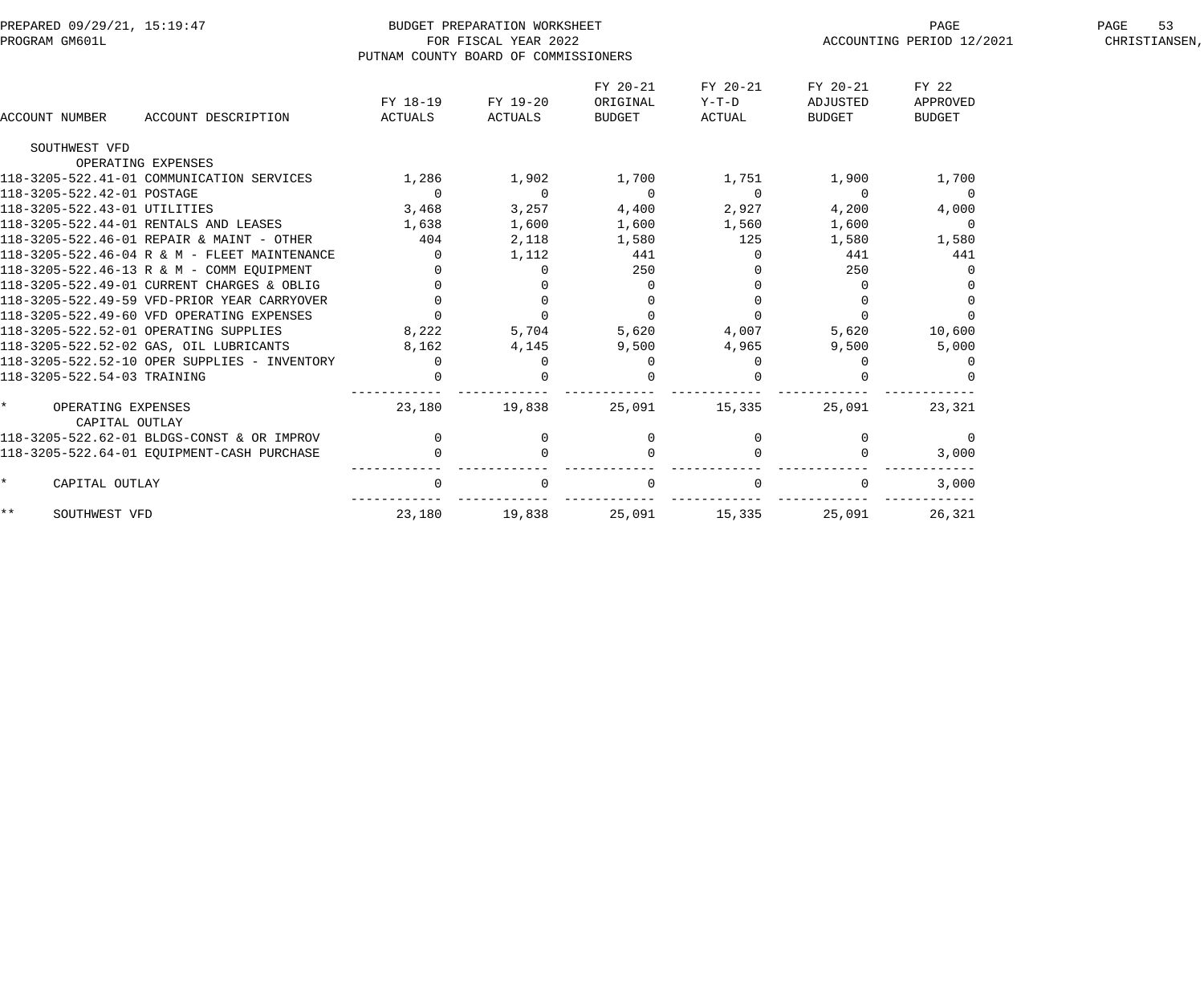| PREPARED 09/29/21, 15:19:47<br>PROGRAM GM601L   |                     | BUDGET PREPARATION WORKSHEET<br>FOR FISCAL YEAR 2022<br>PUTNAM COUNTY BOARD OF COMMISSIONERS |                                |                             | PAGE<br>ACCOUNTING PERIOD 12/2021 | 54<br>PAGE<br>CHRISTIANSEN,        |  |
|-------------------------------------------------|---------------------|----------------------------------------------------------------------------------------------|--------------------------------|-----------------------------|-----------------------------------|------------------------------------|--|
| <b>ACCOUNT NUMBER</b><br>ACCOUNT DESCRIPTION    | FY 18-19<br>ACTUALS | FY 19-20<br>ACTUALS                                                                          | FY 20-21<br>ORIGINAL<br>BUDGET | FY 20-21<br>Y-T-D<br>ACTUAL | FY 20-21<br>ADJUSTED<br>BUDGET    | FY 22<br>APPROVED<br><b>BUDGET</b> |  |
| EAST PALATKA VFD                                |                     |                                                                                              |                                |                             |                                   |                                    |  |
| OPERATING EXPENSES                              |                     |                                                                                              |                                |                             |                                   |                                    |  |
| 118-3206-522.40-01 TRAVEL & PER DIEM            | $\overline{0}$      |                                                                                              |                                |                             |                                   |                                    |  |
| 118-3206-522.41-01 COMMUNICATION SERVICES       | $\overline{0}$      | $\mathbf 0$                                                                                  | $\mathbf{0}$                   |                             |                                   |                                    |  |
| 118-3206-522.42-01 POSTAGE                      | $\Omega$            | $\overline{0}$                                                                               | $\overline{0}$                 |                             |                                   |                                    |  |
| 118-3206-522.43-01 UTILITIES                    | 4,211               | 3,025                                                                                        | 3,865                          | 2,004                       | 3,865                             | 1,665                              |  |
| 118-3206-522.44-01 RENTALS AND LEASES           | 1,140               | 1,194                                                                                        | 1,330                          | 1,140                       | 1,330                             | $\Omega$                           |  |
| 118-3206-522.46-01 REPAIR & MAINT - OTHER       | 1,297               | 1,282                                                                                        | 1,500                          | 740                         | 1,500                             | 1,500                              |  |
| 118-3206-522.46-04 R & M - FLEET MAINTENANCE    | 15                  | 30                                                                                           | 60                             |                             | 60                                | 60                                 |  |
| 118-3206-522.46-13 R & M - COMM EOUIPMENT       | 958                 | 145                                                                                          | 798                            |                             | 798                               | 150                                |  |
| 118-3206-522.49-01 CURRENT CHARGES & OBLIG      | $\overline{0}$      | $\overline{0}$                                                                               | $\overline{0}$                 |                             | $\Omega$                          | $\overline{0}$                     |  |
| 118-3206-522.49-60 VFD OPERATING EXPENSES       | $\overline{0}$      | $\overline{0}$                                                                               | $\Omega$                       | $\Omega$                    | $\Omega$                          | $\Omega$                           |  |
| 118-3206-522.52-01 OPERATING SUPPLIES           | 12,547              | $11,624$ $12,690$ $3,430$                                                                    |                                |                             | 10,932                            | 1,000                              |  |
| 118-3206-522.52-02 GAS, OIL LUBRICANTS 10,960   |                     | 10,557                                                                                       | 8,930                          | 12,060                      | 10,688                            | 8,900                              |  |
| 118-3206-522.52-10 OPER SUPPLIES - INVENTORY    | $\overline{0}$      | 1,525                                                                                        | 1,525                          | $\overline{0}$              | 1,525                             |                                    |  |
| 118-3206-522.54-03 TRAINING                     | $\Omega$            | $\Omega$                                                                                     | $\overline{0}$                 |                             |                                   |                                    |  |
| $\star$<br>OPERATING EXPENSES<br>CAPITAL OUTLAY | 31,128              | 29,382                                                                                       | 30,698                         | 19,374                      | 30,698                            | 13,275                             |  |
| 118-3206-522.64-01 EQUIPMENT-CASH PURCHASE      | $\overline{0}$      | $\mathbf 0$                                                                                  | $\overline{0}$                 |                             | $\Omega$                          | 3,000                              |  |
| $\star$<br>CAPITAL OUTLAY                       | $\overline{0}$      | $\Omega$                                                                                     | $\overline{0}$                 | $\Omega$                    |                                   | 3,000                              |  |
| $***$<br>EAST PALATKA VFD                       | 31,128              | 29,382                                                                                       | 30,698                         | 19,374                      | 30,698                            | 16,275                             |  |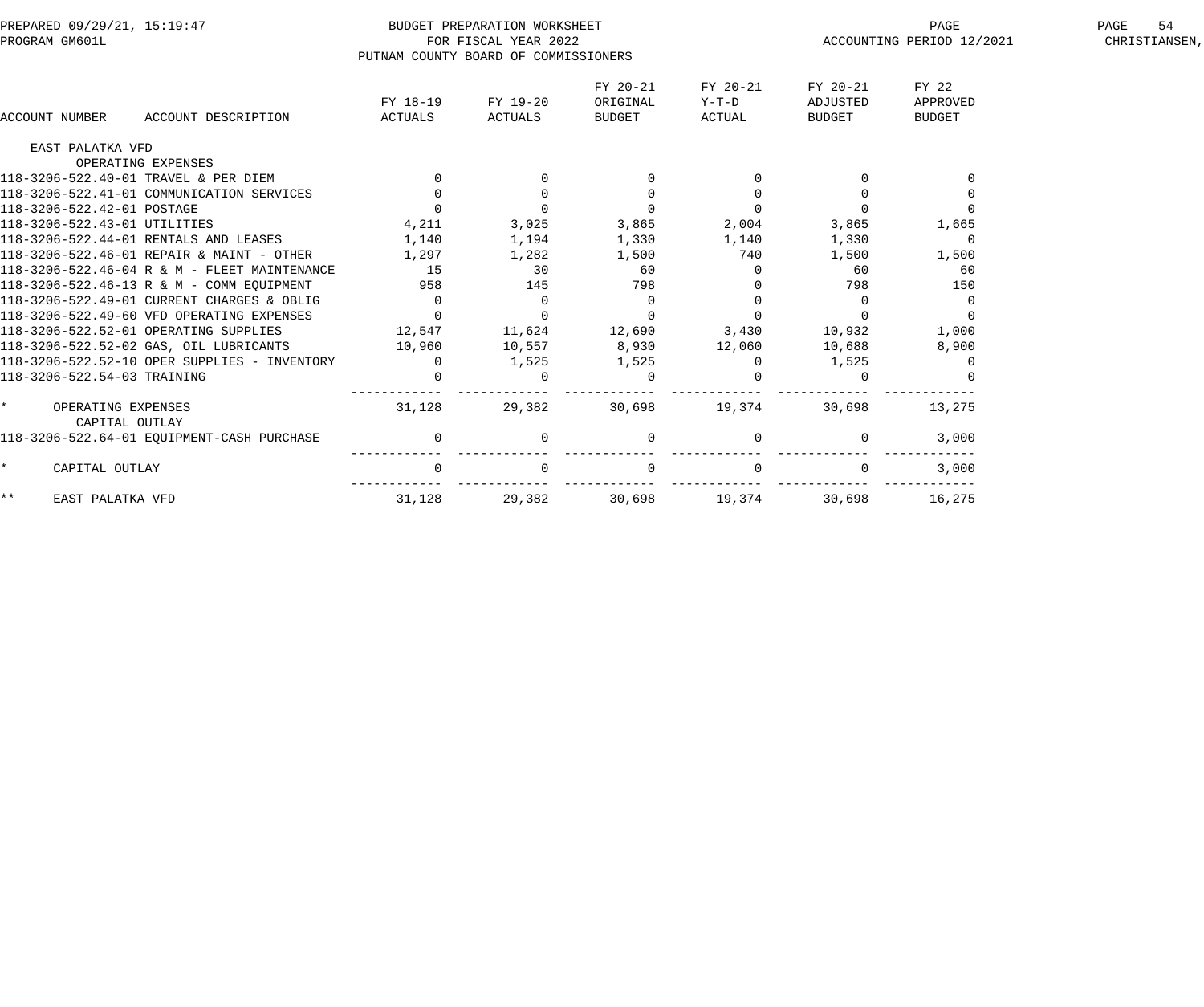|                       | PREPARED 09/29/21, 15:19:47                    |                                      | BUDGET PREPARATION WORKSHEET |                |          |                | PAGE                      | 55<br>PAGE    |
|-----------------------|------------------------------------------------|--------------------------------------|------------------------------|----------------|----------|----------------|---------------------------|---------------|
| PROGRAM GM601L        |                                                |                                      | FOR FISCAL YEAR 2022         |                |          |                | ACCOUNTING PERIOD 12/2021 | CHRISTIANSEN, |
|                       |                                                | PUTNAM COUNTY BOARD OF COMMISSIONERS |                              |                |          |                |                           |               |
|                       |                                                |                                      |                              | FY 20-21       | FY 20-21 | FY 20-21       | FY 22                     |               |
|                       |                                                | FY 18-19                             | FY 19-20                     | ORIGINAL       | $Y-T-D$  | ADJUSTED       | APPROVED                  |               |
| <b>ACCOUNT NUMBER</b> | ACCOUNT DESCRIPTION                            | ACTUALS                              | ACTUALS                      | BUDGET         | ACTUAL   | <b>BUDGET</b>  | <b>BUDGET</b>             |               |
|                       | GEORGETOWN-FRUITLAND VFD                       |                                      |                              |                |          |                |                           |               |
|                       | OPERATING EXPENSES                             |                                      |                              |                |          |                |                           |               |
|                       | 118-3209-522.41-01 COMMUNICATION SERVICES      | 1,565                                | 1,661                        | 1,700          | 2,034    | 2,235          | 1,700                     |               |
|                       | 118-3209-522.42-01 POSTAGE                     | $\mathbf 0$                          | $\overline{0}$               | $\overline{0}$ | $\Omega$ | $\overline{0}$ | $\overline{0}$            |               |
|                       | 118-3209-522.43-01 UTILITIES                   | 3,221                                | 2,632                        | 3,200          | 2,649    | 2,681          | 3,200                     |               |
|                       | 118-3209-522.44-01 RENTALS AND LEASES          | 1,560                                | 1,560                        | 1,560          | 1,560    | 1,560          | $\overline{0}$            |               |
|                       | 118-3209-522.46-01 REPAIR & MAINT - OTHER      | 209                                  | 0                            | 1,280          | 1,280    | 1,280          | 2,200                     |               |
|                       | 118-3209-522.46-04 R & M - FLEET MAINTENANCE   | $\Omega$                             |                              | 426            |          | 426            | 426                       |               |
|                       | 118-3209-522.46-13 R & M - COMM EQUIPMENT      | $\overline{0}$                       |                              | 557            |          | 557            |                           |               |
|                       | 118-3209-522.49-01 CURRENT CHARGES & OBLIG     | $\Omega$                             | $\Omega$                     | $\Omega$       |          | 9              |                           |               |
|                       | 118-3209-522.49-60 VFD OPERATING EXPENSES      | $\Omega$                             | $\Omega$                     | $\Omega$       |          |                |                           |               |
|                       | 118-3209-522.52-01 OPERATING SUPPLIES          | 6,430                                | 6,651                        | 4,214          | 1,757    | 4,189          | 5,000                     |               |
|                       | 118-3209-522.52-02 GAS, OIL LUBRICANTS         | 2,771                                | 1,314                        | 5,787          | 2,545    | 5,787          | 5,000                     |               |
|                       | $118-3209-522.52-10$ OPER SUPPLIES - INVENTORY | 1,351                                | $\Omega$                     | $\Omega$       |          | $\Omega$       |                           |               |
|                       | 118-3209-522.54-03 TRAINING                    | $\mathbf 0$                          |                              |                |          |                |                           |               |
|                       | OPERATING EXPENSES<br>CAPITAL OUTLAY           | 17,107                               | 13,818                       | 18,724         | 11,834   | 18,724         | 17,526                    |               |
|                       | 118-3209-522.64-01 EOUIPMENT-CASH PURCHASE     | $\mathbf 0$                          | $\mathbf 0$                  | $\mathbf{0}$   |          | 0              | 3,000                     |               |
|                       | CAPITAL OUTLAY                                 | $\mathbf 0$                          |                              | $\mathsf{O}$   |          |                | 3,000                     |               |
| $***$                 | GEORGETOWN-FRUITLAND VFD                       | 17,107                               | 13,818                       | 18,724         | 11,834   | 18,724         | 20,526                    |               |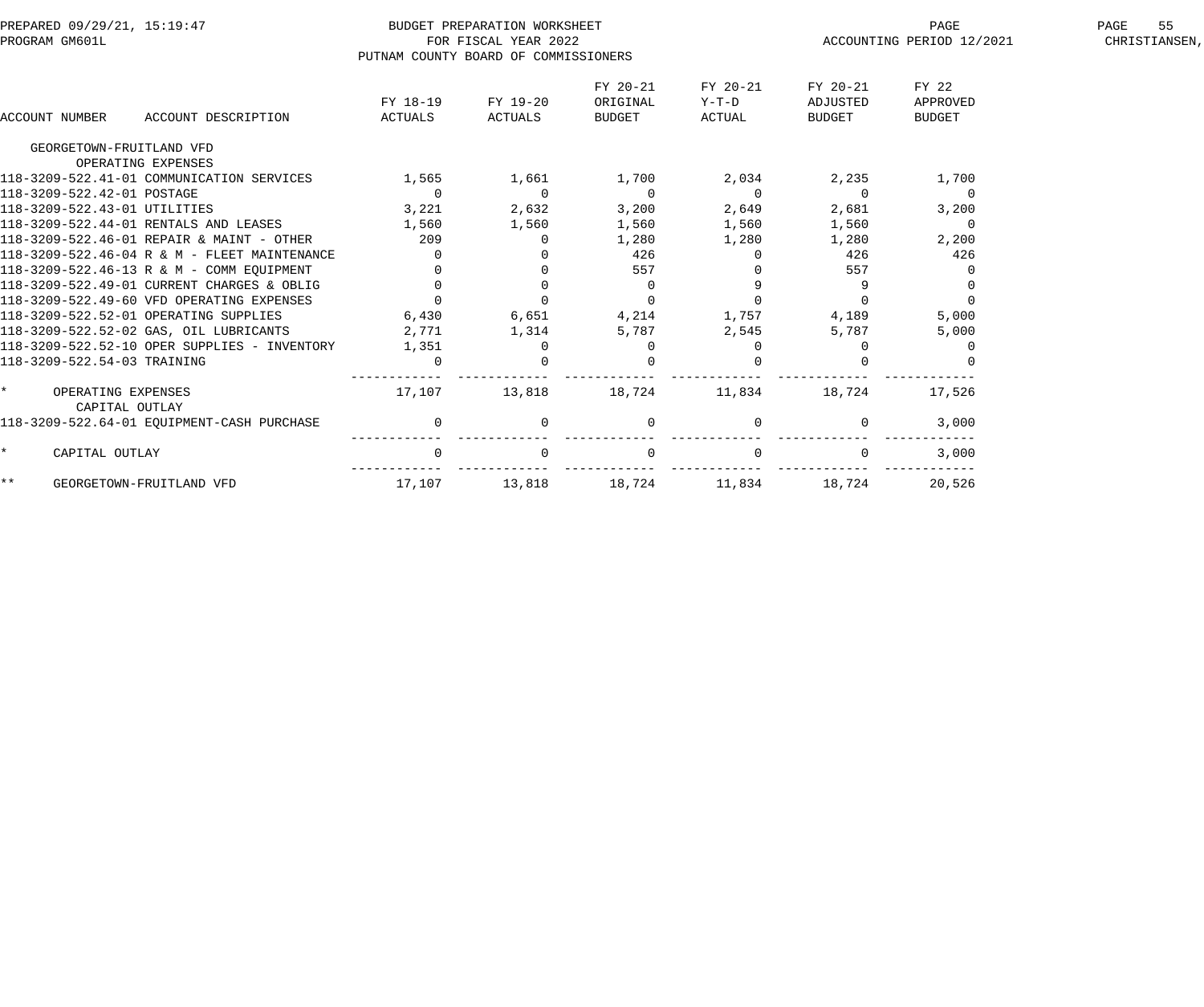|         | PREPARED 09/29/21, 15:19:47                  |                | BUDGET PREPARATION WORKSHEET         |                |          |                | PAGE                      | 56<br>PAGE    |
|---------|----------------------------------------------|----------------|--------------------------------------|----------------|----------|----------------|---------------------------|---------------|
|         | PROGRAM GM601L                               |                | FOR FISCAL YEAR 2022                 |                |          |                | ACCOUNTING PERIOD 12/2021 | CHRISTIANSEN, |
|         |                                              |                | PUTNAM COUNTY BOARD OF COMMISSIONERS |                |          |                |                           |               |
|         |                                              |                |                                      | FY 20-21       | FY 20-21 | FY 20-21       | FY 22                     |               |
|         |                                              | FY 18-19       | FY 19-20                             | ORIGINAL       | $Y-T-D$  | ADJUSTED       | APPROVED                  |               |
|         | ACCOUNT NUMBER<br>ACCOUNT DESCRIPTION        | ACTUALS        | ACTUALS                              | BUDGET         | ACTUAL   | <b>BUDGET</b>  | <b>BUDGET</b>             |               |
|         | POMONA PARK-LAKE COMO VFD                    |                |                                      |                |          |                |                           |               |
|         | OPERATING EXPENSES                           |                |                                      |                |          |                |                           |               |
|         | 118-3210-522.41-01 COMMUNICATION SERVICES    | 1,639          | 525                                  | 1,875          | 0        | 1,875          | $\Omega$                  |               |
|         | 118-3210-522.42-01 POSTAGE                   | $\overline{0}$ | $\overline{0}$                       | $\overline{0}$ | $\Omega$ | $\overline{0}$ | $\Omega$                  |               |
|         | 118-3210-522.43-01 UTILITIES                 | 1,026          | 1,131                                | 2,014          | 857      | 2,014          | 1,300                     |               |
|         | 118-3210-522.44-01 RENTALS AND LEASES        | 1,320          | 1,320                                | 1,590          | 1,420    | 1,590          | $\Omega$                  |               |
|         | 118-3210-522.46-01 REPAIR & MAINT - OTHER    | 1,913          | 1,432                                | 3,225          | 134      | 3,225          | 1,500                     |               |
|         | 118-3210-522.46-04 R & M - FLEET MAINTENANCE | $\Omega$       | $\Omega$                             | $\Omega$       | $\Omega$ | $\Omega$       |                           |               |
|         | 118-3210-522.46-13 R & M - COMM EQUIPMENT    | $\Omega$       |                                      | 400            |          | 400            |                           |               |
|         | 118-3210-522.49-01 CURRENT CHARGES & OBLIG   | $\Omega$       | $\Omega$                             | $\mathbf 0$    | $\Omega$ | $\Omega$       |                           |               |
|         | 118-3210-522.49-60 VFD OPERATING EXPENSES    | $\Omega$       | $\Omega$                             | $\overline{0}$ |          | $\Omega$       |                           |               |
|         | 118-3210-522.52-01 OPERATING SUPPLIES        | 10,800         | 8,081                                | 9,509          | 1,421    | 9,509          | 9,509                     |               |
|         | 118-3210-522.52-02 GAS, OIL LUBRICANTS       | 2,058          | 783                                  | 2,500          | 165      | 2,500          | 2,500                     |               |
|         | 118-3210-522.52-10 OPER SUPPLIES - INVENTORY | $\Omega$       | $\Omega$                             | $\Omega$       | $\Omega$ | $\Omega$       |                           |               |
|         | 118-3210-522.54-03 TRAINING                  |                |                                      |                |          |                |                           |               |
| $\star$ | OPERATING EXPENSES<br>CAPITAL OUTLAY         | 18,756         | 13,272                               | 21,113         | 3,997    | 21,113         | 14,809                    |               |
|         | 118-3210-522.64-01 EOUIPMENT-CASH PURCHASE   | $\mathbf 0$    | $\mathbf{0}$                         | $\mathbf 0$    |          | 0              | 3,000                     |               |
| $\star$ | CAPITAL OUTLAY                               | $\overline{0}$ |                                      | $\mathbf 0$    |          |                | 3,000                     |               |
| $***$   | POMONA PARK-LAKE COMO VFD                    | 18,756         | 13,272                               | 21,113         | 3,997    | 21,113         | 17,809                    |               |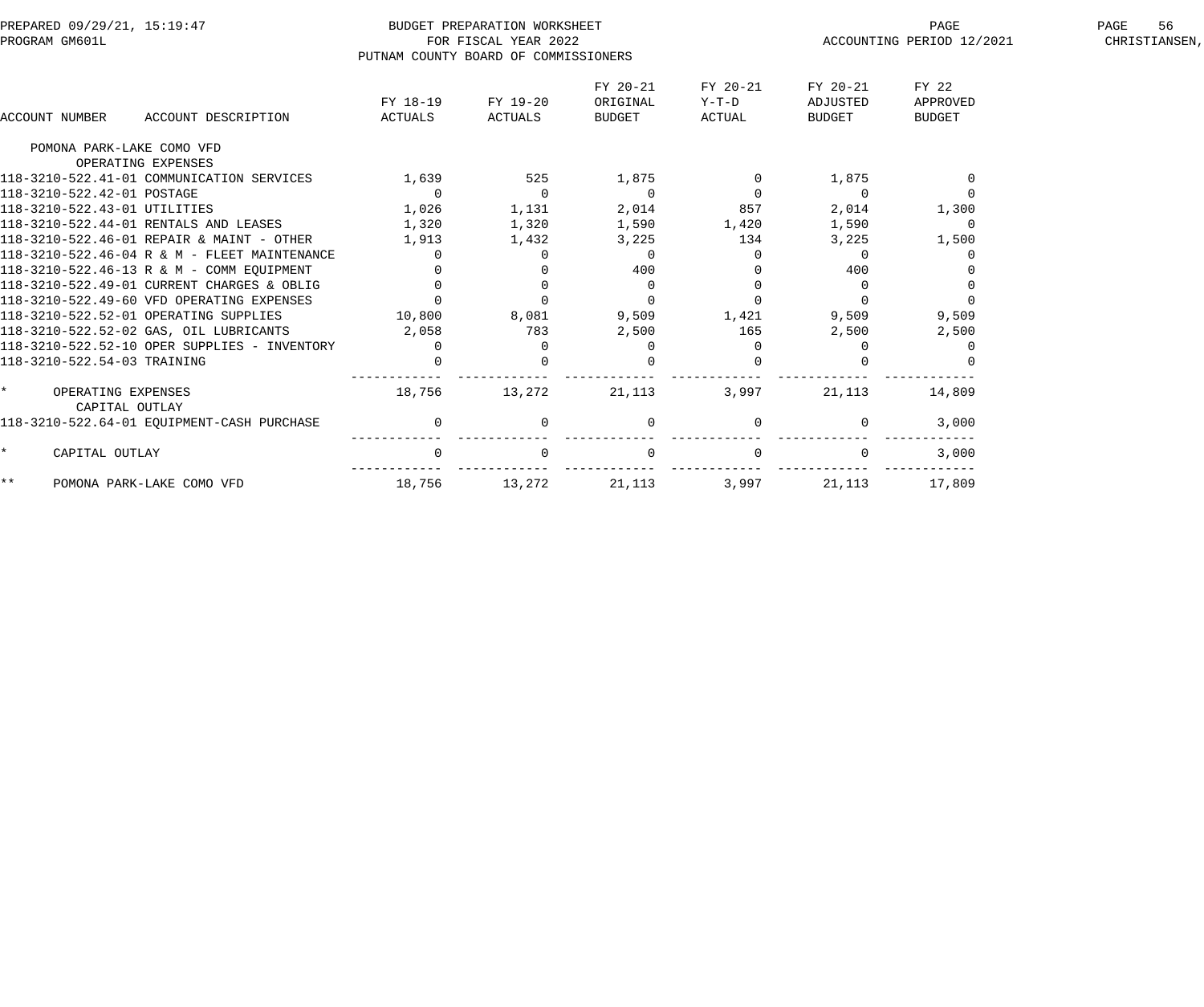|                                      | PREPARED 09/29/21, 15:19:47<br>PROGRAM GM601L FOR FISCAL YEAR 2022<br>PROGRAM GM601L FOR FISCAL YEAR 2022                                                                                                                                  | PUTNAM COUNTY BOARD OF COMMISSIONERS |                                                                                                         |                                       |                                           | PAGE<br>ACCOUNTING PERIOD 12/2021     | PAGE<br>57<br>CHRISTIANSEN, |  |
|--------------------------------------|--------------------------------------------------------------------------------------------------------------------------------------------------------------------------------------------------------------------------------------------|--------------------------------------|---------------------------------------------------------------------------------------------------------|---------------------------------------|-------------------------------------------|---------------------------------------|-----------------------------|--|
| ACCOUNT NUMBER                       | ACCOUNT DESCRIPTION                                                                                                                                                                                                                        | FY 18-19 FY 19-20<br>ACTUALS ACTUALS |                                                                                                         | FY 20-21<br>ORIGINAL<br><b>BUDGET</b> | FY 20-21<br>$Y-T-D$<br>ACTUAL             | FY 20-21<br>ADJUSTED<br>BUDGET        | FY 22<br>APPROVED<br>BUDGET |  |
| VFD ADMIN.-FIRE CONTROL              |                                                                                                                                                                                                                                            |                                      |                                                                                                         |                                       |                                           |                                       |                             |  |
|                                      | PERSONAL SERVICES                                                                                                                                                                                                                          |                                      |                                                                                                         |                                       |                                           |                                       |                             |  |
|                                      | 118-3211-522.12-11 REGULAR SALARIES & WAGES 100,897 84,375 140,721 107,318 140,721 156,109                                                                                                                                                 |                                      |                                                                                                         |                                       |                                           |                                       |                             |  |
|                                      | 118-3211-522.12-11 REGULAR SADARIES & MACHEL 340<br>118-3211-522.12-12 WAGES - OVERTIME 340<br>118-3211-522.12-14 STRAIGHT TIME OVER 40 HRS 0<br>118-3211-522.13-11 SALARIES & WAGES-OPS 4,009<br>118-3211-522.15-01 CLOTHING ALLOWANC     |                                      | $\begin{array}{cccc} 340 & & 8,866 \ 0 & & & 0 \ 4,009 & & & 0 \ 0 & & & 0 \ 700 & & & 840 \end{array}$ | $\overline{0}$                        | 5,191                                     | $\overline{0}$                        | 0                           |  |
|                                      |                                                                                                                                                                                                                                            |                                      |                                                                                                         |                                       |                                           |                                       |                             |  |
|                                      |                                                                                                                                                                                                                                            |                                      |                                                                                                         |                                       |                                           |                                       |                             |  |
|                                      |                                                                                                                                                                                                                                            |                                      |                                                                                                         |                                       |                                           |                                       |                             |  |
|                                      |                                                                                                                                                                                                                                            |                                      |                                                                                                         |                                       |                                           |                                       | $\mathbf 0$                 |  |
|                                      |                                                                                                                                                                                                                                            |                                      |                                                                                                         |                                       |                                           |                                       | 11,942                      |  |
|                                      |                                                                                                                                                                                                                                            |                                      |                                                                                                         |                                       |                                           |                                       | 27,822<br>35,160            |  |
|                                      | 118-3211-522.12-14 STRAIGHT TIME OVER 40 HRS<br>118-3211-522.13-11 SALARTES & WAGES-OPS<br>118-3211-522.15-11 CAOTHING ALLOWANCE<br>118-3211-522.15-11 EXPERIENCE PAY<br>118-3211-522.21-13 FICA TAXES MATCHING<br>118-3211-522.22-13 RE   |                                      |                                                                                                         |                                       |                                           |                                       | -------- ------------       |  |
|                                      | -3211-522.23-13 HEATHLE<br>PERSONAL SERVICES<br>0 OPERATING EXPENSES<br>18-3211-522.31-01 PROFESSIONAL SERVICES<br>18-3211-522.32-01 AUDIT-STATE REQUIRE-CPA<br>18-3211-522.34-01 OTHER CONTRACTUAL SERVICE<br>118-3211-522.34-01 OTHER C  |                                      |                                                                                                         |                                       | 210,979 163,879                           | 210,979                               | 231,033                     |  |
|                                      |                                                                                                                                                                                                                                            |                                      |                                                                                                         |                                       |                                           | $\overline{0}$                        | 30,000                      |  |
|                                      |                                                                                                                                                                                                                                            |                                      |                                                                                                         |                                       |                                           |                                       | $\overline{0}$              |  |
|                                      |                                                                                                                                                                                                                                            |                                      |                                                                                                         |                                       |                                           | $\begin{array}{c} 0 \\ 0 \end{array}$ | $\mathbf 0$                 |  |
|                                      |                                                                                                                                                                                                                                            |                                      |                                                                                                         |                                       | 31,022                                    | 31,138                                | 30,000                      |  |
|                                      |                                                                                                                                                                                                                                            |                                      |                                                                                                         |                                       |                                           | 3,862                                 | 5,000                       |  |
|                                      |                                                                                                                                                                                                                                            |                                      |                                                                                                         |                                       |                                           |                                       | 3,600                       |  |
|                                      |                                                                                                                                                                                                                                            |                                      |                                                                                                         |                                       | 2,120 3,600<br>1,526 1,544<br>1.709 2,000 |                                       | 1,000                       |  |
|                                      |                                                                                                                                                                                                                                            |                                      |                                                                                                         |                                       | 1,709                                     |                                       | 2,000                       |  |
|                                      |                                                                                                                                                                                                                                            |                                      |                                                                                                         | $\overline{0}$                        | $\overline{0}$                            | $\overline{0}$                        | $\overline{0}$              |  |
|                                      | 332 352<br>118-3211-522.44-01 RENTALS AND LEASES<br>1.841 1.830<br>118-3211-522.45-20 INSURANCE-RISK MANAGEMENT<br>118-3211-522.46-01 REPAIR & MAINT - OTHER 3,687 8,546<br>118-3211-522.46-04 R & M - FLEET MAINTENANCE<br>118-3211-522.4 |                                      |                                                                                                         |                                       | 5,000 1,340                               | 5,000                                 | 5,500                       |  |
|                                      |                                                                                                                                                                                                                                            |                                      |                                                                                                         | 11,000                                | 10,139                                    | 11,000                                | 11,000                      |  |
|                                      |                                                                                                                                                                                                                                            |                                      |                                                                                                         | 20,600                                | 11,241                                    | 20,600                                | 31,200                      |  |
|                                      |                                                                                                                                                                                                                                            |                                      |                                                                                                         | $\overline{0}$                        | $\overline{0}$                            | $\overline{0}$                        | $\overline{0}$              |  |
|                                      | 118-3211-522.49-03 COMM/FEES/COSTS-TAX COLL                                                                                                                                                                                                |                                      |                                                                                                         | 70,000                                |                                           | 85,707 70,000                         | 80,000                      |  |
|                                      | 118-3211-522.49-50 LEGAL ADVERTISEMENTS                                                                                                                                                                                                    | LIG 5 0<br>COLL 70,049 73,437<br>0 0 |                                                                                                         | $\overline{0}$                        | $\overline{0}$                            | $\overline{0}$                        | $\mathbf 0$                 |  |
| 118-3211-522.51-01 OFFICE SUPPLIES   |                                                                                                                                                                                                                                            | 534                                  | 842                                                                                                     | 1,500                                 | 1,173 1,500                               |                                       | 1,500                       |  |
|                                      | 118-3211-522.52-01 OPERATING SUPPLIES                                                                                                                                                                                                      | 17,047                               | 8,533                                                                                                   | 25,000                                | 17,242                                    | 24,456                                | 35,000                      |  |
|                                      | 118-3211-522.52-02 GAS, OIL LUBRICANTS                                                                                                                                                                                                     | 1,877                                | 1,015                                                                                                   | 3,000                                 | 2,206                                     | 3,000                                 | 50,000                      |  |
|                                      | 118-3211-522.52-10 OPER SUPPLIES - INVENTORY                                                                                                                                                                                               | $\overline{0}$                       | $\overline{0}$                                                                                          | 10,542                                | $\overline{0}$                            | 10,542                                | 10,500                      |  |
|                                      | 118-3211-522.54-01 BOOKS/PUBLICATIONS/SUBSCR                                                                                                                                                                                               | 1,542                                | 1,588                                                                                                   | 3,000                                 | 1,685                                     | 3,000                                 | 3,000                       |  |
|                                      | 118-3211-522.54-02 DUES & MEMBERSHIPS                                                                                                                                                                                                      | 449                                  | 395                                                                                                     | 575                                   | 270                                       | 575                                   | 575                         |  |
| 118-3211-522.54-03 TRAINING          |                                                                                                                                                                                                                                            | 11,634                               | 13,043                                                                                                  | 16,445                                | 14,041                                    | 16,445                                | 20,000                      |  |
| * OPERATING EXPENSES                 |                                                                                                                                                                                                                                            |                                      | 176,651 199,733                                                                                         | 208,262                               | 181,421                                   | 208,262                               | 319,875                     |  |
| CAPITAL OUTLAY                       |                                                                                                                                                                                                                                            |                                      |                                                                                                         |                                       |                                           |                                       |                             |  |
|                                      | 118-3211-522.62-01 BLDGS-CONST & OR IMPROV                                                                                                                                                                                                 |                                      |                                                                                                         |                                       |                                           |                                       |                             |  |
|                                      | 118-3211-522.63-01 IMPR OTHER THAN BUILDINGS                                                                                                                                                                                               | 0                                    | $\mathsf{O}$                                                                                            |                                       |                                           |                                       |                             |  |
|                                      | 118-3211-522.64-01 EQUIPMENT-CASH PURCHASE                                                                                                                                                                                                 |                                      | $\mathsf{O}$                                                                                            |                                       |                                           |                                       |                             |  |
|                                      | 118-3211-522.64-02 EQUIPMENT-LEASE PURCHASE                                                                                                                                                                                                |                                      | $\mathbf 0$                                                                                             |                                       |                                           |                                       |                             |  |
| 118-3211-522.64-04 COMPUTER HARDWARE |                                                                                                                                                                                                                                            |                                      |                                                                                                         |                                       |                                           |                                       | 10,000                      |  |
| CAPITAL OUTLAY<br>DEBT SERVICE       |                                                                                                                                                                                                                                            | $\overline{0}$                       | $\overline{0}$                                                                                          | $\overline{0}$                        | $\Omega$                                  | $\Omega$                              | 10,000                      |  |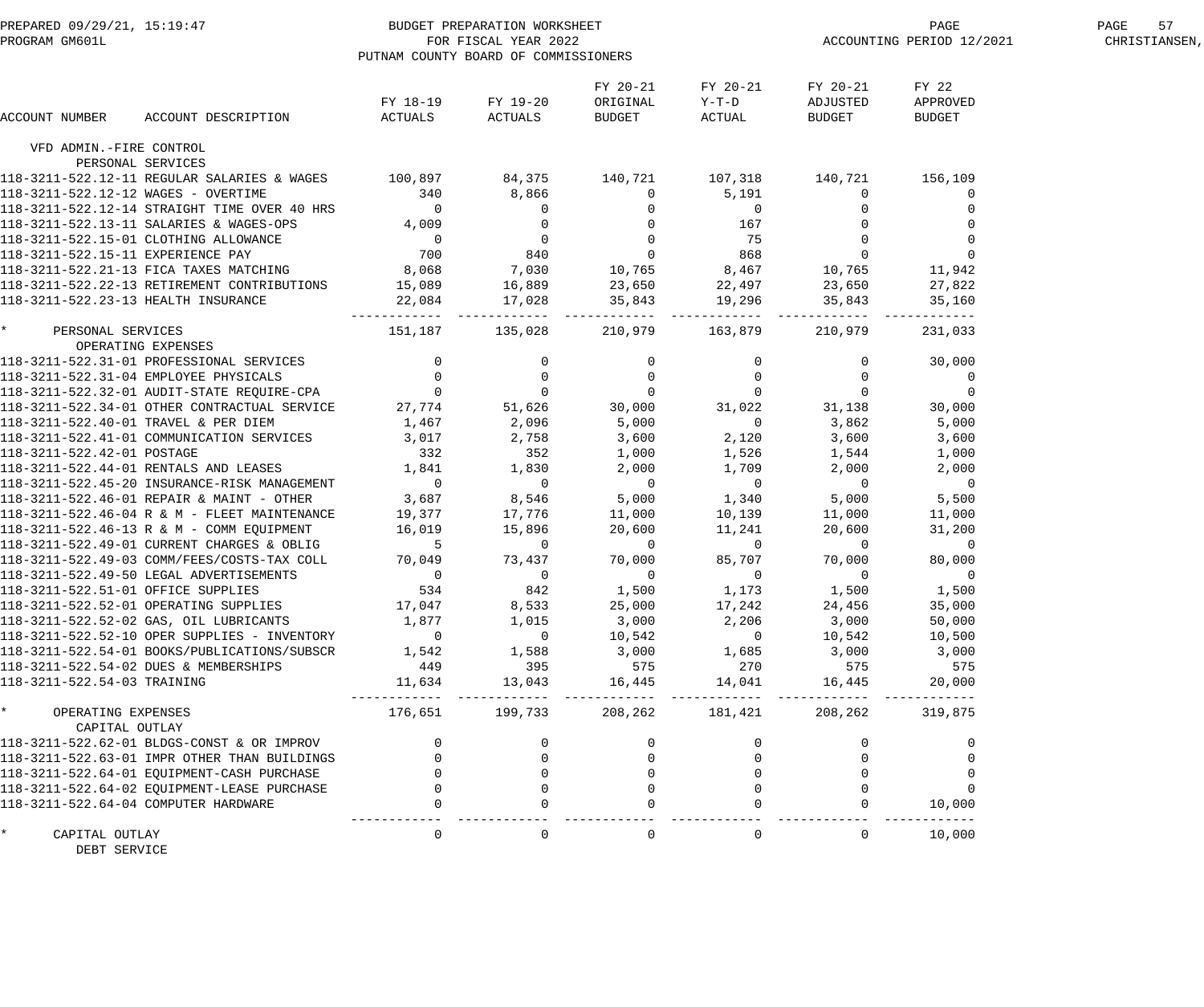| PREPARED 09/29/21, 15:19:47<br>PROGRAM GM601L |                                      | BUDGET PREPARATION WORKSHEET<br>FOR FISCAL YEAR 2022 |          |             |          | PAGE<br>ACCOUNTING PERIOD 12/2021 | 58<br>PAGE<br>CHRISTIANSEN, |
|-----------------------------------------------|--------------------------------------|------------------------------------------------------|----------|-------------|----------|-----------------------------------|-----------------------------|
|                                               | PUTNAM COUNTY BOARD OF COMMISSIONERS |                                                      |          |             |          |                                   |                             |
|                                               |                                      |                                                      | FY 20-21 | FY 20-21    | FY 20-21 | FY 22                             |                             |
|                                               | FY 18-19                             | FY 19-20                                             | ORIGINAL | Y-T-D       | ADJUSTED | APPROVED                          |                             |
| ACCOUNT NUMBER<br>ACCOUNT DESCRIPTION         | ACTUALS                              | ACTUALS                                              | BUDGET   | ACTUAL      | BUDGET   | BUDGET                            |                             |
| 118-3211-522.71-05 PRINCIPAL-LEASE PURCHASE   |                                      |                                                      |          |             |          |                                   |                             |
| 118-3211-522.72-05 INTEREST-LEASE PURCHASE    |                                      |                                                      |          |             |          |                                   |                             |
| $\star$<br>DEBT SERVICE<br>NON-OPERATING      | 0                                    |                                                      | $\Omega$ |             |          |                                   |                             |
| 118-3211-581.91-28 TRF-RISK MANAGEMENT FD     | $\mathbf 0$                          |                                                      | $\Omega$ |             |          |                                   |                             |
| NON-OPERATING<br>NON-OPERATING                | $\Omega$                             |                                                      | $\Omega$ |             |          |                                   |                             |
| 118-3211-598.99-01 RESERVE FOR CONTINGENCY    |                                      |                                                      | 350,000  |             | 189,322  | 500,000                           |                             |
| 118-3211-598.99-12 RESTR RESERVE-CAP OUTLAY   |                                      |                                                      | 57,547   |             | 359,265  | 752,886                           |                             |
| 118-3211-598.99-13 RESERVE-AGENCY ALLOCATION  |                                      |                                                      |          |             |          |                                   |                             |
| 118-3211-598.99-15 RESERVE-VFD ALLOCATION     |                                      |                                                      |          |             |          |                                   |                             |
| $\star$<br>NON-OPERATING                      | $\mathsf{O}$                         | $\mathbf{0}$                                         | 407,547  | $\mathbf 0$ | 548,587  | 1,252,886                         |                             |
| $\star \star$<br>VFD ADMIN.-FIRE CONTROL      | 327,838                              | 334,761                                              | 826,788  | 345,300     | 967,828  | 1,813,794                         |                             |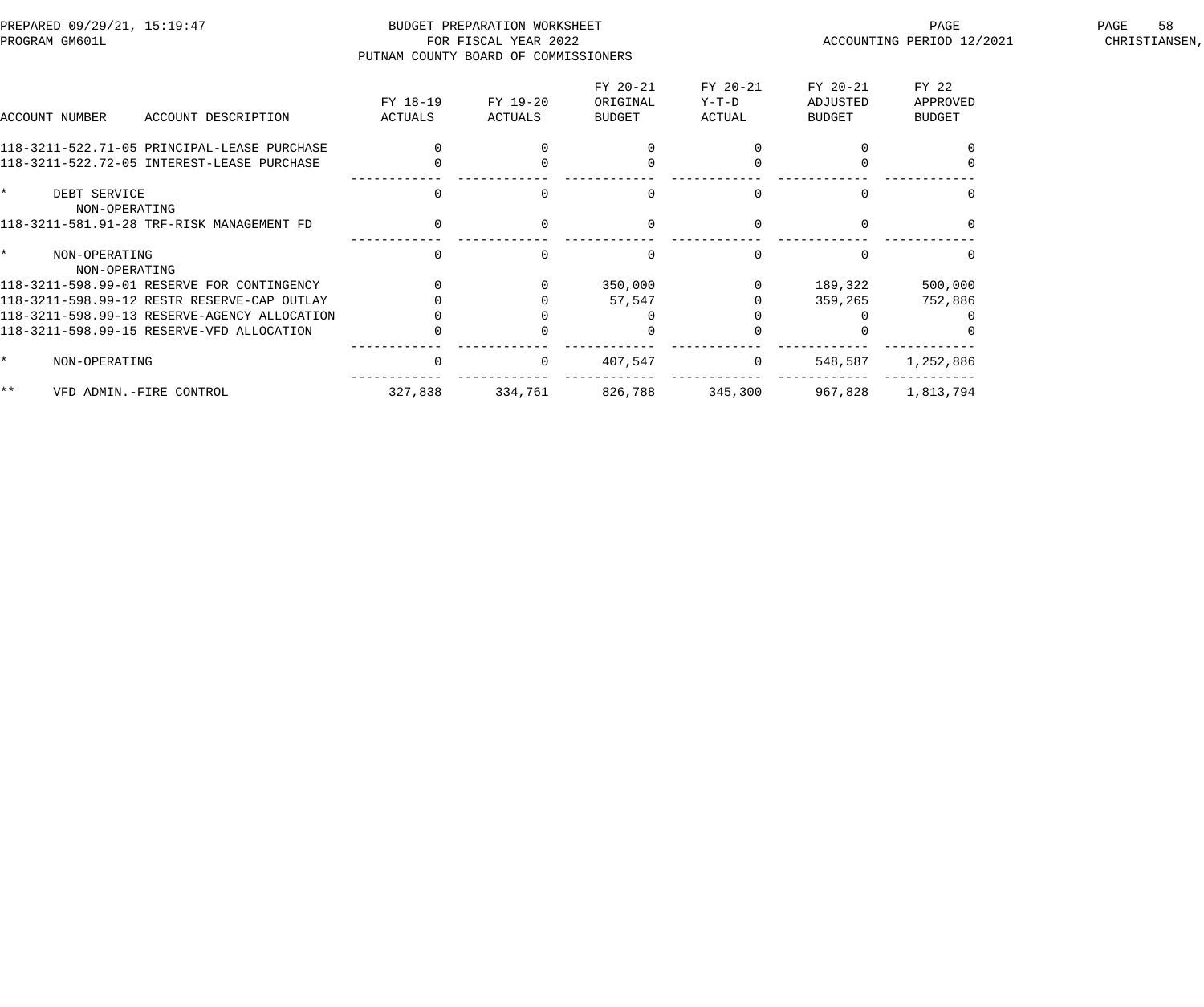| PREPARED 09/29/21, 15:19:47                  |                                      | BUDGET PREPARATION WORKSHEET |                |          |               | PAGE                      | 59<br>PAGE    |
|----------------------------------------------|--------------------------------------|------------------------------|----------------|----------|---------------|---------------------------|---------------|
| PROGRAM GM601L                               |                                      | FOR FISCAL YEAR 2022         |                |          |               | ACCOUNTING PERIOD 12/2021 | CHRISTIANSEN, |
|                                              | PUTNAM COUNTY BOARD OF COMMISSIONERS |                              |                |          |               |                           |               |
|                                              |                                      |                              | FY 20-21       | FY 20-21 | FY 20-21      | FY 22                     |               |
|                                              | FY 18-19                             | FY 19-20                     | ORIGINAL       | Y-T-D    | ADJUSTED      | APPROVED                  |               |
| <b>ACCOUNT NUMBER</b><br>ACCOUNT DESCRIPTION | ACTUALS                              | ACTUALS                      | BUDGET         | ACTUAL   | <b>BUDGET</b> | <b>BUDGET</b>             |               |
| WELAKA VFD                                   |                                      |                              |                |          |               |                           |               |
| OPERATING EXPENSES                           |                                      |                              |                |          |               |                           |               |
| 118-3212-522.41-01 COMMUNICATION SERVICES    | 578                                  | 526                          | 942            | 502      | 942           | 600                       |               |
| 118-3212-522.42-01 POSTAGE                   | $\overline{0}$                       | $\overline{0}$               | $\overline{0}$ |          | $\Omega$      |                           |               |
| 118-3212-522.43-01 UTILITIES                 | $\Omega$                             | $\Omega$                     | $\Omega$       |          | $\Omega$      | $\Omega$                  |               |
| 118-3212-522.46-01 REPAIR & MAINT - OTHER    |                                      | 966                          | 250            | 55       | 250           | 250                       |               |
| 118-3212-522.46-04 R & M - FLEET MAINTENANCE |                                      | $\Omega$                     | $\overline{0}$ |          | $\Omega$      |                           |               |
| 118-3212-522.46-13 R & M - COMM EQUIPMENT    |                                      |                              | 439            |          | 439           |                           |               |
| 118-3212-522.49-01 CURRENT CHARGES & OBLIG   | $\Omega$                             |                              | $\overline{0}$ |          | $\Omega$      |                           |               |
| 118-3212-522.49-60 VFD OPERATING EXPENSES    | $\Omega$                             | $\Omega$                     | $\Omega$       |          | $\Omega$      |                           |               |
| 118-3212-522.52-01 OPERATING SUPPLIES        | 11,211                               | 7,471                        | 10,886         |          | 10,886        | 11,300                    |               |
| 118-3212-522.52-02 GAS, OIL LUBRICANTS       | 656                                  | 864                          | 1,486          | 578      | 1,486         | 1,400                     |               |
| 118-3212-522.52-10 OPER SUPPLIES - INVENTORY | $\Omega$                             | 2,229                        | O              |          |               |                           |               |
| 118-3212-522.54-03 TRAINING                  | $\Omega$                             |                              |                |          |               |                           |               |
| OPERATING EXPENSES                           | 12,445                               | 12,056                       | 14,003         | 1,135    | 14,003        | 13,550                    |               |
| CAPITAL OUTLAY                               |                                      |                              |                |          |               |                           |               |
| 118-3212-522.62-01 BLDGS-CONST & OR IMPROV   | $\mathbf 0$                          | $\overline{0}$               | 0              |          | 0             |                           |               |
| 118-3212-522.64-01 EQUIPMENT-CASH PURCHASE   |                                      |                              | $\cap$         |          |               |                           |               |
| CAPITAL OUTLAY                               | $\Omega$                             |                              |                |          |               |                           |               |
| $\star\star$<br>WELAKA VFD                   | 12,445                               | 12,056                       | 14,003         | 1,135    | 14,003        | 13,550                    |               |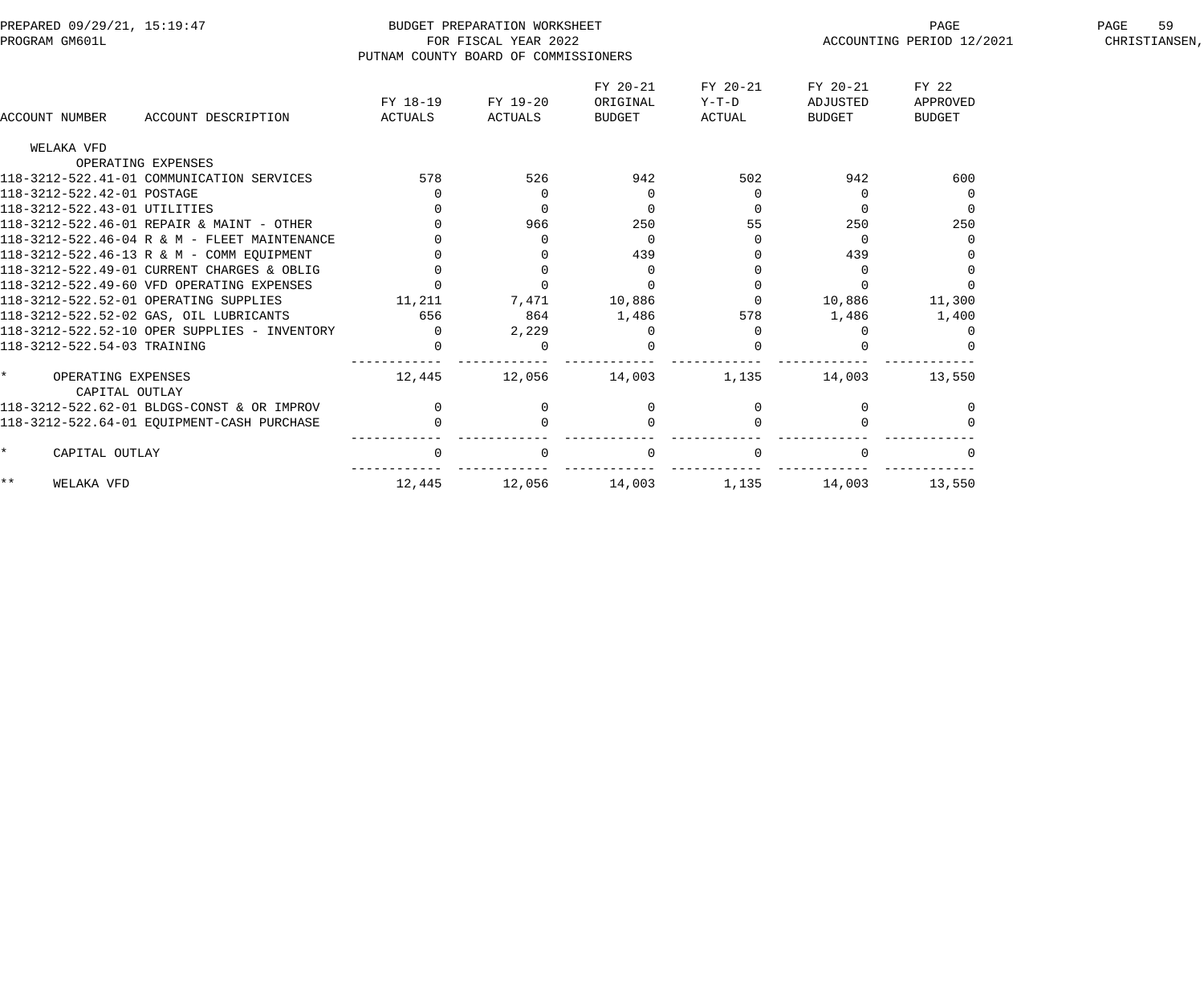| PREPARED 09/29/21, 15:19:47<br>PROGRAM GM601L |                     |                                      | BUDGET PREPARATION WORKSHEET<br>FOR FISCAL YEAR 2022 |          |          |               | PAGE<br>ACCOUNTING PERIOD 12/2021 | PAGE<br>60<br>CHRISTIANSEN, |
|-----------------------------------------------|---------------------|--------------------------------------|------------------------------------------------------|----------|----------|---------------|-----------------------------------|-----------------------------|
|                                               |                     | PUTNAM COUNTY BOARD OF COMMISSIONERS |                                                      |          |          |               |                                   |                             |
|                                               |                     |                                      |                                                      | FY 20-21 | FY 20-21 | FY 20-21      | FY 22                             |                             |
|                                               |                     | FY 18-19                             | FY 19-20                                             | ORIGINAL | $Y-T-D$  | ADJUSTED      | APPROVED                          |                             |
| <b>ACCOUNT NUMBER</b>                         | ACCOUNT DESCRIPTION | ACTUALS                              | ACTUALS                                              | BUDGET   | ACTUAL   | <b>BUDGET</b> | <b>BUDGET</b>                     |                             |
| HOLLISTER VFD                                 |                     |                                      |                                                      |          |          |               |                                   |                             |
| OPERATING EXPENSES                            |                     |                                      |                                                      |          |          |               |                                   |                             |
| 118-3213-522.41-01 COMMUNICATION SERVICES     |                     | 761                                  | 899                                                  | 800      | 967      | 970           | 900                               |                             |
| 118-3213-522.42-01 POSTAGE                    |                     | $\Omega$                             | $\overline{0}$                                       | $\Omega$ | $\Omega$ | $\Omega$      | $\Omega$                          |                             |
| 118-3213-522.43-01 UTILITIES                  |                     | 2,564                                | 2,926                                                | 3,200    | 2,663    | 2,950         | 3,000                             |                             |
| 118-3213-522.44-01 RENTALS AND LEASES         |                     | 1,200                                | 1,200                                                | 1,200    | 1,200    | 1,200         | $\overline{0}$                    |                             |
| 118-3213-522.46-01 REPAIR & MAINT - OTHER     |                     | 220                                  | 100                                                  | 192      | 184      | 192           | 192                               |                             |
| 118-3213-522.46-04 R & M - FLEET MAINTENANCE  |                     | 236                                  | $\overline{0}$                                       | 112      | 210      | 210           | 112                               |                             |
| 118-3213-522.46-13 R & M - COMM EOUIPMENT     |                     | $\overline{0}$                       | $\Omega$                                             | 479      |          | $\Omega$      |                                   |                             |
| 118-3213-522.49-01 CURRENT CHARGES & OBLIG    |                     | $\Omega$                             |                                                      | 0        |          |               |                                   |                             |
| 118-3213-522.49-60 VFD OPERATING EXPENSES     |                     | $\overline{0}$                       | $\overline{0}$                                       | $\Omega$ |          | $\Omega$      |                                   |                             |
| 118-3213-522.52-01 OPERATING SUPPLIES         |                     | 6,043                                | 5,266                                                | 5,549    | 2,847    | 4,909         | 6,000                             |                             |
| 118-3213-522.52-02 GAS, OIL LUBRICANTS        |                     | 1,453                                | 2,399                                                | 2,227    | 2,632    | 3,328         | 2,000                             |                             |
| 118-3213-522.52-10 OPER SUPPLIES - INVENTORY  |                     | $\overline{0}$                       | $\Omega$                                             | 0        | $\Omega$ |               | O                                 |                             |
| 118-3213-522.54-03 TRAINING                   |                     | $\Omega$                             |                                                      | $\Omega$ |          |               |                                   |                             |
| OPERATING EXPENSES                            |                     | 12,477                               | 12,790                                               | 13,759   | 10,703   | 13,759        | 12,204                            |                             |
| CAPITAL OUTLAY                                |                     |                                      |                                                      |          |          |               |                                   |                             |
| 118-3213-522.62-01 BLDGS-CONST & OR IMPROV    |                     | $\mathbf 0$                          | 0                                                    | $\Omega$ |          | $\Omega$      | $\Omega$                          |                             |
| 118-3213-522.63-01 IMPR OTHER THAN BUILDINGS  |                     | $\Omega$                             | $\mathbf 0$                                          | $\Omega$ |          | $\Omega$      | $\Omega$                          |                             |
| 118-3213-522.64-01 EQUIPMENT-CASH PURCHASE    |                     |                                      |                                                      |          |          |               | 3,000                             |                             |
| CAPITAL OUTLAY                                |                     | $\Omega$                             |                                                      |          |          |               | 3,000                             |                             |
| * *<br>HOLLISTER VFD                          |                     | 12,477                               | 12,790                                               | 13,759   | 10,703   | 13,759        | 15,204                            |                             |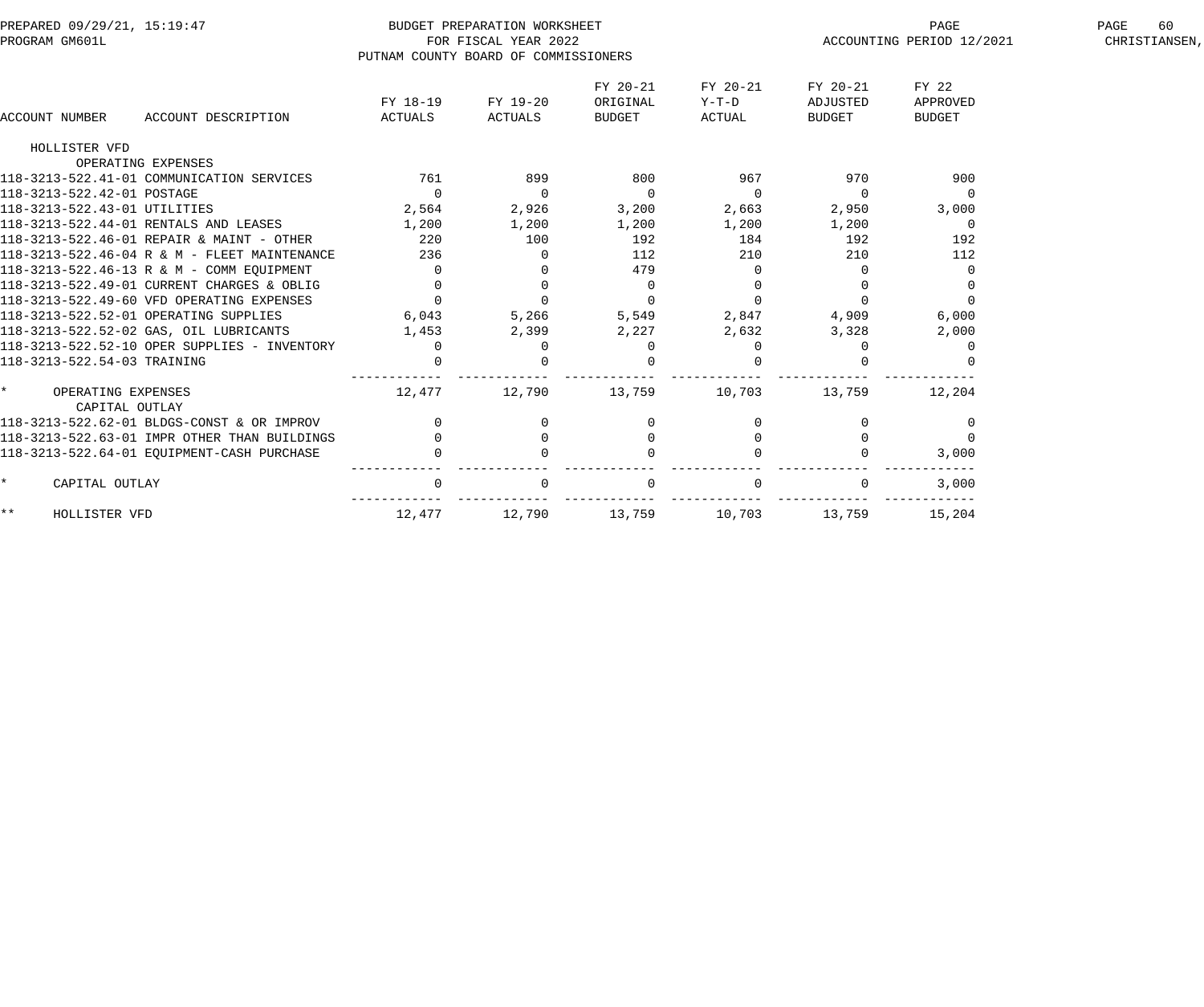|       | PREPARED 09/29/21, 15:19:47            |                                              |                                      | BUDGET PREPARATION WORKSHEET |                |          |                | PAGE                      | PAGE<br>61    |
|-------|----------------------------------------|----------------------------------------------|--------------------------------------|------------------------------|----------------|----------|----------------|---------------------------|---------------|
|       | PROGRAM GM601L                         |                                              |                                      | FOR FISCAL YEAR 2022         |                |          |                | ACCOUNTING PERIOD 12/2021 | CHRISTIANSEN, |
|       |                                        |                                              | PUTNAM COUNTY BOARD OF COMMISSIONERS |                              |                |          |                |                           |               |
|       |                                        |                                              |                                      |                              | FY 20-21       | FY 20-21 | FY 20-21       | FY 22                     |               |
|       |                                        |                                              | FY 18-19                             | FY 19-20                     | ORIGINAL       | Y-T-D    | ADJUSTED       | APPROVED                  |               |
|       | <b>ACCOUNT NUMBER</b>                  | ACCOUNT DESCRIPTION                          | ACTUALS                              | ACTUALS                      | BUDGET         | ACTUAL   | <b>BUDGET</b>  | <b>BUDGET</b>             |               |
|       | FLORAHOME-GRANDIN VFD                  |                                              |                                      |                              |                |          |                |                           |               |
|       | OPERATING EXPENSES                     |                                              |                                      |                              |                |          |                |                           |               |
|       |                                        | 118-3214-522.41-01 COMMUNICATION SERVICES    | 2,977                                | 2,097                        | 3,300          | 1,545    | 3,300          | 1,800                     |               |
|       | 118-3214-522.42-01 POSTAGE             |                                              | $\overline{0}$                       | $\overline{0}$               | $\overline{0}$ | $\Omega$ | $\overline{0}$ | $\overline{0}$            |               |
|       | 118-3214-522.43-01 UTILITIES           |                                              | 2,916                                | 2,325                        | 2,991          | 2,087    | 2,991          | 2,600                     |               |
|       | 118-3214-522.44-01 RENTALS AND LEASES  |                                              | 1,320                                | 1,320                        | 1,377          | 1,320    | 1,377          | $\Omega$                  |               |
|       |                                        | 118-3214-522.46-01 REPAIR & MAINT - OTHER    | 507                                  | 1,034                        | 1,230          | 308      | 1,230          | 1,000                     |               |
|       |                                        | 118-3214-522.46-04 R & M - FLEET MAINTENANCE | $\Omega$                             | 67                           | 148            |          | 148            | 148                       |               |
|       |                                        | 118-3214-522.46-13 R & M - COMM EQUIPMENT    | 136                                  |                              | $\Omega$       |          |                |                           |               |
|       |                                        | 118-3214-522.49-01 CURRENT CHARGES & OBLIG   | $\overline{0}$                       | $\overline{0}$               | 0              |          |                |                           |               |
|       |                                        | 118-3214-522.49-60 VFD OPERATING EXPENSES    | $\Omega$                             | $\Omega$                     | $\Omega$       | $\Omega$ |                |                           |               |
|       | 118-3214-522.52-01 OPERATING SUPPLIES  |                                              | 3,422                                | 5,033                        | 4,727          | 3,634    | 4,727          | 6,500                     |               |
|       | 118-3214-522.52-02 GAS, OIL LUBRICANTS |                                              | 4,023                                | 7,171                        | 3,673          | 1,560    | 3,673          | 3,673                     |               |
|       |                                        | 118-3214-522.52-10 OPER SUPPLIES - INVENTORY | $\Omega$                             | $\Omega$                     | $\Omega$       |          |                |                           |               |
|       | 118-3214-522.54-03 TRAINING            |                                              | $\Omega$                             |                              | $\Omega$       |          |                |                           |               |
|       | OPERATING EXPENSES<br>CAPITAL OUTLAY   |                                              | 15,301                               | 19,047                       | 17,446         | 10,454   | 17,446         | 15,721                    |               |
|       |                                        | 118-3214-522.64-01 EQUIPMENT-CASH PURCHASE   | $\overline{0}$                       | $\mathbf 0$                  | 0              |          | $\mathbf{0}$   | 3,000                     |               |
|       | CAPITAL OUTLAY                         |                                              | $\overline{0}$                       |                              | $\mathbf 0$    |          |                | 3,000                     |               |
| $***$ | FLORAHOME-GRANDIN VFD                  |                                              | 15,301                               | 19,047                       | 17,446         | 10,454   | 17,446         | 18,721                    |               |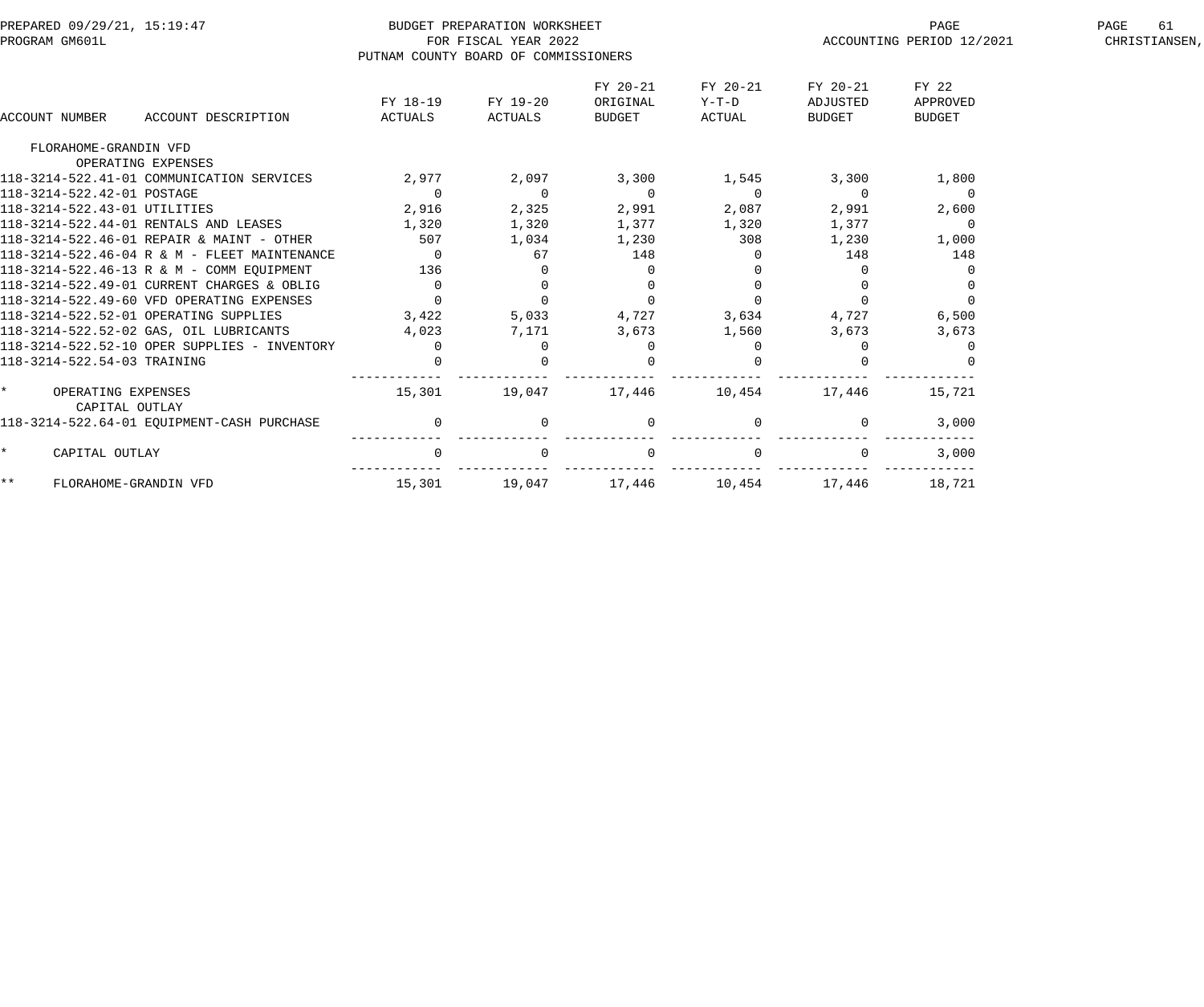| PREPARED 09/29/21, 15:19:47<br>PROGRAM GM601L |                                                |                     | BUDGET PREPARATION WORKSHEET<br>FOR FISCAL YEAR 2022 |                                |                               | PAGE<br>ACCOUNTING PERIOD 12/2021     |                                    | 62<br>PAGE<br>CHRISTIANSEN, |
|-----------------------------------------------|------------------------------------------------|---------------------|------------------------------------------------------|--------------------------------|-------------------------------|---------------------------------------|------------------------------------|-----------------------------|
|                                               |                                                |                     | PUTNAM COUNTY BOARD OF COMMISSIONERS                 |                                |                               |                                       |                                    |                             |
| ACCOUNT NUMBER                                | ACCOUNT DESCRIPTION                            | FY 18-19<br>ACTUALS | FY 19-20<br>ACTUALS                                  | FY 20-21<br>ORIGINAL<br>BUDGET | FY 20-21<br>$Y-T-D$<br>ACTUAL | FY 20-21<br>ADJUSTED<br><b>BUDGET</b> | FY 22<br>APPROVED<br><b>BUDGET</b> |                             |
| GEORGES LAKE VFD                              | OPERATING EXPENSES                             |                     |                                                      |                                |                               |                                       |                                    |                             |
|                                               | 118-3216-522.41-01 COMMUNICATION SERVICES      | 1,677               | 1,695                                                | 1,800                          | 1,761                         | 1,800                                 | 1,800                              |                             |
| 118-3216-522.42-01 POSTAGE                    |                                                | $\mathbf 0$         | $\overline{0}$                                       | $\overline{0}$                 | $\Omega$                      | $\overline{0}$                        | $\overline{0}$                     |                             |
| 118-3216-522.43-01 UTILITIES                  |                                                | 1,796               | 1,929                                                | 1,976                          | 1,670                         | 2,876                                 | 1,976                              |                             |
|                                               | 118-3216-522.46-01 REPAIR & MAINT - OTHER      | 164                 | 1,174                                                | 1,050                          | 199                           | 1,050                                 | 500                                |                             |
|                                               | $118-3216-522.46-04$ R & M - FLEET MAINTENANCE | $\Omega$            | $\Omega$                                             | $\overline{0}$                 |                               |                                       |                                    |                             |
|                                               | 118-3216-522.46-13 R & M - COMM EOUIPMENT      |                     |                                                      | 30                             |                               | 30                                    | 30                                 |                             |
|                                               | 118-3216-522.49-01 CURRENT CHARGES & OBLIG     | $\mathbf 0$         | $\mathbf 0$                                          | $\overline{0}$                 |                               | $\Omega$                              |                                    |                             |
|                                               | 118-3216-522.49-60 VFD OPERATING EXPENSES      | $\Omega$            | $\Omega$                                             | $\Omega$                       |                               | $\Omega$                              |                                    |                             |
|                                               | 118-3216-522.52-01 OPERATING SUPPLIES          | 27                  | 1,552                                                | 2,183                          |                               | 1,283                                 | 2,600                              |                             |
|                                               | 118-3216-522.52-02 GAS, OIL LUBRICANTS         | 100                 | 76                                                   | 360                            | 184                           | 360                                   | 360                                |                             |
|                                               | 118-3216-522.52-10 OPER SUPPLIES - INVENTORY   | $\Omega$            |                                                      | $\Omega$                       |                               |                                       |                                    |                             |
| 118-3216-522.54-03 TRAINING                   |                                                | $\Omega$            |                                                      |                                |                               |                                       |                                    |                             |
| OPERATING EXPENSES                            | CAPITAL OUTLAY                                 | 3,764               | 6,426                                                | 7,399                          | 3,814                         | 7,399                                 | 7,266                              |                             |
|                                               | 118-3216-522.64-01 EQUIPMENT-CASH PURCHASE     | $\overline{0}$      | $\Omega$                                             | $\mathbf{0}$                   |                               | $\Omega$                              |                                    |                             |
| CAPITAL OUTLAY<br>$\star$                     |                                                | $\Omega$            |                                                      | $\Omega$                       |                               |                                       |                                    |                             |
| $\star\star$<br>GEORGES LAKE VFD              |                                                | 3,764               | 6,426                                                | 7,399                          | 3,814                         | 7,399                                 | 7,266                              |                             |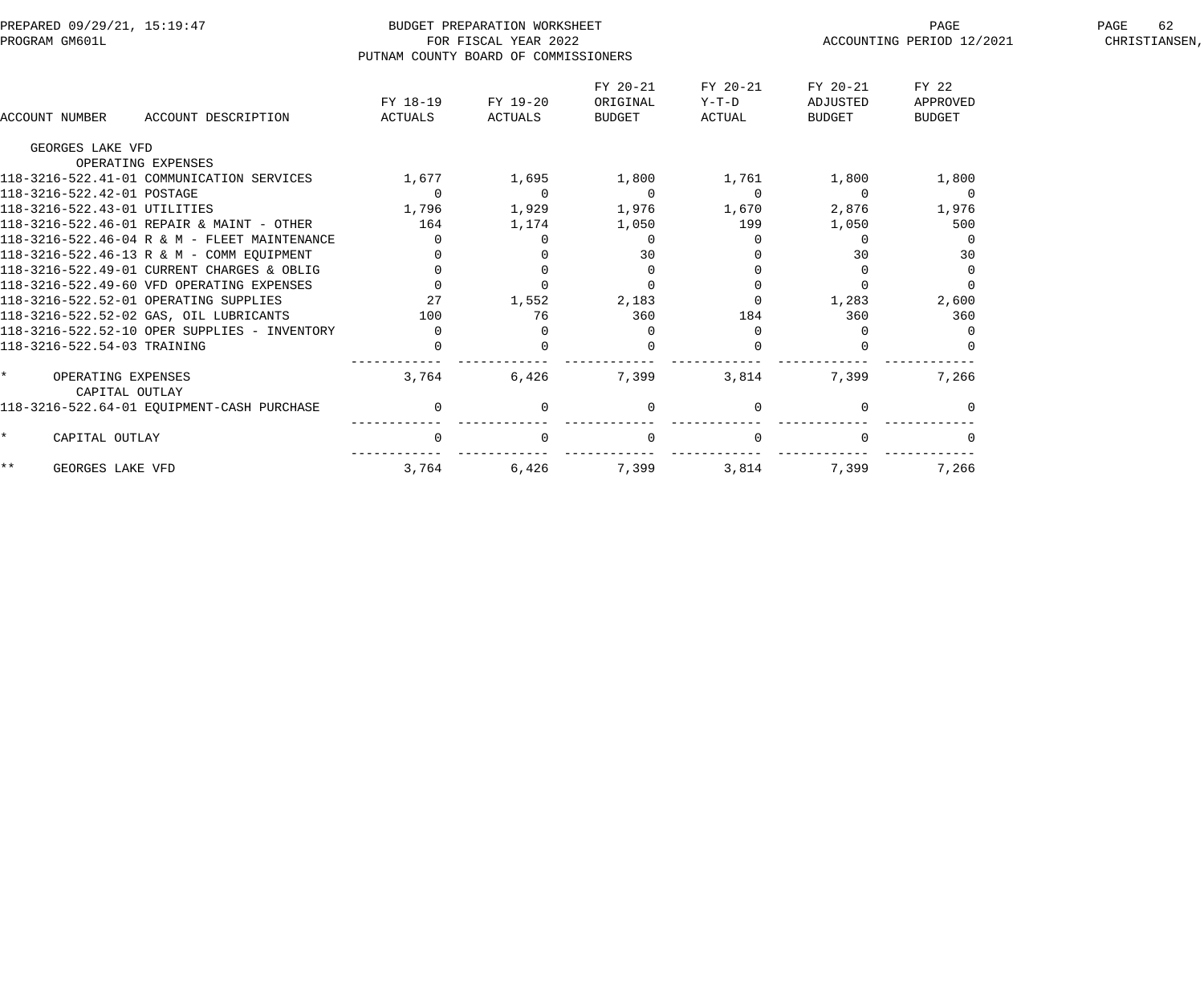| PREPARED 09/29/21, 15:19:47                  |                | BUDGET PREPARATION WORKSHEET         |                |          |                | PAGE                      | 63<br>PAGE    |
|----------------------------------------------|----------------|--------------------------------------|----------------|----------|----------------|---------------------------|---------------|
| PROGRAM GM601L                               |                | FOR FISCAL YEAR 2022                 |                |          |                | ACCOUNTING PERIOD 12/2021 | CHRISTIANSEN, |
|                                              |                | PUTNAM COUNTY BOARD OF COMMISSIONERS |                |          |                |                           |               |
|                                              |                |                                      | FY 20-21       | FY 20-21 | FY 20-21       | FY 22                     |               |
|                                              | FY 18-19       | FY 19-20                             | ORIGINAL       | Y-T-D    | ADJUSTED       | APPROVED                  |               |
| <b>ACCOUNT NUMBER</b><br>ACCOUNT DESCRIPTION | ACTUALS        | ACTUALS                              | BUDGET         | ACTUAL   | <b>BUDGET</b>  | <b>BUDGET</b>             |               |
| INTERLACHEN LAKES EST VFD                    |                |                                      |                |          |                |                           |               |
| OPERATING EXPENSES                           |                |                                      |                |          |                |                           |               |
| 118-3217-522.41-01 COMMUNICATION SERVICES    | 2,904          | 2,808                                | 3,878          | 3,012    | 3,878          | 2,900                     |               |
| 118-3217-522.42-01 POSTAGE                   | $\mathbf 0$    | $\overline{0}$                       | $\overline{0}$ | $\Omega$ | $\overline{0}$ | $\overline{0}$            |               |
| 118-3217-522.43-01 UTILITIES                 | 7,248          | 5,844                                | 7,150          | 5,514    | 7,150          | 6,500                     |               |
| 118-3217-522.44-01 RENTALS AND LEASES        | 1,290          | 1,167                                | 1,167          | 1,167    | 1,190          | $\overline{0}$            |               |
| 118-3217-522.46-01 REPAIR & MAINT - OTHER    | 3,358          | 3,264                                | 3,130          | 2,315    | 3,353          | 3,500                     |               |
| 118-3217-522.46-04 R & M - FLEET MAINTENANCE | 3,670          | 3,089                                | 1,400          | 1,723    | 1,400          | 1,400                     |               |
| 118-3217-522.46-13 R & M - COMM EOUIPMENT    | $\mathbf 0$    | $\mathbf{0}$                         | 363            |          | 363            | 363                       |               |
| 118-3217-522.49-01 CURRENT CHARGES & OBLIG   | $\overline{0}$ | 0                                    | $\overline{0}$ |          | 0              | $\Omega$                  |               |
| 118-3217-522.49-60 VFD OPERATING EXPENSES    | $\Omega$       | $\Omega$                             | $\Omega$       |          | - 0            |                           |               |
| 118-3217-522.52-01 OPERATING SUPPLIES        | 7,341          | 5,127                                | 7,147          | 2,871    | 4,751          | 8,500                     |               |
| 118-3217-522.52-02 GAS, OIL LUBRICANTS       | 4,307          | 3,194                                | 4,357          | 5,000    | 6,507          | 3,500                     |               |
| 118-3217-522.52-10 OPER SUPPLIES - INVENTORY | $\overline{0}$ | $\mathbf{0}$                         | 0              |          |                |                           |               |
| 118-3217-522.54-03 TRAINING                  | $\mathbf 0$    |                                      |                |          |                |                           |               |
| OPERATING EXPENSES<br>CAPITAL OUTLAY         | 30,118         | 24,493                               | 28,592         | 21,602   | 28,592         | 26,663                    |               |
| 118-3217-522.64-01 EOUIPMENT-CASH PURCHASE   | $\mathbf 0$    | $\mathbf{0}$                         | $\overline{0}$ |          | 0              | 3,000                     |               |
| CAPITAL OUTLAY<br>$\star$                    | $\mathbf 0$    |                                      | $\mathbf 0$    |          |                | 3,000                     |               |
| $\star\star$<br>INTERLACHEN LAKES EST VFD    | 30,118         | 24,493                               | 28,592         | 21,602   | 28,592         | 29,663                    |               |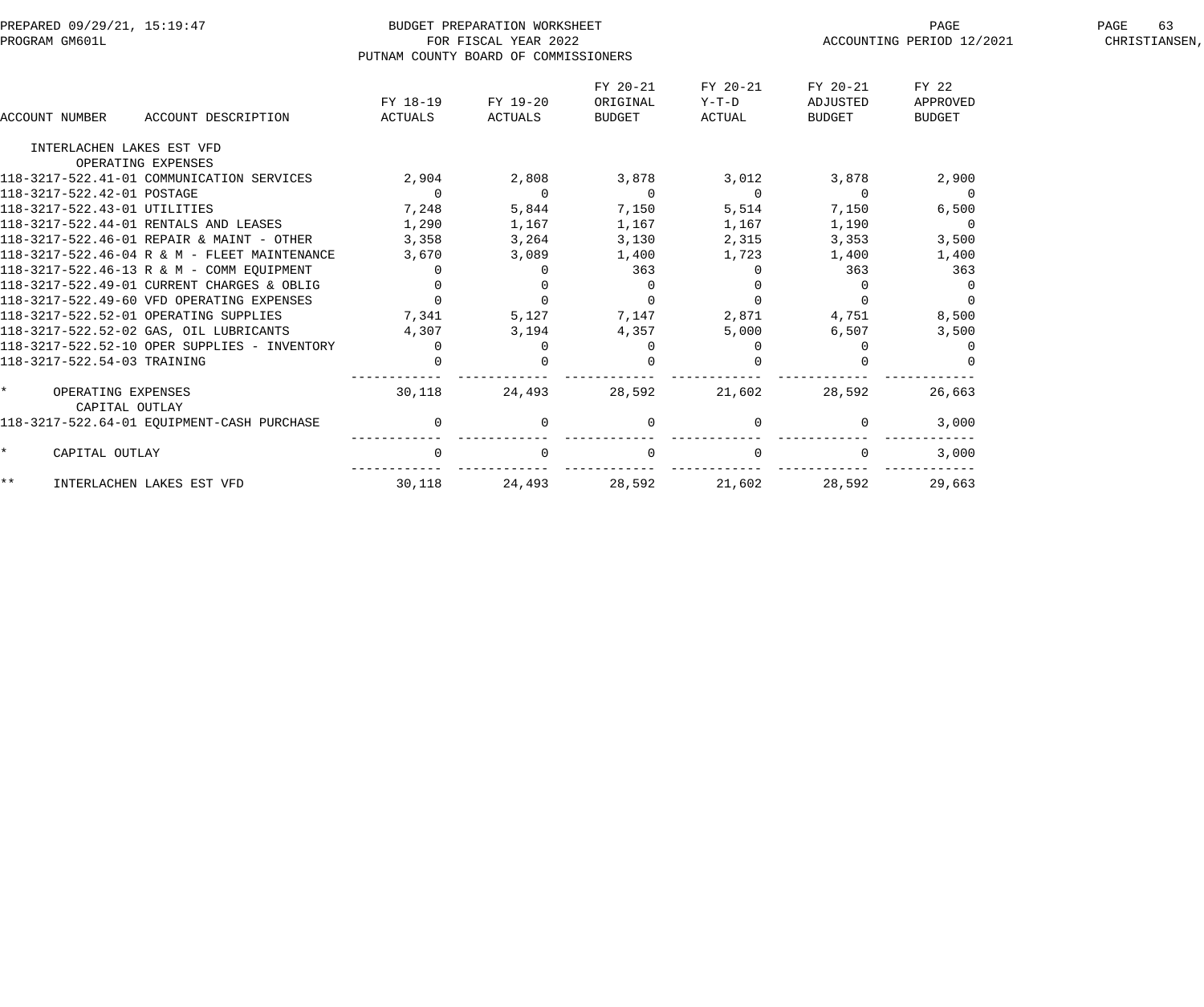| PREPARED 09/29/21, 15:19:47            |                                              |                                      | BUDGET PREPARATION WORKSHEET |             |                |                           | PAGE           | 64<br>PAGE |
|----------------------------------------|----------------------------------------------|--------------------------------------|------------------------------|-------------|----------------|---------------------------|----------------|------------|
| PROGRAM GM601L                         |                                              |                                      | FOR FISCAL YEAR 2022         |             |                | ACCOUNTING PERIOD 12/2021 | CHRISTIANSEN,  |            |
|                                        |                                              | PUTNAM COUNTY BOARD OF COMMISSIONERS |                              |             |                |                           |                |            |
|                                        |                                              |                                      |                              | FY 20-21    | FY 20-21       | FY 20-21                  | FY 22          |            |
|                                        |                                              | FY 18-19                             | FY 19-20                     | ORIGINAL    | Y-T-D          | ADJUSTED                  | APPROVED       |            |
| ACCOUNT NUMBER                         | ACCOUNT DESCRIPTION                          | ACTUALS                              | ACTUALS                      | BUDGET      | ACTUAL         | BUDGET                    | <b>BUDGET</b>  |            |
| BARDIN VFD                             |                                              |                                      |                              |             |                |                           |                |            |
| OPERATING EXPENSES                     |                                              |                                      |                              |             |                |                           |                |            |
|                                        | 118-3218-522.41-01 COMMUNICATION SERVICES    | 1,989                                | 1,870                        | 2,300       | 1,676          | 2,300                     | 1,700          |            |
| 118-3218-522.42-01 POSTAGE             |                                              | $\overline{0}$                       | $\overline{0}$               | $\Omega$    | $\overline{0}$ | $\overline{0}$            | $\overline{0}$ |            |
| 118-3218-522.43-01 UTILITIES           |                                              | 2,334                                | 2,329                        | 4,035       | 2,407          | 4,035                     | 2,800          |            |
| 118-3218-522.44-01 RENTALS AND LEASES  |                                              | 1,560                                | 1,550                        | 1,550       | 1,560          | 1,560                     | $\mathbf 0$    |            |
|                                        | 118-3218-522.46-01 REPAIR & MAINT - OTHER    | 568                                  | 1,833                        | 411         | 190            | 411                       | 411            |            |
|                                        | 118-3218-522.46-04 R & M - FLEET MAINTENANCE | 242                                  | 223                          | 2,200       | 0              | 2,200                     | 500            |            |
|                                        | 118-3218-522.46-13 R & M - COMM EQUIPMENT    | $\Omega$                             | $\Omega$                     | 250         |                | 250                       | 250            |            |
|                                        | 118-3218-522.49-01 CURRENT CHARGES & OBLIG   |                                      |                              | 0           |                | $\Omega$                  |                |            |
|                                        | 118-3218-522.49-59 VFD-PRIOR YEAR CARRYOVER  |                                      |                              | $\Omega$    |                |                           |                |            |
|                                        | 118-3218-522.49-60 VFD OPERATING EXPENSES    |                                      |                              | $\mathbf 0$ |                |                           |                |            |
| 118-3218-522.51-01 OFFICE SUPPLIES     |                                              | $\mathbf 0$                          |                              | $\mathbf 0$ |                | $\overline{0}$            |                |            |
| 118-3218-522.52-01 OPERATING SUPPLIES  |                                              | 10,072                               | 1,438                        | 9,260       | 702            | 2,778                     | 11,000         |            |
| 118-3218-522.52-02 GAS, OIL LUBRICANTS |                                              | $\Omega$                             | 549                          | 1,398       | 322            | 1,398                     | 1,300          |            |
|                                        | 118-3218-522.52-10 OPER SUPPLIES - INVENTORY | $\Omega$                             |                              | 0           | 6,472          | 6,472                     |                |            |
| 118-3218-522.54-03 TRAINING            |                                              |                                      |                              | $\Omega$    |                | $\Omega$                  |                |            |
| OPERATING EXPENSES                     |                                              | 16,765                               | 9,792                        | 21,404      | 13,329         | 21,404                    | 17,961         |            |
| CAPITAL OUTLAY                         |                                              |                                      |                              |             |                |                           |                |            |
|                                        | 118-3218-522.62-01 BLDGS-CONST & OR IMPROV   | $\mathbf 0$                          | 0                            | 0           |                | $\mathbf{0}$              | $\mathbf 0$    |            |
|                                        | 118-3218-522.64-01 EQUIPMENT-CASH PURCHASE   |                                      |                              | $\Omega$    |                |                           | 3,000          |            |
| $\star$<br>CAPITAL OUTLAY              |                                              | 0                                    |                              |             |                |                           | 3,000          |            |
| $\star \star$<br><b>BARDIN VFD</b>     |                                              | 16,765                               | 9,792                        | 21,404      | 13,329         | 21,404                    | 20,961         |            |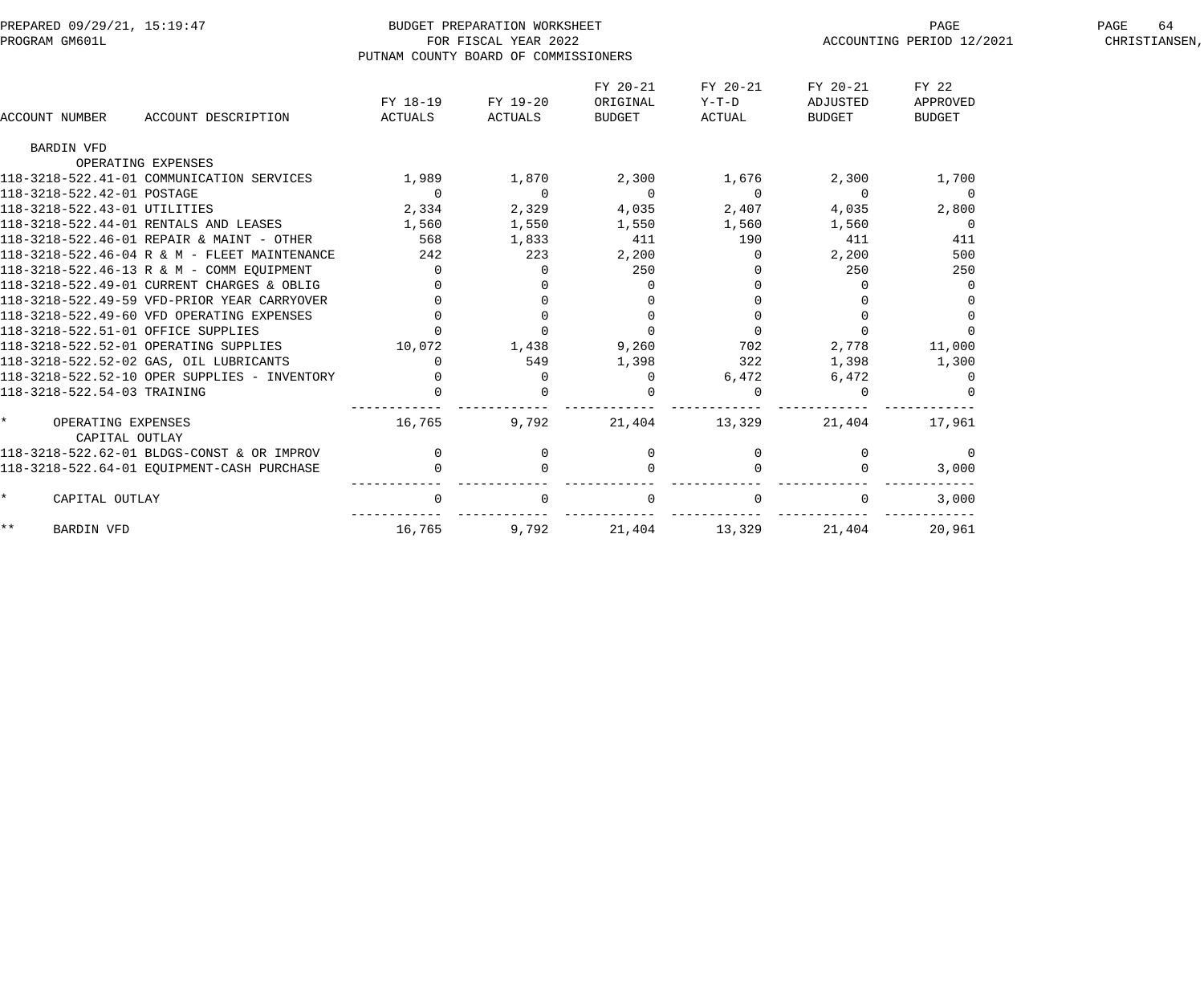| PREPARED 09/29/21, 15:19:47                          |                                      | BUDGET PREPARATION WORKSHEET |                |          |                | PAGE                      | 65<br>PAGE    |
|------------------------------------------------------|--------------------------------------|------------------------------|----------------|----------|----------------|---------------------------|---------------|
| PROGRAM GM601L                                       |                                      | FOR FISCAL YEAR 2022         |                |          |                | ACCOUNTING PERIOD 12/2021 | CHRISTIANSEN, |
|                                                      | PUTNAM COUNTY BOARD OF COMMISSIONERS |                              |                |          |                |                           |               |
|                                                      |                                      |                              | FY 20-21       | FY 20-21 | FY 20-21       | FY 22                     |               |
|                                                      | FY 18-19                             | FY 19-20                     | ORIGINAL       | Y-T-D    | ADJUSTED       | APPROVED                  |               |
| ACCOUNT NUMBER<br>ACCOUNT DESCRIPTION                | ACTUALS                              | ACTUALS                      | BUDGET         | ACTUAL   | <b>BUDGET</b>  | <b>BUDGET</b>             |               |
| RIVERSIDE (SAN MATEO) VFD                            |                                      |                              |                |          |                |                           |               |
| OPERATING EXPENSES                                   |                                      |                              |                |          |                |                           |               |
| 118-3219-522.41-01 COMMUNICATION SERVICES            | 2,084                                | 1,797                        | 2,967          | 2,054    | 2,967          | 1,900                     |               |
| 118-3219-522.42-01 POSTAGE                           | $\overline{0}$                       | $\overline{0}$               | $\overline{0}$ | $\Omega$ | $\overline{0}$ | $\Omega$                  |               |
| 118-3219-522.43-01 UTILITIES                         | 2,243                                | 2,757                        | 3,719          | 2,211    | 3,719          | 3,500                     |               |
| 118-3219-522.44-01 RENTALS AND LEASES                | 1,560                                | 1,560                        | 1,560          | 1,560    | 1,560          | $\overline{0}$            |               |
| 118-3219-522.46-01 REPAIR & MAINT - OTHER            | 2,335                                | 1,217                        | 1,280          | 1,061    | 1,442          | 1,400                     |               |
| 118-3219-522.46-04 R & M - FLEET MAINTENANCE         | $\Omega$                             | $\Omega$                     | 22             |          | 22             | 22                        |               |
| 118-3219-522.46-13 R & M - COMM EOUIPMENT            | $\mathbf 0$                          |                              | 400            |          | 400            | 400                       |               |
| 118-3219-522.49-01 CURRENT CHARGES & OBLIG           | $\Omega$                             | $\mathbf 0$                  | $\overline{0}$ |          | $\overline{0}$ | 0                         |               |
| 118-3219-522.49-60 VFD OPERATING EXPENSES            | $\Omega$                             | $\Omega$                     | $\Omega$       |          |                |                           |               |
| 118-3219-522.52-01 OPERATING SUPPLIES                | 6,680                                | 701                          | 7,454          | 690      | 7,292          | 9,200                     |               |
| 118-3219-522.52-02 GAS, OIL LUBRICANTS               | 604                                  | 210                          | 1,075          | 482      | 1,075          | 3,500                     |               |
| $118 - 3219 - 522.52 - 10$ OPER SUPPLIES - INVENTORY | $\overline{0}$                       | 3,041                        | 3,200          |          | 3,200          |                           |               |
| 118-3219-522.54-03 TRAINING                          | $\Omega$                             |                              | $\mathbf{0}$   |          |                |                           |               |
| OPERATING EXPENSES<br>CAPITAL OUTLAY                 | 15,506                               | 11,283                       | 21,677         | 8,058    | 21,677         | 19,922                    |               |
| 118-3219-522.64-01 EOUIPMENT-CASH PURCHASE           | $\mathbf 0$                          | $\Omega$                     | $\mathbf{0}$   |          | 0              | 3,000                     |               |
| $\star$<br>CAPITAL OUTLAY                            | $\mathbf 0$                          |                              | $\mathsf{O}$   |          |                | 3,000                     |               |
| $\star\star$<br>RIVERSIDE (SAN MATEO) VFD            | 15,506                               | 11,283                       | 21,677         | 8,058    | 21,677         | 22,922                    |               |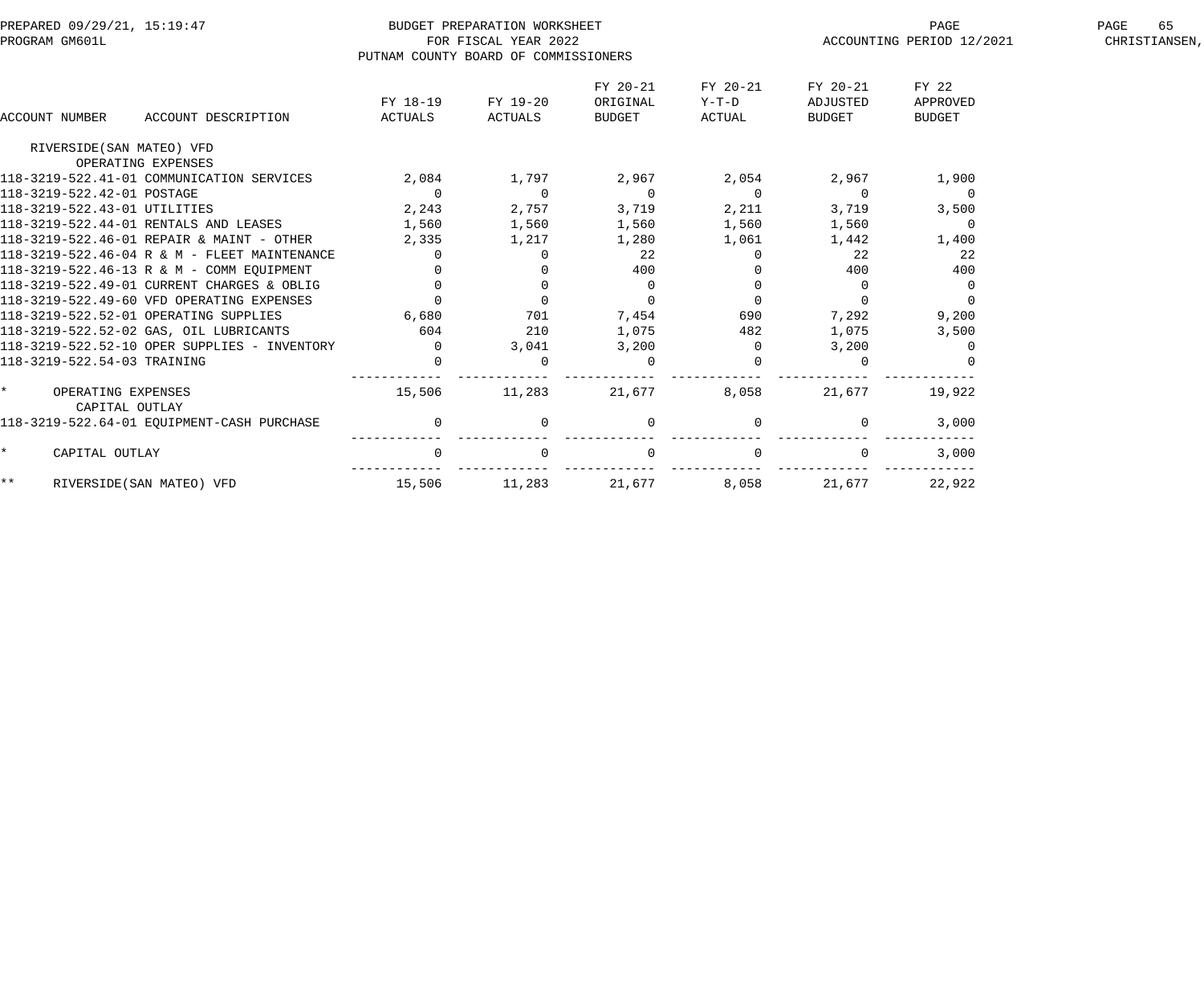| PREPARED 09/29/21, 15:19:47<br>PROGRAM GM601L        |                | BUDGET PREPARATION WORKSHEET<br>FOR FISCAL YEAR 2022 |                |          |               | PAGE<br>ACCOUNTING PERIOD 12/2021 | 66<br>PAGE<br>CHRISTIANSEN, |
|------------------------------------------------------|----------------|------------------------------------------------------|----------------|----------|---------------|-----------------------------------|-----------------------------|
|                                                      |                | PUTNAM COUNTY BOARD OF COMMISSIONERS                 |                |          |               |                                   |                             |
|                                                      |                |                                                      | FY 20-21       | FY 20-21 | FY 20-21      | FY 22                             |                             |
|                                                      | FY 18-19       | FY 19-20                                             | ORIGINAL       | Y-T-D    | ADJUSTED      | APPROVED                          |                             |
| ACCOUNT DESCRIPTION<br>ACCOUNT NUMBER                | ACTUALS        | ACTUALS                                              | BUDGET         | ACTUAL   | <b>BUDGET</b> | <b>BUDGET</b>                     |                             |
| WEST PUTNAM(JOHNSON) VFD                             |                |                                                      |                |          |               |                                   |                             |
| OPERATING EXPENSES                                   |                |                                                      |                |          |               |                                   |                             |
| 118-3220-522.41-01 COMMUNICATION SERVICES            | 1,207          | 1,223                                                | 1,250          | 940      | 1,250         | 1,100                             |                             |
| 118-3220-522.42-01 POSTAGE                           | $\overline{0}$ | $\overline{0}$                                       | $\overline{0}$ | $\Omega$ | $\Omega$      | $\overline{0}$                    |                             |
| 118-3220-522.43-01 UTILITIES                         | 4,094          | 3,500                                                | 4,414          | 3,530    | 4,414         | 4,000                             |                             |
| 118-3220-522.44-01 RENTALS AND LEASES                | 1,560          | 1,560                                                | 1,560          | 1,642    | 1,560         | $\overline{0}$                    |                             |
| 118-3220-522.46-01 REPAIR & MAINT - OTHER            | $\mathbf{0}$   | 0                                                    | 250            |          | 250           | 250                               |                             |
| 118-3220-522.46-04 R & M - FLEET MAINTENANCE         |                |                                                      | 510            |          | 510           | 510                               |                             |
| 118-3220-522.46-13 R & M - COMM EQUIPMENT            | $\overline{0}$ | $\mathbf{0}$                                         | 1,219          |          | 1,219         | 250                               |                             |
| 118-3220-522.49-01 CURRENT CHARGES & OBLIG           | $\Omega$       | $\Omega$                                             | $\Omega$       |          | $\Omega$      | $\Omega$                          |                             |
| 118-3220-522.49-60 VFD OPERATING EXPENSES            | $\Omega$       | $\Omega$                                             | $\overline{0}$ |          |               |                                   |                             |
| 118-3220-522.52-01 OPERATING SUPPLIES                | 5,098          | 7,995                                                | 6,388          | 3,786    | 6,388         | 6,388                             |                             |
| 118-3220-522.52-02 GAS, OIL LUBRICANTS               | 7,435          | 5,323                                                | 9,819          | 5,784    | 9,819         | 5,500                             |                             |
| $118 - 3220 - 522.52 - 10$ OPER SUPPLIES - INVENTORY | $\Omega$       | $\Omega$                                             | $\Omega$       |          |               |                                   |                             |
| 118-3220-522.54-03 TRAINING                          | $\mathbf 0$    |                                                      |                |          |               |                                   |                             |
| OPERATING EXPENSES<br>CAPITAL OUTLAY                 | 19,394         | 19,601                                               | 25,410         | 15,682   | 25,410        | 17,998                            |                             |
| 118-3220-522.64-01 EQUIPMENT-CASH PURCHASE           | 3,200          | $\mathbf 0$                                          | $\mathbf{0}$   |          |               |                                   |                             |
| CAPITAL OUTLAY<br>$\star$                            | 3,200          |                                                      | $\mathbf 0$    |          |               |                                   |                             |
| $***$<br>WEST PUTNAM(JOHNSON) VFD                    | 22,594         | 19,601                                               | 25,410         | 15,682   | 25,410        | 17,998                            |                             |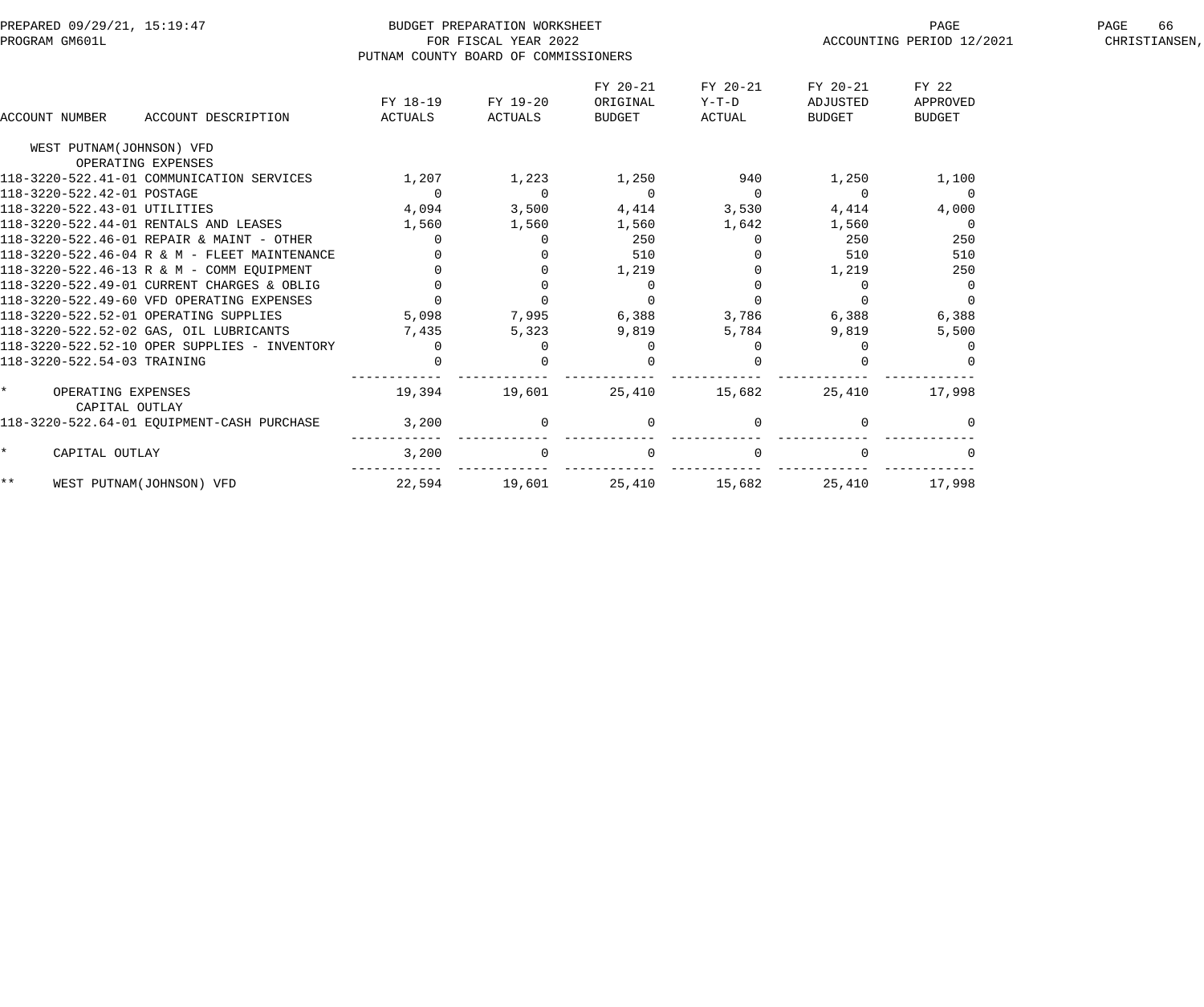| PREPARED 09/29/21, 15:19:47<br>PROGRAM GM601L | PUTNAM COUNTY BOARD OF COMMISSIONERS | BUDGET PREPARATION WORKSHEET<br>FOR FISCAL YEAR 2022 |                                |                             |                                | PAGE<br>ACCOUNTING PERIOD 12/2021  | PAGE<br>67<br>CHRISTIANSEN, |
|-----------------------------------------------|--------------------------------------|------------------------------------------------------|--------------------------------|-----------------------------|--------------------------------|------------------------------------|-----------------------------|
| ACCOUNT NUMBER<br>ACCOUNT DESCRIPTION         | FY 18-19<br>ACTUALS                  | FY 19-20<br>ACTUALS                                  | FY 20-21<br>ORIGINAL<br>BUDGET | FY 20-21<br>Y-T-D<br>ACTUAL | FY 20-21<br>ADJUSTED<br>BUDGET | FY 22<br>APPROVED<br><b>BUDGET</b> |                             |
| BOSTWICK VFD                                  |                                      |                                                      |                                |                             |                                |                                    |                             |
| OPERATING EXPENSES                            |                                      |                                                      |                                |                             |                                |                                    |                             |
| 118-3221-522.41-01 COMMUNICATION SERVICES     | 2,889                                | 2,831                                                | 2,960                          | 2,729                       | 2,960                          | 2,960                              |                             |
| 118-3221-522.42-01 POSTAGE                    | $\Omega$                             | $\Omega$                                             | $\Omega$                       | $\Omega$                    | $\Omega$                       | $\Omega$                           |                             |
| 118-3221-522.43-01 UTILITIES                  | 5,191                                | 4,761                                                | 4,400                          | 5,586                       | 5,750                          | 4,800                              |                             |
| 118-3221-522.44-01 RENTALS AND LEASES         | 1,440                                | 1,440                                                | 1,500                          | 1,320                       | 1,500                          | $\overline{0}$                     |                             |
| 118-3221-522.46-01 REPAIR & MAINT - OTHER     | 362                                  | 2,268                                                | 750                            | 737                         | 1,000                          | 750                                |                             |
| 118-3221-522.46-04 R & M - FLEET MAINTENANCE  | 290                                  | $\Omega$                                             | 902                            |                             | 902                            | 902                                |                             |
| 118-3221-522.46-13 R & M - COMM EOUIPMENT     | 70                                   | 99                                                   | 295                            |                             | 295                            | 295                                |                             |
| 118-3221-522.49-01 CURRENT CHARGES & OBLIG    | $\mathbf 0$                          |                                                      | 0                              |                             | $\overline{0}$                 |                                    |                             |
| 118-3221-522.49-59 VFD-PRIOR YEAR CARRYOVER   | $\Omega$                             | $\Omega$                                             |                                |                             | $\Omega$                       |                                    |                             |
| 118-3221-522.49-60 VFD OPERATING EXPENSES     | $\Omega$                             |                                                      | $\Omega$                       |                             |                                |                                    |                             |
| 118-3221-522.52-01 OPERATING SUPPLIES         | 12,421                               | 7,996                                                | 13,687                         | 1,602                       | 12,048                         | 14,500                             |                             |
| 118-3221-522.52-02 GAS, OIL LUBRICANTS        | 5,274                                | 3,473                                                | 5,500                          | 3,208                       | 5,539                          | 3,500                              |                             |
| 118-3221-522.52-10 OPER SUPPLIES - INVENTORY  | $\Omega$                             |                                                      |                                |                             |                                |                                    |                             |
| 118-3221-522.54-03 TRAINING                   |                                      |                                                      |                                |                             |                                |                                    |                             |
| OPERATING EXPENSES<br>CAPITAL OUTLAY          | 27,937                               | 22,868                                               | 29,994                         | 15,182                      | 29,994                         | 27,707                             |                             |
| 118-3221-522.64-01 EQUIPMENT-CASH PURCHASE    | $\overline{0}$                       |                                                      | $\mathbf{0}$                   |                             | $\Omega$                       | 3,000                              |                             |
| $\star$<br>CAPITAL OUTLAY                     |                                      |                                                      |                                |                             |                                | 3,000                              |                             |
| $***$<br>BOSTWICK VFD                         | 27,937                               | 22,868                                               | 29,994                         | 15,182                      | 29,994                         | 30,707                             |                             |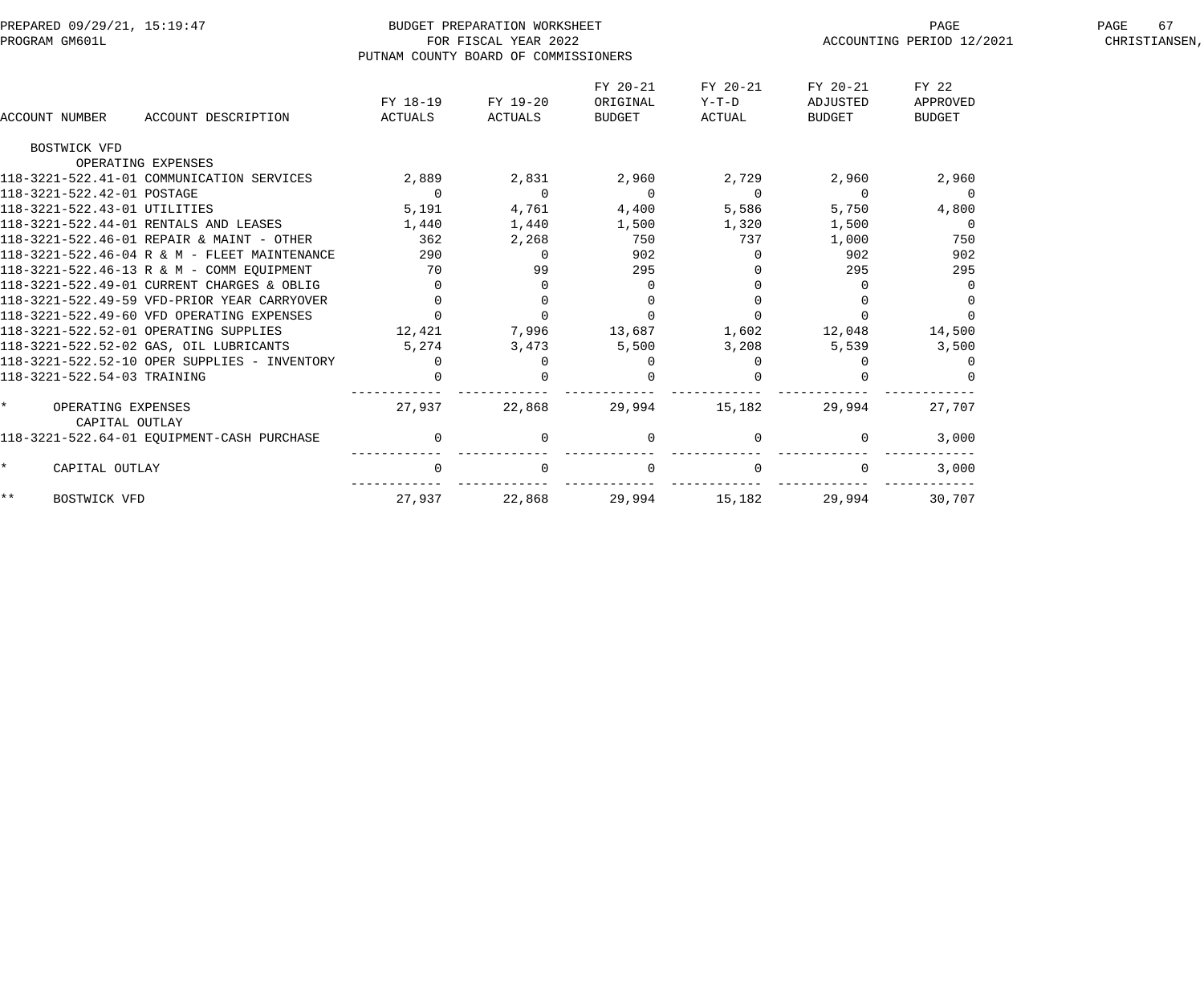| PREPARED 09/29/21, 15:19:47<br>PROGRAM GM601L   | PUTNAM COUNTY BOARD OF COMMISSIONERS | BUDGET PREPARATION WORKSHEET<br>FOR FISCAL YEAR 2022 |                                |                             |                                | PAGE<br>ACCOUNTING PERIOD 12/2021  | 68<br>PAGE<br>CHRISTIANSEN, |
|-------------------------------------------------|--------------------------------------|------------------------------------------------------|--------------------------------|-----------------------------|--------------------------------|------------------------------------|-----------------------------|
| ACCOUNT NUMBER<br>ACCOUNT DESCRIPTION           | FY 18-19<br>ACTUALS                  | FY 19-20<br>ACTUALS                                  | FY 20-21<br>ORIGINAL<br>BUDGET | FY 20-21<br>Y-T-D<br>ACTUAL | FY 20-21<br>ADJUSTED<br>BUDGET | FY 22<br>APPROVED<br><b>BUDGET</b> |                             |
| FRANCIS VFD                                     |                                      |                                                      |                                |                             |                                |                                    |                             |
| OPERATING EXPENSES                              |                                      |                                                      |                                |                             |                                |                                    |                             |
| 118-3222-522.41-01 COMMUNICATION SERVICES       | 309                                  | 481                                                  | 600                            | 496                         | 600                            | 600                                |                             |
| 118-3222-522.42-01 POSTAGE                      | $\overline{0}$                       | $\overline{0}$                                       | $\overline{0}$                 | $\mathbf{0}$                | $\overline{0}$                 | $\overline{0}$                     |                             |
| 118-3222-522.43-01 UTILITIES                    | 1,816                                | 1,707                                                | 3,050                          | 1,527                       | 3,050                          | 2,100                              |                             |
| 118-3222-522.46-01 REPAIR & MAINT - OTHER       | 149                                  | 754                                                  | 500                            | 409                         | 500                            | 500                                |                             |
| 118-3222-522.46-04 R & M - FLEET MAINTENANCE    | $\Omega$                             | $\Omega$                                             | 83                             | $\Omega$                    | 83                             | 83                                 |                             |
| 118-3222-522.46-13 R & M - COMM EQUIPMENT       |                                      | 198                                                  | 250                            |                             | 250                            | 250                                |                             |
| 118-3222-522.49-01 CURRENT CHARGES & OBLIG      |                                      | $\Omega$                                             | $\overline{0}$                 |                             | 0                              |                                    |                             |
| 118-3222-522.49-60 VFD OPERATING EXPENSES       | $\Omega$                             | $\Omega$                                             | $\Omega$                       | $\Omega$                    |                                |                                    |                             |
| 118-3222-522.52-01 OPERATING SUPPLIES           | 8,889                                | 6,607                                                | 8,790                          | 78                          | 8,790                          | 10,690                             |                             |
| 118-3222-522.52-02 GAS, OIL LUBRICANTS          | 2,492                                | 1,572                                                | 3,006                          | 1,224                       | 3,006                          | 2,000                              |                             |
| 118-3222-522.52-10 OPER SUPPLIES - INVENTORY    | $\mathbf 0$                          |                                                      | 0                              |                             |                                |                                    |                             |
| 118-3222-522.54-03 TRAINING                     |                                      |                                                      | $\Omega$                       |                             |                                |                                    |                             |
| $\star$<br>OPERATING EXPENSES<br>CAPITAL OUTLAY | 13,655                               | 11,319                                               | 16,279                         | 3,734                       | 16,279                         | 16,223                             |                             |
| 118-3222-522.64-01 EQUIPMENT-CASH PURCHASE      | $\mathsf 0$                          | $\overline{0}$                                       | $\mathbf 0$                    |                             | $\Omega$                       |                                    |                             |
| $\star$<br>CAPITAL OUTLAY                       | $\Omega$                             | $\Omega$                                             | $\overline{0}$                 | $\Omega$                    |                                |                                    |                             |
| $***$<br>FRANCIS VFD                            | 13,655                               | 11,319                                               | 16,279                         | 3,734                       | 16,279                         | 16,223                             |                             |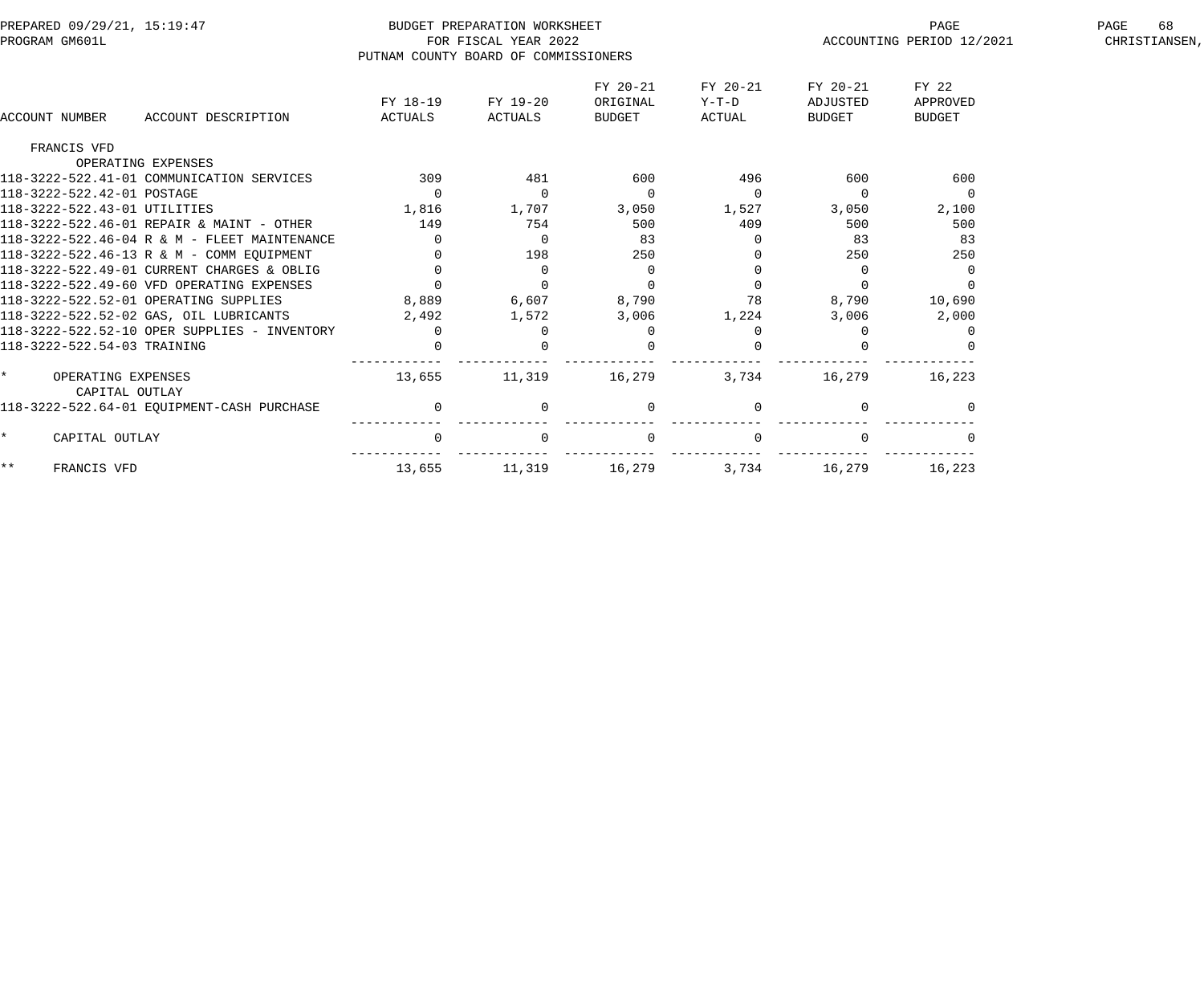| PREPARED 09/29/21, 15:19:47                  |                | BUDGET PREPARATION WORKSHEET         |                |          |              | PAGE                      | PAGE<br>69    |
|----------------------------------------------|----------------|--------------------------------------|----------------|----------|--------------|---------------------------|---------------|
| PROGRAM GM601L                               |                | FOR FISCAL YEAR 2022                 |                |          |              | ACCOUNTING PERIOD 12/2021 | CHRISTIANSEN, |
|                                              |                | PUTNAM COUNTY BOARD OF COMMISSIONERS |                |          |              |                           |               |
|                                              |                |                                      | FY 20-21       | FY 20-21 | FY 20-21     | FY 22                     |               |
|                                              | FY 18-19       | FY 19-20                             | ORIGINAL       | Y-T-D    | ADJUSTED     | APPROVED                  |               |
| <b>ACCOUNT NUMBER</b><br>ACCOUNT DESCRIPTION | ACTUALS        | ACTUALS                              | BUDGET         | ACTUAL   | BUDGET       | <b>BUDGET</b>             |               |
| SATSUMA VFD                                  |                |                                      |                |          |              |                           |               |
| OPERATING EXPENSES                           |                |                                      |                |          |              |                           |               |
| 118-3223-522.41-01 COMMUNICATION SERVICES    | 1,991          | 1,530                                | 3,410          | 1,046    | 3,410        | 1,200                     |               |
| 118-3223-522.42-01 POSTAGE                   | $\Omega$       | $\overline{0}$                       | $\mathbf{0}$   | $\Omega$ | $\Omega$     | $\Omega$                  |               |
| 118-3223-522.43-01 UTILITIES                 |                | $\Omega$                             | $\Omega$       |          |              |                           |               |
| 118-3223-522.44-01 RENTALS AND LEASES        | 1,440          | 1,463                                | 1,463          | 1,509    | 1,509        | $\overline{0}$            |               |
| 118-3223-522.46-01 REPAIR & MAINT - OTHER    | 1,381          | 2,550                                | 3,000          | 1,708    | 2,954        | 1,600                     |               |
| 118-3223-522.46-04 R & M - FLEET MAINTENANCE | 552            | 74                                   | 283            |          | 283          | 283                       |               |
| 118-3223-522.46-13 R & M - COMM EQUIPMENT    | $\Omega$       |                                      | 250            |          | 250          | 250                       |               |
| 118-3223-522.49-01 CURRENT CHARGES & OBLIG   | $\overline{0}$ |                                      | 0              |          | $\Omega$     |                           |               |
| 118-3223-522.49-59 VFD-PRIOR YEAR CARRYOVER  |                |                                      |                |          | $\Omega$     |                           |               |
| 118-3223-522.49-60 VFD OPERATING EXPENSES    |                |                                      |                |          |              |                           |               |
| 118-3223-522.52-01 OPERATING SUPPLIES        | 22,965         | 13,466                               | 12,478         | 8,440    | 12,478       | 16,000                    |               |
| 118-3223-522.52-02 GAS, OIL LUBRICANTS       | 46             | 145                                  | 5,200          | 4,760    | 5,200        | 5,200                     |               |
| 118-3223-522.52-10 OPER SUPPLIES - INVENTORY | $\overline{0}$ | 5,169                                | 3,069          |          | 3,069        |                           |               |
| 118-3223-522.54-03 TRAINING                  |                |                                      | $\overline{0}$ |          |              |                           |               |
| $\star$<br>OPERATING EXPENSES                | 28,375         | 24,401                               | 29,153         | 17,463   | 29,153       | 24,533                    |               |
| CAPITAL OUTLAY                               |                |                                      |                |          |              |                           |               |
| 118-3223-522.64-01 EQUIPMENT-CASH PURCHASE   | $\mathbf{0}$   | 14,336                               | 0              |          | $\mathbf{0}$ | 3,000                     |               |
| $\star$<br>CAPITAL OUTLAY                    | $\mathbf{0}$   | 14,336                               | 0              |          |              | 3,000                     |               |
| $\star \star$<br>SATSUMA VFD                 | 28,375         | 38,737                               | 29,153         | 17,463   | 29,153       | 27,533                    |               |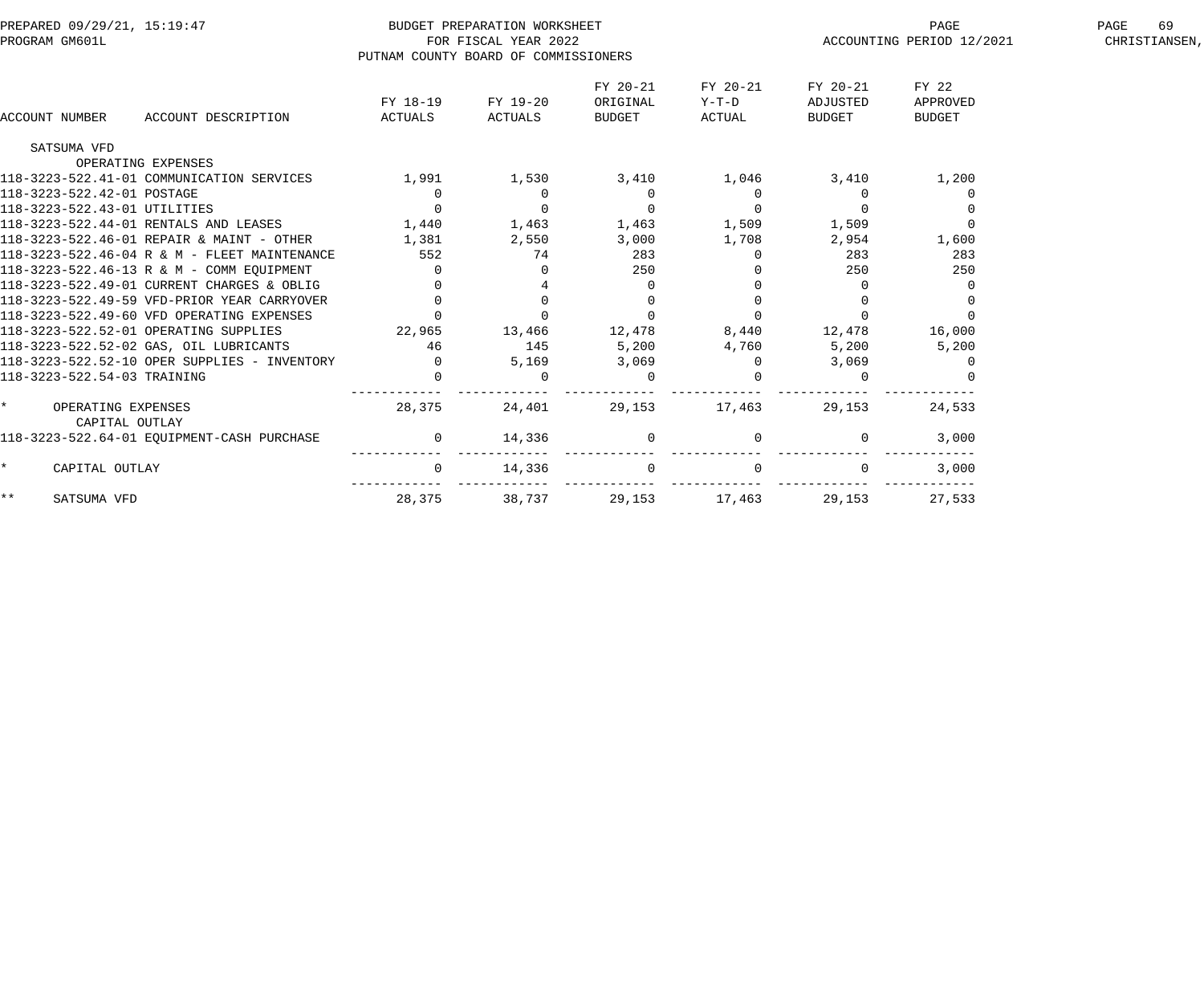| PREPARED 09/29/21, 15:19:47<br>PROGRAM GM601L   |                                      | BUDGET PREPARATION WORKSHEET<br>FOR FISCAL YEAR 2022 |                |          | PAGE                      | PAGE<br>70    |  |
|-------------------------------------------------|--------------------------------------|------------------------------------------------------|----------------|----------|---------------------------|---------------|--|
|                                                 | PUTNAM COUNTY BOARD OF COMMISSIONERS |                                                      |                |          | ACCOUNTING PERIOD 12/2021 | CHRISTIANSEN, |  |
|                                                 |                                      |                                                      |                |          |                           |               |  |
|                                                 |                                      |                                                      | FY 20-21       | FY 20-21 | FY 20-21                  | FY 22         |  |
|                                                 | FY 18-19                             | FY 19-20                                             | ORIGINAL       | Y-T-D    | ADJUSTED                  | APPROVED      |  |
| ACCOUNT NUMBER<br>ACCOUNT DESCRIPTION           | ACTUALS                              | ACTUALS                                              | BUDGET         | ACTUAL   | <b>BUDGET</b>             | BUDGET        |  |
| MELROSE VFD                                     |                                      |                                                      |                |          |                           |               |  |
| OPERATING EXPENSES                              |                                      |                                                      |                |          |                           |               |  |
| 118-3224-522.41-01 COMMUNICATION SERVICES       | 3,832                                | 3,831                                                | 3,703          | 3,741    | 4,043                     | 3,905         |  |
| 118-3224-522.42-01 POSTAGE                      | $\overline{0}$                       | $\overline{0}$                                       | $\overline{0}$ | $\Omega$ | $\Omega$                  | $\Omega$      |  |
| 118-3224-522.43-01 UTILITIES                    | 6,079                                | 5,837                                                | 6,330          | 5,707    | 6,330                     | 6,000         |  |
| 118-3224-522.44-01 RENTALS AND LEASES           | 1,200                                | 1,200                                                | 1,200          | 1,200    | 1,200                     | $\Omega$      |  |
| 118-3224-522.46-01 REPAIR & MAINT - OTHER       | 1,493                                | 1,675                                                | 1,500          | 1,723    | 1,723                     | 1,500         |  |
| 118-3224-522.46-04 R & M - FLEET MAINTENANCE    | $\Omega$                             | $\Omega$                                             | $\Omega$       |          |                           | $\Omega$      |  |
| 118-3224-522.46-13 R & M - COMM EOUIPMENT       | $\mathbf 0$                          |                                                      | 250            |          |                           | 250           |  |
| 118-3224-522.49-01 CURRENT CHARGES & OBLIG      | $\overline{0}$                       | $\mathbf 0$                                          | $\overline{0}$ |          |                           | 0             |  |
| 118-3224-522.49-60 VFD OPERATING EXPENSES       | $\Omega$                             | $\Omega$                                             | $\Omega$       |          |                           |               |  |
| 118-3224-522.52-01 OPERATING SUPPLIES           | 1,287                                | 973                                                  | 963            | 1,821    | 3,150                     | 6,300         |  |
| 118-3224-522.52-02 GAS, OIL LUBRICANTS          | 11,439                               | 6,094                                                | 11,906         | 8,394    | 9,406                     | 8,900         |  |
| 118-3224-522.52-10 OPER SUPPLIES - INVENTORY    | $\Omega$                             | $\Omega$                                             | $\Omega$       |          |                           |               |  |
| 118-3224-522.54-03 TRAINING                     |                                      |                                                      |                |          |                           |               |  |
| OPERATING EXPENSES<br>$\star$<br>CAPITAL OUTLAY | 25,330                               | 19,610                                               | 25,852         | 22,586   | 25,852                    | 26,855        |  |
| 118-3224-522.64-01 EOUIPMENT-CASH PURCHASE      | $\overline{0}$                       | $\Omega$                                             | $\overline{0}$ |          | $\Omega$                  | 3,000         |  |
| $\star$<br>CAPITAL OUTLAY                       | $\Omega$                             | $\mathbf 0$                                          | $\overline{0}$ |          |                           | 3,000         |  |
| $***$<br>MELROSE VFD                            | 25,330                               | 19,610                                               | 25,852         | 22,586   | 25,852                    | 29,855        |  |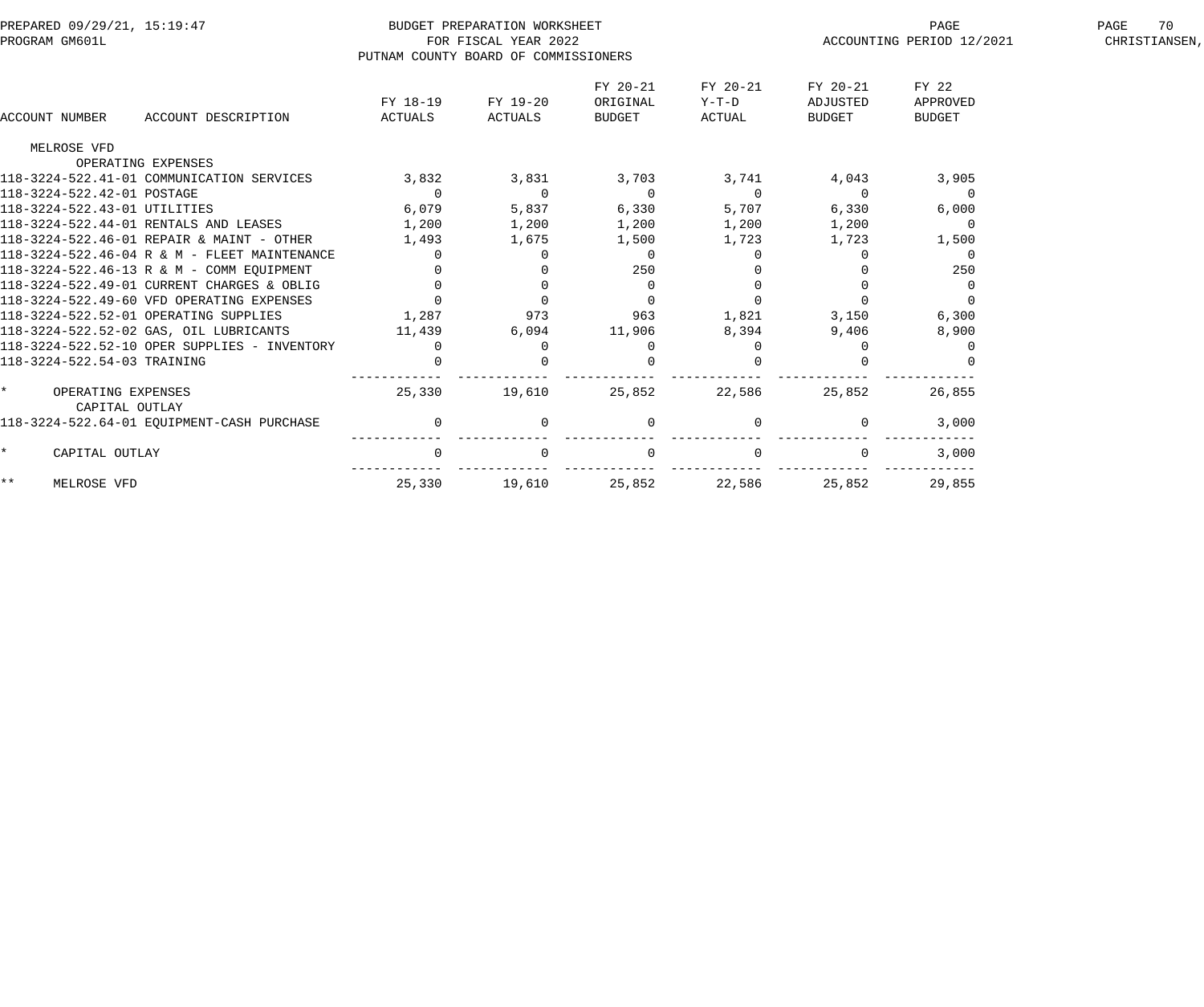|                                           | PREPARED 09/29/21, 15:19:47<br>PROGRAM GM601L PROGRAM COUNTY BOARD OF COMMISSION                                                                                                                                                                                                                                                                                                                                                                                                                                             | PUTNAM COUNTY BOARD OF COMMISSIONERS                             |                 |                                                                                                                     |                                         | PAGE PAGE PAGE PAGE PAGE                                 | 71<br>PAGE<br>CHRISTIANSEN, |  |
|-------------------------------------------|------------------------------------------------------------------------------------------------------------------------------------------------------------------------------------------------------------------------------------------------------------------------------------------------------------------------------------------------------------------------------------------------------------------------------------------------------------------------------------------------------------------------------|------------------------------------------------------------------|-----------------|---------------------------------------------------------------------------------------------------------------------|-----------------------------------------|----------------------------------------------------------|-----------------------------|--|
| ACCOUNT NUMBER                            | $\begin{minipage}{0.9\linewidth} ACCOUNT DESCRIPTION \end{minipage} \begin{minipage}{0.9\linewidth} ACTUALS \end{minipage} \begin{minipage}{0.9\linewidth} ACTUALS \end{minipage} \begin{minipage}{0.9\linewidth} DCTUALS \end{minipage} \begin{minipage}{0.9\linewidth} DCTUALS \end{minipage} \begin{minipage}{0.9\linewidth} DCTUALS \end{minipage} \begin{minipage}{0.9\linewidth} DCTUALS \end{minipage} \begin{minipage}{0.9\linewidth} DCTUALS \end{minipage} \begin{minipage}{0.9\linewidth} DCTUALS \end{minipage}$ | FY 18-19 FY 19-20                                                |                 | FY 20-21<br>ORIGINAL                                                                                                | FY 20-21<br>$Y-T-D$                     | FY 20-21<br>ADJUSTED<br><b>BUDGET</b>                    | FY 22<br>APPROVED<br>BUDGET |  |
| COUNTYWIDE FIRE PROTECT.                  |                                                                                                                                                                                                                                                                                                                                                                                                                                                                                                                              |                                                                  |                 |                                                                                                                     |                                         |                                                          |                             |  |
| PERSONAL SERVICES                         |                                                                                                                                                                                                                                                                                                                                                                                                                                                                                                                              |                                                                  |                 |                                                                                                                     |                                         |                                                          |                             |  |
|                                           | 118-3290-522.12-11 REGULAR SALARIES & WAGES 726,962 620,073 1,303,329 1,265,264 1,303,329 1,920,913                                                                                                                                                                                                                                                                                                                                                                                                                          |                                                                  |                 |                                                                                                                     |                                         |                                                          |                             |  |
|                                           | 118-3290-522.12-14 STRAIGHT TIME OVER 40 HRS<br>118-3290-522.12-14 STRAIGHT TIME OVER 40 HRS<br>118-3290-522.12-14 STRAIGHT TIME OVER 40 HRS<br>118-3290-522.12-14 STRAIGHT TIME OVER 40 HRS<br>118-3290-522.13-11 SALARIES & WAGES-OP                                                                                                                                                                                                                                                                                       |                                                                  |                 |                                                                                                                     |                                         |                                                          |                             |  |
|                                           |                                                                                                                                                                                                                                                                                                                                                                                                                                                                                                                              |                                                                  |                 |                                                                                                                     |                                         |                                                          |                             |  |
|                                           |                                                                                                                                                                                                                                                                                                                                                                                                                                                                                                                              |                                                                  |                 |                                                                                                                     |                                         |                                                          |                             |  |
|                                           |                                                                                                                                                                                                                                                                                                                                                                                                                                                                                                                              |                                                                  |                 |                                                                                                                     |                                         |                                                          |                             |  |
|                                           |                                                                                                                                                                                                                                                                                                                                                                                                                                                                                                                              |                                                                  |                 |                                                                                                                     |                                         |                                                          |                             |  |
|                                           |                                                                                                                                                                                                                                                                                                                                                                                                                                                                                                                              |                                                                  |                 |                                                                                                                     |                                         |                                                          |                             |  |
|                                           | 118-3290-522.21 13 PICA AMBU MATCHING (1,000)<br>118-3290-522.23-13 RETIREMENT CONTRIBUTIONS 212,911 237,906 338,755 382,708 338,755 546,675<br>118-3290-522.23-13 HEALTH INSURANCE 144,939 117,202 246,057 191,621 246,057 324,876                                                                                                                                                                                                                                                                                          |                                                                  |                 |                                                                                                                     |                                         |                                                          |                             |  |
| * PERSONAL SERVICES<br>OPERATING EXPENSES |                                                                                                                                                                                                                                                                                                                                                                                                                                                                                                                              | 1,544,760  1,596,572  2,195,445  2,449,284  2,195,445  3,381,659 |                 |                                                                                                                     |                                         |                                                          |                             |  |
|                                           |                                                                                                                                                                                                                                                                                                                                                                                                                                                                                                                              |                                                                  |                 |                                                                                                                     |                                         |                                                          |                             |  |
|                                           |                                                                                                                                                                                                                                                                                                                                                                                                                                                                                                                              |                                                                  |                 |                                                                                                                     |                                         |                                                          |                             |  |
|                                           |                                                                                                                                                                                                                                                                                                                                                                                                                                                                                                                              |                                                                  |                 |                                                                                                                     |                                         |                                                          |                             |  |
|                                           | 118-3290-522.43-03 WATER SUPPLY<br>118-3290-522.44-01 RENTALS AND LEASES 0                                                                                                                                                                                                                                                                                                                                                                                                                                                   |                                                                  |                 | $\begin{array}{ccc} 1,934 \\ 1,381 \end{array}$ 1,500<br>0 0                                                        | $\begin{array}{c} 138 \\ 0 \end{array}$ | 1,500                                                    | 1,500                       |  |
|                                           |                                                                                                                                                                                                                                                                                                                                                                                                                                                                                                                              |                                                                  |                 |                                                                                                                     |                                         | $\overline{0}$                                           | $\overline{0}$              |  |
|                                           | 118-3290-522.45-20 INSURANCE-RISK MANAGEMENT 247,400<br>118-3290-522.45-20 INSURANCE-RISK MANAGEMENT 247,400                                                                                                                                                                                                                                                                                                                                                                                                                 |                                                                  | 247,400         |                                                                                                                     | 247,400 247,400                         | 247,400                                                  | 247,400                     |  |
|                                           |                                                                                                                                                                                                                                                                                                                                                                                                                                                                                                                              |                                                                  | 49,616          | $\begin{array}{ccc} 43 \,, 090 & \phantom{00} & 32 \,, 359 \\ 285 \,, 000 & \phantom{00} & 193 \,, 777 \end{array}$ |                                         | 43,090                                                   | 43,090                      |  |
|                                           | 118-3290-522.46-01 REPAIR & MAINT - OTHER<br>118-3290-522.46-06 R & M - PLEET MAINTENANCE<br>118-3290-522.46-06 R&M -SUBCONTRACTOR<br>118-3290-522.46-06 R&M -SUBCONTRACTOR<br>118-3290-522.46-13 R & M - COMM EQUIPMENT<br>118-3290-522                                                                                                                                                                                                                                                                                     |                                                                  |                 |                                                                                                                     |                                         |                                                          |                             |  |
|                                           |                                                                                                                                                                                                                                                                                                                                                                                                                                                                                                                              |                                                                  |                 |                                                                                                                     |                                         |                                                          |                             |  |
|                                           |                                                                                                                                                                                                                                                                                                                                                                                                                                                                                                                              |                                                                  |                 |                                                                                                                     |                                         |                                                          |                             |  |
|                                           |                                                                                                                                                                                                                                                                                                                                                                                                                                                                                                                              |                                                                  |                 |                                                                                                                     |                                         |                                                          |                             |  |
|                                           |                                                                                                                                                                                                                                                                                                                                                                                                                                                                                                                              |                                                                  |                 |                                                                                                                     |                                         |                                                          |                             |  |
|                                           |                                                                                                                                                                                                                                                                                                                                                                                                                                                                                                                              |                                                                  |                 |                                                                                                                     |                                         |                                                          |                             |  |
|                                           | 118-3290-522.52-01 OPERATING SUPPLIES 140,421 49,306 192,000 174,750 188,870                                                                                                                                                                                                                                                                                                                                                                                                                                                 |                                                                  |                 |                                                                                                                     |                                         |                                                          | 360,241                     |  |
|                                           | 118-3290-522.52-02 GAS, OIL LUBRICANTS                                                                                                                                                                                                                                                                                                                                                                                                                                                                                       | 11,796                                                           | 5,845           | 7,500                                                                                                               | 10,207                                  | 7,500                                                    | 30,000                      |  |
|                                           | 118-3290-522.52-10 OPER SUPPLIES - INVENTORY                                                                                                                                                                                                                                                                                                                                                                                                                                                                                 |                                                                  | 1,148 17,465    |                                                                                                                     | 75,000 46,814 75,000                    |                                                          | 75,000                      |  |
| * OPERATING EXPENSES<br>CAPITAL OUTLAY    |                                                                                                                                                                                                                                                                                                                                                                                                                                                                                                                              |                                                                  | 771,068 718,926 |                                                                                                                     |                                         | 935,820 779,762 935,820 1,115,344                        |                             |  |
|                                           | 118-3290-522.62-01 BLDGS-CONST & OR IMPROV                                                                                                                                                                                                                                                                                                                                                                                                                                                                                   | $\overline{0}$                                                   |                 |                                                                                                                     | 850,000 62,512                          | 850,000                                                  | 250,000                     |  |
|                                           | 118-3290-522.63-01 IMPR OTHER THAN BUILDINGS                                                                                                                                                                                                                                                                                                                                                                                                                                                                                 |                                                                  |                 | $\overline{0}$                                                                                                      | $\overline{0}$                          | $\overline{0}$                                           | 100,000                     |  |
|                                           | 118-3290-522.64-01 EQUIPMENT-CASH PURCHASE                                                                                                                                                                                                                                                                                                                                                                                                                                                                                   | 67,280                                                           |                 | 696,667                                                                                                             | 175,909                                 | 857,345                                                  | 1,410,678                   |  |
| 118-3290-522.64-04 COMPUTER HARDWARE      |                                                                                                                                                                                                                                                                                                                                                                                                                                                                                                                              | $\overline{0}$                                                   |                 | $\overline{0}$                                                                                                      | $\sim$ 0                                | $\overline{0}$                                           | $\overline{0}$              |  |
| 118-3290-522.68-01 SOFTWARE               |                                                                                                                                                                                                                                                                                                                                                                                                                                                                                                                              | $\overline{0}$                                                   | $\overline{0}$  | $\overline{0}$                                                                                                      |                                         |                                                          | $\Omega$                    |  |
| * CAPITAL OUTLAY<br>DEBT SERVICE          |                                                                                                                                                                                                                                                                                                                                                                                                                                                                                                                              |                                                                  |                 |                                                                                                                     |                                         | $67,280$ 0 $1,546,667$ $238,421$ $1,707,345$ $1,760,678$ |                             |  |
|                                           | 118-3290-522.71-05 PRINCIPAL-LEASE PURCHASE                                                                                                                                                                                                                                                                                                                                                                                                                                                                                  | $\begin{array}{c} 0 \\ 0 \end{array}$                            |                 |                                                                                                                     |                                         |                                                          |                             |  |
|                                           | 118-3290-522.72-05 INTEREST-LEASE PURCHASE                                                                                                                                                                                                                                                                                                                                                                                                                                                                                   |                                                                  | $\overline{0}$  | $\Omega$                                                                                                            |                                         |                                                          |                             |  |
| * DEBT SERVICE<br>NON-OPERATING           |                                                                                                                                                                                                                                                                                                                                                                                                                                                                                                                              | $\overline{0}$                                                   |                 |                                                                                                                     | $\begin{matrix}0&0&0\end{matrix}$       | $\Omega$                                                 | $\overline{0}$              |  |
|                                           | 118-3290-581.91-28 TRF-RISK MANAGEMENT FD                                                                                                                                                                                                                                                                                                                                                                                                                                                                                    | 33,547 33,547 33,547 33,547 33,547 33,547                        |                 |                                                                                                                     |                                         |                                                          | 33,547                      |  |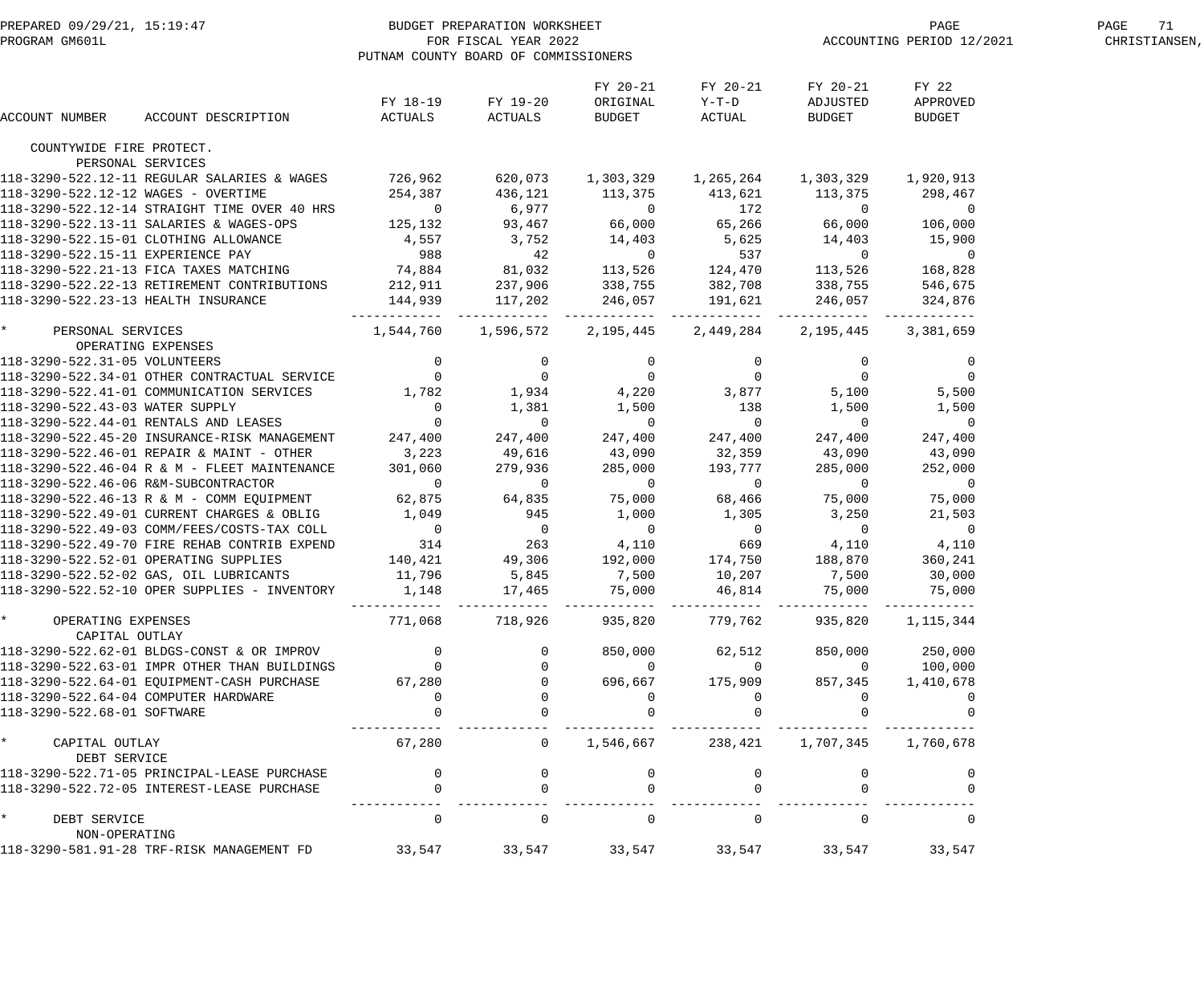| PREPARED 09/29/21, 15:19:47<br>PROGRAM GM601L |                  |                                                                                                                                                                                          |                        | BUDGET PREPARATION WORKSHEET<br>FOR FISCAL YEAR 2022<br>PUTNAM COUNTY BOARD OF COMMISSIONERS |                                |                             | PAGE<br>ACCOUNTING PERIOD 12/2021 | 72<br>PAGE<br>CHRISTIANSEN,        |  |
|-----------------------------------------------|------------------|------------------------------------------------------------------------------------------------------------------------------------------------------------------------------------------|------------------------|----------------------------------------------------------------------------------------------|--------------------------------|-----------------------------|-----------------------------------|------------------------------------|--|
|                                               | ACCOUNT NUMBER   | ACCOUNT DESCRIPTION                                                                                                                                                                      | FY 18-19<br>ACTUALS    | FY 19-20<br>ACTUALS                                                                          | FY 20-21<br>ORIGINAL<br>BUDGET | FY 20-21<br>Y-T-D<br>ACTUAL | FY 20-21<br>ADJUSTED<br>BUDGET    | FY 22<br>APPROVED<br><b>BUDGET</b> |  |
|                                               |                  | 118-3290-581.91-32 TRF-GROUP INSURANCE RES<br>118-3290-581.91-45 TRANSFER TO GENERAL FUND<br>118-3290-581.91-46 TRANSFER-COMM. IMPR FUND<br>118-3290-581.91-53 BUD TRFR-FLEET MAINT FUND | 50,000                 | $\Omega$<br>50,000                                                                           | 18,954                         | 18,954                      | 18,954                            | 18,954                             |  |
| $\star$                                       | NON-OPERATING    |                                                                                                                                                                                          | 83,547                 | 83,547                                                                                       | 52,501                         | 52,501                      | 52,501                            | 52,501                             |  |
| $\star \star$<br>$***$                        | FIRE TAXING UNIT | COUNTYWIDE FIRE PROTECT.                                                                                                                                                                 | 2,466,655<br>3,187,956 | 2,399,045<br>3,087,890                                                                       | 4,730,433<br>5,989,861         | 3,519,968<br>4,100,709      | 4,891,111<br>6,291,579            | 6,310,182<br>8,537,523             |  |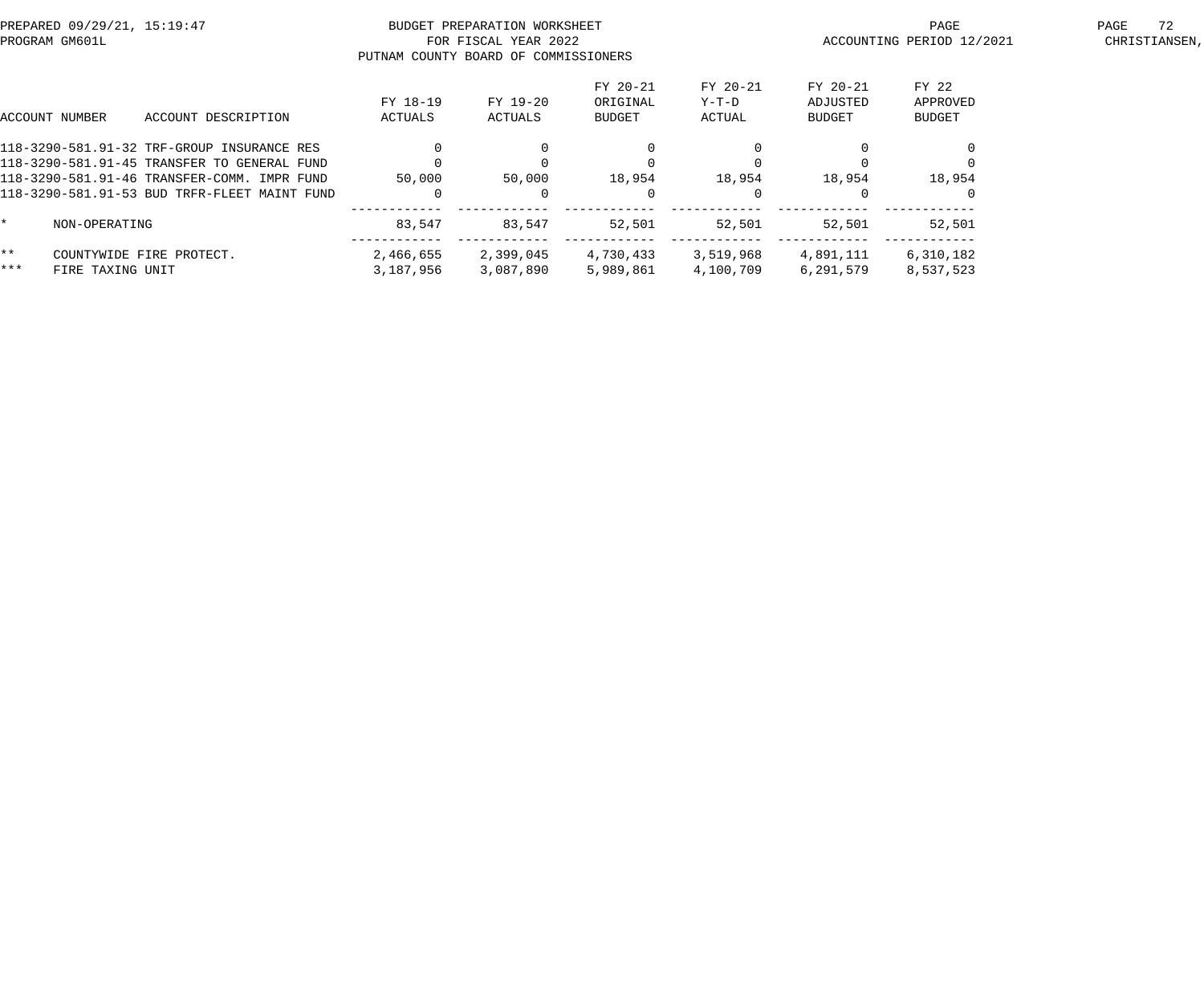| PREPARED 09/29/21, 15:19:47<br>PROGRAM GM601L |                                                                      |                     | BUDGET PREPARATION WORKSHEET<br>FOR FISCAL YEAR 2022<br>PUTNAM COUNTY BOARD OF COMMISSIONERS |                     |                                |                             |                                | PAGE<br>ACCOUNTING PERIOD 12/2021  | 73<br>PAGE<br>CHRISTIANSEN, |
|-----------------------------------------------|----------------------------------------------------------------------|---------------------|----------------------------------------------------------------------------------------------|---------------------|--------------------------------|-----------------------------|--------------------------------|------------------------------------|-----------------------------|
|                                               | ACCOUNT NUMBER                                                       | ACCOUNT DESCRIPTION | FY 18-19<br>ACTUALS                                                                          | FY 19-20<br>ACTUALS | FY 20-21<br>ORIGINAL<br>BUDGET | FY 20-21<br>Y-T-D<br>ACTUAL | FY 20-21<br>ADJUSTED<br>BUDGET | FY 22<br>APPROVED<br><b>BUDGET</b> |                             |
|                                               | LAW ENFORCEMENT TRUST<br>LAW ENFORCEMENT TRUST<br>OPERATING EXPENSES |                     |                                                                                              |                     |                                |                             |                                |                                    |                             |
|                                               | 119-3411-521.49-01 SHERIFF P-CARD CHARGES                            |                     | $\overline{0}$                                                                               |                     | $\Omega$                       | $\Omega$                    |                                | $\overline{0}$                     |                             |
|                                               | 119-3411-521.52-01 OPERATING SUPPLIES                                |                     | 64,319                                                                                       | 10,570              | 18,064                         | 8,604                       | 18,064                         | 25,000                             |                             |
|                                               | 119-3411-521.54-03 TRAINING                                          |                     | $\Omega$                                                                                     |                     | $\Omega$                       | 580                         |                                |                                    |                             |
| $\star$                                       | OPERATING EXPENSES<br>CAPITAL OUTLAY                                 |                     | 64,319                                                                                       | 10,570              | 18,064                         | 9,184                       | 18,064                         | 25,000                             |                             |
|                                               | 119-3411-521.64-01 EQUIPMENT-CASH PURCHASE                           |                     | $\overline{0}$                                                                               | $\mathbf 0$         | $\overline{0}$                 |                             |                                |                                    |                             |
| $\star$                                       | CAPITAL OUTLAY<br>NON-OPERATING                                      |                     | $\Omega$                                                                                     | $\Omega$            | $\cap$                         | $\cap$                      |                                |                                    |                             |
|                                               | 119-3411-598.99-01 RESERVE FOR CONTINGENCY                           |                     | $\overline{0}$                                                                               | $\mathbf 0$         |                                |                             |                                |                                    |                             |
|                                               | 119-3411-598.99-10 RESERVE FOR CASH BALANCE                          |                     |                                                                                              |                     |                                |                             | 49,879                         | 42,943                             |                             |
|                                               | NON-OPERATING                                                        |                     | $\mathbf 0$                                                                                  | $\Omega$            | $\overline{0}$                 | $\mathbf 0$                 | 49,879                         | 42,943                             |                             |
| $\star \star$                                 | LAW ENFORCEMENT TRUST                                                |                     | 64,319                                                                                       | 10,570              | 18,064                         | 9,184                       | 67,943                         | 67,943                             |                             |
| $***$                                         | LAW ENFORCEMENT TRUST                                                |                     | 64,319                                                                                       | 10,570              | 18,064                         | 9,184                       | 67,943                         | 67,943                             |                             |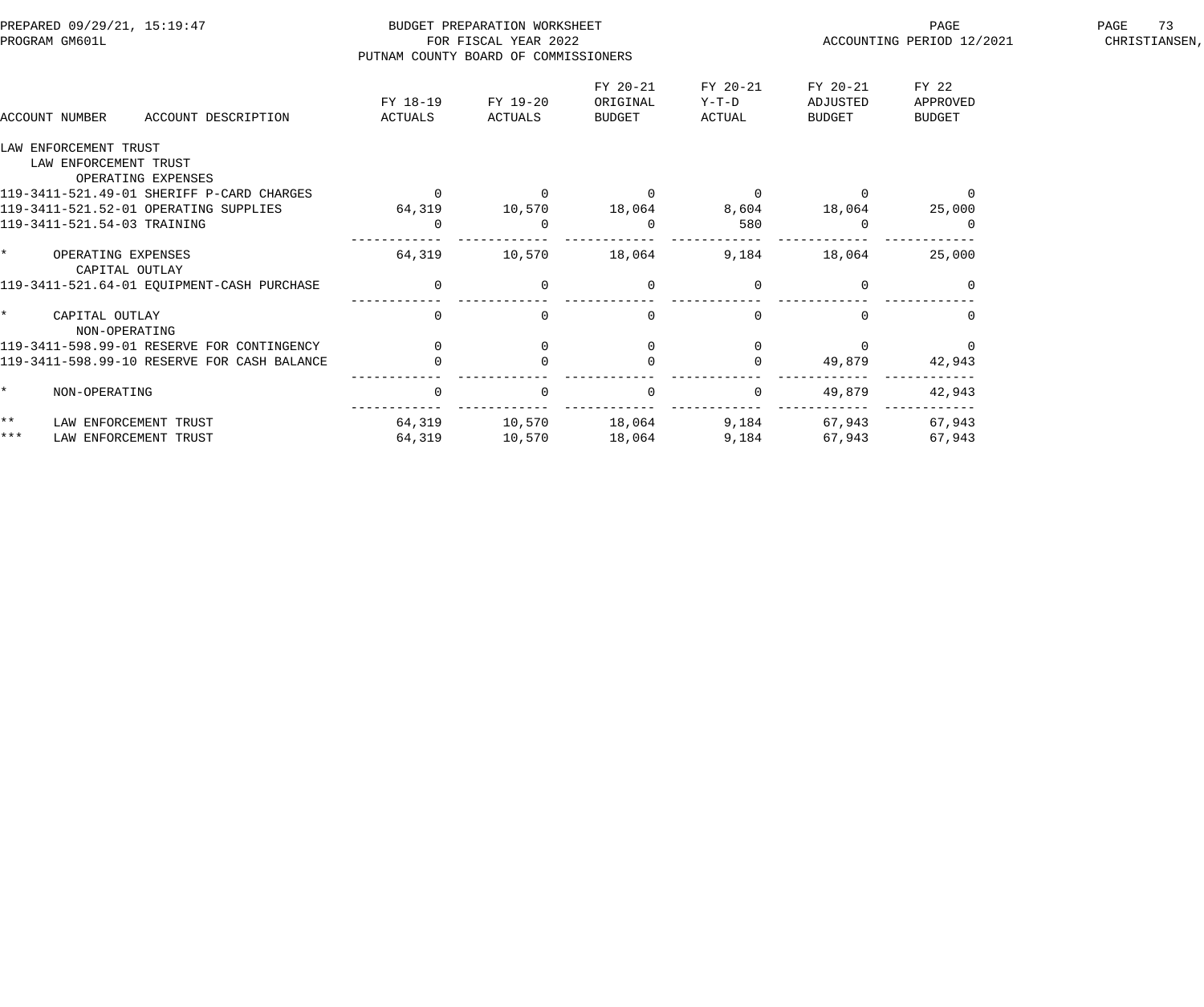| PREPARED 09/29/21, 15:19:47<br>PROGRAM GM601L |                                     | PUTNAM COUNTY BOARD OF COMMISSIONERS            | BUDGET PREPARATION WORKSHEET<br>FOR FISCAL YEAR 2022 |                     |                                | PAGE<br>ACCOUNTING PERIOD 12/2021 | 74<br>PAGE<br>CHRISTIANSEN,    |                                    |  |
|-----------------------------------------------|-------------------------------------|-------------------------------------------------|------------------------------------------------------|---------------------|--------------------------------|-----------------------------------|--------------------------------|------------------------------------|--|
|                                               | ACCOUNT NUMBER                      | ACCOUNT DESCRIPTION                             | FY 18-19<br>ACTUALS                                  | FY 19-20<br>ACTUALS | FY 20-21<br>ORIGINAL<br>BUDGET | FY 20-21<br>$Y-T-D$<br>ACTUAL     | FY 20-21<br>ADJUSTED<br>BUDGET | FY 22<br>APPROVED<br><b>BUDGET</b> |  |
|                                               | LAW ENFORCE EDUCATION FD            | LAW ENFORCEMENT EDUCATION<br>OPERATING EXPENSES |                                                      |                     |                                |                                   |                                |                                    |  |
|                                               |                                     | 120-3410-521.49-26 EDUCATION EXPENSE-SHERIFF    | 12,688                                               | 8,184               | 12,000                         | 13,339                            | 18,179                         | 12,000                             |  |
|                                               |                                     | 120-3410-521.54-04 LE TRAINING-318.18(11) FS    | 0                                                    | $\Omega$            | $\overline{0}$                 | $\Omega$                          |                                |                                    |  |
|                                               | OPERATING EXPENSES<br>NON-OPERATING |                                                 | 12,688                                               | 8,184               | 12,000                         | 13,339                            | 18,179                         | 12,000                             |  |
|                                               |                                     | 120-3410-598.99-01 RESERVE FOR CONTINGENCY      | $\Omega$                                             | $\Omega$            | $\overline{0}$                 | $\Omega$                          | $\cap$                         | $\Omega$                           |  |
|                                               | NON-OPERATING                       |                                                 | $\Omega$                                             | $\Omega$            | $\overline{0}$                 | $\Omega$                          |                                |                                    |  |
| $***$                                         |                                     | LAW ENFORCEMENT EDUCATION                       | 12,688                                               | 8,184               | 12,000                         | 13,339                            | 18,179                         | 12,000                             |  |
| $***$                                         |                                     | LAW ENFORCE EDUCATION FD                        | 12,688                                               | 8,184               | 12,000                         | 13,339                            | 18,179                         | 12,000                             |  |
|                                               |                                     |                                                 |                                                      |                     |                                |                                   |                                |                                    |  |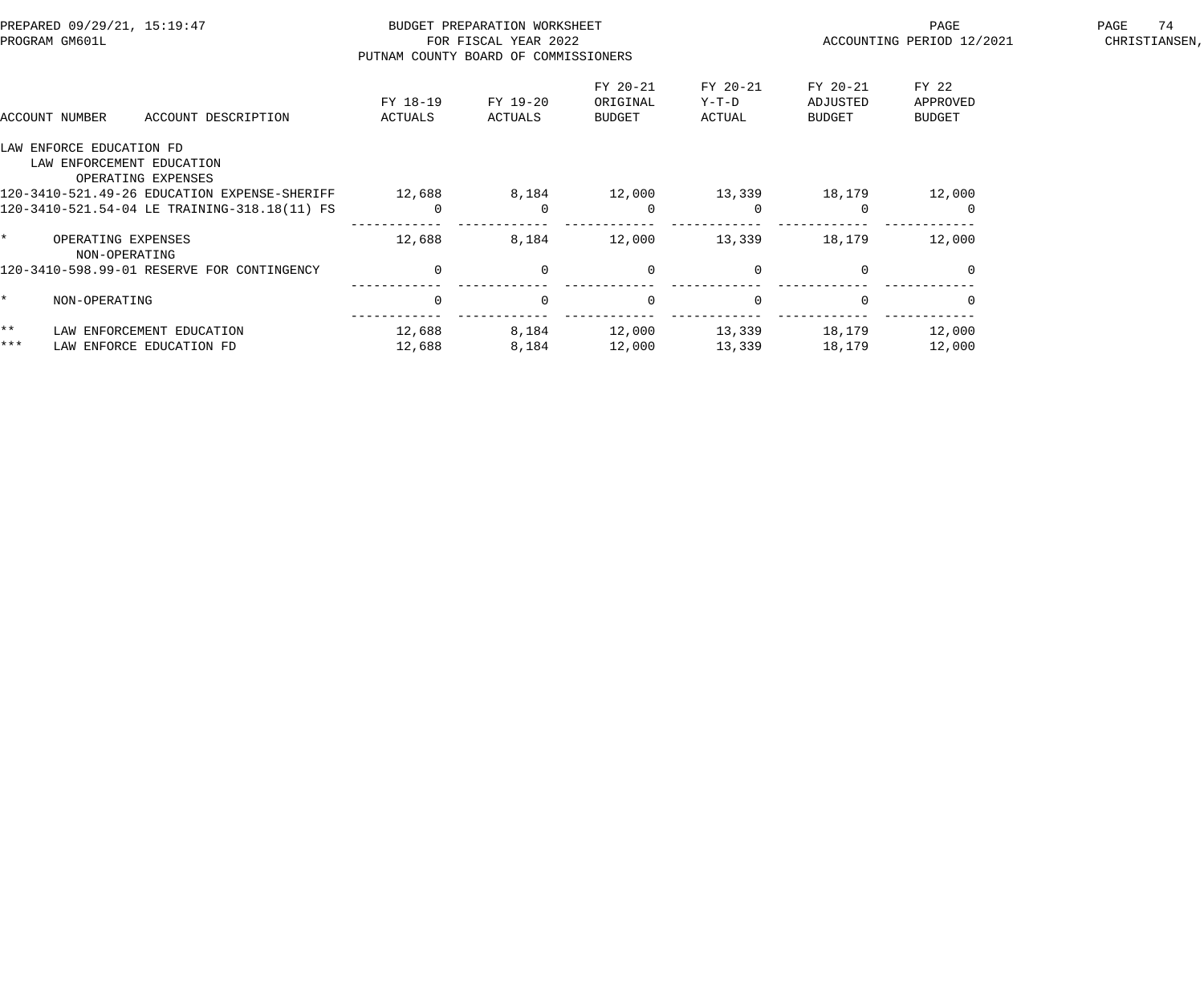| PREPARED 09/29/21, 15:19:47<br>PROGRAM GM601L                        |                                              | PUTNAM COUNTY BOARD OF COMMISSIONERS | BUDGET PREPARATION WORKSHEET<br>FOR FISCAL YEAR 2022 |                                |                             | PAGE<br>ACCOUNTING PERIOD 12/2021 | PAGE<br>75<br>CHRISTIANSEN,        |  |
|----------------------------------------------------------------------|----------------------------------------------|--------------------------------------|------------------------------------------------------|--------------------------------|-----------------------------|-----------------------------------|------------------------------------|--|
| ACCOUNT NUMBER                                                       | ACCOUNT DESCRIPTION                          | FY 18-19<br>ACTUALS                  | FY 19-20<br>ACTUALS                                  | FY 20-21<br>ORIGINAL<br>BUDGET | FY 20-21<br>Y-T-D<br>ACTUAL | FY 20-21<br>ADJUSTED<br>BUDGET    | FY 22<br>APPROVED<br><b>BUDGET</b> |  |
| COURT IMPROVEMENT FUND<br>COURT IMPROVE-939.18 F.S.<br>NON-OPERATING |                                              |                                      |                                                      |                                |                             |                                   |                                    |  |
|                                                                      | 122-2330-581.91-30 TRF - GENERAL FUND        | $\overline{0}$                       | $\Omega$                                             | $\mathbf{0}$                   | $\Omega$                    |                                   |                                    |  |
| NON-OPERATING                                                        | OPERATING EXPENSES                           |                                      |                                                      | $\Omega$                       |                             |                                   |                                    |  |
|                                                                      | 122-2330-712.34-01 OTHER CONTRACTUAL SERVICE |                                      |                                                      |                                |                             |                                   |                                    |  |
|                                                                      | 122-2330-712.46-01 REPAIR & MAINT - OTHER    |                                      |                                                      |                                |                             |                                   |                                    |  |
|                                                                      | 122-2330-712.49-01 CURRENT CHARGES & OBLIG   |                                      |                                                      |                                |                             |                                   |                                    |  |
|                                                                      | 122-2330-712.49-50 LEGAL ADVERTISEMENTS      |                                      |                                                      |                                |                             |                                   |                                    |  |
| $\star$<br>OPERATING EXPENSES<br>CAPITAL OUTLAY                      |                                              | $\Omega$                             |                                                      | $\Omega$                       | $\Omega$                    |                                   |                                    |  |
|                                                                      | 122-2330-712.62-01 BLDGS-CONSTR &/OR IMPROV  |                                      |                                                      |                                |                             |                                   |                                    |  |
|                                                                      | 122-2330-712.63-01 IMPROVE OTHER THAN BLDGS  |                                      |                                                      |                                |                             |                                   |                                    |  |
| CAPITAL OUTLAY                                                       |                                              | $\Omega$                             |                                                      | $\Omega$                       | $\Omega$                    |                                   |                                    |  |
| * *                                                                  | COURT IMPROVE-939.18 F.S.                    | $\mathbf 0$                          | $\Omega$                                             | $\mathbf 0$                    | $\Omega$                    | $\Omega$                          |                                    |  |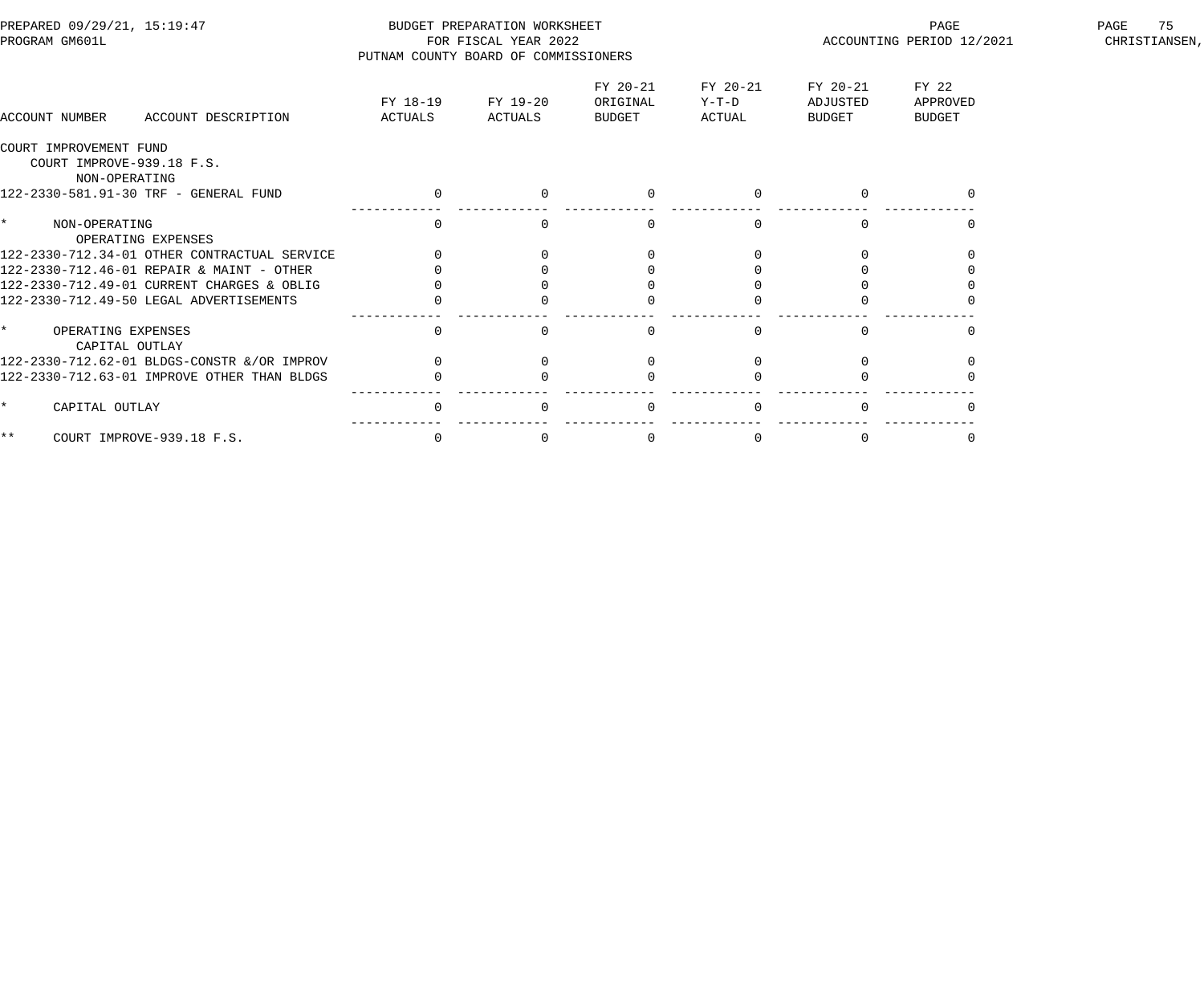| PREPARED 09/29/21, 15:19:47<br>PROGRAM GM601L   |                                              | PUTNAM COUNTY BOARD OF COMMISSIONERS | BUDGET PREPARATION WORKSHEET<br>FOR FISCAL YEAR 2022 |                                |                               |                                | PAGE<br>ACCOUNTING PERIOD 12/2021  | 76<br>PAGE<br>CHRISTIANSEN, |
|-------------------------------------------------|----------------------------------------------|--------------------------------------|------------------------------------------------------|--------------------------------|-------------------------------|--------------------------------|------------------------------------|-----------------------------|
| ACCOUNT NUMBER                                  | ACCOUNT DESCRIPTION                          | FY 18-19<br>ACTUALS                  | FY 19-20<br>ACTUALS                                  | FY 20-21<br>ORIGINAL<br>BUDGET | FY 20-21<br>$Y-T-D$<br>ACTUAL | FY 20-21<br>ADJUSTED<br>BUDGET | FY 22<br>APPROVED<br><b>BUDGET</b> |                             |
| COURTHOUSE GRANT-IN-AID                         |                                              |                                      |                                                      |                                |                               |                                |                                    |                             |
|                                                 | OPERATING EXPENSES                           |                                      |                                                      |                                |                               |                                |                                    |                             |
|                                                 | 122-2331-712.31-01 PROFESSIONAL SERVICES     |                                      |                                                      |                                |                               |                                |                                    |                             |
|                                                 | 122-2331-712.34-01 OTHER CONTRACTUAL SERVICE |                                      |                                                      |                                |                               |                                |                                    |                             |
|                                                 | 122-2331-712.49-01 CURRENT CHARGES & OBLIG   |                                      |                                                      |                                |                               |                                |                                    |                             |
|                                                 | 122-2331-712.52-01 OPERATING SUPPLIES        |                                      |                                                      |                                |                               |                                |                                    |                             |
|                                                 | 122-2331-712.52-10 OPER SUPPLIES - INVENTORY |                                      |                                                      |                                |                               |                                |                                    |                             |
| $\star$<br>OPERATING EXPENSES<br>CAPITAL OUTLAY |                                              | $\Omega$                             | $\Omega$                                             | $\Omega$                       | $\Omega$                      | $\cap$                         |                                    |                             |
|                                                 | 122-2331-712.62-01 BLDGS-CONSTR &/OR IMPROV  |                                      |                                                      |                                |                               |                                |                                    |                             |
|                                                 | 122-2331-712.63-01 IMPROVE OTHER THAN BLDGS  |                                      |                                                      |                                |                               |                                |                                    |                             |
|                                                 | 122-2331-712.64-01 EQUIPMENT-CASH PURCHASE   |                                      |                                                      |                                |                               |                                |                                    |                             |
| $\star$<br>CAPITAL OUTLAY                       |                                              | $\Omega$                             | $\Omega$                                             | $\mathbf{0}$                   |                               |                                |                                    |                             |
| $\star \star$                                   | COURTHOUSE GRANT-IN-AID                      | 0                                    |                                                      | 0                              |                               |                                |                                    |                             |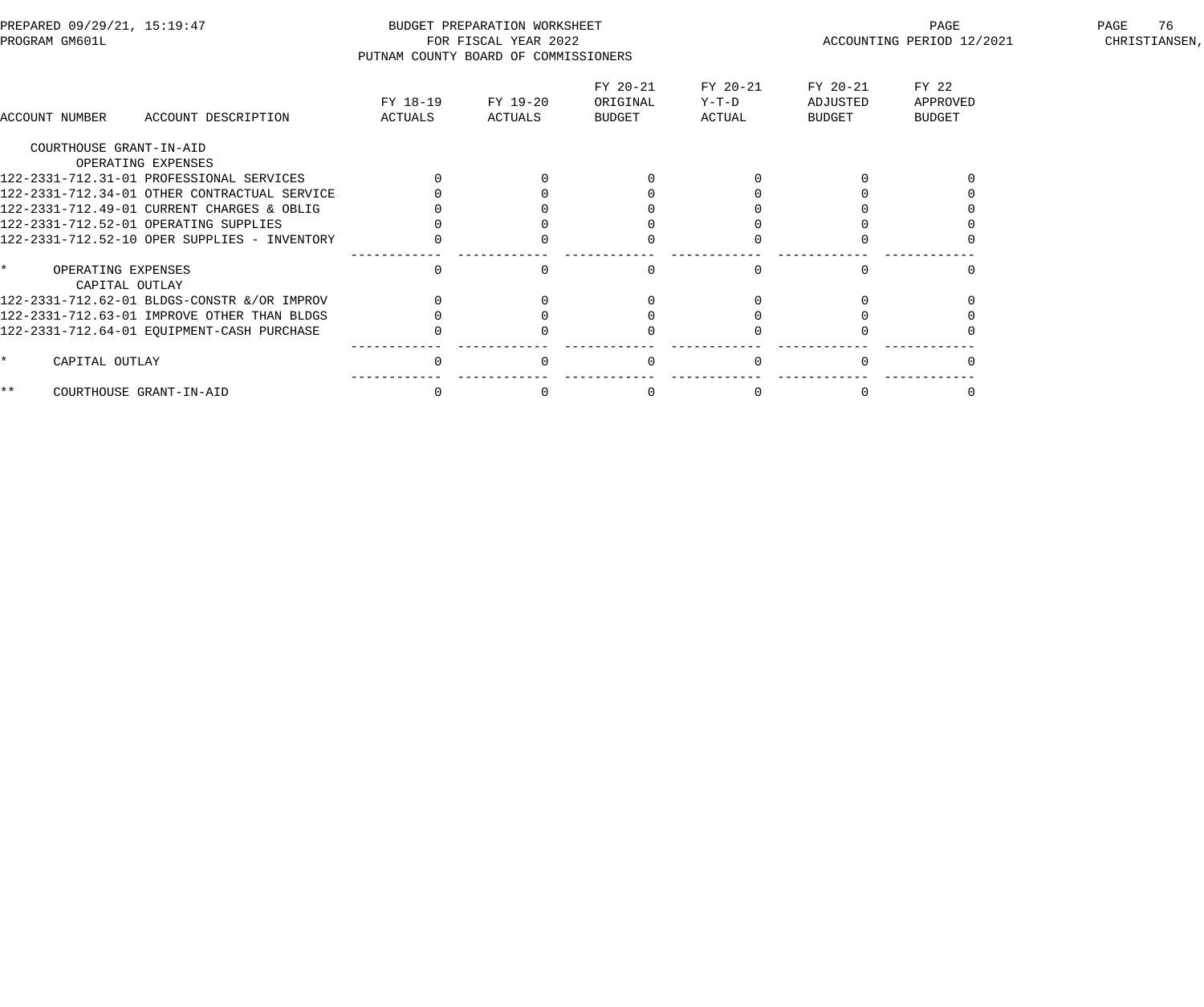| PREPARED 09/29/21, 15:19:47                                                                                                                                                    |                                      | BUDGET PREPARATION WORKSHEET |                                                    |                                                                                                                                                                                                                                                                                                                                    |                                | PAGE                               | PAGE<br>77    |
|--------------------------------------------------------------------------------------------------------------------------------------------------------------------------------|--------------------------------------|------------------------------|----------------------------------------------------|------------------------------------------------------------------------------------------------------------------------------------------------------------------------------------------------------------------------------------------------------------------------------------------------------------------------------------|--------------------------------|------------------------------------|---------------|
| PROGRAM GM601L                                                                                                                                                                 |                                      | FOR FISCAL YEAR 2022         |                                                    |                                                                                                                                                                                                                                                                                                                                    |                                | ACCOUNTING PERIOD 12/2021          | CHRISTIANSEN, |
|                                                                                                                                                                                | PUTNAM COUNTY BOARD OF COMMISSIONERS |                              |                                                    |                                                                                                                                                                                                                                                                                                                                    |                                |                                    |               |
| <b>ACCOUNT NUMBER</b><br>ACCOUNT DESCRIPTION                                                                                                                                   | FY 18-19<br>ACTUALS                  | FY 19-20<br>ACTUALS BUDGET   | FY 20-21<br>ORIGINAL                               | FY 20-21<br>$Y-T-D$<br>ACTUAL                                                                                                                                                                                                                                                                                                      | FY 20-21<br>ADJUSTED<br>BUDGET | FY 22<br>APPROVED<br><b>BUDGET</b> |               |
| CRT FACILITIES-318.18 FS<br>OPERATING EXPENSES                                                                                                                                 |                                      |                              |                                                    |                                                                                                                                                                                                                                                                                                                                    |                                |                                    |               |
| 122-2334-685.44-01 RENTALS & LEASES                                                                                                                                            | $\overline{a}$                       |                              | $\mathbf{0}$                                       |                                                                                                                                                                                                                                                                                                                                    |                                |                                    |               |
| $\star$<br>OPERATING EXPENSES<br>OPERATING EXPENSES                                                                                                                            | $\overline{0}$                       | $\mathbf{0}$                 | $\overline{0}$                                     | $\overline{0}$                                                                                                                                                                                                                                                                                                                     | $\Omega$                       | $\overline{0}$                     |               |
| 122-2334-712.34-01 OTHER CONTRACTUAL SERVICE                                                                                                                                   | 816 816                              |                              | $\overline{0}$                                     | 272                                                                                                                                                                                                                                                                                                                                | $\overline{0}$                 | $\overline{0}$                     |               |
| 122-2334-712.44-01 RENTALS & LEASES                                                                                                                                            | $\overline{\phantom{a}}$             | $\overline{0}$               | 3,000                                              | $\overline{0}$                                                                                                                                                                                                                                                                                                                     | 3,000                          | 3,000                              |               |
| $122$ $2334$ $712.44$ of RENTALS & LEASES<br>$122 - 2334 - 712.46 - 01$ REPAIR & MAINT - OTHER $15,081$ 8,000                                                                  |                                      |                              |                                                    | $\overline{a}$ and $\overline{a}$ and $\overline{a}$ and $\overline{a}$ and $\overline{a}$ and $\overline{a}$ and $\overline{a}$ and $\overline{a}$ and $\overline{a}$ and $\overline{a}$ and $\overline{a}$ and $\overline{a}$ and $\overline{a}$ and $\overline{a}$ and $\overline{a}$ and $\overline{a}$ and $\overline{a}$ and | 8,000                          | 8,000                              |               |
| 122-2334-712.49-01 CURRENT CHARGES & OBLIG 116 116                                                                                                                             |                                      |                              | 4,000                                              | 116                                                                                                                                                                                                                                                                                                                                |                                | 4,000                              |               |
| 122-2334-712.52-01 OPERATING SUPPLIES                                                                                                                                          | $\overline{0}$                       | $\overline{0}$               | 1,000                                              | $\overline{0}$                                                                                                                                                                                                                                                                                                                     | 6,500                          | 7,436                              |               |
| $\star$<br>OPERATING EXPENSES<br>CAPITAL OUTLAY                                                                                                                                | 932                                  |                              | 16,013 16,000                                      | 388                                                                                                                                                                                                                                                                                                                                | 21,500                         | 22,436                             |               |
|                                                                                                                                                                                |                                      |                              |                                                    |                                                                                                                                                                                                                                                                                                                                    |                                |                                    |               |
| 122-2334-712.62-01 BLDGS-CONSTR &/OR IMPROV 86,975 33,892 1,375,000 0 1,369,500 1,430,905<br>122-2334-712.64-01 EQUIPMENT-CASH PURCHASE 0 10,387 14,000 0 14,000 14,000 14,000 |                                      |                              |                                                    |                                                                                                                                                                                                                                                                                                                                    |                                |                                    |               |
| $\star$<br>CAPITAL OUTLAY<br>OPERATING EXPENSES                                                                                                                                | 86,975                               | 44,279                       | $1,389,000$ 0                                      |                                                                                                                                                                                                                                                                                                                                    | 1,383,500 1,444,905            |                                    |               |
| 122-2334-714.54-01 BOOKS/PUBLICATIONS/SUBSCR                                                                                                                                   | 11,569                               | $12,500$ $13,000$            |                                                    | 20,588                                                                                                                                                                                                                                                                                                                             | 13,000                         | 13,000                             |               |
| $\star$<br>OPERATING EXPENSES                                                                                                                                                  |                                      |                              | 11,569 12,500 13,000 20,588 13,000                 |                                                                                                                                                                                                                                                                                                                                    |                                | 13,000                             |               |
| $\star \star$<br>CRT FACILITIES-318.18 FS                                                                                                                                      |                                      |                              | 99,476 72,792 1,418,000 20,976 1,418,000 1,480,341 |                                                                                                                                                                                                                                                                                                                                    |                                |                                    |               |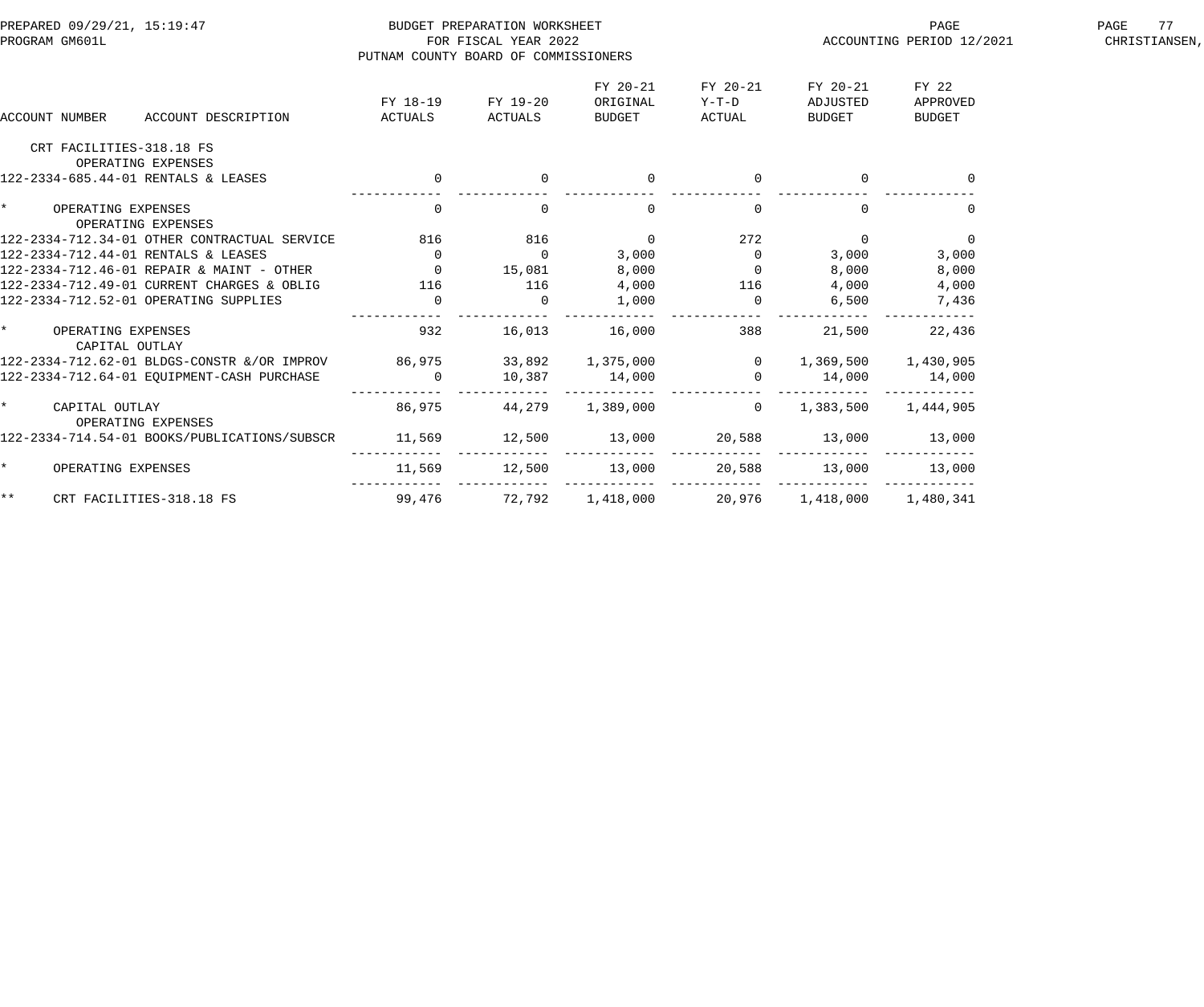| PREPARED 09/29/21, 15:19:47<br>PROGRAM GM601L |                |                                                               | PUTNAM COUNTY BOARD OF COMMISSIONERS | BUDGET PREPARATION WORKSHEET<br>FOR FISCAL YEAR 2022 |                                       |                             | PAGE<br>ACCOUNTING PERIOD 12/2021     | 78<br>PAGE<br>CHRISTIANSEN,        |  |
|-----------------------------------------------|----------------|---------------------------------------------------------------|--------------------------------------|------------------------------------------------------|---------------------------------------|-----------------------------|---------------------------------------|------------------------------------|--|
|                                               | ACCOUNT NUMBER | ACCOUNT DESCRIPTION                                           | FY 18-19<br>ACTUALS                  | FY 19-20<br>ACTUALS                                  | FY 20-21<br>ORIGINAL<br><b>BUDGET</b> | FY 20-21<br>Y-T-D<br>ACTUAL | FY 20-21<br>ADJUSTED<br><b>BUDGET</b> | FY 22<br>APPROVED<br><b>BUDGET</b> |  |
|                                               | NON-OPERATING  | TRANSFERS/RESERVES/MISC<br>122-9999-598.99-20 FUTURE PROJECTS | $\mathbf 0$                          | $\mathbf{0}$                                         | 108,305                               | $\mathbf{0}$                | 101,071                               | 48,200                             |  |
|                                               | NON-OPERATING  |                                                               | $\Omega$                             | $\mathbf{0}$                                         | 108,305                               | 0                           | 101,071                               | 48,200                             |  |
| $***$<br>***                                  |                | TRANSFERS/RESERVES/MISC<br>COURT IMPROVEMENT FUND             | 99,476                               | 0<br>72,792                                          | 108,305<br>1,526,305                  | 0<br>20,976                 | 101,071<br>1,519,071                  | 48,200<br>1,528,541                |  |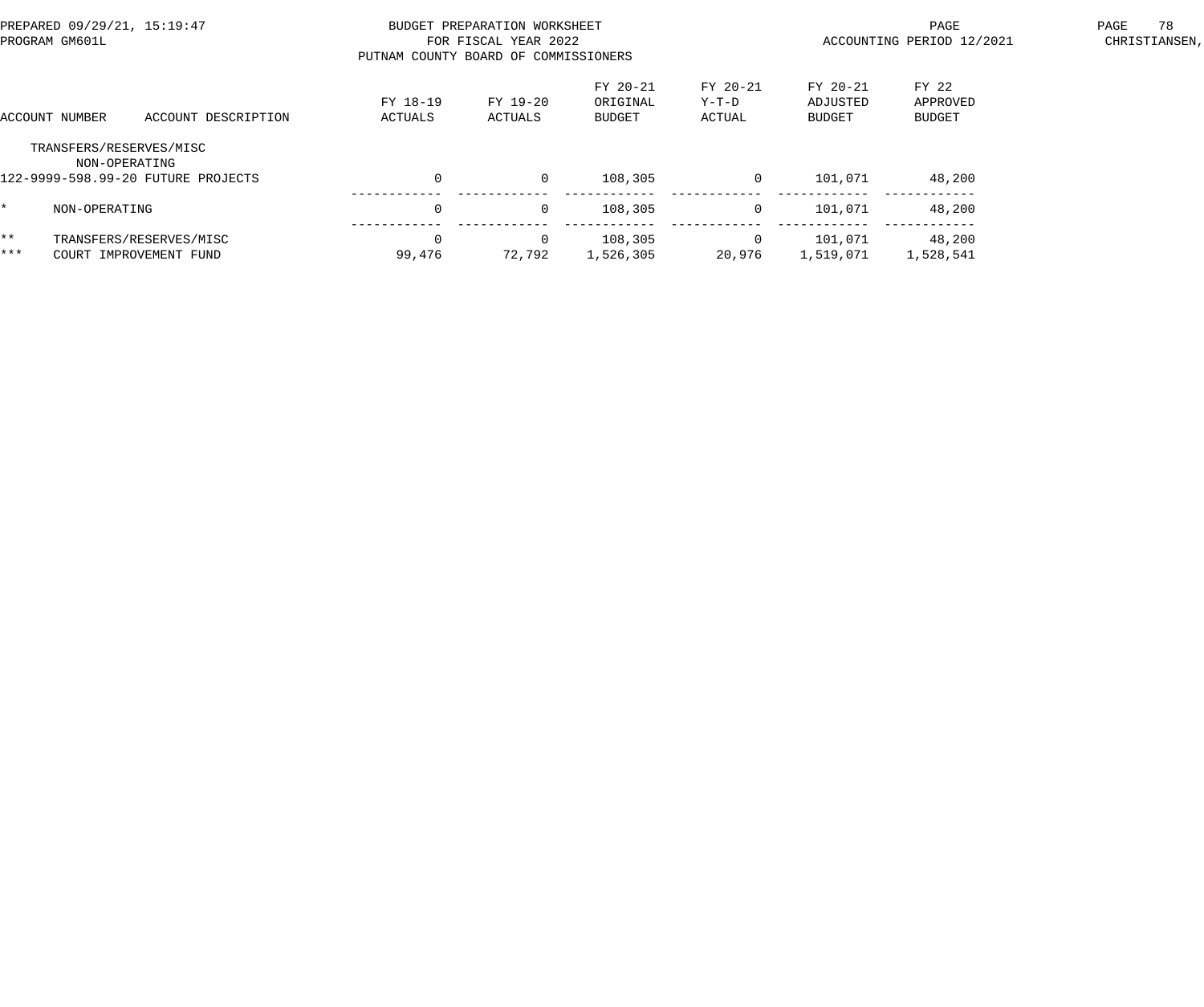| PREPARED 09/29/21, 15:19:47<br>PROGRAM GM601L |                                                                     | PUTNAM COUNTY BOARD OF COMMISSIONERS               | BUDGET PREPARATION WORKSHEET<br>FOR FISCAL YEAR 2022 |                     | ACCOUNTING PERIOD 12/2021      | 79<br>PAGE<br>CHRISTIANSEN,   |                                       |                                    |  |
|-----------------------------------------------|---------------------------------------------------------------------|----------------------------------------------------|------------------------------------------------------|---------------------|--------------------------------|-------------------------------|---------------------------------------|------------------------------------|--|
|                                               | ACCOUNT NUMBER                                                      | ACCOUNT DESCRIPTION                                | FY 18-19<br>ACTUALS                                  | FY 19-20<br>ACTUALS | FY 20-21<br>ORIGINAL<br>BUDGET | FY 20-21<br>$Y-T-D$<br>ACTUAL | FY 20-21<br>ADJUSTED<br><b>BUDGET</b> | FY 22<br>APPROVED<br><b>BUDGET</b> |  |
|                                               | DOMESTIC VIOLENCE TR FD<br>TRANSFERS/RESERVES/MISC<br>NON-OPERATING |                                                    |                                                      |                     |                                |                               |                                       |                                    |  |
|                                               |                                                                     | 123-9999-581.91-45 TRANSFER TO GENERAL FUND        | $\Omega$                                             | $\Omega$            | $\mathsf{O}$                   | $\Omega$                      |                                       | $\Omega$                           |  |
|                                               | NON-OPERATING                                                       |                                                    | $\Omega$                                             | $\Omega$            | $\mathbf 0$                    | $\Omega$                      | $\Omega$                              |                                    |  |
| $***$<br>***                                  |                                                                     | TRANSFERS/RESERVES/MISC<br>DOMESTIC VIOLENCE TR FD |                                                      |                     |                                |                               |                                       |                                    |  |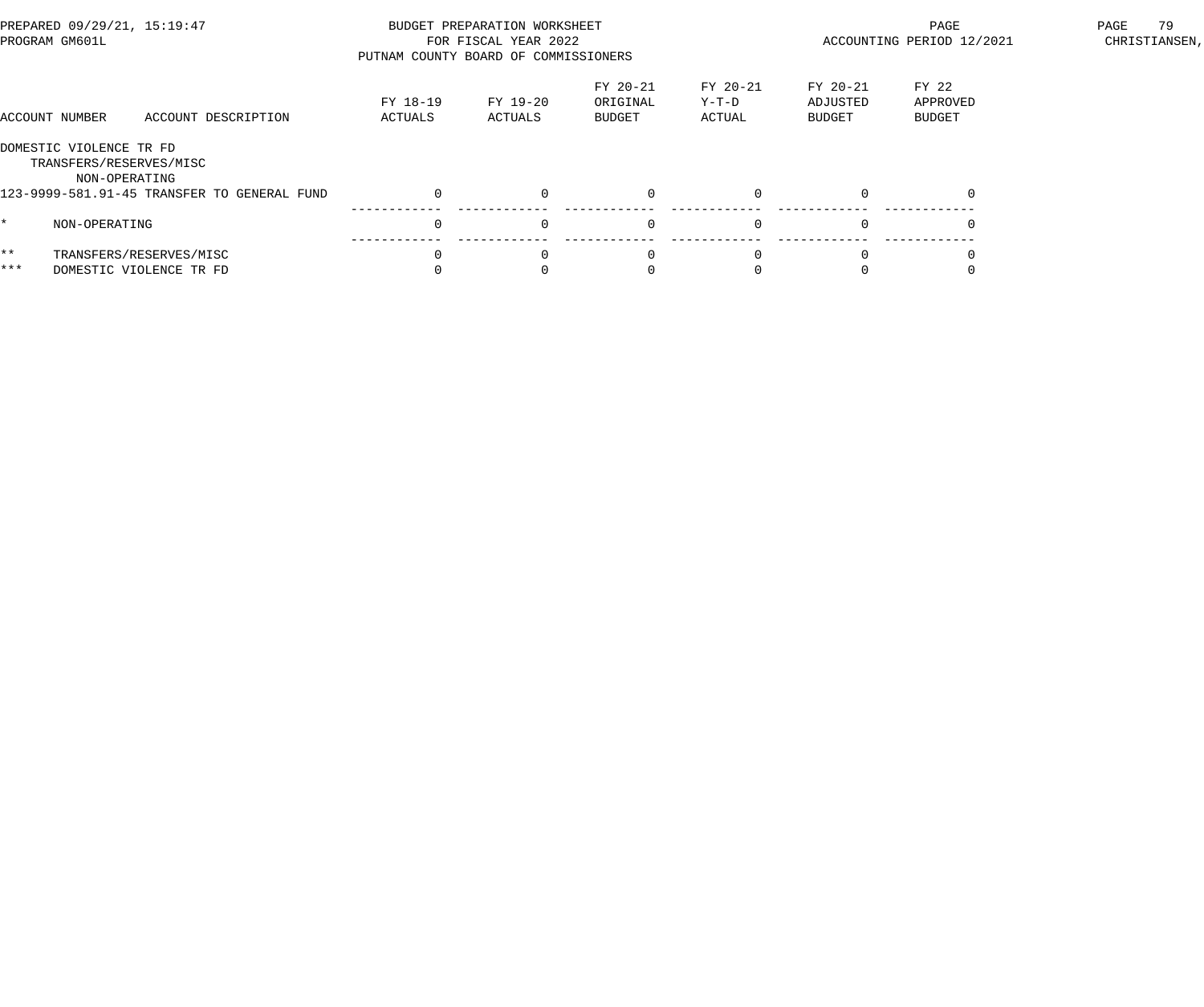| PREPARED 09/29/21, 15:19:47<br>PROGRAM GM601L |                                | BUDGET PREPARATION WORKSHEET<br>FOR FISCAL YEAR 2022<br>PUTNAM COUNTY BOARD OF COMMISSIONERS |                     |                     |                                |                             | PAGE<br>ACCOUNTING PERIOD 12/2021 | 80<br>PAGE<br>CHRISTIANSEN,        |  |
|-----------------------------------------------|--------------------------------|----------------------------------------------------------------------------------------------|---------------------|---------------------|--------------------------------|-----------------------------|-----------------------------------|------------------------------------|--|
|                                               | ACCOUNT NUMBER                 | ACCOUNT DESCRIPTION                                                                          | FY 18-19<br>ACTUALS | FY 19-20<br>ACTUALS | FY 20-21<br>ORIGINAL<br>BUDGET | FY 20-21<br>Y-T-D<br>ACTUAL | FY 20-21<br>ADJUSTED<br>BUDGET    | FY 22<br>APPROVED<br><b>BUDGET</b> |  |
|                                               | DRIVER'S EDUCATION             | DRIVER EDUCATION SUPPORT<br>GRANTS & AIDS                                                    |                     |                     |                                |                             |                                   |                                    |  |
|                                               |                                | 124-2111-529.81-00 AIDS TO GOVERNMENT AGENCY                                                 | 20,000              | 20,000              | 20,000                         | 20,000                      | 20,000                            | 20,000                             |  |
|                                               | GRANTS & AIDS<br>NON-OPERATING |                                                                                              | 20,000              | 20,000              | 20,000                         | 20,000                      | 20,000                            | 20,000                             |  |
|                                               |                                | 124-2111-598.99-20 FUTURE PROJECTS                                                           | $\overline{0}$      | $\overline{0}$      | 242,239                        | $\overline{0}$              | 238,690                           | 239,239                            |  |
|                                               | NON-OPERATING                  |                                                                                              | $\mathbf 0$         | $\Omega$            | 242,239                        | $\overline{0}$              | 238,690                           | 239,239                            |  |
| $***$                                         |                                | DRIVER EDUCATION SUPPORT                                                                     | 20,000              | 20,000              | 262,239                        | 20,000                      | 258,690                           | 259,239                            |  |
| $***$                                         | DRIVER'S EDUCATION             |                                                                                              | 20,000              | 20,000              | 262,239                        | 20,000                      | 258,690                           | 259,239                            |  |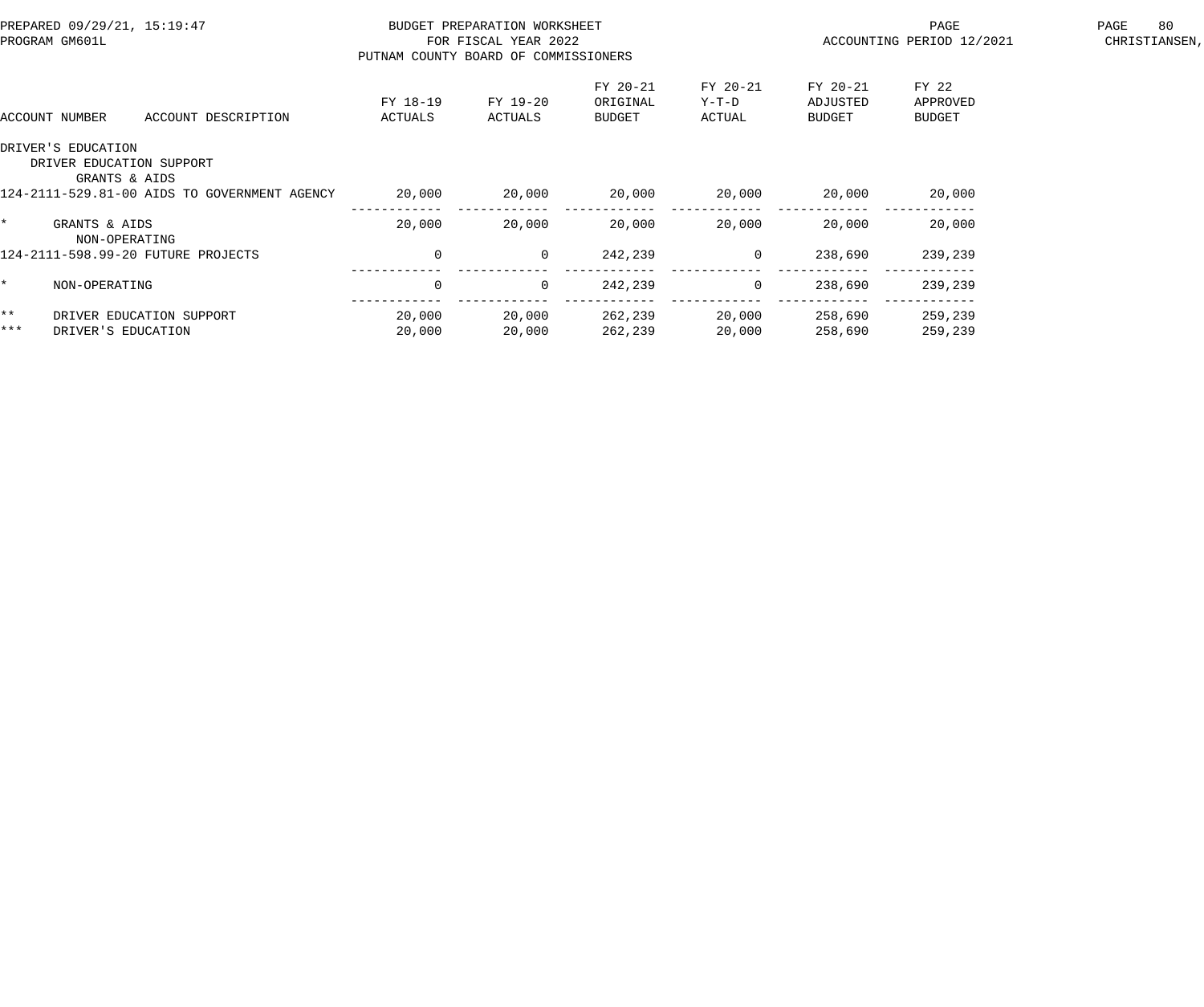| PREPARED 09/29/21, 15:19:47<br>PROGRAM GM601L                                    | BUDGET PREPARATION WORKSHEET<br>FOR FISCAL YEAR 2022<br>PUTNAM COUNTY BOARD OF COMMISSIONERS |                   |                      |                                                                          | ACCOUNTING PERIOD 12/2021             | PAGE<br>81<br>CHRISTIANSEN, |  |
|----------------------------------------------------------------------------------|----------------------------------------------------------------------------------------------|-------------------|----------------------|--------------------------------------------------------------------------|---------------------------------------|-----------------------------|--|
| ACCOUNT NUMBER                                                                   |                                                                                              | FY 18-19 FY 19-20 | FY 20-21<br>ORIGINAL | FY 20-21<br>$Y-T-D$                                                      | FY 20-21<br>ADJUSTED<br><b>BUDGET</b> | FY 22<br>APPROVED<br>BUDGET |  |
| ARTICLE V COURT SUPPORT<br>ARTICLE V COURT SUPPORT                               |                                                                                              |                   |                      |                                                                          |                                       |                             |  |
| OPERATING EXPENSES<br>125-2335-564.34-11 CONTR SVCS-LEGAL AID                    | $12,484$ 11,835 12,000 8,822 12,000 12,000                                                   |                   |                      |                                                                          |                                       |                             |  |
| * OPERATING EXPENSES<br>NON-OPERATING                                            | $12,484$ $11,835$ $12,000$ $8,822$ $12,000$ $12,000$                                         |                   |                      |                                                                          |                                       |                             |  |
| 125-2335-581.91-07 BUD TRFR - CLERK OF COURT                                     |                                                                                              |                   |                      | $\begin{array}{ccccccccccccccccc} 0 & & & 0 & & & 0 & & & 0 \end{array}$ |                                       |                             |  |
| * NON-OPERATING<br>OPERATING EXPENSES                                            | $\overline{0}$                                                                               | $\overline{0}$    | $\overline{0}$       | $\overline{0}$                                                           | $\overline{0}$                        | $\overline{0}$              |  |
| 125-2335-603.34-28 PUB DEF-WESTLAW CONTR SVC 2,545 2,435 2,647 2,029 2,647 2,647 |                                                                                              |                   |                      |                                                                          |                                       |                             |  |
| * OPERATING EXPENSES<br>OPERATING EXPENSES                                       |                                                                                              |                   |                      | . _ _ _ _ _ _ _ _ _ _ _                                                  |                                       | 2,647 2,647                 |  |
| 125-2335-622.31-02 CONSULTANTS                                                   | 55,489 58,681 60,000 50,741 60,000 50,136                                                    |                   |                      |                                                                          |                                       |                             |  |
| 125-2335-622.31-03 LABORATORY TESTING                                            |                                                                                              |                   |                      |                                                                          | $\mathbf 0$                           |                             |  |
| 125-2335-622.34-11 CONTR SVCS-INNOVATIVE CRT                                     |                                                                                              |                   |                      |                                                                          |                                       |                             |  |
| 125-2335-622.40-01 TRAVEL & PER DIEM                                             |                                                                                              |                   |                      |                                                                          |                                       |                             |  |
| 125-2335-622.41-01 COMMUNICATIONS SERVICES                                       |                                                                                              |                   |                      |                                                                          |                                       |                             |  |
| 125-2335-622.42-01 POSTAGE                                                       |                                                                                              |                   |                      |                                                                          |                                       |                             |  |
| 125-2335-622.51-01 OFFICE SUPPLIES                                               |                                                                                              |                   |                      |                                                                          |                                       |                             |  |
| * OPERATING EXPENSES<br>OPERATING EXPENSES                                       | 55,489 58,681 60,000 50,741 60,000 50,136                                                    |                   |                      |                                                                          |                                       |                             |  |
| $125 - 2335 - 689.34 - 11$ CONTR SVCS-JUVENILE COURT $0$ 0 0 0 0 0 0 0 0         |                                                                                              |                   |                      |                                                                          | $\overline{0}$                        |                             |  |
| OPERATING EXPENSES<br>OPERATING EXPENSES                                         | $\overline{0}$                                                                               | $\Omega$          | $\overline{0}$       | $\Omega$                                                                 | $\Omega$                              | $\mathbf{0}$                |  |
| 125-2335-714.34-11 CONTR SVCS-ART V LAW LIBR                                     | $\mathbf 0$                                                                                  |                   | $\mathbf 0$          |                                                                          | $\overline{0}$                        | $\mathbb O$                 |  |
| 125-2335-714.52-01 OPERATING EXPENSES                                            | $\Omega$                                                                                     |                   | 2,600                |                                                                          | 2,600                                 | 2,600                       |  |
| 125-2335-714.54-01 BOOKS/PUBLICATIONS/SUBSCR                                     | 9,939                                                                                        | 9,400             | 9,353                |                                                                          | 9,353                                 | 9,353                       |  |
| $\star$<br>OPERATING EXPENSES                                                    | 9,939                                                                                        | 9,400             | 11,953               |                                                                          | 11,953                                | $- - - - -$<br>11,953       |  |
| $\star \star$<br>ARTICLE V COURT SUPPORT                                         | 80,457                                                                                       | 82,351            | 86,600               | 61,592                                                                   | 86,600                                | $- - - - - -$<br>76,736     |  |
| ***<br>ARTICLE V COURT SUPPORT                                                   | 80,457                                                                                       | 82,351            | 86,600               | 61,592                                                                   | 86,600                                | 76,736                      |  |
|                                                                                  |                                                                                              |                   |                      |                                                                          |                                       |                             |  |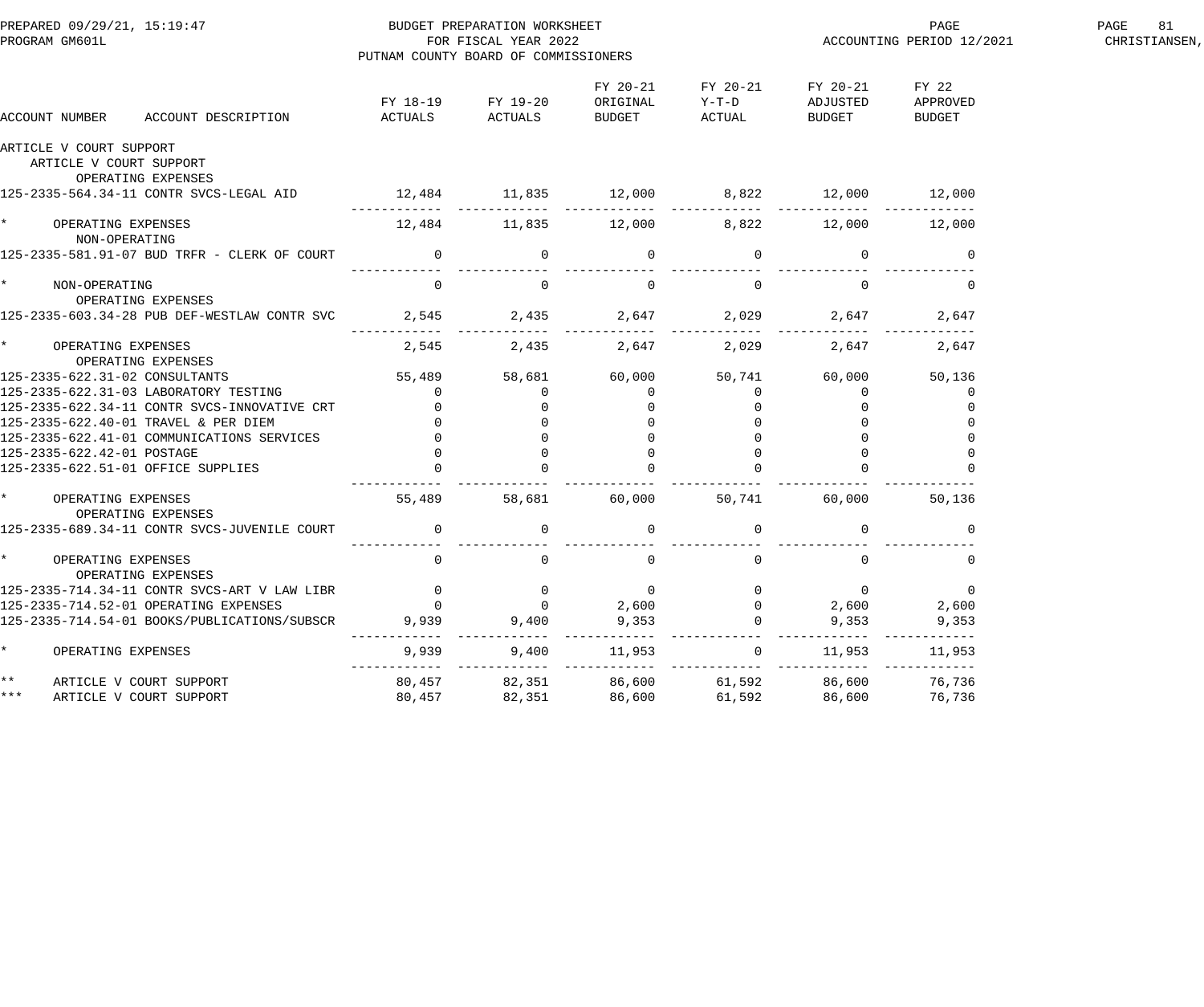| PREPARED 09/29/21, 15:19:47<br>PROGRAM GM601L  |                                                                                                                                     | BUDGET PREPARATION WORKSHEET<br>FOR FISCAL YEAR 2022<br>PUTNAM COUNTY BOARD OF COMMISSIONERS |                   |                                |                                       |                                       | PAGE<br>ACCOUNTING PERIOD 12/2021 | 82<br>PAGE<br>CHRISTIANSEN, |
|------------------------------------------------|-------------------------------------------------------------------------------------------------------------------------------------|----------------------------------------------------------------------------------------------|-------------------|--------------------------------|---------------------------------------|---------------------------------------|-----------------------------------|-----------------------------|
| ACCOUNT NUMBER                                 | ACCOUNT DESCRIPTION                                                                                                                 | ACTUALS ACTUALS                                                                              | FY 18-19 FY 19-20 | FY 20-21<br>ORIGINAL<br>BUDGET | FY 20-21<br>$Y-T-D$<br>ACTUAL         | FY 20-21<br>ADJUSTED<br><b>BUDGET</b> | FY 22<br>APPROVED<br>BUDGET       |                             |
| COURT TECHNOLOGY FUND                          |                                                                                                                                     |                                                                                              |                   |                                |                                       |                                       |                                   |                             |
| COURT TECHNOLOGY SUPPORT                       |                                                                                                                                     |                                                                                              |                   |                                |                                       |                                       |                                   |                             |
|                                                | OPERATING EXPENSES<br>126-2336-519.49-20 COURT TECHNOLOGY SUPPORT                                                                   |                                                                                              |                   | 25,000                         | 1,160                                 | 25,000                                |                                   |                             |
|                                                |                                                                                                                                     | $\begin{array}{c} 0 \\ - \end{array}$                                                        |                   |                                |                                       |                                       |                                   |                             |
| $\star$<br>OPERATING EXPENSES<br>NON-OPERATING |                                                                                                                                     | $\overline{0}$                                                                               | $\overline{0}$    | 25,000                         | 1,160                                 | 25,000                                | $\overline{0}$                    |                             |
|                                                |                                                                                                                                     |                                                                                              | $\overline{0}$    | 22,417                         |                                       |                                       | 22,417 36,514                     |                             |
|                                                |                                                                                                                                     |                                                                                              |                   | 85,623                         | $\begin{array}{c} 0 \\ 0 \end{array}$ | 92,332                                | 92,332                            |                             |
| $\star$<br>NON-OPERATING                       |                                                                                                                                     | $\overline{0}$                                                                               | $\overline{0}$    | 108,040                        | $\overline{0}$                        | 114,749                               | 128,846                           |                             |
|                                                | OPERATING EXPENSES<br>126-2336-602.41-01 COMMUNICATIONS SERVICES 17,898                                                             |                                                                                              | 19,224            |                                | 20,792 18,695                         | 20,928                                | 25,000                            |                             |
|                                                | 126-2336-602.46-01 REPAIR & MAINT - OTHER                                                                                           |                                                                                              | $\overline{0}$    | $\overline{0}$                 | $\overline{0}$                        | $\overline{0}$                        | $\overline{0}$                    |                             |
|                                                | 126-2336-602.52-01 OPERATING SUPPLIES                                                                                               | $\begin{smallmatrix}&&&0\0&29\, , 642\end{smallmatrix}$                                      | 24,590            | 21,000                         | 20,870                                | 21,401                                | 22,000                            |                             |
|                                                | 126-2336-602.52-10 OPER SUPPLIES - INVENTORY                                                                                        | $\Omega$                                                                                     |                   | $\overline{0}$                 | $\overline{0}$                        |                                       | $\overline{0}$                    |                             |
| OPERATING EXPENSES<br>CAPITAL OUTLAY           |                                                                                                                                     | 47,540                                                                                       | 43,814            | 41,792                         | 39,565                                | 42,329                                | 47,000                            |                             |
|                                                | 126-2336-602.64-01 EQUIPMENT-CASH PURCHASE                                                                                          | $\overline{0}$                                                                               | 12,194            | 15,000                         | 9,000                                 | 14,463                                | 22,000                            |                             |
|                                                |                                                                                                                                     |                                                                                              |                   |                                | .                                     |                                       |                                   |                             |
| $\star$<br>CAPITAL OUTLAY                      |                                                                                                                                     | $\overline{0}$                                                                               | 12,194            | 15,000                         | 9,000                                 | 14,463                                | 22,000                            |                             |
|                                                | OPERATING EXPENSES                                                                                                                  |                                                                                              |                   |                                |                                       |                                       |                                   |                             |
|                                                |                                                                                                                                     |                                                                                              |                   |                                |                                       |                                       |                                   |                             |
|                                                | 126-2336-603.46-01 REPAIR & MAINT.-OTHER 3,427 300                                                                                  |                                                                                              |                   | 2,400                          | 300                                   | 2,400                                 | 2,400                             |                             |
|                                                |                                                                                                                                     |                                                                                              | 8,756             | 23,320                         | 15,463                                | 23,320                                | 29,740                            |                             |
|                                                | 126-2336-603.52-01 OPERATING SUPPLIES<br>126-2336-603.52-01 OPERATING SUPPLIES 15,786<br>126-2336-603.52-10 OP SUPPLIES-INVENTORY 0 |                                                                                              | $\overline{0}$    | $\overline{0}$                 | $\overline{0}$                        | $\Omega$                              | $\overline{0}$                    |                             |
|                                                |                                                                                                                                     |                                                                                              |                   |                                |                                       |                                       |                                   |                             |
| OPERATING EXPENSES                             |                                                                                                                                     | 19,213                                                                                       | 9,056             | 42,384                         | 15,763                                | 42,384                                | 48,804                            |                             |
| CAPITAL OUTLAY                                 | 126-2336-603.64-01 EQUIPMENT-CASH PURCHASE                                                                                          | $\overline{0}$                                                                               | $\overline{0}$    | 31,465                         | $\overline{0}$                        |                                       | 23,740                            |                             |
|                                                |                                                                                                                                     |                                                                                              |                   |                                |                                       | 31,465                                |                                   |                             |
| $\star$<br>CAPITAL OUTLAY                      |                                                                                                                                     | $\mathbf 0$                                                                                  | $\Omega$          | 31,465                         | $\Omega$                              | 31,465                                | 23,740                            |                             |
|                                                | OPERATING EXPENSES                                                                                                                  |                                                                                              |                   |                                |                                       |                                       |                                   |                             |
|                                                | 126-2336-604.52-01 OPERATING SUPPLIES                                                                                               |                                                                                              | $\mathbf{0}$      | $\Omega$                       |                                       |                                       | 0                                 |                             |
|                                                | 126-2336-604.52-10 OPER SUPPLIES-INVENTORY                                                                                          |                                                                                              |                   |                                |                                       |                                       |                                   |                             |
| $\star$<br>OPERATING EXPENSES                  |                                                                                                                                     | $\Omega$                                                                                     | $\Omega$          | $\Omega$                       | $\Omega$                              | $\Omega$                              | $\overline{0}$                    |                             |
| CAPITAL OUTLAY                                 |                                                                                                                                     |                                                                                              |                   |                                |                                       |                                       |                                   |                             |
| 126-2336-604.62-01 IMPROVEMENTS                |                                                                                                                                     | $\mathbf 0$                                                                                  | $\Omega$          | $\Omega$                       | $\Omega$                              |                                       | $\Omega$                          |                             |
| $\star$<br>CAPITAL OUTLAY                      |                                                                                                                                     | $\mathbf 0$                                                                                  | $\Omega$          | $\mathbf 0$                    | $\Omega$                              | $\Omega$                              | $\mathbf{0}$                      |                             |
|                                                | OPERATING EXPENSES                                                                                                                  |                                                                                              |                   |                                |                                       |                                       |                                   |                             |
|                                                | 126-2336-605.41-01 COMMUNICATIONS SERVICES<br>126-2336-605.49-20 COURT TECHNOLOGY SUPPORT                                           | 7,935<br>5,665                                                                               | 10,318<br>2,908   | 23,500<br>17,500               | 10,329<br>2,569                       | 23,500<br>17,500                      | 23,500<br>17,500                  |                             |
|                                                | 126-2336-605.52-01 OPERATING SUPPLIES                                                                                               | 11,114                                                                                       | 8,961             | 20,000                         | 6,967                                 | 20,000                                | 20,000                            |                             |
|                                                |                                                                                                                                     |                                                                                              |                   |                                |                                       |                                       |                                   |                             |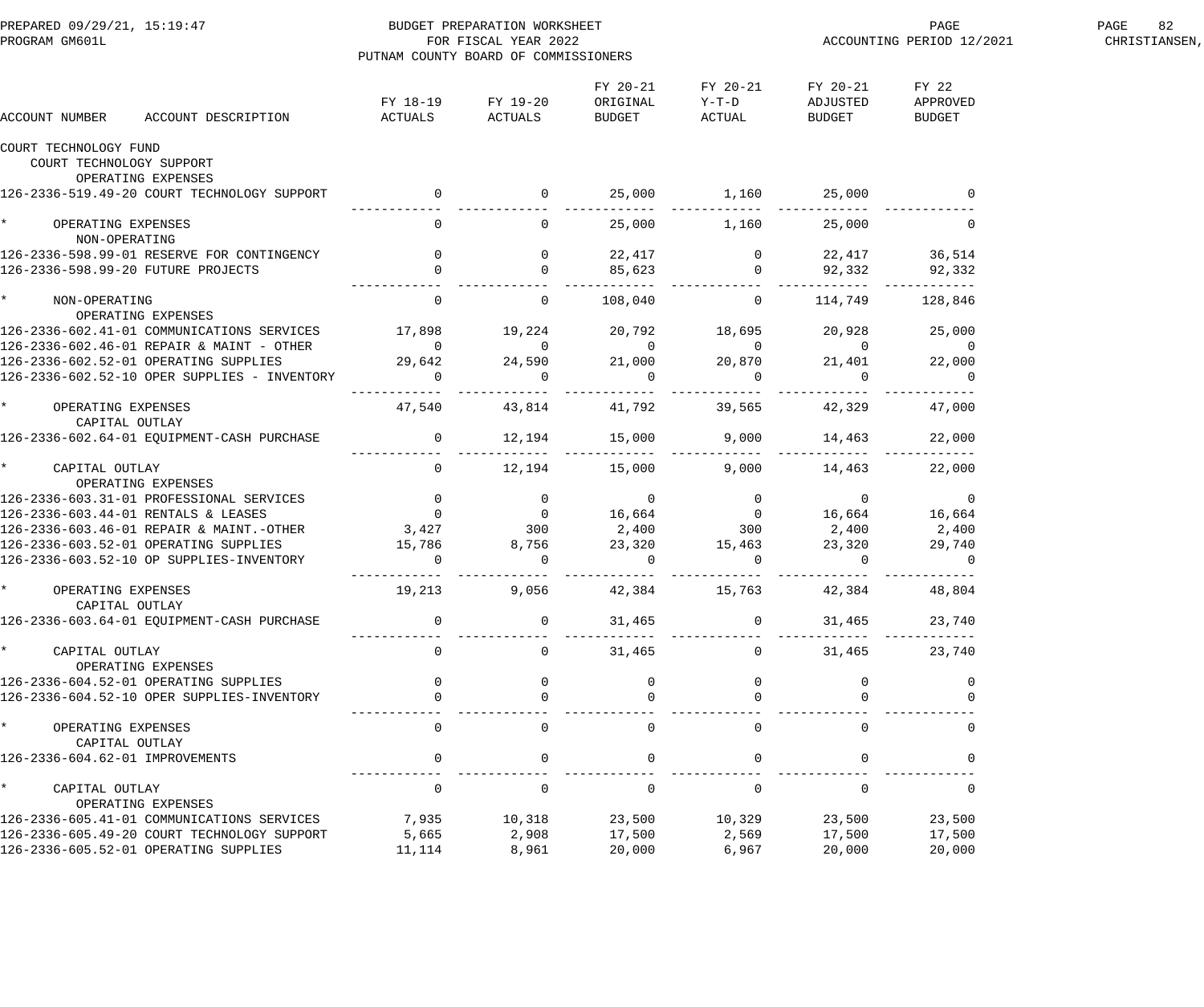| PREPARED 09/29/21, 15:19:47<br>PROGRAM GM601L |                     | BUDGET PREPARATION WORKSHEET<br>FOR FISCAL YEAR 2022<br>PUTNAM COUNTY BOARD OF COMMISSIONERS |                                |                             | PAGE<br>ACCOUNTING PERIOD 12/2021 | 83<br>PAGE<br>CHRISTIANSEN, |  |
|-----------------------------------------------|---------------------|----------------------------------------------------------------------------------------------|--------------------------------|-----------------------------|-----------------------------------|-----------------------------|--|
| ACCOUNT NUMBER<br>ACCOUNT DESCRIPTION         | FY 18-19<br>ACTUALS | FY 19-20<br>ACTUALS                                                                          | FY 20-21<br>ORIGINAL<br>BUDGET | FY 20-21<br>Y-T-D<br>ACTUAL | FY 20-21<br>ADJUSTED<br>BUDGET    | FY 22<br>APPROVED<br>BUDGET |  |
| 126-2336-605.52-10 OPER SUPPLIES - INVENTORY  | 5,848               | $\overline{0}$                                                                               | 18,000                         | $\sim$ 0                    | 18,000                            | 18,000                      |  |
| OPERATING EXPENSES<br>CAPITAL OUTLAY          | 30,562              | 22,187                                                                                       | 79,000                         | 19,865                      | 79,000                            | 79,000                      |  |
| 126-2336-605.64-01 EQUIPMENT-CASH PURCHASE    | $\overline{0}$      | $\overline{0}$                                                                               | 22,500                         | $\overline{0}$              | 22,500                            | 22,500                      |  |
| CAPITAL OUTLAY<br>OPERATING EXPENSES          | $\mathbf 0$         | $\Omega$                                                                                     | 22,500                         | $\overline{0}$              | 22,500                            | 22,500                      |  |
| 126-2336-622.52-01 OPERATING SUPPLIES         | $\overline{0}$      | $\overline{0}$                                                                               | $\mathbf 0$                    | $\mathbf 0$                 | $\overline{0}$                    | 34,200                      |  |
| OPERATING EXPENSES<br>CAPITAL OUTLAY          | $\mathbf{0}$        | $\Omega$                                                                                     | $\overline{0}$                 | $\Omega$                    | $\Omega$                          | 34,200                      |  |
| 126-2336-642.64-01 EOUIPMENT CASH PURCHASE    | $\mathbf 0$         | $\Omega$                                                                                     | $\mathbf 0$                    | $\Omega$                    | $\Omega$                          | $\Omega$                    |  |
| CAPITAL OUTLAY                                | $\Omega$            | $\Omega$                                                                                     | $\mathbf 0$                    | $\Omega$                    |                                   |                             |  |
| $\star\star$<br>COURT TECHNOLOGY SUPPORT      | 97,315              |                                                                                              | 87,251 365,181                 | 85,353 371,890              |                                   | 406,090                     |  |
| ***<br>COURT TECHNOLOGY FUND                  | 97,315              | 87,251                                                                                       | 365,181                        | 85,353                      | 371,890                           | 406,090                     |  |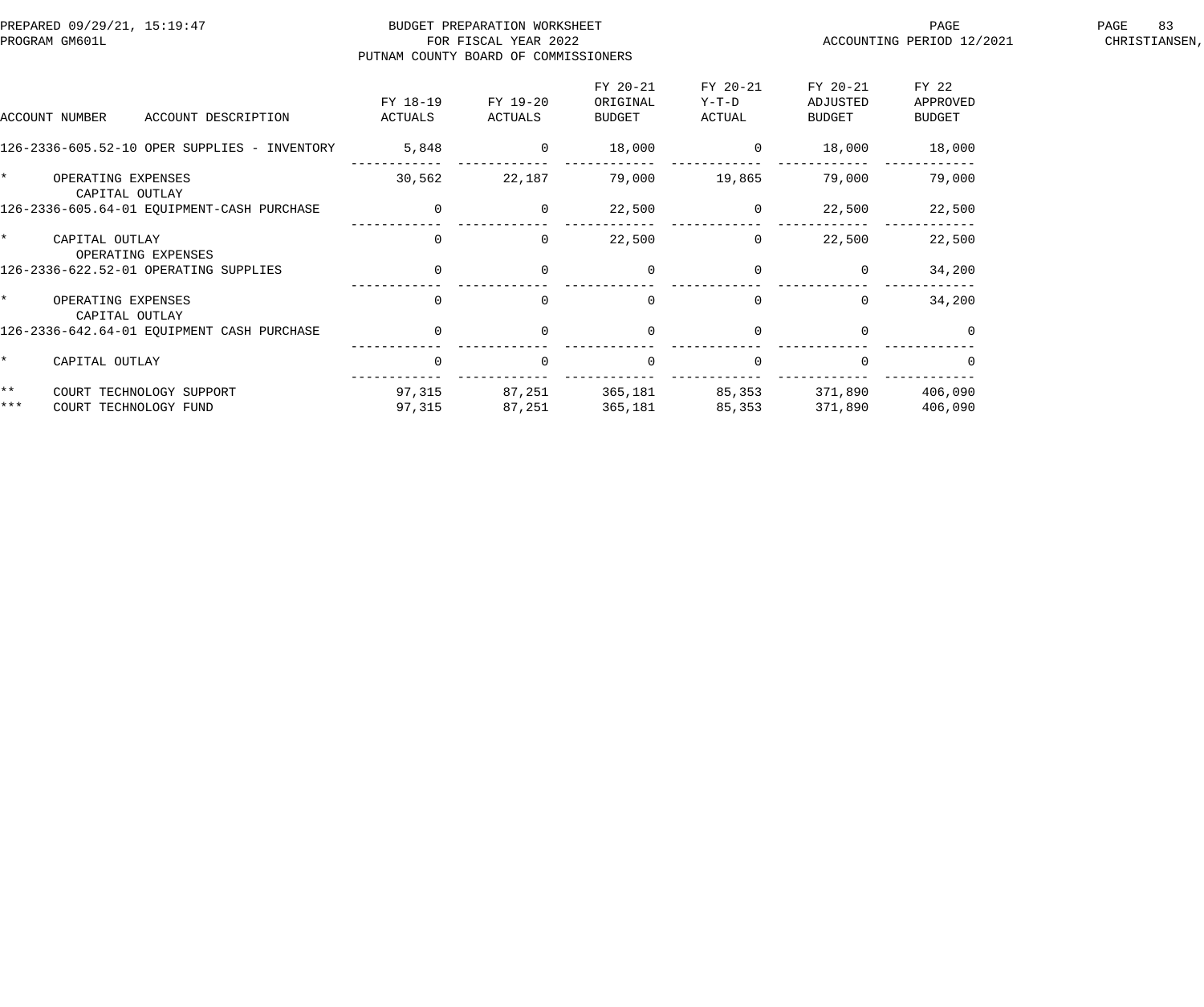| PREPARED 09/29/21, 15:19:47<br>PROGRAM GM601L |                                           |                                             | PUTNAM COUNTY BOARD OF COMMISSIONERS | BUDGET PREPARATION WORKSHEET<br>FOR FISCAL YEAR 2022 |                                |                             | PAGE<br>ACCOUNTING PERIOD 12/2021 | PAGE<br>84<br>CHRISTIANSEN,        |  |
|-----------------------------------------------|-------------------------------------------|---------------------------------------------|--------------------------------------|------------------------------------------------------|--------------------------------|-----------------------------|-----------------------------------|------------------------------------|--|
|                                               | ACCOUNT NUMBER                            | ACCOUNT DESCRIPTION                         | FY 18-19<br>ACTUALS                  | FY 19-20<br>ACTUALS                                  | FY 20-21<br>ORIGINAL<br>BUDGET | FY 20-21<br>Y-T-D<br>ACTUAL | FY 20-21<br>ADJUSTED<br>BUDGET    | FY 22<br>APPROVED<br><b>BUDGET</b> |  |
|                                               | CRIME PREVENTION<br>LAW ENFORCEMENT TRUST | OPERATING EXPENSES                          |                                      |                                                      |                                |                             |                                   |                                    |  |
|                                               |                                           | 127-3411-521.49-01 SHERIFF P-CARD CHARGES   | $\overline{0}$                       | $\overline{0}$                                       | $\overline{0}$                 |                             |                                   | $\overline{0}$                     |  |
|                                               |                                           | 127-3411-521.52-01 OPERATING SUPPLIES       | 18,607 13,584 19,500 11,922          |                                                      |                                |                             | 25,597                            | 19,500                             |  |
|                                               | 127-3411-521.54-03 TRAINING               |                                             | 5,332                                | $\Omega$                                             | $\Omega$                       |                             |                                   |                                    |  |
| $\star$ . The set of $\star$                  | OPERATING EXPENSES<br>CAPITAL OUTLAY      |                                             | 23,939                               | 13,584                                               | 19,500                         | 11,922                      | 25,597                            | 19,500                             |  |
|                                               |                                           | 127-3411-521.64-01 EQUIPMENT-CASH PURCHASE  | $\overline{0}$                       | $\mathbf{0}$                                         | $\overline{0}$                 |                             |                                   |                                    |  |
| $\star$                                       | CAPITAL OUTLAY<br>NON-OPERATING           |                                             | $\Omega$                             | $\Omega$                                             | $\Omega$                       | $\Omega$                    |                                   | $\Omega$                           |  |
|                                               |                                           | 127-3411-598.99-01 RESERVE FOR CONTINGENCY  | $\Omega$                             | $\overline{0}$                                       | 1,950                          | $\overline{0}$              | 1,950                             | 3,000                              |  |
|                                               |                                           | 127-3411-598.99-10 RESERVE FOR CASH BALANCE |                                      |                                                      | 43,832                         |                             | 43,832                            | 46,829                             |  |
| $\star$                                       | NON-OPERATING                             |                                             | $\mathsf{O}$                         | $\overline{0}$                                       | 45,782                         | $\overline{0}$              | 45,782                            | 49,829                             |  |
| $\star \star$                                 |                                           | LAW ENFORCEMENT TRUST                       | 23,939                               | 13,584                                               | 65,282                         | 11,922 71,379               |                                   | 69,329                             |  |
| $***$                                         | CRIME PREVENTION                          |                                             | 23,939                               | 13,584                                               | 65,282                         | 11,922                      | 71,379                            | 69,329                             |  |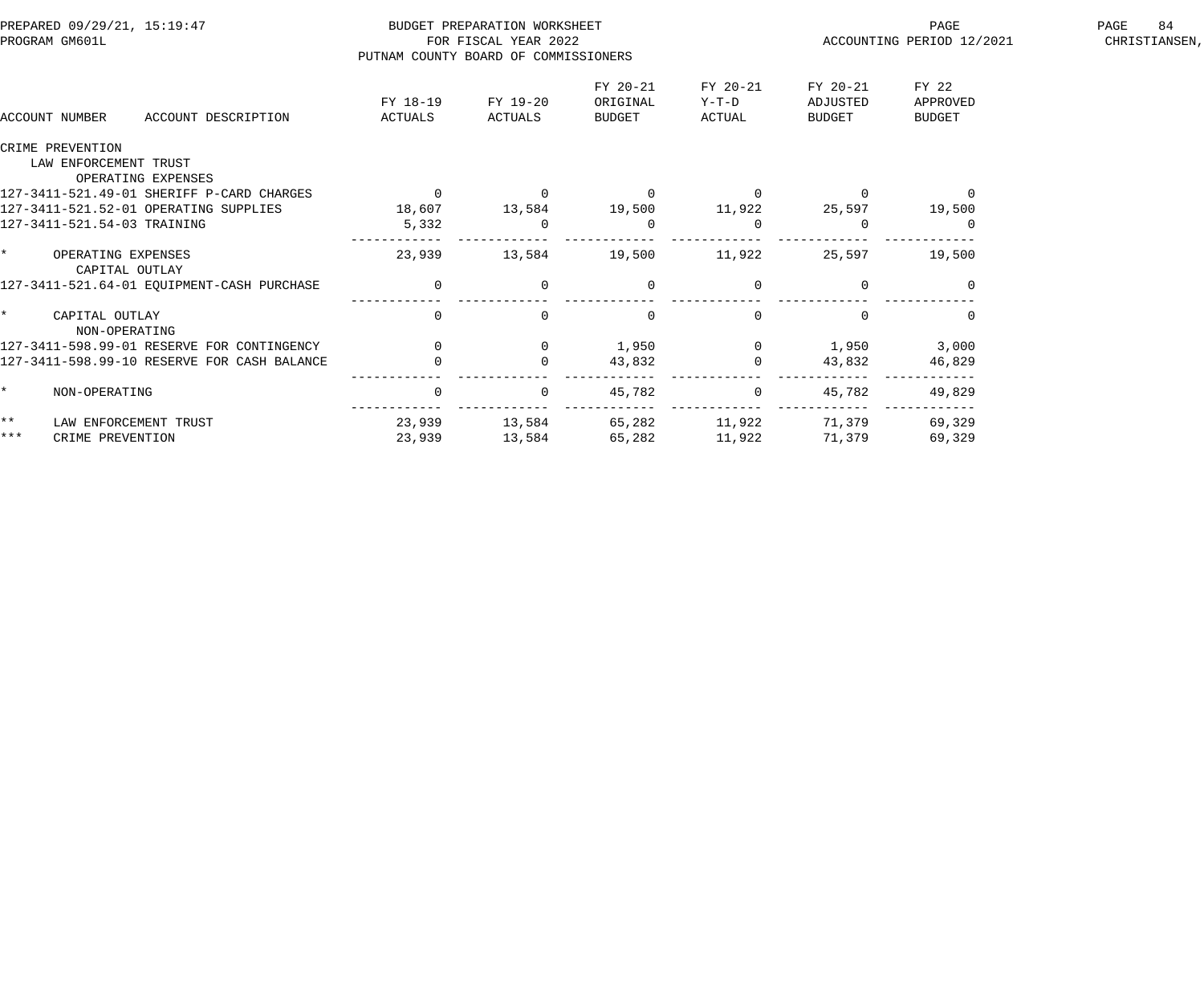|                                                        |                     |                                |                                                                                              | PAGE                           | 85<br>PAGE<br>CHRISTIANSEN,        |                           |
|--------------------------------------------------------|---------------------|--------------------------------|----------------------------------------------------------------------------------------------|--------------------------------|------------------------------------|---------------------------|
| FY 18-19<br>ACTUALS<br>ACCOUNT DESCRIPTION             | FY 19-20<br>ACTUALS | FY 20-21<br>ORIGINAL<br>BUDGET | FY 20-21<br>Y-T-D<br>ACTUAL                                                                  | FY 20-21<br>ADJUSTED<br>BUDGET | FY 22<br>APPROVED<br><b>BUDGET</b> |                           |
|                                                        |                     |                                |                                                                                              |                                |                                    |                           |
|                                                        |                     |                                |                                                                                              |                                |                                    |                           |
| 128-3448-521.41-01 COMMUNICATION SERVICES              |                     | $\Omega$                       | 56                                                                                           |                                |                                    |                           |
| 128-3448-521.49-01 SHERIFF P-CARD CHARGES              |                     |                                |                                                                                              |                                |                                    |                           |
| 128-3448-521.52-01 OPERATING SUPPLIES                  |                     | 2,000                          |                                                                                              | 2,000                          | 2,150                              |                           |
|                                                        |                     | $\Omega$                       |                                                                                              |                                |                                    |                           |
| $\mathbf 0$                                            | $\Omega$            | 2,000                          | 56                                                                                           | 2,000                          | 2,150                              |                           |
| 128-3448-521.64-01 EQUIPMENT-CASH PURCHASE             | $\overline{0}$      | 325,000                        | 318,828                                                                                      | 325,000                        |                                    |                           |
| $\overline{0}$                                         | $\Omega$            | 325,000                        | 318,828                                                                                      | 325,000                        | $\Omega$                           |                           |
| $\Omega$<br>128-3448-598.99-01 RESERVE FOR CONTINGENCY | $\overline{0}$      |                                |                                                                                              |                                |                                    |                           |
| 128-3448-598.99-10 RESERVE FOR CASH BALANCE            |                     |                                |                                                                                              |                                |                                    |                           |
| $\mathbf 0$                                            | $\Omega$            | $\Omega$                       |                                                                                              |                                |                                    |                           |
| $\mathbf 0$                                            | $\overline{0}$      | 327,000                        |                                                                                              |                                | 2,150                              |                           |
| $\mathbf 0$                                            | $\Omega$            | 327,000                        | 318,884                                                                                      | 327,000                        | 2,150                              |                           |
|                                                        |                     |                                | BUDGET PREPARATION WORKSHEET<br>FOR FISCAL YEAR 2022<br>PUTNAM COUNTY BOARD OF COMMISSIONERS |                                | 318,884 327,000                    | ACCOUNTING PERIOD 12/2021 |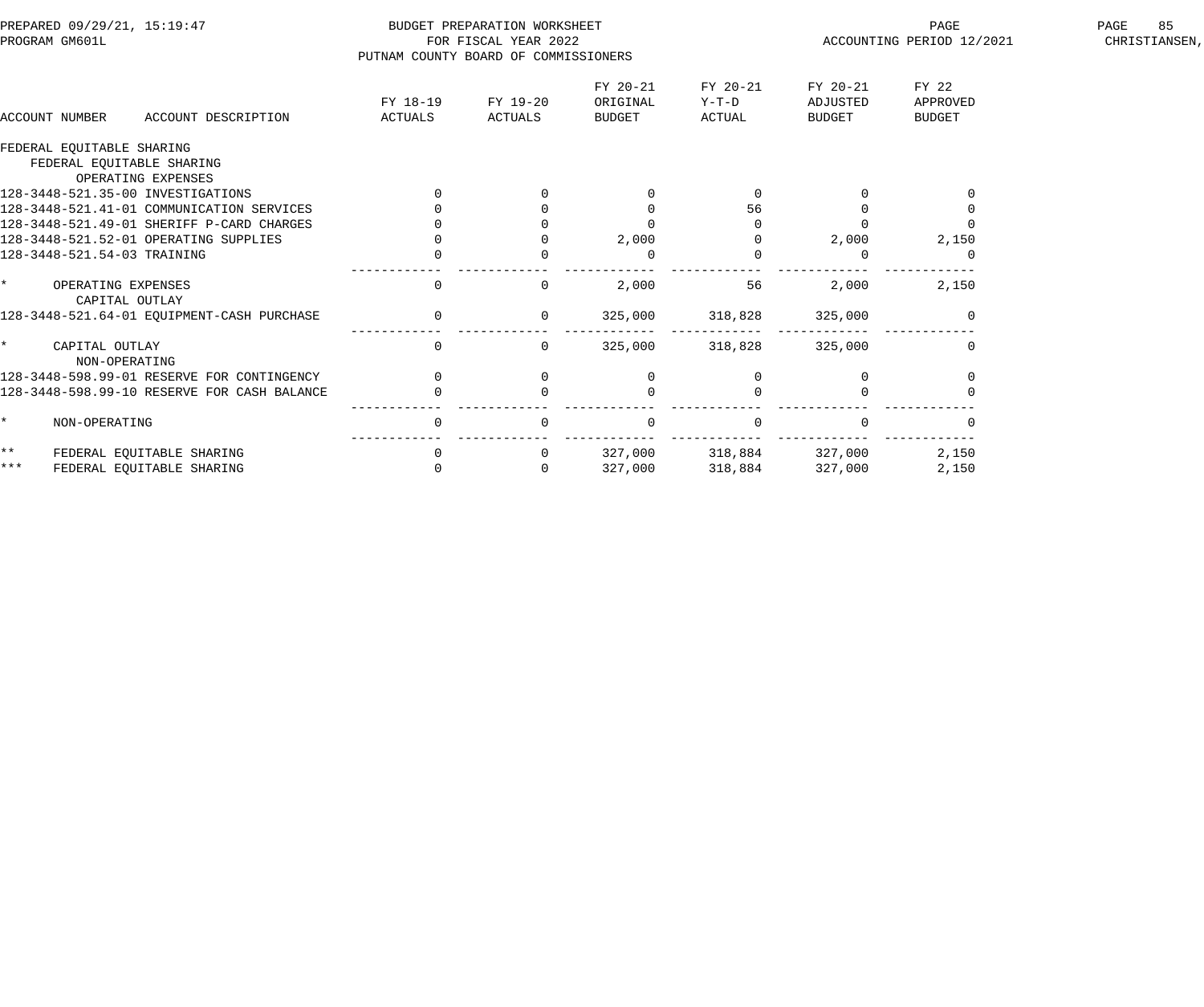| PREPARED 09/29/21, 15:19:47<br>PROGRAM GM601L FOR FISCAL YEAR 2022<br>PUTNAM COUNTY BOARD OF COMMISSION                                                                                                                                  |                                                                                                                                                    | PUTNAM COUNTY BOARD OF COMMISSIONERS |                                       |                                                                | PAGE PAGE<br>ACCOUNTING PERIOD 12/2021               | PAGE<br>86<br>CHRISTIANSEN,        |  |
|------------------------------------------------------------------------------------------------------------------------------------------------------------------------------------------------------------------------------------------|----------------------------------------------------------------------------------------------------------------------------------------------------|--------------------------------------|---------------------------------------|----------------------------------------------------------------|------------------------------------------------------|------------------------------------|--|
| ACCOUNT DESCRIPTION<br>ACCOUNT NUMBER                                                                                                                                                                                                    |                                                                                                                                                    | FY 18-19 FY 19-20<br>ACTUALS ACTUALS | FY 20-21<br>ORIGINAL<br><b>BUDGET</b> | FY 20-21<br>$Y-T-D$<br>ACTUAL                                  | FY 20-21<br>ADJUSTED<br><b>BUDGET</b>                | FY 22<br>APPROVED<br><b>BUDGET</b> |  |
| E 9-1-1 SYSTEM                                                                                                                                                                                                                           |                                                                                                                                                    |                                      |                                       |                                                                |                                                      |                                    |  |
| EMERG SVCS/E 911 SYSTEM                                                                                                                                                                                                                  |                                                                                                                                                    |                                      |                                       |                                                                |                                                      |                                    |  |
| PERSONAL SERVICES<br>130-3992-525.12-11 REGULAR SALARIES & WAGES 70,179 76,888 78,510 76,092 78,510                                                                                                                                      |                                                                                                                                                    |                                      |                                       |                                                                |                                                      |                                    |  |
| 130-3992-525.12-12 WAGES - OVERTIME                                                                                                                                                                                                      |                                                                                                                                                    |                                      |                                       |                                                                |                                                      | 82,282                             |  |
| 130-3992-525.15-11 EXPERIENCE PAY                                                                                                                                                                                                        |                                                                                                                                                    |                                      |                                       |                                                                |                                                      |                                    |  |
| 130-3992-525.21-13 FICA TAXES MATCHING                                                                                                                                                                                                   |                                                                                                                                                    |                                      |                                       |                                                                |                                                      |                                    |  |
| 130-3992-525.22-13 RETIREMENT CONTRIBUTIONS                                                                                                                                                                                              |                                                                                                                                                    |                                      |                                       |                                                                |                                                      |                                    |  |
| 130-3992-525.23-13 LIFE & HEALTH INSURANCE                                                                                                                                                                                               | 0 0 0 0 0 0 0 0 0<br>4,993 5,468 6,006 5,380 6,006 6,295<br>TIONS 5,798 6,802 8,206 7,776 8,206 8,944<br>13,136 15,494 17,068 15,499 17,068 17,068 |                                      |                                       |                                                                |                                                      |                                    |  |
|                                                                                                                                                                                                                                          | ------------  ---                                                                                                                                  |                                      | ------------                          | ________                                                       |                                                      |                                    |  |
| $\star$ and $\star$<br>PERSONAL SERVICES                                                                                                                                                                                                 | 94,106                                                                                                                                             | 105,252 109,790                      |                                       | 104,747 109,790                                                |                                                      | 114,589                            |  |
| OPERATING EXPENSES                                                                                                                                                                                                                       |                                                                                                                                                    |                                      |                                       |                                                                |                                                      |                                    |  |
| 130-3992-525.32-01 AUDIT-STATE REQUIRE-CPA       2,500     2,500     2,500     2,500                                                                                                                                                     |                                                                                                                                                    |                                      |                                       |                                                                | 2,500                                                | 2,500                              |  |
| 130-3992-525.34-01 OTHER CONTRACTUAL SERVICE 73,663<br>130-3992-525.34-01 OTHER CONTRACTUAL SERVICE 73,663<br>130-3992-525.40-01 TRAVEL & PER DIEM 3,266 1,833 7,000 0 7,000<br>130-3992-525.41-01 COMMUNICATION SERVICES 7,295 5,66     |                                                                                                                                                    |                                      |                                       |                                                                | 82,000                                               | 34,000                             |  |
|                                                                                                                                                                                                                                          |                                                                                                                                                    |                                      |                                       |                                                                | 7,000                                                | 1,000                              |  |
|                                                                                                                                                                                                                                          |                                                                                                                                                    |                                      |                                       |                                                                |                                                      | 7,500                              |  |
|                                                                                                                                                                                                                                          |                                                                                                                                                    |                                      |                                       |                                                                |                                                      | 400                                |  |
|                                                                                                                                                                                                                                          |                                                                                                                                                    |                                      |                                       |                                                                |                                                      | $\overline{0}$                     |  |
|                                                                                                                                                                                                                                          |                                                                                                                                                    |                                      |                                       |                                                                | 82,381                                               | 5,661                              |  |
|                                                                                                                                                                                                                                          |                                                                                                                                                    |                                      |                                       |                                                                | 1,000                                                | 500                                |  |
| 130-3992-525.46-04 R & M - FLET MAINTENANCE<br>130-3992-525.47-01 PRINTING & BINDING<br>130-3992-525.47-02 REPRODUCTION SERVICES<br>130-3992-525.49-01 CURRENT CHARGES & OBLIG<br>130-3992-525.49-59 CURRENT CHARGES & OBLIG<br>130-3992 |                                                                                                                                                    |                                      |                                       |                                                                | 1,000                                                | 500                                |  |
|                                                                                                                                                                                                                                          |                                                                                                                                                    |                                      |                                       |                                                                | $\overline{0}$                                       | $\overline{0}$                     |  |
|                                                                                                                                                                                                                                          |                                                                                                                                                    |                                      |                                       | $\overline{0}$                                                 | $\begin{matrix} 0 & & & 0 \\ 0 & & & 0 \end{matrix}$ | $\overline{0}$                     |  |
|                                                                                                                                                                                                                                          |                                                                                                                                                    |                                      |                                       |                                                                |                                                      | $\overline{0}$                     |  |
|                                                                                                                                                                                                                                          |                                                                                                                                                    |                                      |                                       |                                                                | $\overline{0}$<br>2,500                              | 500                                |  |
| 130-3992-525.52-01 OPERATING SUPPLIES                                                                                                                                                                                                    | 1,517                                                                                                                                              | 2,225                                |                                       |                                                                | 6,500                                                | 500                                |  |
|                                                                                                                                                                                                                                          |                                                                                                                                                    |                                      |                                       |                                                                | 2,500                                                | 500                                |  |
|                                                                                                                                                                                                                                          |                                                                                                                                                    |                                      |                                       |                                                                | 15,000                                               | $\overline{\phantom{0}}$           |  |
| 130-3992-525.52-01 OPERATING SUPPLIES<br>130-3992-525.52-02 GAS, OIL & LUBRICANTS 53<br>130-3992-525.52-10 OPER SUPPLIES - INVENTORY 0<br>130-3992-525.54-01 BOOKS/PUBLICATIONS/SUBSCR 0                                                 |                                                                                                                                                    | $\begin{matrix}0\\0\\0\end{matrix}$  |                                       | $6,500$<br>$2,500$<br>$0$<br>$250$<br>$0$<br>$0$<br>$0$<br>$0$ | 250                                                  | 250                                |  |
| 130-3992-525.54-02 DUES & MEMBERSHIPS                                                                                                                                                                                                    | 513                                                                                                                                                | 481                                  | 1,000                                 | 487 1,000                                                      |                                                      | 500                                |  |
| 130-3992-525.54-03 TRAINING                                                                                                                                                                                                              | 1,418                                                                                                                                              | 2,590                                | 6,000                                 | 2,495                                                          | 6,000                                                | 2,500                              |  |
| * OPERATING EXPENSES<br>CAPITAL OUTLAY                                                                                                                                                                                                   | 122,939                                                                                                                                            |                                      | -------<br>169,157 241,500 44,128     |                                                                | 235,081                                              | 56,811                             |  |
| 130-3992-525.64-01 EQUIPMENT-CASH PURCHASE                                                                                                                                                                                               | 64,702                                                                                                                                             |                                      |                                       |                                                                | $\overline{\phantom{0}}$                             |                                    |  |
| 130-3992-525.64-04 COMPUTER/TECH. HARDWARE                                                                                                                                                                                               | $\overline{0}$                                                                                                                                     | $\overline{0}$                       | $\mathbf 0$                           | $\overline{0}$                                                 | 10,000                                               |                                    |  |
| 130-3992-525.64-07 EQPT-CASH-WIRELESS 911                                                                                                                                                                                                | $\overline{\phantom{0}}$                                                                                                                           | 3,150                                |                                       | $\overline{0}$ 0                                               | $\overline{0}$                                       |                                    |  |
| 130-3992-525.68-01 SOFTWARE                                                                                                                                                                                                              | $\overline{0}$                                                                                                                                     | 27,629                               | $\overline{0}$                        | 7,110                                                          | 59,698                                               |                                    |  |
|                                                                                                                                                                                                                                          |                                                                                                                                                    |                                      |                                       |                                                                |                                                      |                                    |  |
| $\star$<br>CAPITAL OUTLAY<br>NON-OPERATING                                                                                                                                                                                               | 64,702                                                                                                                                             | 30,779                               |                                       | $0 \t 7,110$                                                   | 69,698                                               | $\Omega$                           |  |
| 130-3992-581.91-45 TRANSFER TO GENERAL FUND                                                                                                                                                                                              |                                                                                                                                                    | 766,362 107,835 31,148               |                                       | $\overline{0}$                                                 |                                                      | 31,148 100,000                     |  |
| $\star$<br>NON-OPERATING<br>NON-OPERATING                                                                                                                                                                                                |                                                                                                                                                    | 766,362 107,835 31,148               |                                       | $\Omega$                                                       | 31,148                                               | 100,000                            |  |
| 130-3992-598.99-01 RESERVE FOR CONTINGENCY                                                                                                                                                                                               | $\overline{0}$                                                                                                                                     | $\overline{0}$                       | $\mathbf 0$                           | $\overline{0}$                                                 | $\overline{0}$                                       | $\overline{0}$                     |  |
| 130-3992-598.99-12 RESTR RESERVE-CAP OUTLAY                                                                                                                                                                                              | $\Omega$                                                                                                                                           | $\Omega$                             | $\Omega$                              | $\Omega$                                                       | $\Omega$                                             | 200,000                            |  |
|                                                                                                                                                                                                                                          |                                                                                                                                                    |                                      |                                       |                                                                |                                                      |                                    |  |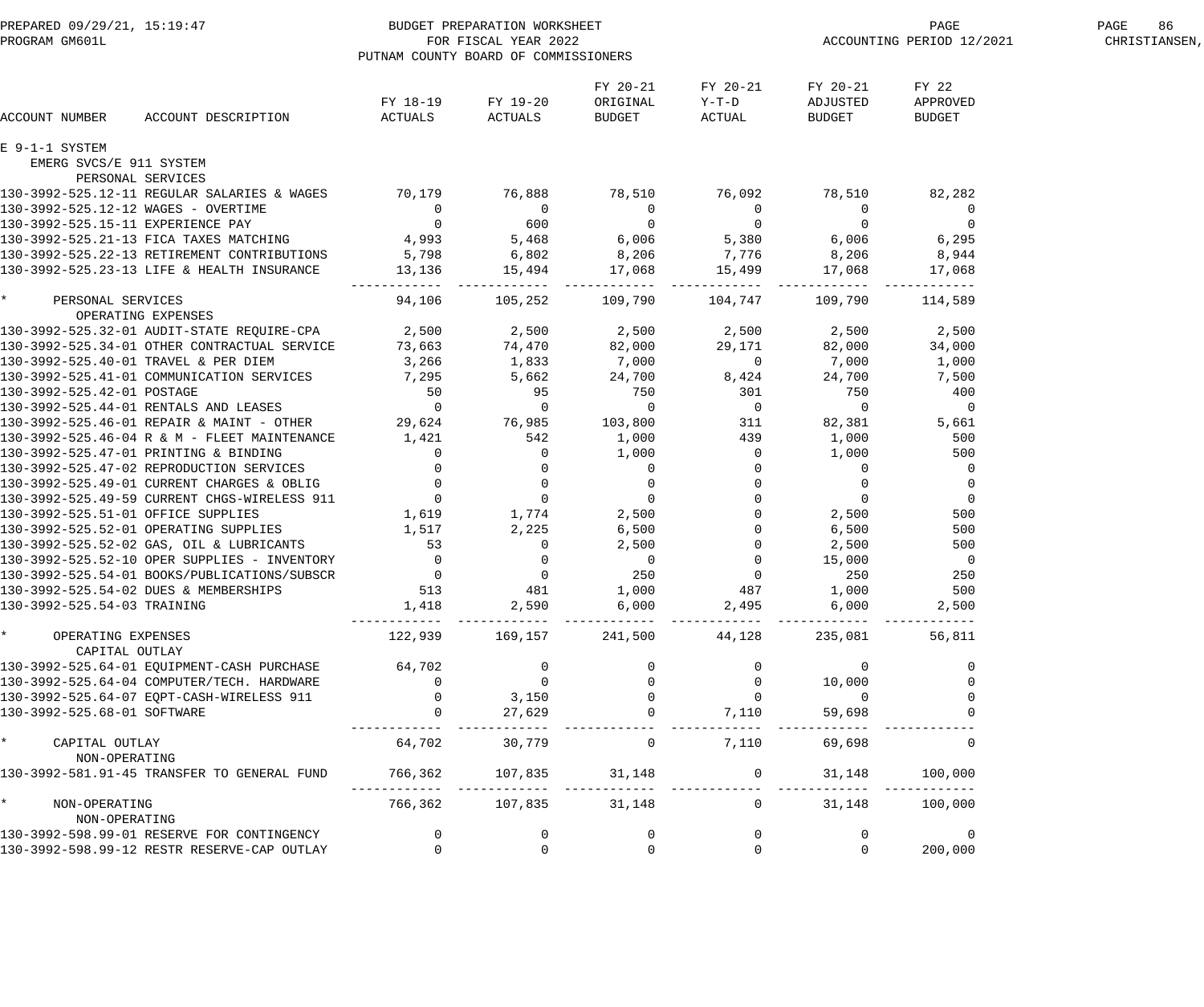|     | PREPARED 09/29/21, 15:19:47<br>PROGRAM GM601L |                         | PUTNAM COUNTY BOARD OF COMMISSIONERS | BUDGET PREPARATION WORKSHEET<br>FOR FISCAL YEAR 2022 |                                  | ACCOUNTING PERIOD 12/2021   | PAGE                             | 87<br>CHRISTIANSEN,         |  |  |
|-----|-----------------------------------------------|-------------------------|--------------------------------------|------------------------------------------------------|----------------------------------|-----------------------------|----------------------------------|-----------------------------|--|--|
|     | ACCOUNT NUMBER                                | ACCOUNT DESCRIPTION     | FY 18-19<br>ACTUALS                  | FY 19-20<br>ACTUALS                                  | $FY 20-21$<br>ORIGINAL<br>BUDGET | FY 20-21<br>Y-T-D<br>ACTUAL | $FY 20-21$<br>ADJUSTED<br>BUDGET | FY 22<br>APPROVED<br>BUDGET |  |  |
|     | NON-OPERATING                                 |                         | $\Omega$                             |                                                      | $\Omega$                         |                             | $\Omega$                         | 200,000                     |  |  |
| * * |                                               | EMERG SVCS/E 911 SYSTEM | 1,048,109                            | 413,023                                              | 382,438                          | 155,985                     | 445,717                          | 471,400                     |  |  |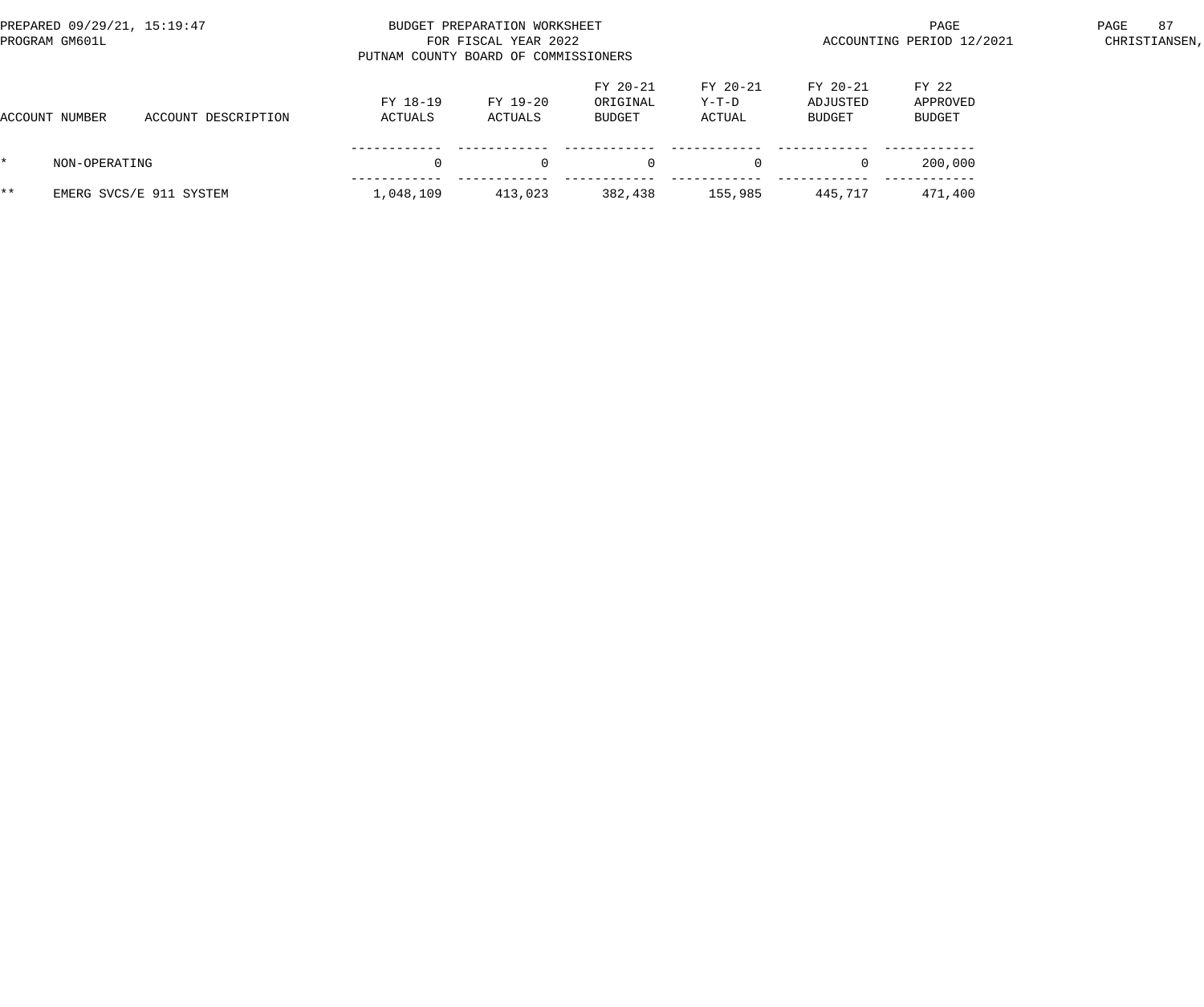| PREPARED 09/29/21, 15:19:47<br>PROGRAM GM601L |                                      | PUTNAM COUNTY BOARD OF COMMISSIONERS         | BUDGET PREPARATION WORKSHEET<br>FOR FISCAL YEAR 2022 |                     | ACCOUNTING PERIOD 12/2021      | PAGE                          | 88<br>CHRISTIANSEN,            |                             |  |  |
|-----------------------------------------------|--------------------------------------|----------------------------------------------|------------------------------------------------------|---------------------|--------------------------------|-------------------------------|--------------------------------|-----------------------------|--|--|
|                                               | ACCOUNT NUMBER                       | ACCOUNT DESCRIPTION                          | FY 18-19<br>ACTUALS                                  | FY 19-20<br>ACTUALS | FY 20-21<br>ORIGINAL<br>BUDGET | FY 20-21<br>$Y-T-D$<br>ACTUAL | FY 20-21<br>ADJUSTED<br>BUDGET | FY 22<br>APPROVED<br>BUDGET |  |  |
|                                               | GRANTS - E911 SYSTEM                 |                                              |                                                      |                     |                                |                               |                                |                             |  |  |
|                                               |                                      | OPERATING EXPENSES                           |                                                      |                     |                                |                               |                                |                             |  |  |
|                                               |                                      | 130-3997-525.34-01 OTHER CONTRACTUAL SERVICE |                                                      |                     |                                |                               | 38,570 38,570                  | 71,540                      |  |  |
|                                               |                                      | 130-3997-525.41-01 COMMUNICATION SERVICES    |                                                      |                     |                                |                               |                                |                             |  |  |
|                                               |                                      | 130-3997-525.44-01 RENTALS AND LEASES        |                                                      |                     |                                |                               |                                |                             |  |  |
|                                               |                                      | 130-3997-525.46-01 REPAIR & MAINT - OTHER    |                                                      |                     |                                | 79,496                        | 140,636                        | 61,140                      |  |  |
|                                               |                                      | 130-3997-525.51-01 OFFICE SUPPLIES           |                                                      |                     |                                |                               |                                |                             |  |  |
|                                               |                                      | 130-3997-525.52-01 OPERATING SUPPLIES        |                                                      |                     |                                |                               |                                |                             |  |  |
|                                               |                                      | 130-3997-525.54-01 BOOKS/PUBLICATIONS/SUBSCR | $\mathbf 0$                                          |                     |                                |                               |                                |                             |  |  |
| $\star$ and $\star$                           | OPERATING EXPENSES<br>CAPITAL OUTLAY |                                              | $\mathsf{O}$                                         | 0                   | $\overline{0}$                 | 118,066                       | 179,206                        | 132,680                     |  |  |
|                                               |                                      | 130-3997-525.64-04 COMPUTER/TECH. HARDWARE   |                                                      |                     | $\mathbf 0$                    |                               |                                |                             |  |  |
|                                               | 130-3997-525.68-01 SOFTWARE          |                                              |                                                      |                     | $\mathbf{0}$                   | 111,205                       | 111,206                        | 15,204                      |  |  |
| $\star$                                       | CAPITAL OUTLAY                       |                                              | $\overline{0}$                                       |                     | $\overline{0}$                 | 111,205                       | 111,206                        | 15,204                      |  |  |
| $***$                                         | GRANTS - E911 SYSTEM                 |                                              | $\Omega$                                             |                     | $\overline{0}$                 | 229,271                       |                                | 290,412 147,884             |  |  |
| $***$                                         | E 9-1-1 SYSTEM                       |                                              | 1,048,109                                            | 413,023 382,438     |                                | 385,256                       | 736,129                        | 619,284                     |  |  |
|                                               |                                      |                                              |                                                      |                     |                                |                               |                                |                             |  |  |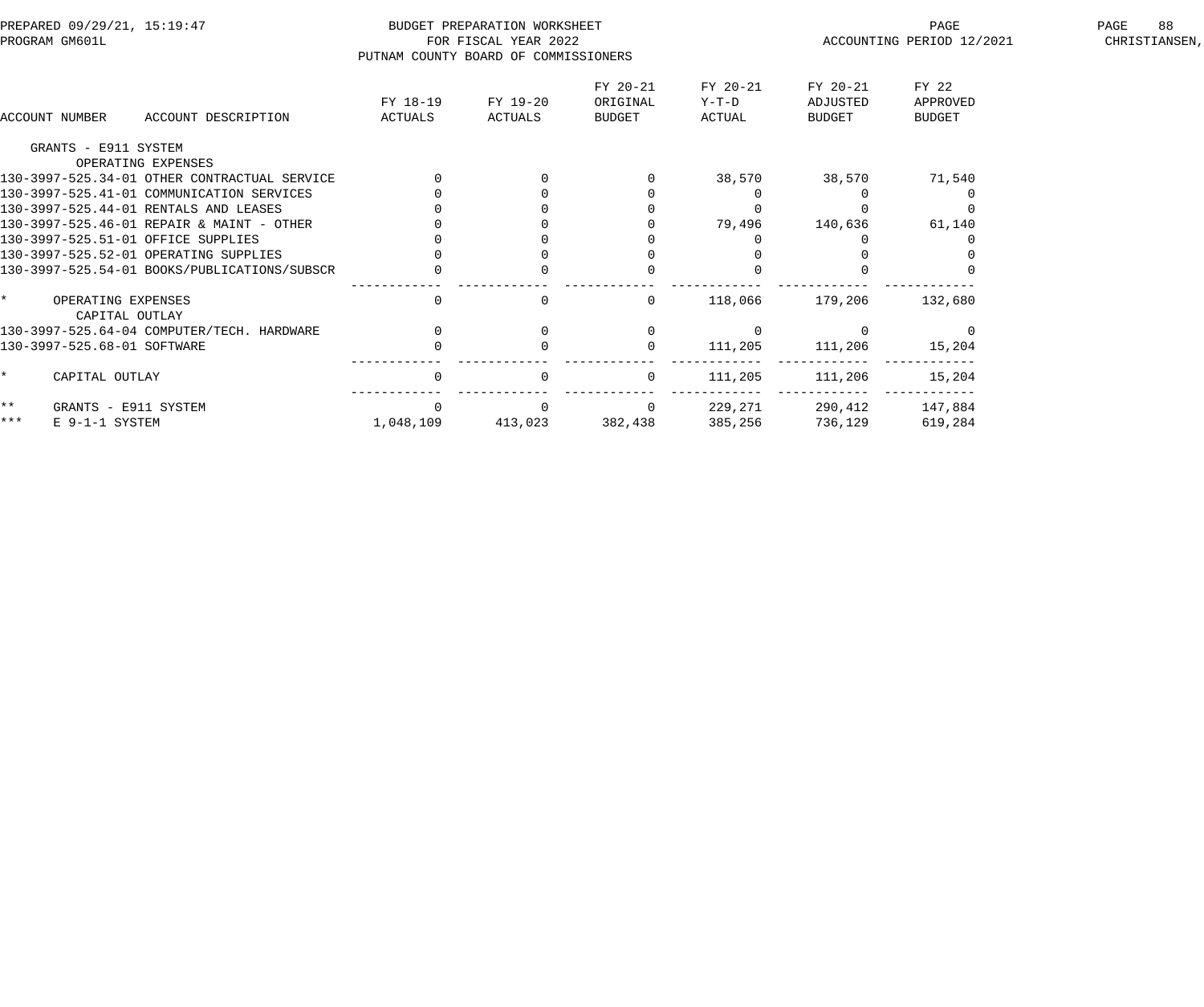| PREPARED 09/29/21, 15:19:47 |                             |                                                 |                                      | BUDGET PREPARATION WORKSHEET |                                     |          |                                               | PAGE                      | PAGE<br>89    |
|-----------------------------|-----------------------------|-------------------------------------------------|--------------------------------------|------------------------------|-------------------------------------|----------|-----------------------------------------------|---------------------------|---------------|
|                             | PROGRAM GM601L              |                                                 |                                      | FOR FISCAL YEAR 2022         |                                     |          |                                               | ACCOUNTING PERIOD 12/2021 | CHRISTIANSEN, |
|                             |                             |                                                 | PUTNAM COUNTY BOARD OF COMMISSIONERS |                              |                                     |          |                                               |                           |               |
|                             |                             |                                                 |                                      |                              | FY 20-21                            | FY 20-21 | FY 20-21                                      | FY 22                     |               |
|                             |                             |                                                 | FY 18-19                             | FY 19-20                     | ORIGINAL                            | Y-T-D    | ADJUSTED                                      | APPROVED                  |               |
|                             | ACCOUNT NUMBER              | ACCOUNT DESCRIPTION                             | ACTUALS                              | ACTUALS                      | BUDGET                              | ACTUAL   | BUDGET                                        | BUDGET                    |               |
|                             | TOURIST DEVELOPMENT FUND    |                                                 |                                      |                              |                                     |          |                                               |                           |               |
|                             | TOURIST DEVELOPMENT         |                                                 |                                      |                              |                                     |          |                                               |                           |               |
|                             |                             | OPERATING EXPENSES                              |                                      |                              |                                     |          |                                               |                           |               |
|                             |                             | 131-2107-552.32-01 AUDIT-STATE REQUIRED-CPA 500 |                                      |                              | 500 500 500 500                     |          |                                               | 500                       |               |
|                             |                             | 131-2107-552.48-03 TOURISM-EVENTS/ACTIVITIES    | 61,425                               | 54,688                       | 71,897 62,750                       |          | 71,897 71,897                                 |                           |               |
|                             |                             | 131-2107-552.48-04 TOURISM-PROMO/ADVERTISE      | 264,969                              | 227,035                      | 1,620,687                           | 256,523  | 1,620,687                                     | 1,616,187                 |               |
|                             |                             | 131-2107-552.48-05 TOURISM-CULTURAL EVENTS      | 23,028                               | 7,865                        | 47,931                              | 225      | 47,931                                        | 47,931                    |               |
|                             |                             | 131-2107-552.49-03 COMM/FEES/COSTS/TAX COLL     | 17,528                               | 16,734                       | 14,840 16,879 14,840 14,840         |          |                                               |                           |               |
|                             |                             | 131-2107-552.49-45 TOURIST DEVELOPMENT-ADMIN    | 40,800                               | 49,465 47,931                |                                     |          | 43,934 47,931 47,931                          |                           |               |
|                             | * OPERATING EXPENSES        |                                                 | 408,250                              | - - - - - - - - <sup>-</sup> | --------------<br>356,287 1,803,786 | 380,811  | ________________________________<br>1,803,786 | 1,799,286                 |               |
|                             | NON-OPERATING               |                                                 |                                      |                              |                                     |          |                                               |                           |               |
|                             | 131-2107-598.99-00 RESERVES |                                                 | $\overline{0}$                       |                              |                                     |          |                                               |                           |               |
|                             |                             | 131-2107-598.99-01 RESERVE FOR CONTINGENCY      |                                      |                              |                                     |          | $\Omega$                                      |                           |               |
|                             |                             | 131-2107-598.99-20 FUTURE PROJECTS              |                                      |                              |                                     |          |                                               |                           |               |
|                             |                             | 131-2107-598.99-26 RESERVE FOR CY LARGE PROJ    |                                      |                              |                                     |          |                                               |                           |               |
|                             |                             | 131-2107-598.99-32 LOST REVENUE SOURCES         |                                      |                              |                                     |          |                                               |                           |               |
| $\star$                     | NON-OPERATING               |                                                 | $\Omega$                             |                              | $\Omega$                            |          |                                               |                           |               |
| $***$                       | TOURIST DEVELOPMENT         |                                                 |                                      | 408,250 356,287 1,803,786    |                                     | 380,811  |                                               | 1,803,786 1,799,286       |               |
| * * *                       |                             | TOURIST DEVELOPMENT FUND                        | 408,250                              | 356,287                      | 1,803,786                           | 380,811  | 1,803,786                                     | 1,799,286                 |               |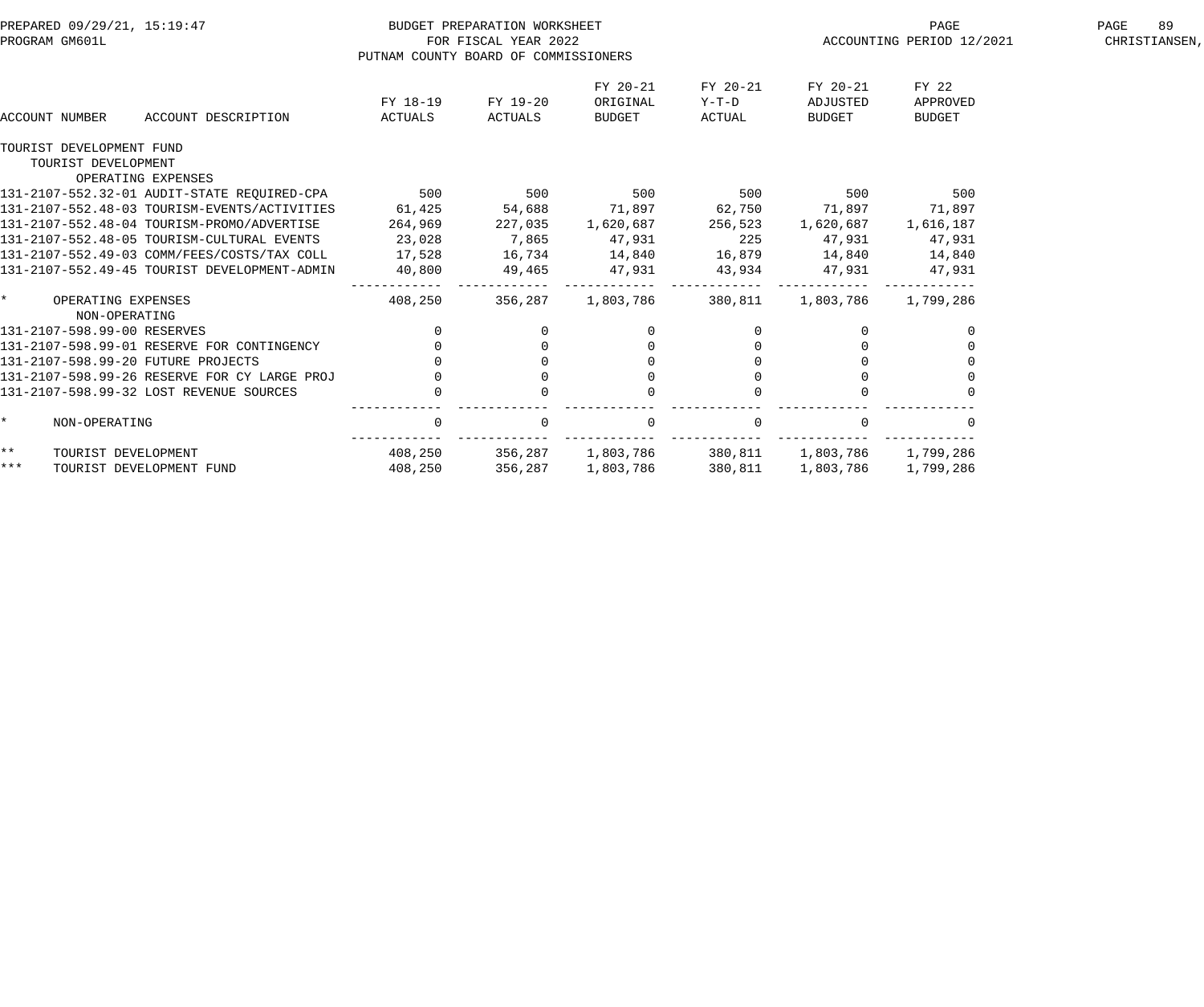| PREPARED 09/29/21, 15:19:47<br>PROGRAM GM601L       |                                                 | PUTNAM COUNTY BOARD OF COMMISSIONERS | BUDGET PREPARATION WORKSHEET<br>FOR FISCAL YEAR 2022 |                                       |                             | ACCOUNTING PERIOD 12/2021      | PAGE<br>90<br>CHRISTIANSEN,        |  |
|-----------------------------------------------------|-------------------------------------------------|--------------------------------------|------------------------------------------------------|---------------------------------------|-----------------------------|--------------------------------|------------------------------------|--|
| ACCOUNT NUMBER                                      | ACCOUNT DESCRIPTION                             | ACTUALS                              | FY 18-19 FY 19-20<br>ACTUALS                         | FY 20-21<br>ORIGINAL<br>BUDGET        | FY 20-21<br>Y-T-D<br>ACTUAL | FY 20-21<br>ADJUSTED<br>BUDGET | FY 22<br>APPROVED<br><b>BUDGET</b> |  |
| COMMUNICATION IMPROVEMENT                           |                                                 |                                      |                                                      |                                       |                             |                                |                                    |  |
| COMMUNICATION IMPROVEMENT                           |                                                 |                                      |                                                      |                                       |                             |                                |                                    |  |
| OPERATING EXPENSES                                  |                                                 |                                      |                                                      |                                       |                             |                                |                                    |  |
|                                                     | 132-3993-525.46-04 R & M - FLEET MAINTENANCE    | $\overline{0}$                       |                                                      | 500                                   | 66                          | 500                            | 500                                |  |
| $\star$<br>OPERATING EXPENSES<br>OPERATING EXPENSES |                                                 | $\overline{0}$                       | $\overline{0}$                                       | 500                                   | 66                          | 500                            | 500                                |  |
|                                                     | 132-3993-529.31-01 PROFESSIONAL SERVICES 6,000  |                                      | $\overline{0}$                                       | $\overline{0}$                        | $\overline{0}$              | $\overline{0}$                 | $\overline{0}$                     |  |
|                                                     | 132-3993-529.32-01 AUDIT-STATE REQUIRED-CPA     | $\overline{0}$                       | $\overline{0}$                                       | $\overline{0}$                        | $\overline{0}$              | $\overline{0}$                 | 0                                  |  |
|                                                     | 132-3993-529.34-01 OTHER CONTRACTUAL SERVICE    | 7,474                                | 7,776                                                | 14,595                                | 8, 141 14, 595              |                                | 14,595                             |  |
|                                                     | 132-3993-529.41-01 COMMUNICATIONS SERVICES      | 12,308                               | 14,786                                               | 20,800                                | 376                         | 12,829                         | $\overline{0}$                     |  |
|                                                     | 132-3993-529.46-01 REPAIR & MAINT - OTHER       | 15,398                               | 13,980                                               | 40,000                                | 30,721                      | 40,000                         | 40,000                             |  |
|                                                     | 132-3993-529.46-13 R & M - COMM EQUIPMENT 9,706 |                                      | 9,734                                                | 18,000                                | 9,459                       | 18,000                         | 18,000                             |  |
|                                                     | 132-3993-529.49-50 LEGAL ADVERTISEMENTS 0       |                                      | $\overline{0}$                                       | 750                                   | $\overline{0}$              | 750                            | 1,500                              |  |
|                                                     | 132-3993-529.52-01 OPERATING SUPPLIES 191       |                                      | $\overline{0}$                                       | 500                                   | $\overline{0}$              | 500                            | 500                                |  |
|                                                     | 132-3993-529.52-02 GAS, OIL & LUBRICANTS 631    |                                      | 366                                                  | 1,000                                 | 259                         | 1,000                          | 1,000                              |  |
|                                                     | 132-3993-529.52-10 OPER SUPPLIES - INVENTORY    | $\overline{0}$                       | $\overline{0}$                                       | $\overline{0}$                        | $\mathbf 0$                 | $\overline{0}$                 |                                    |  |
| $\star$<br>OPERATING EXPENSES<br>CAPITAL OUTLAY     |                                                 | 51,708                               | 46,642                                               | 95,645                                | 48,956                      | 87,674                         | 75,595                             |  |
|                                                     | 132-3993-529.62-01 BLDGS-CONSTR &/OR IMPROV     | $\overline{0}$                       |                                                      | $\overline{0}$                        |                             | $\overline{0}$                 | 0                                  |  |
|                                                     | 132-3993-529.63-01 IMPROVE OTHER THAN BLDGS     | $\overline{0}$                       | $\overline{0}$                                       |                                       |                             |                                |                                    |  |
|                                                     | 132-3993-529.64-01 EQUIPMENT CASH PURCHASE      | 40,836                               |                                                      | $\overline{0}$                        | 7,971                       | 7,971                          |                                    |  |
| $\star$<br>CAPITAL OUTLAY<br>DEBT SERVICE           |                                                 | 40,836                               | $\overline{0}$                                       |                                       | 0 $7,971$                   | 7,971                          | $\overline{0}$                     |  |
| 132-3993-529.71-02 PRINCIPAL - LOANS                |                                                 | 114,236 88,708                       |                                                      |                                       |                             | $\overline{0}$                 | 0                                  |  |
| 132-3993-529.72-02 INTEREST - LOANS                 |                                                 | 7,184                                | 1,985                                                | $\begin{array}{c} 0 \\ 0 \end{array}$ |                             | $\Omega$                       |                                    |  |
| DEBT SERVICE<br>NON-OPERATING                       |                                                 | 121,420                              | 90,693                                               | $\mathsf{O}$                          | $\mathbf 0$                 | $\mathbf 0$                    | $\mathsf 0$                        |  |
|                                                     | 132-3993-598.99-01 RESERVE FOR CONTINGENCY      | $\Omega$                             | $\Omega$                                             | 9,565                                 |                             | 28,903                         | 20,000                             |  |
|                                                     | 132-3993-598.99-12 RESTR RESERVE-CAP OUTLAY     | $\Omega$                             | $\Omega$                                             | 33,058                                |                             | 33,058                         | 57,011                             |  |
| $\star$<br>NON-OPERATING                            |                                                 | 0                                    | $\Omega$                                             | 42,623                                | $\mathbf 0$                 | 61,961                         | 77,011                             |  |
| $\star \star$<br>COMMUNICATION IMPROVEMENT          |                                                 | 213,964                              | 137,335                                              | 138,768                               | 56,993                      | 158,106                        | - - - - - -<br>153,106             |  |
| k * *<br>COMMUNICATION IMPROVEMENT                  |                                                 | 213,964                              | 137,335                                              | 138,768                               | 56,993                      | 158,106                        | 153,106                            |  |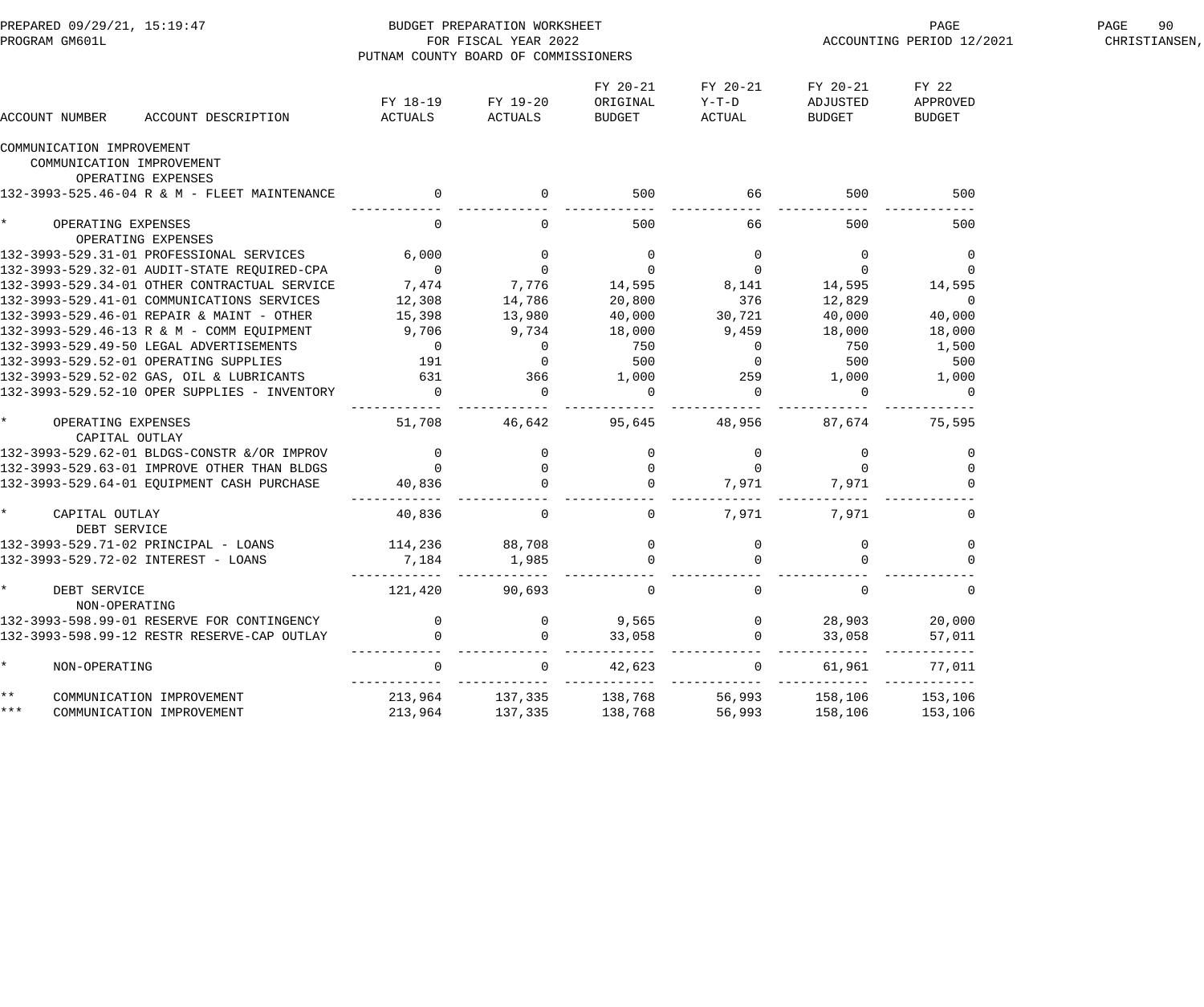| PREPARED 09/29/21, 15:19:47<br>PROGRAM GM601L |                                                                                             | BUDGET PREPARATION WORKSHEET<br>FOR FISCAL YEAR 2022<br>PUTNAM COUNTY BOARD OF COMMISSIONERS |                                 |                        |                                      |                                             | PAGE<br>ACCOUNTING PERIOD 12/2021 | PAGE<br>91<br>CHRISTIANSEN, |
|-----------------------------------------------|---------------------------------------------------------------------------------------------|----------------------------------------------------------------------------------------------|---------------------------------|------------------------|--------------------------------------|---------------------------------------------|-----------------------------------|-----------------------------|
| ACCOUNT NUMBER                                |                                                                                             |                                                                                              | FY 18-19 FY 19-20               | FY 20-21<br>ORIGINAL   | FY 20-21<br>$Y-T-D$<br>BUDGET ACTUAL | FY 20-21 FY 22<br>ADJUSTED<br><b>BUDGET</b> | APPROVED<br>BUDGET                |                             |
| ECONOMIC DEVELOPMENT FUND                     |                                                                                             |                                                                                              |                                 |                        |                                      |                                             |                                   |                             |
|                                               | ECONOMIC DEVELOPMENT                                                                        |                                                                                              |                                 |                        |                                      |                                             |                                   |                             |
|                                               | OPERATING EXPENSES                                                                          |                                                                                              |                                 |                        |                                      |                                             |                                   |                             |
|                                               |                                                                                             |                                                                                              | $\overline{0}$                  | $\mathbf{0}$           |                                      | $\overline{0}$                              |                                   |                             |
|                                               | 133-2108-541.34-01 OTHER CONTRACTUAL SERVICE 0<br>133-2108-541.49-50 LEGAL ADVERTISEMENTS 0 |                                                                                              |                                 |                        |                                      |                                             |                                   |                             |
| * OPERATING EXPENSES                          |                                                                                             | $\overline{0}$                                                                               |                                 | $\mathbf{0}$           |                                      |                                             |                                   |                             |
|                                               | CAPITAL OUTLAY                                                                              |                                                                                              |                                 |                        |                                      |                                             |                                   |                             |
| 133-2108-541.61-01 LAND                       |                                                                                             | $\begin{array}{c} 0 \\ 0 \end{array}$                                                        | $\mathbf 0$                     | 0                      |                                      | $\mathbf{0}$                                |                                   |                             |
|                                               | 133-2108-541.63-78 ED0202-MAIN RD-BUSINES PK                                                |                                                                                              |                                 |                        |                                      |                                             |                                   |                             |
| * CAPITAL OUTLAY                              |                                                                                             | $\Omega$                                                                                     | $\Omega$                        | $\overline{0}$         | $\Omega$                             | $\Omega$                                    | 0                                 |                             |
|                                               | OPERATING EXPENSES                                                                          |                                                                                              |                                 |                        |                                      |                                             |                                   |                             |
|                                               | 133-2108-552.31-01 PROFESSIONAL SERVICES                                                    | $\overline{a}$                                                                               | 150,000                         | 150,000                | 98,321                               | 150,000                                     | 150,000                           |                             |
|                                               | 133-2108-552.34-01 OTHER CONTRACTUAL SVCS 150,000                                           |                                                                                              | $\overline{0}$                  | $\mathbf 0$            |                                      |                                             |                                   |                             |
| 133-2108-552.42-01 POSTAGE                    |                                                                                             | $\begin{matrix} 0 \\ 0 \end{matrix}$                                                         |                                 |                        |                                      |                                             |                                   |                             |
|                                               | 133-2108-552.47-01 PRINTING & BINDING                                                       |                                                                                              |                                 |                        |                                      |                                             |                                   |                             |
|                                               | 133-2108-552.48-06 PROMOTION/ADVERTISING 10,000                                             |                                                                                              | 10,000                          | 10,000 10,000          |                                      | 10,000                                      | 10,000                            |                             |
|                                               | 133-2108-552.49-01 OTHER CURRENT CHARGES                                                    | $\overline{0}$                                                                               | $\overline{0}$<br>------------- | $\Omega$               |                                      |                                             |                                   |                             |
| * OPERATING EXPENSES                          |                                                                                             | 160,000                                                                                      |                                 |                        |                                      |                                             |                                   |                             |
|                                               | CAPITAL OUTLAY                                                                              |                                                                                              |                                 |                        |                                      |                                             |                                   |                             |
| 133-2108-552.61-01 LAND                       |                                                                                             |                                                                                              | $\overline{0}$                  | $\overline{0}$         |                                      | $\overline{0}$                              |                                   |                             |
|                                               | 133-2108-552.63-01 IMPROVE OTHER THAN BLDGS                                                 | $\begin{array}{c} 0 \\ 0 \end{array}$                                                        |                                 | $\overline{0}$         |                                      |                                             |                                   |                             |
| * CAPITAL OUTLAY                              | DEBT SERVICE                                                                                | $\overline{0}$                                                                               | $\Omega$                        | $\overline{0}$         | $\Omega$                             | $\Omega$                                    | $\mathbf{0}$                      |                             |
|                                               | 133-2108-552.71-02 PRINCIPAL - LOANS                                                        | $\overline{0}$                                                                               | 0                               |                        |                                      | 0                                           |                                   |                             |
|                                               | 133-2108-552.72-02 INTEREST - LOANS                                                         | $\overline{0}$                                                                               |                                 |                        |                                      |                                             |                                   |                             |
| $\star$<br>DEBT SERVICE                       | GRANTS & AIDS                                                                               | $\mathbf{0}$                                                                                 |                                 | 0                      | 0                                    | $\mathbf{0}$                                | 0                                 |                             |
|                                               | 133-2108-552.82-01 INCENTIVES                                                               | $\overline{0}$                                                                               | $\mathbf 0$                     | 4,204,477              | 4,101,878                            | 4,204,477                                   | 4,204,477                         |                             |
|                                               | 133-2108-552.82-31 SMALL BUSINESS SUPPORT                                                   | 12,000                                                                                       | 12,000                          | 12,000                 | 12,000                               | 12,000                                      | 12,000                            |                             |
|                                               | 133-2108-552.83-01 GRANTS & AIDS                                                            | 7,500                                                                                        | $\Omega$                        | $\mathbf 0$            |                                      | $\Omega$                                    | 0                                 |                             |
| $\star$<br>GRANTS & AIDS                      | NON-OPERATING                                                                               | 19,500                                                                                       | 12,000                          | 4,216,477              | 4,113,878                            | 4,216,477                                   | 4,216,477                         |                             |
|                                               | 133-2108-598.99-01 RESERVE FOR CONTINGENCY                                                  | $\mathbf{0}$                                                                                 |                                 |                        |                                      | $\overline{0}$                              | 27,882                            |                             |
|                                               | 133-2108-598.99-14 RESTR RES-FUTURE MARKETNG                                                |                                                                                              |                                 |                        |                                      |                                             | $\mathbf 0$                       |                             |
| $\star$<br>NON-OPERATING                      |                                                                                             | 0                                                                                            |                                 | 0                      |                                      | 0                                           | 27,882                            |                             |
| $\star\star$<br>* * *                         | ECONOMIC DEVELOPMENT<br>ECONOMIC DEVELOPMENT FUND                                           | 179,500<br>179,500                                                                           | 172,000<br>172,000              | 4,376,477<br>4,376,477 | 4,222,199<br>4,222,199               | 4,376,477<br>4,376,477                      | 4,404,359<br>4,404,359            |                             |
|                                               |                                                                                             |                                                                                              |                                 |                        |                                      |                                             |                                   |                             |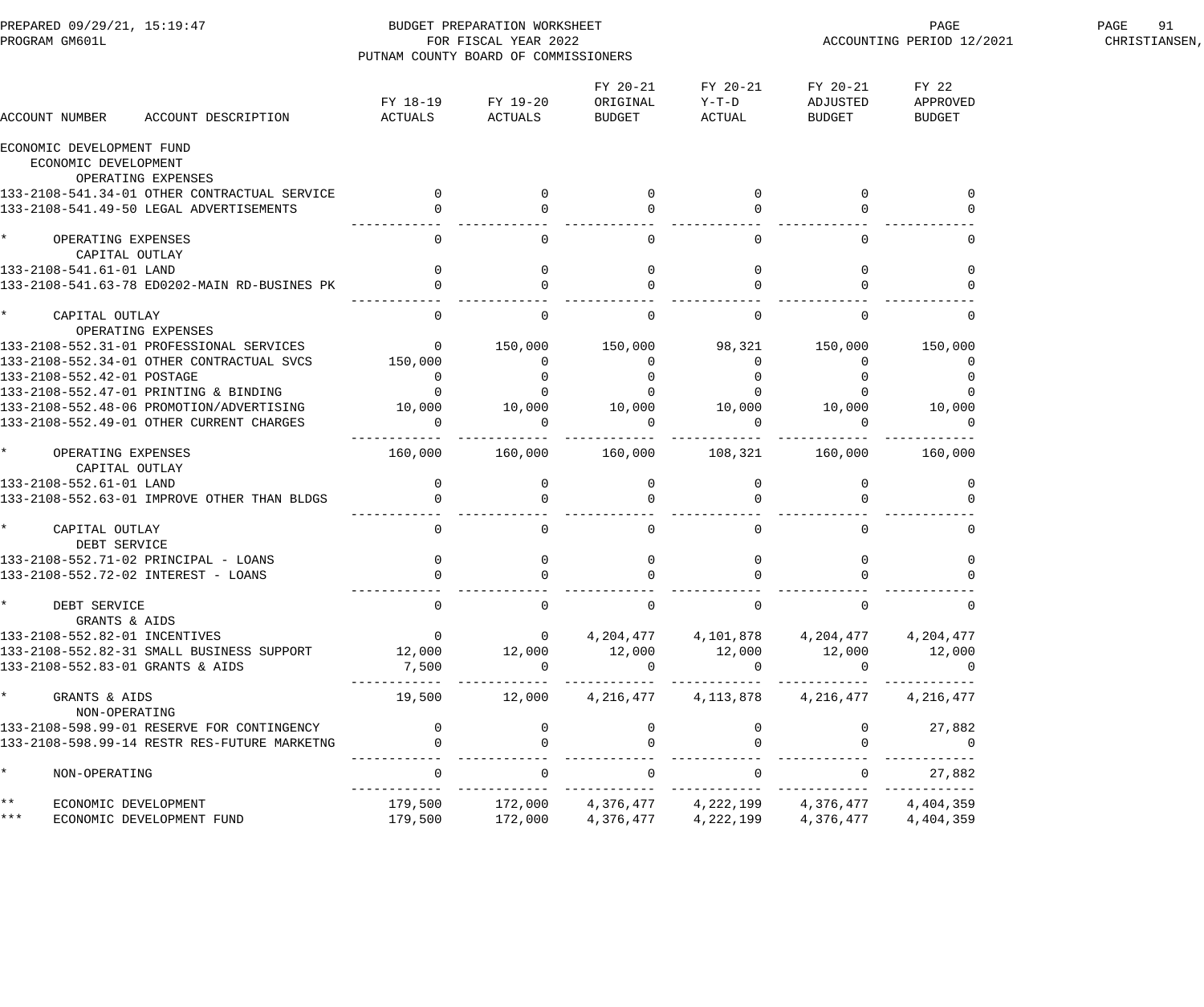| PREPARED 09/29/21, 15:19:47<br>PROGRAM GM601L         |                          | PUTNAM COUNTY BOARD OF COMMISSIONERS | BUDGET PREPARATION WORKSHEET<br>FOR FISCAL YEAR 2022 |                                       | ACCOUNTING PERIOD 12/2021   | 92<br>PAGE<br>CHRISTIANSEN,           |                                    |  |
|-------------------------------------------------------|--------------------------|--------------------------------------|------------------------------------------------------|---------------------------------------|-----------------------------|---------------------------------------|------------------------------------|--|
| ACCOUNT NUMBER                                        | ACCOUNT DESCRIPTION      | FY 18-19<br>ACTUALS                  | FY 19-20<br>ACTUALS                                  | FY 20-21<br>ORIGINAL<br><b>BUDGET</b> | FY 20-21<br>Y-T-D<br>ACTUAL | FY 20-21<br>ADJUSTED<br><b>BUDGET</b> | FY 22<br>APPROVED<br><b>BUDGET</b> |  |
| TRANSPORTATION IMPACT FEE<br>PUBLIC WKS/ADMIN & ENGIN | CAPITAL OUTLAY           |                                      |                                                      |                                       |                             |                                       |                                    |  |
| 141-4101-541.68-47 EAST PINELLAS                      |                          |                                      | $\Omega$                                             | $\overline{0}$                        |                             | $\Omega$                              | $\Omega$                           |  |
| CAPITAL OUTLAY<br>*.                                  |                          |                                      | $\Omega$                                             | $\overline{0}$                        | $\Omega$                    | $\Omega$                              |                                    |  |
| $***$                                                 | PUBLIC WKS/ADMIN & ENGIN |                                      | $\Omega$                                             | $\Omega$                              |                             | $\Omega$                              |                                    |  |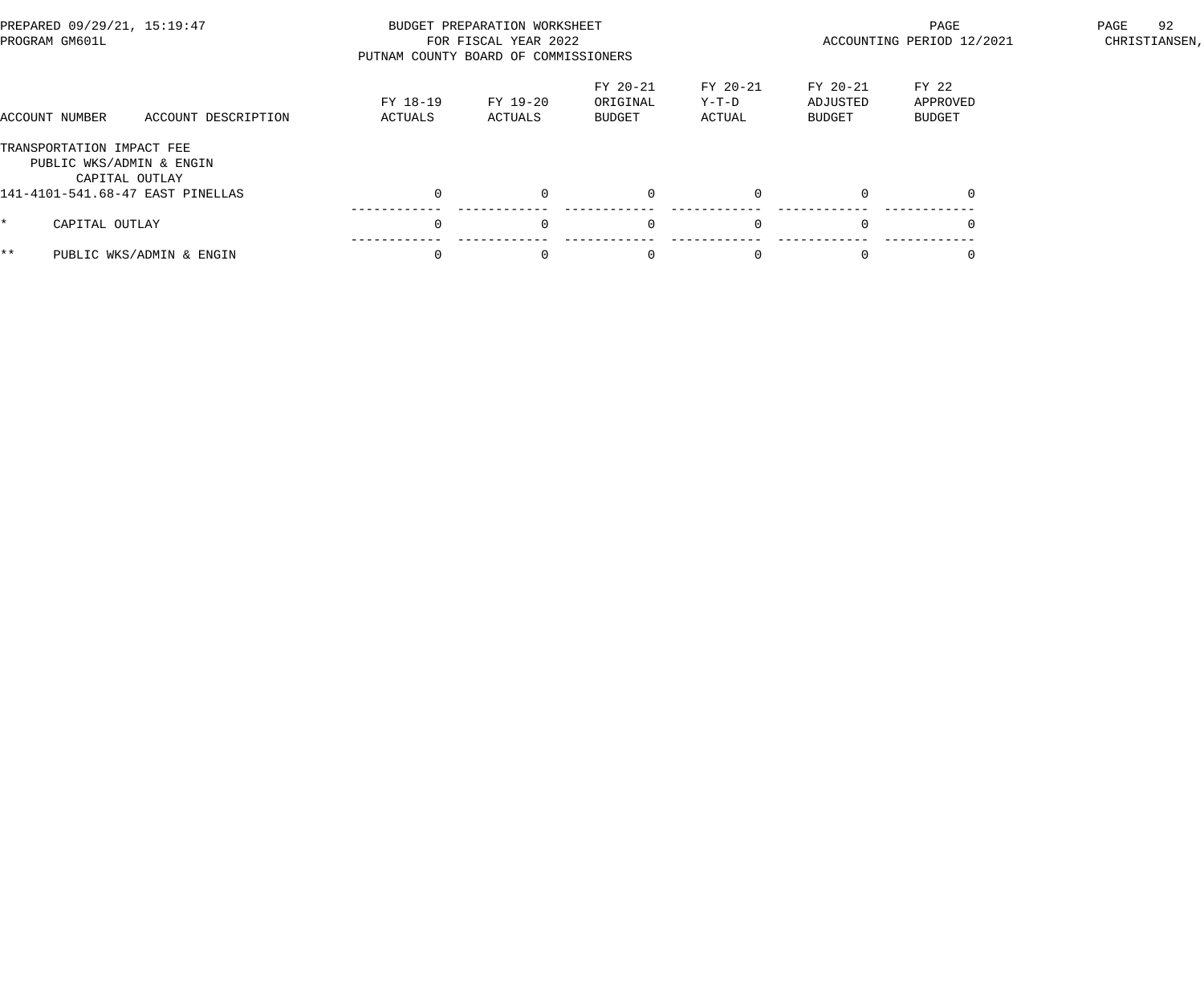| PREPARED 09/29/21, 15:19:47<br>PROGRAM GM601L |                                            | PUTNAM COUNTY BOARD OF COMMISSIONERS                  | BUDGET PREPARATION WORKSHEET<br>FOR FISCAL YEAR 2022 |                     | ACCOUNTING PERIOD 12/2021      | 93<br>PAGE<br>CHRISTIANSEN, |                                       |                                    |  |
|-----------------------------------------------|--------------------------------------------|-------------------------------------------------------|------------------------------------------------------|---------------------|--------------------------------|-----------------------------|---------------------------------------|------------------------------------|--|
|                                               | ACCOUNT NUMBER                             | ACCOUNT DESCRIPTION                                   | FY 18-19<br>ACTUALS                                  | FY 19-20<br>ACTUALS | FY 20-21<br>ORIGINAL<br>BUDGET | FY 20-21<br>Y-T-D<br>ACTUAL | FY 20-21<br>ADJUSTED<br><b>BUDGET</b> | FY 22<br>APPROVED<br><b>BUDGET</b> |  |
|                                               | PUBLIC WKS/RDS & BRIDGES<br>CAPITAL OUTLAY |                                                       |                                                      |                     |                                |                             |                                       |                                    |  |
|                                               |                                            | 141-4102-541.63-01 IMPR OTHER THAN BUILDINGS          |                                                      |                     |                                |                             |                                       |                                    |  |
|                                               |                                            | 141-4102-541.64-01 EOUIPMENT-CASH PURCHASE            |                                                      |                     |                                |                             |                                       |                                    |  |
|                                               | CAPITAL OUTLAY                             |                                                       |                                                      | $\Omega$            | $\mathbf 0$                    | $\Omega$                    |                                       |                                    |  |
| $***$<br>$***$                                |                                            | PUBLIC WKS/RDS & BRIDGES<br>TRANSPORTATION IMPACT FEE |                                                      | $\Omega$            | $\Omega$                       |                             |                                       |                                    |  |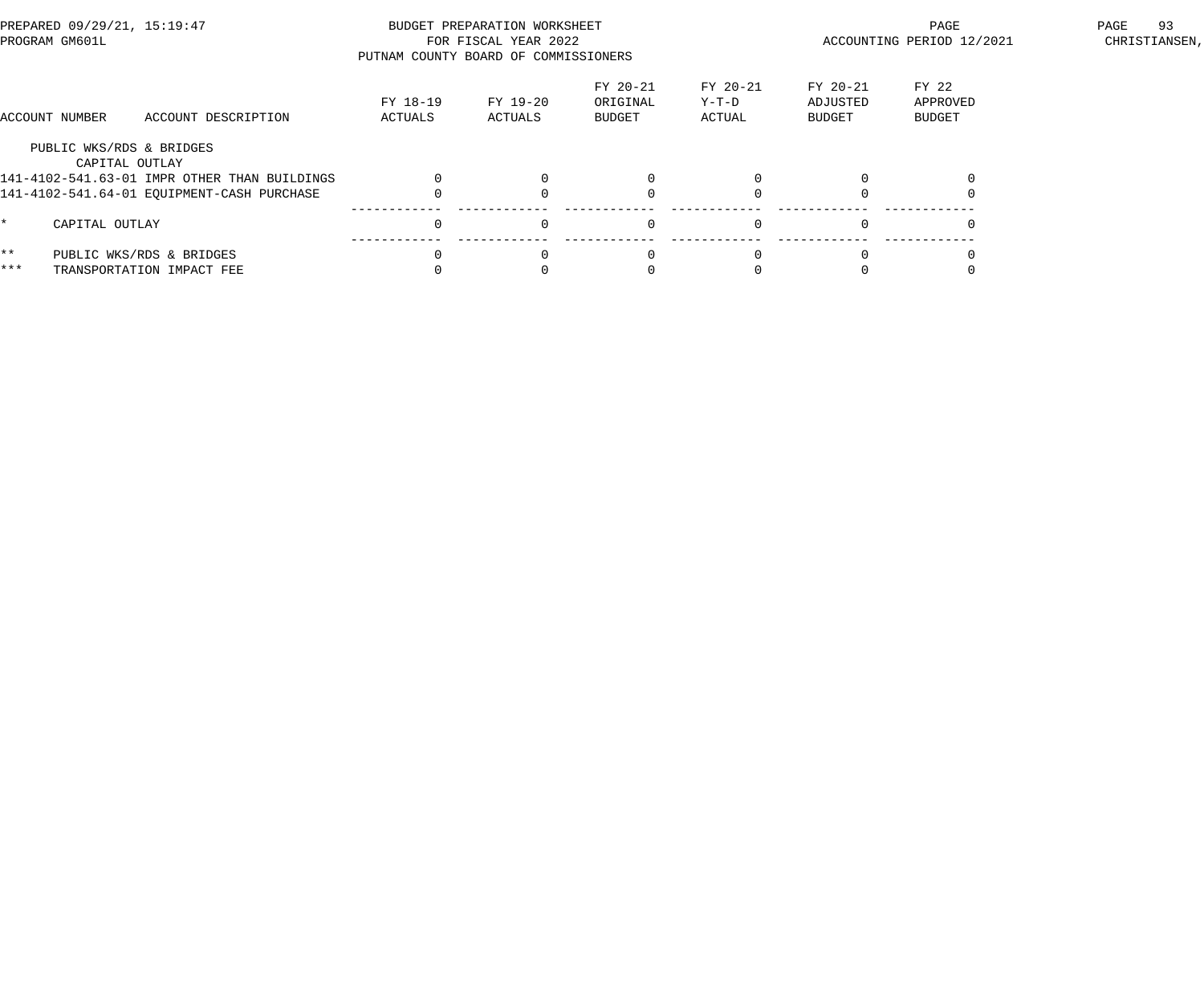| PREPARED 09/29/21, 15:19:47<br>PROGRAM GM601L |                                                                | PUTNAM COUNTY BOARD OF COMMISSIONERS         | BUDGET PREPARATION WORKSHEET<br>FOR FISCAL YEAR 2022 |                     | ACCOUNTING PERIOD 12/2021      | 94<br>PAGE<br>CHRISTIANSEN, |                                |                                    |  |
|-----------------------------------------------|----------------------------------------------------------------|----------------------------------------------|------------------------------------------------------|---------------------|--------------------------------|-----------------------------|--------------------------------|------------------------------------|--|
|                                               | ACCOUNT NUMBER                                                 | ACCOUNT DESCRIPTION                          | FY 18-19<br>ACTUALS                                  | FY 19-20<br>ACTUALS | FY 20-21<br>ORIGINAL<br>BUDGET | FY 20-21<br>Y-T-D<br>ACTUAL | FY 20-21<br>ADJUSTED<br>BUDGET | FY 22<br>APPROVED<br><b>BUDGET</b> |  |
|                                               | RECREATION IMPACT FEES<br>PARKS & RECREATION<br>CAPITAL OUTLAY |                                              |                                                      |                     |                                |                             |                                |                                    |  |
|                                               |                                                                | 142-6101-572.63-01 IMPR OTHER THAN BUILDINGS |                                                      |                     |                                |                             |                                |                                    |  |
|                                               |                                                                | 142-6101-572.64-01 EQUIPMENT-CASH PURCHASE   |                                                      |                     |                                |                             |                                |                                    |  |
| *                                             | CAPITAL OUTLAY                                                 |                                              |                                                      | $\Omega$            | $\Omega$                       |                             | $\Omega$                       |                                    |  |
| $***$                                         | PARKS & RECREATION                                             |                                              |                                                      |                     |                                |                             |                                |                                    |  |
| ***                                           | RECREATION IMPACT FEES                                         |                                              |                                                      |                     |                                |                             |                                |                                    |  |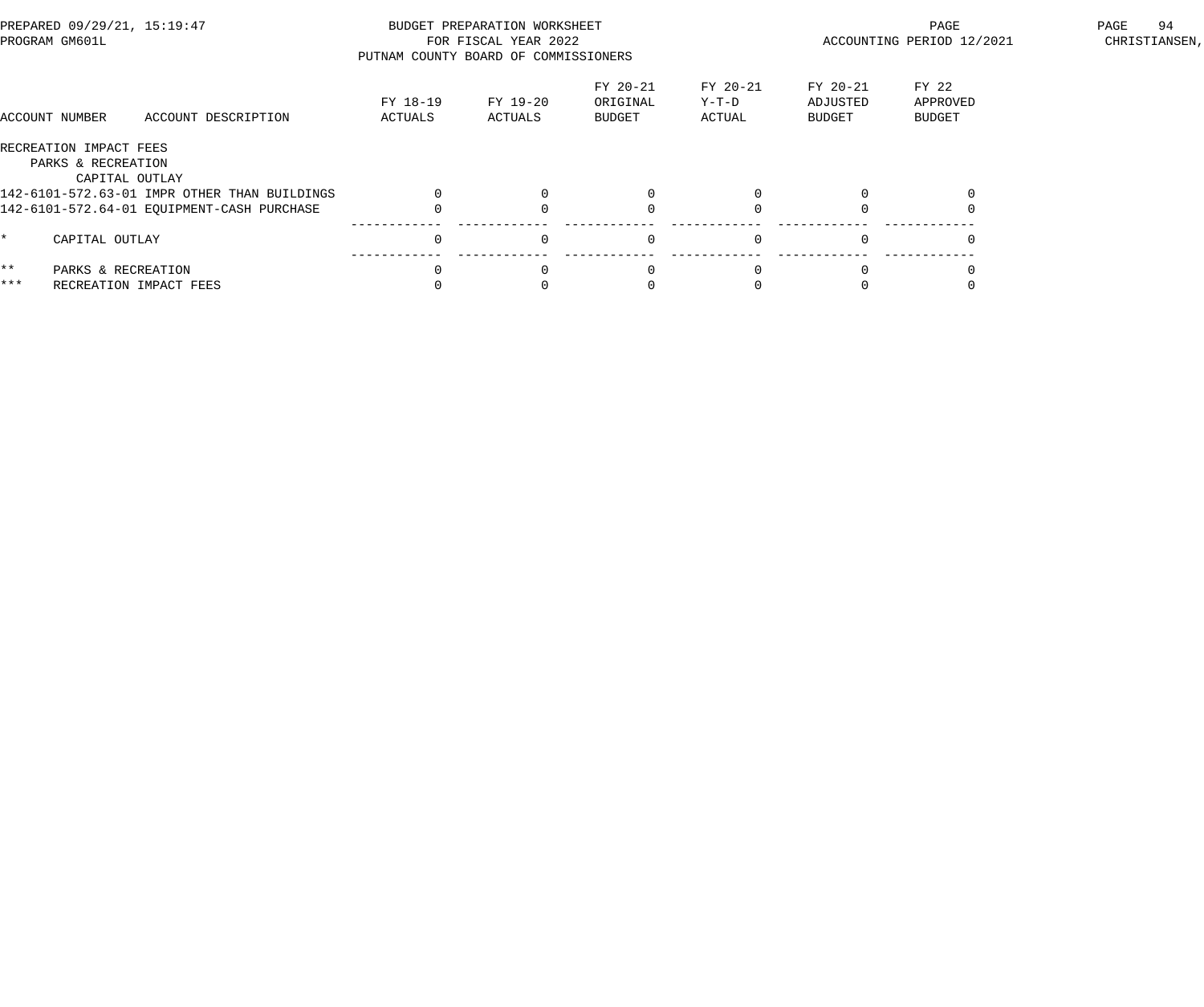| PREPARED 09/29/21, 15:19:47<br>PROGRAM GM601L |                                              | PUTNAM COUNTY BOARD OF COMMISSIONERS | BUDGET PREPARATION WORKSHEET<br>FOR FISCAL YEAR 2022 |                                | ACCOUNTING PERIOD 12/2021   | 95<br>PAGE<br>CHRISTIANSEN,    |                                    |  |
|-----------------------------------------------|----------------------------------------------|--------------------------------------|------------------------------------------------------|--------------------------------|-----------------------------|--------------------------------|------------------------------------|--|
| ACCOUNT NUMBER                                | ACCOUNT DESCRIPTION                          | FY 18-19<br>ACTUALS                  | FY 19-20<br>ACTUALS                                  | FY 20-21<br>ORIGINAL<br>BUDGET | FY 20-21<br>Y-T-D<br>ACTUAL | FY 20-21<br>ADJUSTED<br>BUDGET | FY 22<br>APPROVED<br><b>BUDGET</b> |  |
| FIRE IMPACT FEES                              | COUNTYWIDE FIRE PROTECT.<br>CAPITAL OUTLAY   |                                      |                                                      |                                |                             |                                |                                    |  |
|                                               | 143-3290-522.63-01 IMPR OTHER THAN BUILDINGS |                                      |                                                      |                                |                             |                                |                                    |  |
|                                               | 143-3290-522.64-01 EQUIPMENT-CASH PURCHASE   |                                      |                                                      |                                |                             |                                |                                    |  |
| ¥                                             | CAPITAL OUTLAY                               |                                      | $\Omega$                                             | $\Omega$                       |                             | $\Omega$                       |                                    |  |
| $\star \star$                                 | COUNTYWIDE FIRE PROTECT.                     |                                      |                                                      |                                |                             |                                |                                    |  |
| ***                                           | FIRE IMPACT FEES                             |                                      |                                                      |                                |                             |                                |                                    |  |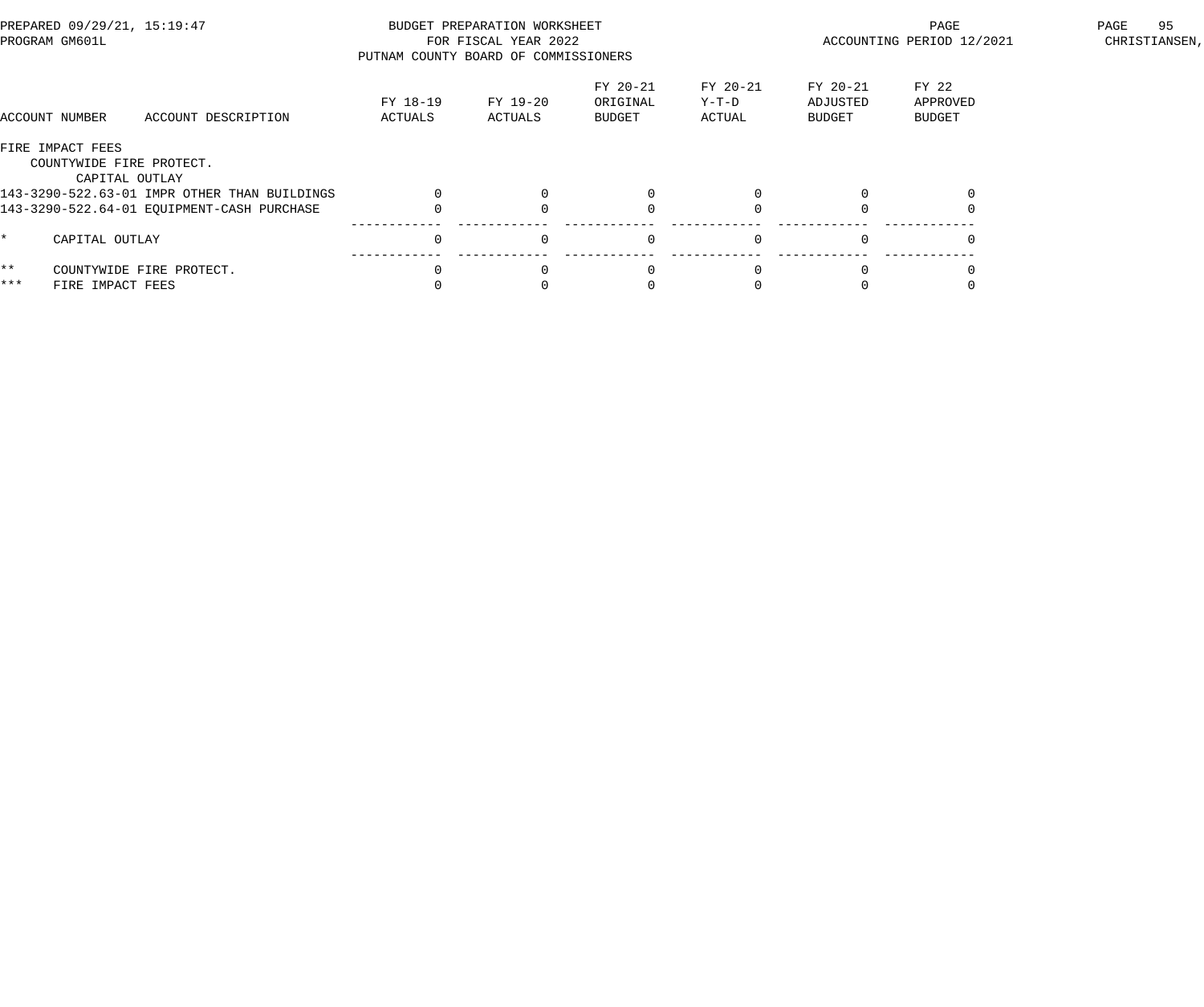| PREPARED 09/29/21, 15:19:47<br>PROGRAM GM601L             |                     | BUDGET PREPARATION WORKSHEET<br>FOR FISCAL YEAR 2022<br>PUTNAM COUNTY BOARD OF COMMISSIONERS |                                       | ACCOUNTING PERIOD 12/2021   | 96<br>PAGE<br>CHRISTIANSEN,    |                                    |  |
|-----------------------------------------------------------|---------------------|----------------------------------------------------------------------------------------------|---------------------------------------|-----------------------------|--------------------------------|------------------------------------|--|
| ACCOUNT DESCRIPTION<br>ACCOUNT NUMBER                     | FY 18-19<br>ACTUALS | FY 19-20<br>ACTUALS                                                                          | FY 20-21<br>ORIGINAL<br><b>BUDGET</b> | FY 20-21<br>Y-T-D<br>ACTUAL | FY 20-21<br>ADJUSTED<br>BUDGET | FY 22<br>APPROVED<br><b>BUDGET</b> |  |
| EMS IMPACT FEES<br>EMERGENCY MANAGEMENT<br>CAPITAL OUTLAY |                     |                                                                                              |                                       |                             |                                |                                    |  |
| 144-3991-525.63-01 IMPRV OTHER THAN BLDGS                 |                     |                                                                                              |                                       |                             |                                |                                    |  |
| 144-3991-525.64-01 EQUIPMENT-CASH PURCHASE                |                     |                                                                                              |                                       |                             |                                |                                    |  |
| CAPITAL OUTLAY                                            | $\Omega$            | $\Omega$                                                                                     | $\Omega$                              | $\Omega$                    |                                |                                    |  |
| $\star \star$<br>EMERGENCY MANAGEMENT                     |                     |                                                                                              |                                       |                             |                                |                                    |  |
| ***<br>EMS IMPACT FEES                                    |                     |                                                                                              |                                       |                             |                                |                                    |  |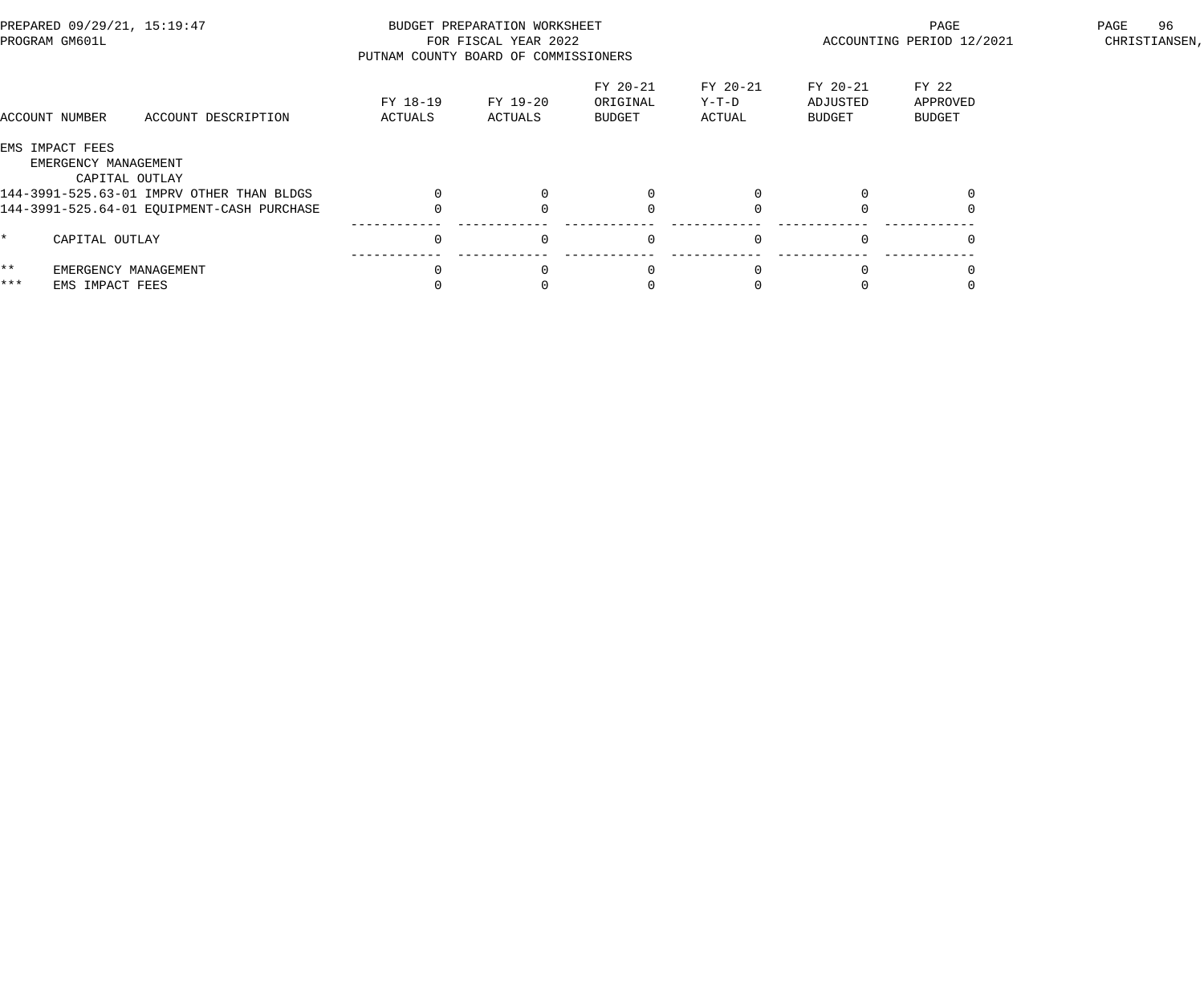|                        | PREPARED 09/29/21, 15:19:47<br>PROGRAM GM601L                  |                                             | PUTNAM COUNTY BOARD OF COMMISSIONERS | BUDGET PREPARATION WORKSHEET<br>FOR FISCAL YEAR 2022 |                                |                             | ACCOUNTING PERIOD 12/2021             | 97<br>PAGE<br>CHRISTIANSEN, |  |
|------------------------|----------------------------------------------------------------|---------------------------------------------|--------------------------------------|------------------------------------------------------|--------------------------------|-----------------------------|---------------------------------------|-----------------------------|--|
|                        | ACCOUNT NUMBER                                                 | ACCOUNT DESCRIPTION                         | FY 18-19<br>ACTUALS                  | FY 19-20<br>ACTUALS                                  | FY 20-21<br>ORIGINAL<br>BUDGET | FY 20-21<br>Y-T-D<br>ACTUAL | FY 20-21<br>ADJUSTED<br><b>BUDGET</b> | FY 22<br>APPROVED<br>BUDGET |  |
|                        | SCHOOL IMPACT FEES<br>TRANSFERS/RESERVES/MISC<br>NON-OPERATING |                                             |                                      |                                                      |                                |                             |                                       |                             |  |
|                        |                                                                | 145-9999-581.91-45 TRANSFER TO GENERAL FUND | $\mathbf 0$                          | $\Omega$                                             |                                |                             | $\Omega$                              | $\Omega$                    |  |
|                        | NON-OPERATING                                                  |                                             | $\Omega$                             | $\Omega$                                             | $\Omega$                       |                             | $\Omega$                              |                             |  |
| $\star \star$<br>$***$ | SCHOOL IMPACT FEES                                             | TRANSFERS/RESERVES/MISC                     | $\Omega$                             | $\Omega$                                             |                                |                             |                                       |                             |  |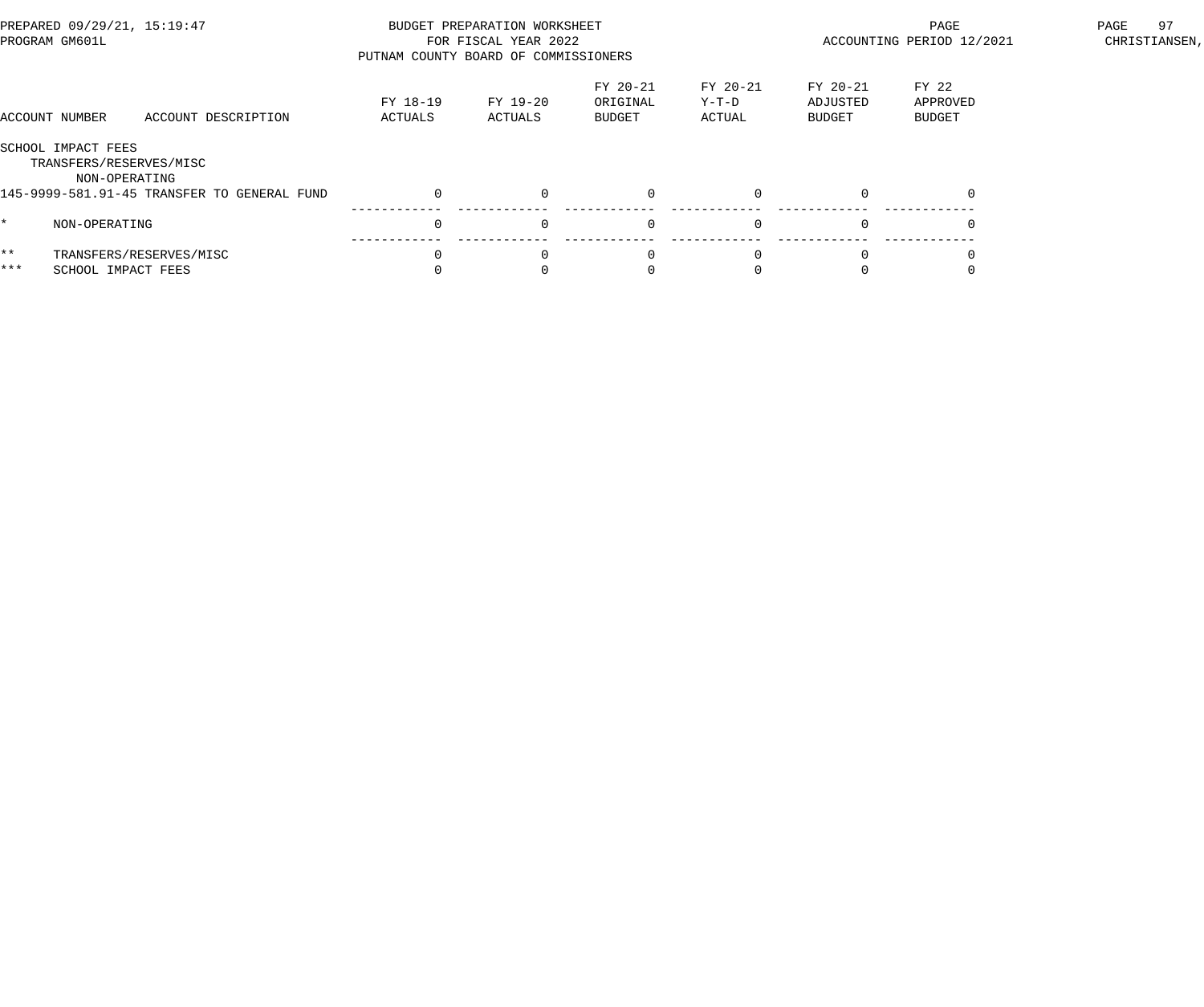| PREPARED 09/29/21, 15:19:47<br>PROGRAM GM601L                          |                                                 | BUDGET PREPARATION WORKSHEET<br>FOR FISCAL YEAR 2022<br>PUTNAM COUNTY BOARD OF COMMISSIONERS |                                |                               |                                | PAGE<br>ACCOUNTING PERIOD 12/2021  | PAGE<br>98<br>CHRISTIANSEN, |
|------------------------------------------------------------------------|-------------------------------------------------|----------------------------------------------------------------------------------------------|--------------------------------|-------------------------------|--------------------------------|------------------------------------|-----------------------------|
| ACCOUNT DESCRIPTION<br>ACCOUNT NUMBER                                  | FY 18-19<br>ACTUALS                             | FY 19-20<br><b>ACTUALS</b>                                                                   | FY 20-21<br>ORIGINAL<br>BUDGET | FY 20-21<br>$Y-T-D$<br>ACTUAL | FY 20-21<br>ADJUSTED<br>BUDGET | FY 22<br>APPROVED<br><b>BUDGET</b> |                             |
| MISCELLANEOUS GRANT FUNDS<br>ECONOMIC DEVELOPMENT<br>PERSONAL SERVICES |                                                 |                                                                                              |                                |                               |                                |                                    |                             |
| 160-2108-552.12-11 REGULAR SALARIES & WAGES                            | $\overline{0}$                                  |                                                                                              | $\overline{0}$                 | 1,109                         |                                | $\mathbf{0}$                       |                             |
| $\star$<br>PERSONAL SERVICES<br>OPERATING EXPENSES                     | $\overline{0}$                                  | $\overline{0}$                                                                               | $\mathbf 0$                    | 1,109                         | $\Omega$                       | $\overline{0}$                     |                             |
| 160-2108-552.34-01 OTHER CONTRACTUAL SVCS                              | $\overline{0}$                                  | $\overline{0}$                                                                               | $\mathsf{O}$                   | 124,884                       | $\overline{0}$                 | $\mathbf 0$                        |                             |
| $\star$<br>OPERATING EXPENSES<br>GRANTS & AIDS                         | $\mathbf 0$                                     | $\overline{0}$                                                                               | $\mathbf 0$                    | 124,884                       | $\mathbf 0$                    | 0                                  |                             |
| 160-2108-552.82-10 SMALL BUSINESS GR (CRF)                             |                                                 | 196,000                                                                                      | $\overline{0}$                 | 4,699,375                     | $\mathbf 0$                    | $\mathbf 0$                        |                             |
| 160-2108-552.82-11 NON-PROFIT GRANTS (CRF)                             |                                                 | $\Omega$                                                                                     | $\mathsf{O}$                   | 577,246                       | $\Omega$                       | $\Omega$                           |                             |
| 160-2108-552.82-12 INDIVIDUAL GRANTS (CRF)                             |                                                 | $\overline{0}$                                                                               | $\overline{0}$                 | 1,026,132                     | $\mathbf 0$                    | $\Omega$                           |                             |
| 160-2108-552.82-15 MUNICIPALITIES                                      | $\begin{array}{c} 0 \\ 0 \\ 0 \\ 0 \end{array}$ | $\Omega$                                                                                     | $\mathbf{0}$                   | 592,579                       |                                |                                    |                             |
| $\star$<br>GRANTS & AIDS<br>NON-OPERATING                              | $\overline{0}$                                  | 196,000                                                                                      | $\overline{0}$                 | 6,895,332                     | $\Omega$                       | $\Omega$                           |                             |
| 160-2108-581.91-05 BUD TRFR-SUPER OF ELECT                             | $\overline{0}$                                  | 33,213                                                                                       | $\mathbf 0$                    | 19,050                        | $\mathbf 0$                    | $\Omega$                           |                             |
| 160-2108-581.91-06 BUD TRFR-PROP APPRAISER                             | $\Omega$                                        | 1,307                                                                                        |                                | $\sim$ 0                      | $\Omega$                       |                                    |                             |
| 160-2108-581.91-07 BUD TRFR - CLERK OF COURT                           | $\Omega$                                        | 17,998                                                                                       |                                | 3,201                         | $\Omega$                       |                                    |                             |
| 160-2108-581.91-32 TRF-GROUP INSURANCE RES                             | $\Omega$                                        | $\Omega$                                                                                     |                                | 476                           |                                |                                    |                             |
| 160-2108-581.91-44 TRANSFER TO WASTE MGMT FD                           |                                                 | $\Omega$                                                                                     | $\mathbf 0$                    | 1,459                         |                                |                                    |                             |
| 160-2108-581.91-45 TRANSFER TO GENERAL FUND                            |                                                 | $\Omega$                                                                                     | $\mathbf{0}$                   | 3,802,762                     |                                |                                    |                             |
| 160-2108-581.91-51 BUD TRFR-SHERIFF-GRANTS                             | $\overline{0}$                                  | 748,638                                                                                      | $\mathsf{O}$                   | $\overline{0}$                |                                |                                    |                             |
| 160-2108-581.91-58 TRANSFER TO FIRE TAXING                             | $\overline{0}$                                  | $\overline{0}$                                                                               | $\mathbf 0$                    | 1,053,625                     |                                |                                    |                             |
| $\star$<br>NON-OPERATING                                               | $\overline{0}$                                  | 801,156                                                                                      | $\overline{0}$                 | 4,880,573                     | $\mathbf{0}$                   | $\Omega$                           |                             |
| $\star \star$<br>ECONOMIC DEVELOPMENT                                  | $\mathbf 0$                                     | 997,156                                                                                      | $\overline{0}$                 | 11,901,898                    | $\Omega$                       | $\mathbf 0$                        |                             |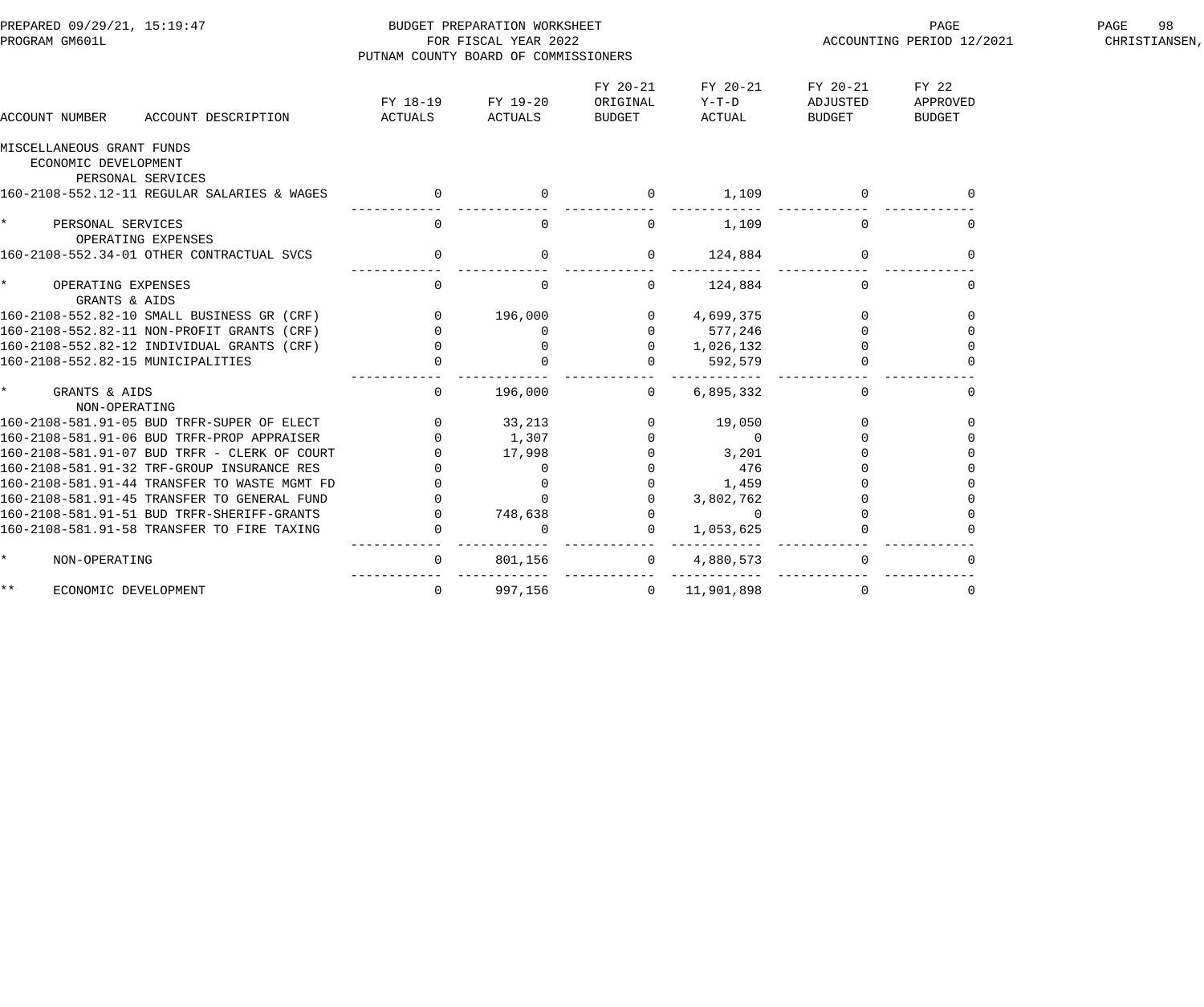| PREPARED 09/29/21, 15:19:47<br>PROGRAM GM601L      |                                              | PUTNAM COUNTY BOARD OF COMMISSIONERS | BUDGET PREPARATION WORKSHEET<br>FOR FISCAL YEAR 2022 |                      |                     |                      | PAGE<br>ACCOUNTING PERIOD 12/2021 | PAGE<br>99<br>CHRISTIANSEN, |
|----------------------------------------------------|----------------------------------------------|--------------------------------------|------------------------------------------------------|----------------------|---------------------|----------------------|-----------------------------------|-----------------------------|
|                                                    |                                              |                                      | FY 18-19 FY 19-20                                    | FY 20-21<br>ORIGINAL | FY 20-21<br>$Y-T-D$ | FY 20-21<br>ADJUSTED | FY 22<br>APPROVED                 |                             |
| <b>ACCOUNT NUMBER</b>                              | ACCOUNT DESCRIPTION                          | ACTUALS                              | ACTUALS                                              | BUDGET               | ACTUAL              | <b>BUDGET</b>        | <b>BUDGET</b>                     |                             |
| VFD ADMIN.-FIRE CONTROL<br>PERSONAL SERVICES       |                                              |                                      |                                                      |                      |                     |                      |                                   |                             |
|                                                    | 160-3211-522.12-11 REGULAR SALARIES & WAGES  | $\Omega$                             |                                                      | $\Omega$             | $\overline{0}$      |                      |                                   |                             |
| 160-3211-522.12-12 WAGES - OVERTIME                |                                              |                                      |                                                      |                      | $\Omega$            |                      |                                   |                             |
|                                                    | 160-3211-522.13-11 SALARIES & WAGES-OPS      |                                      |                                                      |                      | $\Omega$            |                      |                                   |                             |
|                                                    | 160-3211-522.21-13 FICA TAXES MATCHING       |                                      |                                                      |                      |                     |                      |                                   |                             |
|                                                    | 160-3211-522.22-13 RETIREMENT CONTRIBUTIONS  |                                      |                                                      |                      |                     |                      |                                   |                             |
| 160-3211-522.23-13 HEALTH INSURANCE                |                                              |                                      |                                                      |                      |                     |                      |                                   |                             |
| $\star$<br>PERSONAL SERVICES<br>OPERATING EXPENSES |                                              | $\overline{0}$                       | 0                                                    | $\mathbf{0}$         | $\mathbf 0$         | $\Omega$             |                                   |                             |
|                                                    | 160-3211-522.34-01 OTHER CONTRACTUAL SERVICE | $\Omega$                             | $\mathbf 0$                                          |                      | $\mathbf{0}$        | $\Omega$             |                                   |                             |
| 160-3211-522.40-01 TRAVEL & PER DIEM               |                                              |                                      | $\Omega$                                             |                      | $\mathbf 0$         | $\Omega$             |                                   |                             |
|                                                    | 160-3211-522.41-01 COMMUNICATION SERVICES    |                                      |                                                      |                      | $\Omega$            |                      |                                   |                             |
| 160-3211-522.42-01 POSTAGE                         |                                              |                                      |                                                      |                      |                     |                      |                                   |                             |
| 160-3211-522.47-01 PRINTING & BINDING              |                                              |                                      |                                                      |                      |                     |                      |                                   |                             |
|                                                    | 160-3211-522.49-01 CURRENT CHARGES & OBLIG   |                                      |                                                      |                      |                     |                      |                                   |                             |
| 160-3211-522.51-01 OFFICE SUPPLIES                 |                                              |                                      |                                                      |                      |                     |                      |                                   |                             |
| 160-3211-522.52-01 OPERATING SUPPLIES              |                                              |                                      |                                                      |                      |                     |                      |                                   |                             |
|                                                    | 160-3211-522.52-10 OPER SUPPLIES - INVENTORY |                                      |                                                      |                      | $\Omega$            |                      |                                   |                             |
| 160-3211-522.54-03 TRAINING                        |                                              |                                      |                                                      | $\Omega$             |                     |                      |                                   |                             |
| $\star$<br>OPERATING EXPENSES<br>CAPITAL OUTLAY    |                                              | $\overline{0}$                       | $\Omega$                                             | $\mathbf 0$          | $\mathbf 0$         | $\Omega$             | $\cap$                            |                             |
|                                                    | 160-3211-522.62-01 BLDGS-CONST & OR IMPROV   | $\overline{0}$                       | $\mathbf 0$                                          | 0                    | $\Omega$            | $\Omega$             |                                   |                             |
|                                                    | 160-3211-522.64-01 EQUIPMENT-CASH PURCHASE   | $\mathbf{0}$                         | $\Omega$                                             | $\Omega$             | $\Omega$            |                      |                                   |                             |
| $\star$<br>CAPITAL OUTLAY                          |                                              | 0                                    | $\mathbf 0$                                          | $\mathbf 0$          | $\overline{0}$      | $\Omega$             | $\Omega$                          |                             |
| $\star\star$<br>VFD ADMIN.-FIRE CONTROL            |                                              | $\mathbf 0$                          | $\mathbf 0$                                          | $\mathbf 0$          | $\mathbf 0$         | $\Omega$             | $\mathbf 0$                       |                             |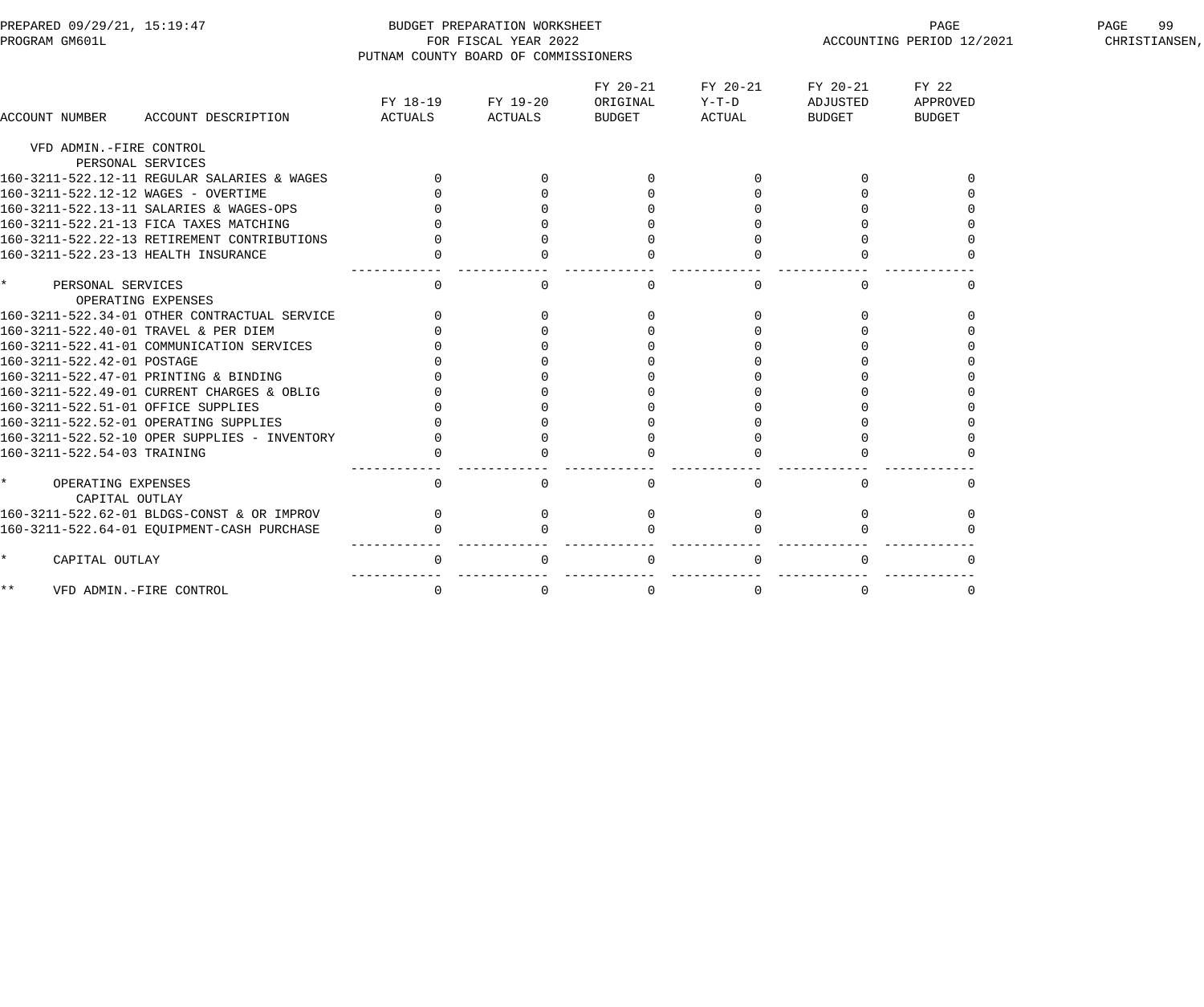| PREPARED 09/29/21, 15:19:47<br>PROGRAM GM601L |                                                                                                                                 | BUDGET PREPARATION WORKSHEET<br>FOR FISCAL YEAR 2022<br>PUTNAM COUNTY BOARD OF COMMISSIONERS |                                                                                                                                                                                                         |                                       |                                     |                                | PAGE<br>ACCOUNTING PERIOD 12/2021  | PAGE 100<br>CHRISTIANSEN, |
|-----------------------------------------------|---------------------------------------------------------------------------------------------------------------------------------|----------------------------------------------------------------------------------------------|---------------------------------------------------------------------------------------------------------------------------------------------------------------------------------------------------------|---------------------------------------|-------------------------------------|--------------------------------|------------------------------------|---------------------------|
| ACCOUNT NUMBER                                | ACCOUNT DESCRIPTION                                                                                                             | ACTUALS                                                                                      | FY 18-19 FY 19-20<br>ACTUALS                                                                                                                                                                            | FY 20-21<br>ORIGINAL<br>BUDGET        | FY 20-21<br>$Y-T-D$<br>ACTUAL       | FY 20-21<br>ADJUSTED<br>BUDGET | FY 22<br>APPROVED<br><b>BUDGET</b> |                           |
| EMERGENCY MANAGEMENT                          |                                                                                                                                 |                                                                                              |                                                                                                                                                                                                         |                                       |                                     |                                |                                    |                           |
|                                               | PERSONAL SERVICES                                                                                                               |                                                                                              |                                                                                                                                                                                                         |                                       |                                     |                                |                                    |                           |
|                                               | 160-3991-525.12-11 REGULAR SALARIES & WAGES 39,179                                                                              |                                                                                              | 52,618                                                                                                                                                                                                  | 42,186                                | 38,933                              | 84,186                         | 43,427                             |                           |
| 160-3991-525.12-12 WAGES - OVERTIME           |                                                                                                                                 |                                                                                              | $\sim$ 0                                                                                                                                                                                                | $\mathbf 0$                           | $\overline{0}$                      | $\mathbf 0$                    | 0                                  |                           |
|                                               | 160-3991-525.12-14 STRAIGHT TIME OVER 40 HRS                                                                                    | $\begin{matrix} 0 \\ 0 \end{matrix}$                                                         | 4,158                                                                                                                                                                                                   | $\mathsf{O}$                          | 167                                 | $\overline{0}$                 | $\mathbf 0$                        |                           |
| 160-3991-525.15-11 EXPERIENCE PAY             |                                                                                                                                 | $\overline{0}$                                                                               | $\overline{0}$                                                                                                                                                                                          | $\begin{array}{c}0\\3,227\end{array}$ | $\overline{0}$                      | $\overline{0}$                 | $\overline{0}$                     |                           |
|                                               | 160-3991-525.21-13 FICA TAXES MATCHING                                                                                          | 3,157                                                                                        | 4,356                                                                                                                                                                                                   |                                       |                                     | 2,947 6,380                    | 3,322                              |                           |
|                                               | 160-3991-525.22-13 RETIREMENT CONTRIBUTIONS                                                                                     | 3,357                                                                                        | 5,039                                                                                                                                                                                                   | 4,409                                 | 3,984                               | 8,609                          | 4,720                              |                           |
|                                               | 160-3991-525.23-13 LIFE & HEALTH INSURANCE                                                                                      | 4,833                                                                                        | 5,801<br>$- - - - - - -$                                                                                                                                                                                | 5,801                                 | 5,353<br>------------               | 11,825                         | 8,534                              |                           |
| $\star$ and $\star$<br>PERSONAL SERVICES      | OPERATING EXPENSES                                                                                                              | 50,526                                                                                       | 71,972                                                                                                                                                                                                  | 55,623                                | 51,384                              | 111,000                        | 60,003                             |                           |
|                                               | 160-3991-525.34-01 OTHER CONTRACTUAL SERVICE 15,242                                                                             |                                                                                              | 16,502                                                                                                                                                                                                  | 16,000                                | 16,458                              | 33,124                         | 16,000                             |                           |
|                                               | 160-3991-525.34-03 NEFRPC-HAZ MATERIALS PLAN                                                                                    | $\overline{0}$                                                                               | $\overline{0}$                                                                                                                                                                                          | $\overline{0}$                        | $\overline{0}$                      | $\overline{0}$                 | $\overline{0}$                     |                           |
|                                               | 160-3991-525.34-05 NEFRPC-CEMP TERRORISM PLN                                                                                    | $\overline{0}$                                                                               | $\mathbf 0$                                                                                                                                                                                             | $\overline{0}$                        | $\begin{array}{c}0\\350\end{array}$ | $\overline{0}$                 | $\mathbf 0$                        |                           |
|                                               | 160-3991-525.40-01 TRAVEL & PER DIEM                                                                                            | 2,619                                                                                        | $\overline{a}$                                                                                                                                                                                          | 3,940                                 |                                     | 3,300                          | 3,940                              |                           |
|                                               | 160-3991-525.41-01 COMMUNICATION SERVICES                                                                                       | 2,571                                                                                        | 5,908                                                                                                                                                                                                   | 8,700                                 | 9,188                               | 17,655                         | 8,619                              |                           |
|                                               | 160-3991-525.44-01 RENTALS AND LEASES                                                                                           | $\overline{0}$                                                                               | 0                                                                                                                                                                                                       | $\overline{0}$                        | $\mathbf 0$                         | $\overline{0}$                 | $\overline{0}$                     |                           |
|                                               | 160-3991-525.46-01 REPAIR & MAINT - OTHER                                                                                       | 187                                                                                          | 40                                                                                                                                                                                                      | 1,000                                 | 90                                  | 1,000                          | 1,000                              |                           |
|                                               | 160-3991-525.46-04 R & M - FLEET MAINTENANCE                                                                                    |                                                                                              | $\mathbf 0$                                                                                                                                                                                             | 1,000                                 | $\mathsf{O}$                        | $\overline{0}$                 | 1,000                              |                           |
|                                               | 160-3991-525.46-13 R & M - COMM EQUIPMENT                                                                                       |                                                                                              | $\overline{0}$                                                                                                                                                                                          | $\overline{0}$                        | $\overline{0}$                      | $\overline{0}$                 | $\overline{0}$                     |                           |
|                                               | 160-3991-525.47-01 PRINTING & BINDING                                                                                           | $10,$<br>0<br>0<br>0<br>0<br>6,848<br>40.087                                                 | $\overline{0}$                                                                                                                                                                                          | $\overline{0}$                        | $\overline{0}$                      | $\overline{0}$                 | $\overline{0}$                     |                           |
|                                               | 160-3991-525.49-01 CURRENT CHARGES & OBLIG                                                                                      |                                                                                              | 7,178                                                                                                                                                                                                   |                                       | 7,187 1,202                         | 9,582                          | 7,187                              |                           |
|                                               | 160-3991-525.52-01 OPERATING SUPPLIES                                                                                           | 40,087                                                                                       | 50,159                                                                                                                                                                                                  | 17,872                                | 29,346                              | 69,735                         | 16,690                             |                           |
|                                               | $100-3991-525.52-02 GAS, OIL & LUBRICANTS 550160-3991-525.52-10 OPER SUPPLIES - INVENTORY 17,883160-3991-525.54.02.7775.577777$ |                                                                                              | 418                                                                                                                                                                                                     | 2,000                                 | 129                                 | 1,250                          | 2,000                              |                           |
|                                               |                                                                                                                                 |                                                                                              | 19,188                                                                                                                                                                                                  | 10,000                                | 8,758                               | 8,758                          | 15,643                             |                           |
|                                               | 160-3991-525.54-02 DUES & MEMBERSHIPS                                                                                           |                                                                                              | 100                                                                                                                                                                                                     | 100                                   | 200                                 | 200                            | 100                                |                           |
| 160-3991-525.54-03 TRAINING                   |                                                                                                                                 | $\frac{440}{560}$                                                                            | 300                                                                                                                                                                                                     | 600                                   | 150                                 | 1,300                          | 700                                |                           |
| OPERATING EXPENSES<br>CAPITAL OUTLAY          |                                                                                                                                 |                                                                                              | 86,987 99,793                                                                                                                                                                                           | 68,399                                |                                     | 65,871 145,904                 | 72,879                             |                           |
|                                               | 160-3991-525.62-01 CRESCENT CITY RETROFIT                                                                                       |                                                                                              |                                                                                                                                                                                                         |                                       |                                     |                                |                                    |                           |
|                                               | 160-3991-525.62-07 EM419F-RETROFIT CNTY FAIR                                                                                    |                                                                                              |                                                                                                                                                                                                         |                                       |                                     |                                |                                    |                           |
|                                               | 160-3991-525.62-09 FAIR BUILDING 2014 GRANT                                                                                     | $\overline{0}$                                                                               |                                                                                                                                                                                                         |                                       |                                     |                                |                                    |                           |
|                                               | 160-3991-525.62-11 FAIR BLDG 2014 NON-GRANT                                                                                     | $\overline{0}$                                                                               |                                                                                                                                                                                                         |                                       |                                     |                                |                                    |                           |
|                                               | 160-3991-525.62-13 HEALTH DPT SHLTR RETROFIT                                                                                    | 9,480                                                                                        | 15,520                                                                                                                                                                                                  |                                       |                                     |                                |                                    |                           |
|                                               | 160-3991-525.63-01 IMPRV OTHER THAN BLDGS                                                                                       | $\overline{0}$                                                                               | $\overline{0}$                                                                                                                                                                                          |                                       |                                     |                                |                                    |                           |
|                                               | 160-3991-525.64-01 EQUIPMENT-CASH PURCHASE                                                                                      |                                                                                              |                                                                                                                                                                                                         |                                       |                                     |                                |                                    |                           |
|                                               | 160-3991-525.64-04 COMPUTER/TECH. HARDWARE                                                                                      | $\overline{0}$                                                                               | $\begin{array}{cccccccc} 51\,, 191 & \quad & 3\,, 873 & \quad & 40\,, 000 & \quad & 66\,, 723 & \quad & 84\,, 410 & \quad & 44\,, 410 \\ & & & & & & 0 & \quad & 0 & \quad & 0 & \quad & 0 \end{array}$ |                                       |                                     |                                |                                    |                           |
| * CAPITAL OUTLAY                              |                                                                                                                                 |                                                                                              | $60,671$ 19,393 40,000 66,723 84,410 44,410                                                                                                                                                             |                                       |                                     |                                |                                    |                           |
| NON-OPERATING                                 | 160-3991-598.99-01 RESERVE FOR CONTINGENCY                                                                                      | $\overline{0}$                                                                               |                                                                                                                                                                                                         |                                       |                                     |                                |                                    |                           |
| $\star$<br>NON-OPERATING                      |                                                                                                                                 |                                                                                              |                                                                                                                                                                                                         | $\Omega$                              |                                     |                                |                                    |                           |
|                                               |                                                                                                                                 |                                                                                              |                                                                                                                                                                                                         |                                       |                                     |                                |                                    |                           |
| $\star \star$<br>EMERGENCY MANAGEMENT         |                                                                                                                                 |                                                                                              | 198,184 191,158 164,022 183,978 341,314 177,292                                                                                                                                                         |                                       |                                     |                                |                                    |                           |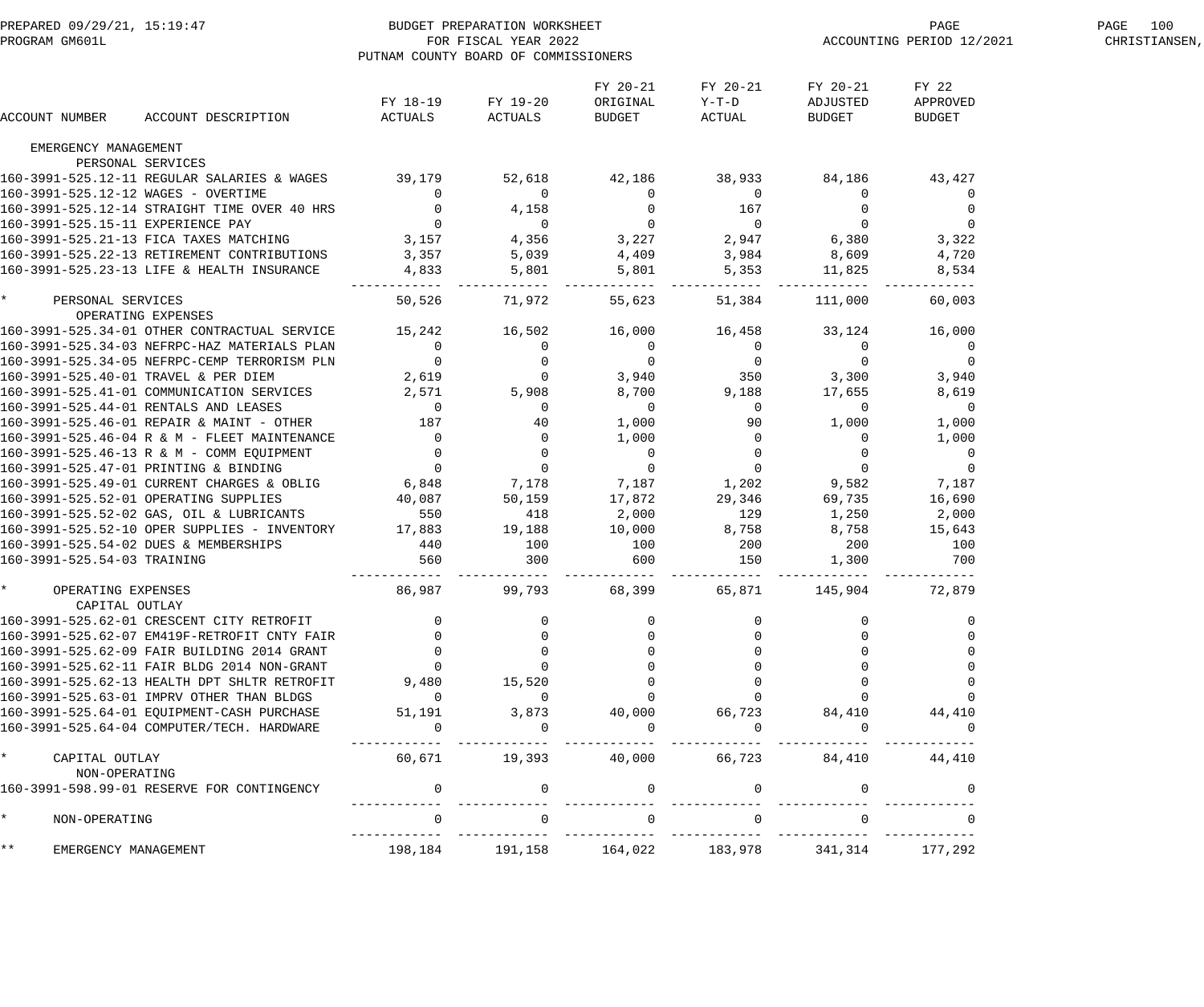| PREPARED 09/29/21, 15:19:47<br>PROGRAM GM601L |                                              | PUTNAM COUNTY BOARD OF COMMISSIONERS | BUDGET PREPARATION WORKSHEET<br>FOR FISCAL YEAR 2022 |                                       |                             | PAGE<br>ACCOUNTING PERIOD 12/2021 | 101<br>PAGE<br>CHRISTIANSEN,       |  |
|-----------------------------------------------|----------------------------------------------|--------------------------------------|------------------------------------------------------|---------------------------------------|-----------------------------|-----------------------------------|------------------------------------|--|
| ACCOUNT NUMBER                                | ACCOUNT DESCRIPTION                          | FY 18-19<br>ACTUALS                  | FY 19-20<br>ACTUALS                                  | FY 20-21<br>ORIGINAL<br><b>BUDGET</b> | FY 20-21<br>Y-T-D<br>ACTUAL | FY 20-21<br>ADJUSTED<br>BUDGET    | FY 22<br>APPROVED<br><b>BUDGET</b> |  |
|                                               | HOMELAND SECURITY GRANT                      |                                      |                                                      |                                       |                             |                                   |                                    |  |
|                                               | OPERATING EXPENSES                           |                                      |                                                      |                                       |                             |                                   |                                    |  |
|                                               | 160-3996-525.34-01 OTHER CONTRACTUAL SERVICE |                                      |                                                      |                                       |                             |                                   |                                    |  |
| 160-3996-525.49-10 ADMIN                      |                                              |                                      |                                                      |                                       |                             |                                   |                                    |  |
|                                               | 160-3996-525.52-10 OPER SUPPLIES - INVENTORY |                                      |                                                      |                                       |                             |                                   |                                    |  |
| 160-3996-525.54-03 TRAINING                   |                                              |                                      |                                                      |                                       |                             |                                   |                                    |  |
|                                               | OPERATING EXPENSES                           |                                      | $\Omega$                                             | $\Omega$                              | $\Omega$                    |                                   |                                    |  |
| * *                                           | HOMELAND SECURITY GRANT                      |                                      |                                                      |                                       |                             |                                   |                                    |  |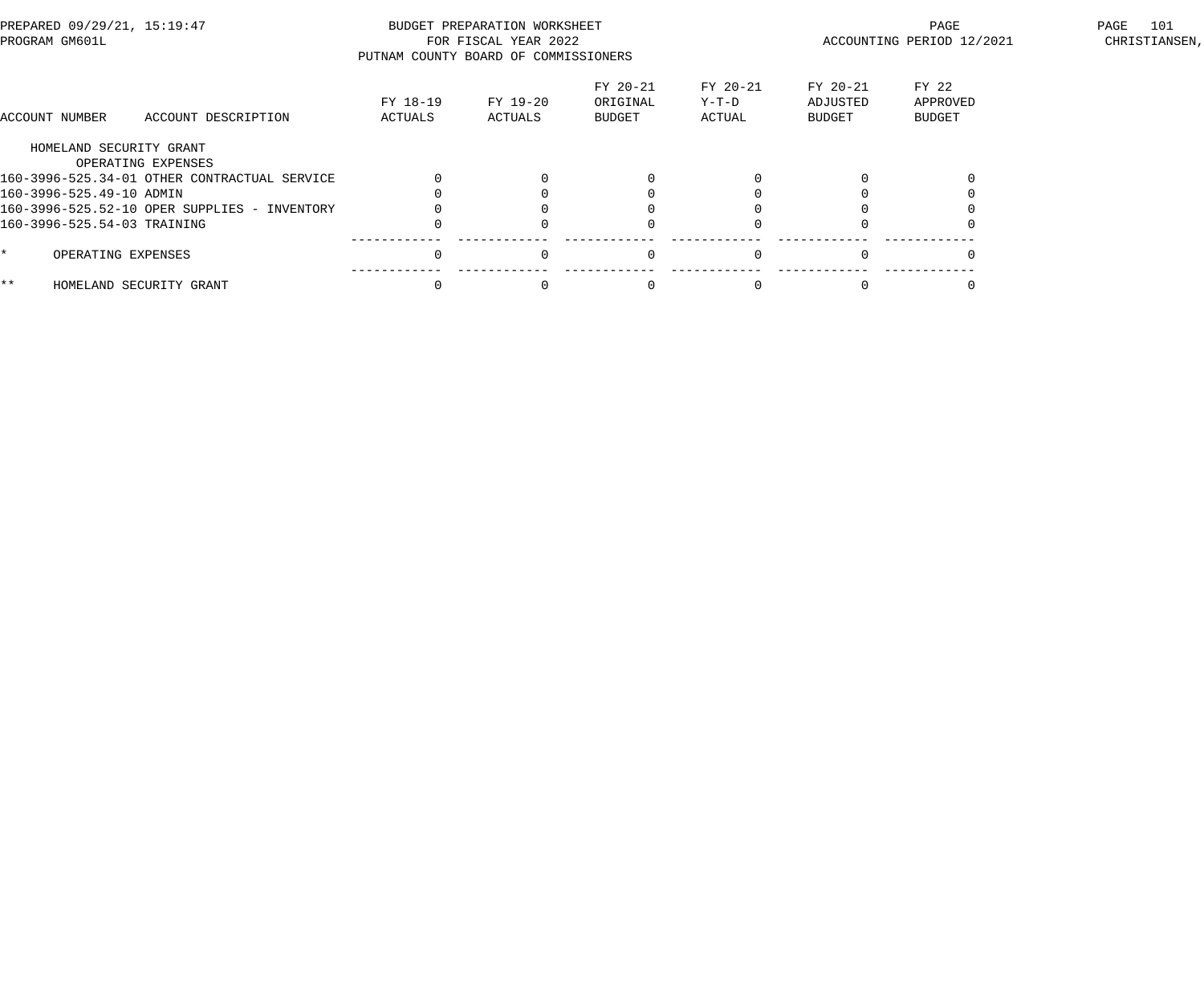| PREPARED 09/29/21, 15:19:47<br>PROGRAM GM601L |                                              | PUTNAM COUNTY BOARD OF COMMISSIONERS | BUDGET PREPARATION WORKSHEET<br>FOR FISCAL YEAR 2022 |                                       |                               | PAGE<br>ACCOUNTING PERIOD 12/2021 | 102<br>PAGE<br>CHRISTIANSEN,       |  |
|-----------------------------------------------|----------------------------------------------|--------------------------------------|------------------------------------------------------|---------------------------------------|-------------------------------|-----------------------------------|------------------------------------|--|
| ACCOUNT NUMBER                                | ACCOUNT DESCRIPTION                          | FY 18-19<br>ACTUALS                  | FY 19-20<br>ACTUALS                                  | FY 20-21<br>ORIGINAL<br><b>BUDGET</b> | FY 20-21<br>$Y-T-D$<br>ACTUAL | FY 20-21<br>ADJUSTED<br>BUDGET    | FY 22<br>APPROVED<br><b>BUDGET</b> |  |
| EMS                                           |                                              |                                      |                                                      |                                       |                               |                                   |                                    |  |
|                                               | OPERATING EXPENSES                           |                                      |                                                      |                                       |                               |                                   |                                    |  |
|                                               | 160-5105-526.49-01 CURRENT CHARGES & OBLIG   |                                      |                                                      |                                       | $\Omega$                      |                                   |                                    |  |
| 160-5105-526.52-01 OPERATING SUPPLIES         |                                              |                                      |                                                      |                                       | 4,517                         | 4,533                             |                                    |  |
| 160-5105-526.52-10 OPER SUPPLIES - INVENTORY  |                                              |                                      | 10,142                                               |                                       | $\Omega$                      |                                   |                                    |  |
| 160-5105-526.54-03 TRAINING                   |                                              |                                      |                                                      | $\Omega$                              | $\Omega$                      |                                   |                                    |  |
| $\star$<br>OPERATING EXPENSES                 | CAPITAL OUTLAY                               | 0                                    | 10,142                                               | $\mathbf 0$                           | 4,517                         | 4,533                             |                                    |  |
|                                               | 160-5105-526.63-01 IMPR OTHER THAN BUILDINGS | $\Omega$                             |                                                      | $\Omega$                              |                               |                                   |                                    |  |
|                                               | 160-5105-526.64-01 EQUIPMENT-CASH PURCHASE   | 4,121                                |                                                      | 0                                     | $\Omega$                      | 42,660                            |                                    |  |
| CAPITAL OUTLAY<br>NON-OPERATING               |                                              | 4,121                                | $\Omega$                                             | 0                                     | 0                             | 42,660                            |                                    |  |
|                                               | 160-5105-598.99-01 RESERVE FOR CONTINGENCY   | $\mathbf 0$                          | $\Omega$                                             | $\mathbf 0$                           | $\Omega$                      |                                   |                                    |  |
| NON-OPERATING                                 |                                              | $\overline{0}$                       | $\Omega$                                             | $\mathbf 0$                           | $\Omega$                      |                                   |                                    |  |
| $\star\star$<br>EMS                           |                                              | 4,121                                | 10,142                                               | $\overline{0}$                        | 4,517                         | 47,193                            |                                    |  |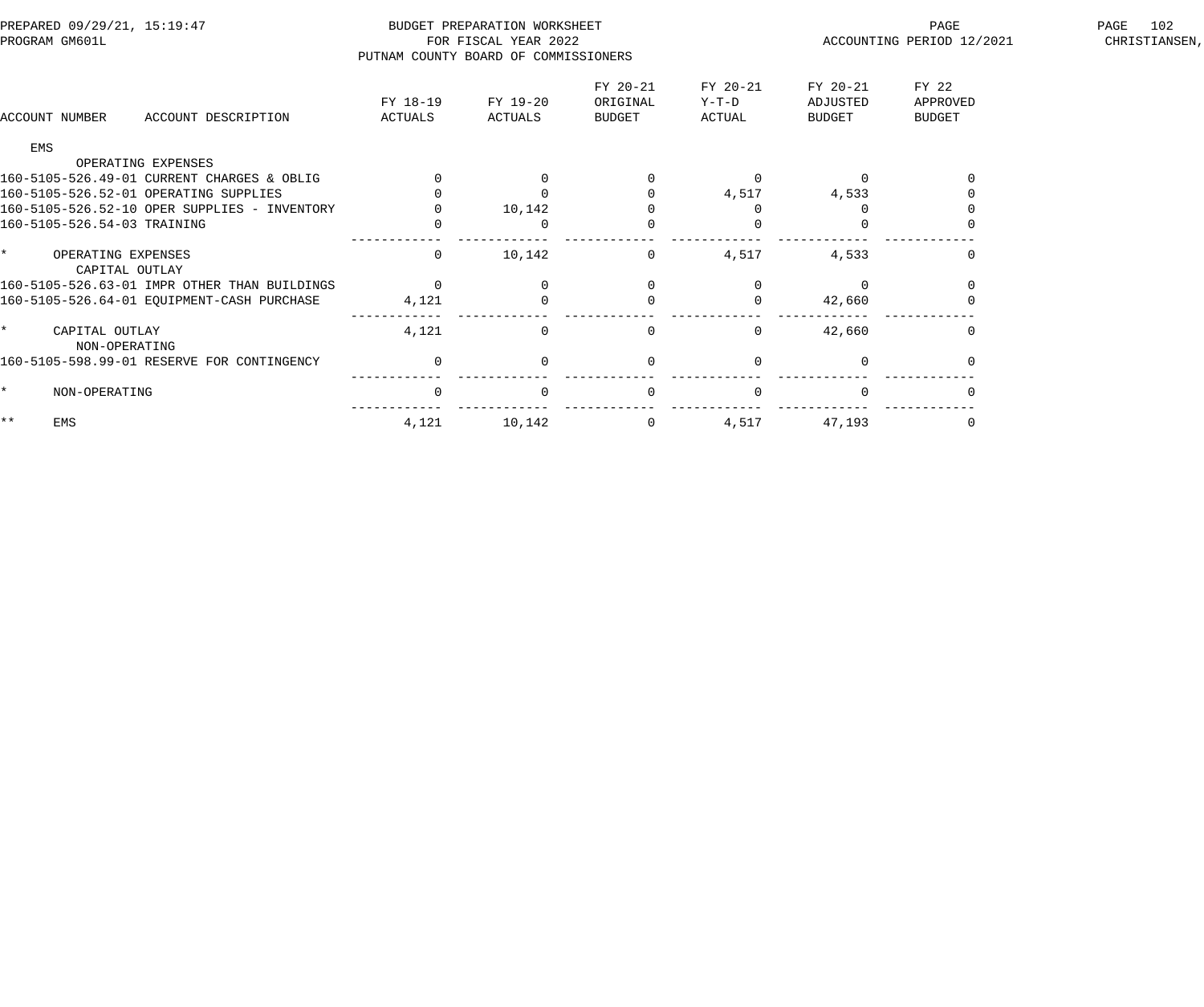| PREPARED 09/29/21, 15:19:47<br>PROGRAM GM601L   |                     | BUDGET PREPARATION WORKSHEET<br>FOR FISCAL YEAR 2022<br>PUTNAM COUNTY BOARD OF COMMISSIONERS |                                |                               | PAGE<br>ACCOUNTING PERIOD 12/2021     | 103<br>PAGE<br>CHRISTIANSEN,       |  |
|-------------------------------------------------|---------------------|----------------------------------------------------------------------------------------------|--------------------------------|-------------------------------|---------------------------------------|------------------------------------|--|
| ACCOUNT DESCRIPTION<br>ACCOUNT NUMBER           | FY 18-19<br>ACTUALS | FY 19-20<br>ACTUALS                                                                          | FY 20-21<br>ORIGINAL<br>BUDGET | FY 20-21<br>$Y-T-D$<br>ACTUAL | FY 20-21<br>ADJUSTED<br><b>BUDGET</b> | FY 22<br>APPROVED<br><b>BUDGET</b> |  |
| EMS MATCHING GRANT                              |                     |                                                                                              |                                |                               |                                       |                                    |  |
| PERSONAL SERVICES                               |                     |                                                                                              |                                |                               |                                       |                                    |  |
| 160-5115-526.12-11 REGULAR SALARIES & WAGES     |                     |                                                                                              |                                |                               |                                       |                                    |  |
| 160-5115-526.12-12 WAGES - OVERTIME             |                     |                                                                                              |                                |                               |                                       |                                    |  |
| 160-5115-526.13-11 SALARIES & WAGES - OPS       |                     |                                                                                              |                                |                               |                                       |                                    |  |
| 160-5115-526.15-01 CLOTHING ALLOWANCE           |                     |                                                                                              |                                |                               |                                       |                                    |  |
| 160-5115-526.15-11 EXPERIENCE PAY               |                     |                                                                                              |                                |                               |                                       |                                    |  |
| 160-5115-526.21-13 FICA TAXES MATCHING          |                     |                                                                                              |                                |                               |                                       |                                    |  |
| 160-5115-526.22-13 RETIREMENT CONTRIBUTIONS     |                     |                                                                                              |                                |                               |                                       |                                    |  |
| 160-5115-526.23-13 LIFE & HEALTH INSURANCE      |                     |                                                                                              |                                |                               |                                       |                                    |  |
| $\star$<br>PERSONAL SERVICES                    | $\overline{0}$      | $\cap$                                                                                       | $\Omega$                       | $\Omega$                      | $\Omega$                              | $\cap$                             |  |
| OPERATING EXPENSES                              |                     |                                                                                              |                                |                               |                                       |                                    |  |
| 160-5115-526.49-01 CURRENT CHARGES & OBLIG      |                     | $\Omega$                                                                                     |                                |                               | $\Omega$                              |                                    |  |
| 160-5115-526.52-01 OPERATING SUPPLIES           |                     |                                                                                              |                                |                               |                                       |                                    |  |
| 160-5115-526.52-10 OPER SUPPLIES - INVENTORY    |                     |                                                                                              |                                |                               |                                       |                                    |  |
| 160-5115-526.54-03 TRAINING                     |                     |                                                                                              |                                |                               |                                       |                                    |  |
| $\star$<br>OPERATING EXPENSES<br>CAPITAL OUTLAY | $\overline{0}$      | $\Omega$                                                                                     | $\Omega$                       | $\Omega$                      | $\Omega$                              | $\Omega$                           |  |
| 160-5115-526.64-01 EQUIPMENT-CASH PURCHASE      | $\mathbf 0$         |                                                                                              | $\mathbf 0$                    |                               | $\Omega$                              |                                    |  |
| $\star$<br>CAPITAL OUTLAY                       | $\mathbf 0$         |                                                                                              | $\mathbf 0$                    |                               |                                       |                                    |  |
| $\star \star$<br>EMS MATCHING GRANT             | 0                   | 0                                                                                            | 0                              | 0                             | 0                                     | 0                                  |  |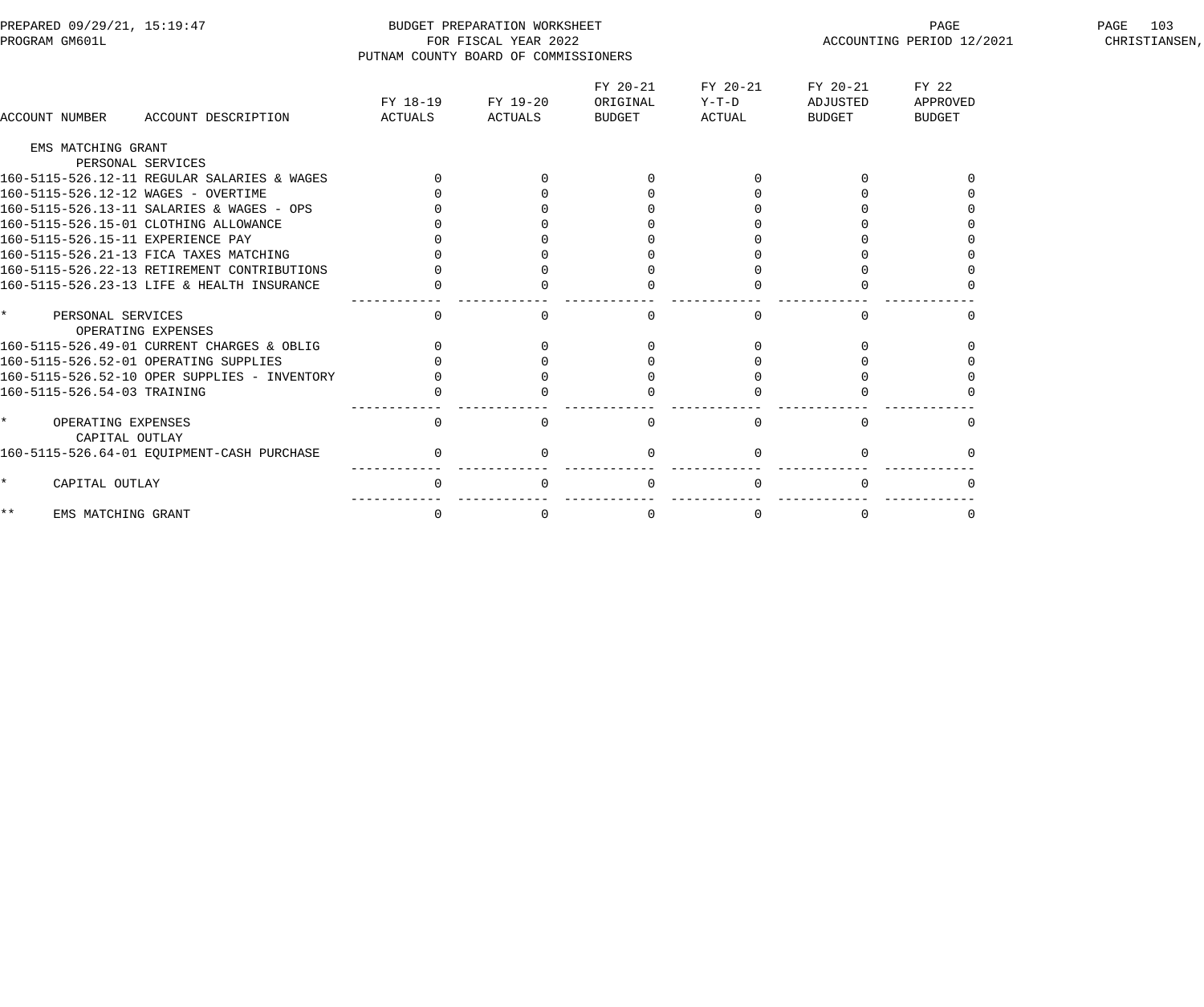| PREPARED 09/29/21, 15:19:47<br>PROGRAM GM601L |                                                                                                                                                                                                                                        | BUDGET PREPARATION WORKSHEET<br>PUTNAM COUNTY BOARD OF COMMISSIONERS | FOR FISCAL YEAR 2022                                                |                             | PAGE<br>ACCOUNTING PERIOD 12/2021                                                                                                                                                                                                                                                                                                                                                                                                  | PAGE 104<br>CHRISTIANSEN, |                          |  |
|-----------------------------------------------|----------------------------------------------------------------------------------------------------------------------------------------------------------------------------------------------------------------------------------------|----------------------------------------------------------------------|---------------------------------------------------------------------|-----------------------------|------------------------------------------------------------------------------------------------------------------------------------------------------------------------------------------------------------------------------------------------------------------------------------------------------------------------------------------------------------------------------------------------------------------------------------|---------------------------|--------------------------|--|
|                                               |                                                                                                                                                                                                                                        | FY 18-19                                                             | FY 19-20                                                            | FY 20-21<br>ORIGINAL        | FY 20-21<br>$Y-T-D$                                                                                                                                                                                                                                                                                                                                                                                                                | FY 20-21<br>ADJUSTED      | FY 22<br>APPROVED        |  |
| ACCOUNT NUMBER                                | ACCOUNT DESCRIPTION                                                                                                                                                                                                                    | ACTUALS                                                              | ACTUALS                                                             | BUDGET                      | ACTUAL                                                                                                                                                                                                                                                                                                                                                                                                                             | BUDGET                    | <b>BUDGET</b>            |  |
| COUNTY LIBRARY SYSTEM                         | PERSONAL SERVICES                                                                                                                                                                                                                      |                                                                      |                                                                     |                             |                                                                                                                                                                                                                                                                                                                                                                                                                                    |                           |                          |  |
|                                               | 160-6212-571.12-11 REGULAR SALARIES & WAGES 81,155 78,181                                                                                                                                                                              |                                                                      |                                                                     | 63,771                      | 37,931                                                                                                                                                                                                                                                                                                                                                                                                                             | 63,771                    | 37,482                   |  |
| 160-6212-571.12-12 WAGES-OVERTIME             |                                                                                                                                                                                                                                        | 141                                                                  | 40                                                                  | $\overline{0}$              | $\overline{0}$                                                                                                                                                                                                                                                                                                                                                                                                                     | $\overline{0}$            | $\overline{0}$           |  |
|                                               | 160-6212-571.12-14 STRAIGHT TIME OVER 40 HRS 0<br>160-6212-571.13-11 SALARIES & WAGES - OPS 0<br>160-6212-571.15-11 EXPERIENCE PAY 200 400<br>160-6212-571.21-13 FICA TAXES MATCHING 4,213 4,894<br>160-6212-571.21-13 FICA TAXES MATC |                                                                      |                                                                     | $\overline{0}$              | $\overline{0}$                                                                                                                                                                                                                                                                                                                                                                                                                     | $\overline{0}$            | $\mathbf 0$              |  |
|                                               |                                                                                                                                                                                                                                        |                                                                      |                                                                     | 12,000                      |                                                                                                                                                                                                                                                                                                                                                                                                                                    | 6,170 12,000              | 12,000                   |  |
|                                               |                                                                                                                                                                                                                                        |                                                                      |                                                                     | $\overline{0}$              | $\overline{0}$                                                                                                                                                                                                                                                                                                                                                                                                                     | $\overline{0}$            | $\overline{0}$           |  |
|                                               |                                                                                                                                                                                                                                        |                                                                      |                                                                     | 5,796                       | 3,451                                                                                                                                                                                                                                                                                                                                                                                                                              | 5,796                     | 3,785                    |  |
|                                               | 160-6212-571.22-13 RETIREMENT CONTRIBUTIONS                                                                                                                                                                                            |                                                                      |                                                                     |                             |                                                                                                                                                                                                                                                                                                                                                                                                                                    | 6,665                     | 4,074                    |  |
|                                               | 160-6212-571.23-13 LIFE & HEALTH INSURANCE                                                                                                                                                                                             | 4,629 5,548<br>6,053 6,059                                           |                                                                     | $6,665$<br>$6,059$<br>$531$ |                                                                                                                                                                                                                                                                                                                                                                                                                                    | 6,059                     | $\overline{0}$           |  |
| * PERSONAL SERVICES                           |                                                                                                                                                                                                                                        | 96,391                                                               | ------ ------------<br>95,362                                       | ----------<br>94,291        | 52,043                                                                                                                                                                                                                                                                                                                                                                                                                             | 94,291                    | 57,341                   |  |
| OPERATING EXPENSES                            |                                                                                                                                                                                                                                        |                                                                      |                                                                     |                             |                                                                                                                                                                                                                                                                                                                                                                                                                                    |                           |                          |  |
|                                               |                                                                                                                                                                                                                                        |                                                                      |                                                                     |                             |                                                                                                                                                                                                                                                                                                                                                                                                                                    |                           | $\overline{0}$           |  |
|                                               |                                                                                                                                                                                                                                        |                                                                      |                                                                     |                             |                                                                                                                                                                                                                                                                                                                                                                                                                                    |                           | 1,000                    |  |
|                                               | 160-6212-571.34-01 OTHER CONTRACTUAL SERVICE                                                                                                                                                                                           | 18,506 18,588                                                        |                                                                     | 22,000                      | 18,204                                                                                                                                                                                                                                                                                                                                                                                                                             | 22,000                    | 22,000                   |  |
|                                               | 160-6212-571.40-01 TRAVEL & PER DIEM                                                                                                                                                                                                   | 1,515                                                                | 264                                                                 | 3,000                       | $\overline{0}$                                                                                                                                                                                                                                                                                                                                                                                                                     | 3,000                     | 3,000                    |  |
|                                               | 160-6212-571.41-01 COMMUNICATION SERVICES                                                                                                                                                                                              | $\overline{0}$                                                       | $\overline{0}$<br>$\begin{array}{c}\n 36 \\  0 \\  7\n \end{array}$ |                             | $\begin{array}{cccc} 3\, , \, \mathsf{U}\,\mathsf{U}\,\, & & & & \mathsf{U} \, \\ \mathsf{O} & & & & \mathsf{U} \, \\ \mathsf{O} & & & & \mathsf{O} \, \\ \mathsf{O} & & & & \mathsf{O} \, \\ \mathsf{O} & & & & \mathsf{O} \, \\ \mathsf{O} & & & & \mathsf{O} \, \\ \mathsf{O} & & & & \mathsf{O} \, \\ \mathsf{O} & & & & \mathsf{O} \, \\ \mathsf{O} & & & & \mathsf{O} \, \\ \mathsf{O} & & & & \mathsf{O} \, \\ \end{array}$ | $\sim$ 0                  | $\overline{\phantom{0}}$ |  |
| 160-6212-571.42-01 POSTAGE                    |                                                                                                                                                                                                                                        | 138                                                                  |                                                                     |                             |                                                                                                                                                                                                                                                                                                                                                                                                                                    | 220                       | 100                      |  |
|                                               | 160-6212-571.44-01 RENTALS AND LEASES                                                                                                                                                                                                  | $\begin{array}{c} 0 \\ 0 \end{array}$                                |                                                                     |                             |                                                                                                                                                                                                                                                                                                                                                                                                                                    | $\overline{0}$            | $\overline{0}$           |  |
|                                               | 160-6212-571.46-01 REPAIR & MAINT - OTHER                                                                                                                                                                                              |                                                                      |                                                                     |                             |                                                                                                                                                                                                                                                                                                                                                                                                                                    | $\overline{0}$            | $\overline{0}$           |  |
|                                               | 160-6212-571.47-01 PRINTING & BINDING                                                                                                                                                                                                  | 2,101                                                                | $\mathbf 0$                                                         |                             |                                                                                                                                                                                                                                                                                                                                                                                                                                    | 4,400                     | 6,600                    |  |
|                                               | 160-6212-571.49-01 CURRENT CHARGES & OBLIG                                                                                                                                                                                             | $\overline{0}$                                                       | 0                                                                   |                             |                                                                                                                                                                                                                                                                                                                                                                                                                                    | $\cup$                    | $\overline{0}$           |  |
|                                               | 160-6212-571.52-01 OPERATING SUPPLIES                                                                                                                                                                                                  | 17,565                                                               | 9,972                                                               | 19,800                      | 7,450                                                                                                                                                                                                                                                                                                                                                                                                                              | 19,800                    | 25,000                   |  |
|                                               | 160-6212-571.52-10 OPER SUPPLIES - INVENTORY                                                                                                                                                                                           | $\overline{\mathbf{0}}$                                              | $\overline{0}$                                                      | $\overline{\phantom{a}}$    | $\overline{0}$                                                                                                                                                                                                                                                                                                                                                                                                                     | $\overline{0}$            | $\overline{0}$           |  |
|                                               | 160-6212-571.54-02 DUES & MEMBERSHIPS                                                                                                                                                                                                  | $\overline{0}$                                                       | $\overline{0}$                                                      | 700                         | $\overline{0}$                                                                                                                                                                                                                                                                                                                                                                                                                     | 700                       | 700                      |  |
| 160-6212-571.54-03 TRAINING                   |                                                                                                                                                                                                                                        | 1,970                                                                | 215<br>-------------                                                | 1,997<br>---------          | 394<br>------------                                                                                                                                                                                                                                                                                                                                                                                                                | 1,997<br>-------------    | 2,000                    |  |
| OPERATING EXPENSES<br>CAPITAL OUTLAY          |                                                                                                                                                                                                                                        | 42,795                                                               | 30,075                                                              | 53,217                      | 27,148                                                                                                                                                                                                                                                                                                                                                                                                                             | 53,217                    | 60,400                   |  |
|                                               | 160-6212-571.62-01 BLDGS-CONST & OR IMPROV                                                                                                                                                                                             |                                                                      |                                                                     |                             |                                                                                                                                                                                                                                                                                                                                                                                                                                    |                           |                          |  |
|                                               | 160-6212-571.63-01 IMPR OTHER THAN BUILDINGS                                                                                                                                                                                           |                                                                      |                                                                     |                             |                                                                                                                                                                                                                                                                                                                                                                                                                                    |                           |                          |  |
|                                               | 160-6212-571.64-01 EQUIPMENT-CASH PURCHASE                                                                                                                                                                                             | 4,608                                                                |                                                                     |                             |                                                                                                                                                                                                                                                                                                                                                                                                                                    |                           |                          |  |
|                                               | 160-6212-571.66-01 BOOKS, PUB & LIB MATERIAL                                                                                                                                                                                           | 21,303                                                               | 20,149                                                              | 24,548                      | 5,307                                                                                                                                                                                                                                                                                                                                                                                                                              | 24,548                    | 28,000                   |  |
|                                               |                                                                                                                                                                                                                                        |                                                                      |                                                                     |                             |                                                                                                                                                                                                                                                                                                                                                                                                                                    |                           |                          |  |
| CAPITAL OUTLAY<br>NON-OPERATING               |                                                                                                                                                                                                                                        | 25,911                                                               | 20,149                                                              | 24,548                      | 5,307                                                                                                                                                                                                                                                                                                                                                                                                                              | 24,548                    | 28,000                   |  |
|                                               | 160-6212-598.99-01 RESERVE FOR CONTINGENCY                                                                                                                                                                                             |                                                                      | $\Omega$                                                            | $\mathbf 0$                 |                                                                                                                                                                                                                                                                                                                                                                                                                                    |                           |                          |  |
| NON-OPERATING                                 |                                                                                                                                                                                                                                        |                                                                      |                                                                     | $\Omega$                    |                                                                                                                                                                                                                                                                                                                                                                                                                                    |                           |                          |  |
| * *<br>COUNTY LIBRARY SYSTEM                  |                                                                                                                                                                                                                                        | 165,097                                                              | 145,586                                                             | 172,056                     | 84,498                                                                                                                                                                                                                                                                                                                                                                                                                             | 172,056                   | 145,741                  |  |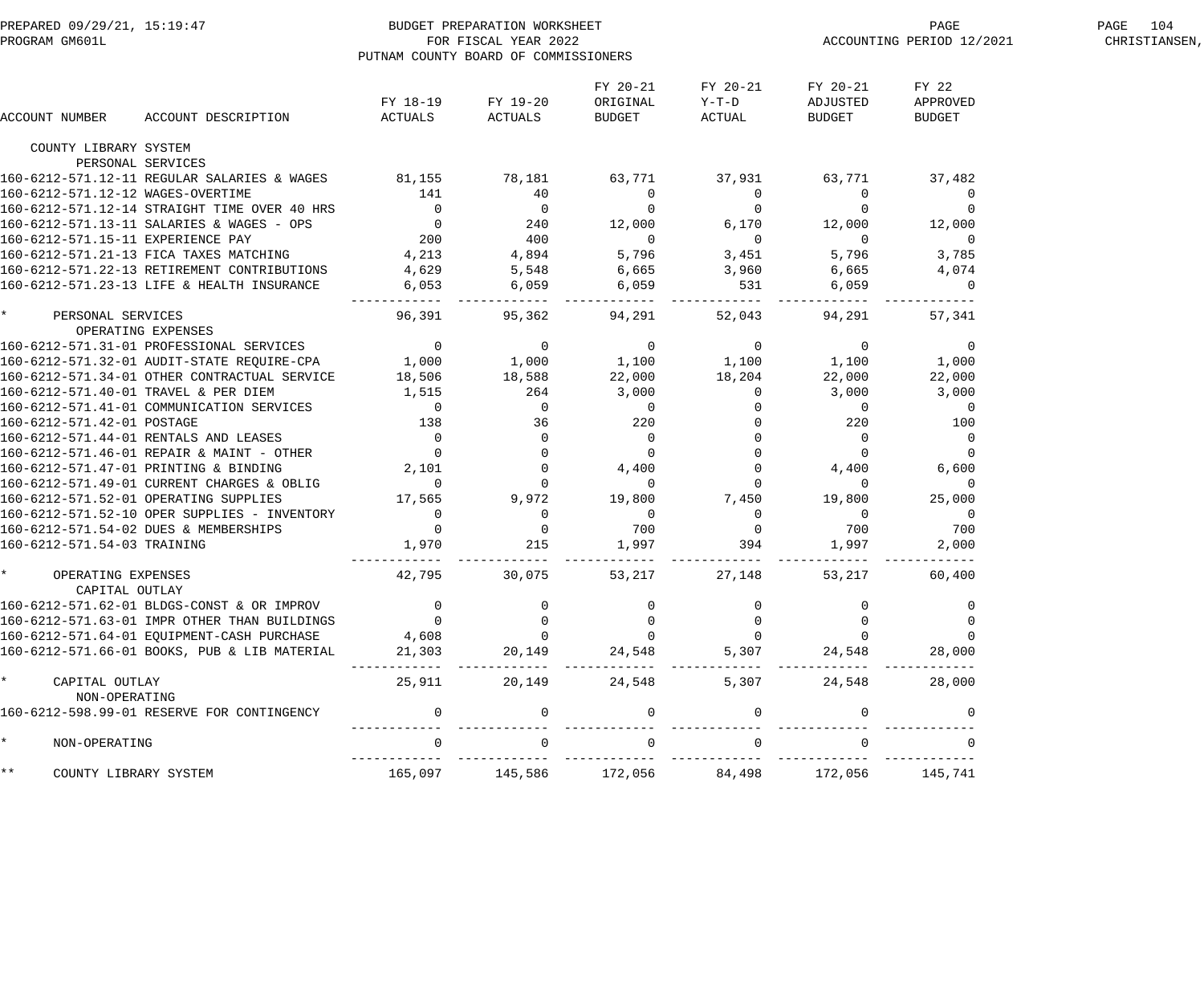| PREPARED 09/29/21, 15:19:47<br>PROGRAM GM601L      | PUTNAM COUNTY BOARD OF COMMISSIONERS | BUDGET PREPARATION WORKSHEET<br>FOR FISCAL YEAR 2022 |                                |                             |                                | PAGE<br>ACCOUNTING PERIOD 12/2021  | 105<br>PAGE<br>CHRISTIANSEN, |
|----------------------------------------------------|--------------------------------------|------------------------------------------------------|--------------------------------|-----------------------------|--------------------------------|------------------------------------|------------------------------|
| ACCOUNT NUMBER<br>ACCOUNT DESCRIPTION              | FY 18-19<br>ACTUALS                  | FY 19-20<br>ACTUALS                                  | FY 20-21<br>ORIGINAL<br>BUDGET | FY 20-21<br>Y-T-D<br>ACTUAL | FY 20-21<br>ADJUSTED<br>BUDGET | FY 22<br>APPROVED<br><b>BUDGET</b> |                              |
| MISC LIBRARY GRANTS                                |                                      |                                                      |                                |                             |                                |                                    |                              |
| PERSONAL SERVICES                                  |                                      |                                                      |                                |                             |                                |                                    |                              |
| 160-6215-571.13-11 SALARIES & WAGES - OPS          | $\Omega$                             |                                                      |                                |                             |                                |                                    |                              |
| 160-6215-571.21-13 FICA TAXES MATCHING             |                                      |                                                      |                                |                             |                                |                                    |                              |
| $\star$<br>PERSONAL SERVICES<br>OPERATING EXPENSES | $\Omega$                             |                                                      |                                |                             |                                |                                    |                              |
| 160-6215-571.34-01 OTHER CONTRACTUAL SERVICE       |                                      |                                                      |                                |                             |                                |                                    |                              |
| 160-6215-571.40-01 TRAVEL & PER DIEM               |                                      |                                                      |                                |                             |                                |                                    |                              |
| 160-6215-571.41-01 COMMUNICATION SERVICES          |                                      |                                                      |                                |                             |                                |                                    |                              |
| 160-6215-571.52-01 OPERATING SUPPLIES              | 0                                    |                                                      |                                |                             |                                |                                    |                              |
| $\star$<br>OPERATING EXPENSES<br>CAPITAL OUTLAY    | $\mathbf{0}$                         |                                                      | <sup>0</sup>                   |                             |                                |                                    |                              |
| 160-6215-571.64-04 COMPUTER HARDWARE               | $\Omega$                             |                                                      |                                |                             |                                |                                    |                              |
| 160-6215-571.66-01 BOOKS, PUB & LIB MATERIAL       |                                      |                                                      |                                |                             |                                |                                    |                              |
| CAPITAL OUTLAY<br>$\star$                          | $\Omega$                             |                                                      | $\Omega$                       |                             |                                |                                    |                              |
| $***$<br>MISC LIBRARY GRANTS                       | $\mathbf 0$                          | $\Omega$                                             | $\overline{0}$                 |                             | $\Omega$                       |                                    |                              |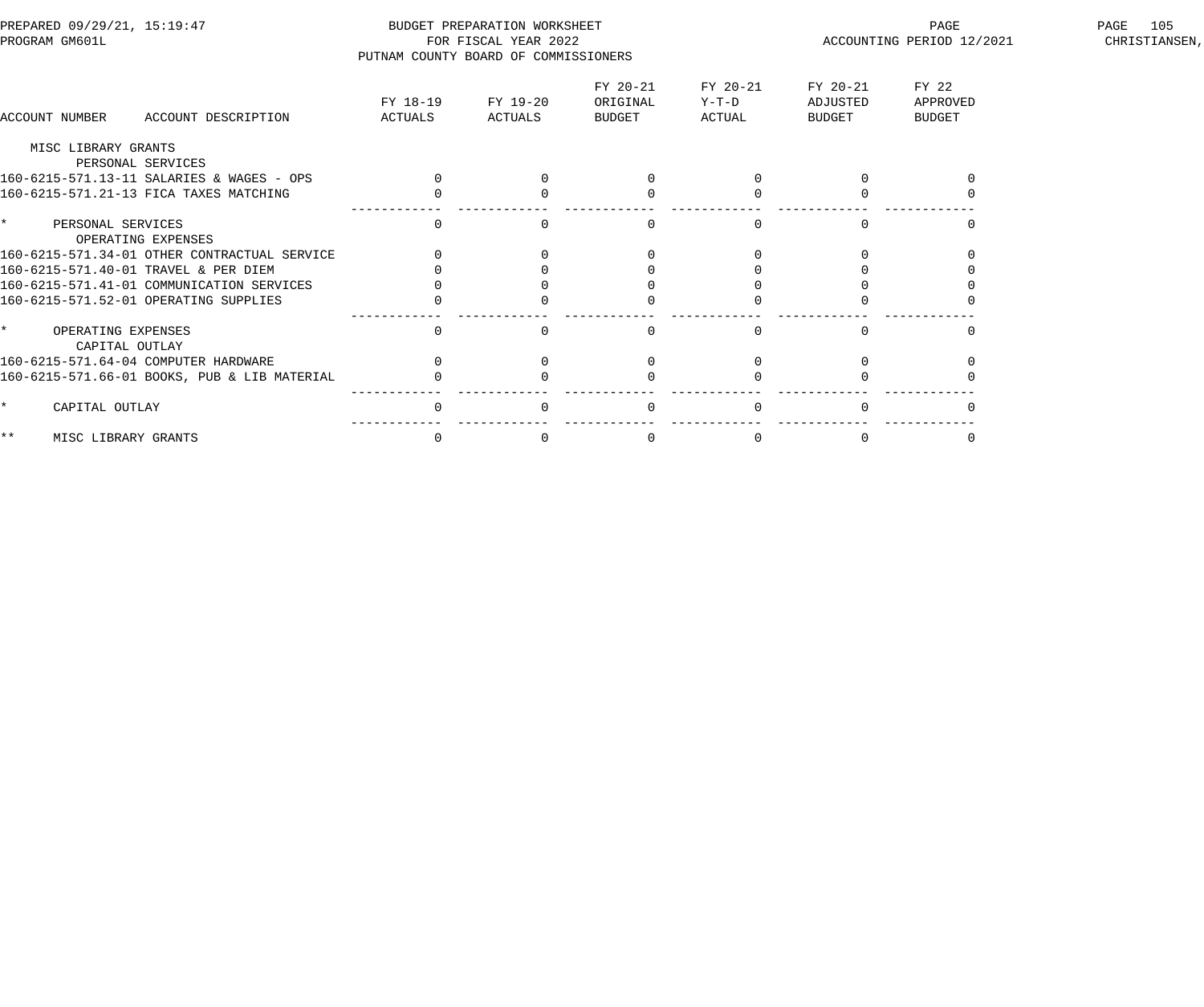| PREPARED 09/29/21, 15:19:47<br>PROGRAM GM601L |                                          |                                                      |                     | BUDGET PREPARATION WORKSHEET<br>FOR FISCAL YEAR 2022<br>PUTNAM COUNTY BOARD OF COMMISSIONERS |                                |                               | PAGE<br>ACCOUNTING PERIOD 12/2021     | 106<br>PAGE<br>CHRISTIANSEN,       |  |
|-----------------------------------------------|------------------------------------------|------------------------------------------------------|---------------------|----------------------------------------------------------------------------------------------|--------------------------------|-------------------------------|---------------------------------------|------------------------------------|--|
|                                               | ACCOUNT NUMBER                           | ACCOUNT DESCRIPTION                                  | FY 18-19<br>ACTUALS | FY 19-20<br>ACTUALS                                                                          | FY 20-21<br>ORIGINAL<br>BUDGET | FY 20-21<br>$Y-T-D$<br>ACTUAL | FY 20-21<br>ADJUSTED<br><b>BUDGET</b> | FY 22<br>APPROVED<br><b>BUDGET</b> |  |
|                                               | TRANSFERS/RESERVES/MISC<br>NON-OPERATING | 160-9999-598.99-20 FUTURE PROJECTS                   |                     | $\Omega$                                                                                     | $\overline{0}$                 |                               | $\overline{0}$                        | 7,237,415                          |  |
| *.                                            | NON-OPERATING                            |                                                      |                     | $\Omega$                                                                                     | $\Omega$                       | $\Omega$                      | $\mathbf{0}$                          | 7,237,415                          |  |
| $***$<br>***                                  |                                          | TRANSFERS/RESERVES/MISC<br>MISCELLANEOUS GRANT FUNDS | 367,402             | $\Omega$<br>1,344,042                                                                        | $\Omega$<br>336,078            | 12,174,891                    | $\overline{0}$<br>560,563             | 7,237,415<br>7,560,448             |  |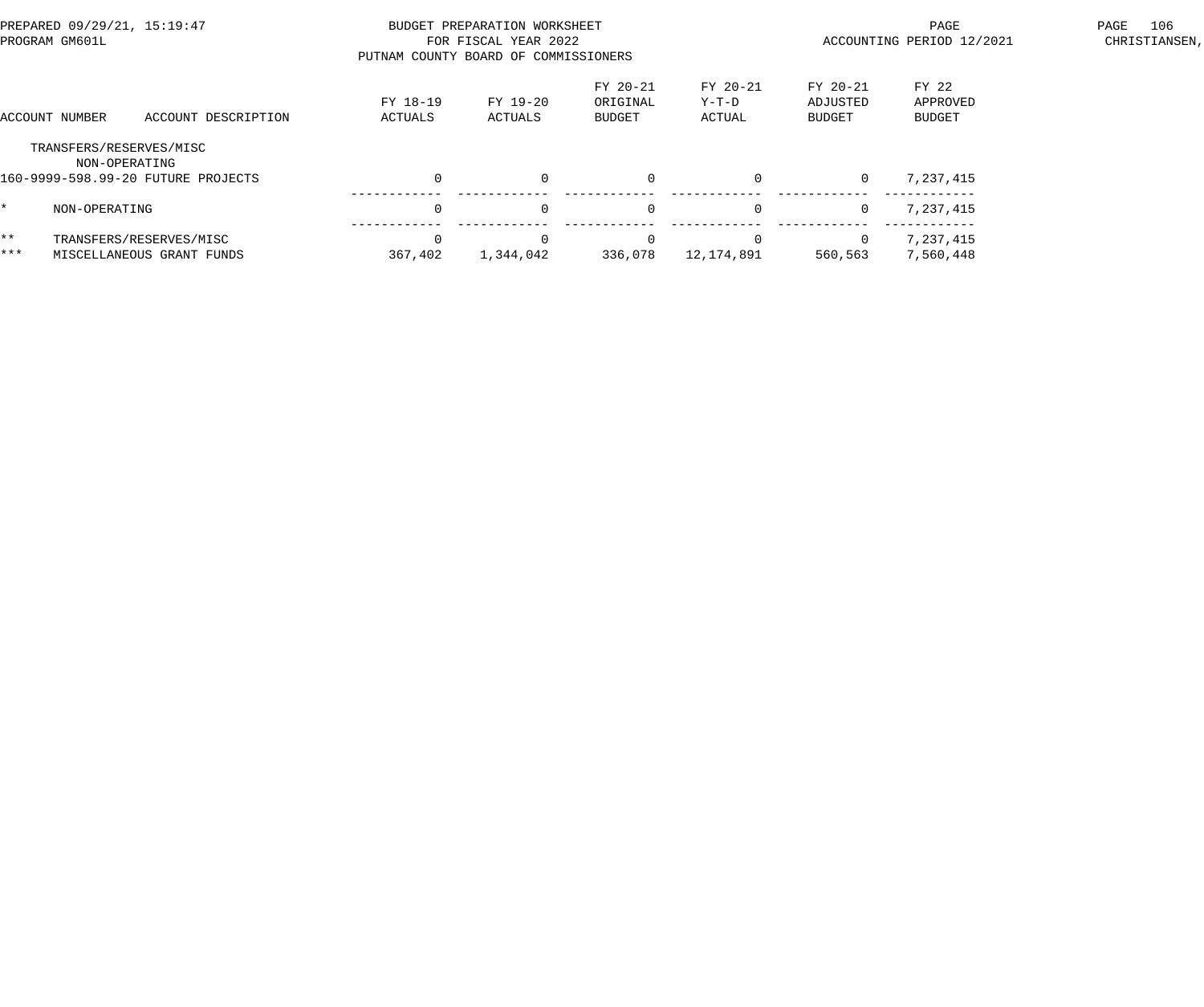| PREPARED 09/29/21, 15:19:47<br>PROGRAM GM601L                                                     |                     | BUDGET PREPARATION WORKSHEET<br>FOR FISCAL YEAR 2022<br>PUTNAM COUNTY BOARD OF COMMISSIONERS |                                |                             | PAGE<br>ACCOUNTING PERIOD 12/2021 | PAGE 107<br>CHRISTIANSEN,   |  |
|---------------------------------------------------------------------------------------------------|---------------------|----------------------------------------------------------------------------------------------|--------------------------------|-----------------------------|-----------------------------------|-----------------------------|--|
| ACCOUNT DESCRIPTION<br>ACCOUNT NUMBER                                                             | FY 18-19<br>ACTUALS | FY 19-20<br>ACTUALS                                                                          | FY 20-21<br>ORIGINAL<br>BUDGET | FY 20-21<br>Y-T-D<br>ACTUAL | FY 20-21<br>ADJUSTED<br>BUDGET    | FY 22<br>APPROVED<br>BUDGET |  |
| CDBG PROGRAM INCOME<br>DRAINAGE<br>OPERATING EXPENSES<br>161-5320-538.31-01 PROFESSIONAL SERVICES | $\overline{0}$      | 332,942                                                                                      | 498,120                        | 218,494 827,712             |                                   | 632,021                     |  |
| $\star$ and $\star$<br>OPERATING EXPENSES<br>CAPITAL OUTLAY                                       | $\mathbf{0}$        | 332,942                                                                                      | 498,120                        | 218,494                     | 827,712                           | 632,021                     |  |
| 161-5320-538.63-01 ST JOHNS AVE DRAINAGE                                                          | $\Omega$            | 40,193                                                                                       | 3,013,733                      | 64,372                      | 4,529,211                         | 4,267,205                   |  |
| $\star$<br>CAPITAL OUTLAY                                                                         | $\overline{0}$      | 40,193                                                                                       | 3,013,733 64,372 4,529,211     |                             |                                   | 4,267,205                   |  |
| $***$<br>DRAINAGE                                                                                 |                     | 373,135                                                                                      | 3,511,853                      | 282,866                     | 5,356,923                         | 4,899,226                   |  |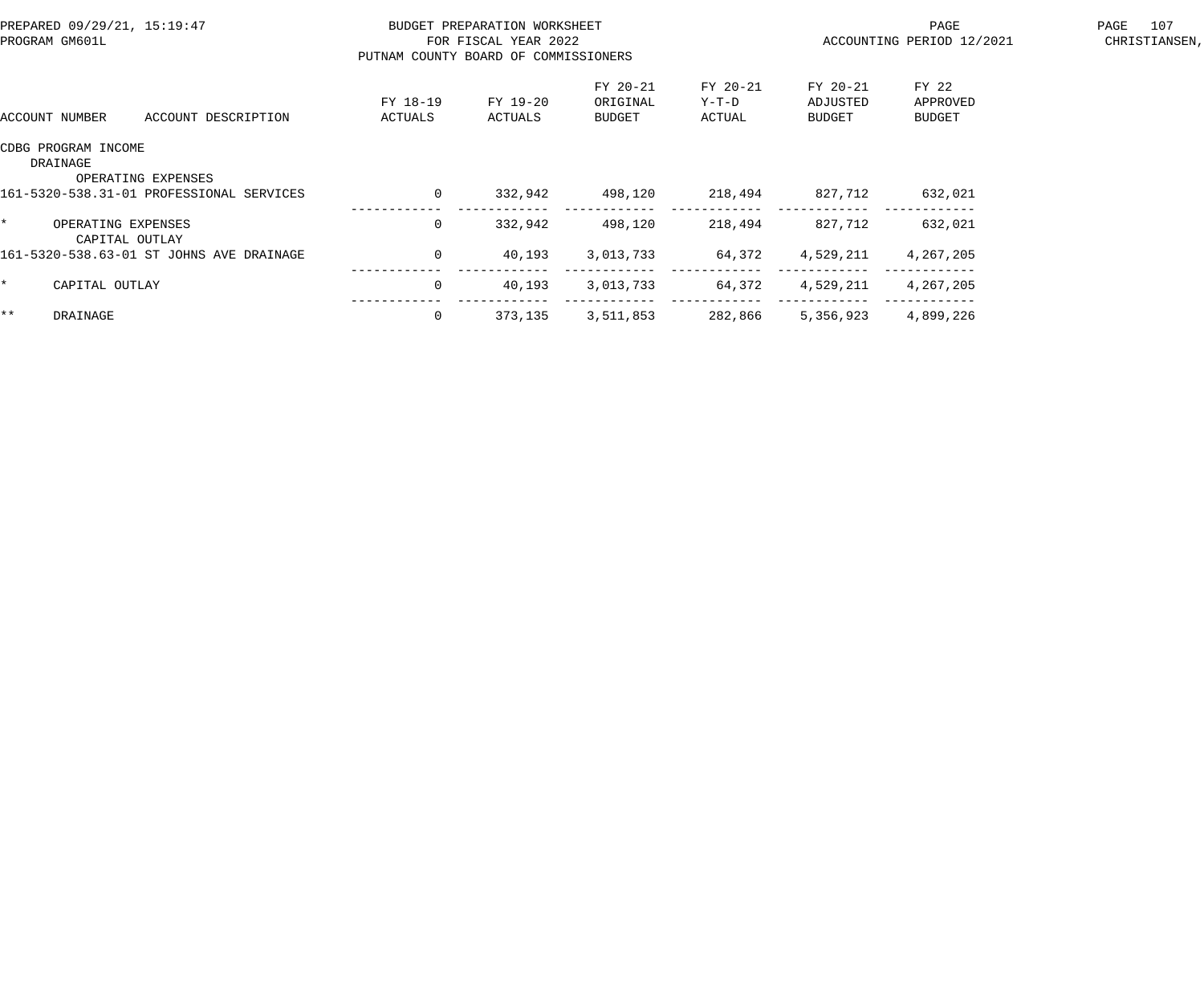| PREPARED 09/29/21, 15:19:47<br>PROGRAM GM601L                      | PUTNAM COUNTY BOARD OF COMMISSIONERS | BUDGET PREPARATION WORKSHEET<br>FOR FISCAL YEAR 2022 |                                |                             | PAGE<br>ACCOUNTING PERIOD 12/2021 | PAGE<br>108<br>CHRISTIANSEN,       |  |
|--------------------------------------------------------------------|--------------------------------------|------------------------------------------------------|--------------------------------|-----------------------------|-----------------------------------|------------------------------------|--|
| ACCOUNT DESCRIPTION<br>ACCOUNT NUMBER                              | FY 18-19<br>ACTUALS                  | FY 19-20<br>ACTUALS                                  | FY 20-21<br>ORIGINAL<br>BUDGET | FY 20-21<br>Y-T-D<br>ACTUAL | FY 20-21<br>ADJUSTED<br>BUDGET    | FY 22<br>APPROVED<br><b>BUDGET</b> |  |
| PROGRAM INCOME                                                     |                                      |                                                      |                                |                             |                                   |                                    |  |
| OPERATING EXPENSES<br>161-6505-536.34-01 OTHER CONTRACTUAL SERVICE |                                      |                                                      |                                |                             |                                   |                                    |  |
| $\star$<br>OPERATING EXPENSES<br>OPERATING EXPENSES                | $\mathbf{0}$                         |                                                      | $\Omega$                       | $\Omega$                    | $\Omega$                          | $\left( \right)$                   |  |
| 161-6505-554.34-01 OTHER CONTRACTUAL SERVICE                       |                                      |                                                      |                                |                             |                                   |                                    |  |
| 161-6505-554.46-01 REPAIR & MAINT-OTHER                            |                                      |                                                      |                                |                             |                                   |                                    |  |
| 161-6505-554.49-01 CURRENT CHARGES & OBLIG                         |                                      |                                                      |                                |                             |                                   |                                    |  |
| $\star$<br>OPERATING EXPENSES<br>CAPITAL OUTLAY                    | $\Omega$                             |                                                      |                                |                             |                                   |                                    |  |
| 161-6505-554.62-01 BLDGS-CONST & OR IMPROV                         | $\Omega$                             |                                                      |                                |                             | $\Omega$                          | $\Omega$                           |  |
| 161-6505-554.63-01 IMPR OTHER THAN BUILDINGS                       |                                      |                                                      |                                |                             |                                   |                                    |  |
| $\star$<br>CAPITAL OUTLAY<br>NON-OPERATING                         | $\Omega$                             |                                                      | $\Omega$                       |                             |                                   |                                    |  |
| 161-6505-598.99-01 RESERVE FOR CONTINGENCY                         | $\overline{0}$                       |                                                      | $\Omega$                       |                             | $\Omega$                          |                                    |  |
| NON-OPERATING                                                      | $\Omega$                             |                                                      | $\Omega$                       |                             |                                   |                                    |  |
| $\star \star$<br>PROGRAM INCOME                                    | $\mathbf 0$                          | $\Omega$                                             | $\mathbf 0$                    | 0                           | $\overline{0}$                    | 0                                  |  |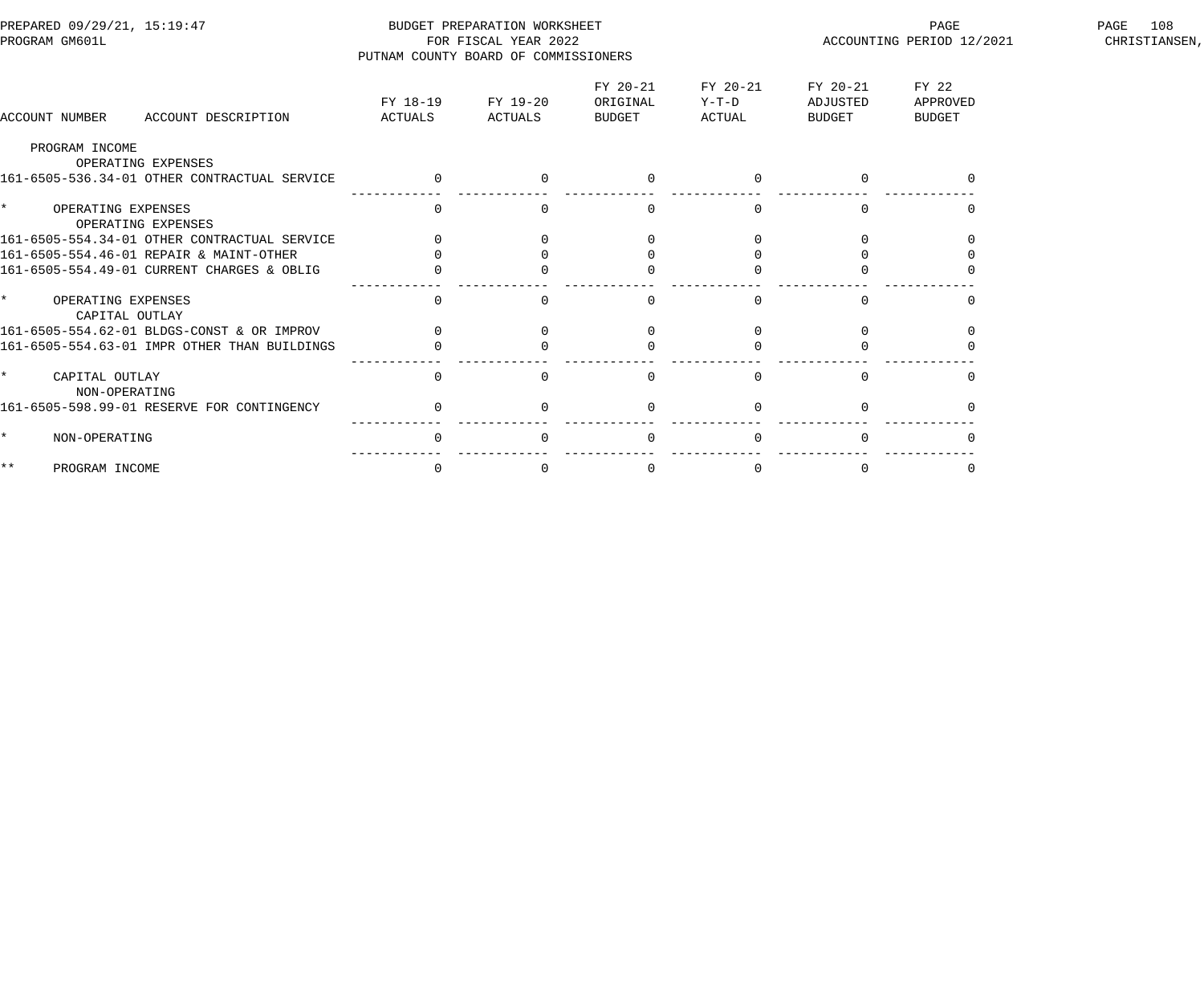| PREPARED 09/29/21, 15:19:47<br>PROGRAM GM601L |                                              | PUTNAM COUNTY BOARD OF COMMISSIONERS | BUDGET PREPARATION WORKSHEET<br>FOR FISCAL YEAR 2022 |                                       |                               | PAGE<br>ACCOUNTING PERIOD 12/2021 | 109<br>PAGE<br>CHRISTIANSEN,       |  |
|-----------------------------------------------|----------------------------------------------|--------------------------------------|------------------------------------------------------|---------------------------------------|-------------------------------|-----------------------------------|------------------------------------|--|
| ACCOUNT NUMBER                                | ACCOUNT DESCRIPTION                          | FY 18-19<br>ACTUALS                  | FY 19-20<br>ACTUALS                                  | FY 20-21<br>ORIGINAL<br><b>BUDGET</b> | FY 20-21<br>$Y-T-D$<br>ACTUAL | FY 20-21<br>ADJUSTED<br>BUDGET    | FY 22<br>APPROVED<br><b>BUDGET</b> |  |
| LCL HOUSING ASSIST/SHIP                       |                                              |                                      |                                                      |                                       |                               |                                   |                                    |  |
|                                               | OPERATING EXPENSES                           |                                      |                                                      |                                       |                               |                                   |                                    |  |
|                                               | 161-6506-554.32-01 AUDIT-STATE REQUIRE-CPA   |                                      | 0                                                    | $\Omega$                              | $\Omega$                      |                                   |                                    |  |
|                                               | 161-6506-554.34-01 OTHER CONTRACTUAL SERVICE |                                      | 44,090                                               | 83,874                                | 40,976                        | 83,874                            | 46,598                             |  |
|                                               | 161-6506-554.34-02 HOUSING/REHABILITATION    |                                      | 6,900                                                | 621,600                               | 116,125                       | 621,600                           | 507,725                            |  |
|                                               | 161-6506-554.34-03 TEMPORARY RELOCATION      |                                      |                                                      | 15,000                                | 8,138                         | 15,000                            | 8,741                              |  |
| 161-6506-554.34-04 ACQUISITION                |                                              |                                      |                                                      |                                       |                               |                                   |                                    |  |
|                                               | 161-6506-554.40-01 TRAVEL & PER DIEM         |                                      | 514                                                  |                                       |                               |                                   |                                    |  |
| OPERATING EXPENSES<br>CAPITAL OUTLAY          |                                              | $\Omega$                             | 51,504                                               | 720,474                               | 165,239                       | 720,474                           | 563,064                            |  |
|                                               | 161-6506-554.62-01 BLDGS-CONST & OR IMPROV   |                                      |                                                      |                                       |                               |                                   |                                    |  |
|                                               | 161-6506-554.63-01 IMPR OTHER THAN BUILDINGS |                                      |                                                      | $\Omega$                              |                               |                                   |                                    |  |
| CAPITAL OUTLAY                                |                                              | 0                                    | $\Omega$                                             | $\mathbf 0$                           | $\mathbf{0}$                  |                                   |                                    |  |
| $***$                                         | LCL HOUSING ASSIST/SHIP                      | 0                                    | 51,504                                               | 720,474                               | 165,239                       | 720,474                           | 563,064                            |  |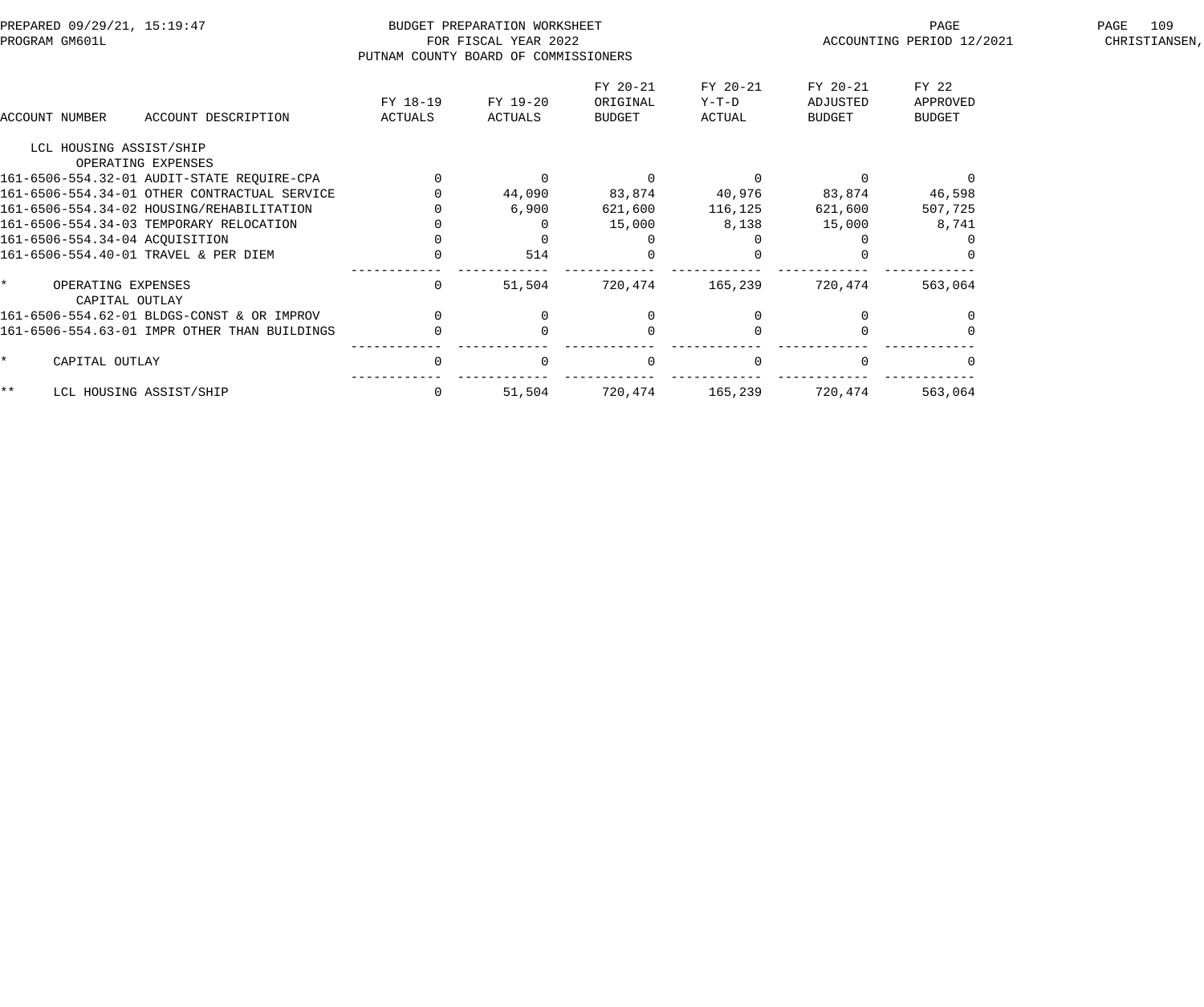| PREPARED 09/29/21, 15:19:47<br>PROGRAM GM601L |                           | PUTNAM COUNTY BOARD OF COMMISSIONERS         | BUDGET PREPARATION WORKSHEET<br>FOR FISCAL YEAR 2022 |                     |                                       | PAGE<br>ACCOUNTING PERIOD 12/2021 | 110<br>PAGE<br>CHRISTIANSEN,          |                                    |  |
|-----------------------------------------------|---------------------------|----------------------------------------------|------------------------------------------------------|---------------------|---------------------------------------|-----------------------------------|---------------------------------------|------------------------------------|--|
|                                               | ACCOUNT NUMBER            | ACCOUNT DESCRIPTION                          | FY 18-19<br>ACTUALS                                  | FY 19-20<br>ACTUALS | FY 20-21<br>ORIGINAL<br><b>BUDGET</b> | FY 20-21<br>Y-T-D<br>ACTUAL       | FY 20-21<br>ADJUSTED<br><b>BUDGET</b> | FY 22<br>APPROVED<br><b>BUDGET</b> |  |
|                                               | NEIGHBORHOOD STABILIZATON |                                              |                                                      |                     |                                       |                                   |                                       |                                    |  |
|                                               |                           | OPERATING EXPENSES                           |                                                      |                     |                                       |                                   |                                       |                                    |  |
|                                               |                           | 161-6509-554.34-01 OTHER CONTRACTUAL SERVICE |                                                      |                     |                                       |                                   |                                       |                                    |  |
|                                               |                           | 161-6509-554.34-02 HOUSING/REHABILITATION    |                                                      |                     |                                       |                                   |                                       |                                    |  |
|                                               |                           | 161-6509-554.34-04 ACQUISITION               |                                                      |                     |                                       |                                   |                                       |                                    |  |
|                                               | OPERATING EXPENSES        |                                              |                                                      | $\Omega$            | $\Omega$                              | $\Omega$                          |                                       |                                    |  |
| $\star\star$                                  |                           | NEIGHBORHOOD STABILIZATON                    |                                                      |                     |                                       |                                   |                                       |                                    |  |
| ***                                           | CDBG PROGRAM INCOME       |                                              |                                                      | 424,639             | 4,232,327                             | 448,105                           | 6,077,397                             | 5,462,290                          |  |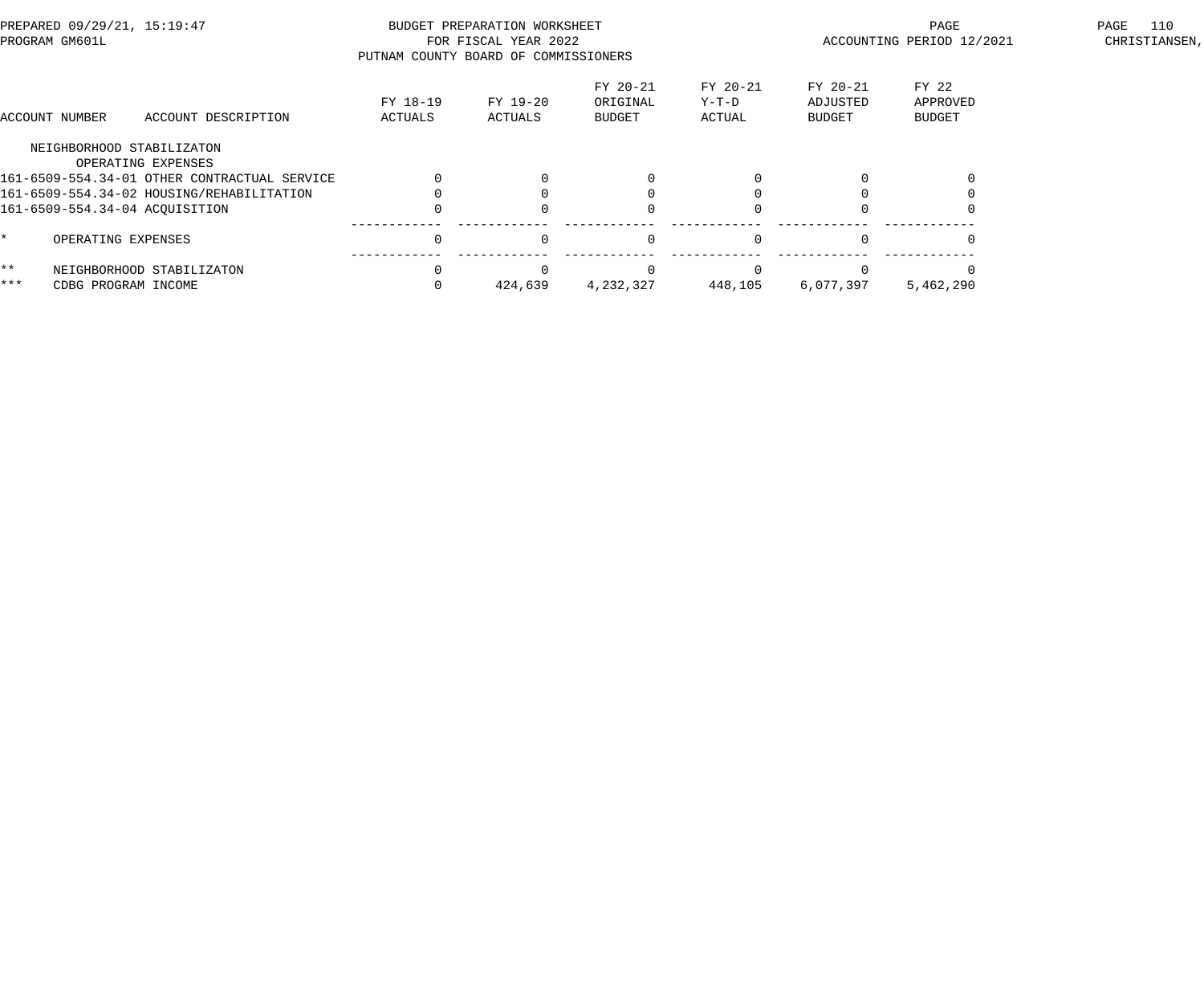|       | PREPARED 09/29/21, 15:19:47           |                                                                                         |                                                     | BUDGET PREPARATION WORKSHEET                    |                |                 | PAGE                                  | 111<br>PAGE    |  |
|-------|---------------------------------------|-----------------------------------------------------------------------------------------|-----------------------------------------------------|-------------------------------------------------|----------------|-----------------|---------------------------------------|----------------|--|
|       | PROGRAM GM601L                        |                                                                                         |                                                     | FOR FISCAL YEAR 2022                            |                |                 | ACCOUNTING PERIOD 12/2021             | CHRISTIANSEN,  |  |
|       |                                       |                                                                                         | PUTNAM COUNTY BOARD OF COMMISSIONERS                |                                                 |                |                 |                                       |                |  |
|       |                                       |                                                                                         |                                                     |                                                 | FY 20-21       | FY 20-21        | FY 20-21                              | FY 22          |  |
|       |                                       |                                                                                         | FY 18-19                                            | FY 19-20                                        | ORIGINAL       | $Y-T-D$         | ADJUSTED                              | APPROVED       |  |
|       | ACCOUNT NUMBER                        | ACCOUNT DESCRIPTION                                                                     | ACTUALS                                             | ACTUALS                                         | <b>BUDGET</b>  | ACTUAL          | BUDGET                                | <b>BUDGET</b>  |  |
|       | INTERLACHEN LAKES ESTATES             |                                                                                         |                                                     |                                                 |                |                 |                                       |                |  |
|       | INTERLACHEN LAKES ESTATES             |                                                                                         |                                                     |                                                 |                |                 |                                       |                |  |
|       | OPERATING EXPENSES                    |                                                                                         |                                                     |                                                 |                |                 |                                       |                |  |
|       |                                       | 162-7992-541.32-01 AUDIT-STATE REQUIRE-CPA 500                                          |                                                     |                                                 | 500            | 500 500         |                                       | 500            |  |
|       |                                       | 162-7992-541.34-01 OTHER CONTRACTUAL SERVICE 0                                          |                                                     | $\overline{0}$                                  | $\overline{0}$ | $\overline{0}$  | $\overline{0}$                        | $\overline{0}$ |  |
|       |                                       | 162-7992-541.34-55 M7G401-ILE-GRADING 79,030 73,375 74,812 64,364 74,812                |                                                     |                                                 |                |                 |                                       | 87,704         |  |
|       |                                       | 162-7992-541.34-57 M8G401-ILE 2-GRADING 165,314 185,882 148,912 128,246 148,912 133,475 |                                                     |                                                 |                |                 |                                       |                |  |
|       |                                       | 162-7992-541.34-61 MOG401-ILE UNT 19-GRADING                                            | $13,883$ $7,580$ $11,374$ $4,250$ $11,374$ $16,238$ |                                                 |                |                 |                                       |                |  |
|       |                                       |                                                                                         |                                                     |                                                 |                |                 | $\begin{array}{c} 0 \\ 0 \end{array}$ |                |  |
|       |                                       |                                                                                         |                                                     |                                                 |                |                 |                                       |                |  |
|       |                                       |                                                                                         |                                                     |                                                 |                |                 |                                       |                |  |
|       |                                       |                                                                                         |                                                     |                                                 | 4,200          | 3,530 4,200     |                                       | 4,200          |  |
|       |                                       |                                                                                         |                                                     |                                                 | 1,000          | 240             | 1,000                                 | 450            |  |
|       | * OPERATING EXPENSES<br>NON-OPERATING |                                                                                         | 267,123 276,153                                     |                                                 |                | 245,198 205,358 | 245,198                               | 246,967        |  |
|       |                                       | 162-7992-598.99-01 RESERVE FOR CONTINGENCY                                              |                                                     | $\overline{0}$                                  |                | 24,500 0 24,500 |                                       | 24,500         |  |
|       | 162-7992-598.99-20 FUTURE PROJECTS    |                                                                                         | $\begin{array}{c} 0 \\ 0 \end{array}$               | $\overline{0}$                                  | 65,312         | $\overline{0}$  | 53,364                                | 63,543         |  |
|       | NON-OPERATING                         |                                                                                         | $\Omega$                                            | $\Omega$                                        | 89,812         |                 | $0 \t 77,864$                         | 88,043         |  |
| $***$ | INTERLACHEN LAKES ESTATES             |                                                                                         |                                                     | 267,123 276,153 335,010 205,358 323,062 335,010 |                |                 |                                       |                |  |
| $***$ | INTERLACHEN LAKES ESTATES             |                                                                                         | 267,123                                             | 276,153 335,010                                 |                |                 | 205,358 323,062                       | 335,010        |  |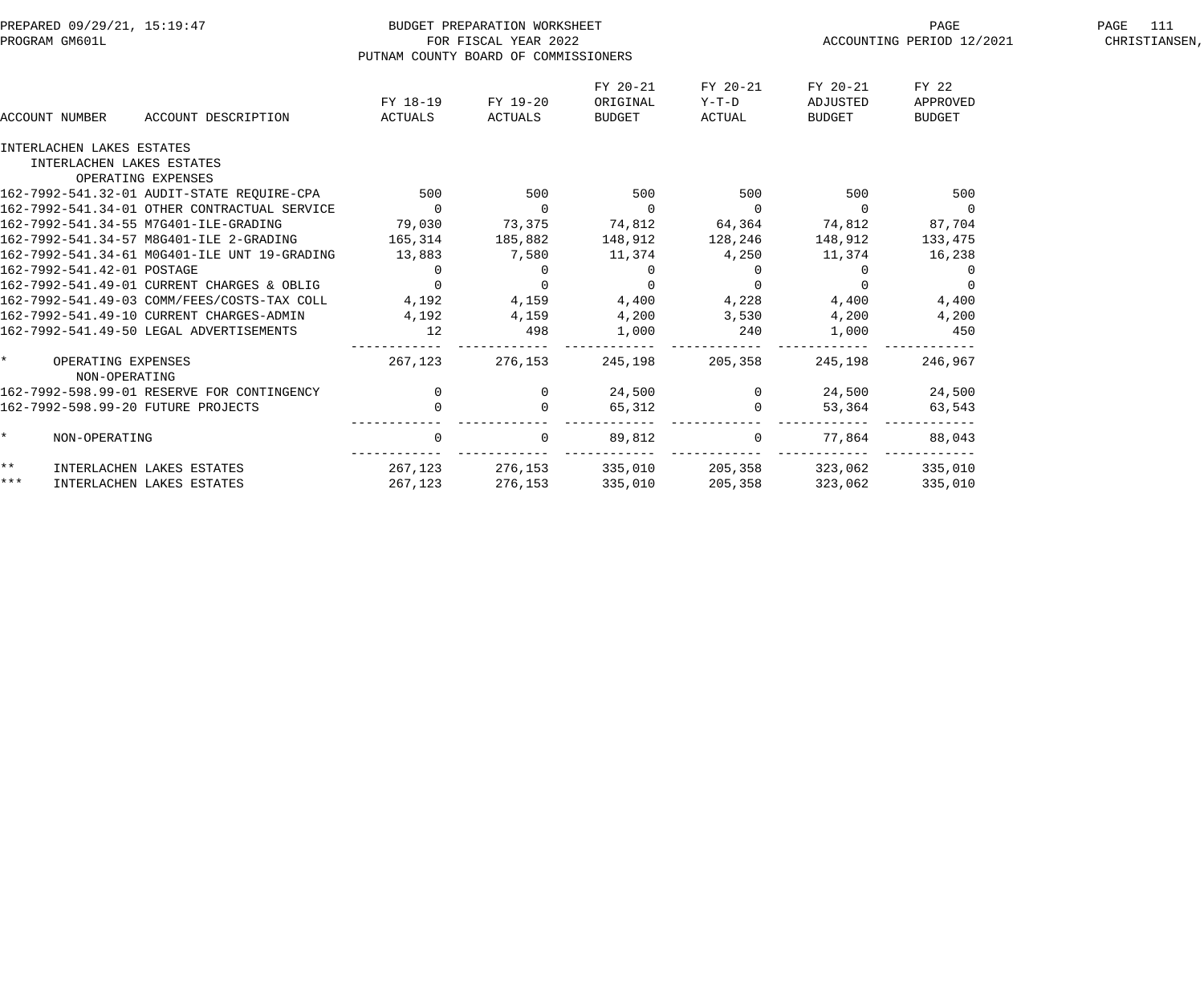| PREPARED 09/29/21, 15:19:47<br>PROGRAM GM601L |                                                      |                     | PUTNAM COUNTY BOARD OF COMMISSIONERS | BUDGET PREPARATION WORKSHEET<br>FOR FISCAL YEAR 2022 |                                |                               | PAGE<br>ACCOUNTING PERIOD 12/2021 | PAGE 112<br>CHRISTIANSEN,          |  |
|-----------------------------------------------|------------------------------------------------------|---------------------|--------------------------------------|------------------------------------------------------|--------------------------------|-------------------------------|-----------------------------------|------------------------------------|--|
|                                               | ACCOUNT NUMBER                                       | ACCOUNT DESCRIPTION | FY 18-19<br>ACTUALS                  | FY 19-20<br><b>ACTUALS</b>                           | FY 20-21<br>ORIGINAL<br>BUDGET | FY 20-21<br>$Y-T-D$<br>ACTUAL | FY 20-21<br>ADJUSTED<br>BUDGET    | FY 22<br>APPROVED<br><b>BUDGET</b> |  |
|                                               | WEST PUTNAM MSBU                                     |                     |                                      |                                                      |                                |                               |                                   |                                    |  |
|                                               | WEST PUTNAM MSTU/MSBU<br>OPERATING EXPENSES          |                     |                                      |                                                      |                                |                               |                                   |                                    |  |
|                                               | 163-7993-541.32-01 AUDIT-STATE REQUIRE-CPA 500       |                     |                                      | 500                                                  | 500                            | 500                           | 500                               | 500                                |  |
|                                               | 163-7993-541.34-01 OTHER CONTRACTUAL SERVICE         |                     | $\overline{0}$                       |                                                      | $\overline{0}$                 |                               | $\overline{0}$                    | $\overline{\phantom{0}}$           |  |
|                                               | 163-7993-541.34-65 M2G401-W PUTNAM MSBU-GRAD         |                     | 133,608                              | 119,674                                              | 210,742                        | 113,752                       | 210,742                           | 143,388                            |  |
|                                               | 163-7993-541.42-01 POSTAGE                           |                     | $\overline{0}$                       | $\overline{0}$                                       | $\overline{0}$                 | $\overline{0}$                | $\overline{0}$                    | $\overline{0}$                     |  |
|                                               | 163-7993-541.49-03 COMM/FEES/COSTS-TAX COLL          |                     | 2,165                                |                                                      | 2,168 2,333 2,185              |                               | 2,333                             | 2,333                              |  |
|                                               | 163-7993-541.49-10 CURRENT CHARGES-ADMIN 2,165 2,168 |                     |                                      |                                                      | 2,333                          | 1,803                         | 2,333                             | 2,333                              |  |
|                                               | 163-7993-541.49-50 LEGAL ADVERTISEMENTS              |                     | 12                                   | 272                                                  | 100                            | 78                            | 100                               | 450                                |  |
|                                               | * OPERATING EXPENSES<br>NON-OPERATING                |                     | 138,450                              | 124,782                                              |                                | 216,008 118,318               | 216,008                           | 149.004                            |  |
|                                               | 163-7993-598.99-01 RESERVE FOR CONTINGENCY           |                     | $\overline{0}$                       |                                                      | 21,500                         |                               |                                   | 22,454 2,150                       |  |
|                                               | 163-7993-598.99-20 FUTURE PROJECTS                   |                     |                                      |                                                      | 9,536                          |                               | 18,126                            | 95,890                             |  |
| $\star$                                       | NON-OPERATING                                        |                     | $\overline{0}$                       | $\overline{0}$                                       | 31,036                         | $\mathbf{0}$                  | 40,580                            | 98,040                             |  |
| $\star \star$                                 | WEST PUTNAM MSTU/MSBU                                |                     |                                      | 138,450 124,782                                      |                                |                               | 247,044 118,318 256,588           | 247,044                            |  |
| $***$                                         | WEST PUTNAM MSBU                                     |                     | 138,450                              | 124,782                                              | 247,044                        | 118,318                       | 256,588                           | 247,044                            |  |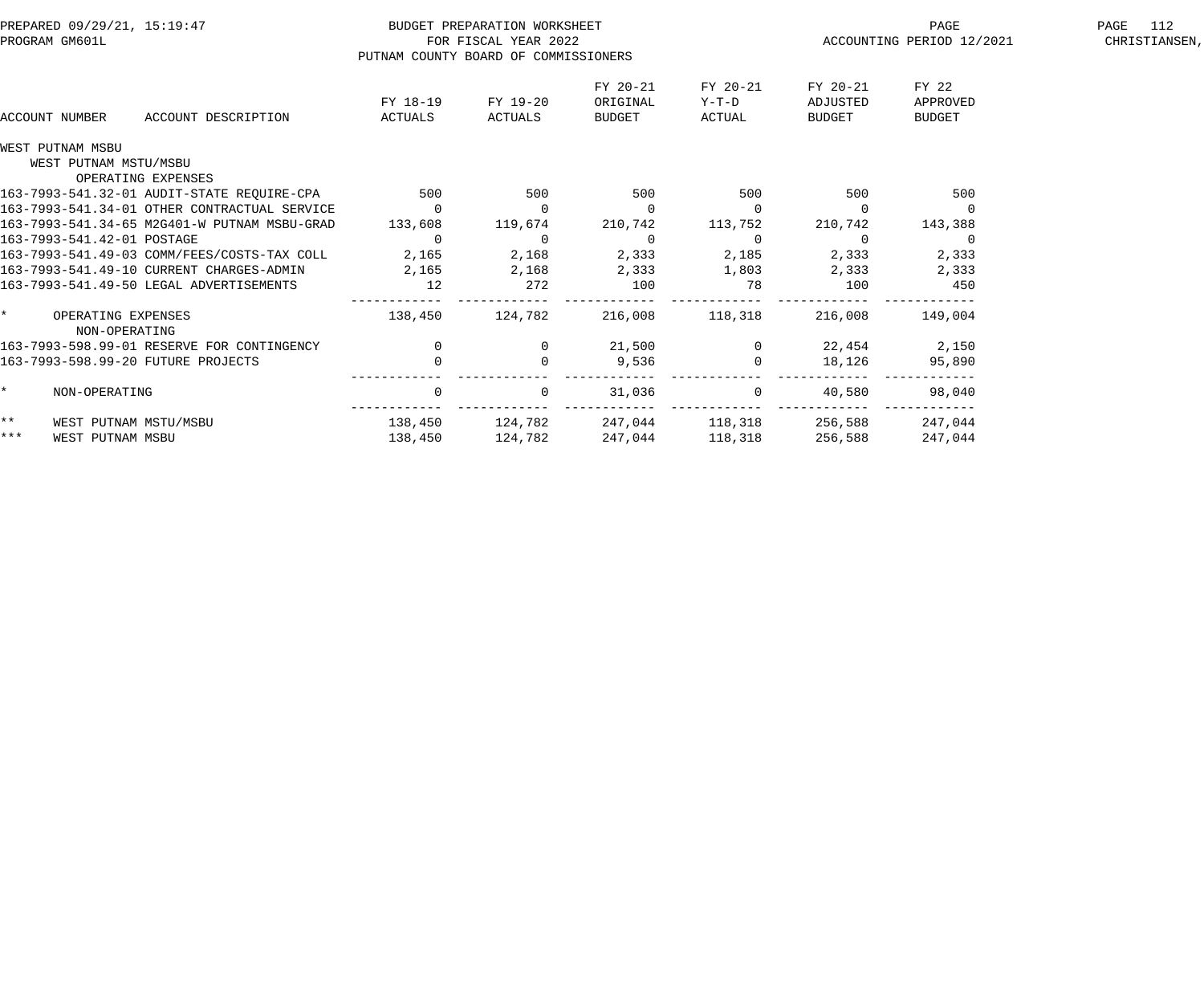|         | PREPARED 09/29/21, 15:19:47                  |                     | BUDGET PREPARATION WORKSHEET         |                                |                             | PAGE                           | PAGE<br>113                        |  |
|---------|----------------------------------------------|---------------------|--------------------------------------|--------------------------------|-----------------------------|--------------------------------|------------------------------------|--|
|         | PROGRAM GM601L                               |                     | FOR FISCAL YEAR 2022                 |                                |                             | ACCOUNTING PERIOD 12/2021      | CHRISTIANSEN,                      |  |
|         |                                              |                     | PUTNAM COUNTY BOARD OF COMMISSIONERS |                                |                             |                                |                                    |  |
|         | ACCOUNT NUMBER<br>ACCOUNT DESCRIPTION        | FY 18-19<br>ACTUALS | FY 19-20<br>ACTUALS                  | FY 20-21<br>ORIGINAL<br>BUDGET | FY 20-21<br>Y-T-D<br>ACTUAL | FY 20-21<br>ADJUSTED<br>BUDGET | FY 22<br>APPROVED<br><b>BUDGET</b> |  |
|         | LOC HOUSING ASST TF/SHIP                     |                     |                                      |                                |                             |                                |                                    |  |
|         | LCL HOUSING ASSIST/SHIP                      |                     |                                      |                                |                             |                                |                                    |  |
|         | OPERATING EXPENSES                           |                     |                                      |                                |                             |                                |                                    |  |
|         | 170-6506-554.34-01 OTHER CONTRACTUAL SERVICE | 2,293               | 1,927                                | 44,207                         | 10,432                      | 44,207                         | 44,207                             |  |
|         | 170-6506-554.34-10 CRF-RENTAL ASSISTANCE     |                     |                                      |                                |                             |                                |                                    |  |
|         | 170-6506-554.34-11 CRF-MORTGAGE PAYMENTS     |                     |                                      |                                |                             |                                |                                    |  |
|         | 170-6506-554.34-12 CRF-EMERGENCY REPAIRS     |                     |                                      |                                |                             |                                |                                    |  |
|         | 170-6506-554.34-14 CRF-SECURITY/UTILITY DEPS |                     |                                      |                                |                             |                                |                                    |  |
|         | 170-6506-554.49-50 LEGAL ADVERTISEMENTS      |                     |                                      |                                |                             |                                |                                    |  |
|         | 170-6506-554.49-52 SHIP PROGRAM - LOANS      |                     |                                      | 55,000                         | $\Omega$                    | 55,000                         | 55,000                             |  |
|         | 170-6506-554.49-53 SHIP PROGRAM - GRANTS     | 271,068             | 228,062                              | 1,118,914                      | 128,782                     | 1,065,279                      | 1,118,914                          |  |
|         | 170-6506-554.49-54 FLORIDA FIX GRANTS        | $\Omega$            |                                      |                                |                             |                                |                                    |  |
| $\star$ | OPERATING EXPENSES<br>NON-OPERATING          | 273,361             | 229,989                              | 1,218,121                      | 139,214                     | 1,164,486                      | 1,218,121                          |  |
|         | 170-6506-598.99-01 RESERVE FOR CONTINGENCY   | $\overline{0}$      | $\Omega$                             | $\Omega$                       | $\Omega$                    |                                |                                    |  |
| $\star$ | NON-OPERATING                                | $\overline{0}$      | $\Omega$                             | $\Omega$                       | $\Omega$                    |                                |                                    |  |
| * *     | LCL HOUSING ASSIST/SHIP                      | 273,361             | 229,989                              | 1,218,121                      | 139,214                     | 1,164,486                      | 1,218,121                          |  |
| * * *   | LOC HOUSING ASST TF/SHIP                     | 273,361             | 229,989                              | 1,218,121                      | 139,214                     | 1,164,486                      | 1,218,121                          |  |
|         |                                              |                     |                                      |                                |                             |                                |                                    |  |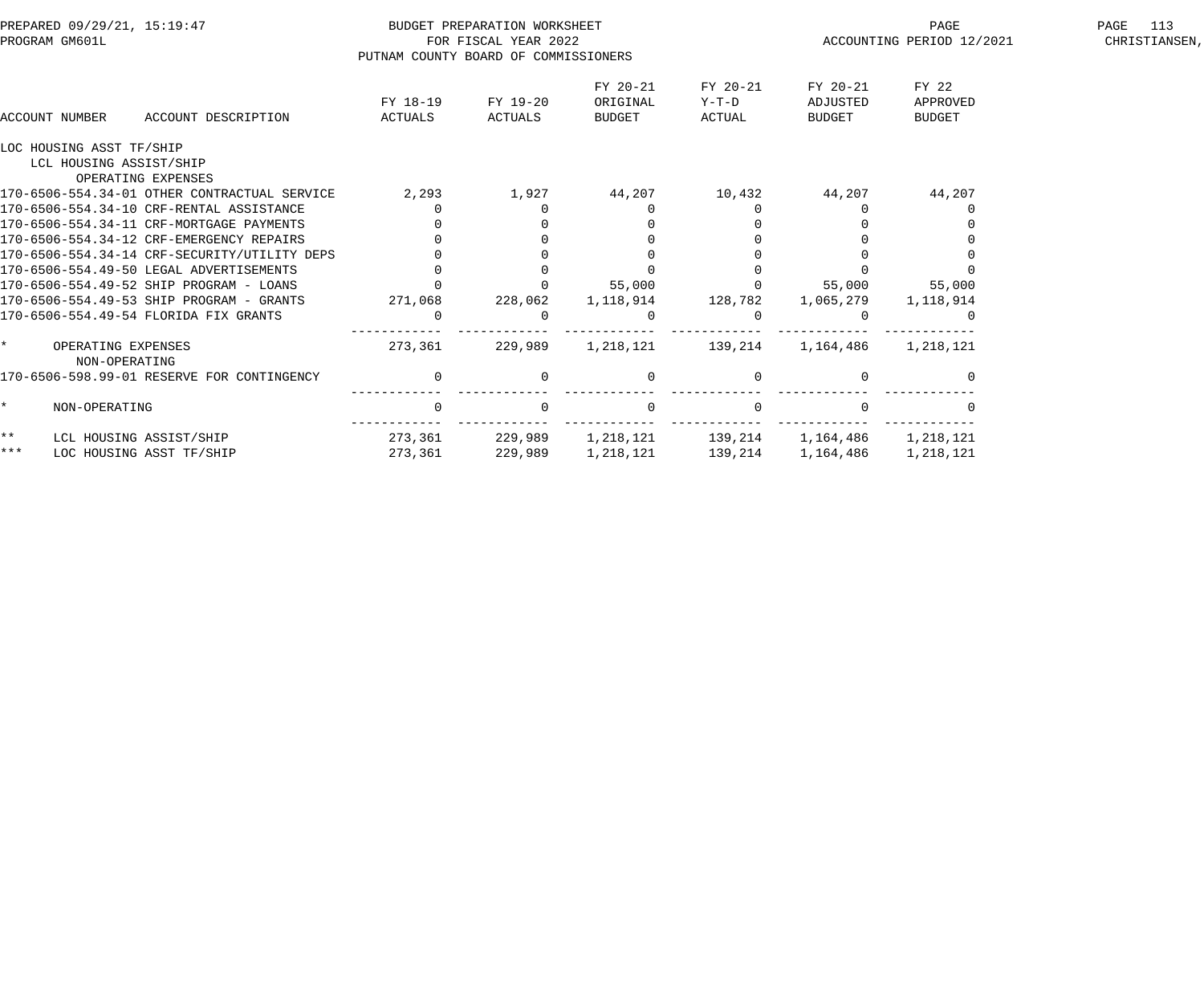| PREPARED 09/29/21, 15:19:47<br>PROGRAM GM601L |                                                 | PUTNAM COUNTY BOARD OF COMMISSIONERS | BUDGET PREPARATION WORKSHEET<br>FOR FISCAL YEAR 2022 |                                |                             | PAGE<br>ACCOUNTING PERIOD 12/2021 | 114<br>PAGE<br>CHRISTIANSEN, |  |
|-----------------------------------------------|-------------------------------------------------|--------------------------------------|------------------------------------------------------|--------------------------------|-----------------------------|-----------------------------------|------------------------------|--|
| ACCOUNT NUMBER                                | ACCOUNT DESCRIPTION                             | FY 18-19<br>ACTUALS                  | FY 19-20<br>ACTUALS                                  | FY 20-21<br>ORIGINAL<br>BUDGET | FY 20-21<br>Y-T-D<br>ACTUAL | FY 20-21<br>ADJUSTED<br>BUDGET    | FY 22<br>APPROVED<br>BUDGET  |  |
| HURRICANE HSNG RECOV PROG                     |                                                 |                                      |                                                      |                                |                             |                                   |                              |  |
|                                               | HURR HSNG RECOV(HHR) PROG<br>OPERATING EXPENSES |                                      |                                                      |                                |                             |                                   |                              |  |
|                                               | 171-6507-554.34-01 OTHER CONTRACTUAL SERVICE    |                                      |                                                      |                                |                             |                                   |                              |  |
|                                               | 171-6507-554.49-55 HHR PROGRAM - LOANS          |                                      |                                                      |                                |                             |                                   |                              |  |
|                                               | 171-6507-554.49-56 HHR PROGRAM - GRANTS         |                                      |                                                      |                                |                             |                                   |                              |  |
| OPERATING EXPENSES                            | NON-OPERATING                                   | $\Omega$                             |                                                      |                                |                             |                                   |                              |  |
|                                               | 171-6507-598.99-01 RESERVE FOR CONTINGENCY      | $\Omega$                             | $\Omega$                                             |                                |                             |                                   |                              |  |
| NON-OPERATING                                 |                                                 | $\mathbf 0$                          | $\Omega$                                             | $\Omega$                       |                             |                                   |                              |  |
| $***$                                         | HURR HSNG RECOV(HHR) PROG                       | $\Omega$                             |                                                      |                                |                             |                                   |                              |  |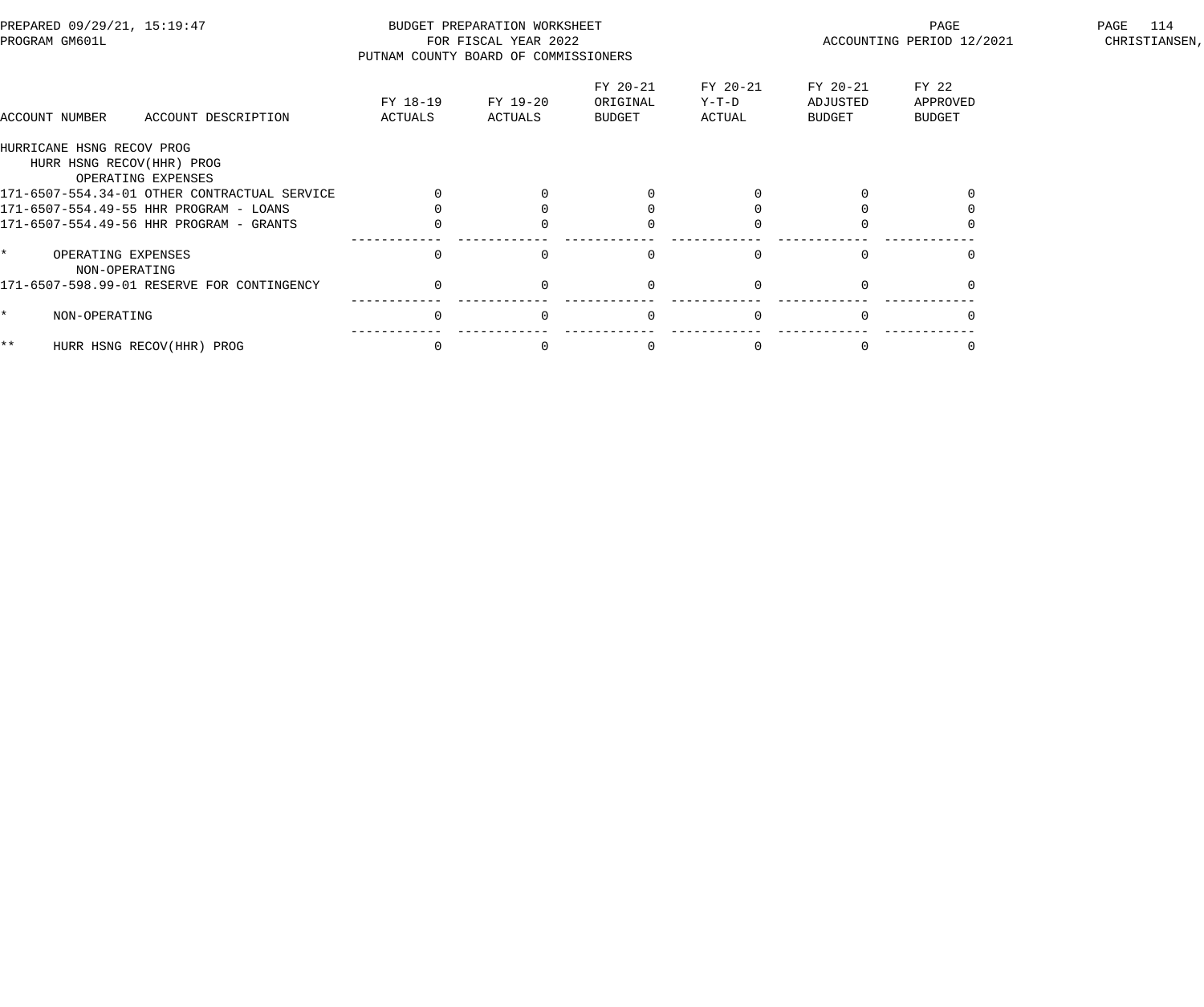| PREPARED 09/29/21, 15:19:47<br>PROGRAM GM601L |                                          |                                                      | PUTNAM COUNTY BOARD OF COMMISSIONERS | BUDGET PREPARATION WORKSHEET<br>FOR FISCAL YEAR 2022 |                                       | ACCOUNTING PERIOD 12/2021   | 115<br>PAGE<br>CHRISTIANSEN,          |                                    |  |
|-----------------------------------------------|------------------------------------------|------------------------------------------------------|--------------------------------------|------------------------------------------------------|---------------------------------------|-----------------------------|---------------------------------------|------------------------------------|--|
|                                               | ACCOUNT NUMBER                           | ACCOUNT DESCRIPTION                                  | FY 18-19<br>ACTUALS                  | FY 19-20<br>ACTUALS                                  | FY 20-21<br>ORIGINAL<br><b>BUDGET</b> | FY 20-21<br>Y-T-D<br>ACTUAL | FY 20-21<br>ADJUSTED<br><b>BUDGET</b> | FY 22<br>APPROVED<br><b>BUDGET</b> |  |
|                                               | TRANSFERS/RESERVES/MISC<br>NON-OPERATING | 171-9999-581.91-49 TRF-LOCAL HOUSING SHIP FD         |                                      | $\Omega$                                             |                                       |                             | $\Omega$                              |                                    |  |
| ¥.                                            | NON-OPERATING                            |                                                      |                                      | $\Omega$                                             | $\Omega$                              |                             | $\Omega$                              |                                    |  |
| $***$<br>***                                  |                                          | TRANSFERS/RESERVES/MISC<br>HURRICANE HSNG RECOV PROG |                                      | $\Omega$                                             | $\Omega$                              |                             | $\Omega$                              |                                    |  |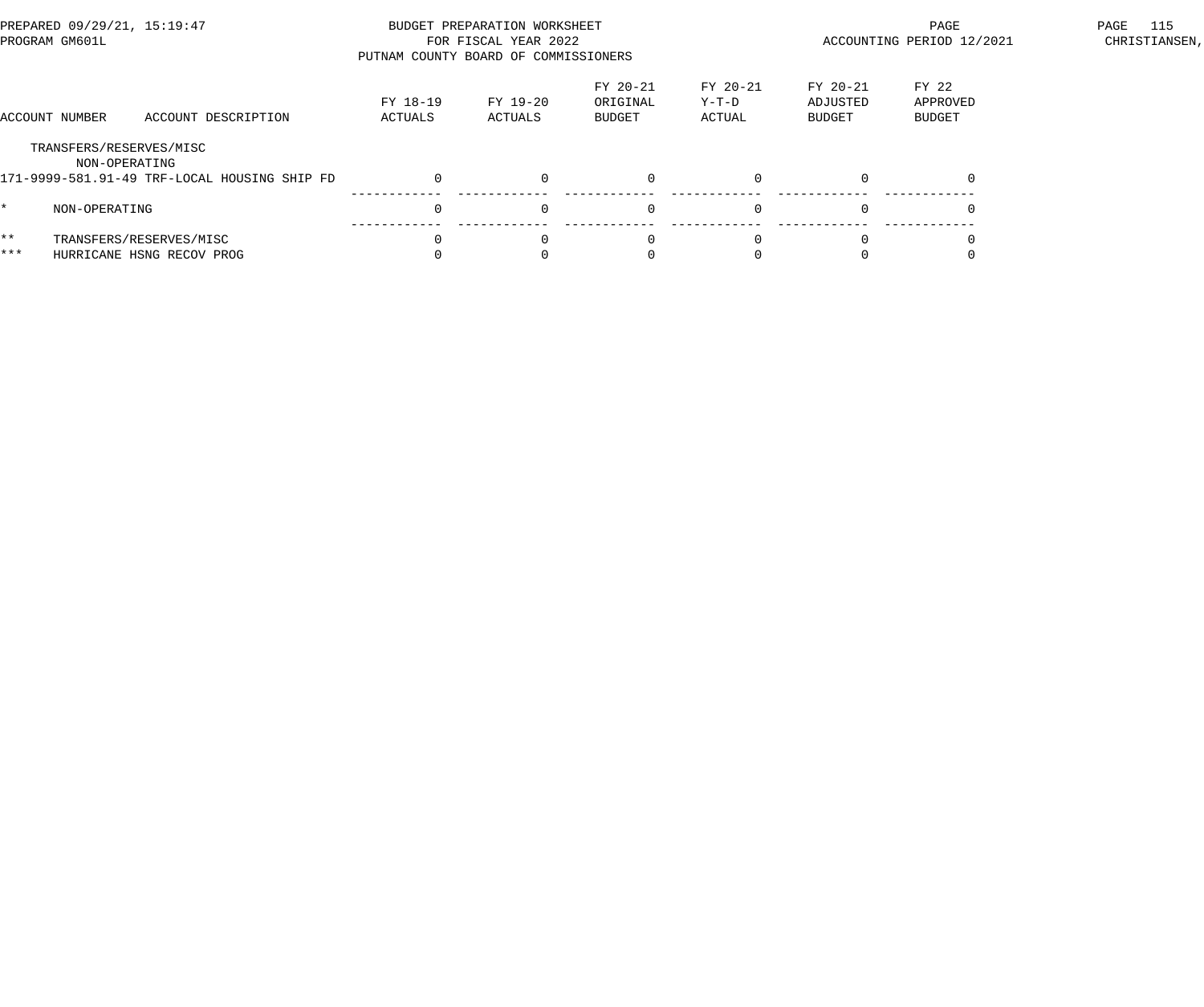| PREPARED 09/29/21, 15:19:47<br>PROGRAM GM601L               |                                                     | BUDGET PREPARATION WORKSHEET<br>FOR FISCAL YEAR 2022<br>PUTNAM COUNTY BOARD OF COMMISSIONERS | PAGE<br>ACCOUNTING PERIOD 12/2021 | PAGE 116<br>CHRISTIANSEN,          |                             |                                |                                    |  |
|-------------------------------------------------------------|-----------------------------------------------------|----------------------------------------------------------------------------------------------|-----------------------------------|------------------------------------|-----------------------------|--------------------------------|------------------------------------|--|
| ACCOUNT NUMBER                                              | ACCOUNT DESCRIPTION                                 | FY 18-19<br>ACTUALS                                                                          | FY 19-20<br>ACTUALS               | FY 20-21<br>ORIGINAL<br>BUDGET     | FY 20-21<br>Y-T-D<br>ACTUAL | FY 20-21<br>ADJUSTED<br>BUDGET | FY 22<br>APPROVED<br><b>BUDGET</b> |  |
| MSBU FUND                                                   |                                                     |                                                                                              |                                   |                                    |                             |                                |                                    |  |
| ROAD MSBU'S                                                 |                                                     |                                                                                              |                                   |                                    |                             |                                |                                    |  |
|                                                             | OPERATING EXPENSES                                  |                                                                                              |                                   |                                    |                             |                                |                                    |  |
|                                                             |                                                     |                                                                                              |                                   |                                    |                             | $\sim$ 0                       | $\overline{0}$                     |  |
|                                                             | 175-4110-541.32-01 AUDIT-STATE REQUIRE-CPA 3,000    |                                                                                              | 3,000                             | 3,000                              | 3,000                       | 3,000                          | 3,000                              |  |
|                                                             | 175-4110-541.34-01 OTHER CONTRACTUAL SERVICE        | $\overline{0}$                                                                               | $\overline{0}$                    | $\overline{\mathbf{0}}$            | $\overline{0}$              | $\overline{0}$                 | $\overline{0}$                     |  |
|                                                             | 175-4110-541.34-50 M5G501-OKLAWAHA HLLS-GRAD 3,773  |                                                                                              | 4,944                             | 21,295                             | 11,506                      | 21,295                         | 21,295                             |  |
|                                                             | 175-4110-541.34-51 M6G202-BOSTWICK NRTH-GRAD        | $\overline{0}$                                                                               | $\overline{0}$                    | $\overline{0}$                     | $\overline{0}$              | $\overline{0}$                 | 0                                  |  |
|                                                             | 175-4110-541.34-52 M6G204-SHAGGY LANE-GRADE         |                                                                                              |                                   | $\overline{0}$                     | $\overline{0}$              |                                |                                    |  |
|                                                             | 175-4110-541.34-53 M7G201-ST J HARB, U 3-GRAD       | 12,412                                                                                       | 15,300                            | 17,144                             | 16,718                      | 17,144                         | 17,144                             |  |
|                                                             | 175-4110-541.34-54 M7G202-W HARBOR FRMS-GRAD        | $\overline{0}$                                                                               | $\overline{0}$                    | $\overline{0}$                     | $\overline{0}$              | - 0                            | 0                                  |  |
|                                                             | 175-4110-541.34-56 M8G101-GROVE LK EST-GRAD         | $\overline{\phantom{0}}$                                                                     | $\overline{0}$                    | $\overline{0}$                     | $\overline{0}$              | $\overline{0}$                 | $\Omega$                           |  |
|                                                             | 175-4110-541.34-58 M8G501-LAKESIDE OAKS-GRAD 693    |                                                                                              | 2,408                             | 8,184 1,073                        |                             | 8,184                          | 8,184                              |  |
|                                                             | 175-4110-541.34-59 M9G301-SJRE/RIV RDGE-GRAD 19,575 |                                                                                              | 8,200                             | 35,685                             | 7,517                       | 35,685                         | 35,685                             |  |
|                                                             | 175-4110-541.34-60 M9G502-MOORES/BUMPY-GRAD 3,765   |                                                                                              | 3,780                             | 12,115                             | 3,765                       | 12,115                         | 12,115                             |  |
|                                                             | 175-4110-541.34-62 M2G101-LAKEVIEW PL-GRAD          | $\overline{0}$                                                                               | $\overline{0}$                    | $\overline{0}$                     | $\overline{0}$              | $\overline{0}$                 | $\overline{0}$                     |  |
|                                                             | 175-4110-541.34-63 M2G102-ACOSTA CREEK-GRAD 4,480   |                                                                                              | 8,480                             |                                    | 16,513 2,170                | 16,513                         | 16,803                             |  |
|                                                             | 175-4110-541.34-64 M2G501-INTERLAC BLVD-GRAD 49,499 |                                                                                              | 60,476                            | 61,273                             | 60,368                      | 61,273                         | 61,273                             |  |
|                                                             | 175-4110-541.34-66 M7G301-LAKESHORE HILLS MT        | $\overline{0}$                                                                               | $\overline{0}$                    | $\overline{0}$                     | $\overline{0}$              | $\overline{0}$                 | $\overline{0}$                     |  |
| 175-4110-541.42-01 POSTAGE                                  |                                                     | $\overline{0}$                                                                               | $\overline{0}$<br>$\overline{0}$  | $\overline{0}$<br>$\overline{0}$ 0 | $\overline{0}$              | - 0<br>$\overline{0}$          |                                    |  |
|                                                             | 175-4110-541.49-01 CURRENT CHARGES & OBLIG 470      |                                                                                              |                                   |                                    |                             |                                | $\Omega$                           |  |
|                                                             | 175-4110-541.49-03 COMM/FEES/COSTS-TAX COLL         | 1,829                                                                                        | 1,834                             |                                    | 1,900 1,862 1,900           |                                | 1,900                              |  |
|                                                             | 175-4110-541.49-10 CURRENT CHARGES-ADMIN            | 1,829                                                                                        | 1,834                             |                                    | 1,900 1,574 1,900           |                                | 1,900                              |  |
|                                                             | 175-4110-541.49-50 LEGAL ADVERTISEMENTS             | 35                                                                                           | 298                               | 1,033                              | 304                         | 1,033                          | 1,033                              |  |
| $\star$ and $\star$<br>OPERATING EXPENSES<br>CAPITAL OUTLAY |                                                     | $101,360$ $110,554$ $180,042$ $109,857$ $180,042$ $180,332$                                  |                                   |                                    |                             |                                |                                    |  |
| 175-4110-541.61-01 LAND                                     |                                                     | $\overline{0}$                                                                               | $\overline{0}$                    | $\overline{0}$                     | $\overline{0}$              | $\overline{0}$                 | 0                                  |  |
|                                                             | 175-4110-541.63-02 ROAD IMPROVEMENT PROJECTS        | $\overline{0}$                                                                               | $\overline{0}$                    | $\Omega$                           |                             |                                |                                    |  |
|                                                             | 175-4110-541.63-06 R25101-PT OF WDS-RESURF          |                                                                                              |                                   |                                    |                             |                                |                                    |  |
|                                                             | 175-4110-541.63-15 M3P502-E.COWPEN LAKE-PAVE        |                                                                                              |                                   |                                    |                             |                                |                                    |  |
|                                                             |                                                     |                                                                                              |                                   |                                    |                             |                                |                                    |  |
| CAPITAL OUTLAY<br>NON-OPERATING                             |                                                     |                                                                                              |                                   |                                    | $\mathbf 0$                 |                                |                                    |  |
|                                                             | 175-4110-598.99-01 RESERVE FOR CONTINGENCY          |                                                                                              | 0                                 | 18,000                             | $\overline{0}$              | 17,417                         | 17,417                             |  |
| 175-4110-598.99-20 FUTURE PROJECTS                          |                                                     |                                                                                              | $\Omega$                          | 397,024                            | $\overline{0}$              | 391,774                        | 317,542                            |  |
| NON-OPERATING                                               |                                                     |                                                                                              |                                   | 415,024                            | $\mathbf{0}$                | 409,191                        | $- - - - - - -$<br>334,959         |  |
| $***$<br>ROAD MSBU'S                                        |                                                     | 101,360                                                                                      | 110,554                           | 595,066                            | 109,857                     | 589,233                        | --------<br>515,291                |  |
| ***<br>MSBU FUND                                            |                                                     | 101,360                                                                                      | 110,554                           | 595,066                            | 109,857                     | 589,233                        | 515,291                            |  |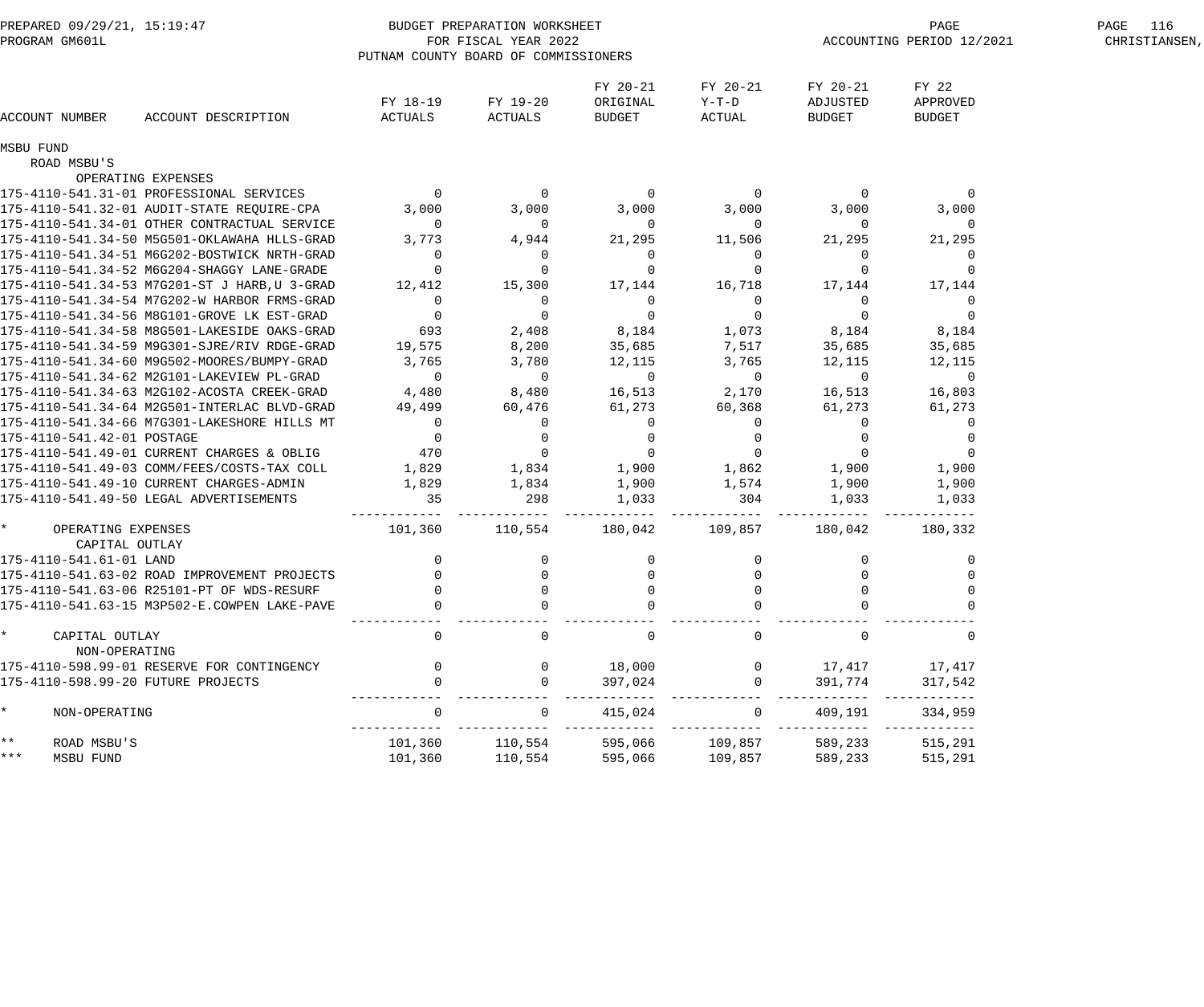| PREPARED 09/29/21, 15:19:47<br>PROGRAM GM601L                               | PUTNAM COUNTY BOARD OF COMMISSIONERS | BUDGET PREPARATION WORKSHEET<br>FOR FISCAL YEAR 2022 |                                |                             | PAGE<br>ACCOUNTING PERIOD 12/2021 | PAGE 117<br>CHRISTIANSEN,          |  |
|-----------------------------------------------------------------------------|--------------------------------------|------------------------------------------------------|--------------------------------|-----------------------------|-----------------------------------|------------------------------------|--|
| ACCOUNT NUMBER<br>ACCOUNT DESCRIPTION                                       | FY 18-19<br>ACTUALS                  | FY 19-20<br>ACTUALS                                  | FY 20-21<br>ORIGINAL<br>BUDGET | FY 20-21<br>Y-T-D<br>ACTUAL | FY 20-21<br>ADJUSTED<br>BUDGET    | FY 22<br>APPROVED<br><b>BUDGET</b> |  |
| COUNTY JAIL SINKING FUND<br>CAP IMP REV BDS & INT S F<br>OPERATING EXPENSES |                                      |                                                      |                                |                             |                                   |                                    |  |
| 201-8113-523.32-01 AUDIT-STATE REQUIRE-CPA                                  | $\overline{0}$                       |                                                      | 0                              |                             |                                   | $\overline{0}$                     |  |
| 201-8113-523.49-01 CURRENT CHARGES & OBLIG                                  |                                      |                                                      | $\Omega$                       |                             |                                   |                                    |  |
| $\star$<br>OPERATING EXPENSES<br>DEBT SERVICE                               | $\mathbf 0$                          |                                                      | $\Omega$                       | $\mathbf 0$                 |                                   |                                    |  |
| 201-8113-523.71-01 PRINCIPAL-BOND RETIREMENT                                | 246,300                              | 254,100                                              | 254,100                        | 261,900                     | 254,100                           | 270,100                            |  |
| 201-8113-523.72-01 INTEREST - BONDS                                         | 546,712                              | 539,016                                              | 539,016                        | 531,075                     | 539,016                           | 522,891                            |  |
| 201-8113-523.73-01 OTHER DEBT SERVICE COST                                  | $\overline{0}$                       | $\Omega$                                             | $\Omega$                       | 0                           |                                   |                                    |  |
| $\star$<br>DEBT SERVICE<br>NON-OPERATING                                    | 793,012                              | 793,116                                              | 793,116                        | 792,975                     | 793,116                           | 792,991                            |  |
| 201-8113-598.99-01 RESERVE FOR CONTINGENCY                                  | $\overline{0}$                       |                                                      | 0                              |                             |                                   | 0                                  |  |
| 201-8113-598.99-50 JAIL DEBT SERVICE                                        |                                      |                                                      | 856,952                        |                             | 856,419                           | 855,327                            |  |
| $\star$<br>NON-OPERATING                                                    | $\overline{0}$                       | $\overline{0}$                                       | 856,952                        | $\mathbf{0}$                | 856,419                           | 855,327                            |  |
| $\star \star$<br>CAP IMP REV BDS & INT S F                                  | 793,012                              | 793,116                                              | 1,650,068                      | 792,975                     | 1,649,535                         | 1,648,318                          |  |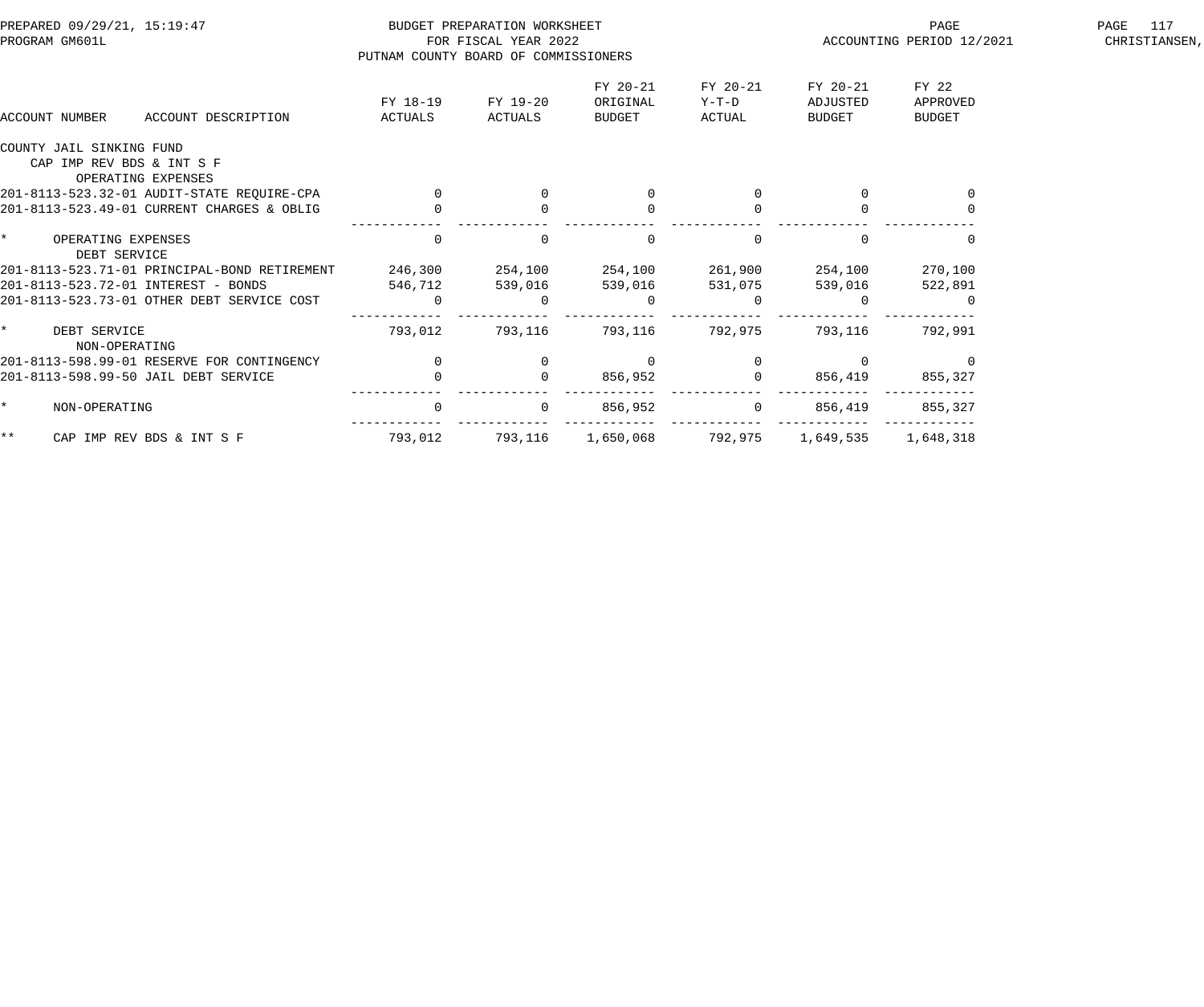| PREPARED 09/29/21, 15:19:47<br>PROGRAM GM601L |                                                     |                                             | PUTNAM COUNTY BOARD OF COMMISSIONERS | BUDGET PREPARATION WORKSHEET<br>FOR FISCAL YEAR 2022 |                                       |                             | PAGE<br>ACCOUNTING PERIOD 12/2021     |                             |  |
|-----------------------------------------------|-----------------------------------------------------|---------------------------------------------|--------------------------------------|------------------------------------------------------|---------------------------------------|-----------------------------|---------------------------------------|-----------------------------|--|
|                                               | ACCOUNT NUMBER                                      | ACCOUNT DESCRIPTION                         | FY 18-19<br>ACTUALS                  | FY 19-20<br>ACTUALS                                  | FY 20-21<br>ORIGINAL<br><b>BUDGET</b> | FY 20-21<br>Y-T-D<br>ACTUAL | FY 20-21<br>ADJUSTED<br><b>BUDGET</b> | FY 22<br>APPROVED<br>BUDGET |  |
|                                               | TRANSFERS/RESERVES/MISC<br>NON-OPERATING            | 201-9999-598.91-01 TRANSFER TO GENERAL FUND |                                      | $\Omega$                                             | $\Omega$                              |                             | $\Omega$                              |                             |  |
| *.                                            | NON-OPERATING                                       |                                             |                                      | $\Omega$                                             | $\Omega$                              |                             | $\Omega$                              |                             |  |
| $***$<br>***                                  | TRANSFERS/RESERVES/MISC<br>COUNTY JAIL SINKING FUND |                                             | 793,012                              | 793,116                                              | 1,650,068                             | 792,975                     | $\Omega$<br>1,649,535                 | 1,648,318                   |  |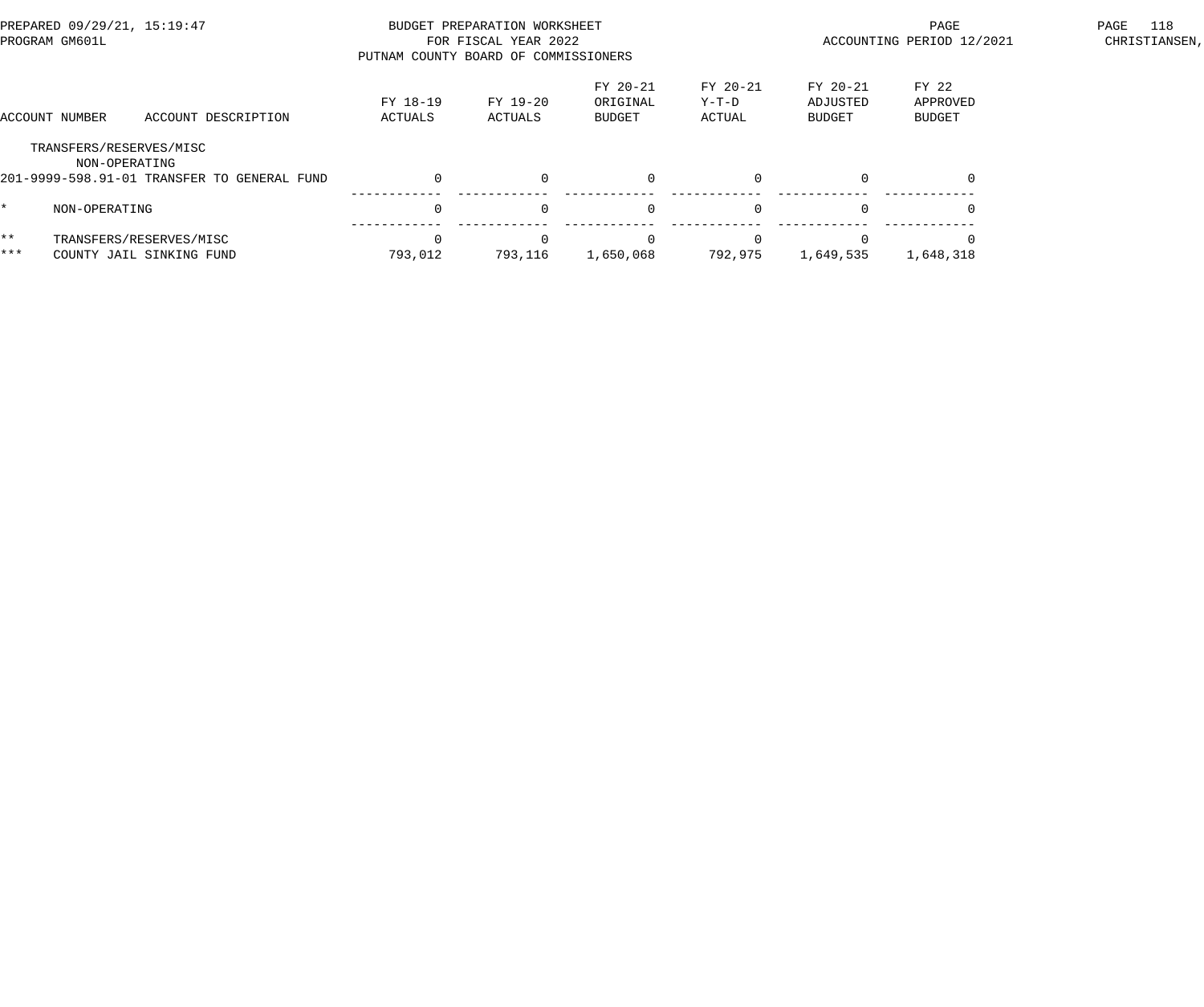| PREPARED 09/29/21, 15:19:47<br>PROGRAM GM601L   |                     | BUDGET PREPARATION WORKSHEET<br>FOR FISCAL YEAR 2022<br>PUTNAM COUNTY BOARD OF COMMISSIONERS |                                |                               | PAGE<br>ACCOUNTING PERIOD 12/2021 | PAGE<br>119<br>CHRISTIANSEN,       |  |
|-------------------------------------------------|---------------------|----------------------------------------------------------------------------------------------|--------------------------------|-------------------------------|-----------------------------------|------------------------------------|--|
| ACCOUNT DESCRIPTION<br>ACCOUNT NUMBER           | FY 18-19<br>ACTUALS | FY 19-20<br>ACTUALS                                                                          | FY 20-21<br>ORIGINAL<br>BUDGET | FY 20-21<br>$Y-T-D$<br>ACTUAL | FY 20-21<br>ADJUSTED<br>BUDGET    | FY 22<br>APPROVED<br><b>BUDGET</b> |  |
| MSBU S/F<br>1994 MSBU S/F<br>OPERATING EXPENSES |                     |                                                                                              |                                |                               |                                   |                                    |  |
| 212-7107-541.32-01 AUDIT-STATE REQUIRE-CPA      | $\overline{0}$      |                                                                                              |                                |                               |                                   |                                    |  |
| 212-7107-541.49-01 CURRENT CHARGES & OBLIG      | $\Omega$            |                                                                                              |                                |                               |                                   |                                    |  |
| 212-7107-541.49-03 COMM/FEES/COSTS-TAX COLL     | 420                 |                                                                                              |                                |                               |                                   |                                    |  |
| $\star$<br>OPERATING EXPENSES<br>DEBT SERVICE   | 420                 | 0                                                                                            | $\mathbf 0$                    | $\mathbf 0$                   | $\Omega$                          | $\Omega$                           |  |
| 212-7107-541.71-02 PRINCIPAL - LOANS            | $\Omega$            |                                                                                              |                                |                               |                                   |                                    |  |
| 212-7107-541.72-02 INTEREST - LOANS             |                     |                                                                                              |                                |                               |                                   |                                    |  |
| 212-7107-541.73-01 OTHER DEBT SERVICE COST      |                     |                                                                                              |                                |                               |                                   |                                    |  |
| $\star$<br>DEBT SERVICE<br>NON-OPERATING        | $\mathbf{0}$        | $\Omega$                                                                                     | $\Omega$                       | $\Omega$                      | $\Omega$                          |                                    |  |
| 212-7107-581.91-15 TRF TO TRANSPORTATION FD     | 102,761             |                                                                                              |                                |                               |                                   |                                    |  |
| $\star$<br>NON-OPERATING<br>NON-OPERATING       | 102,761             | $\mathbf 0$                                                                                  | $\mathbf 0$                    | $\Omega$                      | $\Omega$                          | 0                                  |  |
| 212-7107-598.99-01 RESERVE FOR CONTINGENCY      | $\mathbf{0}$        |                                                                                              | $\mathbf 0$                    |                               |                                   |                                    |  |
| $\star$<br>NON-OPERATING                        | $\overline{0}$      | $\Omega$                                                                                     | $\Omega$                       | $\Omega$                      | $\Omega$                          | $\cap$                             |  |
| $***$<br>1994 MSBU S/F                          | 103,181             |                                                                                              | 0                              |                               |                                   |                                    |  |
| $***$<br>MSBU S/F                               | 103,181             |                                                                                              | $\Omega$                       |                               |                                   |                                    |  |
|                                                 |                     |                                                                                              |                                |                               |                                   |                                    |  |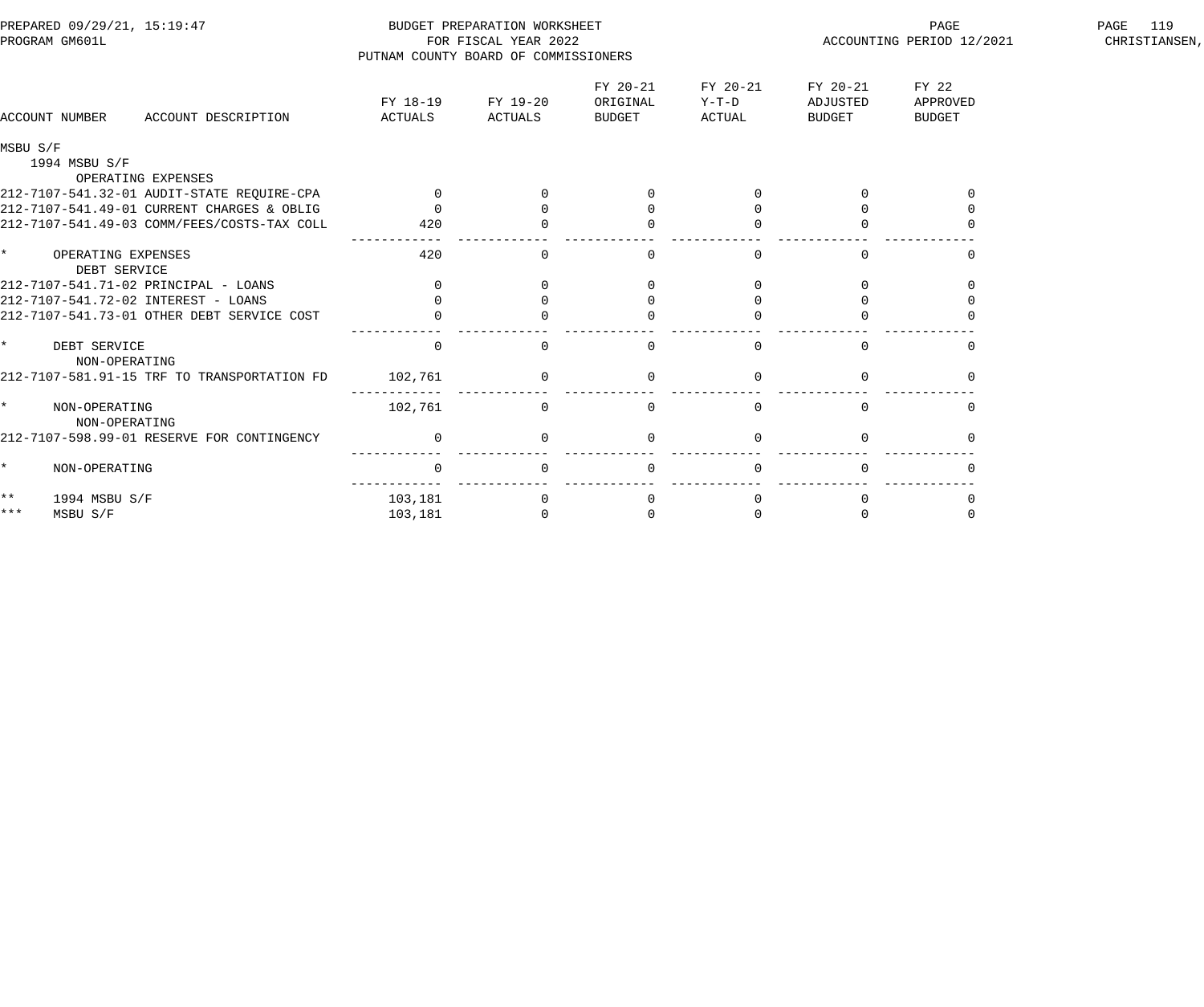| PREPARED 09/29/21, 15:19:47<br>PROGRAM GM601L        | PUTNAM COUNTY BOARD OF COMMISSIONERS  | BUDGET PREPARATION WORKSHEET<br>FOR FISCAL YEAR 2022 |                                |                                       | PAGE<br>ACCOUNTING PERIOD 12/2021 | PAGE 120<br>CHRISTIANSEN,          |  |
|------------------------------------------------------|---------------------------------------|------------------------------------------------------|--------------------------------|---------------------------------------|-----------------------------------|------------------------------------|--|
| ACCOUNT NUMBER<br>ACCOUNT DESCRIPTION                | ACTUALS                               | FY 18-19 FY 19-20<br>ACTUALS                         | FY 20-21<br>ORIGINAL<br>BUDGET | FY 20-21<br>Y-T-D<br>ACTUAL           | FY 20-21<br>ADJUSTED<br>BUDGET    | FY 22<br>APPROVED<br><b>BUDGET</b> |  |
| BETTER PLACE PL PROJECTS<br>BETTER PLACE PL PROJECTS |                                       |                                                      |                                |                                       |                                   |                                    |  |
| CAPITAL OUTLAY                                       |                                       |                                                      |                                |                                       |                                   |                                    |  |
| 301-2110-519.63-01 IMPR OTHER THAN BUILDINGS         | $\overline{0}$                        |                                                      |                                |                                       |                                   | 133,080                            |  |
| 301-2110-519.63-02 ROAD RESURFACING PROJECTS         |                                       |                                                      |                                |                                       | $\overline{0}$                    | 0                                  |  |
| 301-2110-519.64-01 EQUIPMENT-CASH PURCHASE           |                                       |                                                      |                                |                                       |                                   |                                    |  |
| $\star$<br>CAPITAL OUTLAY<br>CAPITAL OUTLAY          | $\mathbf 0$                           | $\mathbf 0$                                          | $\mathbf 0$                    | $\mathsf{O}$                          | $\overline{0}$                    | 133,080                            |  |
| 301-2110-521.62-01 SHERIFF PROPERTY                  | 12,599                                |                                                      | $\mathbf 0$                    |                                       |                                   | 0                                  |  |
| 301-2110-521.64-01 EQUIPMENT-CASH PURCHASE           | $\overline{0}$                        |                                                      |                                |                                       |                                   |                                    |  |
| $\star$<br>CAPITAL OUTLAY<br>CAPITAL OUTLAY          | 12,599                                | $\overline{0}$                                       | $\mathbf 0$                    | $\mathbf 0$                           | $\Omega$                          | 0                                  |  |
| 301-2110-537.63-01 IMPR OTHER THAN BUILDINGS         | $\overline{0}$                        | $\mathsf{O}$                                         | $\mathbf 0$                    | $\mathsf{O}$                          | $\overline{0}$                    | 490,400                            |  |
| $\star$<br>CAPITAL OUTLAY<br>CAPITAL OUTLAY          | $\overline{0}$                        | $\overline{0}$                                       | $\overline{0}$                 | $\overline{0}$                        | $\overline{0}$                    | 490,400                            |  |
| 301-2110-541.68-16 KELLY SMITH/GAIL/PEOPLES          | $\overline{0}$                        | $\overline{0}$                                       | 0                              |                                       |                                   | 0                                  |  |
| 301-2110-541.68-46 INDUSTRIAL PARK ROAD              |                                       |                                                      |                                |                                       |                                   |                                    |  |
| $\star$<br>CAPITAL OUTLAY<br>DEBT SERVICE            | $\overline{0}$                        | $\overline{0}$                                       | $\mathbf{0}$                   | $\mathbf{0}$                          | $\Omega$                          | $\overline{0}$                     |  |
| 301-2110-541.71-02 PRINCIPAL - LOANS                 | $\overline{0}$                        | $\mathbf 0$                                          | $\Omega$                       |                                       | $\Omega$                          | $\Omega$                           |  |
| 301-2110-541.72-02 INTEREST - LOANS                  | $\mathbf{0}$                          | $\mathbf 0$                                          |                                |                                       |                                   |                                    |  |
| 301-2110-541.73-02 CLOSING COSTS                     |                                       |                                                      |                                |                                       |                                   |                                    |  |
| $\star$<br>DEBT SERVICE<br>CAPITAL OUTLAY            | $\mathbf 0$                           | $\overline{0}$                                       | $\mathbf{0}$                   | $\mathbf{0}$                          | $\mathbf 0$                       | 0                                  |  |
| 301-2110-571.62-01 BLDGS-CONST & OR IMPROV           |                                       | $\overline{0}$                                       | $\mathbf 0$                    |                                       |                                   | $\Omega$                           |  |
| * CAPITAL OUTLAY<br>NON-OPERATING                    | $\overline{0}$                        | $\Omega$                                             | $\Omega$                       | $\Omega$                              | $\Omega$                          | $\mathbf 0$                        |  |
| 301-2110-581.91-08 TRFR TO GENERAL FUND              | $\overline{0}$                        | $\overline{0}$                                       | $\overline{0}$                 |                                       | $\overline{0}$                    | $\mathbf 0$                        |  |
| 301-2110-581.91-09 BUDGET TRSF-REG WATER FD          | 1,033,212                             | 564,351                                              | 550,000                        | 550,000                               | 550,000                           | 550,000                            |  |
| 301-2110-581.91-19 TRF-CAPITAL PROJECTS FD           | $\overline{0}$                        | $\Omega$                                             | $\mathbf{0}$                   | $\Omega$                              | $\Omega$                          | $\overline{0}$                     |  |
| 301-2110-581.91-25 TRF-ROAD PROJECTS FUND            | 303,999                               | $\overline{0}$                                       | $\overline{0}$                 | $\Omega$                              |                                   | $\Omega$                           |  |
| * NON-OPERATING<br>NON-OPERATING                     | 1,337,211 564,351                     |                                                      | 550,000                        | 550,000                               | 550,000                           | 550,000                            |  |
| 301-2110-598.99-01 RESERVE FOR CONTINGENCY           | $\overline{0}$                        |                                                      | 501,856                        |                                       | 526,527 522,971                   |                                    |  |
| 301-2110-598.99-12 RESTR RESERVE-CAP OUTLAY          |                                       | $\mathbf{0}$                                         | $\overline{0}$                 |                                       | 222,042                           | 222,042                            |  |
| 301-2110-598.99-45 RESERVE FUTURE DEBT (405)         | $\begin{array}{c} 0 \\ 0 \end{array}$ | $\overline{0}$                                       | 2,200,000                      | $\begin{array}{c} 0 \\ 0 \end{array}$ | 2,200,000                         | 2,750,000                          |  |
| $\star$<br>NON-OPERATING                             | $\mathbf 0$                           | $\overline{0}$                                       | 2,701,856                      | $\overline{0}$                        | 2,948,569                         | 3,495,013                          |  |
| $***$<br>BETTER PLACE PL PROJECTS                    | 1,349,810                             |                                                      | 564,351 3,251,856              | 550,000                               | 3,498,569                         | 4,668,493                          |  |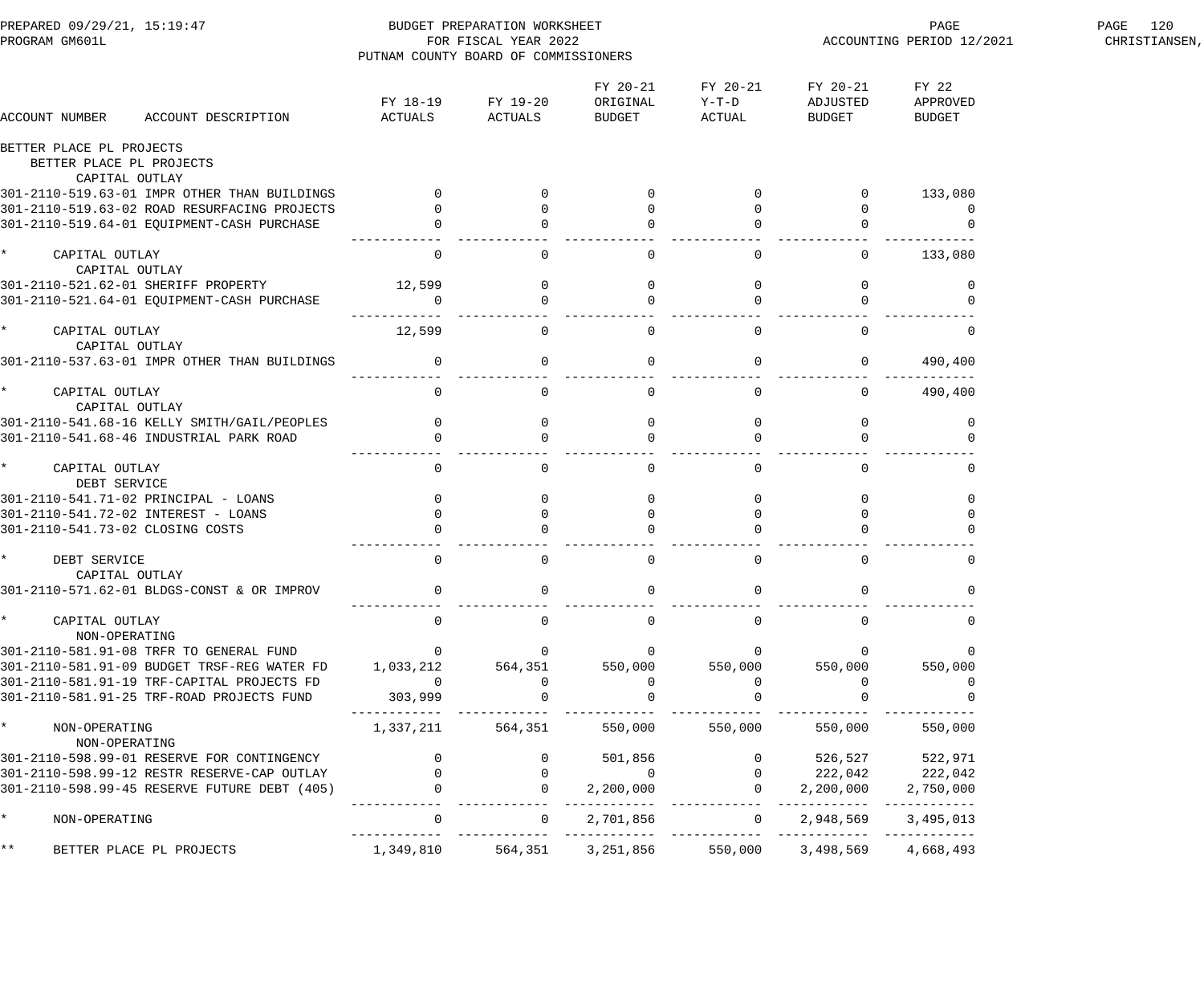| PREPARED 09/29/21, 15:19:47<br>PROGRAM GM601L |                                         | PUTNAM COUNTY BOARD OF COMMISSIONERS | BUDGET PREPARATION WORKSHEET<br>FOR FISCAL YEAR 2022 |                                | ACCOUNTING PERIOD 12/2021   | 121<br>PAGE<br>CHRISTIANSEN,   |                             |  |
|-----------------------------------------------|-----------------------------------------|--------------------------------------|------------------------------------------------------|--------------------------------|-----------------------------|--------------------------------|-----------------------------|--|
| ACCOUNT NUMBER                                | ACCOUNT DESCRIPTION                     | FY 18-19<br>ACTUALS                  | FY 19-20<br>ACTUALS                                  | FY 20-21<br>ORIGINAL<br>BUDGET | FY 20-21<br>Y-T-D<br>ACTUAL | FY 20-21<br>ADJUSTED<br>BUDGET | FY 22<br>APPROVED<br>BUDGET |  |
| SUPERVISOR OF ELECTIONS<br>NON-OPERATING      | 301-2440-581.91-08 TRFR TO GENERAL FUND |                                      | $\Omega$                                             | $\mathbf{0}$                   | $\Omega$                    |                                |                             |  |
| NON-OPERATING                                 |                                         |                                      | $\Omega$                                             | $\Omega$                       | $\Omega$                    |                                |                             |  |
| $***$                                         | SUPERVISOR OF ELECTIONS                 |                                      | $\Omega$                                             | $\Omega$                       |                             |                                |                             |  |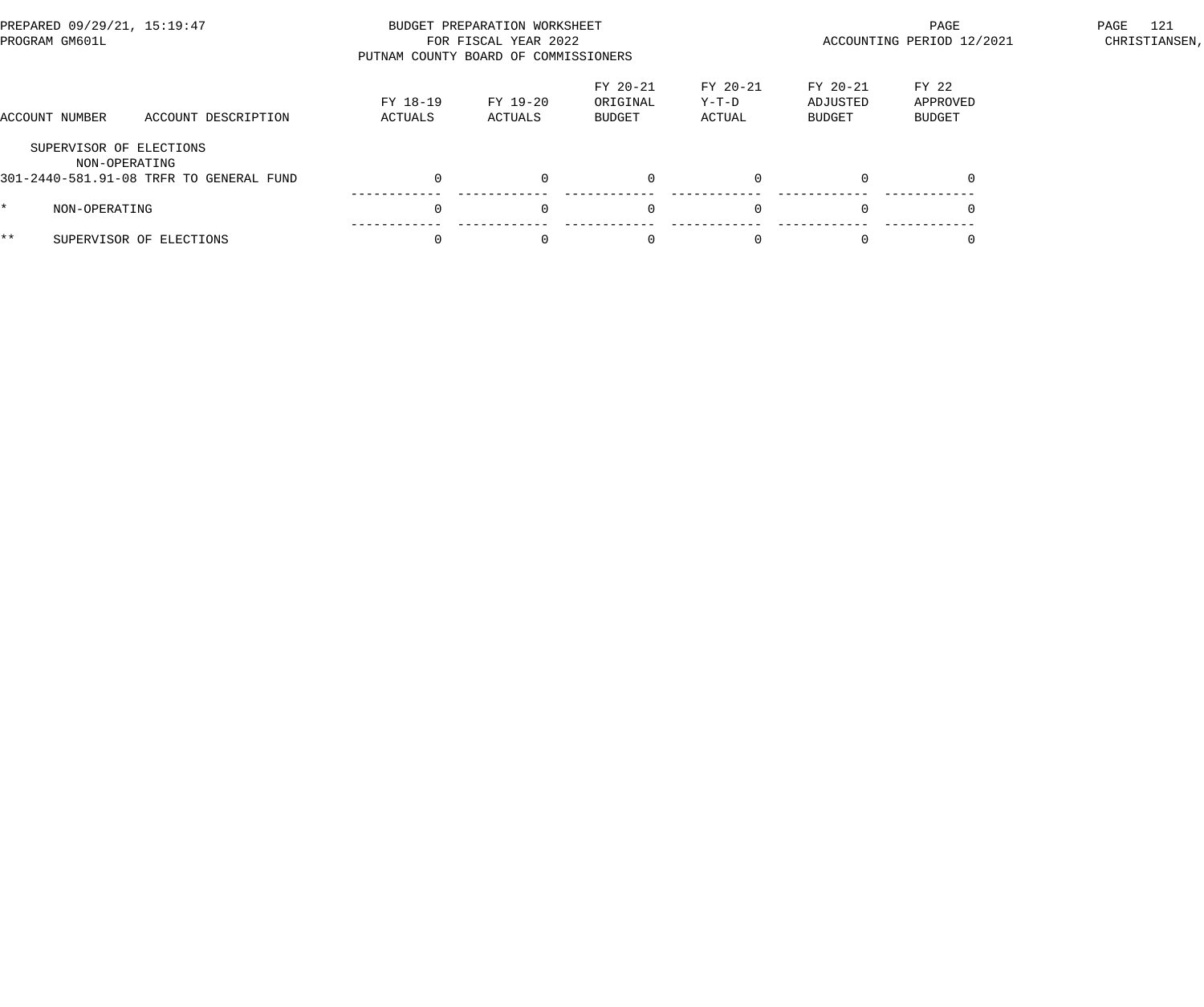| PREPARED 09/29/21, 15:19:47<br>PROGRAM GM601L |                                                              | PUTNAM COUNTY BOARD OF COMMISSIONERS | BUDGET PREPARATION WORKSHEET<br>FOR FISCAL YEAR 2022 |                                |                             | PAGE<br>ACCOUNTING PERIOD 12/2021 | 122<br>PAGE<br>CHRISTIANSEN, |  |
|-----------------------------------------------|--------------------------------------------------------------|--------------------------------------|------------------------------------------------------|--------------------------------|-----------------------------|-----------------------------------|------------------------------|--|
| ACCOUNT NUMBER                                | ACCOUNT DESCRIPTION                                          | FY 18-19<br>ACTUALS                  | FY 19-20<br>ACTUALS                                  | FY 20-21<br>ORIGINAL<br>BUDGET | FY 20-21<br>Y-T-D<br>ACTUAL | $FY 20-21$<br>ADJUSTED<br>BUDGET  | FY 22<br>APPROVED<br>BUDGET  |  |
| INFO TECHNOLOGY/GEN SVCS                      | CAPITAL OUTLAY<br>301-2551-519.64-01 EQUIPMENT-CASH PURCHASE |                                      | $\Omega$                                             | $\mathbf{0}$                   | $\Omega$                    |                                   |                              |  |
| CAPITAL OUTLAY                                |                                                              |                                      | $\Omega$                                             | $\overline{0}$                 | $\Omega$                    |                                   |                              |  |
| $***$                                         | INFO TECHNOLOGY/GEN SVCS                                     |                                      | $\Omega$                                             | $\Omega$                       |                             |                                   |                              |  |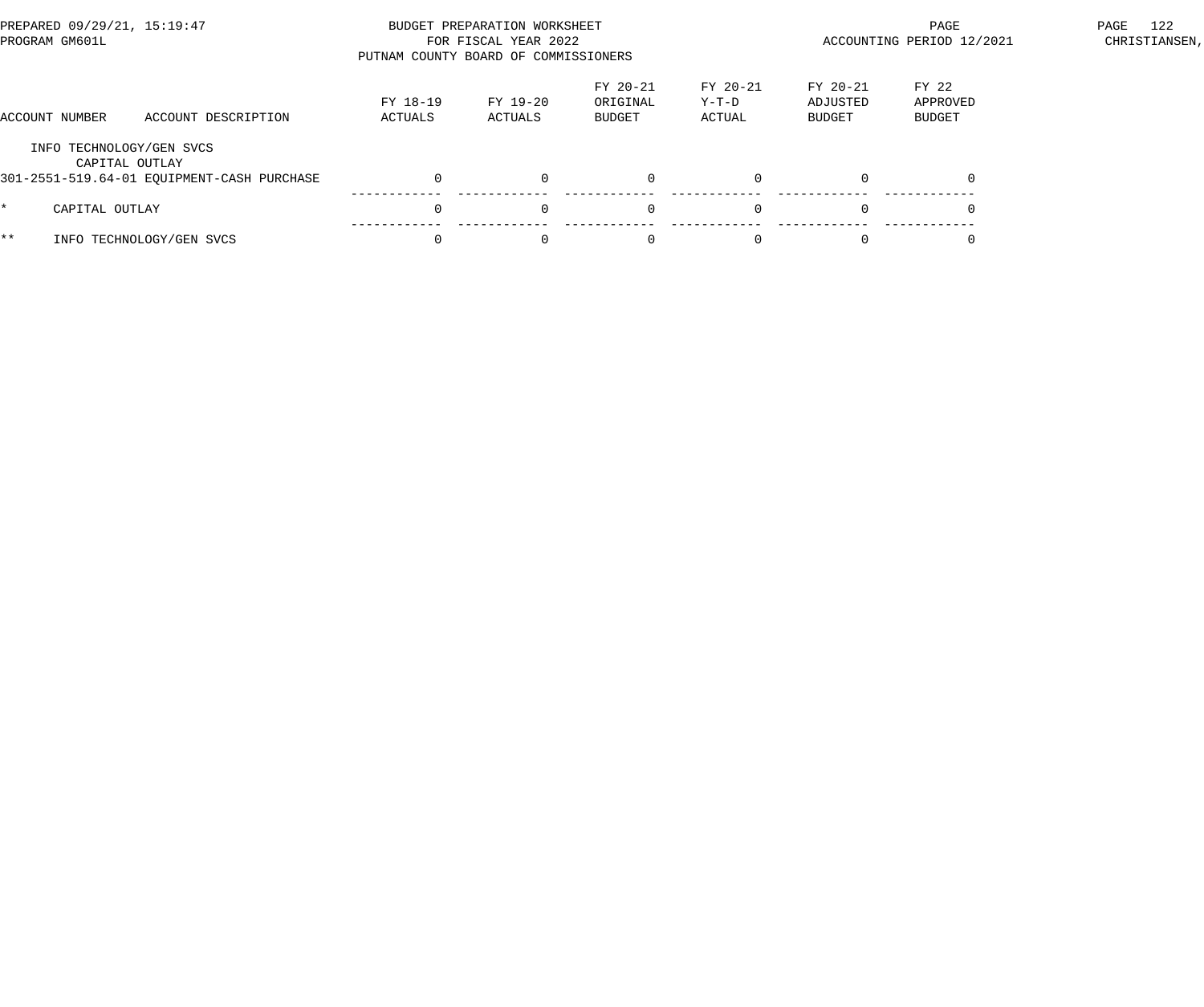| PREPARED 09/29/21, 15:19:47<br>PROGRAM GM601L |                                            | PUTNAM COUNTY BOARD OF COMMISSIONERS | BUDGET PREPARATION WORKSHEET<br>FOR FISCAL YEAR 2022 |                                |                             | PAGE<br>ACCOUNTING PERIOD 12/2021 | 123<br>PAGE<br>CHRISTIANSEN, |  |
|-----------------------------------------------|--------------------------------------------|--------------------------------------|------------------------------------------------------|--------------------------------|-----------------------------|-----------------------------------|------------------------------|--|
| ACCOUNT NUMBER                                | ACCOUNT DESCRIPTION                        | FY 18-19<br>ACTUALS                  | FY 19-20<br>ACTUALS                                  | FY 20-21<br>ORIGINAL<br>BUDGET | FY 20-21<br>Y-T-D<br>ACTUAL | $FY 20-21$<br>ADJUSTED<br>BUDGET  | FY 22<br>APPROVED<br>BUDGET  |  |
| COUNTYWIDE FIRE PROTECT.<br>CAPITAL OUTLAY    | 301-3290-522.64-01 EQUIPMENT-CASH PURCHASE |                                      | $\Omega$                                             | $\mathbf{0}$                   | $\Omega$                    |                                   |                              |  |
| CAPITAL OUTLAY                                |                                            |                                      | $\Omega$                                             | $\mathbf{0}$                   | $\Omega$                    |                                   |                              |  |
| $***$                                         | COUNTYWIDE FIRE PROTECT.                   |                                      | $\Omega$                                             | $\Omega$                       |                             |                                   |                              |  |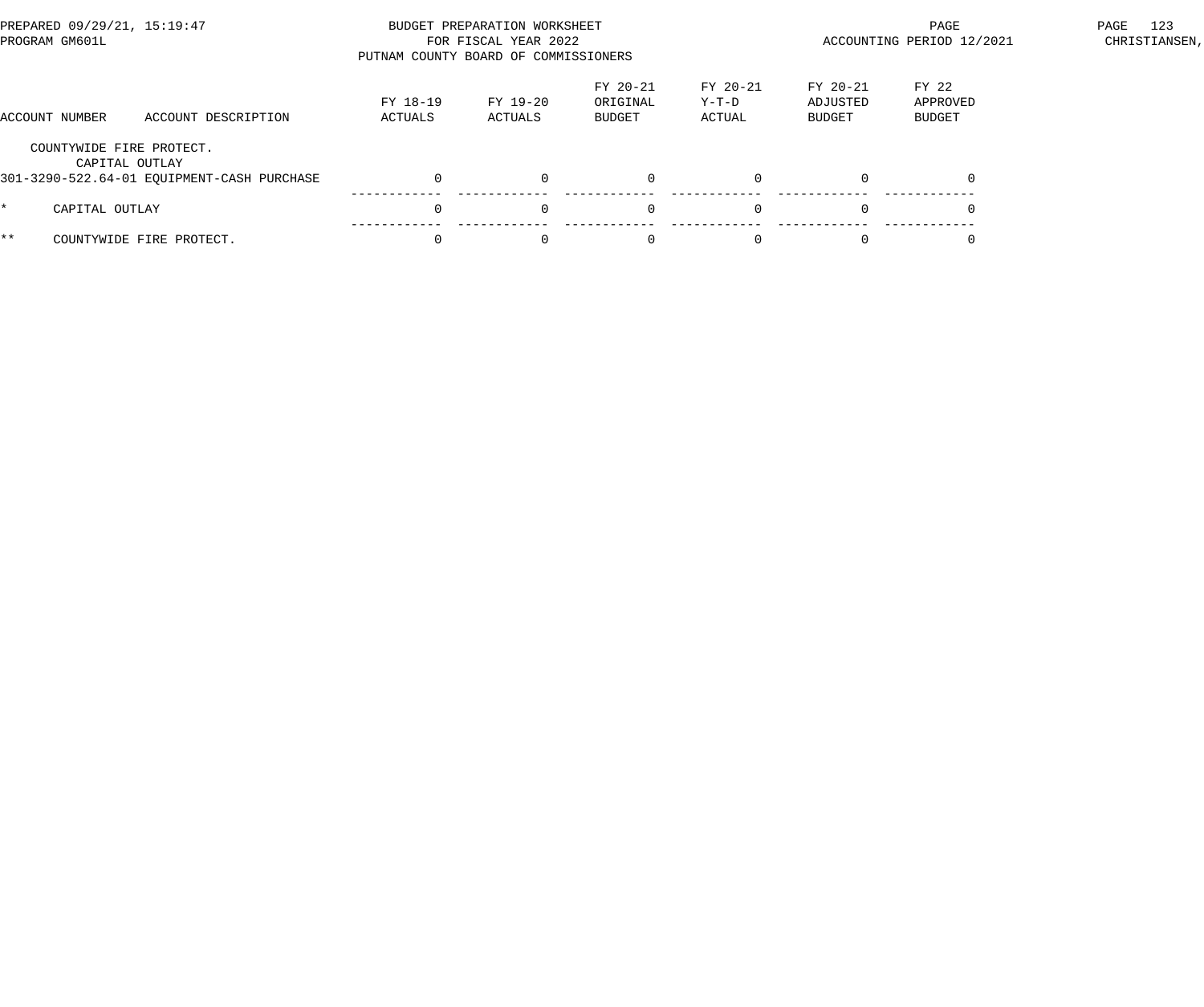| PREPARED 09/29/21, 15:19:47<br>PROGRAM GM601L |                                                     | PUTNAM COUNTY BOARD OF COMMISSIONERS | BUDGET PREPARATION WORKSHEET<br>FOR FISCAL YEAR 2022 |                                |                             | PAGE<br>ACCOUNTING PERIOD 12/2021     | 124<br>PAGE<br>CHRISTIANSEN, |  |
|-----------------------------------------------|-----------------------------------------------------|--------------------------------------|------------------------------------------------------|--------------------------------|-----------------------------|---------------------------------------|------------------------------|--|
| ACCOUNT NUMBER                                | ACCOUNT DESCRIPTION                                 | FY 18-19<br>ACTUALS                  | FY 19-20<br>ACTUALS                                  | FY 20-21<br>ORIGINAL<br>BUDGET | FY 20-21<br>Y-T-D<br>ACTUAL | FY 20-21<br>ADJUSTED<br><b>BUDGET</b> | FY 22<br>APPROVED<br>BUDGET  |  |
| ANIMAL CONTROL                                | CAPITAL OUTLAY<br>301-3445-529.62-12 ANIMAL SHELTER | 2,912                                | $\overline{0}$                                       | 750,000                        | 10,917                      | 750,000                               | 750,000                      |  |
| CAPITAL OUTLAY<br>$\star$                     |                                                     | 2,912                                | $\overline{0}$                                       | 750,000                        | 10,917                      | 750,000                               | 750,000                      |  |
| $***$<br>ANIMAL CONTROL                       |                                                     | 2,912                                | $\mathbf{0}$                                         | 750,000                        | 10,917                      | 750,000                               | 750,000                      |  |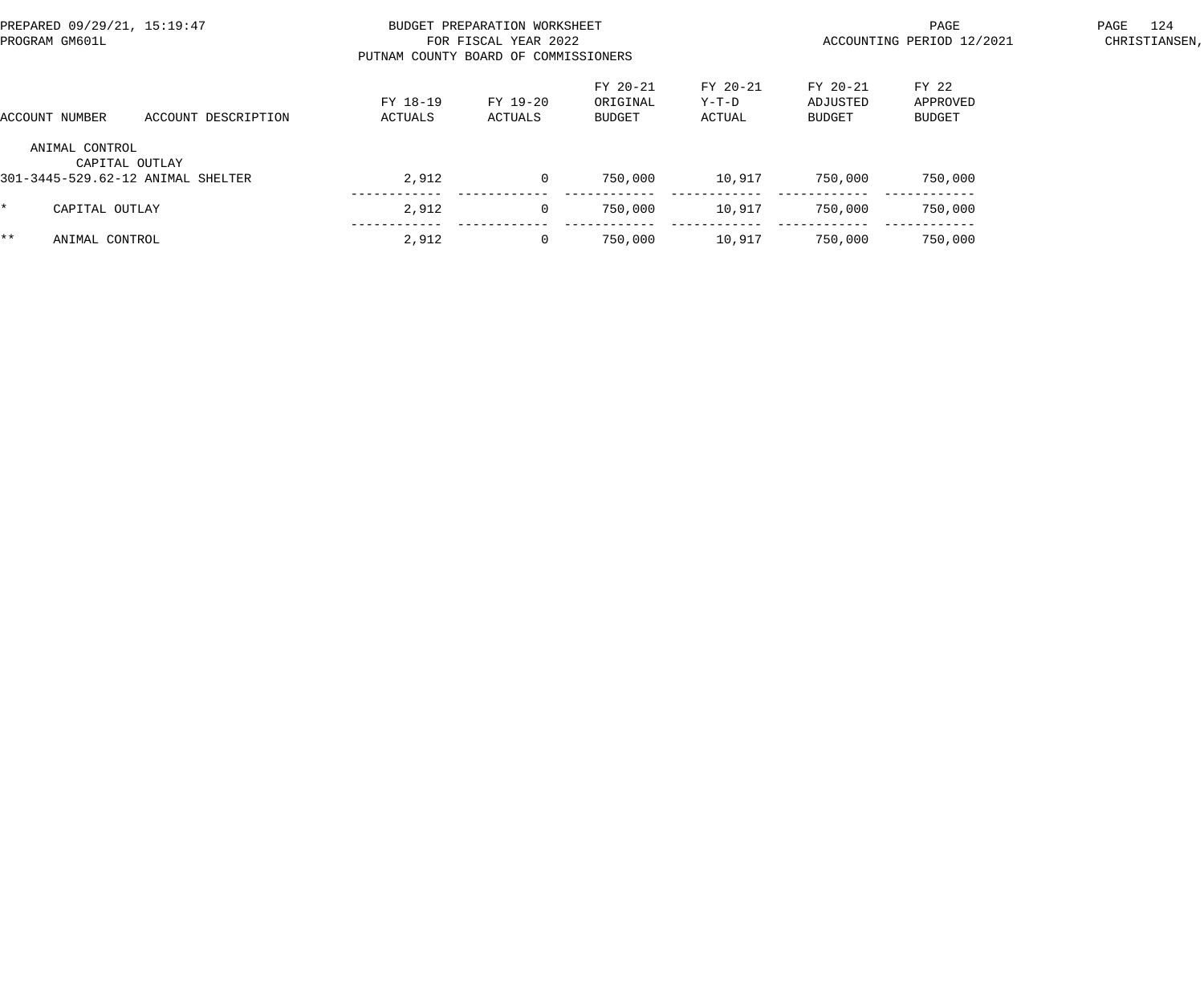| PREPARED 09/29/21, 15:19:47<br>PROGRAM GM601L |                                                            | PUTNAM COUNTY BOARD OF COMMISSIONERS | BUDGET PREPARATION WORKSHEET<br>FOR FISCAL YEAR 2022 |                                |                             | PAGE<br>ACCOUNTING PERIOD 12/2021 | 125<br>PAGE<br>CHRISTIANSEN, |  |
|-----------------------------------------------|------------------------------------------------------------|--------------------------------------|------------------------------------------------------|--------------------------------|-----------------------------|-----------------------------------|------------------------------|--|
| ACCOUNT NUMBER                                | ACCOUNT DESCRIPTION                                        | FY 18-19<br>ACTUALS                  | FY 19-20<br>ACTUALS                                  | FY 20-21<br>ORIGINAL<br>BUDGET | FY 20-21<br>Y-T-D<br>ACTUAL | FY 20-21<br>ADJUSTED<br>BUDGET    | FY 22<br>APPROVED<br>BUDGET  |  |
| EMERGENCY MANAGEMENT                          | NON-OPERATING<br>301-3991-581.91-18 TRFR-MISC. GRANTS FUND |                                      | $\Omega$                                             |                                | $\Omega$                    | $\Omega$                          |                              |  |
| NON-OPERATING                                 |                                                            | $\Omega$                             | $\Omega$                                             | $\Omega$                       | $\Omega$                    | $\Omega$                          |                              |  |
| * *                                           | EMERGENCY MANAGEMENT                                       |                                      | $\Omega$                                             |                                |                             |                                   |                              |  |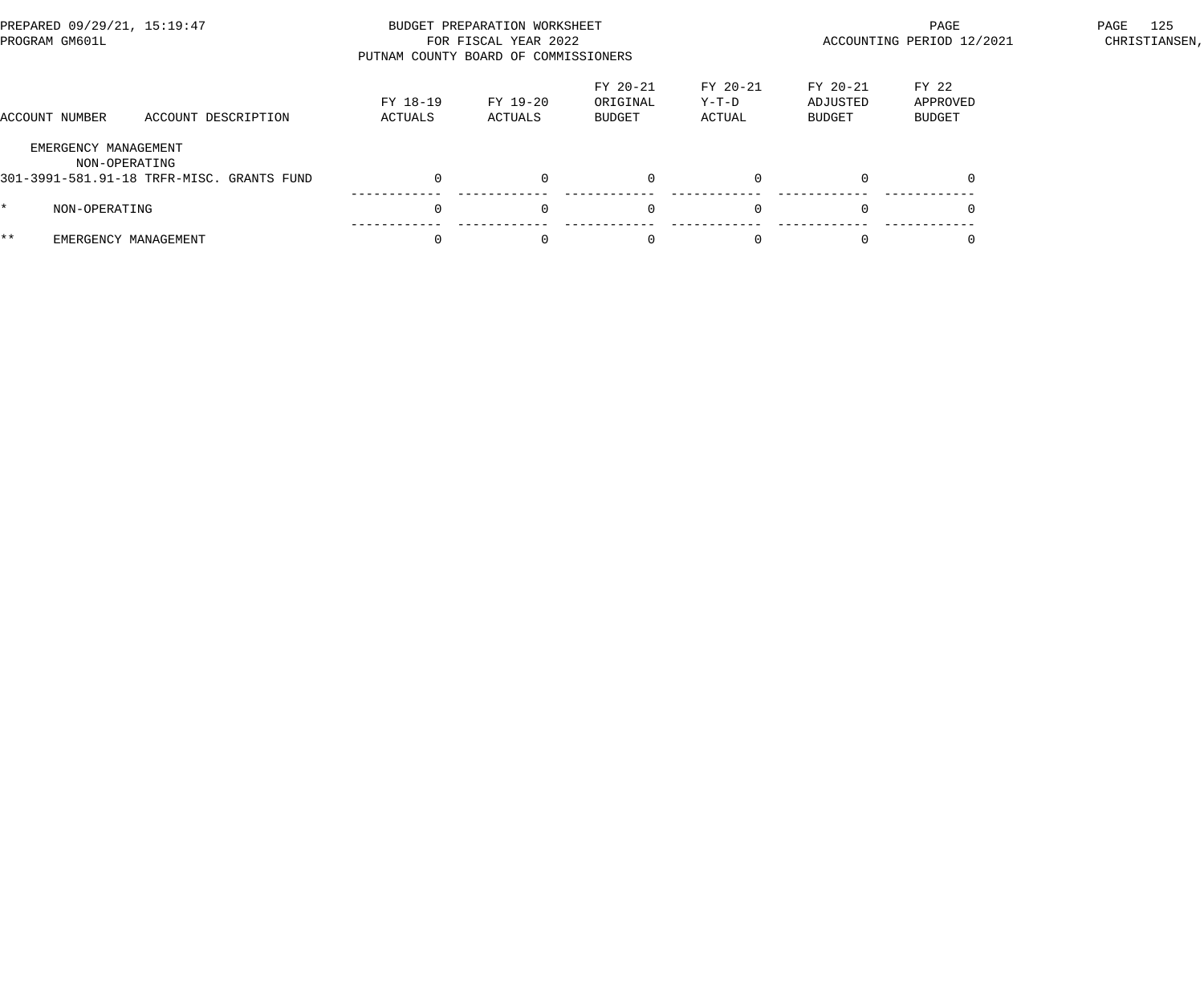| PREPARED 09/29/21, 15:19:47<br>PROGRAM GM601L |                                             |                                              | PUTNAM COUNTY BOARD OF COMMISSIONERS | BUDGET PREPARATION WORKSHEET<br>FOR FISCAL YEAR 2022 |                                |                             | PAGE<br>ACCOUNTING PERIOD 12/2021     | 126<br>PAGE<br>CHRISTIANSEN, |  |  |
|-----------------------------------------------|---------------------------------------------|----------------------------------------------|--------------------------------------|------------------------------------------------------|--------------------------------|-----------------------------|---------------------------------------|------------------------------|--|--|
| ACCOUNT DESCRIPTION<br>ACCOUNT NUMBER         |                                             |                                              | FY 18-19<br>ACTUALS                  | FY 19-20<br>ACTUALS                                  | FY 20-21<br>ORIGINAL<br>BUDGET | FY 20-21<br>Y-T-D<br>ACTUAL | FY 20-21<br>ADJUSTED<br><b>BUDGET</b> | FY 22<br>APPROVED<br>BUDGET  |  |  |
|                                               | COMMUNICATION IMPROVEMENT<br>CAPITAL OUTLAY | 301-3993-529.63-12 COMMUNICATIONS SYS PHASE1 |                                      | $\overline{0}$                                       | 1,080,000                      | 0                           | 1,080,000                             | 1,080,000                    |  |  |
| $\star$                                       | CAPITAL OUTLAY                              |                                              |                                      | $\Omega$                                             | 1,080,000                      | $\Omega$                    | 1,080,000                             | 1,080,000                    |  |  |
| $***$                                         |                                             | COMMUNICATION IMPROVEMENT                    |                                      | $\overline{0}$                                       | 1,080,000                      | $\Omega$                    | 1,080,000                             | 1,080,000                    |  |  |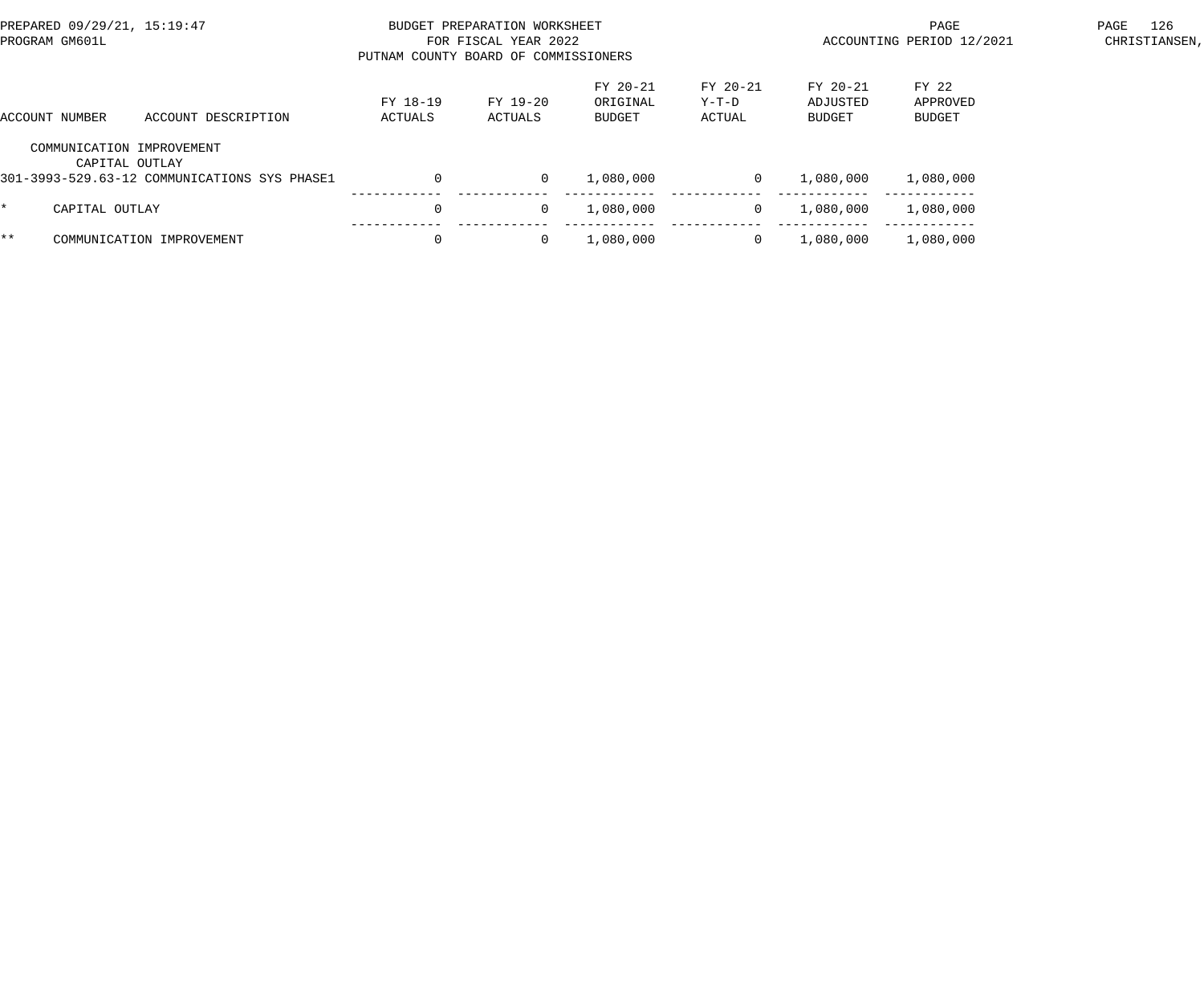| PREPARED 09/29/21, 15:19:47<br>PROGRAM GM601L |                                                    |                | BUDGET PREPARATION WORKSHEET<br>FOR FISCAL YEAR 2022<br>PUTNAM COUNTY BOARD OF COMMISSIONERS |                                |                                                    |                                | PAGE<br>ACCOUNTING PERIOD 12/2021  | 127<br>PAGE<br>CHRISTIANSEN, |
|-----------------------------------------------|----------------------------------------------------|----------------|----------------------------------------------------------------------------------------------|--------------------------------|----------------------------------------------------|--------------------------------|------------------------------------|------------------------------|
| ACCOUNT NUMBER                                | ACCOUNT DESCRIPTION                                | ACTUALS        | FY 18-19 FY 19-20<br>ACTUALS                                                                 | FY 20-21<br>ORIGINAL<br>BUDGET | FY 20-21<br>Y-T-D<br>ACTUAL                        | FY 20-21<br>ADJUSTED<br>BUDGET | FY 22<br>APPROVED<br><b>BUDGET</b> |                              |
| PUBLIC WKS/ADMIN & ENGIN                      |                                                    |                |                                                                                              |                                |                                                    |                                |                                    |                              |
| CAPITAL OUTLAY                                |                                                    |                |                                                                                              |                                |                                                    |                                |                                    |                              |
|                                               | 301-4101-541.64-01 EQUIPMENT-CASH PURCHASE 284,358 |                |                                                                                              |                                |                                                    |                                |                                    |                              |
|                                               | 301-4101-541.67-04 BROWNS LNDING/MACON DRAIN       | $\overline{0}$ |                                                                                              |                                |                                                    |                                |                                    |                              |
|                                               | 301-4101-541.68-39 RESURFACING PROJECTS            | $\overline{0}$ | 1,000,000                                                                                    | 1,000,000 163,900              |                                                    | 1,000,000                      | 2,000,000                          |                              |
|                                               | 301-4101-541.68-43 PSRDS-PARADISE SHORES RD        |                | $\overline{0}$                                                                               | $\overline{0}$                 | $\mathbf{0}$                                       | $\Omega$                       |                                    |                              |
|                                               | 301-4101-541.68-45 DIRT TO PAVE DP1218             |                |                                                                                              |                                |                                                    |                                |                                    |                              |
| 301-4101-541.68-47 EAST PINELLAS              |                                                    |                |                                                                                              |                                |                                                    |                                |                                    |                              |
|                                               | 301-4101-541.68-56 DTP14-DIRT TO PAVE FY14         |                |                                                                                              |                                |                                                    |                                |                                    |                              |
|                                               | 301-4101-541.68-61 DIRT TO PAVE FY 15 DTP15        |                |                                                                                              |                                |                                                    |                                |                                    |                              |
|                                               | 301-4101-541.68-62 ST JOHNS RIVERSIDE ESTATE       |                |                                                                                              |                                |                                                    |                                |                                    |                              |
|                                               | 301-4101-541.68-63 TRIP15 RESURFACE CR216          |                |                                                                                              |                                |                                                    |                                |                                    |                              |
|                                               | 301-4101-541.68-64 CR209 WIDEN/RESURFACE           |                |                                                                                              |                                |                                                    |                                |                                    |                              |
|                                               | 301-4101-541.68-65 LOUIS BROER RD EXTENSION        |                |                                                                                              |                                |                                                    |                                |                                    |                              |
|                                               | 301-4101-541.68-68 WEST PALMETTO DRAINAGE          |                |                                                                                              |                                |                                                    |                                |                                    |                              |
|                                               | 301-4101-541.68-69 DTP16-DIRT TO PAVE FY2016       |                |                                                                                              |                                |                                                    |                                |                                    |                              |
|                                               | 301-4101-541.68-72 ROAD WORK NEAR GP/CR216         |                |                                                                                              |                                |                                                    |                                |                                    |                              |
|                                               | 301-4101-541.68-75 DIRT TO PAVE PROJECTS 2,719,562 |                | 1,968,461                                                                                    | 5,719,523                      | 1,668,370                                          | 5,719,523                      | 6, 190, 293                        |                              |
| 301-4101-541.68-76 HOLLOWAY ROAD ROW          |                                                    | $\overline{0}$ | $\overline{0}$                                                                               | $\overline{0}$                 |                                                    | $\Omega$                       |                                    |                              |
|                                               | 301-4101-541.68-79 RAILROAD CROSS COMFORT RD       | $\overline{0}$ | $14,695-$                                                                                    |                                |                                                    |                                |                                    |                              |
|                                               | 301-4101-541.68-80 FERRY BARGE/TERMINL MATCH       | $\overline{0}$ | 0                                                                                            |                                | $\begin{array}{c} 0 \\ 0 \\ 0 \\ 0 \\ \end{array}$ |                                |                                    |                              |
|                                               | 301-4101-541.68-82 PARADISE ISLAND DRAINAGE        | 176,352        |                                                                                              |                                |                                                    |                                |                                    |                              |
|                                               | 301-4101-541.68-83 TRISAIL AVE OUTFALL DRNG        | 103,675        |                                                                                              |                                |                                                    |                                |                                    |                              |
|                                               | 301-4101-541.68-84 ACOSTA CREEK BRIDGE             | $\overline{0}$ |                                                                                              |                                |                                                    |                                |                                    |                              |
|                                               | 301-4101-541.68-85 BARDIN RD GUARDRAIL REPRS       | 14,885         |                                                                                              |                                |                                                    |                                |                                    |                              |
| $\star$<br>CAPITAL OUTLAY                     |                                                    | 3,298,832      |                                                                                              |                                |                                                    | 6,719,523                      | 8,190,293                          |                              |
| $***$                                         | PUBLIC WKS/ADMIN & ENGIN                           | 3,298,832      | 2,953,766                                                                                    | 6,719,523                      | 1,832,270                                          | 6,719,523                      | 8,190,293                          |                              |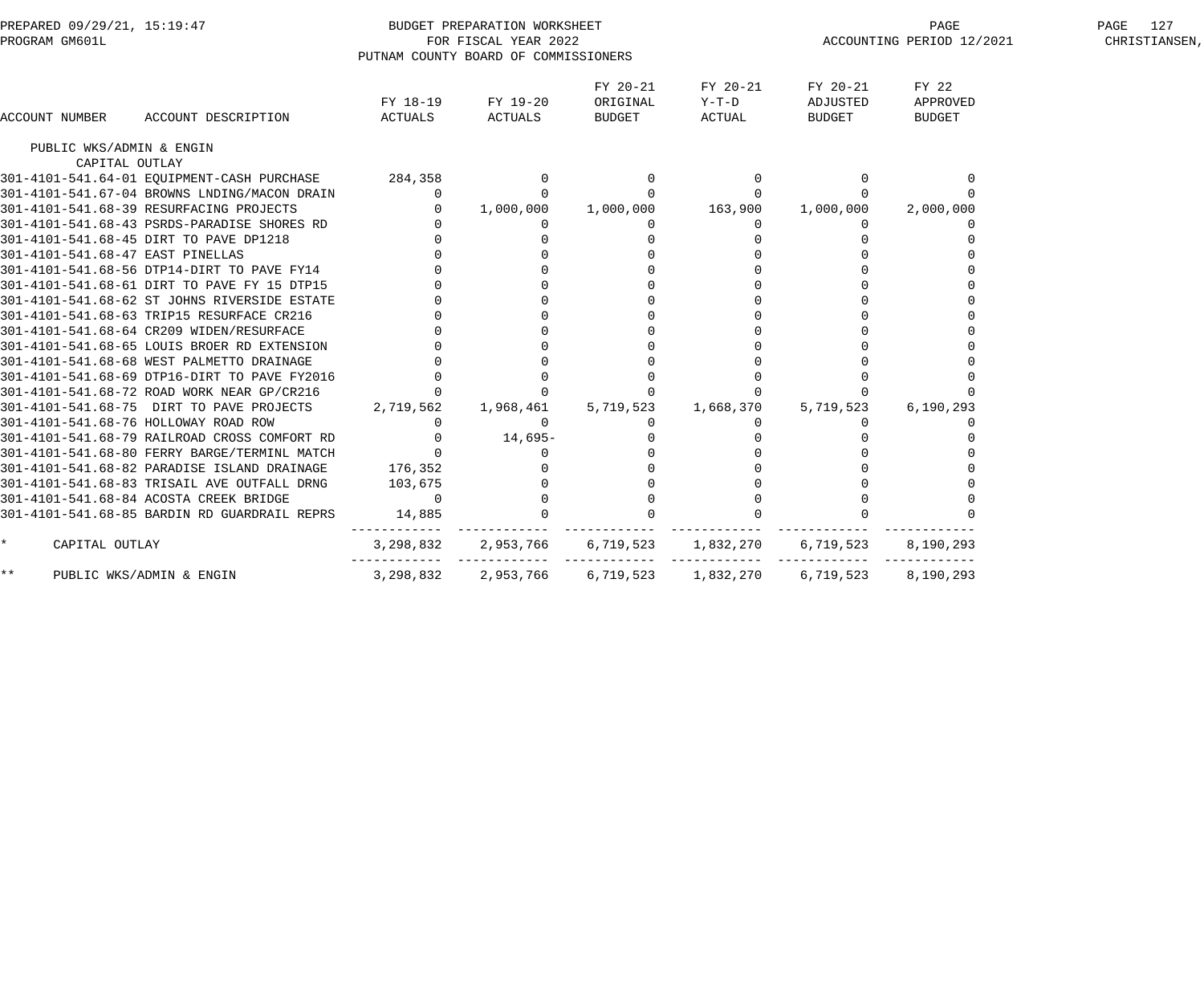| PREPARED 09/29/21, 15:19:47<br>PROGRAM GM601L |                |                                            | PUTNAM COUNTY BOARD OF COMMISSIONERS | BUDGET PREPARATION WORKSHEET<br>FOR FISCAL YEAR 2022 |                                |                             | PAGE<br>ACCOUNTING PERIOD 12/2021     | 128<br>PAGE<br>CHRISTIANSEN, |  |
|-----------------------------------------------|----------------|--------------------------------------------|--------------------------------------|------------------------------------------------------|--------------------------------|-----------------------------|---------------------------------------|------------------------------|--|
|                                               | ACCOUNT NUMBER | ACCOUNT DESCRIPTION                        | FY 18-19<br>ACTUALS                  | FY 19-20<br>ACTUALS                                  | FY 20-21<br>ORIGINAL<br>BUDGET | FY 20-21<br>Y-T-D<br>ACTUAL | FY 20-21<br>ADJUSTED<br><b>BUDGET</b> | FY 22<br>APPROVED<br>BUDGET  |  |
| EMS                                           | CAPITAL OUTLAY | 301-5105-526.64-01 EOUIPMENT-CASH PURCHASE | 761,132                              | $\Omega$                                             | $\overline{0}$                 |                             | $\Omega$                              | $\Omega$                     |  |
| $\star$                                       | CAPITAL OUTLAY |                                            | 761,132                              | $\Omega$                                             | $\mathbf 0$                    |                             | $\Omega$                              |                              |  |
| $***$                                         | EMS            |                                            | 761,132                              | $\Omega$                                             | $\overline{0}$                 |                             | $\Omega$                              |                              |  |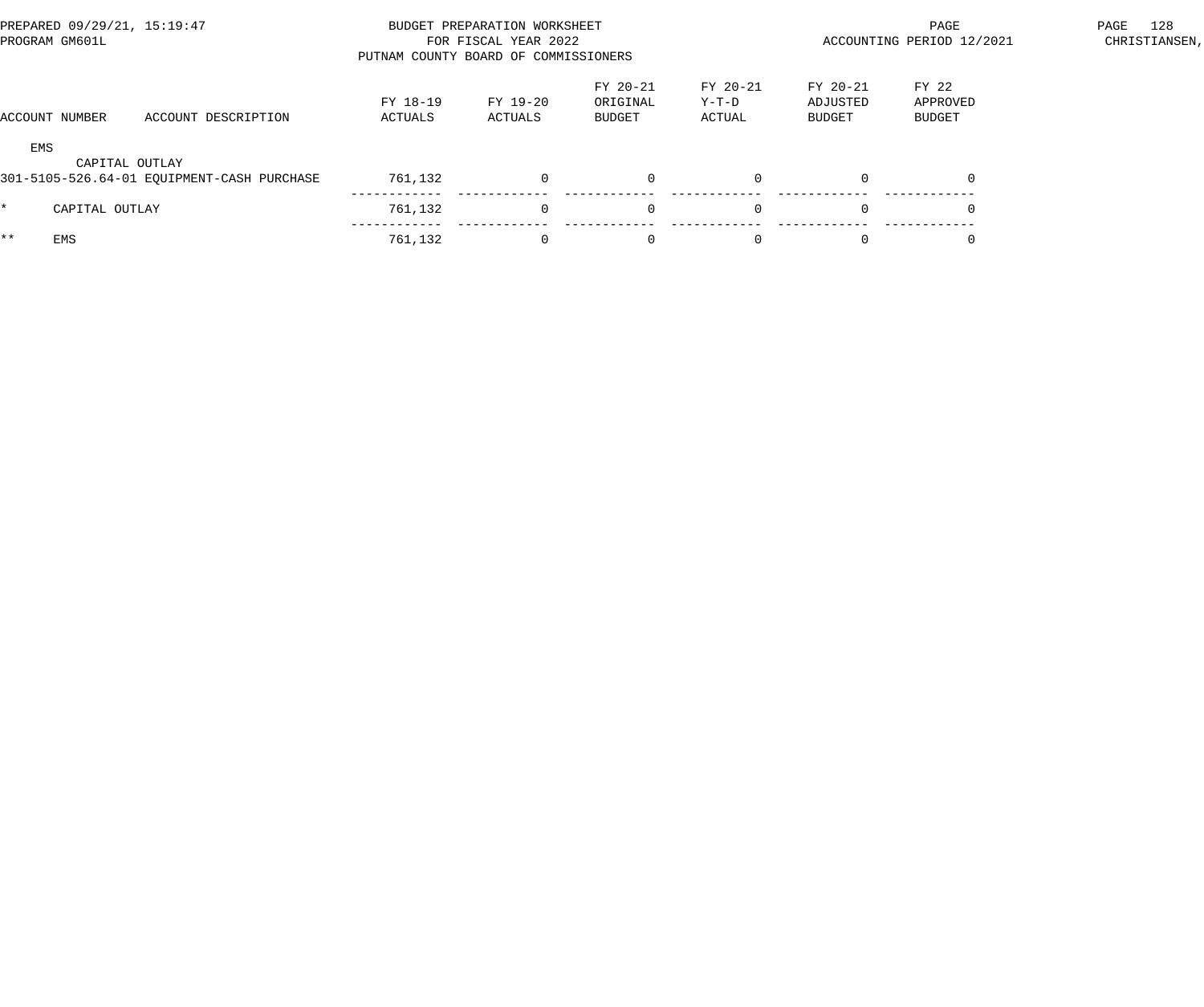| PREPARED 09/29/21, 15:19:47<br>PROGRAM GM601L |                                              | PUTNAM COUNTY BOARD OF COMMISSIONERS | BUDGET PREPARATION WORKSHEET<br>FOR FISCAL YEAR 2022 |                                |                             | PAGE<br>ACCOUNTING PERIOD 12/2021 | 129<br>PAGE<br>CHRISTIANSEN,       |  |
|-----------------------------------------------|----------------------------------------------|--------------------------------------|------------------------------------------------------|--------------------------------|-----------------------------|-----------------------------------|------------------------------------|--|
| ACCOUNT NUMBER                                | ACCOUNT DESCRIPTION                          | FY 18-19<br>ACTUALS                  | FY 19-20<br>ACTUALS                                  | FY 20-21<br>ORIGINAL<br>BUDGET | FY 20-21<br>Y-T-D<br>ACTUAL | FY 20-21<br>ADJUSTED<br>BUDGET    | FY 22<br>APPROVED<br><b>BUDGET</b> |  |
| DRAINAGE                                      |                                              |                                      |                                                      |                                |                             |                                   |                                    |  |
|                                               | CAPITAL OUTLAY                               |                                      |                                                      |                                |                             |                                   |                                    |  |
|                                               | 301-5320-538.67-01 GIBBS AVE/SARATOGA HARBOR |                                      |                                                      | 120,571                        | 33,001                      | 120,571                           | 71,312                             |  |
| 301-5320-538.67-03 SALEM STREET               |                                              |                                      |                                                      | 96,092                         | 1,350                       | 96,092                            | 94,724                             |  |
|                                               | 301-5320-538.67-04 BOYS RANCH CROSS CULVERT  |                                      | 117,760                                              | $\Omega$                       |                             |                                   |                                    |  |
| 301-5320-538.67-05 SAWYER STREET              |                                              |                                      |                                                      | 94,695                         | 450                         | 94,695                            | 94,245                             |  |
|                                               | 301-5320-538.67-15 PALMETTO BLUFF DRAINAGE   | 40,300                               |                                                      | 0                              | $\Omega$                    |                                   | 497,750                            |  |
| CAPITAL OUTLAY                                |                                              | 40,300                               | 117,760                                              | 311,358                        | 34,801                      | 311,358                           | 758,031                            |  |
| $***$<br>DRAINAGE                             |                                              | 40,300                               | 117,760                                              | 311,358                        | 34,801                      | 311,358                           | 758,031                            |  |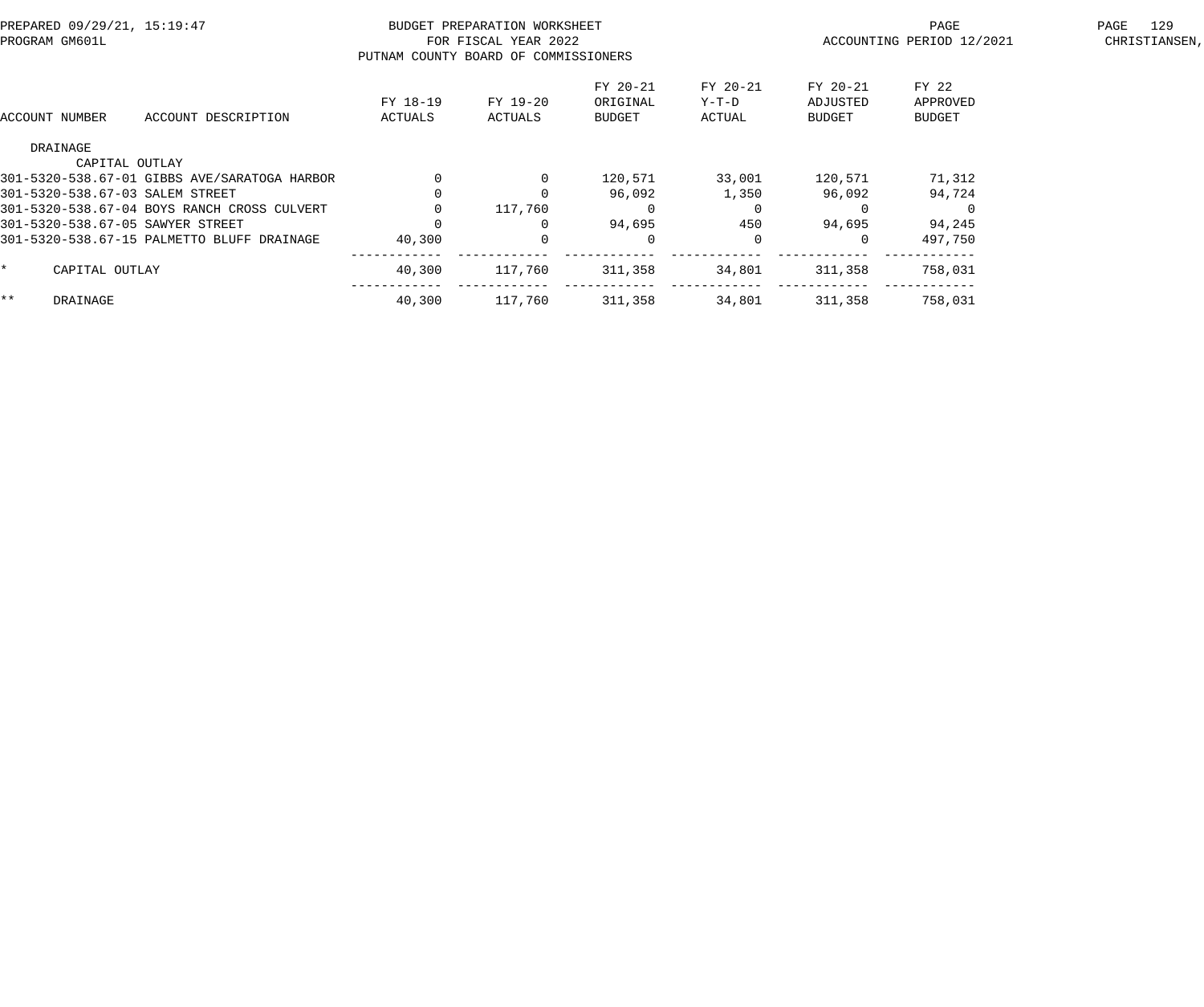| PREPARED 09/29/21, 15:19:47<br>PROGRAM GM601L |                                             | BUDGET PREPARATION WORKSHEET<br>FOR FISCAL YEAR 2022<br>PUTNAM COUNTY BOARD OF COMMISSIONERS |                     |                                       |                               |                                | PAGE<br>ACCOUNTING PERIOD 12/2021  | 130<br>PAGE<br>CHRISTIANSEN, |
|-----------------------------------------------|---------------------------------------------|----------------------------------------------------------------------------------------------|---------------------|---------------------------------------|-------------------------------|--------------------------------|------------------------------------|------------------------------|
| ACCOUNT NUMBER                                | ACCOUNT DESCRIPTION                         | FY 18-19<br>ACTUALS                                                                          | FY 19-20<br>ACTUALS | FY 20-21<br>ORIGINAL<br><b>BUDGET</b> | FY 20-21<br>$Y-T-D$<br>ACTUAL | FY 20-21<br>ADJUSTED<br>BUDGET | FY 22<br>APPROVED<br><b>BUDGET</b> |                              |
|                                               | PARKS & RECREATION                          |                                                                                              |                     |                                       |                               |                                |                                    |                              |
|                                               | CAPITAL OUTLAY                              |                                                                                              |                     |                                       |                               |                                |                                    |                              |
| 301-6101-572.61-01 LAND                       |                                             |                                                                                              |                     |                                       |                               |                                |                                    |                              |
|                                               | 301-6101-572.62-01 BLDGS-CONST & OR IMPROV  |                                                                                              | 41,753              | 158,247                               |                               | 158,247                        | 158,247                            |                              |
|                                               | 301-6101-572.63-08 MELROSE SIDEWALKS        |                                                                                              |                     |                                       |                               |                                |                                    |                              |
|                                               | 301-6101-572.64-01 EQUIPMENT-CASH PURCHASE  | 32,557                                                                                       |                     |                                       |                               |                                |                                    |                              |
|                                               | CAPITAL OUTLAY<br>GRANTS & AIDS             | 32,564                                                                                       | 41,753              | 158,247                               | $\overline{0}$                | 158,247                        | 158,247                            |                              |
|                                               | 301-6101-572.82-01 CRESCENT CITY TENNIS CTS | $\Omega$                                                                                     | $\Omega$            | $\Omega$                              | $\Omega$                      |                                |                                    |                              |
|                                               | GRANTS & AIDS                               | $\Omega$                                                                                     | $\Omega$            | $\Omega$                              | $\Omega$                      |                                |                                    |                              |
| $***$                                         | PARKS & RECREATION                          | 32,564                                                                                       | 41,753              | 158,247                               | $\mathbf{0}$                  | 158,247                        | 158,247                            |                              |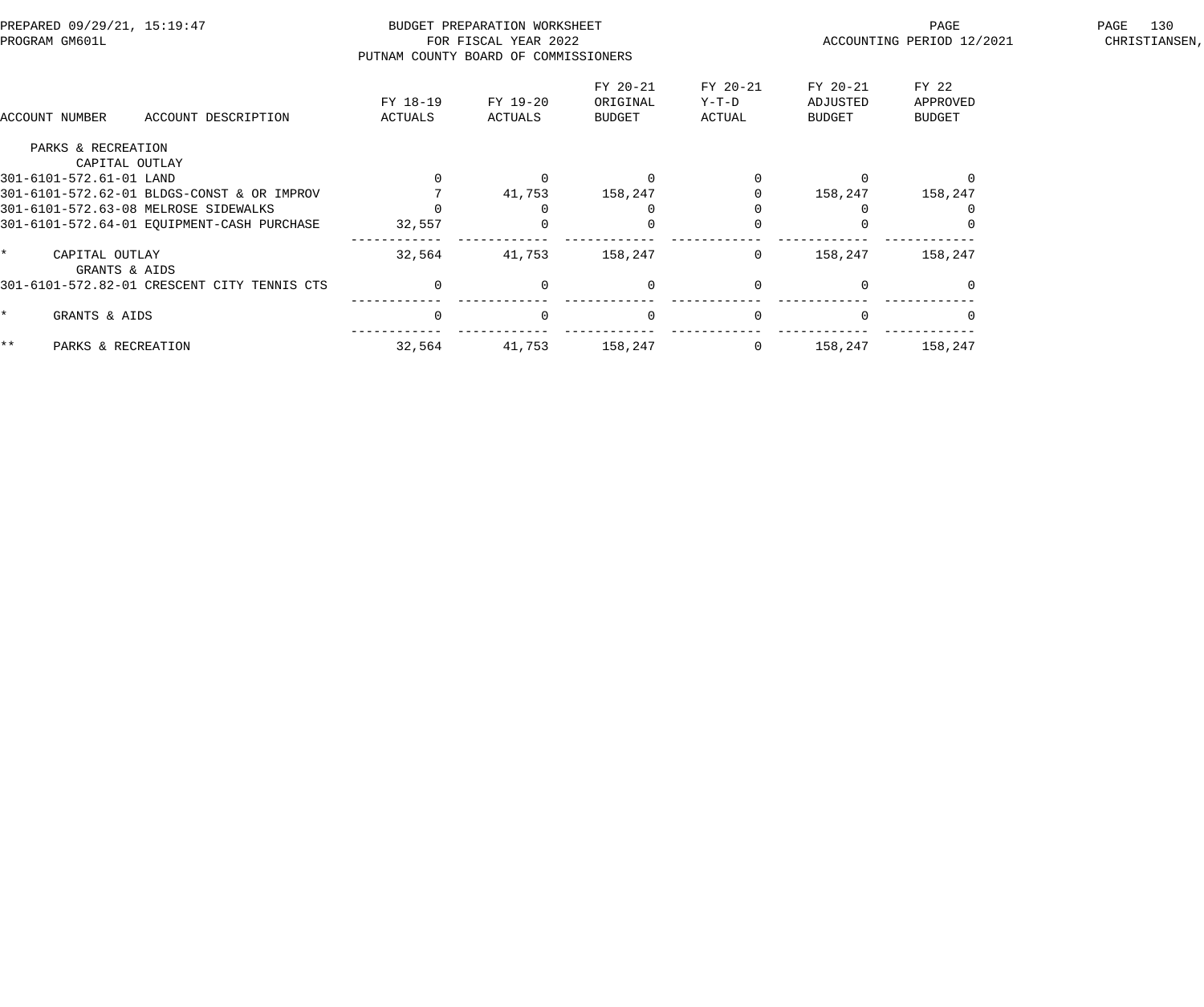| PREPARED 09/29/21, 15:19:47<br>PROGRAM GM601L |                                            |                                              | BUDGET PREPARATION WORKSHEET<br>FOR FISCAL YEAR 2022<br>PUTNAM COUNTY BOARD OF COMMISSIONERS |                     |                                |                             |                                | PAGE<br>ACCOUNTING PERIOD 12/2021  | 131<br>PAGE<br>CHRISTIANSEN, |
|-----------------------------------------------|--------------------------------------------|----------------------------------------------|----------------------------------------------------------------------------------------------|---------------------|--------------------------------|-----------------------------|--------------------------------|------------------------------------|------------------------------|
|                                               | ACCOUNT NUMBER                             | ACCOUNT DESCRIPTION                          | FY 18-19<br>ACTUALS                                                                          | FY 19-20<br>ACTUALS | FY 20-21<br>ORIGINAL<br>BUDGET | FY 20-21<br>Y-T-D<br>ACTUAL | FY 20-21<br>ADJUSTED<br>BUDGET | FY 22<br>APPROVED<br><b>BUDGET</b> |                              |
|                                               | CAP IMP REV BDS & INT S F<br>NON-OPERATING |                                              |                                                                                              |                     |                                |                             |                                |                                    |                              |
|                                               |                                            | 301-8113-581.91-45 TRANSFER TO GENERAL FUND  |                                                                                              | 70,450              | $\Omega$                       |                             | $\Omega$                       |                                    |                              |
|                                               |                                            | 301-8113-581.91-60 JAIL DEBT SERVICE FND 201 | 872,520                                                                                      | 872,520             | 872,520                        | 872,520                     | 872,520                        | 872,520                            |                              |
| $\star$                                       | NON-OPERATING                              |                                              | 872,520                                                                                      | 942,970             | 872,520                        | 872,520                     | 872,520                        | 872,520                            |                              |
| $***$                                         |                                            | CAP IMP REV BDS & INT S F                    | 872,520                                                                                      | 942,970             | 872,520                        | 872,520                     | 872,520                        | 872,520                            |                              |
| ***                                           |                                            | BETTER PLACE PL PROJECTS                     | 6,358,070                                                                                    | 4,620,600           | 13,143,504                     | 3,300,508                   | 13,390,217                     | 16,477,584                         |                              |
|                                               |                                            |                                              |                                                                                              |                     |                                |                             |                                |                                    |                              |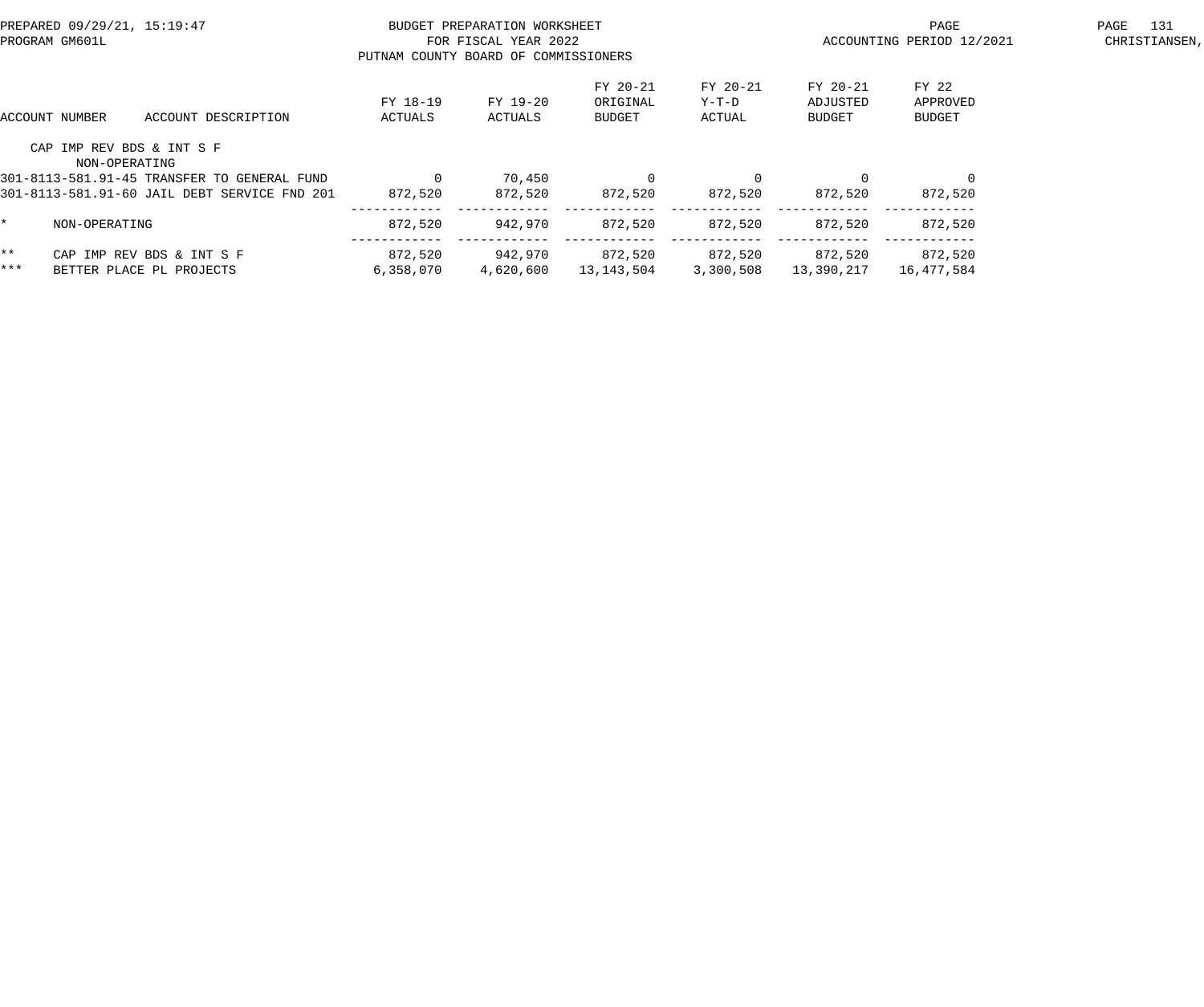| PREPARED 09/29/21, 15:19:47<br>PROGRAM GM601L |                                              |                     | BUDGET PREPARATION WORKSHEET<br>FOR FISCAL YEAR 2022 |                                |                             | PAGE<br>ACCOUNTING PERIOD 12/2021 | PAGE 132<br>CHRISTIANSEN,          |  |
|-----------------------------------------------|----------------------------------------------|---------------------|------------------------------------------------------|--------------------------------|-----------------------------|-----------------------------------|------------------------------------|--|
|                                               |                                              |                     | PUTNAM COUNTY BOARD OF COMMISSIONERS                 |                                |                             |                                   |                                    |  |
| ACCOUNT NUMBER                                | ACCOUNT DESCRIPTION                          | FY 18-19<br>ACTUALS | FY 19-20<br>ACTUALS                                  | FY 20-21<br>ORIGINAL<br>BUDGET | FY 20-21<br>Y-T-D<br>ACTUAL | FY 20-21<br>ADJUSTED<br>BUDGET    | FY 22<br>APPROVED<br><b>BUDGET</b> |  |
| ROAD & DRAINAGE PROJECTS                      |                                              |                     |                                                      |                                |                             |                                   |                                    |  |
| PUBLIC WKS/ADMIN & ENGIN                      |                                              |                     |                                                      |                                |                             |                                   |                                    |  |
|                                               | OPERATING EXPENSES                           |                     |                                                      |                                |                             |                                   |                                    |  |
|                                               | 307-4101-541.31-01 PROFESSIONAL SERVICES     |                     |                                                      |                                |                             |                                   |                                    |  |
| 307-4101-541.42-01 POSTAGE                    |                                              |                     |                                                      |                                |                             |                                   |                                    |  |
|                                               | 307-4101-541.49-01 CURRENT CHARGES & OBLIG   |                     |                                                      |                                |                             |                                   |                                    |  |
|                                               | 307-4101-541.49-50 LEGAL ADVERTISEMENTS      |                     |                                                      |                                |                             |                                   |                                    |  |
|                                               | 307-4101-541.53-04 MATERIALS-ROAD WIDENING   |                     |                                                      |                                |                             |                                   |                                    |  |
| $\star$<br>OPERATING EXPENSES                 |                                              | $\Omega$            | $\Omega$                                             | $\Omega$                       | $\Omega$                    |                                   |                                    |  |
| CAPITAL OUTLAY                                |                                              |                     |                                                      |                                |                             |                                   |                                    |  |
| 307-4101-541.61-01 LAND                       |                                              |                     |                                                      |                                |                             |                                   |                                    |  |
|                                               | 307-4101-541.63-02 ROAD IMPROVEMENT PROJECTS |                     |                                                      |                                |                             |                                   |                                    |  |
|                                               | 307-4101-541.66-01 TRAIL CROSSING/MADISON ST |                     |                                                      |                                |                             |                                   |                                    |  |
|                                               | 307-4101-541.66-02 FL BLACK BEAR BYWAY PLAN  |                     |                                                      |                                |                             |                                   |                                    |  |
|                                               | 307-4101-541.66-03 FLORAF-FLORAHOME TRAIL    | $\Omega$            |                                                      |                                |                             |                                   |                                    |  |
|                                               | 307-4101-541.66-04 ST JOHNS-SPTS COMPLX-SR19 | 47,192              | 500                                                  | 1,100,185                      | 21,805                      | 1,100,185                         | 1,100,185                          |  |
|                                               | 307-4101-541.66-05 LAP/CRESCENT CITY BIKE TR | 12,956              | 648,773                                              | 777,787                        | 80,338                      | 777,787                           | 685,194                            |  |
|                                               | 307-4101-541.66-06 LAP-CONST BIKE TR STJOHNS | $\Omega$            | 8,345                                                | 0                              | $\Omega$                    | $\left($                          |                                    |  |
|                                               | 307-4101-541.67-01 EAST PALATKA DRAINAGE PRJ |                     |                                                      |                                |                             |                                   |                                    |  |
|                                               | 307-4101-541.67-02 PALMETTO BLUFF RD DRAINAG |                     |                                                      |                                |                             |                                   |                                    |  |
|                                               | 307-4101-541.67-03 WELAKA FRONT ST. DRAINAGE |                     |                                                      |                                |                             |                                   |                                    |  |
|                                               | 307-4101-541.67-04 BROWNS LNDING/MACON DRAIN |                     |                                                      |                                |                             |                                   |                                    |  |
|                                               | 307-4101-541.67-05 PORT COMFORT/MOONST DRAIN |                     |                                                      |                                |                             |                                   |                                    |  |
|                                               | 307-4101-541.67-06 RODDY ROAD OUTFALL PROJ   |                     |                                                      |                                |                             |                                   |                                    |  |
|                                               | 307-4101-541.67-07 HMTOWL-TOWLES RD OUTFALL  |                     |                                                      |                                |                             |                                   |                                    |  |
|                                               | 307-4101-541.67-08 DEPS90-DOG BRANCH CREEK   | $\Omega$            |                                                      |                                |                             |                                   |                                    |  |
|                                               | 307-4101-541.67-09 DEP061-DOG BRANCH CONSTR  | 98,622              | 1,323,287                                            |                                |                             |                                   |                                    |  |
|                                               | 307-4101-541.67-10 HMSTJA ST JOHNS AVENUE    | $\Omega$            |                                                      |                                |                             |                                   |                                    |  |
|                                               | 307-4101-541.67-11 SCOP ROW/DRAINAGE TOWLES  | 112,510             | - 0                                                  | 228,537                        | 228,537                     | 228,537                           |                                    |  |
|                                               | 307-4101-541.67-12 NRCS DEBRIS REMOVAL/CONST | 655,046             |                                                      |                                |                             |                                   |                                    |  |
|                                               | 307-4101-541.67-13 NCRS DEBRIS REMOVAL/TA    | 4,678               |                                                      |                                |                             |                                   |                                    |  |
|                                               | 307-4101-541.67-14 EAST LAR LANE DRAINAGE    |                     |                                                      |                                | 91,723                      | 91,723                            |                                    |  |
| 307-4101-541.68-00 INTANGIBLE ASSETS          |                                              |                     |                                                      |                                |                             |                                   |                                    |  |
|                                               | 307-4101-541.68-10 FDOT08-LAP-309C PAVING    |                     |                                                      |                                |                             |                                   |                                    |  |
|                                               | 307-4101-541.68-19 FDOT14-LAP-SR100 TO US17  |                     |                                                      |                                |                             |                                   |                                    |  |
| 307-4101-541.68-20 LAP-SR15-TO SR207          |                                              |                     |                                                      |                                |                             |                                   |                                    |  |
|                                               | 307-4101-541.68-33 2ND LOCAL OPTION GAS TAX  |                     |                                                      |                                |                             |                                   |                                    |  |
|                                               | 307-4101-541.68-36 DUNNS CREEK STATE PARK    |                     |                                                      |                                |                             |                                   |                                    |  |
|                                               | 307-4101-541.68-37 SR15/US17 SIDEWALK INSTAL |                     |                                                      |                                |                             |                                   |                                    |  |
|                                               | 307-4101-541.68-38 SCRAP-CR309C/FIRST RESURF |                     |                                                      |                                |                             |                                   |                                    |  |
|                                               | 307-4101-541.68-39 RESURFACING PROJECTS      | 2,788,956           | 829,761                                              | 1,200,000                      | 583,673                     | 1,294,818                         | 1,170,987                          |  |
|                                               | 307-4101-541.68-40 TURN LANE SR19 PT OF WOOD |                     |                                                      |                                |                             |                                   |                                    |  |
|                                               | 307-4101-541.68-42 BTSR15-BIKE TRAIL SR15    |                     |                                                      |                                |                             |                                   |                                    |  |
|                                               | 307-4101-541.68-43 PSRDS-PARADISE SHORES RD  |                     |                                                      |                                |                             |                                   |                                    |  |
|                                               | 307-4101-541.68-44 CR21S-CR21 WIDEN/RESURF   |                     |                                                      |                                |                             |                                   |                                    |  |
|                                               | 307-4101-541.68-45 DIRT TO PAVE DP1218       |                     |                                                      |                                |                             |                                   |                                    |  |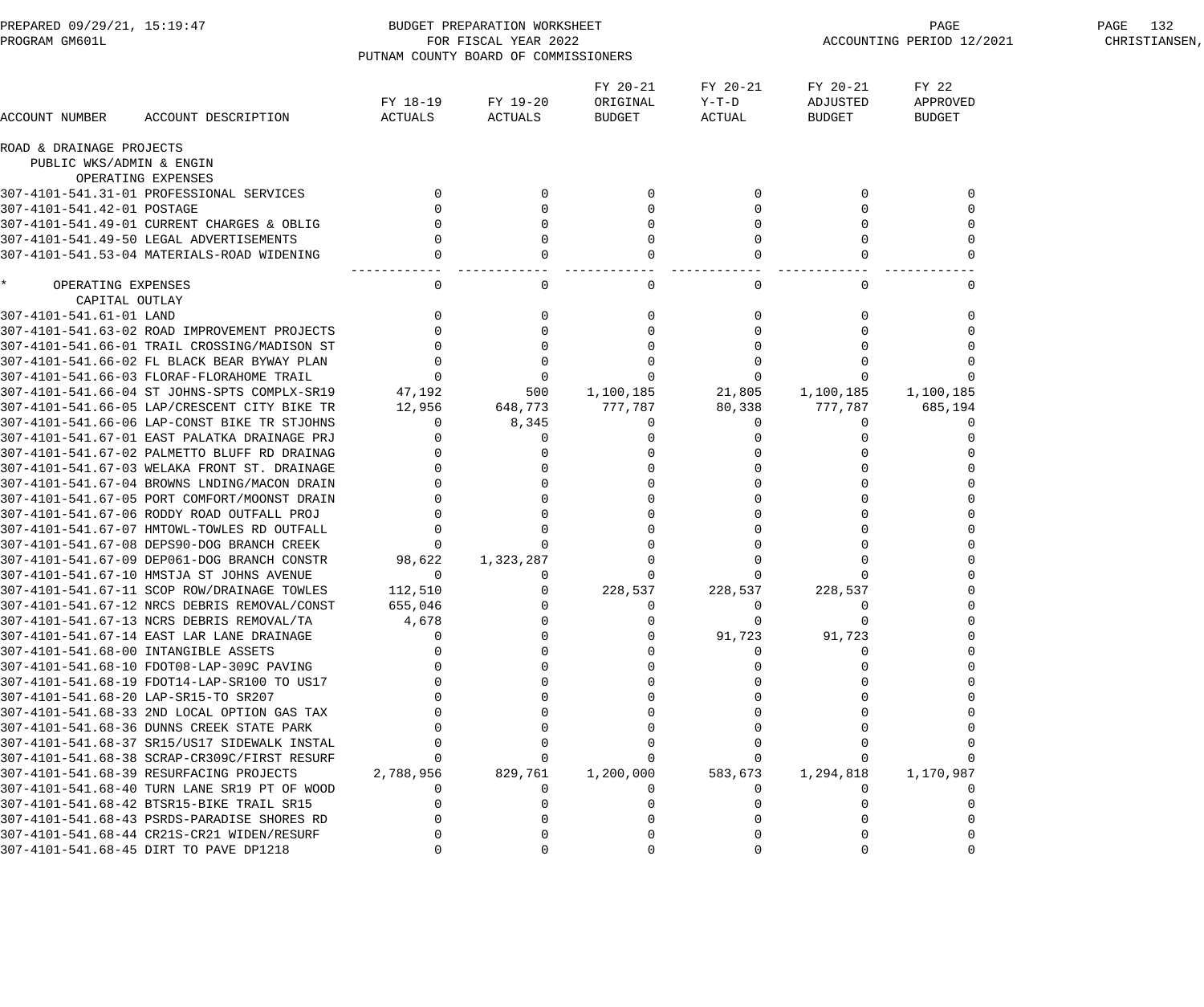| PREPARED 09/29/21, 15:19:47 | BUDGET PREPARATION WORKSHEET         | PAGE                      | PAGE 133      |
|-----------------------------|--------------------------------------|---------------------------|---------------|
| PROGRAM GM601L              | FOR FISCAL YEAR 2022                 | ACCOUNTING PERIOD 12/2021 | CHRISTIANSEN. |
|                             | PUTNAM COUNTY BOARD OF COMMISSIONERS |                           |               |

| ACCOUNT NUMBER                            | ACCOUNT DESCRIPTION                                   | ACTUALS        | FY 18-19 FY 19-20<br><b>ACTUALS</b> | FY 20-21<br>ORIGINAL Y-T-D<br><b>BUDGET</b>                                                                                       | FY 20-21<br>ACTUAL | FY 20-21<br>ADJUSTED<br><b>BUDGET</b> | FY 22<br>APPROVED<br><b>BUDGET</b> |
|-------------------------------------------|-------------------------------------------------------|----------------|-------------------------------------|-----------------------------------------------------------------------------------------------------------------------------------|--------------------|---------------------------------------|------------------------------------|
|                                           | 307-4101-541.68-48 FER12F-DRAYTON TERMINAL            | $\Omega$       | $\Omega$                            | $\Omega$                                                                                                                          | $\Omega$           | $\Omega$                              |                                    |
|                                           | 307-4101-541.68-49 FER12F-DRAYTON BARGE               |                | 0                                   |                                                                                                                                   |                    |                                       |                                    |
|                                           | 307-4101-541.68-50 FER12F-FT. GATES TERMINAL          |                |                                     |                                                                                                                                   |                    |                                       |                                    |
|                                           | 307-4101-541.68-51 FER12F-FT. GATES BARGE             |                |                                     |                                                                                                                                   |                    |                                       |                                    |
|                                           | 307-4101-541.68-52 309C DITCH EMBANKMENT REP          |                |                                     |                                                                                                                                   |                    |                                       |                                    |
|                                           | 307-4101-541.68-53 CR219S-CR219 RESURFACING           |                |                                     |                                                                                                                                   |                    |                                       |                                    |
|                                           | 307-4101-541.68-54 CR209S-CR209 WIDEN/RESURF          |                |                                     |                                                                                                                                   |                    |                                       |                                    |
|                                           | 307-4101-541.68-55 FPL01F-US17 STREET LIGHT           |                |                                     |                                                                                                                                   |                    |                                       |                                    |
|                                           | 307-4101-541.68-57 STRCKS-STRICKLAND RESURFC          |                |                                     |                                                                                                                                   |                    |                                       |                                    |
|                                           | 307-4101-541.68-58 CCMTRL-CC MULTI-USE TRAIL          |                |                                     |                                                                                                                                   |                    |                                       |                                    |
|                                           | 307-4101-541.68-59 CR315-SR100 TO CNTY LINE           |                |                                     |                                                                                                                                   |                    |                                       |                                    |
|                                           | 307-4101-541.68-60 SR100S HOLLOWAY RD SR100           |                |                                     |                                                                                                                                   |                    |                                       |                                    |
|                                           | 307-4101-541.68-63 TRIP15 RESURFACE CR216             | 878,427        |                                     |                                                                                                                                   |                    |                                       |                                    |
|                                           | 307-4101-541.68-66 FERRYS-FT GATES FERRY RD           | 986,564        |                                     |                                                                                                                                   |                    |                                       |                                    |
|                                           | 307-4101-541.68-67 DUNNS CREEK PROJECT-DUNNS          |                |                                     |                                                                                                                                   |                    |                                       |                                    |
|                                           | 307-4101-541.68-68 WEST PALMETTO DRAINAGE             |                |                                     |                                                                                                                                   |                    |                                       |                                    |
|                                           | 307-4101-541.68-69 DTP16-DIRT TO PAVE FY2016          |                |                                     |                                                                                                                                   |                    |                                       |                                    |
| 307-4101-541.68-70 RESURFACE 2016         |                                                       |                |                                     |                                                                                                                                   |                    |                                       |                                    |
|                                           | 307-4101-541.68-71 KEOWN AVE RESURFACE                |                |                                     |                                                                                                                                   |                    |                                       |                                    |
|                                           | 307-4101-541.68-73 ASHLEY LAKE CONST (SCOP) 1,344,202 |                | 6, 243                              |                                                                                                                                   |                    |                                       |                                    |
|                                           | 307-4101-541.68-74 PRICE RD PAVE/RESURFACE            | $\Omega$       |                                     |                                                                                                                                   |                    |                                       |                                    |
|                                           | 307-4101-541.68-77 LAKE SUSAN RD (SCOP) 1,094,767     |                |                                     |                                                                                                                                   |                    |                                       |                                    |
|                                           | 307-4101-541.68-78 SR19 TO ZEAGLER (SCOP) 404,449     |                |                                     |                                                                                                                                   |                    |                                       |                                    |
|                                           | 307-4101-541.68-81 SOUTH FERRY TERMNL (SCOP) 31,142   |                |                                     |                                                                                                                                   |                    |                                       |                                    |
|                                           | 307-4101-541.68-86 ASHLEY LAKE DR PHASE II            | $\overline{0}$ | 1,261,653                           |                                                                                                                                   |                    |                                       |                                    |
|                                           | 307-4101-541.68-87 LAKE SUSAN RD RECONSTRUCT          |                |                                     | 96,250  444,000  397,840  453,750  110,927                                                                                        |                    |                                       |                                    |
|                                           | 307-4101-541.68-88 SJA PAVING PALM TO CSX RR          |                |                                     | 0 107,161 921,872 28,868 921,872 900,561                                                                                          |                    |                                       |                                    |
|                                           | 307-4101-541.68-89 CR310 OVER DEEP CREEK              |                |                                     | 0 168 1,584,778 192,733 1,584,778 1,392,045                                                                                       |                    |                                       |                                    |
|                                           | 307-4101-541.68-90 CR309D OVER ETONIAH CREEK          |                |                                     | $\begin{array}{cccccccc} 0 & 360,140 & 2,957,795 & 1,658,817 & 3,187,221 & 1,562,069 \ 0 & 0 & 0 & 0 & 0 & 4,000,000 \end{array}$ |                    |                                       |                                    |
|                                           | 307-4101-541.68-91 CR315 RESURFACE (SCOP)             |                |                                     |                                                                                                                                   |                    |                                       |                                    |
| CAPITAL OUTLAY<br>NON-OPERATING           |                                                       |                |                                     | 8,459,511 4,642,281 9,214,954 3,284,334 9,640,671 10,921,968                                                                      |                    |                                       |                                    |
|                                           | 307-4101-581.91-55 TRANSFER TO BETTER PLACE           | 120,434        |                                     |                                                                                                                                   |                    |                                       |                                    |
| $\star$<br>NON-OPERATING<br>NON-OPERATING |                                                       | 120,434        | $\mathbf 0$                         | $\overline{0}$                                                                                                                    | $\mathbf 0$        | $\mathbf 0$                           |                                    |
|                                           | 307-4101-598.99-01 RESERVE FOR CONTINGENCY            | $\overline{0}$ | $\overline{0}$                      | 400,000                                                                                                                           | $\overline{0}$     | 183,703 183,703                       |                                    |
|                                           | 307-4101-598.99-12 RESTR RESERVE-CAP OUTLAY           | $\overline{0}$ | $\overline{0}$                      | 1,072,313                                                                                                                         | $\overline{0}$     | 511,733                               | 511,733<br>---- ----------         |
| $\star$<br>NON-OPERATING                  |                                                       | $\mathbf{0}$   | $\overline{0}$                      | 1,472,313                                                                                                                         |                    | 0 695,436 695,436                     |                                    |
| $\star\star$                              | PUBLIC WKS/ADMIN & ENGIN                              |                |                                     | 8,579,945 4,642,281 10,687,267 3,284,334 10,336,107 11,617,404                                                                    |                    |                                       |                                    |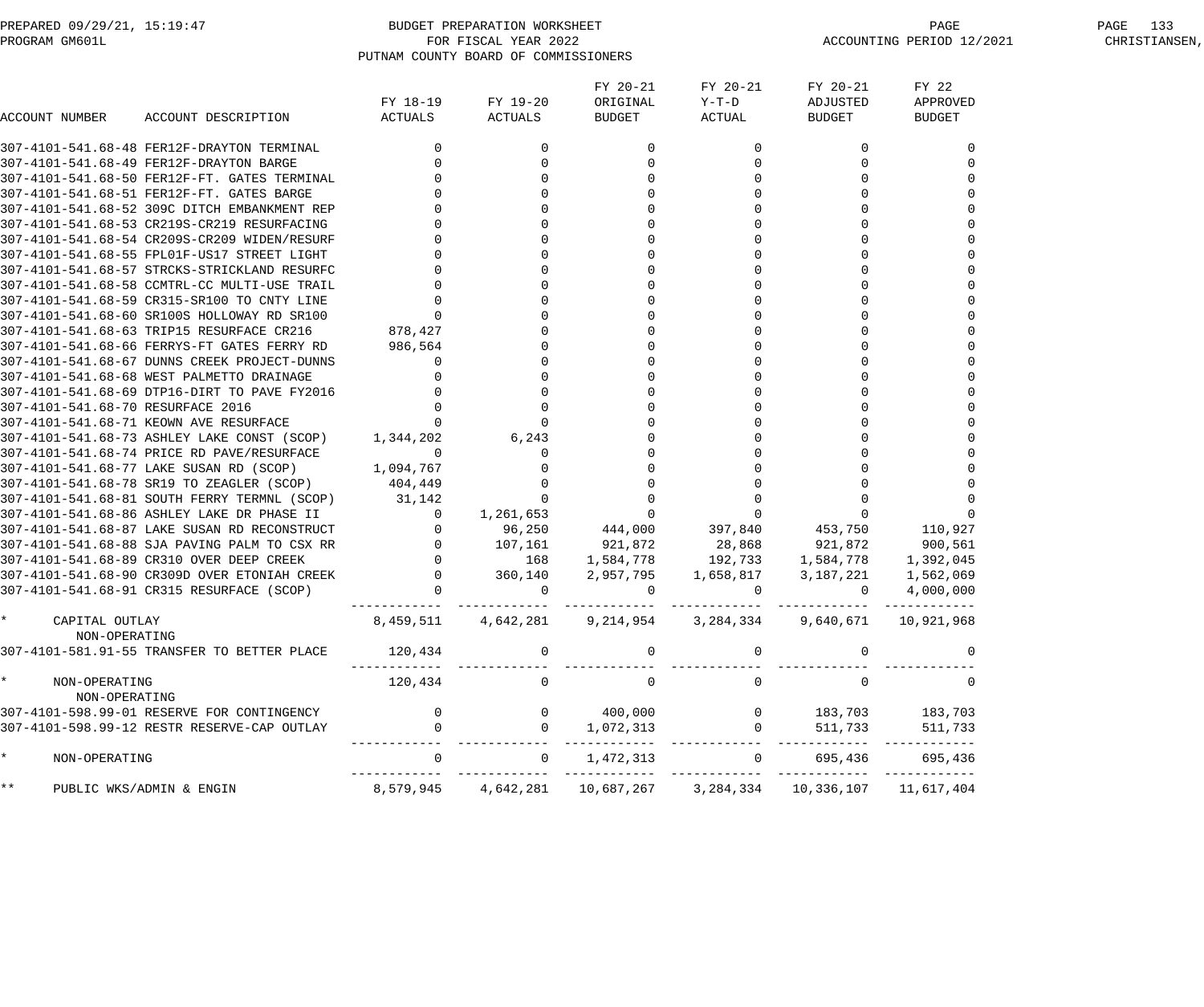|                     | PREPARED 09/29/21, 15:19:47<br>PROGRAM GM601L                                     | PUTNAM COUNTY BOARD OF COMMISSIONERS | BUDGET PREPARATION WORKSHEET<br>FOR FISCAL YEAR 2022 |                                       |                               | PAGE<br>ACCOUNTING PERIOD 12/2021     | 134<br>PAGE<br>CHRISTIANSEN, |  |
|---------------------|-----------------------------------------------------------------------------------|--------------------------------------|------------------------------------------------------|---------------------------------------|-------------------------------|---------------------------------------|------------------------------|--|
|                     | ACCOUNT DESCRIPTION<br>ACCOUNT NUMBER                                             | FY 18-19<br>ACTUALS                  | FY 19-20<br>ACTUALS                                  | FY 20-21<br>ORIGINAL<br><b>BUDGET</b> | FY 20-21<br>$Y-T-D$<br>ACTUAL | FY 20-21<br>ADJUSTED<br><b>BUDGET</b> | FY 22<br>APPROVED<br>BUDGET  |  |
|                     | PARKS & RECREATION<br>CAPITAL OUTLAY<br>307-6101-572.66-03 FLORAF-FLORAHOME TRAIL |                                      | $\Omega$                                             |                                       | $\Omega$                      |                                       |                              |  |
|                     | CAPITAL OUTLAY                                                                    | $\Omega$                             | $\Omega$                                             | $\Omega$                              | $\Omega$                      | $\Omega$                              |                              |  |
| $\star\star$<br>*** | PARKS & RECREATION<br>ROAD & DRAINAGE PROJECTS                                    | 8,579,945                            | 4,642,281                                            | 10,687,267                            | 3,284,334                     | 10,336,107                            | 11,617,404                   |  |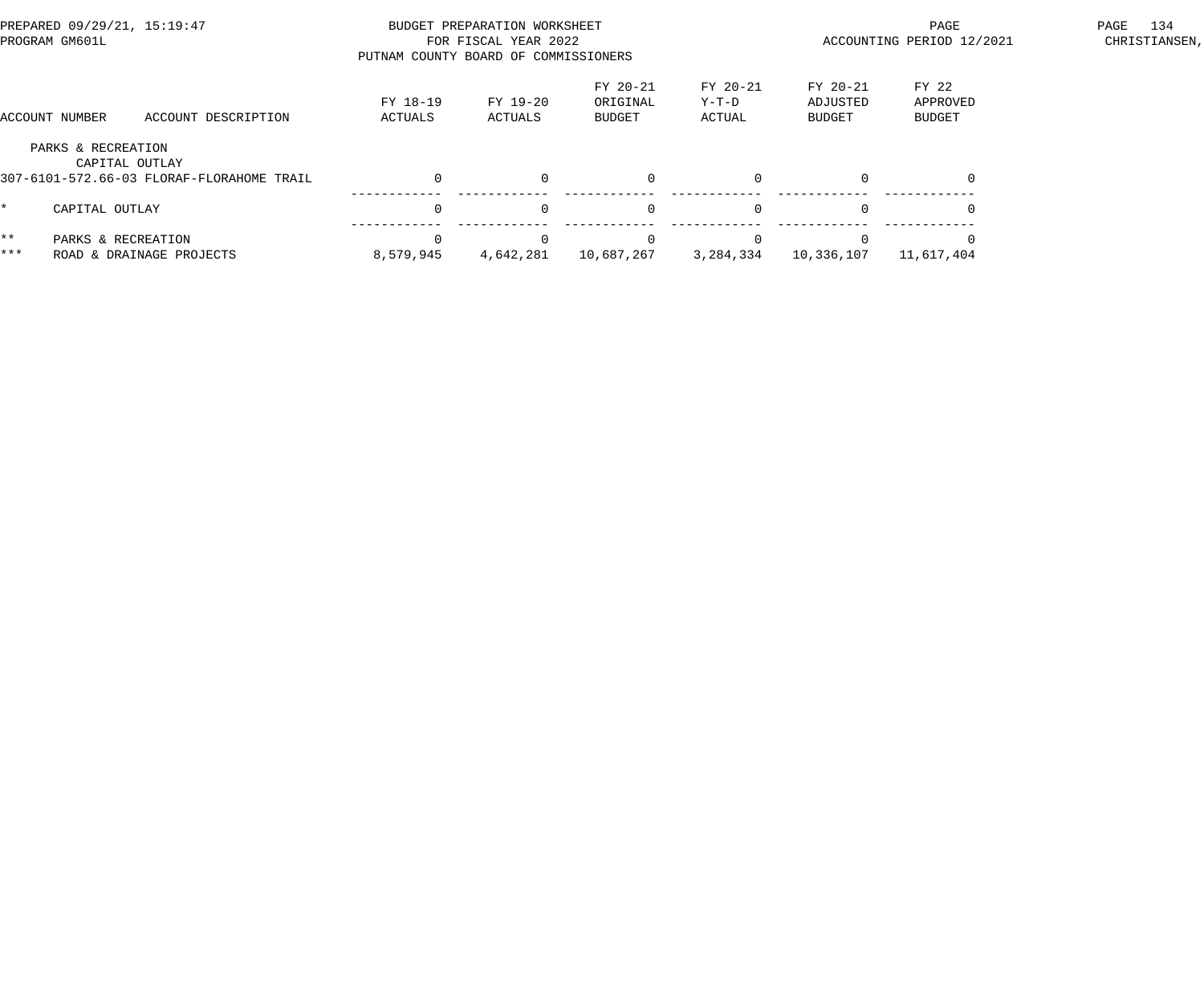| PREPARED 09/29/21, 15:19:47<br>PROGRAM GM601L |                                                                    |                                              | BUDGET PREPARATION WORKSHEET<br>FOR FISCAL YEAR 2022<br>PUTNAM COUNTY BOARD OF COMMISSIONERS |                     |                                |                             |                                | PAGE<br>ACCOUNTING PERIOD 12/2021  | 135<br>PAGE<br>CHRISTIANSEN, |  |
|-----------------------------------------------|--------------------------------------------------------------------|----------------------------------------------|----------------------------------------------------------------------------------------------|---------------------|--------------------------------|-----------------------------|--------------------------------|------------------------------------|------------------------------|--|
|                                               | ACCOUNT NUMBER                                                     | ACCOUNT DESCRIPTION                          | FY 18-19<br>ACTUALS                                                                          | FY 19-20<br>ACTUALS | FY 20-21<br>ORIGINAL<br>BUDGET | FY 20-21<br>Y-T-D<br>ACTUAL | FY 20-21<br>ADJUSTED<br>BUDGET | FY 22<br>APPROVED<br><b>BUDGET</b> |                              |  |
|                                               | CAPITAL PROJECTS FUND<br>VFD ADMIN.-FIRE CONTROL<br>CAPITAL OUTLAY | 308-3211-522.62-11 EAST PALATKA FIRE STATION | 1,183,395                                                                                    | $\Omega$            | $\overline{0}$                 |                             | $\Omega$                       |                                    |                              |  |
| $\star$                                       | CAPITAL OUTLAY                                                     |                                              | 1,183,395                                                                                    | $\Omega$            | $\overline{0}$                 | $\Omega$                    | $\Omega$                       | $\Omega$                           |                              |  |
| $***$                                         |                                                                    | VFD ADMIN.-FIRE CONTROL                      | 1,183,395                                                                                    | $\mathbf{0}$        | $\overline{0}$                 |                             | $\mathbf 0$                    |                                    |                              |  |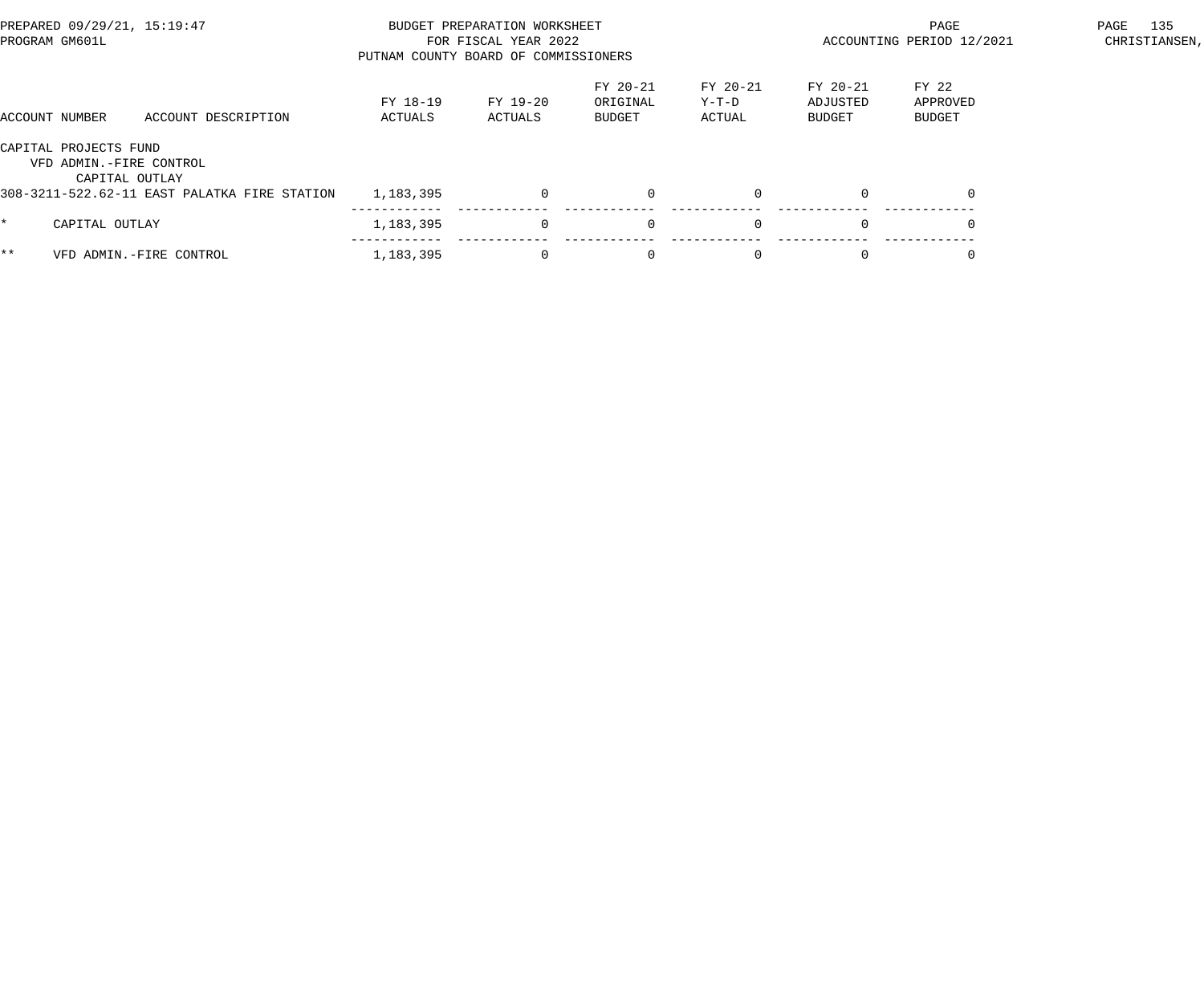| PREPARED 09/29/21, 15:19:47<br>PROGRAM GM601L   | PUTNAM COUNTY BOARD OF COMMISSIONERS | BUDGET PREPARATION WORKSHEET<br>FOR FISCAL YEAR 2022 |                                |                               |                                | PAGE<br>ACCOUNTING PERIOD 12/2021  | 136<br>PAGE<br>CHRISTIANSEN, |
|-------------------------------------------------|--------------------------------------|------------------------------------------------------|--------------------------------|-------------------------------|--------------------------------|------------------------------------|------------------------------|
| ACCOUNT NUMBER<br>ACCOUNT DESCRIPTION           | FY 18-19<br>ACTUALS                  | FY 19-20<br>ACTUALS                                  | FY 20-21<br>ORIGINAL<br>BUDGET | FY 20-21<br>$Y-T-D$<br>ACTUAL | FY 20-21<br>ADJUSTED<br>BUDGET | FY 22<br>APPROVED<br><b>BUDGET</b> |                              |
| LAW ENFORCEMENT TRUST<br>OPERATING EXPENSES     |                                      |                                                      |                                |                               |                                |                                    |                              |
| 308-3411-521.31-01 PROFESSIONAL SERVICES        | $\overline{0}$                       |                                                      | $\Omega$                       |                               |                                |                                    |                              |
| $\star$<br>OPERATING EXPENSES<br>CAPITAL OUTLAY | $\Omega$                             |                                                      | $\Omega$                       |                               | $\Omega$                       | $\Omega$                           |                              |
| 308-3411-521.63-01 SHERIFF-JAIL EXPANSION       |                                      |                                                      |                                |                               |                                |                                    |                              |
| $\star$<br>CAPITAL OUTLAY<br>DEBT SERVICE       |                                      |                                                      |                                |                               |                                |                                    |                              |
| 308-3411-521.71-26 JAIL BAN PRINCIPAL           |                                      |                                                      |                                |                               |                                |                                    |                              |
| 308-3411-521.72-25 INTEREST AND FISCAL CHRG     |                                      |                                                      |                                |                               |                                |                                    |                              |
| $\star$<br>DEBT SERVICE<br>NON-OPERATING        | $\Omega$                             |                                                      | $\Omega$                       |                               | $\Omega$                       |                                    |                              |
| 308-3411-581.91-30 TRF - GENERAL FUND           |                                      |                                                      |                                |                               |                                |                                    |                              |
| NON-OPERATING<br>$\mathbf{r}$                   |                                      |                                                      | $\Omega$                       |                               |                                |                                    |                              |
| $\star \star$<br>LAW ENFORCEMENT TRUST          | $\Omega$                             |                                                      | $\Omega$                       |                               | $\Omega$                       |                                    |                              |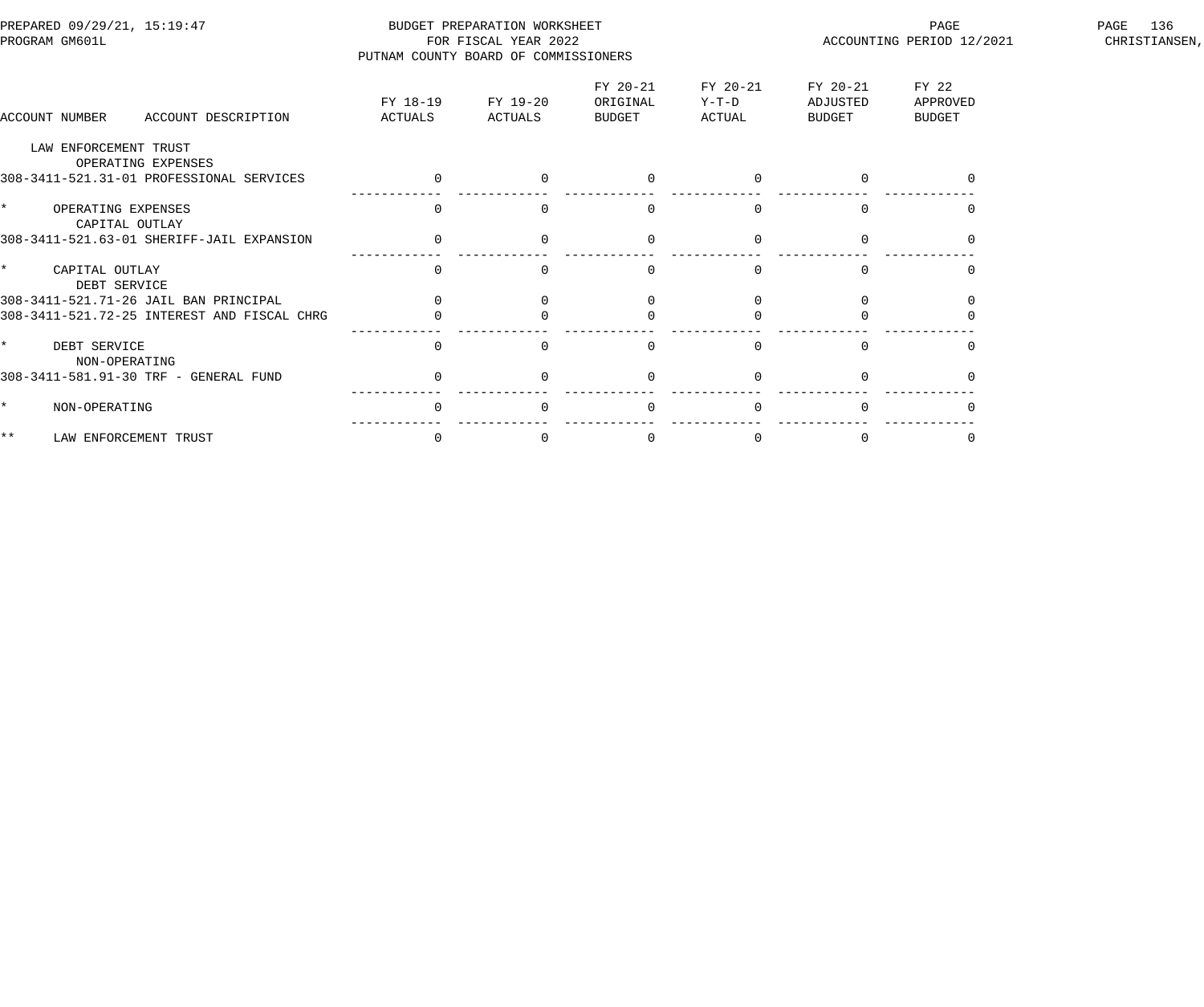| PREPARED 09/29/21, 15:19:47<br>PROGRAM GM601L |                      | PUTNAM COUNTY BOARD OF COMMISSIONERS         | BUDGET PREPARATION WORKSHEET<br>FOR FISCAL YEAR 2022 |                     |                                | PAGE<br>ACCOUNTING PERIOD 12/2021 | 137<br>PAGE<br>CHRISTIANSEN,   |                                    |  |
|-----------------------------------------------|----------------------|----------------------------------------------|------------------------------------------------------|---------------------|--------------------------------|-----------------------------------|--------------------------------|------------------------------------|--|
|                                               | ACCOUNT NUMBER       | ACCOUNT DESCRIPTION                          | FY 18-19<br>ACTUALS                                  | FY 19-20<br>ACTUALS | FY 20-21<br>ORIGINAL<br>BUDGET | FY 20-21<br>Y-T-D<br>ACTUAL       | FY 20-21<br>ADJUSTED<br>BUDGET | FY 22<br>APPROVED<br><b>BUDGET</b> |  |
|                                               | EMERGENCY MANAGEMENT |                                              |                                                      |                     |                                |                                   |                                |                                    |  |
|                                               | CAPITAL OUTLAY       |                                              |                                                      |                     |                                |                                   |                                |                                    |  |
|                                               |                      | 308-3991-525.62-01 CRESCENT CITY RETROFIT    |                                                      |                     |                                |                                   |                                |                                    |  |
|                                               |                      | 308-3991-525.62-06 MIDDLETON BURNEY RETROFIT |                                                      |                     |                                |                                   |                                |                                    |  |
|                                               |                      | 308-3991-525.62-08 KELLY SMITH ELEM RETROFIT |                                                      |                     |                                |                                   |                                |                                    |  |
|                                               |                      | 308-3991-525.64-04 COMPUTER/TECH. HARDWARE   |                                                      |                     |                                |                                   |                                |                                    |  |
| *.                                            | CAPITAL OUTLAY       |                                              |                                                      | $\Omega$            |                                |                                   |                                |                                    |  |
| $***$                                         | EMERGENCY MANAGEMENT |                                              |                                                      |                     |                                |                                   |                                |                                    |  |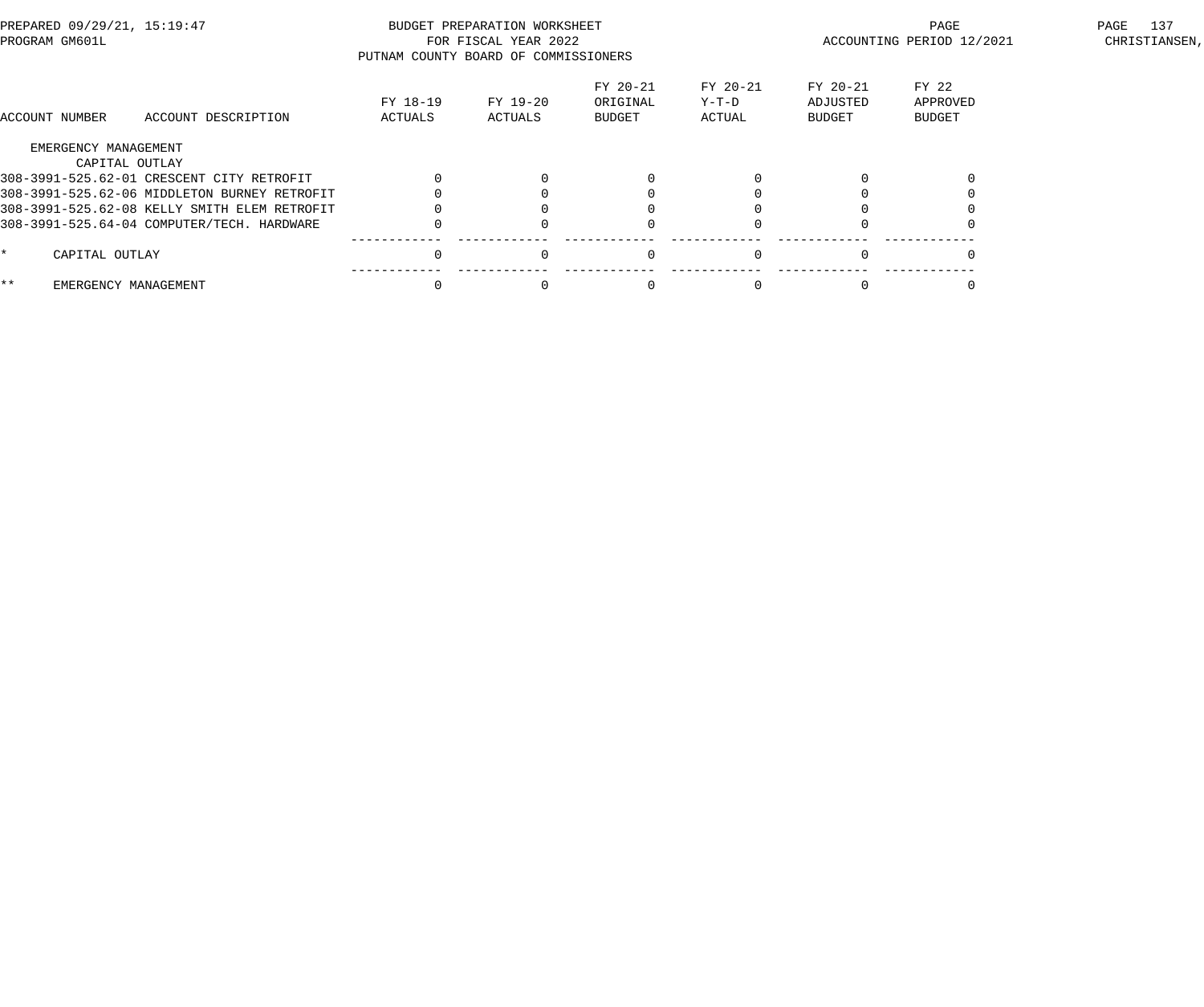| PREPARED 09/29/21, 15:19:47<br>PROGRAM GM601L                                               |                     | BUDGET PREPARATION WORKSHEET<br>FOR FISCAL YEAR 2022<br>PUTNAM COUNTY BOARD OF COMMISSIONERS |                                |                             | PAGE<br>ACCOUNTING PERIOD 12/2021 | 138<br>PAGE<br>CHRISTIANSEN, |  |
|---------------------------------------------------------------------------------------------|---------------------|----------------------------------------------------------------------------------------------|--------------------------------|-----------------------------|-----------------------------------|------------------------------|--|
| ACCOUNT NUMBER<br>ACCOUNT DESCRIPTION                                                       | FY 18-19<br>ACTUALS | FY 19-20<br>ACTUALS                                                                          | FY 20-21<br>ORIGINAL<br>BUDGET | FY 20-21<br>Y-T-D<br>ACTUAL | FY 20-21<br>ADJUSTED<br>BUDGET    | FY 22<br>APPROVED<br>BUDGET  |  |
| COMMUNICATION IMPROVEMENT<br>OPERATING EXPENSES<br>308-3993-529.31-01 PROFESSIONAL SERVICES |                     | $\Omega$                                                                                     | $\Omega$                       | $\Omega$                    | $\Omega$                          | $\Omega$                     |  |
| $\star$<br>OPERATING EXPENSES<br>CAPITAL OUTLAY                                             |                     | $\Omega$                                                                                     | $\Omega$                       | $\Omega$                    | $\Omega$                          |                              |  |
| 308-3993-529.63-13 COMMUNICATION SYSTEM PHII<br>$\star$<br>CAPITAL OUTLAY                   | 789,286<br>789,286  | $\overline{0}$<br>$\overline{0}$                                                             | $\overline{0}$<br>$\mathbf 0$  | $\Omega$<br>$\Omega$        | $\overline{0}$<br>$\Omega$        |                              |  |
| $***$<br>COMMUNICATION IMPROVEMENT                                                          | 789,286             | $\Omega$                                                                                     | - 0                            |                             | $\Omega$                          |                              |  |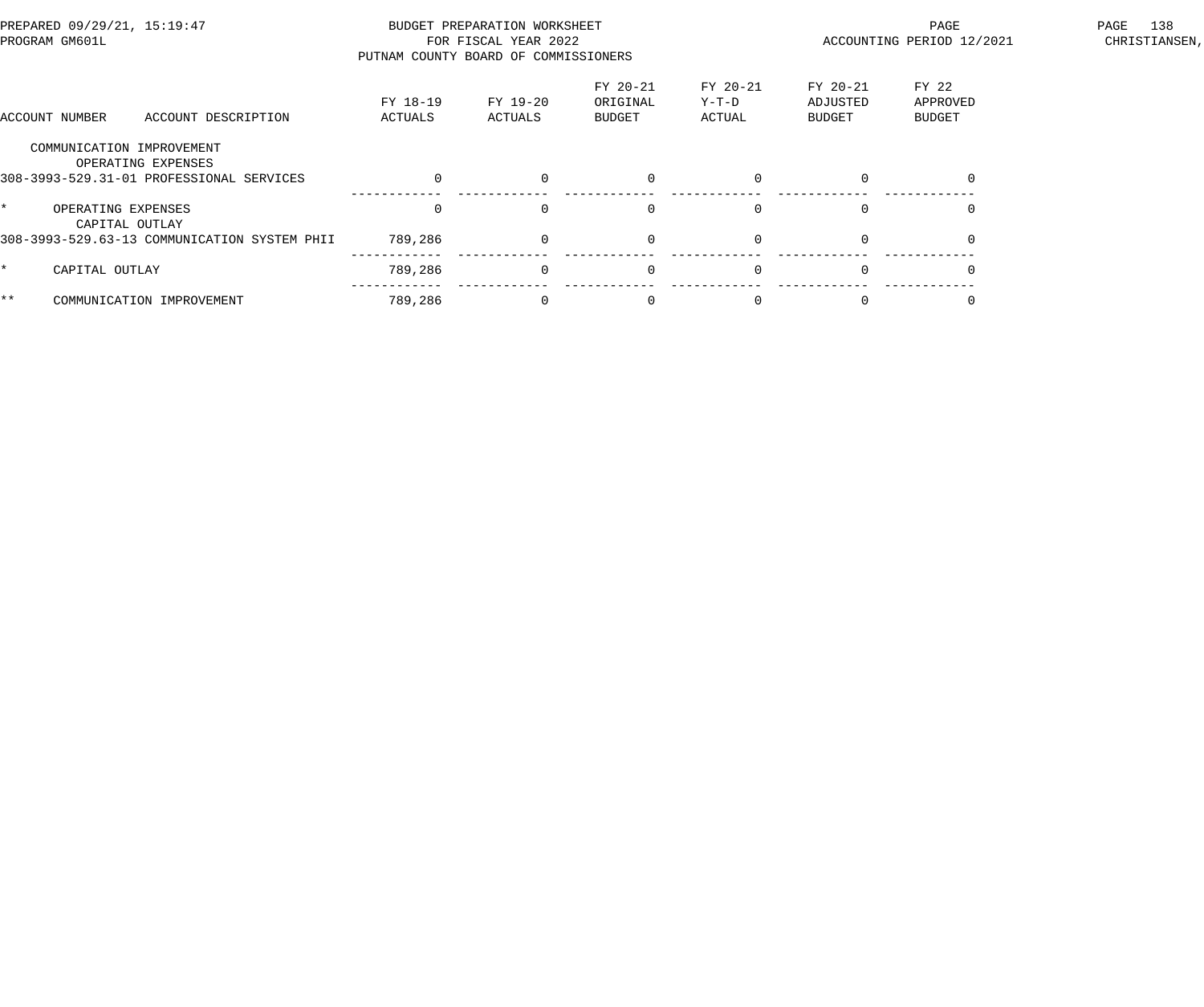| PREPARED 09/29/21, 15:19:47<br>PROGRAM GM601L |                                             | BUDGET PREPARATION WORKSHEET<br>FOR FISCAL YEAR 2022<br>PUTNAM COUNTY BOARD OF COMMISSIONERS |                     |                                       |                             |                                | PAGE<br>ACCOUNTING PERIOD 12/2021  |  |  |
|-----------------------------------------------|---------------------------------------------|----------------------------------------------------------------------------------------------|---------------------|---------------------------------------|-----------------------------|--------------------------------|------------------------------------|--|--|
| ACCOUNT NUMBER                                | ACCOUNT DESCRIPTION                         | FY 18-19<br>ACTUALS                                                                          | FY 19-20<br>ACTUALS | FY 20-21<br>ORIGINAL<br><b>BUDGET</b> | FY 20-21<br>Y-T-D<br>ACTUAL | FY 20-21<br>ADJUSTED<br>BUDGET | FY 22<br>APPROVED<br><b>BUDGET</b> |  |  |
|                                               | EMERGENCY OPERATIONS CTR                    |                                                                                              |                     |                                       |                             |                                |                                    |  |  |
|                                               | CAPITAL OUTLAY                              |                                                                                              |                     |                                       |                             |                                |                                    |  |  |
|                                               | 308-3995-525.62-01 CRESCENT CITY RETROFIT   |                                                                                              |                     |                                       |                             |                                |                                    |  |  |
|                                               | 308-3995-525.62-02 EMERGENCY OPERATIONS CTR |                                                                                              |                     |                                       |                             |                                |                                    |  |  |
|                                               | 308-3995-525.64-01 EQUIPMENT-CASH PURCHASE  |                                                                                              |                     |                                       |                             |                                |                                    |  |  |
| CAPITAL OUTLAY                                |                                             |                                                                                              | $\Omega$            | $\Omega$                              | $\Omega$                    |                                |                                    |  |  |
| * *                                           | EMERGENCY OPERATIONS CTR                    |                                                                                              |                     |                                       |                             |                                |                                    |  |  |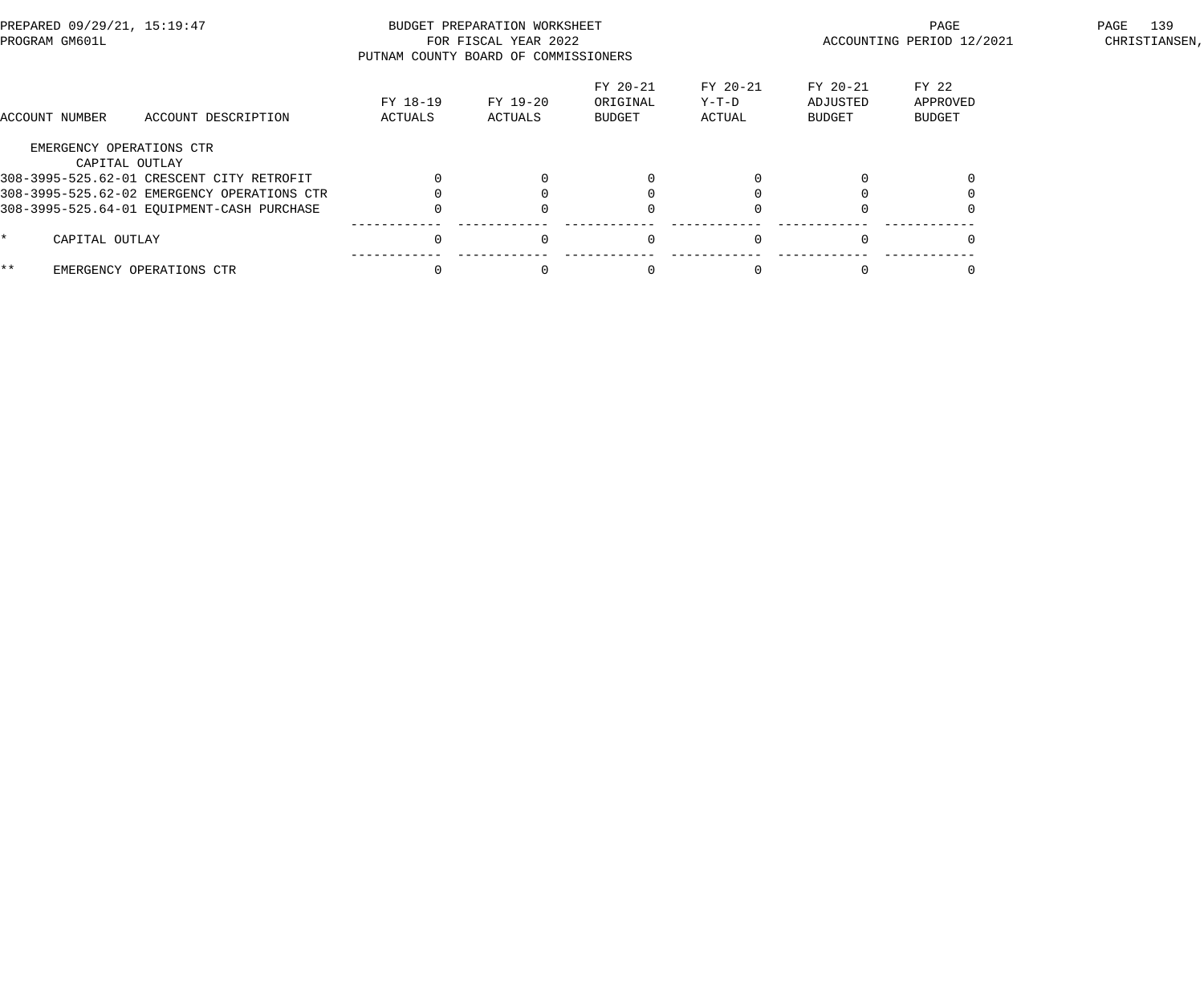| PREPARED 09/29/21, 15:19:47<br>PROGRAM GM601L |                                              | PUTNAM COUNTY BOARD OF COMMISSIONERS | BUDGET PREPARATION WORKSHEET<br>FOR FISCAL YEAR 2022 |                                |                             | PAGE<br>ACCOUNTING PERIOD 12/2021 |                                    |  |
|-----------------------------------------------|----------------------------------------------|--------------------------------------|------------------------------------------------------|--------------------------------|-----------------------------|-----------------------------------|------------------------------------|--|
| ACCOUNT NUMBER                                | ACCOUNT DESCRIPTION                          | FY 18-19<br>ACTUALS                  | FY 19-20<br>ACTUALS                                  | FY 20-21<br>ORIGINAL<br>BUDGET | FY 20-21<br>Y-T-D<br>ACTUAL | FY 20-21<br>ADJUSTED<br>BUDGET    | FY 22<br>APPROVED<br><b>BUDGET</b> |  |
| DRAINAGE                                      | OPERATING EXPENSES                           |                                      |                                                      |                                |                             |                                   |                                    |  |
|                                               | 308-5320-538.31-01 PROFESSIONAL SERVICES     | $\Omega$                             | $\Omega$                                             | $\mathbf{0}$                   | $\Omega$                    |                                   | $\Omega$                           |  |
| OPERATING EXPENSES<br>CAPITAL OUTLAY          |                                              | $\Omega$                             | $\Omega$                                             | $\mathbf{0}$                   | $\Omega$                    |                                   |                                    |  |
|                                               | 308-5320-538.67-02 EAST PUTNAM DRAINAGE APPR |                                      | $\mathbf{0}$                                         | 955,998                        | 296,760                     | 955,998                           | 1,570,988                          |  |
|                                               | 308-5320-538.67-10 HMGP/ST JOHNS AVE DRAING  |                                      | $\mathbf{0}$                                         | 1,467,135                      | $\overline{0}$              | 1,467,135                         |                                    |  |
| CAPITAL OUTLAY                                |                                              | $\mathbf 0$                          | $\overline{0}$                                       | 2,423,133                      | 296,760                     | 2,423,133                         | 1,570,988                          |  |
| $\star\star$<br>DRAINAGE                      |                                              | $\Omega$                             | $\overline{0}$                                       | 2,423,133                      | 296,760                     | 2,423,133                         | 1,570,988                          |  |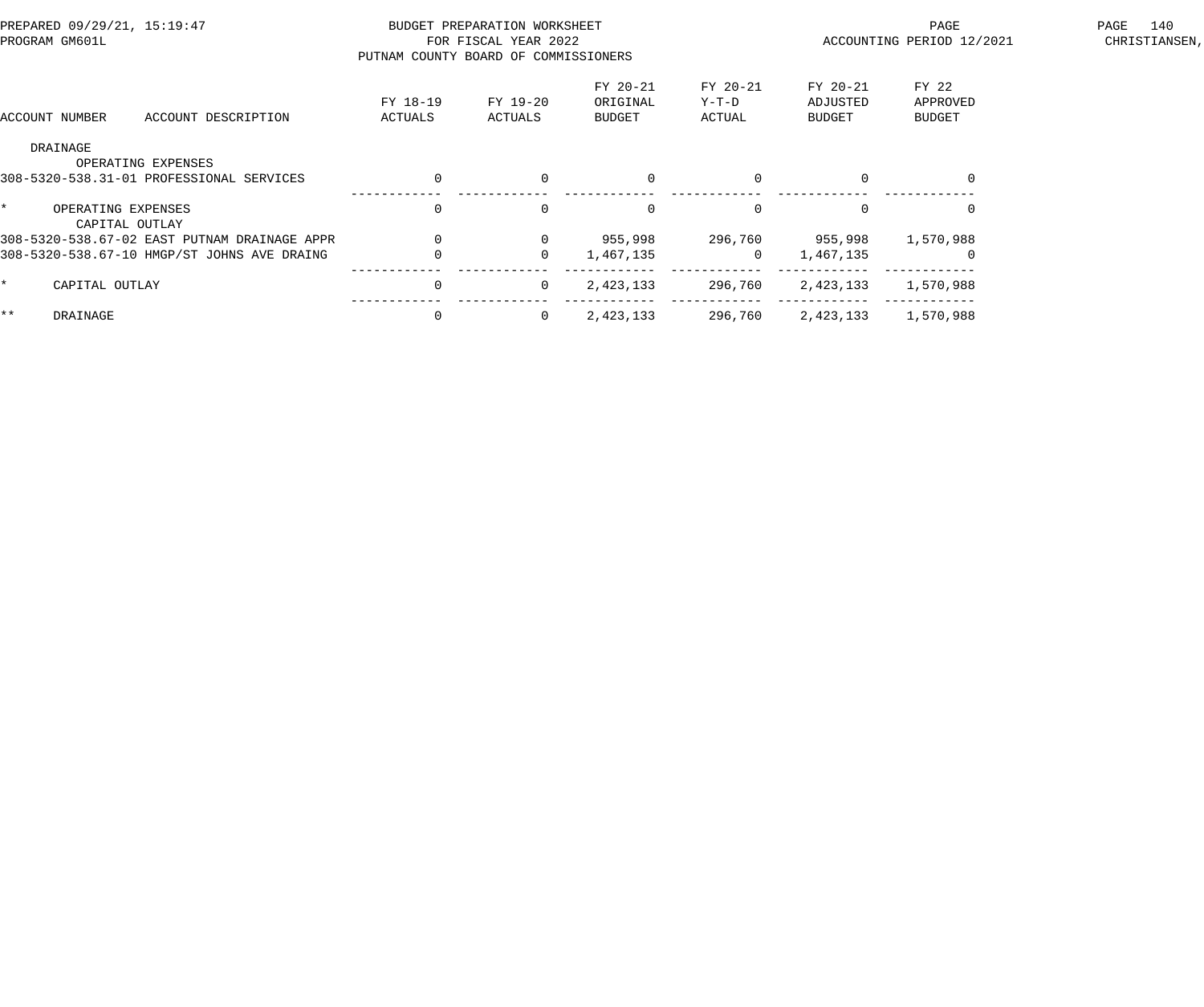| PREPARED 09/29/21, 15:19:47<br>PROGRAM GM601L |                                      | BUDGET PREPARATION WORKSHEET<br>FOR FISCAL YEAR 2022<br>PUTNAM COUNTY BOARD OF COMMISSIONERS |                     |                     |                                |                             | PAGE<br>ACCOUNTING PERIOD 12/2021 | 141<br>PAGE<br>CHRISTIANSEN,       |  |
|-----------------------------------------------|--------------------------------------|----------------------------------------------------------------------------------------------|---------------------|---------------------|--------------------------------|-----------------------------|-----------------------------------|------------------------------------|--|
| ACCOUNT NUMBER                                |                                      | ACCOUNT DESCRIPTION                                                                          | FY 18-19<br>ACTUALS | FY 19-20<br>ACTUALS | FY 20-21<br>ORIGINAL<br>BUDGET | FY 20-21<br>Y-T-D<br>ACTUAL | FY 20-21<br>ADJUSTED<br>BUDGET    | FY 22<br>APPROVED<br><b>BUDGET</b> |  |
|                                               | W PUTNAM/WISHAM PARK                 | OPERATING EXPENSES                                                                           |                     |                     |                                |                             |                                   |                                    |  |
|                                               |                                      | 308-6107-572.34-01 OTHER CONTRACTUAL SERVICE                                                 |                     |                     |                                |                             |                                   |                                    |  |
|                                               |                                      | 308-6107-572.49-01 CURRENT CHARGES & OBLIG                                                   |                     |                     |                                |                             |                                   |                                    |  |
|                                               | OPERATING EXPENSES<br>CAPITAL OUTLAY |                                                                                              |                     | $\cap$              | $\Omega$                       | $\Omega$                    |                                   |                                    |  |
|                                               |                                      | 308-6107-572.63-01 IMPR OTHER THAN BUILDINGS                                                 |                     |                     |                                |                             |                                   |                                    |  |
|                                               | CAPITAL OUTLAY                       |                                                                                              | $\mathbf 0$         | $\Omega$            | $\Omega$                       | $\Omega$                    | $\Omega$                          |                                    |  |
| $***$                                         |                                      | W PUTNAM/WISHAM PARK                                                                         |                     |                     |                                |                             |                                   |                                    |  |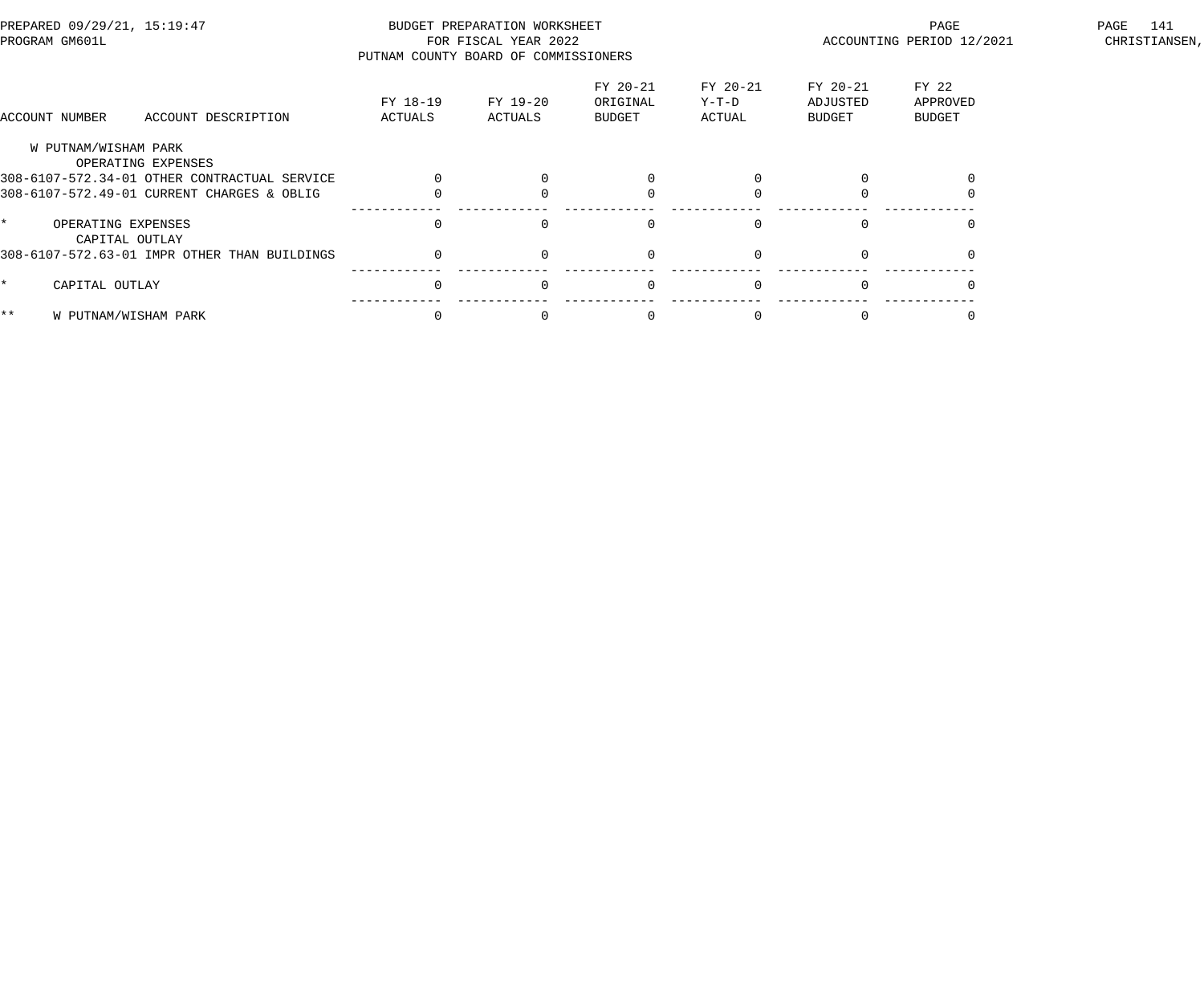| PREPARED 09/29/21, 15:19:47<br>PROGRAM GM601L |                                                                                           | BUDGET PREPARATION WORKSHEET<br>FOR FISCAL YEAR 2022<br>PUTNAM COUNTY BOARD OF COMMISSIONERS |                     |                                |                             |                                  | PAGE<br>ACCOUNTING PERIOD 12/2021 |  |  |
|-----------------------------------------------|-------------------------------------------------------------------------------------------|----------------------------------------------------------------------------------------------|---------------------|--------------------------------|-----------------------------|----------------------------------|-----------------------------------|--|--|
| ACCOUNT NUMBER                                | ACCOUNT DESCRIPTION                                                                       | FY 18-19<br>ACTUALS                                                                          | FY 19-20<br>ACTUALS | FY 20-21<br>ORIGINAL<br>BUDGET | FY 20-21<br>Y-T-D<br>ACTUAL | $FY 20-21$<br>ADJUSTED<br>BUDGET | FY 22<br>APPROVED<br>BUDGET       |  |  |
|                                               | OLD BOSTWICK SCHOOL RENOV<br>NON-OPERATING<br>308-6111-572.99-01 RESERVE FOR CONT-REGULAR |                                                                                              | $\Omega$            |                                | $\Omega$                    |                                  |                                   |  |  |
|                                               | NON-OPERATING                                                                             |                                                                                              | $\Omega$            | $\Omega$                       | $\Omega$                    | $\Omega$                         |                                   |  |  |
| * *                                           | OLD BOSTWICK SCHOOL RENOV                                                                 |                                                                                              | $\Omega$            |                                |                             |                                  |                                   |  |  |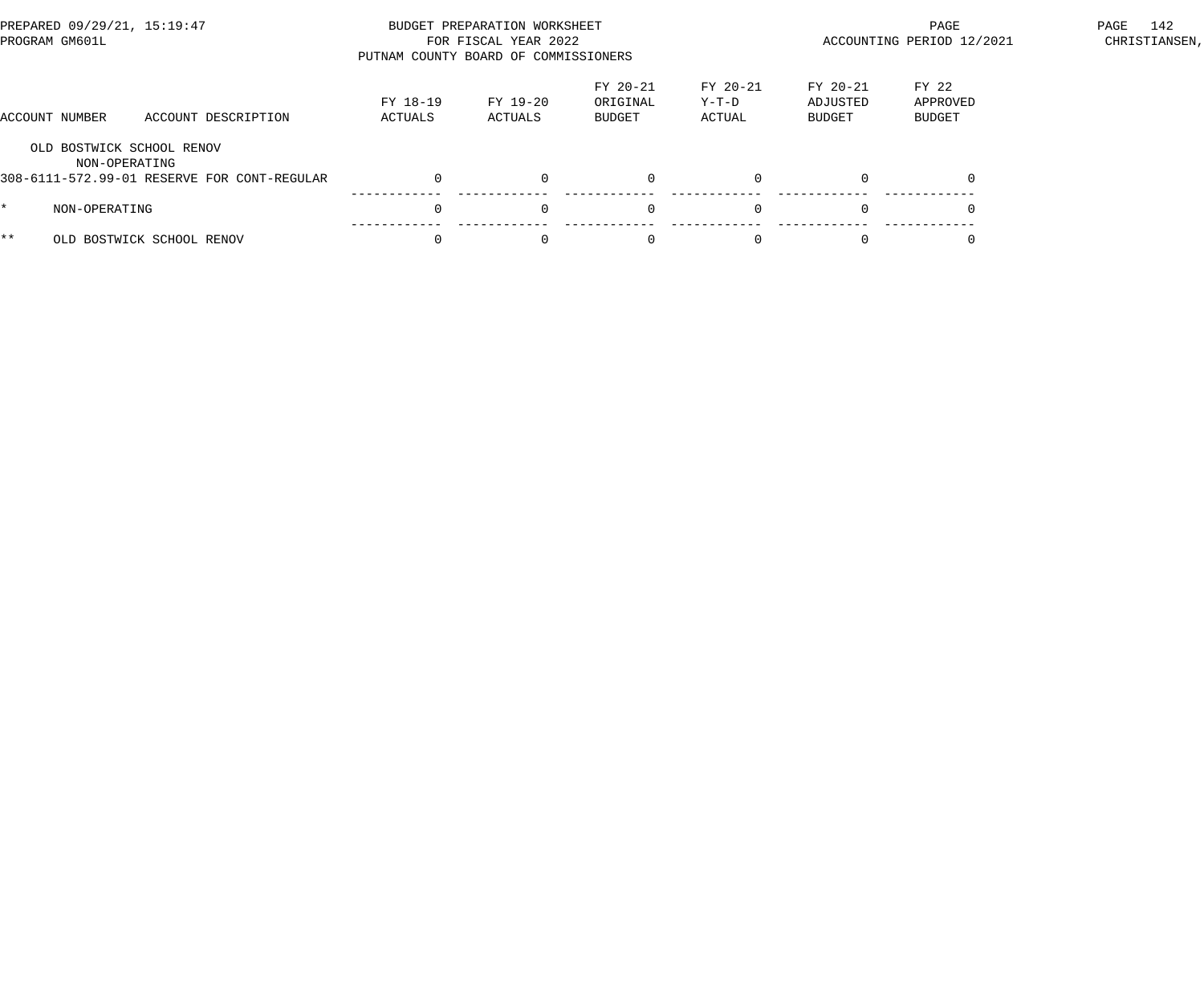| PREPARED 09/29/21, 15:19:47<br>PROGRAM GM601L |                                             | BUDGET PREPARATION WORKSHEET<br>FOR FISCAL YEAR 2022<br>PUTNAM COUNTY BOARD OF COMMISSIONERS |                     |                                |                             |                                       | PAGE<br>ACCOUNTING PERIOD 12/2021  | 143<br>PAGE<br>CHRISTIANSEN, |
|-----------------------------------------------|---------------------------------------------|----------------------------------------------------------------------------------------------|---------------------|--------------------------------|-----------------------------|---------------------------------------|------------------------------------|------------------------------|
|                                               | ACCOUNT DESCRIPTION<br>ACCOUNT NUMBER       | FY 18-19<br>ACTUALS                                                                          | FY 19-20<br>ACTUALS | FY 20-21<br>ORIGINAL<br>BUDGET | FY 20-21<br>Y-T-D<br>ACTUAL | FY 20-21<br>ADJUSTED<br><b>BUDGET</b> | FY 22<br>APPROVED<br><b>BUDGET</b> |                              |
|                                               | TRANSFERS/RESERVES/MISC<br>NON-OPERATING    |                                                                                              |                     |                                |                             |                                       |                                    |                              |
|                                               | 308-9999-581.91-15 TRF TO TRANSPORTATION FD | $\Omega$                                                                                     | $\Omega$            | $\Omega$                       | $\Omega$                    |                                       |                                    |                              |
|                                               | NON-OPERATING<br>NON-OPERATING              |                                                                                              |                     | $\mathbf 0$                    |                             |                                       |                                    |                              |
|                                               | 308-9999-598.99-01 RESERVE FOR CONTINGENCY  |                                                                                              | $\Omega$            | $\mathbf 0$                    |                             |                                       |                                    |                              |
|                                               | NON-OPERATING                               | $\Omega$                                                                                     | $\Omega$            | $\Omega$                       | $\Omega$                    |                                       |                                    |                              |
| $***$                                         | TRANSFERS/RESERVES/MISC                     |                                                                                              |                     |                                |                             |                                       |                                    |                              |
| $***$                                         | CAPITAL PROJECTS FUND                       | 1,972,681                                                                                    |                     | 2,423,133                      | 296,760                     | 2,423,133                             | 1,570,988                          |                              |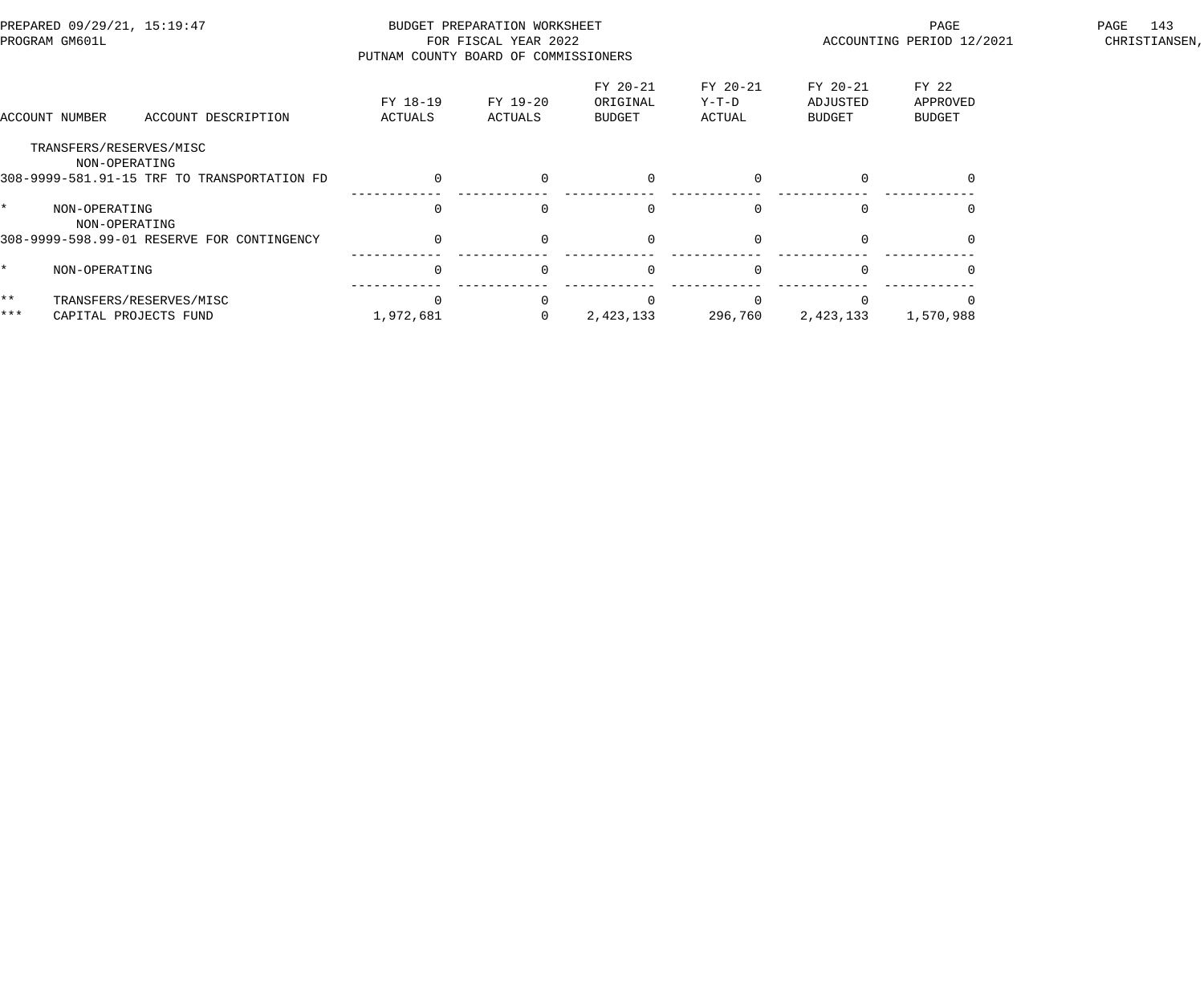| PREPARED 09/29/21, 15:19:47<br>PROGRAM GM601L |                                              | BUDGET PREPARATION WORKSHEET<br>FOR FISCAL YEAR 2022<br>PUTNAM COUNTY BOARD OF COMMISSIONERS |                      |                                  |                               | PAGE<br>ACCOUNTING PERIOD 12/2021     |                                    | PAGE 144<br>CHRISTIANSEN, |
|-----------------------------------------------|----------------------------------------------|----------------------------------------------------------------------------------------------|----------------------|----------------------------------|-------------------------------|---------------------------------------|------------------------------------|---------------------------|
| ACCOUNT NUMBER                                | ACCOUNT DESCRIPTION                          | FY 18-19<br>ACTUALS                                                                          | FY 19-20<br>ACTUALS  | FY 20-21<br>ORIGINAL<br>BUDGET   | FY 20-21<br>$Y-T-D$<br>ACTUAL | FY 20-21<br>ADJUSTED<br><b>BUDGET</b> | FY 22<br>APPROVED<br><b>BUDGET</b> |                           |
| WASTE MANAGEMENT                              |                                              |                                                                                              |                      |                                  |                               |                                       |                                    |                           |
| SANITATION/ADMINISTRATION                     | PERSONAL SERVICES                            |                                                                                              |                      |                                  |                               |                                       |                                    |                           |
|                                               | 401-4210-534.12-11 REGULAR SALARIES & WAGES  | 470,116                                                                                      | 548,539              | 577,434                          | 536,608                       | 577,434                               | 680,874                            |                           |
| 401-4210-534.12-12 WAGES-OVERTIME             |                                              | 52,840                                                                                       | 59,247               | 50,000                           | 66,973                        | 50,000                                | 50,000                             |                           |
|                                               | 401-4210-534.12-14 STRAIGHT TIME OVER 40 HRS | $\overline{0}$                                                                               | 2,238                | $\mathbf 0$                      | $\overline{0}$                | 0                                     | $\mathbf 0$                        |                           |
|                                               | 401-4210-534.13-11 SALARIES & WAGES - OPS    | $\overline{0}$                                                                               | $\overline{0}$       | $\overline{0}$                   | $\overline{0}$                | 0                                     | $\mathbf 0$                        |                           |
| 401-4210-534.15-11 EXPERIENCE PAY             |                                              | 4,800                                                                                        | 2,400                | $\overline{0}$                   | 3,200                         | $\overline{0}$                        | $\mathbf 0$                        |                           |
|                                               | 401-4210-534.21-13 FICA TAXES MATCHING       | 38,615                                                                                       | 44,846               | 47,999                           | 44,067                        | 47,999                                | 55,912                             |                           |
|                                               | 401-4210-534.22-13 RETIREMENT CONTRIBUTIONS  | 60,026                                                                                       | 70,832               | 62,371                           | 77,831                        | 62,371                                | 74,011                             |                           |
|                                               | 401-4210-534.23-13 LIFE & HEALTH INSURANCE   | 95,421                                                                                       | 113,973              | 147,638                          | 125,134                       | 147,638                               | 164,706                            |                           |
| 401-4210-534.23-14 OPEB EXPENSE               |                                              | $\mathbf{0}$                                                                                 | $\overline{0}$       | $\mathbf 0$                      | $\mathbf 0$                   | $\overline{0}$                        | $\mathbf 0$                        |                           |
| $\star$<br>PERSONAL SERVICES                  |                                              | 721,818                                                                                      | ---------<br>842,075 | ------------<br>885,442          | ---------<br>853,813          | ---------<br>885,442                  | 1,025,503                          |                           |
|                                               | OPERATING EXPENSES                           |                                                                                              |                      |                                  |                               |                                       |                                    |                           |
|                                               | 401-4210-534.31-01 PROFESSIONAL SERVICES     | 148,467                                                                                      | 142,081              | 319,530                          | 96,359                        | 233,622                               | 362,300                            |                           |
|                                               | 401-4210-534.32-01 AUDIT-STATE REQUIRE-CPA   | 12,360                                                                                       | 12,360               | 12,360<br>815.500                | 12,360                        | 12,360                                | 12,360                             |                           |
|                                               | 401-4210-534.34-01 OTHER CONTRACTUAL SERVICE | 576,533                                                                                      | 488,203              | 815,500                          | 430,026                       | 600,461                               | 815,500                            |                           |
|                                               | 401-4210-534.34-23 UNIFORM RENTALS-EMPLOYER  | 336                                                                                          | 2,454                | 1,500                            | 3,587                         | 5,500                                 | 1,500                              |                           |
|                                               | 401-4210-534.34-25 CONTRACT-INMATE CREWS     | 105,000                                                                                      | 105,000              | 105,000                          | 105,000                       | 105,000                               | 105,000                            |                           |
|                                               | 401-4210-534.40-01 TRAVEL & PER DIEM         | 1,682                                                                                        | 39                   | 5,200                            | 125                           | 2,020                                 | 5,200                              |                           |
|                                               | 401-4210-534.41-01 COMMUNICATION SERVICES    | 947                                                                                          | 935                  | 3,500                            | 950                           | 3,500                                 | 3,500                              |                           |
| 401-4210-534.42-01 POSTAGE                    |                                              | 292                                                                                          | 306                  | 275                              | 328                           | 275                                   | 275                                |                           |
| 401-4210-534.43-01 UTILITIES                  |                                              | 8,924                                                                                        | 8,239                | 10,000                           | 7,269                         | 10,000                                | 10,000                             |                           |
|                                               | 401-4210-534.44-01 RENTALS AND LEASES        | 1,395                                                                                        | 37,992               | 2,500                            | 99,282                        | 259,904                               | 242,904                            |                           |
|                                               | 401-4210-534.45-20 INSURANCE-RISK MANAGEMENT | 70,935                                                                                       | 70,935               | 70,935                           | 70,935                        | 70,935                                | 70,935                             |                           |
|                                               | 401-4210-534.46-01 REPAIR & MAINT - OTHER    | 8,281                                                                                        | 251,490              | 200,000                          | 232,811                       | 330,000                               | 300,000                            |                           |
|                                               | 401-4210-534.46-04 R & M - FLEET MAINTENANCE | 218,890                                                                                      | 61,121               | 50,000                           | 55,792                        | 50,000                                | 50,000                             |                           |
|                                               | 401-4210-534.46-13 R & M - COMM EQUIPMENT    | 14,086                                                                                       | 14,655               | 14,086                           | 15,342                        | 15,343                                | 14,086                             |                           |
|                                               | 401-4210-534.47-01 PRINTING & BINDING        | 60                                                                                           | $\overline{0}$       | 250                              | $\overline{0}$                | 250                                   | 250                                |                           |
|                                               | 401-4210-534.49-01 CURRENT CHARGES & OBLIG   | 657                                                                                          | 1,518                | 1,500                            | 418                           | 1,500                                 | 1,500                              |                           |
|                                               | 401-4210-534.49-03 COMM/FEES/COSTS-TAX COLL  | 201,516                                                                                      | 207,420              | 120,000                          | 182,971                       | 120,000                               | 150,000                            |                           |
|                                               | 401-4210-534.49-14 ADMINISTRATIVE SERVICES   | 83,500                                                                                       | 83,500               | 83,500                           | 83,500                        | 83,500                                | 83,500                             |                           |
|                                               | 401-4210-534.49-17 SAFETY RECOGNITION        | 666                                                                                          | 714                  | 750                              | 750                           | 750                                   | 1,000                              |                           |
|                                               | 401-4210-534.49-47 FEES-LAWSUITS-WASTE MGMT  | $\overline{\phantom{0}}$                                                                     | $\overline{0}$       | $\overline{0}$                   | $\overline{0}$                | $\overline{0}$                        | $\overline{0}$                     |                           |
|                                               | 401-4210-534.49-50 LEGAL ADVERTISEMENTS      | $\begin{array}{c} 756 \\ 0 \end{array}$                                                      | 640                  | 800                              | 563                           | 800                                   | 800                                |                           |
| 401-4210-534.49-70 NET OPEB COST              |                                              |                                                                                              | $\overline{0}$       | $\overline{0}$                   | $\overline{0}$                | $\overline{0}$                        | $\overline{0}$                     |                           |
| 401-4210-534.51-01 OFFICE SUPPLIES            |                                              | 1,288                                                                                        | 2,554                | 1,500                            | 2,322                         | 2,500                                 | 1,500                              |                           |
|                                               | 401-4210-534.52-01 OPERATING SUPPLIES        | 20,703                                                                                       | 16,420               | 22,000                           | 36,462                        | 45,000                                | 70,164                             |                           |
|                                               | 401-4210-534.52-02 GAS, OIL & LUBRICANTS     | 158,080                                                                                      | 146,996              | 175,000                          | 166,521                       | 190,000                               | 210,000                            |                           |
|                                               | 401-4210-534.52-10 OPER SUPPLIES - INVENTORY | 1,900                                                                                        | 1,375                | $\sim$ 0                         | $\overline{0}$                | $\overline{0}$                        | 5,000                              |                           |
|                                               | 401-4210-534.54-01 BOOKS/PUBLICATIONS/SUBSCR | $88$<br>223<br>5,306                                                                         | 88                   | 100                              | 88                            | 100                                   | 100                                |                           |
|                                               | 401-4210-534.54-02 DUES & MEMBERSHIPS        |                                                                                              | 446                  | 700                              | 669                           | 700                                   | 700                                |                           |
| 401-4210-534.54-03 TRAINING                   |                                              |                                                                                              | 4,308                | 5,500                            | 2,810                         | 5,500                                 | 7,500                              |                           |
| 401-4210-534.59-01 DEPRECIATION               |                                              | 326,093                                                                                      | 412,350              | 320,071                          | 422,148                       | 320,071                               | 320,071                            |                           |
| OPERATING EXPENSES                            |                                              | 1,968,964                                                                                    | 2,074,139            | . _ _ _ _ _ _ _ _ _<br>2,342,057 | ------------<br>2,029,388     | 2,469,591                             | 2,845,645                          |                           |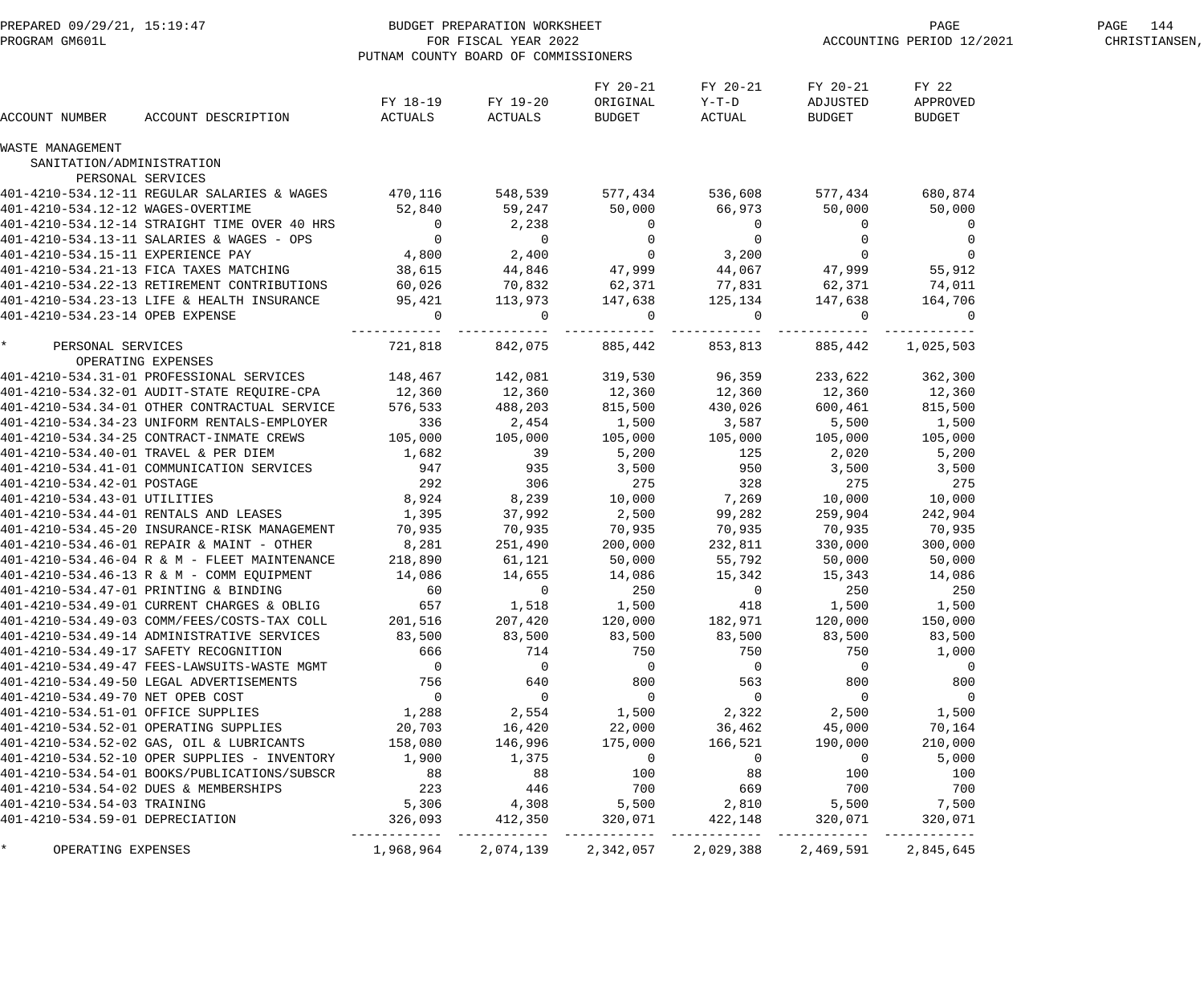| PREPARED 09/29/21, 15:19:47                                                                                                                                                                                                       |                                             | BUDGET PREPARATION WORKSHEET                     |                                 |                   | PAGE                                                                                                                                   | 145<br>PAGE               |               |
|-----------------------------------------------------------------------------------------------------------------------------------------------------------------------------------------------------------------------------------|---------------------------------------------|--------------------------------------------------|---------------------------------|-------------------|----------------------------------------------------------------------------------------------------------------------------------------|---------------------------|---------------|
| PROGRAM GM601L                                                                                                                                                                                                                    |                                             | FOR FISCAL YEAR 2022                             |                                 |                   |                                                                                                                                        | ACCOUNTING PERIOD 12/2021 | CHRISTIANSEN, |
|                                                                                                                                                                                                                                   |                                             | PUTNAM COUNTY BOARD OF COMMISSIONERS             |                                 |                   |                                                                                                                                        |                           |               |
|                                                                                                                                                                                                                                   |                                             |                                                  | FY 20-21                        | FY 20-21          | FY 20-21                                                                                                                               | FY 22                     |               |
|                                                                                                                                                                                                                                   | FY 18-19                                    | FY 19-20                                         | ORIGINAL                        | $Y-T-D$           | ADJUSTED                                                                                                                               | APPROVED                  |               |
| ACCOUNT DESCRIPTION<br>ACCOUNT NUMBER                                                                                                                                                                                             | ACTUALS                                     | ACTUALS                                          | BUDGET                          | ACTUAL            | BUDGET                                                                                                                                 | BUDGET                    |               |
| CAPITAL OUTLAY                                                                                                                                                                                                                    |                                             |                                                  |                                 |                   |                                                                                                                                        |                           |               |
| 401-4210-534.62-01 BLDGS-CONST & OR IMPROV 0 0 35,000 31,320 39,150 50,000                                                                                                                                                        |                                             |                                                  |                                 |                   |                                                                                                                                        |                           |               |
| 401-4210-534.63-01 IMPR OTHER THAN BUILDINGS                                                                                                                                                                                      | 2,985 0                                     |                                                  |                                 |                   |                                                                                                                                        |                           |               |
| 401-4210-534.64-01 EQUIPMENT-CASH PURCHASE                                                                                                                                                                                        | 83                                          |                                                  | 5,616 1,000,000 169,175 846,318 |                   |                                                                                                                                        | 460,000                   |               |
| CAPITAL OUTLAY                                                                                                                                                                                                                    | 3,068                                       | 5,616                                            |                                 | 1,485,000 216,769 |                                                                                                                                        | 1,335,468 1,820,000       |               |
| DEBT SERVICE                                                                                                                                                                                                                      |                                             |                                                  |                                 |                   |                                                                                                                                        |                           |               |
| 401-4210-534.71-01 PRINCIPAL-BOND RETIREMENT                                                                                                                                                                                      | $\overline{0}$                              | $\overline{0}$                                   | $\overline{0}$                  |                   | $\mathbf{0}$                                                                                                                           | 0                         |               |
| 401-4210-534.71-05 PRINCIPAL-LEASE PURCHASE                                                                                                                                                                                       | $\begin{matrix} 0 \\ 0 \end{matrix}$        | 86,722                                           | 73,796                          |                   |                                                                                                                                        |                           |               |
| 401-4210-534.72-01 INTEREST - BONDS                                                                                                                                                                                               |                                             | $\Omega$                                         | $\Omega$                        |                   |                                                                                                                                        |                           |               |
| 401-4210-534.72-05 INTEREST-LEASE PURCHASE                                                                                                                                                                                        | $\overline{0}$                              |                                                  | 12,926                          |                   |                                                                                                                                        |                           |               |
| DEBT SERVICE<br>NON-OPERATING                                                                                                                                                                                                     | $\overline{0}$                              | 86,722                                           | 86,722                          | $\Omega$          | $\Omega$                                                                                                                               | $\mathbf 0$               |               |
|                                                                                                                                                                                                                                   |                                             |                                                  |                                 |                   |                                                                                                                                        | 53,729                    |               |
| 401-4210-581.91-01 BUD TRFR-CLERK TO BOARD             53,729         53,729        53,729       53,729      53,729<br>401-4210-581.91-28 TRF-RISK MANAGEMENT FD                9,604          9,604          9,604          9,60 |                                             |                                                  |                                 |                   |                                                                                                                                        | 9,604                     |               |
| 401-4210-581.91-30 TRF - GENERAL FUND                                                                                                                                                                                             | $\Omega$                                    | $\Omega$                                         | $\Omega$                        | $\overline{0}$    | $\Omega$                                                                                                                               | $\Omega$                  |               |
| 401-4210-581.91-32 TRF-GROUP INSURANCE RES                                                                                                                                                                                        |                                             |                                                  | $\Omega$                        |                   |                                                                                                                                        |                           |               |
| 401-4210-581.91-45 TRANSFER TO GENERAL FUND                                                                                                                                                                                       | $\overline{0}$                              |                                                  |                                 |                   |                                                                                                                                        |                           |               |
| 401-4210-581.91-46 TRANSFER-COMM. IMPR FUND                                                                                                                                                                                       |                                             |                                                  | $\overline{0}$                  |                   | $\Omega$                                                                                                                               |                           |               |
| 401-4210-581.91-53 BUD TRFR-FLEET MAINT FUND                                                                                                                                                                                      | $\begin{bmatrix} 0 \\ 0 \\ 0 \end{bmatrix}$ |                                                  |                                 |                   |                                                                                                                                        |                           |               |
| NON-OPERATING<br>NON-OPERATING                                                                                                                                                                                                    | 63,333                                      | 63, 333 63, 333                                  |                                 | 63, 333 63, 333   |                                                                                                                                        | 63,333                    |               |
| 401-4210-598.99-01 RESERVE FOR CONTINGENCY                                                                                                                                                                                        | $\overline{0}$                              |                                                  |                                 |                   |                                                                                                                                        |                           |               |
| 401-4210-598.99-20 FUTURE PROJECTS                                                                                                                                                                                                |                                             |                                                  |                                 |                   |                                                                                                                                        |                           |               |
| 401-4210-598.99-23 RES-ESCROW-FUTURE CLOSURE                                                                                                                                                                                      |                                             | $\begin{matrix} 0 &&& 0 \\ 0 &&& 0 \end{matrix}$ |                                 |                   | 1,400,000<br>0 0 1,134,458 11,134,458<br>4,826,495 0 20,155,785 20,155,785<br>11,134,458 11,134,458<br>12,000<br>11,134,458 11,134,458 |                           |               |
| NON-OPERATING                                                                                                                                                                                                                     | $\overline{0}$                              | $\overline{0}$                                   | 6,226,495                       |                   | $0$ 32, 403, 849 33, 504, 753                                                                                                          |                           |               |
| $\star \star$<br>SANITATION/ADMINISTRATION                                                                                                                                                                                        | 2,757,183                                   |                                                  | 3,071,885 11,089,049            | 3,163,303         | 37,157,683                                                                                                                             | 39,259,234                |               |
|                                                                                                                                                                                                                                   |                                             |                                                  |                                 |                   |                                                                                                                                        |                           |               |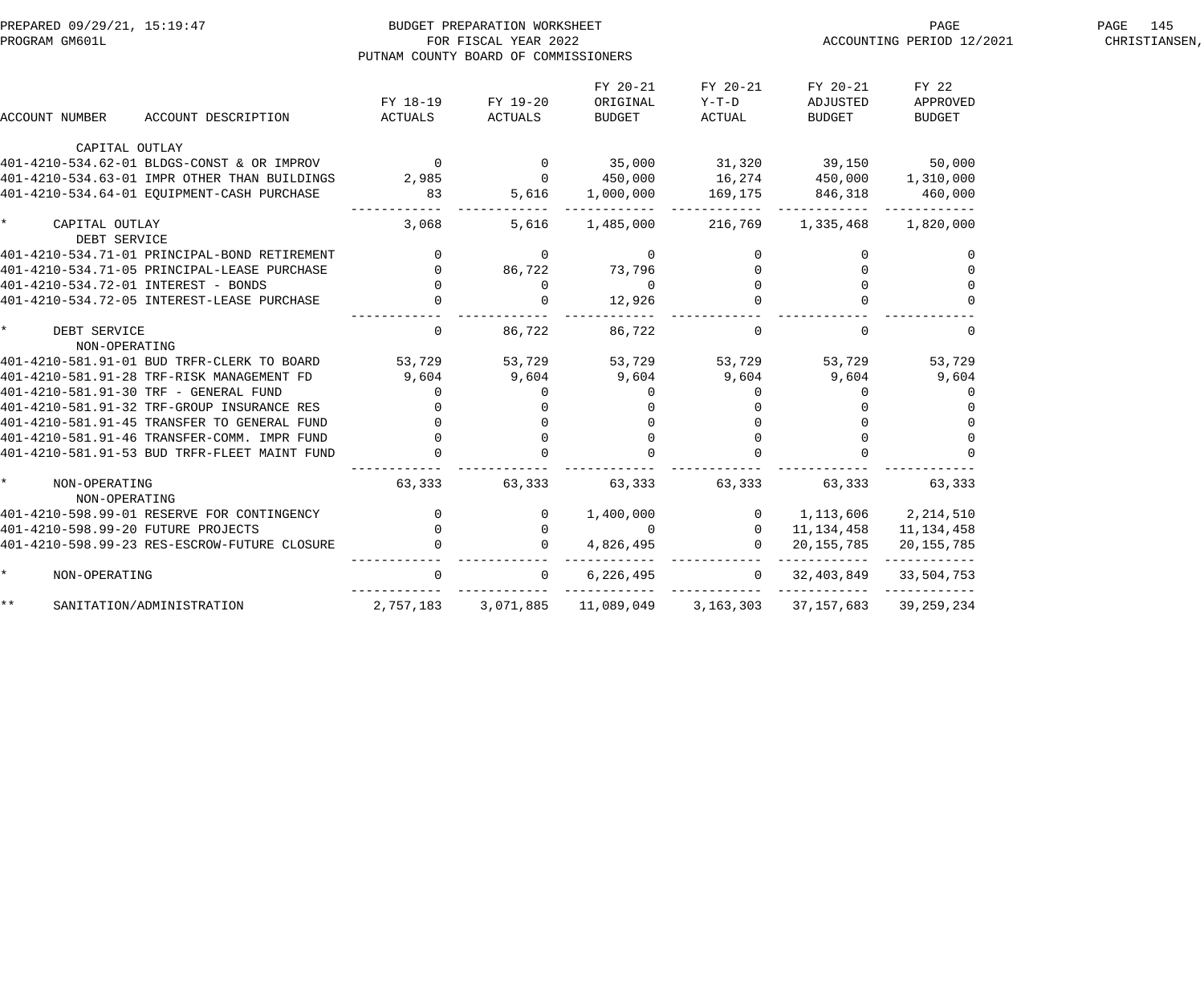| PREPARED 09/29/21, 15:19:47<br>PROGRAM GM601L               | PUTNAM COUNTY BOARD OF COMMISSIONERS      | BUDGET PREPARATION WORKSHEET<br>FOR FISCAL YEAR 2022 |                                                | ACCOUNTING PERIOD 12/2021                       | PAGE 146<br>CHRISTIANSEN,               |                             |  |
|-------------------------------------------------------------|-------------------------------------------|------------------------------------------------------|------------------------------------------------|-------------------------------------------------|-----------------------------------------|-----------------------------|--|
| ACCOUNT DESCRIPTION<br>ACCOUNT NUMBER                       | FY 18-19<br>ACTUALS                       | FY 19-20<br>ACTUALS                                  | FY 20-21<br>ORIGINAL<br><b>BUDGET</b>          | FY 20-21<br>Y-T-D<br>ACTUAL                     | FY 20-21<br>ADJUSTED<br><b>BUDGET</b>   | FY 22<br>APPROVED<br>BUDGET |  |
| LONG-TERM CARE                                              |                                           |                                                      |                                                |                                                 |                                         |                             |  |
| PERSONAL SERVICES                                           |                                           |                                                      |                                                |                                                 |                                         |                             |  |
| 401-4214-534.12-11 REGULAR SALARIES & WAGES                 |                                           |                                                      |                                                |                                                 | 0                                       |                             |  |
| 401-4214-534.12-12 WAGES-OVERTIME                           |                                           |                                                      |                                                | $\overline{0}$                                  | $\overline{0}$                          |                             |  |
| 401-4214-534.15-11 EXPERIENCE PAY                           |                                           |                                                      |                                                | $\mathbf{0}$                                    |                                         |                             |  |
| 401-4214-534.21-13 FICA TAXES MATCHING                      |                                           |                                                      |                                                | $\Omega$                                        | $\mathbf 0$                             |                             |  |
| 401-4214-534.22-13 RETIREMENT CONTRIBUTIONS                 |                                           |                                                      |                                                |                                                 |                                         |                             |  |
| 401-4214-534.23-13 LIFE & HEALTH INSURANCE                  |                                           |                                                      |                                                |                                                 |                                         |                             |  |
| $\star$<br>PERSONAL SERVICES<br>OPERATING EXPENSES          | $\mathbf{0}$                              | $\mathbf 0$                                          | $\mathbf 0$                                    | $\mathbf{0}$                                    | $\mathbf 0$                             | $\Omega$                    |  |
| 401-4214-534.31-01 PROFESSIONAL SERVICES 143,255            |                                           | 159,960 253,060                                      |                                                | 134,881                                         | 252,460                                 | 260,700                     |  |
| 401-4214-534.34-01 OTHER CONTRACTUAL SERVICE                | 7,245                                     | 3,360                                                | 23,500                                         | 1,680                                           | 23,500                                  | 23,500                      |  |
| 401-4214-534.34-23 UNIFORM RENTALS-EMPLOYER                 | $\overline{0}$                            | $\overline{0}$                                       | $\overline{0}$                                 | $\overline{0}$                                  | $\overline{0}$                          | $\overline{0}$              |  |
| 401-4214-534.42-01 POSTAGE                                  | $\Omega$                                  | $\overline{0}$                                       | $\overline{0}$                                 | $\overline{0}$                                  | $\overline{0}$                          | $\overline{0}$              |  |
| 401-4214-534.43-01 UTILITIES                                | 928                                       | 1,011                                                | $1,000$ $1,004$                                |                                                 | 1,600                                   | 1,000                       |  |
| 401-4214-534.44-01 RENTALS AND LEASES                       |                                           | 233                                                  | $\overline{0}$                                 | $\mathbf 0$                                     | $\overline{0}$                          | $\overline{0}$              |  |
| 401-4214-534.46-01 REPAIR & MAINT - OTHER                   |                                           |                                                      |                                                | $\mathbf 0$                                     |                                         | 400                         |  |
| 401-4214-534.46-04 R & M - FLEET MAINTENANCE                | $\begin{array}{c}0\\0\\0\\119\end{array}$ | $\begin{matrix}0\\0\\0\end{matrix}$                  | $\begin{array}{c} 400 \\ 0 \\ 150 \end{array}$ | $\overline{0}$                                  | $\begin{array}{c} 400 \\ 0 \end{array}$ | $\overline{0}$              |  |
| 401-4214-534.52-01 OPERATING SUPPLIES                       |                                           |                                                      |                                                |                                                 | 150                                     | 150                         |  |
| 401-4214-534.52-10 OPER SUPPLIES - INVENTORY                | $\overline{0}$                            | $\overline{0}$                                       | $\overline{0}$                                 |                                                 | $\overline{0}$                          | $\overline{0}$              |  |
| 401-4214-534.59-01 DEPRECIATION                             | 275,754                                   | 797,757                                              | 400,000                                        |                                                 | 400,000                                 | 400,000                     |  |
| 401-4214-534.59-02 CHANGE-LT CARE COSTS EST.                | 208,546-                                  | 40,167-                                              | $\overline{0}$                                 | $\begin{array}{c} 0 \\ 0 \\ 0 \\ 0 \end{array}$ | $\Omega$                                | $\Omega$                    |  |
| $\star$ and $\star$<br>OPERATING EXPENSES<br>CAPITAL OUTLAY |                                           | _________    _____________<br>218,755 922,154        |                                                | 678,110 137,565                                 | 678,110                                 | 685,750                     |  |
| 401-4214-534.63-01 IMPR OTHER THAN BUILDINGS                |                                           | $\overline{0}$                                       | 150,000                                        | $\overline{0}$                                  | 150,000                                 | 250,000                     |  |
| $\star$<br>CAPITAL OUTLAY                                   | $\overline{0}$                            |                                                      | $0 \t 150,000$                                 |                                                 | $0 \t 150,000$                          | 250,000                     |  |
| $***$<br>LONG-TERM CARE                                     | 218,755                                   |                                                      | 922,154 828,110                                | 137,565                                         | 828,110                                 | 935,750                     |  |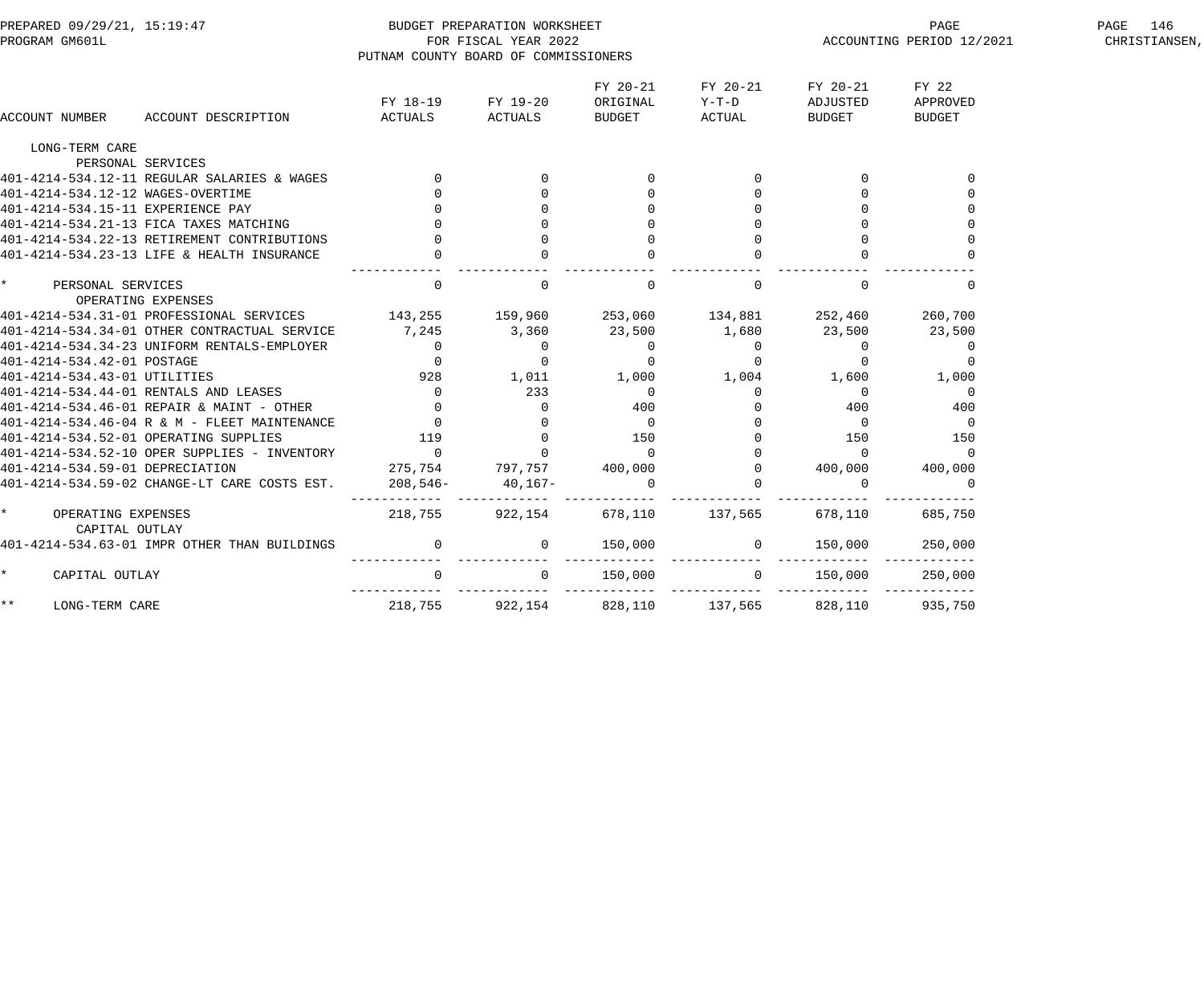| PREPARED 09/29/21, 15:19:47<br>PROGRAM GM601L   |                     | BUDGET PREPARATION WORKSHEET<br>FOR FISCAL YEAR 2022<br>PUTNAM COUNTY BOARD OF COMMISSIONERS |                                |                             | PAGE<br>ACCOUNTING PERIOD 12/2021 | 147<br>PAGE<br>CHRISTIANSEN,       |  |
|-------------------------------------------------|---------------------|----------------------------------------------------------------------------------------------|--------------------------------|-----------------------------|-----------------------------------|------------------------------------|--|
| ACCOUNT DESCRIPTION<br>ACCOUNT NUMBER           | FY 18-19<br>ACTUALS | FY 19-20<br>ACTUALS                                                                          | FY 20-21<br>ORIGINAL<br>BUDGET | FY 20-21<br>Y-T-D<br>ACTUAL | FY 20-21<br>ADJUSTED<br>BUDGET    | FY 22<br>APPROVED<br><b>BUDGET</b> |  |
| SAN./SOL.WASTE/COLLECTION<br>OPERATING EXPENSES |                     |                                                                                              |                                |                             |                                   |                                    |  |
| 401-4215-534.34-01 OTHER CONTRACTUAL SERVICE    | 3,179,710           | 3,260,584                                                                                    | 3,300,000                      | 2,993,960                   | 3,300,000                         | 3,300,000                          |  |
| 401-4215-534.42-01 POSTAGE                      | $\Omega$            |                                                                                              | 250                            |                             | 250                               |                                    |  |
| 401-4215-534.49-03 COMM/FEES/COSTS-TAX COLL     | 2,000               | $\Omega$                                                                                     | 65,000                         | $\Omega$                    | 65,000                            | 65,000                             |  |
| 401-4215-534.52-05 BEAR RESISTANT CANS          | $\Omega$            | $\Omega$                                                                                     | $\Omega$                       | 3,065                       | 3,180                             |                                    |  |
| OPERATING EXPENSES                              | 3,181,710           | 3,260,584                                                                                    | 3,365,250                      | 2,997,025                   | 3,368,430                         | 3,365,000                          |  |
| $***$<br>SAN./SOL.WASTE/COLLECTION              | 3,181,710           | 3,260,584                                                                                    | 3,365,250                      | 2,997,025                   | 3,368,430                         | 3,365,000                          |  |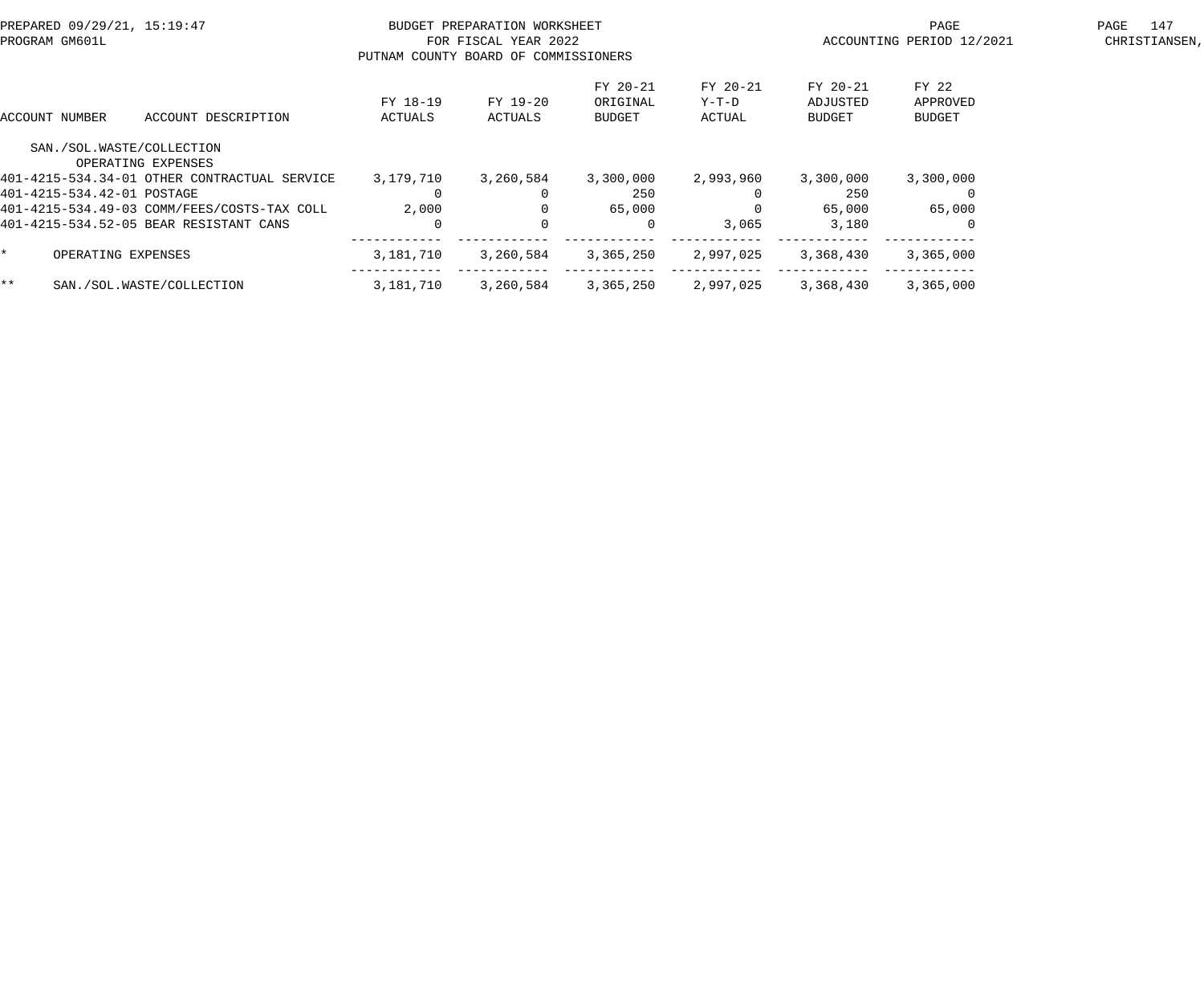| PREPARED 09/29/21, 15:19:47<br>PROGRAM GM601L |                                              |                     | BUDGET PREPARATION WORKSHEET<br>FOR FISCAL YEAR 2022<br>PUTNAM COUNTY BOARD OF COMMISSIONERS |                                |                             | PAGE<br>ACCOUNTING PERIOD 12/2021 | 148<br>PAGE<br>CHRISTIANSEN,       |  |
|-----------------------------------------------|----------------------------------------------|---------------------|----------------------------------------------------------------------------------------------|--------------------------------|-----------------------------|-----------------------------------|------------------------------------|--|
| ACCOUNT NUMBER                                | ACCOUNT DESCRIPTION                          | FY 18-19<br>ACTUALS | FY 19-20<br>ACTUALS                                                                          | FY 20-21<br>ORIGINAL<br>BUDGET | FY 20-21<br>Y-T-D<br>ACTUAL | FY 20-21<br>ADJUSTED<br>BUDGET    | FY 22<br>APPROVED<br><b>BUDGET</b> |  |
| SANITATION/WASTE TIRE                         |                                              |                     |                                                                                              |                                |                             |                                   |                                    |  |
|                                               | OPERATING EXPENSES                           |                     |                                                                                              |                                |                             |                                   |                                    |  |
|                                               | 401-4218-534.31-01 PROFESSIONAL SERVICES     |                     |                                                                                              | $\overline{0}$                 | 3,568                       | 9,435                             |                                    |  |
|                                               | 401-4218-534.34-01 OTHER CONTRACTUAL SERVICE | 73,684              | 68,061                                                                                       | 96,000                         | 124,228                     | 135,641                           | 99,640                             |  |
| 401-4218-534.42-01 POSTAGE                    |                                              | 4                   |                                                                                              | $\Omega$                       | $\Omega$                    |                                   |                                    |  |
|                                               | 401-4218-534.49-01 CURRENT CHARGES & OBLIG   | 175                 | 175                                                                                          | 175                            | 210                         | 210                               | 210                                |  |
|                                               | 401-4218-534.49-50 LEGAL ADVERTISEMENTS      | 118                 |                                                                                              | $\overline{0}$                 | 124                         | 124                               | 150                                |  |
|                                               | 401-4218-534.52-01 OPERATING SUPPLIES        | $\overline{0}$      | $\Omega$                                                                                     | 150                            | 603                         | 650                               |                                    |  |
| $\star$<br>OPERATING EXPENSES                 | CAPITAL OUTLAY                               | 73,981              | 68,236                                                                                       | 96,325                         | 128,733                     | 146,060                           | 100,000                            |  |
|                                               | 401-4218-534.63-01 IMPR OTHER THAN BUILDINGS | $\overline{0}$      | $\Omega$                                                                                     | $\overline{0}$                 | 39,473                      | 39,473                            | 750,000                            |  |
| CAPITAL OUTLAY                                |                                              | $\mathbf 0$         | $\Omega$                                                                                     | $\overline{0}$                 | 39,473                      | 39,473                            | 750,000                            |  |
| $***$                                         | SANITATION/WASTE TIRE                        | 73,981              | 68,236                                                                                       | 96,325                         | 168,206                     | 185,533                           | 850,000                            |  |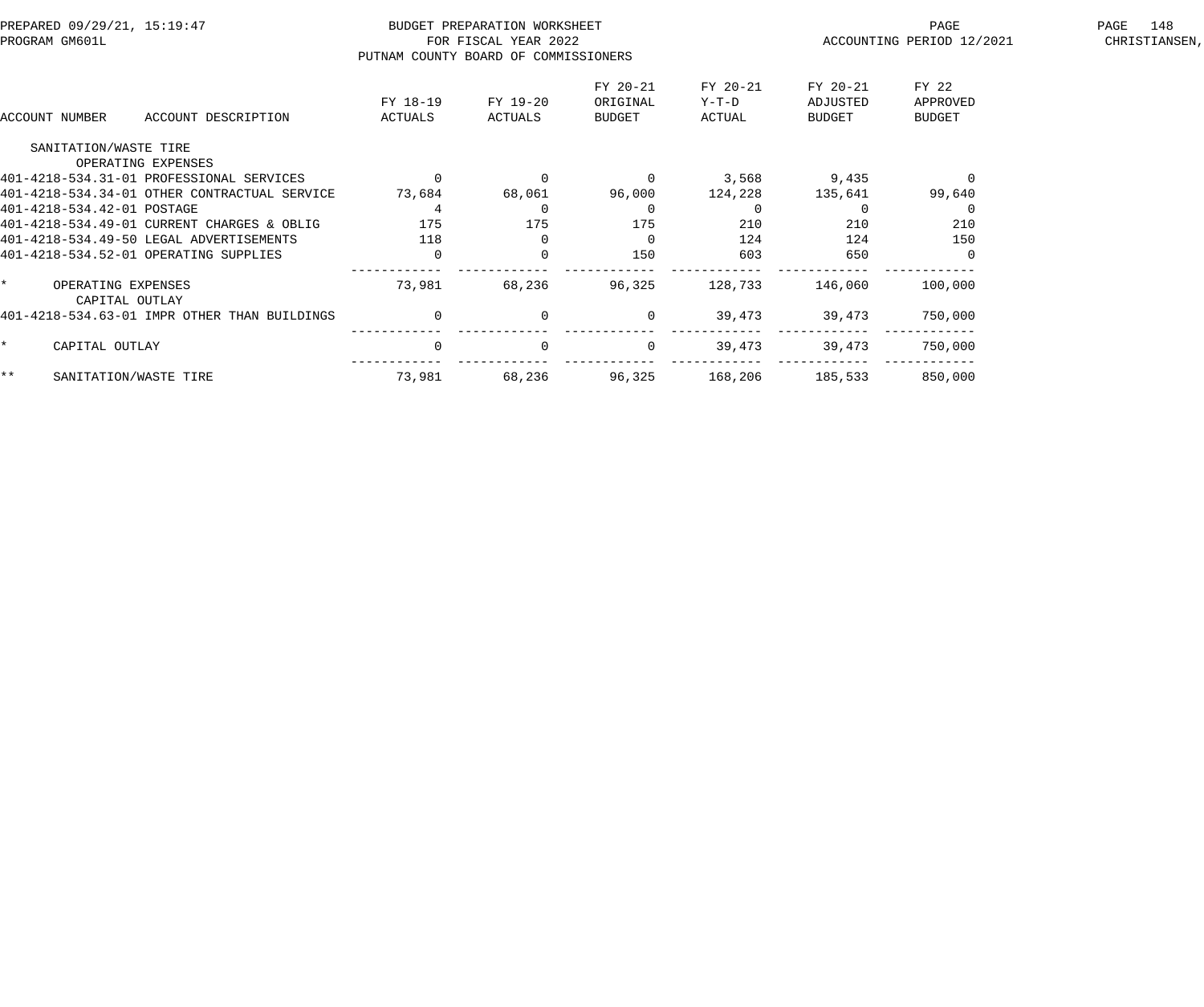| PREPARED 09/29/21, 15:19:47<br>PROGRAM GM601L   |                                                                                                        |                                                                         | BUDGET PREPARATION WORKSHEET<br>FOR FISCAL YEAR 2022<br>PUTNAM COUNTY BOARD OF COMMISSIONERS                                                           |                                |                                      |                                                                       | PAGE<br>ACCOUNTING PERIOD 12/2021  | PAGE 149<br>CHRISTIANSEN, |
|-------------------------------------------------|--------------------------------------------------------------------------------------------------------|-------------------------------------------------------------------------|--------------------------------------------------------------------------------------------------------------------------------------------------------|--------------------------------|--------------------------------------|-----------------------------------------------------------------------|------------------------------------|---------------------------|
| ACCOUNT NUMBER                                  | ACCOUNT DESCRIPTION                                                                                    | ACTUALS                                                                 | FY 18-19 FY 19-20<br>ACTUALS                                                                                                                           | FY 20-21<br>ORIGINAL<br>BUDGET | FY 20-21<br>$Y-T-D$<br>ACTUAL        | FY 20-21<br>ADJUSTED<br>BUDGET                                        | FY 22<br>APPROVED<br><b>BUDGET</b> |                           |
| SANITATION/RECYCLING                            |                                                                                                        |                                                                         |                                                                                                                                                        |                                |                                      |                                                                       |                                    |                           |
|                                                 | PERSONAL SERVICES                                                                                      |                                                                         |                                                                                                                                                        |                                |                                      |                                                                       |                                    |                           |
|                                                 | 401-4219-534.12-11 REGULAR SALARIES & WAGES 30,010 32,082                                              |                                                                         |                                                                                                                                                        | 33,320                         | 31,292                               | 33,320                                                                | 34,393                             |                           |
| 401-4219-534.12-12 WAGES-OVERTIME               |                                                                                                        |                                                                         | $\overline{0}$                                                                                                                                         | $\overline{0}$                 | $\overline{0}$                       | $\overline{0}$                                                        | $\overline{0}$                     |                           |
| 401-4219-534.15-11 EXPERIENCE PAY               |                                                                                                        | 57<br>900                                                               |                                                                                                                                                        |                                |                                      | $\overline{0}$                                                        | $\overline{0}$                     |                           |
|                                                 | 401-4219-534.21-13 FICA TAXES MATCHING                                                                 |                                                                         |                                                                                                                                                        |                                |                                      |                                                                       | $2,549$ $2,631$                    |                           |
|                                                 | 401-4219-534.22-13 RETIREMENT CONTRIBUTIONS                                                            |                                                                         |                                                                                                                                                        |                                |                                      | 3,483                                                                 | 3,739                              |                           |
|                                                 | 401-4219-534.23-13 LIFE & HEALTH INSURANCE                                                             |                                                                         |                                                                                                                                                        |                                |                                      | 8,534                                                                 | 8,534                              |                           |
| $\star$<br>PERSONAL SERVICES                    |                                                                                                        | 41,893                                                                  |                                                                                                                                                        | 45,147 47,886                  | ------------- ----<br>46,400         | 47,886                                                                | 49,297                             |                           |
| OPERATING EXPENSES                              | 401-4219-534.31-01 PROFESSIONAL SERVICES                                                               | 4,973                                                                   | 9,419                                                                                                                                                  | 7,400                          | 754                                  | 7,400                                                                 | 7,400                              |                           |
|                                                 |                                                                                                        |                                                                         | $\sim$ 0                                                                                                                                               | $\overline{0}$                 | $\overline{0}$                       | 0                                                                     | 0                                  |                           |
|                                                 | 401-4219-534.32-01 AUDIT-STATE REQUIRE-CPA 0<br>401-4219-534.34-01 OTHER CONTRACTUAL SERVICE 1,185,128 |                                                                         | 1,205,675                                                                                                                                              |                                | 1,280,000 1,140,888                  | 1,279,922                                                             | 1,280,000                          |                           |
| 401-4219-534.40-01 TRAVEL & PER DIEM            |                                                                                                        |                                                                         |                                                                                                                                                        | $\overline{0}$                 | $\overline{0}$                       |                                                                       | $\overline{0}$                     |                           |
| 401-4219-534.42-01 POSTAGE                      |                                                                                                        |                                                                         | $\begin{array}{cccc} & 0 & & 0 & \\ & 0 & & & 0 \\ & 7 & & 28 \\ 1,878 & & 2,052 \\ 1,200 & & 1,200 \\ & 544 & & 1,768 \\ & & & 531 & & 1 \end{array}$ |                                |                                      | $\overline{0}$<br>25                                                  | 25                                 |                           |
|                                                 | 401-4219-534.44-01 RENTALS AND LEASES                                                                  |                                                                         |                                                                                                                                                        | $25$ $5$<br>2,000 $2,012$      |                                      | 2,078                                                                 | 2,000                              |                           |
|                                                 | 401-4219-534.45-20 INSURANCE-RISK MANAGEMENT                                                           | 1,200                                                                   |                                                                                                                                                        | 1,200                          |                                      | 1,200                                                                 | 1,200                              |                           |
|                                                 | 401-4219-534.46-01 REPAIR & MAINT - OTHER                                                              |                                                                         |                                                                                                                                                        | 1,000                          | 1,200<br>469                         | 1,000                                                                 | 1,000                              |                           |
|                                                 | 401-4219-534.46-04 R & M - FLEET MAINTENANCE                                                           |                                                                         | $\mathbf 0$                                                                                                                                            | 500                            |                                      | 500                                                                   | 500                                |                           |
|                                                 | 401-4219-534.47-01 PRINTING & BINDING                                                                  | $\begin{array}{c} 591 \\ 0 \end{array}$                                 | $\overline{0}$                                                                                                                                         | $\overline{0}$                 | $\begin{matrix} 0 \\ 0 \end{matrix}$ | $\overline{0}$                                                        | $\overline{0}$                     |                           |
|                                                 | 401-4219-534.48-01 PROMOTIONAL ACTIVITES                                                               | 1,185                                                                   | 1,240                                                                                                                                                  | $1,300$ $1,272$ $1,300$        |                                      |                                                                       | 1,300                              |                           |
|                                                 | 401-4219-534.49-01 CURRENT CHARGES & OBLIG                                                             | 175                                                                     | 175                                                                                                                                                    | 125                            | 35                                   | 125                                                                   | 125                                |                           |
|                                                 |                                                                                                        |                                                                         |                                                                                                                                                        |                                |                                      | 25,000                                                                |                                    |                           |
| 401-4219-534.51-01 OFFICE SUPPLIES              | 401-4219-534.49-03 COMM/FEES/COSTS-TAX COLL                                                            | 789<br>23                                                               | $\overline{\phantom{0}}$<br>$\overline{0}$                                                                                                             | 25,000<br>50                   | $\overline{0}$<br>$\overline{0}$     | 50                                                                    | 25,000<br>50                       |                           |
|                                                 | 401-4219-534.52-01 OPERATING SUPPLIES                                                                  | 14,852                                                                  | 14,898                                                                                                                                                 |                                | $16,000$ $15,095$ $16,000$           |                                                                       | 16,000                             |                           |
|                                                 | 401-4219-534.52-10 OPER SUPPLIES - INVENTORY                                                           | $\overline{0}$                                                          | 0                                                                                                                                                      | 1,000                          |                                      | 1,000                                                                 | 1,000                              |                           |
|                                                 | 401-4219-534.54-02 DUES & MEMBERSHIPS                                                                  | $\overline{0}$                                                          |                                                                                                                                                        |                                | 0                                    |                                                                       |                                    |                           |
| 401-4219-534.54-03 TRAINING                     |                                                                                                        | $\overline{0}$                                                          | $\overline{0}$<br>$\mathsf 0$                                                                                                                          | $\mathbf 0$<br>$\mathbf 0$     | $\mathsf 0$<br>$\mathsf{O}\xspace$   | $\overline{0}$<br>$\overline{0}$                                      |                                    |                           |
| 401-4219-534.59-01 DEPRECIATION                 |                                                                                                        |                                                                         |                                                                                                                                                        |                                |                                      |                                                                       |                                    |                           |
|                                                 |                                                                                                        | 1,638                                                                   |                                                                                                                                                        | 2,998 2,310 4,765 2,310        |                                      |                                                                       | 2,310                              |                           |
| $\star$<br>OPERATING EXPENSES<br>CAPITAL OUTLAY |                                                                                                        | $1,212,983$ $1,239,453$ $1,337,910$ $1,166,495$ $1,337,910$ $1,337,910$ |                                                                                                                                                        |                                |                                      |                                                                       |                                    |                           |
|                                                 | 401-4219-534.64-01 EQUIPMENT-CASH PURCHASE                                                             | $\overline{0}$                                                          | $\overline{\mathbf{0}}$                                                                                                                                | $\overline{0}$                 | $\overline{0}$                       | $\overline{0}$                                                        | 0                                  |                           |
| $\star$<br>CAPITAL OUTLAY                       |                                                                                                        | $\overline{0}$                                                          | $\overline{0}$                                                                                                                                         | $\overline{0}$                 | $\Omega$                             | $\Omega$                                                              |                                    |                           |
| $\star\star$<br>SANITATION/RECYCLING            |                                                                                                        |                                                                         |                                                                                                                                                        |                                |                                      | 1,254,876   1,284,600   1,385,796   1,212,895   1,385,796   1,387,207 |                                    |                           |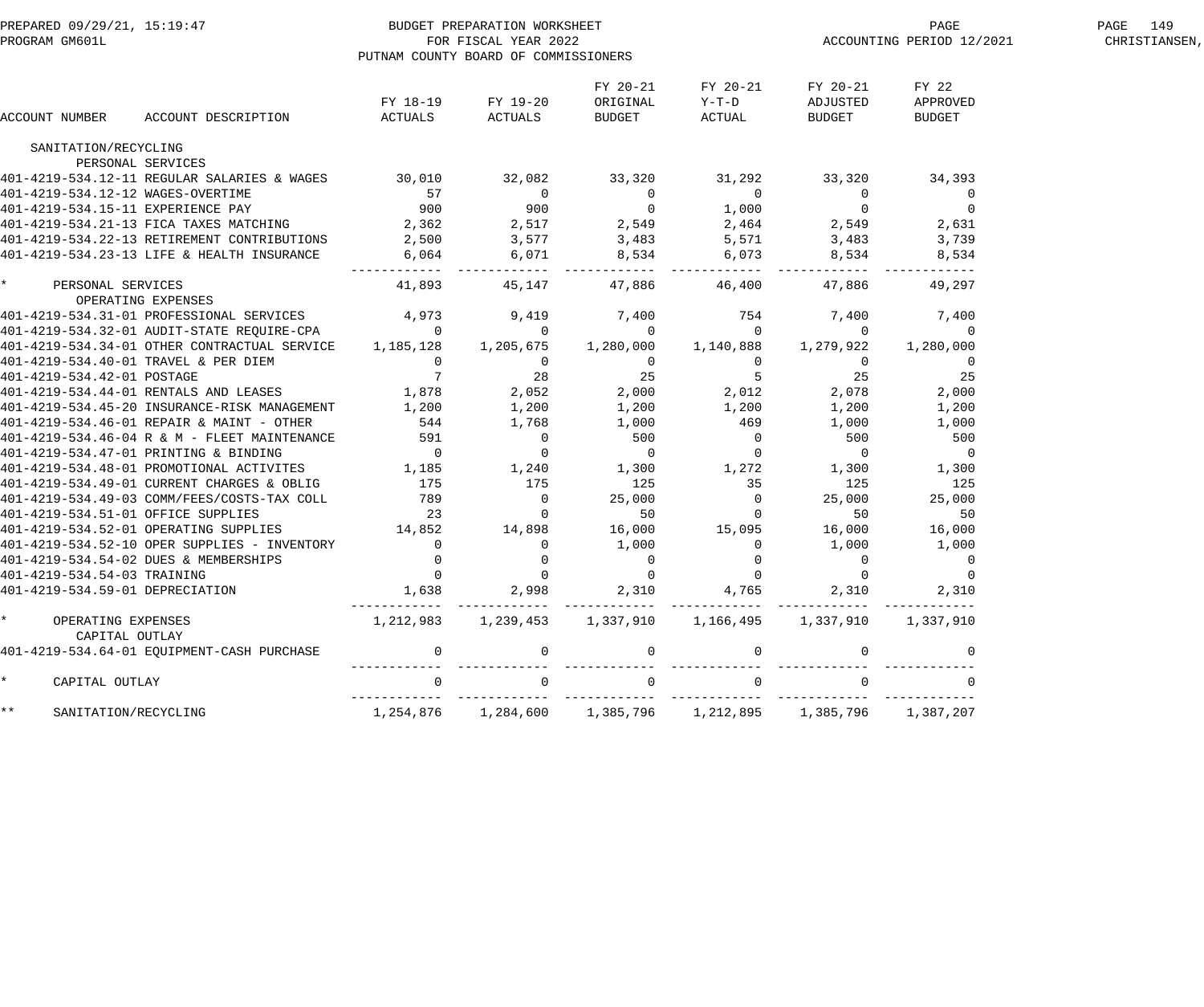|                     | PREPARED 09/29/21, 15:19:47<br>PROGRAM GM601L  |                                            |                                      | BUDGET PREPARATION WORKSHEET<br>FOR FISCAL YEAR 2022 |                                |                             |                                | PAGE<br>ACCOUNTING PERIOD 12/2021 | 150<br>PAGE<br>CHRISTIANSEN, |
|---------------------|------------------------------------------------|--------------------------------------------|--------------------------------------|------------------------------------------------------|--------------------------------|-----------------------------|--------------------------------|-----------------------------------|------------------------------|
|                     |                                                |                                            | PUTNAM COUNTY BOARD OF COMMISSIONERS |                                                      |                                |                             |                                |                                   |                              |
|                     | ACCOUNT NUMBER                                 | ACCOUNT DESCRIPTION                        | FY 18-19<br>ACTUALS                  | FY 19-20<br>ACTUALS                                  | FY 20-21<br>ORIGINAL<br>BUDGET | FY 20-21<br>Y-T-D<br>ACTUAL | FY 20-21<br>ADJUSTED<br>BUDGET | FY 22<br>APPROVED<br>BUDGET       |                              |
|                     |                                                |                                            |                                      |                                                      |                                |                             |                                |                                   |                              |
|                     | SAN/HAZARDOUS WASTE COLL<br>OPERATING EXPENSES |                                            |                                      |                                                      |                                |                             |                                |                                   |                              |
|                     | 401-4220-534.31-01 PROFESSIONAL SERVICES       |                                            | 1,840                                | 550                                                  | 1,000                          | 275                         | 1,000                          | 1,000                             |                              |
|                     |                                                | 401-4220-534.32-01 AUDIT-STATE REOUIRE-CPA | $\overline{0}$                       | $\overline{0}$                                       | $\overline{0}$                 |                             | $\overline{0}$                 | $\overline{0}$                    |                              |
|                     | 401-4220-534.34-01 OTHER CONTRACTUAL SERVICE   |                                            | 41,555                               | 22,400                                               | 18,500                         |                             | 14,550                         | 18,500                            |                              |
|                     | 401-4220-534.40-01 TRAVEL & PER DIEM           |                                            | $\overline{0}$                       |                                                      | 500                            |                             | 500                            | 500                               |                              |
|                     | 401-4220-534.46-01 REPAIR & MAINT - OTHER      |                                            |                                      |                                                      |                                | 4,900                       | 9,750                          |                                   |                              |
|                     | 401-4220-534.47-01 PRINTING & BINDING          |                                            |                                      |                                                      |                                |                             |                                |                                   |                              |
|                     | 401-4220-534.48-01 PROMOTIONAL ACTIVITES       |                                            |                                      |                                                      |                                |                             |                                |                                   |                              |
|                     | 401-4220-534.49-01 CURRENT CHARGES & OBLIG     |                                            |                                      |                                                      |                                |                             |                                |                                   |                              |
|                     | 401-4220-534.52-01 OPERATING SUPPLIES          |                                            |                                      |                                                      | 200                            | 46                          | 200                            | 200                               |                              |
|                     | 401-4220-534.54-03 TRAINING                    |                                            |                                      |                                                      | 100                            |                             | 100                            | 100                               |                              |
|                     | 401-4220-534.59-01 DEPRECIATION                |                                            | 946                                  | 946                                                  | 950                            | 788                         | 950                            | 950                               |                              |
| $\star$ and $\star$ | OPERATING EXPENSES<br>CAPITAL OUTLAY           |                                            | 44,341                               | 23,896                                               | 21,250                         | 6,009                       | 27,050                         | 21,250                            |                              |
|                     | 401-4220-534.63-01 IMPR OTHER THAN BUILDINGS   |                                            | $\overline{0}$                       |                                                      |                                |                             |                                |                                   |                              |
| $\star$             | CAPITAL OUTLAY                                 |                                            | $\Omega$                             |                                                      | $\Omega$                       |                             |                                |                                   |                              |
| $***$               | SAN/HAZARDOUS WASTE COLL                       |                                            | 44,341                               | 23,896                                               | 21,250                         | 6,009                       | 27,050                         | 21,250                            |                              |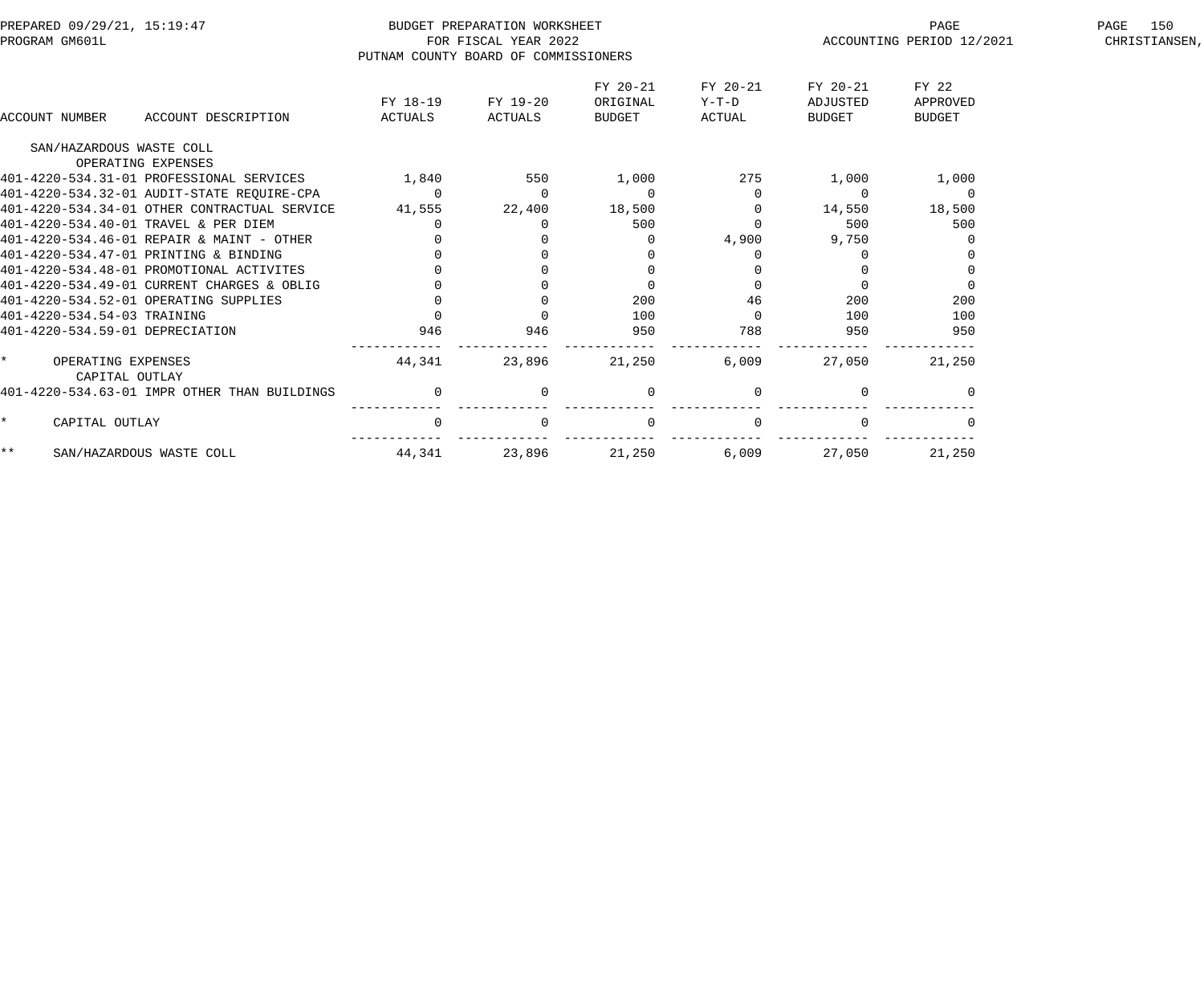| PREPARED 09/29/21, 15:19:47<br>PROGRAM GM601L |                                              | PUTNAM COUNTY BOARD OF COMMISSIONERS | BUDGET PREPARATION WORKSHEET<br>FOR FISCAL YEAR 2022 |                                |                             | PAGE<br>ACCOUNTING PERIOD 12/2021 | 151<br>PAGE<br>CHRISTIANSEN,       |  |
|-----------------------------------------------|----------------------------------------------|--------------------------------------|------------------------------------------------------|--------------------------------|-----------------------------|-----------------------------------|------------------------------------|--|
| ACCOUNT NUMBER                                | ACCOUNT DESCRIPTION                          | FY 18-19<br>ACTUALS                  | FY 19-20<br>ACTUALS                                  | FY 20-21<br>ORIGINAL<br>BUDGET | FY 20-21<br>Y-T-D<br>ACTUAL | FY 20-21<br>ADJUSTED<br>BUDGET    | FY 22<br>APPROVED<br><b>BUDGET</b> |  |
|                                               | SAN/LITTER PREVENTION<br>OPERATING EXPENSES  |                                      |                                                      |                                |                             |                                   |                                    |  |
|                                               | 401-4221-534.34-01 OTHER CONTRACTUAL SERVICE | 30,000                               | 30,000                                               | 30,000                         | 30,000                      | 30,000                            | 30,000                             |  |
|                                               | 401-4221-534.46-04 R & M - FLEET MAINTENANCE |                                      |                                                      | $\Omega$                       | $\Omega$                    |                                   |                                    |  |
|                                               | 401-4221-534.52-01 OPERATING SUPPLIES        |                                      | 11,232                                               | 0                              | 3,768                       | 3,769                             |                                    |  |
|                                               | OPERATING EXPENSES                           | 30,000                               | 41,232                                               | 30,000                         | 33,768                      | 33,769                            | 30,000                             |  |
| $***$                                         | SAN/LITTER PREVENTION                        | 30,000                               | 41,232                                               | 30,000                         | 33,768                      | 33,769                            | 30,000                             |  |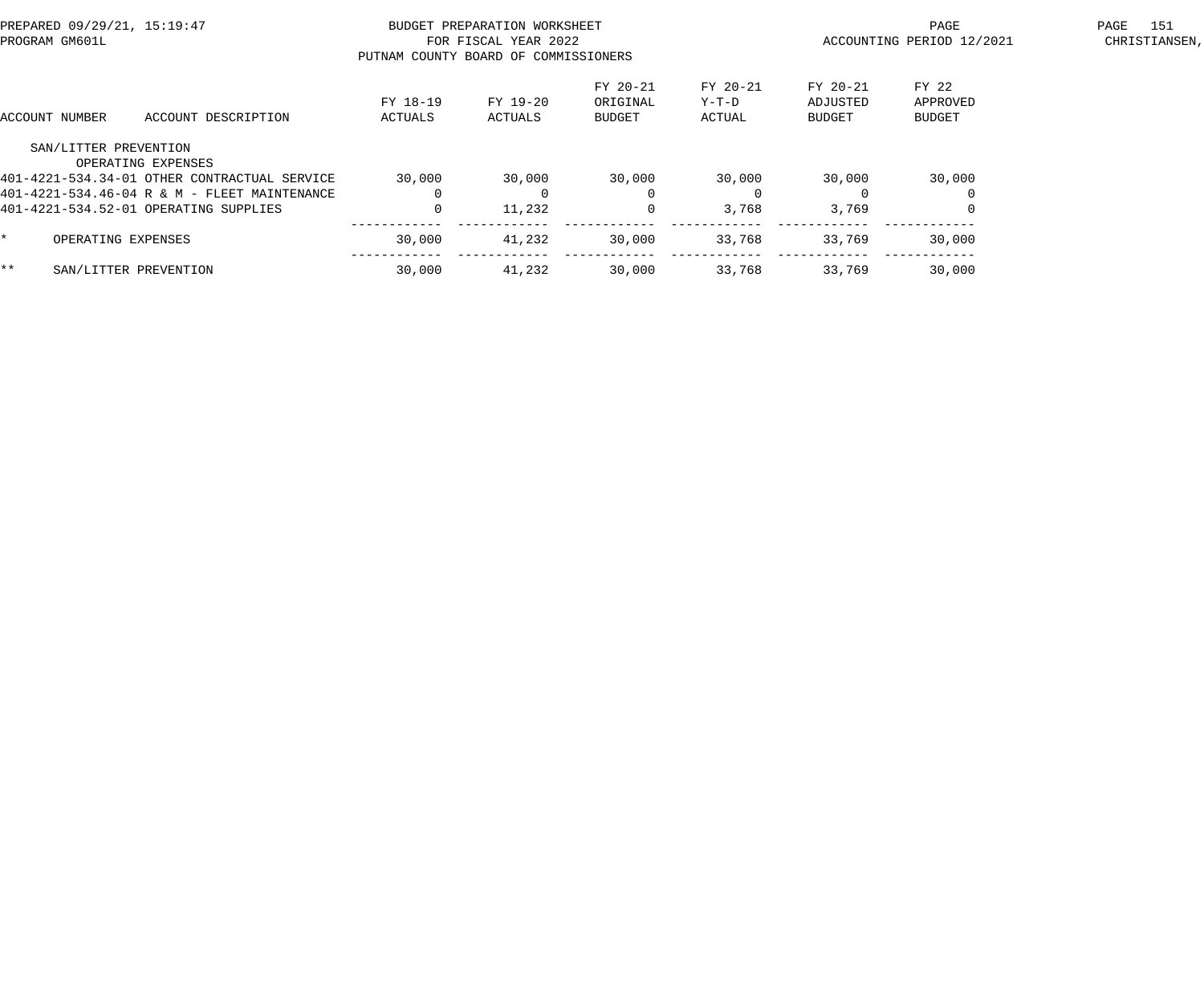| PREPARED 09/29/21, 15:19:47<br>PROGRAM GM601L |                                      |                                                                | BUDGET PREPARATION WORKSHEET<br>FOR FISCAL YEAR 2022<br>PUTNAM COUNTY BOARD OF COMMISSIONERS |                     |                                | PAGE<br>ACCOUNTING PERIOD 12/2021 | 152<br>PAGE<br>CHRISTIANSEN,   |                                    |  |
|-----------------------------------------------|--------------------------------------|----------------------------------------------------------------|----------------------------------------------------------------------------------------------|---------------------|--------------------------------|-----------------------------------|--------------------------------|------------------------------------|--|
|                                               | ACCOUNT NUMBER                       | ACCOUNT DESCRIPTION                                            | FY 18-19<br>ACTUALS                                                                          | FY 19-20<br>ACTUALS | FY 20-21<br>ORIGINAL<br>BUDGET | FY 20-21<br>Y-T-D<br>ACTUAL       | FY 20-21<br>ADJUSTED<br>BUDGET | FY 22<br>APPROVED<br><b>BUDGET</b> |  |
|                                               | CAPITAL PROJECTS                     |                                                                |                                                                                              |                     |                                |                                   |                                |                                    |  |
|                                               |                                      | OPERATING EXPENSES<br>401-4223-534.31-01 PROFESSIONAL SERVICES | $\overline{0}$                                                                               |                     | $\Omega$                       | 254,377                           | 430,285                        |                                    |  |
|                                               |                                      | 401-4223-534.59-03 CHANGE-CLOSURE COSTS EST.                   | 906,877                                                                                      | 1,913,141           | $\mathbf{0}$                   | $\Omega$                          |                                |                                    |  |
|                                               | OPERATING EXPENSES<br>CAPITAL OUTLAY |                                                                | 906,877                                                                                      | 1,913,141           | $\overline{0}$                 | 254,377                           | 430,285                        |                                    |  |
|                                               |                                      | 401-4223-534.63-03 MANDATED IMPROVEMENTS                       | $\overline{0}$                                                                               | $\overline{0}$      | 3,000,000                      | 3,408,151                         | 7,485,990                      | 2,663,279                          |  |
|                                               |                                      | 401-4223-534.63-04 CLASS III CLOSURE COSTS                     |                                                                                              |                     | 0                              | $\Omega$                          |                                |                                    |  |
|                                               | CAPITAL OUTLAY                       |                                                                | $\Omega$                                                                                     | $\overline{0}$      | 3,000,000                      | 3,408,151                         | 7,485,990                      | 2,663,279                          |  |
| $***$                                         | CAPITAL PROJECTS                     |                                                                | 906,877                                                                                      | 1,913,141           | 3,000,000                      | 3,662,528                         | 7,916,275                      | 2,663,279                          |  |
| $***$                                         | WASTE MANAGEMENT                     |                                                                | 8,467,723                                                                                    | 10,585,728          | 19,815,780                     | 11,381,299                        | 50,902,646                     | 48,511,720                         |  |
|                                               |                                      |                                                                |                                                                                              |                     |                                |                                   |                                |                                    |  |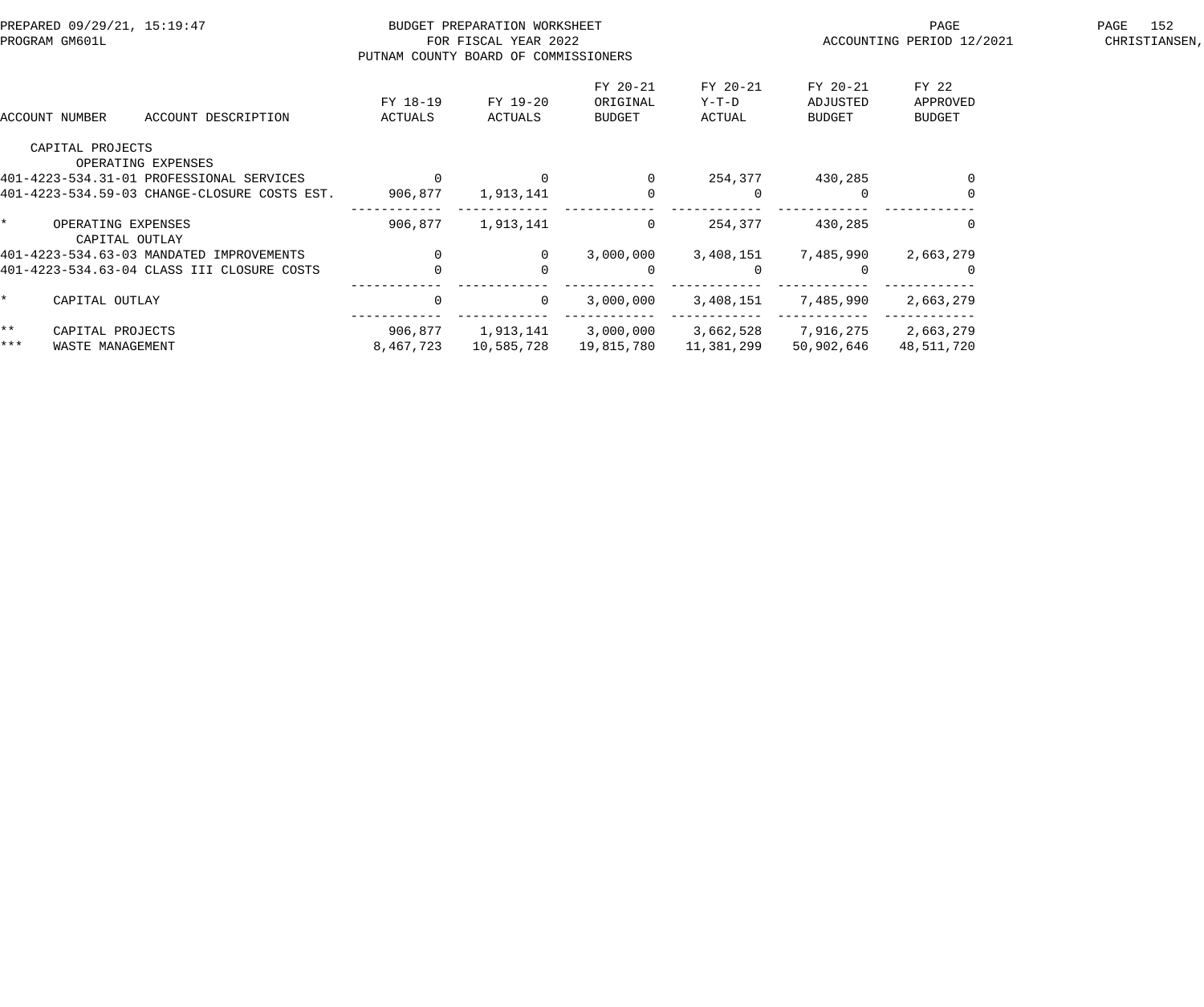| PREPARED 09/29/21, 15:19:47<br>PROGRAM GM601L                 |                     | BUDGET PREPARATION WORKSHEET<br>FOR FISCAL YEAR 2022<br>PUTNAM COUNTY BOARD OF COMMISSIONERS |                     |                                       |                             |                                | PAGE<br>ACCOUNTING PERIOD 12/2021 |  |  |
|---------------------------------------------------------------|---------------------|----------------------------------------------------------------------------------------------|---------------------|---------------------------------------|-----------------------------|--------------------------------|-----------------------------------|--|--|
| ACCOUNT NUMBER                                                | ACCOUNT DESCRIPTION | FY 18-19<br>ACTUALS                                                                          | FY 19-20<br>ACTUALS | FY 20-21<br>ORIGINAL<br><b>BUDGET</b> | FY 20-21<br>Y-T-D<br>ACTUAL | FY 20-21<br>ADJUSTED<br>BUDGET | FY 22<br>APPROVED<br>BUDGET       |  |  |
| PORT AUTHORITY FUND<br>COUNTY COMMISSIONERS<br>CAPITAL OUTLAY |                     |                                                                                              |                     |                                       |                             |                                |                                   |  |  |
| 404-2101-523.62-01 BLDGS-CONST & OR IMPROV                    |                     |                                                                                              | $\Omega$            | $\mathbf 0$                           | 320,283                     | 320,284                        | $\Omega$                          |  |  |
| CAPITAL OUTLAY<br>*.                                          |                     |                                                                                              | $\mathbf{0}$        | 0                                     | 320,283                     | 320,284                        |                                   |  |  |
| $***$<br>COUNTY COMMISSIONERS                                 |                     |                                                                                              | $\mathbf{0}$        | 0                                     | 320,283                     | 320,284                        |                                   |  |  |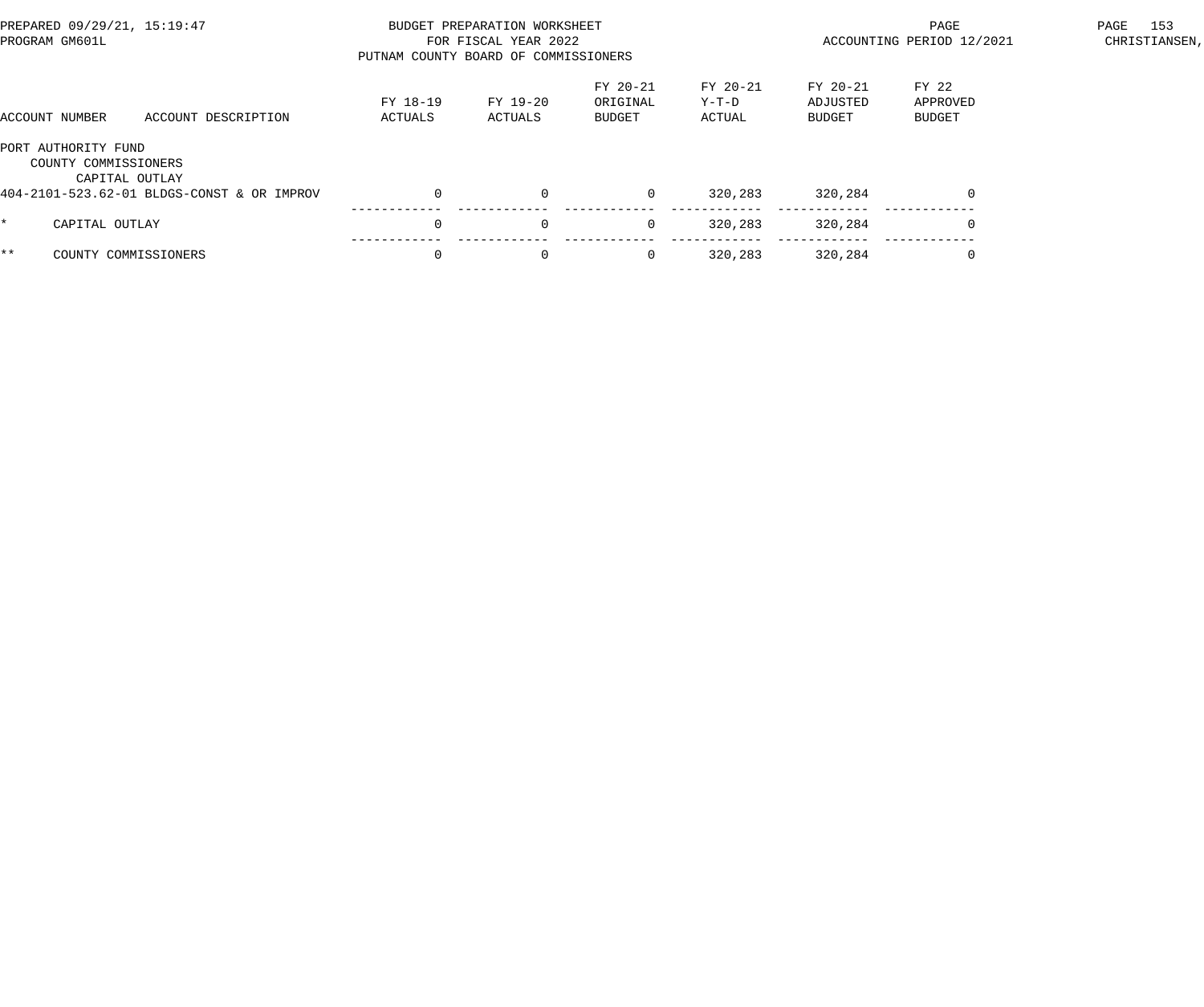| PREPARED 09/29/21, 15:19:47<br>PROGRAM GM601L                                       |                     | BUDGET PREPARATION WORKSHEET<br>FOR FISCAL YEAR 2022<br>PUTNAM COUNTY BOARD OF COMMISSIONERS |                                |                             | PAGE<br>ACCOUNTING PERIOD 12/2021 | 154<br>PAGE<br>CHRISTIANSEN, |  |
|-------------------------------------------------------------------------------------|---------------------|----------------------------------------------------------------------------------------------|--------------------------------|-----------------------------|-----------------------------------|------------------------------|--|
| ACCOUNT DESCRIPTION<br>ACCOUNT NUMBER                                               | FY 18-19<br>ACTUALS | FY 19-20<br>ACTUALS                                                                          | FY 20-21<br>ORIGINAL<br>BUDGET | FY 20-21<br>Y-T-D<br>ACTUAL | FY 20-21<br>ADJUSTED<br>BUDGET    | FY 22<br>APPROVED<br>BUDGET  |  |
| PARKS & RECREATION<br>OPERATING EXPENSES<br>404-6101-572.59-01 DEPRECIATION EXPENSE | $\Omega$            | 4,600                                                                                        | $\mathbf 0$                    | 15,332                      | $\Omega$                          | $\Omega$                     |  |
| $\star$<br>OPERATING EXPENSES<br>CAPITAL OUTLAY                                     | $\Omega$            | 4,600                                                                                        | $\mathbf 0$                    | 15,332                      | $\Omega$                          | $\Omega$                     |  |
| 404-6101-572.63-01 IMPR OTHER THAN BUILDINGS                                        | $\overline{0}$      | $\overline{0}$                                                                               | $\mathbf 0$                    | $\overline{0}$              | 100,000                           | $\overline{0}$               |  |
| $\star$<br>CAPITAL OUTLAY                                                           | $\Omega$            | $\mathbf 0$                                                                                  | $\overline{0}$                 | $\overline{0}$              | 100,000                           | 0                            |  |
| $***$<br>PARKS & RECREATION                                                         |                     | 4,600                                                                                        | $\overline{0}$                 | 15,332                      | 100,000                           |                              |  |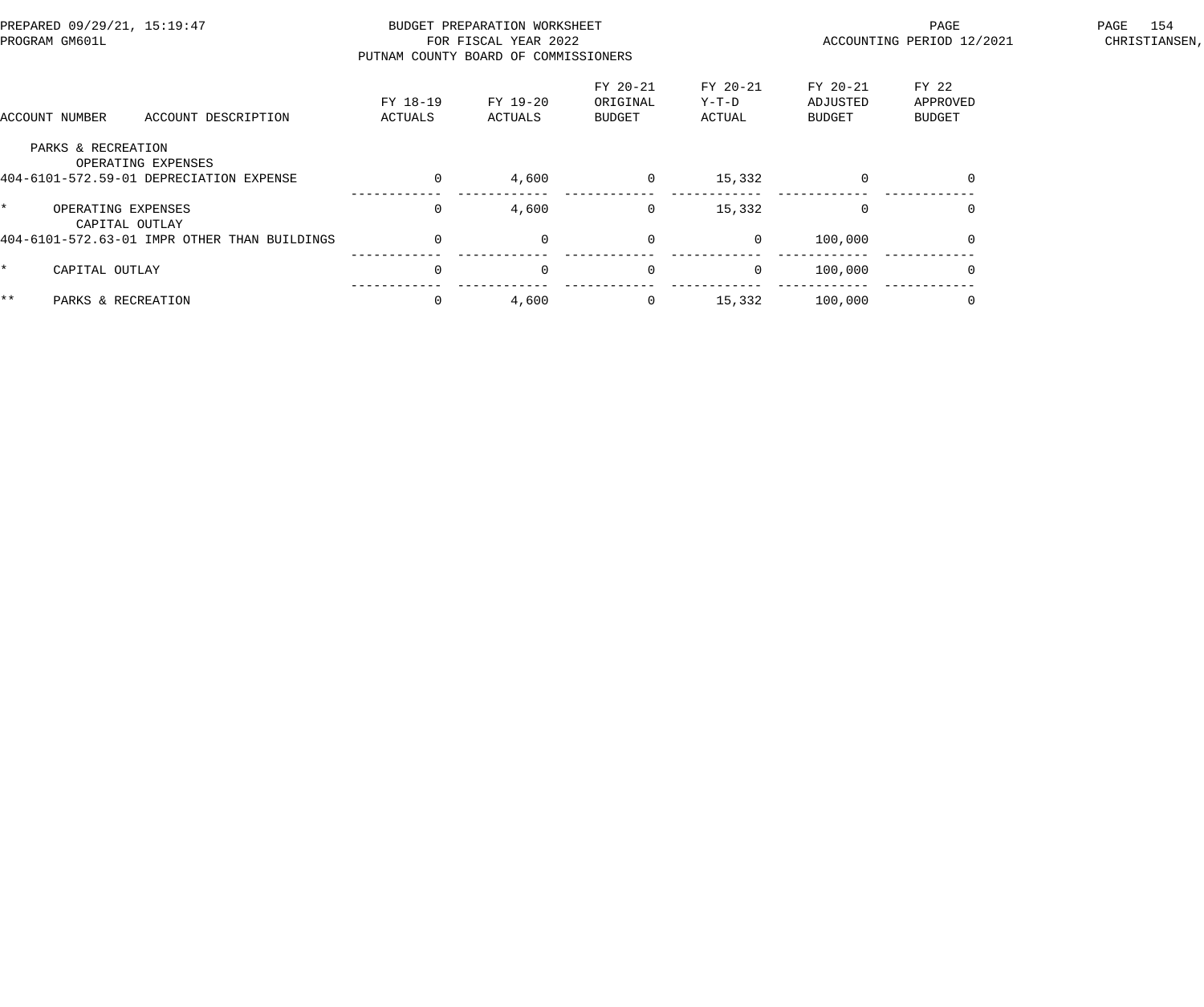| PREPARED 09/29/21, 15:19:47<br>PROGRAM GM601L |                                                                                                | PUTNAM COUNTY BOARD OF COMMISSIONERS | BUDGET PREPARATION WORKSHEET<br>FOR FISCAL YEAR 2022 |                                |                                         | ACCOUNTING PERIOD 12/2021      | PAGE 155<br>CHRISTIANSEN,          |  |
|-----------------------------------------------|------------------------------------------------------------------------------------------------|--------------------------------------|------------------------------------------------------|--------------------------------|-----------------------------------------|--------------------------------|------------------------------------|--|
| ACCOUNT NUMBER                                | ACCOUNT DESCRIPTION                                                                            | ACTUALS                              | FY 18-19 FY 19-20<br>ACTUALS                         | FY 20-21<br>ORIGINAL<br>BUDGET | FY 20-21<br>Y-T-D<br>ACTUAL             | FY 20-21<br>ADJUSTED<br>BUDGET | FY 22<br>APPROVED<br><b>BUDGET</b> |  |
| PORT AUTHORITY R&M                            |                                                                                                |                                      |                                                      |                                |                                         |                                |                                    |  |
| OPERATING EXPENSES                            |                                                                                                |                                      |                                                      |                                |                                         |                                | $\overline{0}$                     |  |
|                                               | 404-7203-543.31-01 PROFESSIONAL SERVICES 0<br>404-7203-543.32-01 AUDIT-STATE REQUIRE-CPA 2,700 |                                      |                                                      | $\overline{0}$                 | $\overline{0}$<br>2,700                 | 25,000                         |                                    |  |
|                                               |                                                                                                |                                      | 2,700                                                | 2,700                          |                                         | 2,700                          | 2,700                              |  |
|                                               | 404-7203-543.34-01 OTHER CONTRACTUAL SERVICE                                                   | 5,877                                | $\overline{0}$<br>$\overline{\phantom{a}}$ 8         | 2,200                          | $1,997$ 2,270                           |                                | 2,270                              |  |
| 404-7203-543.42-01 POSTAGE                    |                                                                                                | $\overline{1}$                       | 2,310 2,323                                          | 25<br>2,400                    | $\overline{\phantom{a}}$                | 25                             | 25                                 |  |
| 404-7203-543.43-01 UTILITIES                  |                                                                                                |                                      | $\overline{0}$                                       |                                | 2,308 2,400                             | $\overline{0}$                 | 2,600                              |  |
|                                               | 404-7203-543.44-01 RENTALS AND LEASES 0                                                        |                                      | 39,006                                               | $\overline{0}$                 | $\overline{0}$<br>ں<br>39,006           |                                | - 0                                |  |
|                                               | 404-7203-543.45-20 INSURANCE-RISK MANAGEMENT 39,006                                            |                                      |                                                      | 39,006                         |                                         | 39,006                         | 39,006                             |  |
|                                               | 404-7203-543.46-01 REPAIR & MAINT - OTHER                                                      | 29,223                               | 25,176                                               | 27,000                         | 37,554                                  | 40,403                         | 40,000                             |  |
|                                               | 404-7203-543.49-01 CURRENT CHARGES & OBLIG                                                     |                                      |                                                      | 175                            | 175                                     | 175                            | 175                                |  |
|                                               | 404-7203-543.49-14 ADMINISTRATIVE SERVICES                                                     |                                      |                                                      | $\mathbf{0}$                   |                                         | $\overline{0}$                 |                                    |  |
| 404-7203-543.49-99 BAD DEBT EXPENSE           |                                                                                                |                                      |                                                      |                                |                                         | 0                              |                                    |  |
| 404-7203-543.52-01 OPERATING SUPPLIES         |                                                                                                |                                      |                                                      |                                |                                         | - 0                            |                                    |  |
|                                               | 404-7203-543.52-10 OPER SUPPLIES - INVENTORY                                                   |                                      |                                                      |                                |                                         |                                |                                    |  |
| 404-7203-543.59-01 DEPRECIATION               |                                                                                                |                                      |                                                      | 24,075                         | 0<br>0<br>0<br>0<br>5<br>13,647<br>---- | 24,075                         | 15,000                             |  |
| * OPERATING EXPENSES<br>CAPITAL OUTLAY        |                                                                                                | 133, 293 101, 988                    |                                                      | 97,581                         |                                         | 97,389 136,054 101,776         |                                    |  |
| 404-7203-543.61-01 LAND                       |                                                                                                |                                      |                                                      |                                |                                         | 0                              | $\overline{0}$                     |  |
|                                               | 404-7203-543.63-01 IMPR OTHER THAN BUILDINGS                                                   |                                      |                                                      |                                |                                         |                                | 100,000                            |  |
|                                               |                                                                                                |                                      |                                                      |                                |                                         |                                |                                    |  |
| * CAPITAL OUTLAY<br>OPERATING EXPENSES        |                                                                                                | $\overline{0}$                       | $\overline{0}$                                       | $\mathbf 0$                    | $\Omega$                                | $\overline{0}$                 | 100,000                            |  |
|                                               | 404-7203-562.31-01 PROFESSIONAL SERVICES                                                       | $\overline{0}$                       | $\mathbf 0$                                          | $\overline{0}$                 |                                         | $\overline{0}$                 | 0                                  |  |
| * OPERATING EXPENSES<br>NON-OPERATING         |                                                                                                | $\overline{0}$                       | $\mathbf{0}$                                         | $\overline{0}$                 | $\Omega$                                | $\Omega$                       | 0                                  |  |
|                                               | 404-7203-581.91-28 TRF-RISK MANAGEMENT FD                                                      | 3,842                                | 3,842                                                | 3,842                          | 3,842                                   | 3,842                          | 3,842                              |  |
| NON-OPERATING<br>NON-OPERATING                |                                                                                                | 3,842                                | 3,842                                                | 3,842                          | 3,842                                   | 3,842                          | 3,842                              |  |
|                                               | 404-7203-598.99-01 RESERVE FOR CONTINGENCY                                                     | $\mathsf{O}$                         | $\overline{0}$                                       | 12,000                         | $\overline{0}$                          | 224,075                        | 250,000                            |  |
| 404-7203-598.99-20 FUTURE PROJECTS            |                                                                                                | $\mathbf{0}$                         | $\Omega$                                             | 1,093,216                      | $\Omega$                                | 1,412,684                      | 1,204,887                          |  |
| $\star$<br>NON-OPERATING                      |                                                                                                | $\mathbf 0$                          | $\overline{0}$                                       | 1,105,216                      | $\overline{0}$                          | 1,636,759                      | 1,454,887                          |  |
| * *<br>PORT AUTHORITY R&M                     |                                                                                                | 137,135                              | 105,830                                              | 1,206,639                      | 101,231                                 | 1,776,655                      | 1,660,505                          |  |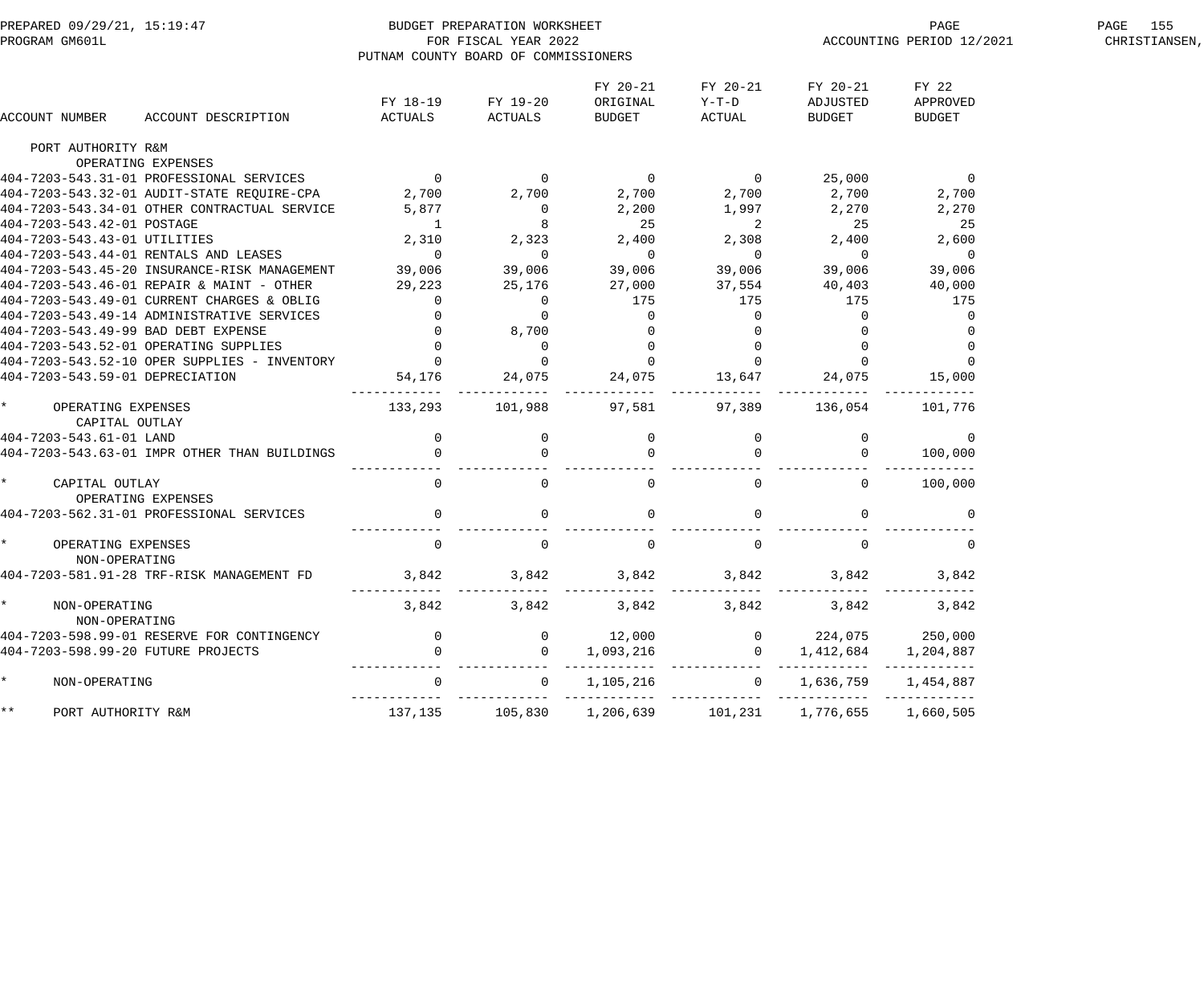| PREPARED 09/29/21, 15:19:47<br>PROGRAM GM601L |                                      |                                                        | PUTNAM COUNTY BOARD OF COMMISSIONERS | BUDGET PREPARATION WORKSHEET<br>FOR FISCAL YEAR 2022 |                                       |                             | PAGE<br>ACCOUNTING PERIOD 12/2021     | PAGE                               | 156<br>CHRISTIANSEN, |  |
|-----------------------------------------------|--------------------------------------|--------------------------------------------------------|--------------------------------------|------------------------------------------------------|---------------------------------------|-----------------------------|---------------------------------------|------------------------------------|----------------------|--|
| ACCOUNT DESCRIPTION<br>ACCOUNT NUMBER         |                                      |                                                        | FY 18-19<br>ACTUALS                  | FY 19-20<br>ACTUALS                                  | FY 20-21<br>ORIGINAL<br><b>BUDGET</b> | FY 20-21<br>Y-T-D<br>ACTUAL | FY 20-21<br>ADJUSTED<br><b>BUDGET</b> | FY 22<br>APPROVED<br><b>BUDGET</b> |                      |  |
|                                               | WATER UTILITY                        | OPERATING EXPENSES<br>404-7205-533.43-06 PALATKA-WATER | 26,563                               | 32,657                                               | 24,000                                | 23,794                      | 24,000                                | 24,000                             |                      |  |
|                                               | OPERATING EXPENSES                   |                                                        | 26,563                               | 32,657                                               | 24,000                                | 23,794                      | 24,000                                | 24,000                             |                      |  |
| * *<br>***                                    | WATER UTILITY<br>PORT AUTHORITY FUND |                                                        | 26,563<br>163,698                    | 32,657<br>143,087                                    | 24,000<br>1,230,639                   | 23,794<br>460,640           | 24,000<br>2,220,939                   | 24,000<br>1,684,505                |                      |  |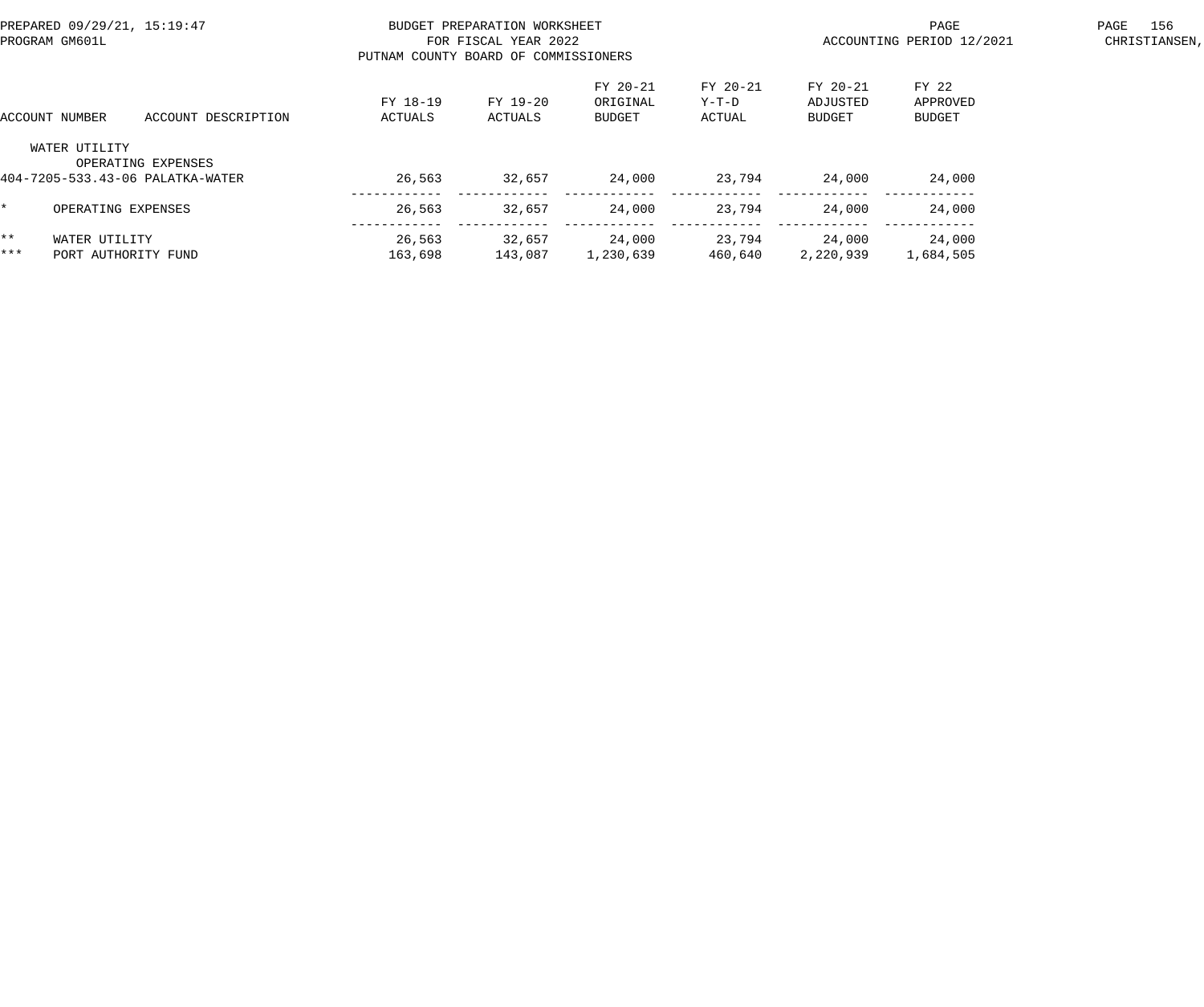| PREPARED 09/29/21, 15:19:47<br>PROGRAM GM601L |                                               | BUDGET PREPARATION WORKSHEET<br>FOR FISCAL YEAR 2022<br>PUTNAM COUNTY BOARD OF COMMISSIONERS      |                                            |                                                                                                      |                                    |                                | PAGE<br>ACCOUNTING PERIOD 12/2021  | PAGE 157<br>CHRISTIANSEN, |
|-----------------------------------------------|-----------------------------------------------|---------------------------------------------------------------------------------------------------|--------------------------------------------|------------------------------------------------------------------------------------------------------|------------------------------------|--------------------------------|------------------------------------|---------------------------|
| ACCOUNT NUMBER                                | ACCOUNT DESCRIPTION                           | FY 18-19<br>ACTUALS                                                                               | FY 19-20<br>ACTUALS                        | FY 20-21<br>ORIGINAL<br>BUDGET                                                                       | FY 20-21<br>$Y-T-D$<br>ACTUAL      | FY 20-21<br>ADJUSTED<br>BUDGET | FY 22<br>APPROVED<br><b>BUDGET</b> |                           |
| E. PUTNAM REGIONAL WATER                      |                                               |                                                                                                   |                                            |                                                                                                      |                                    |                                |                                    |                           |
| E. PUTNAM WATER                               |                                               |                                                                                                   |                                            |                                                                                                      |                                    |                                |                                    |                           |
| PERSONAL SERVICES                             |                                               |                                                                                                   |                                            |                                                                                                      |                                    |                                |                                    |                           |
|                                               | 405-5303-533.12-11 REGULAR SALARIES & WAGES   | 139,568 168,495                                                                                   |                                            | 225,135                                                                                              |                                    | 193,922 225,135                | 212,891                            |                           |
| 405-5303-533.12-12 WAGES - OVERTIME           |                                               | 5,113                                                                                             | 7,715                                      | 3,000                                                                                                | 6,470                              | 3,000                          | 3,000                              |                           |
|                                               | 405-5303-533.12-14 STRAIGHT TIME OVER 40 HRS  | $\overline{0}$                                                                                    | $\overline{0}$                             | $\overline{0}$                                                                                       | $\overline{0}$                     | - 0                            | $\overline{0}$                     |                           |
|                                               | 405-5303-533.13-11 SALARIES & WAGES - OPS     | $\overline{0}$<br>$\begin{array}{c}0\\0\\10\,,\,523\end{array}$                                   |                                            |                                                                                                      |                                    |                                | $\overline{0}$                     |                           |
| 405-5303-533.15-11 EXPERIENCE PAY             |                                               |                                                                                                   | $\begin{array}{c} 0 \\ 0 \end{array}$      |                                                                                                      |                                    |                                | $\overline{0}$                     |                           |
|                                               | 405-5303-533.21-13 FICA TAXES MATCHING        |                                                                                                   | $\begin{array}{c} 0 \\ 12,972 \end{array}$ | $\begin{array}{cccc} & 0 & & 0 & & 0 \\ & 0 & & 0 & & 0 \\ 17,452 & & 14,511 & & 17,452 \end{array}$ |                                    |                                | 16,516                             |                           |
|                                               | 405-5303-533.22-13 RETIREMENT CONTRIBUTIONS   | 12,002                                                                                            | 15,704                                     | 23,844                                                                                               | 20,377                             | 23,844                         | 23,467                             |                           |
|                                               | 405-5303-533.23-13 LIFE & HEALTH INSURANCE    | 35,406                                                                                            | 26,215                                     | 51,204                                                                                               | 39,052                             | 51,204                         | 51,204                             |                           |
| 405-5303-533.23-14 OPEB EXPENSE               |                                               | $\overline{0}$                                                                                    | $\Omega$                                   | $\overline{0}$                                                                                       | $\mathbf 0$                        | $\overline{0}$                 | $\overline{0}$                     |                           |
| $\star$<br>PERSONAL SERVICES                  |                                               | 202,612                                                                                           | 231,101                                    | 320,635                                                                                              | 274,332                            | 320,635                        | 307,078                            |                           |
| OPERATING EXPENSES                            |                                               |                                                                                                   |                                            |                                                                                                      |                                    |                                |                                    |                           |
|                                               | 405-5303-533.31-01 PROFESSIONAL SERVICES      | $\overline{0}$                                                                                    | $\overline{\phantom{0}}$                   | $\overline{0}$                                                                                       | $\overline{0}$                     | 49,910                         | $\overline{\phantom{0}}$           |                           |
|                                               | 405-5303-533.32-01 AUDIT-STATE REQUIRED CPA   | 250                                                                                               | 250                                        | 250                                                                                                  | 250                                | 250                            | 250                                |                           |
|                                               | 405-5303-533.34-01 OTHER CONTRACTUAL SVCS     | 940                                                                                               | $\overline{0}$                             | 1,000                                                                                                | $\overline{0}$                     | 1,000                          | 1,000                              |                           |
| 405-5303-533.34-23 UNIFORM RENTALS            |                                               | 1,664                                                                                             | 955                                        | 2,500                                                                                                | 1,217                              | 2,500                          | 2,500                              |                           |
| 405-5303-533.40-01 TRAVEL & PER DIEM          |                                               | 441                                                                                               | $\overline{0}$                             | 500                                                                                                  | 323                                | 500                            | 500                                |                           |
|                                               | 405-5303-533.41-01 COMMUNICATION SERVICES     | 228                                                                                               | 251                                        | 500                                                                                                  | 149                                | 500                            | 500                                |                           |
| 405-5303-533.42-01 POSTAGE                    |                                               | 5,645                                                                                             | 5,773                                      | 5,500                                                                                                | 5,482                              | 5,500                          | 6,500                              |                           |
| 405-5303-533.43-01 UTILITIES                  |                                               | 66,810                                                                                            | 68,800                                     | 66,000                                                                                               | 65,514                             | 66,000                         | 70,000                             |                           |
| 405-5303-533.44-01 RENTALS & LEASES           |                                               | $\overline{0}$                                                                                    | $\mathbf 0$                                | $\overline{0}$                                                                                       | $\overline{0}$                     | $\overline{0}$                 | $\overline{0}$                     |                           |
|                                               | 405-5303-533.46-01 REPAIR & MAINT - OTHER     | 91,666                                                                                            | 50,076                                     | 25,000                                                                                               | 6,896                              | 25,000                         | 35,000                             |                           |
|                                               | 405-5303-533.46-04 R & M - FLEET MAINTENANCE  | 5,292                                                                                             | 8,832                                      | 6,000                                                                                                | 14,066                             | 6,000                          | 6,000                              |                           |
| 405-5303-533.47-01 PRINTING & BINDING         |                                               | 897                                                                                               | 1,374                                      | 2,200                                                                                                | 2,115                              | 2,200                          | 2,200                              |                           |
|                                               | 405-5303-533.49-01 OTHER CURRENT CHARGES      | 492                                                                                               | $\overline{0}$                             | $\overline{0}$                                                                                       | $\overline{0}$                     | $\overline{0}$                 | 0                                  |                           |
|                                               | 405-5303-533.49-33 BOOKEEPING SVCS-UTILITY    | $\overline{0}$                                                                                    | $\overline{0}$                             | $\mathbf 0$                                                                                          | $\mathbf 0$                        | $\overline{0}$                 |                                    |                           |
|                                               | 405-5303-533.49-42 PLANT OPERATOR SVCS        | 11,213                                                                                            | 12,145                                     | 12,150                                                                                               | 11,640                             | 12,150                         | 12,150                             |                           |
| 405-5303-533.49-70 NET OPEB COST              |                                               | $\overline{0}$                                                                                    | $\overline{0}$                             | $\overline{0}$                                                                                       | $\overline{\phantom{a}}$           | $\overline{0}$                 | $\overline{0}$                     |                           |
|                                               | 405-5303-533.49-99 BAD DEBT EXPENSE           | $13,224-$                                                                                         | 90,670                                     | 15,000                                                                                               | $3-$                               | 15,000                         | 15,000                             |                           |
|                                               | 405-5303-533.52-01 OPERATING SUPPLIES         | 114,253                                                                                           | 71,005                                     |                                                                                                      | $70,000$ $71,849$                  | 70,000                         | 70,000                             |                           |
|                                               | 405-5303-533.52-02 GAS, OIL & LUBRICANTS      | 9,353                                                                                             | 1,810                                      | 8,000                                                                                                | 7,397                              | 8,000                          | 9,000                              |                           |
|                                               | 405-5303-533.52-10 OPER SUPPLIES - INVENTORY  | $\overline{0}$                                                                                    |                                            | 3,000                                                                                                | 1,621                              | 3,000                          | 3,500                              |                           |
|                                               | 405-5303-533.54-01 BOOKS, PUBS, SUBSCRIPTIONS |                                                                                                   |                                            |                                                                                                      |                                    | $\overline{0}$                 | $\overline{0}$                     |                           |
|                                               | 405-5303-533.54-02 DUES & MEMBERSHIPS         |                                                                                                   |                                            | $\begin{array}{c}0\\500\end{array}$                                                                  | $\begin{array}{c}0\\65\end{array}$ | 500                            | 500                                |                           |
| 405-5303-533.54-03 TRAINING                   |                                               |                                                                                                   |                                            | 1,500                                                                                                | $\overline{0}$                     | 1,500                          | 2,000                              |                           |
| 405-5303-533.59-01 DEPRECIATION               |                                               | $\begin{array}{cccc} & 0 & & 0 \\ & 463 & & 0 \\ & 85 & & 0 \\ & 816,441 & & 833,752 \end{array}$ |                                            | $\overline{0}$                                                                                       | 694,729                            | $\overline{0}$                 | $\overline{0}$                     |                           |
| * OPERATING EXPENSES                          |                                               | 1, 112, 909 1, 145, 693                                                                           |                                            |                                                                                                      |                                    | 219,600 883,310 269,510        | 236,600                            |                           |
| CAPITAL OUTLAY                                |                                               |                                                                                                   |                                            |                                                                                                      |                                    |                                |                                    |                           |
|                                               | 405-5303-533.63-01 IMPR OTHER THAN BLDGS      |                                                                                                   |                                            |                                                                                                      |                                    |                                |                                    |                           |
|                                               | 405-5303-533.64-01 EQUIPMENT-CASH PURCHASE    | $\begin{matrix} 0 \\ 0 \end{matrix}$                                                              |                                            | $\overline{0}$                                                                                       |                                    | $400,000$ 11, $481$ $46,873$ 0 |                                    |                           |
| CAPITAL OUTLAY<br>DEBT SERVICE                |                                               | $\overline{0}$                                                                                    | $\overline{0}$                             |                                                                                                      | 400,000   11,481   46,873          |                                | $\overline{0}$                     |                           |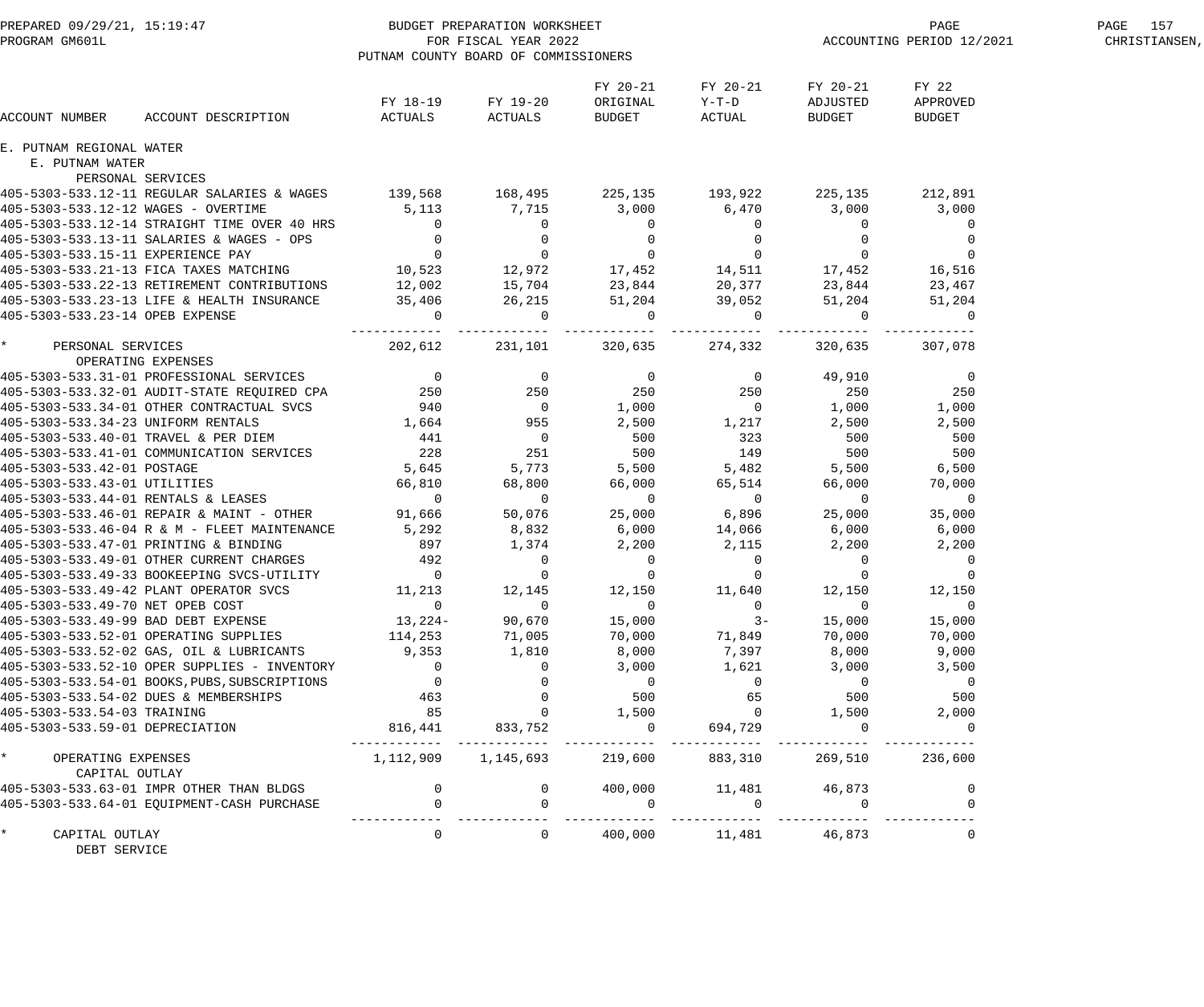| PREPARED 09/29/21, 15:19:47<br>PROGRAM GM601L |                     | BUDGET PREPARATION WORKSHEET<br>FOR FISCAL YEAR 2022<br>PUTNAM COUNTY BOARD OF COMMISSIONERS |                     |                                       | ACCOUNTING PERIOD 12/2021     | 158<br>PAGE<br>CHRISTIANSEN,          |                                    |  |
|-----------------------------------------------|---------------------|----------------------------------------------------------------------------------------------|---------------------|---------------------------------------|-------------------------------|---------------------------------------|------------------------------------|--|
| <b>ACCOUNT NUMBER</b>                         | ACCOUNT DESCRIPTION | FY 18-19<br>ACTUALS                                                                          | FY 19-20<br>ACTUALS | FY 20-21<br>ORIGINAL<br><b>BUDGET</b> | FY 20-21<br>$Y-T-D$<br>ACTUAL | FY 20-21<br>ADJUSTED<br><b>BUDGET</b> | FY 22<br>APPROVED<br><b>BUDGET</b> |  |
| 405-5303-533.71-01 PRINCIPAL USDA BOND        |                     |                                                                                              |                     | 100,000                               | 104,000                       | 100,000                               | 100,000                            |  |
| 405-5303-533.71-06 SRF LOAN PRINCIPAL         |                     |                                                                                              |                     | 500,950                               | 514,833                       | 500,950                               | 500,950                            |  |
| 405-5303-533.72-01 INTEREST-BOND INTEREST     |                     | 245,946                                                                                      | 241,777             | 262,320                               | 217,990                       | 262,320                               | 262,320                            |  |
| 405-5303-533.72-03 FISCAL CHARGES CONST ACCT  |                     | 0                                                                                            |                     |                                       | 0                             |                                       |                                    |  |
| 405-5303-533.72-04 FISCAL CHARGES NOTE PMT    |                     |                                                                                              |                     |                                       |                               |                                       |                                    |  |
| 405-5303-533.72-08 SRF INTEREST               |                     | 160,474                                                                                      | 146,787             | 153,102                               | 73,797                        | 153,102                               | 153,102                            |  |
| $\star$<br>DEBT SERVICE<br>NON-OPERATING      |                     | 406,420                                                                                      | 388,564             | 1,016,372                             | 910,620                       | 1,016,372                             | 1,016,372                          |  |
| 405-5303-581.91-32 TRF-GROUP INSURANCE RES    |                     |                                                                                              |                     | $\Omega$                              |                               |                                       |                                    |  |
| 405-5303-581.91-53 BUD TRFR-FLEET MAINT FUND  |                     | $\overline{0}$                                                                               |                     | $\Omega$                              |                               |                                       |                                    |  |
| $\star$<br>NON-OPERATING<br>NON-OPERATING     |                     | 0                                                                                            |                     | $\Omega$                              | $\Omega$                      |                                       |                                    |  |
| 405-5303-598.99-01 RESERVE FOR CONTINGENCY    |                     | $\overline{0}$                                                                               |                     | 100,000                               |                               |                                       |                                    |  |
| 405-5303-598.99-20 FUTURE PROJECTS            |                     |                                                                                              |                     | 920,599                               |                               |                                       |                                    |  |
| $\star$<br>NON-OPERATING                      |                     | $\overline{0}$                                                                               | $\Omega$            | 1,020,599                             | $\Omega$                      |                                       |                                    |  |
| $\star\star$<br>E. PUTNAM WATER               |                     | 1,721,941                                                                                    | 1,765,358           | 2,977,206                             | 2,079,743                     | 1,653,390                             | 1,560,050                          |  |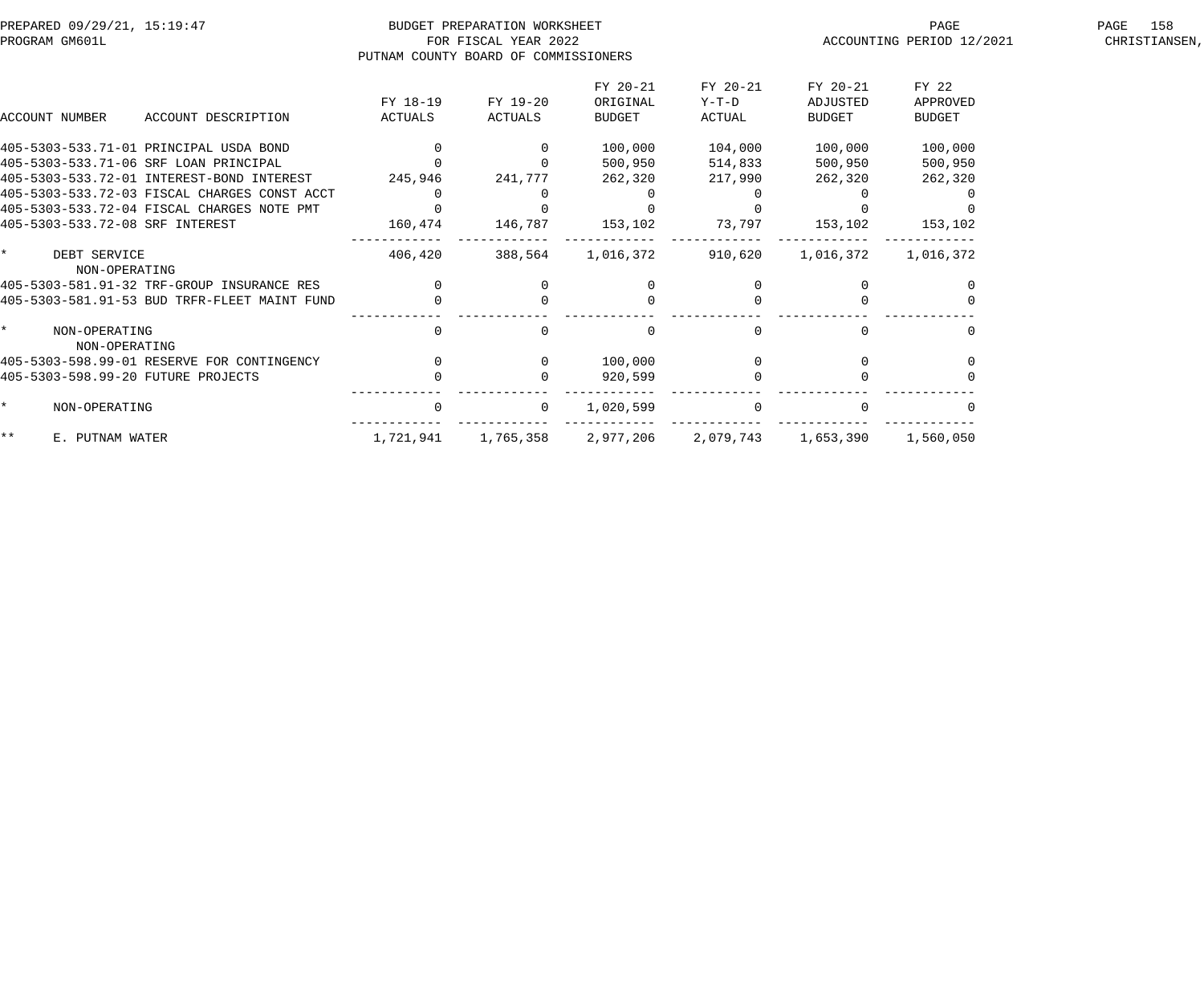| PREPARED 09/29/21, 15:19:47<br>PROGRAM GM601L    | PUTNAM COUNTY BOARD OF COMMISSIONERS | BUDGET PREPARATION WORKSHEET<br>FOR FISCAL YEAR 2022 |                                                      |                                            | PAGE<br>PAGE PAGE<br>ACCOUNTING PERIOD 12/2021 | PAGE 159<br>CHRISTIANSEN,   |  |
|--------------------------------------------------|--------------------------------------|------------------------------------------------------|------------------------------------------------------|--------------------------------------------|------------------------------------------------|-----------------------------|--|
| ACCOUNT DESCRIPTION<br>ACCOUNT NUMBER            | ACTUALS                              | FY 18-19 FY 19-20<br><b>ACTUALS</b>                  | FY 20-21<br>ORIGINAL<br><b>BUDGET</b>                | FY 20-21<br>$Y-T-D$<br>ACTUAL              | FY 20-21<br>ADJUSTED<br>BUDGET                 | FY 22<br>APPROVED<br>BUDGET |  |
| E.PUT WATER/SEWER CAP PRJ                        |                                      |                                                      |                                                      |                                            |                                                |                             |  |
| DEBT SERVICE                                     |                                      |                                                      |                                                      |                                            |                                                |                             |  |
| 405-5304-533.72-07 USDA WATER BOND INTEREST      | $\overline{0}$                       |                                                      |                                                      |                                            |                                                |                             |  |
| $\star$<br>DEBT SERVICE<br>OPERATING EXPENSES    | $\overline{0}$                       | $\overline{0}$                                       | $\overline{0}$                                       | $\overline{0}$                             | $\overline{0}$                                 | $\mathbf{0}$                |  |
| 405-5304-535.31-01 PROFESSIONAL SERVICES 181,000 |                                      |                                                      |                                                      | $\overline{0}$                             |                                                | 30,000                      |  |
| 405-5304-535.34-01 OTHER CONTRACTUAL SERVICE     | $\overline{0}$                       | $\begin{array}{c} 0 \\ 0 \end{array}$                |                                                      | $\begin{array}{c} 0 \\ 0 \\ 0 \end{array}$ | $\overline{0}$                                 | 60,000                      |  |
| 405-5304-535.49-01 CURRENT CHARGES & OBLIG       |                                      | $\overline{0}$                                       |                                                      |                                            | $\overline{0}$                                 | $\overline{0}$              |  |
| 405-5304-535.52-02 GAS, OIL & LUBRICANTS         | $\begin{matrix} 0 \\ 0 \end{matrix}$ |                                                      |                                                      |                                            |                                                |                             |  |
| $\star$<br>OPERATING EXPENSES<br>CAPITAL OUTLAY  | 181,000                              | $\Omega$                                             | $\overline{0}$                                       | $\overline{0}$                             | $\overline{0}$                                 | 90,000                      |  |
|                                                  |                                      |                                                      |                                                      |                                            | 1,407,627 1,857,627                            |                             |  |
|                                                  |                                      |                                                      | $\begin{matrix}0&&&&0\\&0&&&&0\\0&&&&&0\end{matrix}$ |                                            | $\overline{0}$                                 | 55,000                      |  |
| $\star$<br>CAPITAL OUTLAY<br>DEBT SERVICE        | $\overline{0}$                       | $\overline{0}$                                       | $\mathbf{0}$                                         | $\overline{0}$                             | 1,407,627 1,912,627                            |                             |  |
|                                                  |                                      |                                                      | $\overline{0}$                                       |                                            |                                                |                             |  |
|                                                  |                                      |                                                      |                                                      |                                            |                                                | 66,000                      |  |
|                                                  |                                      |                                                      | 46,210                                               |                                            |                                                | 46,210                      |  |
|                                                  |                                      |                                                      | $\overline{0}$                                       |                                            |                                                | $\overline{0}$              |  |
|                                                  |                                      | 87,591                                               | 95,055                                               | 46,827<br>0 0 0<br>78,762 95,055           |                                                | 95,055                      |  |
| 405-5304-535.72-24 INTEREST SRF WASTEWATER       | 11,252                               | 11,948                                               | 10,563                                               | 7,000                                      | 10,563                                         | 10,563                      |  |
| 405-5304-535.72-25 FISCAL CHARGES WW             |                                      |                                                      | $\mathbf 0$                                          |                                            |                                                | $\overline{0}$              |  |
| $\star$<br>DEBT SERVICE                          | 100,638                              | 99,539                                               | 217,828                                              | 200,589                                    | 217,828                                        | 217,828                     |  |
| $\star \star$<br>E.PUT WATER/SEWER CAP PRJ       |                                      | ------------<br>281,638 99,539                       | _____________<br>217,828                             | 200,589                                    | 1,625,455                                      | 2,220,455                   |  |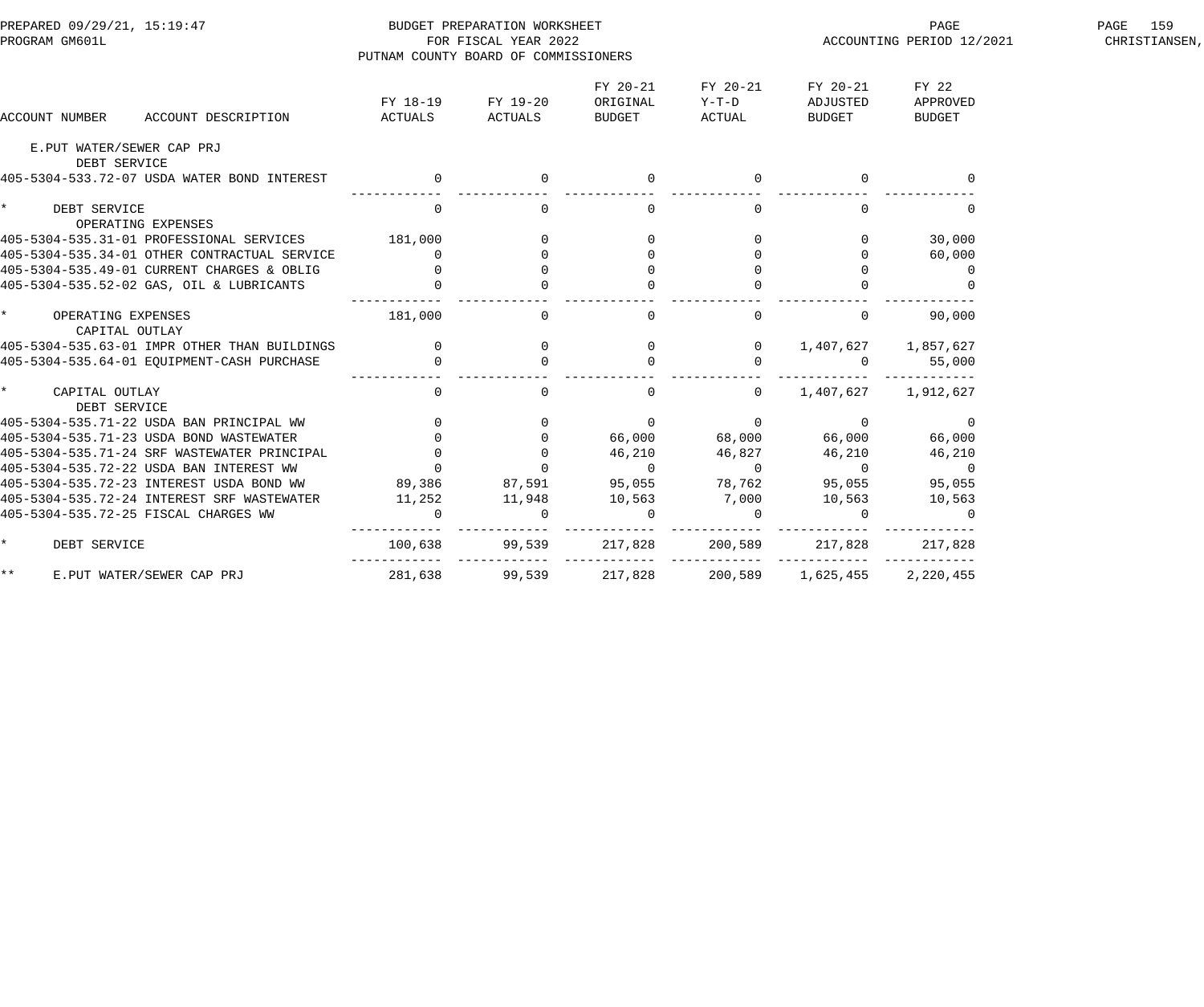| PREPARED 09/29/21, 15:19:47          |                                              |                                      | BUDGET PREPARATION WORKSHEET         |                                              |                               | PAGE                           | PAGE 160                           |               |
|--------------------------------------|----------------------------------------------|--------------------------------------|--------------------------------------|----------------------------------------------|-------------------------------|--------------------------------|------------------------------------|---------------|
| PROGRAM GM601L                       |                                              |                                      | FOR FISCAL YEAR 2022                 |                                              |                               |                                | ACCOUNTING PERIOD 12/2021          | CHRISTIANSEN, |
|                                      |                                              |                                      | PUTNAM COUNTY BOARD OF COMMISSIONERS |                                              |                               |                                |                                    |               |
| ACCOUNT NUMBER                       | ACCOUNT DESCRIPTION                          | FY 18-19<br>ACTUALS                  | FY 19-20<br><b>ACTUALS</b>           | FY 20-21<br>ORIGINAL<br>BUDGET               | FY 20-21<br>$Y-T-D$<br>ACTUAL | FY 20-21<br>ADJUSTED<br>BUDGET | FY 22<br>APPROVED<br><b>BUDGET</b> |               |
| E. PUTNAM WASTEWATER                 |                                              |                                      |                                      |                                              |                               |                                |                                    |               |
|                                      | PERSONAL SERVICES                            |                                      |                                      |                                              |                               |                                |                                    |               |
|                                      | 405-5308-535.12-11 REGULAR SALARIES & WAGES  |                                      | $\overline{0}$                       |                                              |                               |                                |                                    |               |
|                                      | 405-5308-535.12-12 WAGES - OVERTIME          |                                      |                                      |                                              | $\overline{0}$                |                                |                                    |               |
|                                      | 405-5308-535.13-11 SALARIES & WAGES - OPS    |                                      |                                      |                                              | $\overline{0}$                | $\mathbf{0}$                   |                                    |               |
| 405-5308-535.15-11 EXPERIENCE PAY    |                                              |                                      |                                      |                                              | $\overline{0}$                |                                |                                    |               |
|                                      | 405-5308-535.21-13 FICA TAXES MATCHING       |                                      |                                      |                                              |                               |                                |                                    |               |
|                                      | 405-5308-535.22-13 RETIREMENT CONTRIBUTIONS  |                                      |                                      |                                              | $\mathbf 0$                   |                                |                                    |               |
|                                      | 405-5308-535.23-13 HEALTH INSURANCE          |                                      |                                      |                                              |                               |                                |                                    |               |
| PERSONAL SERVICES                    | OPERATING EXPENSES                           | $\overline{0}$                       | $\Omega$                             | $\overline{0}$                               | $\overline{0}$                | $\Omega$                       |                                    |               |
|                                      | 405-5308-535.32-01 AUDIT-STATE REQUIRED-CPA  |                                      | $\mathsf{O}$                         | $\overline{0}$                               | $\mathbf{0}$                  | $\overline{0}$                 |                                    |               |
|                                      | 405-5308-535.34-01 OTHER CONTRACTUAL SERVICE |                                      |                                      |                                              | $\overline{0}$                | $\Omega$                       |                                    |               |
| 405-5308-535.42-01 POSTAGE           |                                              |                                      |                                      |                                              | $\overline{0}$                |                                |                                    |               |
| 405-5308-535.43-01 UTILITIES         |                                              |                                      |                                      |                                              | $\overline{0}$                | $\Omega$                       |                                    |               |
|                                      | 405-5308-535.44-01 RENTALS & LEASES          |                                      |                                      |                                              | $\overline{0}$                | $\Omega$                       |                                    |               |
|                                      | 405-5308-535.46-01 REPAIR & MAINT - OTHER    |                                      |                                      |                                              | $\overline{0}$                |                                |                                    |               |
|                                      | 405-5308-535.49-01 CURRENT CHARGES & OBLIG   |                                      |                                      |                                              |                               |                                |                                    |               |
|                                      | 405-5308-535.49-33 BOOKKEEPING SVCS-UTILITY  |                                      |                                      |                                              |                               |                                |                                    |               |
|                                      | 405-5308-535.49-42 PLANT OPERATOR SERVICES   |                                      |                                      |                                              |                               |                                |                                    |               |
|                                      | 405-5308-535.49-99 BAD DEBT EXPENSE          |                                      |                                      |                                              | $\overline{0}$                |                                |                                    |               |
|                                      | 405-5308-535.52-01 OPERATING SUPPLIES        |                                      | $\overline{0}$                       |                                              | $\mathbf{0}$                  | $\overline{0}$                 |                                    |               |
|                                      | 405-5308-535.52-10 OPER SUPPLIES - INVENTORY |                                      | $\Omega$                             |                                              | $\Omega$                      |                                |                                    |               |
| 405-5308-535.59-01 DEPRECIATION      |                                              | 377,501                              | 448,509                              |                                              | 397,141                       |                                |                                    |               |
| OPERATING EXPENSES<br>CAPITAL OUTLAY |                                              | ------------ ------------<br>377,501 | 448,509                              | __________________________<br>$\overline{0}$ | 397,141                       | $\overline{0}$                 |                                    |               |
|                                      | 405-5308-535.63-01 IMPR OTHER THAN BUILDINGS | $\mathbf{0}$                         | $\overline{0}$                       | $\mathbf 0$                                  | $\mathbf 0$                   | $\overline{0}$                 | 0                                  |               |
|                                      | 405-5308-535.64-01 EQUIPMENT-CASH PURCHASE   |                                      |                                      |                                              |                               |                                |                                    |               |
| CAPITAL OUTLAY<br>NON-OPERATING      |                                              | $\Omega$                             |                                      | 0                                            | $\mathbf 0$                   | $\Omega$                       |                                    |               |
|                                      | 405-5308-598.99-01 RESERVE FOR CONTINGENCY   | $\Omega$                             | $\Omega$                             | $\mathbf{0}$                                 | 0                             | $\Omega$                       | 15,689                             |               |
| NON-OPERATING                        |                                              | $\Omega$                             |                                      | $\mathbf 0$                                  | 0                             | $\mathbf{0}$                   | 15,689                             |               |
| k *<br>E. PUTNAM WASTEWATER          |                                              | 377,501                              | 448,509                              | $\overline{0}$                               | 397,141                       | $\overline{0}$                 | 15,689                             |               |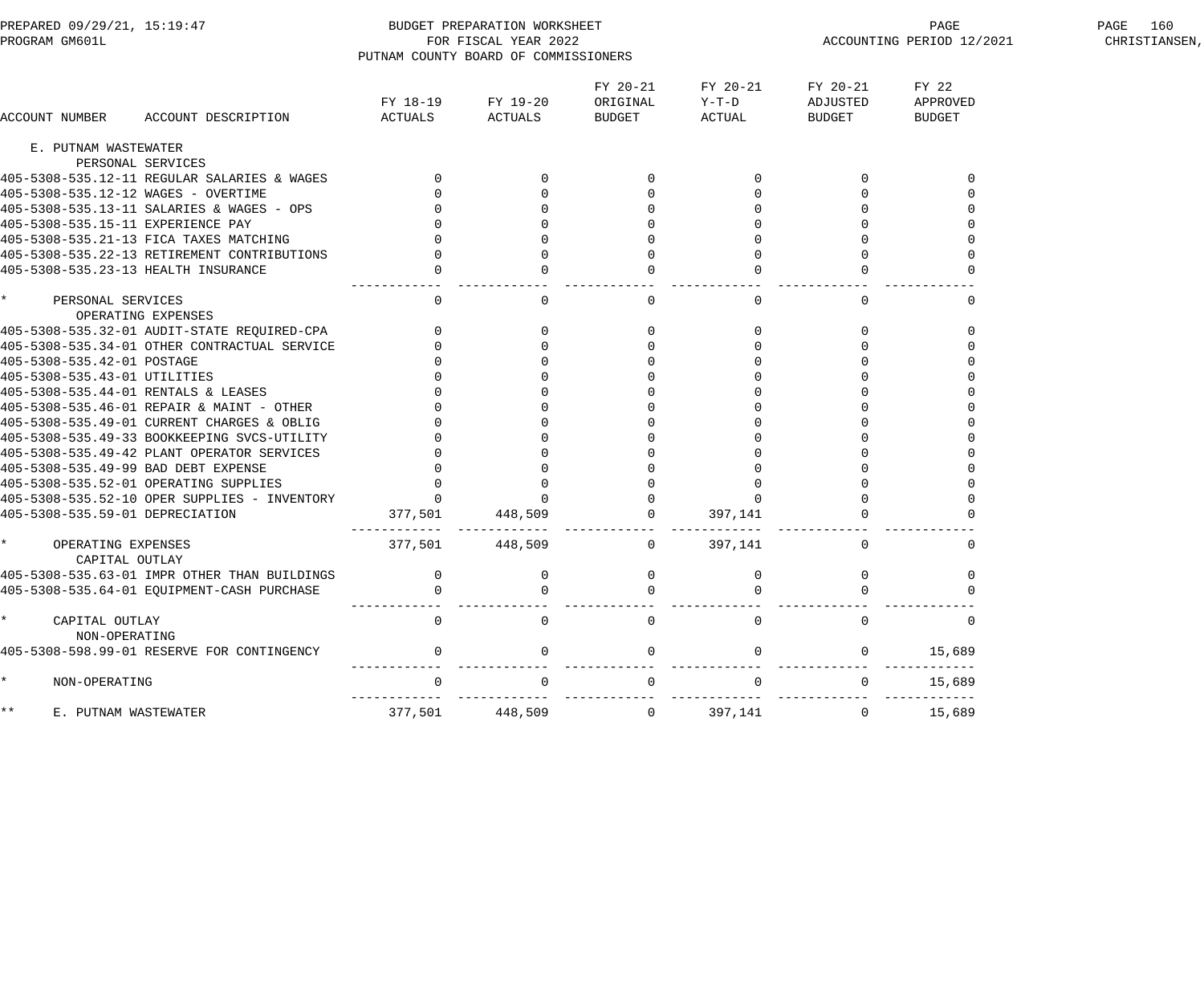| FY 22<br>FY 20-21<br>FY 20-21<br>FY 20-21<br>FY 19-20<br>ORIGINAL<br>FY 18-19<br>Y-T-D<br>ADJUSTED<br>APPROVED<br>ACTUALS<br><b>ACTUAL</b><br><b>BUDGET</b><br>ACCOUNT DESCRIPTION<br>ACTUALS<br>BUDGET<br><b>BUDGET</b><br>ACCOUNT NUMBER<br>PUTNAM CORRECTIONAL SYS<br>OPERATING EXPENSES<br>405-5309-535.34-01 OTHER CONTRACTUAL SERVICE<br>405-5309-535.43-01 UTILITIES<br>405-5309-535.44-01 RENTALS & LEASES<br>500<br>500<br>405-5309-535.46-01 REPAIR & MAINT - OTHER<br>796<br>500<br>405-5309-535.49-01 CURRENT CHARGES & OBLIG<br>405-5309-535.49-42 PLANT OPERATOR SERVICES<br>405-5309-535.52-01 OPERATING SUPPLIES<br>405-5309-535.52-10 OPER SUPPLIES - INVENTORY<br>405-5309-535.59-01 DEPRECIATION<br>796<br>500<br>500<br>500<br>OPERATING EXPENSES<br>$\overline{0}$<br>796<br>500<br>$***$<br>500<br>PUTNAM CORRECTIONAL SYS<br>500 | PREPARED 09/29/21, 15:19:47<br>PROGRAM GM601L | PUTNAM COUNTY BOARD OF COMMISSIONERS | BUDGET PREPARATION WORKSHEET<br>FOR FISCAL YEAR 2022 |  | PAGE<br>ACCOUNTING PERIOD 12/2021 | PAGE<br>161<br>CHRISTIANSEN, |
|---------------------------------------------------------------------------------------------------------------------------------------------------------------------------------------------------------------------------------------------------------------------------------------------------------------------------------------------------------------------------------------------------------------------------------------------------------------------------------------------------------------------------------------------------------------------------------------------------------------------------------------------------------------------------------------------------------------------------------------------------------------------------------------------------------------------------------------------------------|-----------------------------------------------|--------------------------------------|------------------------------------------------------|--|-----------------------------------|------------------------------|
|                                                                                                                                                                                                                                                                                                                                                                                                                                                                                                                                                                                                                                                                                                                                                                                                                                                         |                                               |                                      |                                                      |  |                                   |                              |
|                                                                                                                                                                                                                                                                                                                                                                                                                                                                                                                                                                                                                                                                                                                                                                                                                                                         |                                               |                                      |                                                      |  |                                   |                              |
|                                                                                                                                                                                                                                                                                                                                                                                                                                                                                                                                                                                                                                                                                                                                                                                                                                                         |                                               |                                      |                                                      |  |                                   |                              |
|                                                                                                                                                                                                                                                                                                                                                                                                                                                                                                                                                                                                                                                                                                                                                                                                                                                         |                                               |                                      |                                                      |  |                                   |                              |
|                                                                                                                                                                                                                                                                                                                                                                                                                                                                                                                                                                                                                                                                                                                                                                                                                                                         |                                               |                                      |                                                      |  |                                   |                              |
|                                                                                                                                                                                                                                                                                                                                                                                                                                                                                                                                                                                                                                                                                                                                                                                                                                                         |                                               |                                      |                                                      |  |                                   |                              |
|                                                                                                                                                                                                                                                                                                                                                                                                                                                                                                                                                                                                                                                                                                                                                                                                                                                         |                                               |                                      |                                                      |  |                                   |                              |
|                                                                                                                                                                                                                                                                                                                                                                                                                                                                                                                                                                                                                                                                                                                                                                                                                                                         |                                               |                                      |                                                      |  |                                   |                              |
|                                                                                                                                                                                                                                                                                                                                                                                                                                                                                                                                                                                                                                                                                                                                                                                                                                                         |                                               |                                      |                                                      |  |                                   |                              |
|                                                                                                                                                                                                                                                                                                                                                                                                                                                                                                                                                                                                                                                                                                                                                                                                                                                         |                                               |                                      |                                                      |  |                                   |                              |
|                                                                                                                                                                                                                                                                                                                                                                                                                                                                                                                                                                                                                                                                                                                                                                                                                                                         |                                               |                                      |                                                      |  |                                   |                              |
|                                                                                                                                                                                                                                                                                                                                                                                                                                                                                                                                                                                                                                                                                                                                                                                                                                                         |                                               |                                      |                                                      |  |                                   |                              |
|                                                                                                                                                                                                                                                                                                                                                                                                                                                                                                                                                                                                                                                                                                                                                                                                                                                         |                                               |                                      |                                                      |  |                                   |                              |
|                                                                                                                                                                                                                                                                                                                                                                                                                                                                                                                                                                                                                                                                                                                                                                                                                                                         |                                               |                                      |                                                      |  |                                   |                              |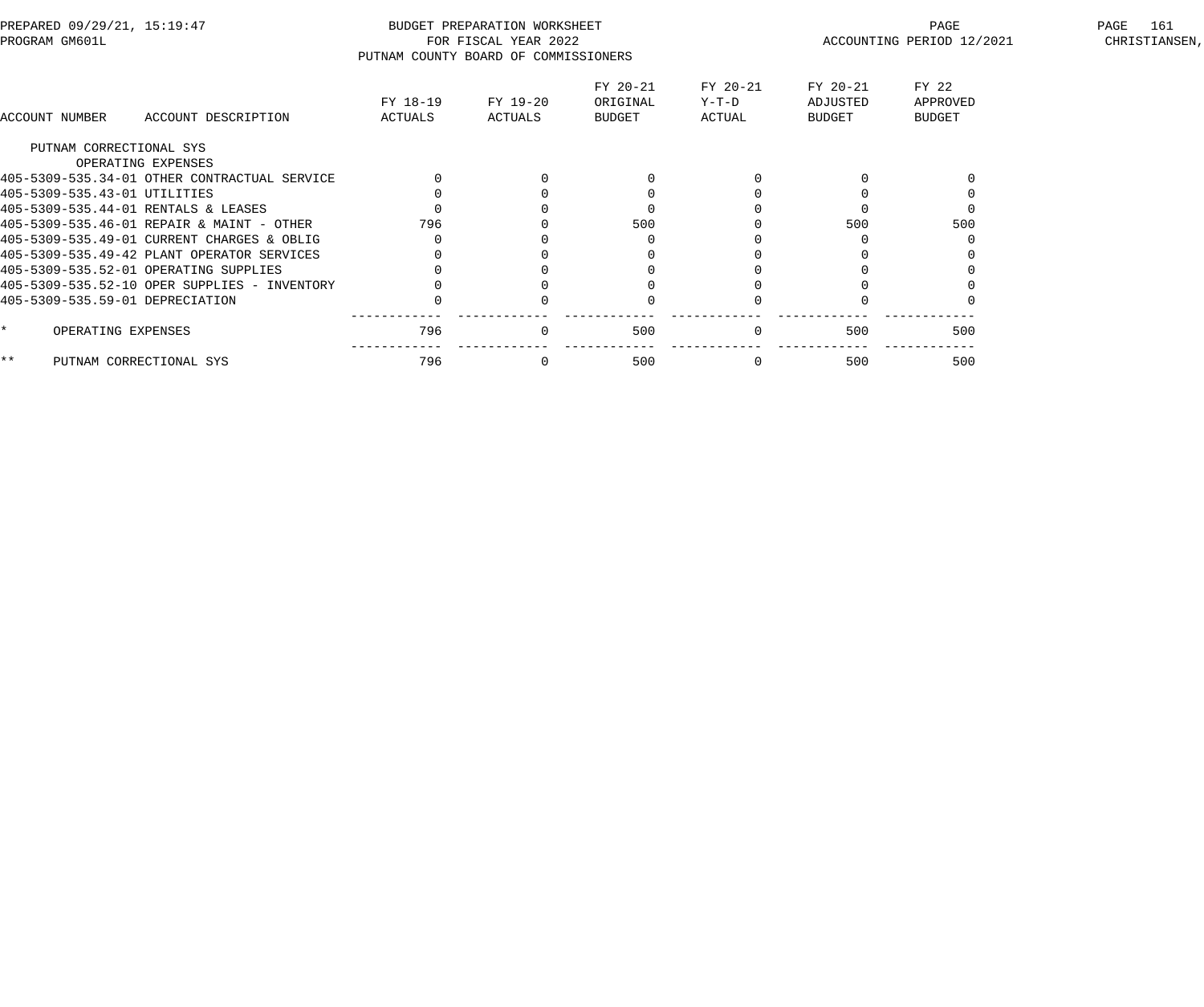| PREPARED 09/29/21, 15:19:47<br>PROGRAM GM601L |                                        |                                              | BUDGET PREPARATION WORKSHEET<br>FOR FISCAL YEAR 2022 |                                      |                                |                             | PAGE<br>ACCOUNTING PERIOD 12/2021                           | PAGE 162<br>CHRISTIANSEN,          |  |
|-----------------------------------------------|----------------------------------------|----------------------------------------------|------------------------------------------------------|--------------------------------------|--------------------------------|-----------------------------|-------------------------------------------------------------|------------------------------------|--|
|                                               |                                        |                                              |                                                      | PUTNAM COUNTY BOARD OF COMMISSIONERS |                                |                             |                                                             |                                    |  |
|                                               | ACCOUNT NUMBER                         | ACCOUNT DESCRIPTION                          | FY 18-19<br>ACTUALS                                  | FY 19-20<br>ACTUALS                  | FY 20-21<br>ORIGINAL<br>BUDGET | FY 20-21<br>Y-T-D<br>ACTUAL | FY 20-21<br>ADJUSTED<br>BUDGET                              | FY 22<br>APPROVED<br><b>BUDGET</b> |  |
|                                               | GILBERT ROAD PLANT                     |                                              |                                                      |                                      |                                |                             |                                                             |                                    |  |
|                                               |                                        | PERSONAL SERVICES                            |                                                      |                                      |                                |                             |                                                             |                                    |  |
|                                               |                                        | 405-5310-535.12-11 REGULAR SALARIES & WAGES  |                                                      | $\Omega$                             | $\Omega$                       | $\Omega$                    | $\overline{0}$                                              |                                    |  |
|                                               |                                        | 405-5310-535.12-12 WAGES - OVERTIME          |                                                      |                                      |                                |                             |                                                             |                                    |  |
|                                               |                                        | 405-5310-535.13-11 SALARIES & WAGES - OPS    |                                                      |                                      |                                |                             |                                                             |                                    |  |
|                                               |                                        | 405-5310-535.15-11 EXPERIENCE PAY            |                                                      |                                      |                                |                             |                                                             |                                    |  |
|                                               |                                        | 405-5310-535.21-13 FICA TAXES MATCHING       |                                                      |                                      |                                |                             |                                                             |                                    |  |
|                                               |                                        | 405-5310-535.22-13 RETIREMENT CONTRIBUTIONS  |                                                      |                                      |                                |                             |                                                             |                                    |  |
|                                               |                                        | 405-5310-535.23-13 HEALTH INSURANCE          |                                                      |                                      |                                |                             | $\Omega$                                                    |                                    |  |
| $\star$                                       | PERSONAL SERVICES                      | OPERATING EXPENSES                           | $\Omega$                                             | $\Omega$                             | $\overline{0}$                 | $\Omega$                    | $\Omega$                                                    | $\Omega$                           |  |
|                                               |                                        | 405-5310-535.32-01 AUDIT-STATE REQUIRED-CPA  | 250                                                  | 250                                  | 250                            | 250                         | 250                                                         | 250                                |  |
|                                               |                                        | 405-5310-535.34-01 OTHER CONTRACTUAL SERVICE | 2,682                                                | 3,282                                | 0                              | $\mathbf{0}$                | $\overline{0}$                                              | $\Omega$                           |  |
|                                               | 405-5310-535.42-01 POSTAGE             |                                              | $\Omega$                                             | $\overline{0}$                       | $\overline{0}$                 | $\overline{0}$              | 0                                                           | 0                                  |  |
|                                               | 405-5310-535.43-01 UTILITIES           |                                              | 31,785                                               | 29,928                               | 36,000                         | 34,040                      | 36,000                                                      | 40,000                             |  |
|                                               |                                        | 405-5310-535.43-02 UTILITIES-PARADISE POINT  | $\Omega$                                             | 1,007                                | 3,000                          | 431                         | 3,000                                                       | 4,000                              |  |
|                                               |                                        | 405-5310-535.43-03 UTILITIES-PT BUENA VISTA  |                                                      | 1,505                                | 2,200                          | 1,760                       | 2,200                                                       | 3,000                              |  |
|                                               |                                        | 405-5310-535.44-01 RENTALS & LEASES          |                                                      | $\overline{0}$                       | $\overline{0}$                 | $\overline{0}$              | $\overline{0}$                                              | $\overline{0}$                     |  |
|                                               |                                        | 405-5310-535.46-01 REPAIR & MAINT - OTHER    | 2,948                                                | 2,312                                | 3,600                          | 869                         | 3,600                                                       | 4,000                              |  |
|                                               |                                        | 405-5310-535.46-03 R&M - PORT BUENA VISTA    | $\Omega$                                             | 360                                  | 1,650                          | $\overline{0}$              | 1,650                                                       | 1,800                              |  |
|                                               |                                        | 405-5310-535.46-04 FLEET MAINTENCE           | 3,438                                                | 6,382                                | 4,000                          | 5,363                       | 4,000                                                       | 6,000                              |  |
|                                               |                                        | 405-5310-535.49-01 CURRENT CHARGES & OBLIG   | $\Omega$                                             | 135                                  | 550                            | $\mathbf{0}$                | 550                                                         | 550                                |  |
|                                               |                                        | 405-5310-535.49-33 BOOKKEEPING SVCS-UTILITY  | $\Omega$                                             | $\overline{0}$                       | $\overline{0}$                 | 0                           | $\overline{0}$                                              | $\overline{0}$                     |  |
|                                               |                                        | 405-5310-535.49-42 PLANT OPERATOR SERVICES   | 6,845                                                | 6,625                                | 7,000                          | 6,907                       | 7,000                                                       | 8,000                              |  |
|                                               |                                        | 405-5310-535.49-43 PLANT OPER/PARADISE POINT | $\Omega$                                             | 12,236                               | 11,500                         | 10,636                      | 11,500                                                      | 12,500                             |  |
|                                               |                                        | 405-5310-535.49-44 PLANT OPER/PT BUENA VISTA |                                                      | $\overline{0}$                       | $\overline{0}$                 | 0                           | $\overline{0}$                                              | $\Omega$                           |  |
|                                               |                                        | 405-5310-535.49-99 BAD DEBT EXPENSE          |                                                      | 0                                    | 0                              | $\Omega$                    | - 0                                                         |                                    |  |
|                                               |                                        | 405-5310-535.52-01 OPERATING SUPPLIES        | 22,730                                               | 25,367                               | 30,000                         | 22,550                      | 27,727                                                      | 40,001                             |  |
|                                               |                                        | 405-5310-535.52-02 GAS, OIL & LUBRICANTS     | 3,838                                                | 3,734                                | 3,800                          | 5,253                       | 6,073                                                       | 4,000                              |  |
|                                               |                                        | 405-5310-535.52-03 SUPPLIES-PT BUENA VISTA   | 0                                                    |                                      | 1,300                          | $\Omega$                    | 1,300                                                       | 1,500                              |  |
|                                               |                                        | 405-5310-535.52-10 OPER SUPPLIES - INVENTORY | 89                                                   | $\overline{0}$                       | $\Omega$                       | $\Omega$                    | $\Omega$                                                    | 0                                  |  |
|                                               |                                        | 405-5310-535.59-01 DEPRECIATION              |                                                      | 27,531 29,885                        |                                | 8,743                       |                                                             |                                    |  |
|                                               | * OPERATING EXPENSES<br>CAPITAL OUTLAY |                                              | 102,136                                              | 123,008 104,850 96,802               |                                |                             | 104,850 125,601                                             |                                    |  |
|                                               |                                        | 405-5310-535.63-01 IMPR OTHER THAN BUILDINGS |                                                      |                                      |                                |                             |                                                             |                                    |  |
|                                               |                                        | 405-5310-535.64-01 EQUIPMENT-CASH PURCHASE   |                                                      |                                      |                                |                             |                                                             |                                    |  |
|                                               |                                        |                                              |                                                      |                                      |                                |                             |                                                             |                                    |  |
| $\star$                                       | CAPITAL OUTLAY<br>NON-OPERATING        |                                              |                                                      |                                      | $\Omega$                       | $\Omega$                    |                                                             |                                    |  |
|                                               |                                        | 405-5310-535.99-01 RESERVE FOR CONT-REGULAR  |                                                      |                                      |                                |                             |                                                             |                                    |  |
| $\star$                                       | NON-OPERATING                          |                                              |                                                      |                                      |                                |                             |                                                             |                                    |  |
| $\star \star$                                 | GILBERT ROAD PLANT                     |                                              |                                                      |                                      |                                |                             | $102,136$ $123,008$ $104,850$ $96,802$ $104,850$ $125,601$  |                                    |  |
| ***                                           |                                        | E. PUTNAM REGIONAL WATER                     |                                                      |                                      |                                |                             | 2,484,012 2,436,414 3,300,384 2,774,275 3,384,195 3,922,295 |                                    |  |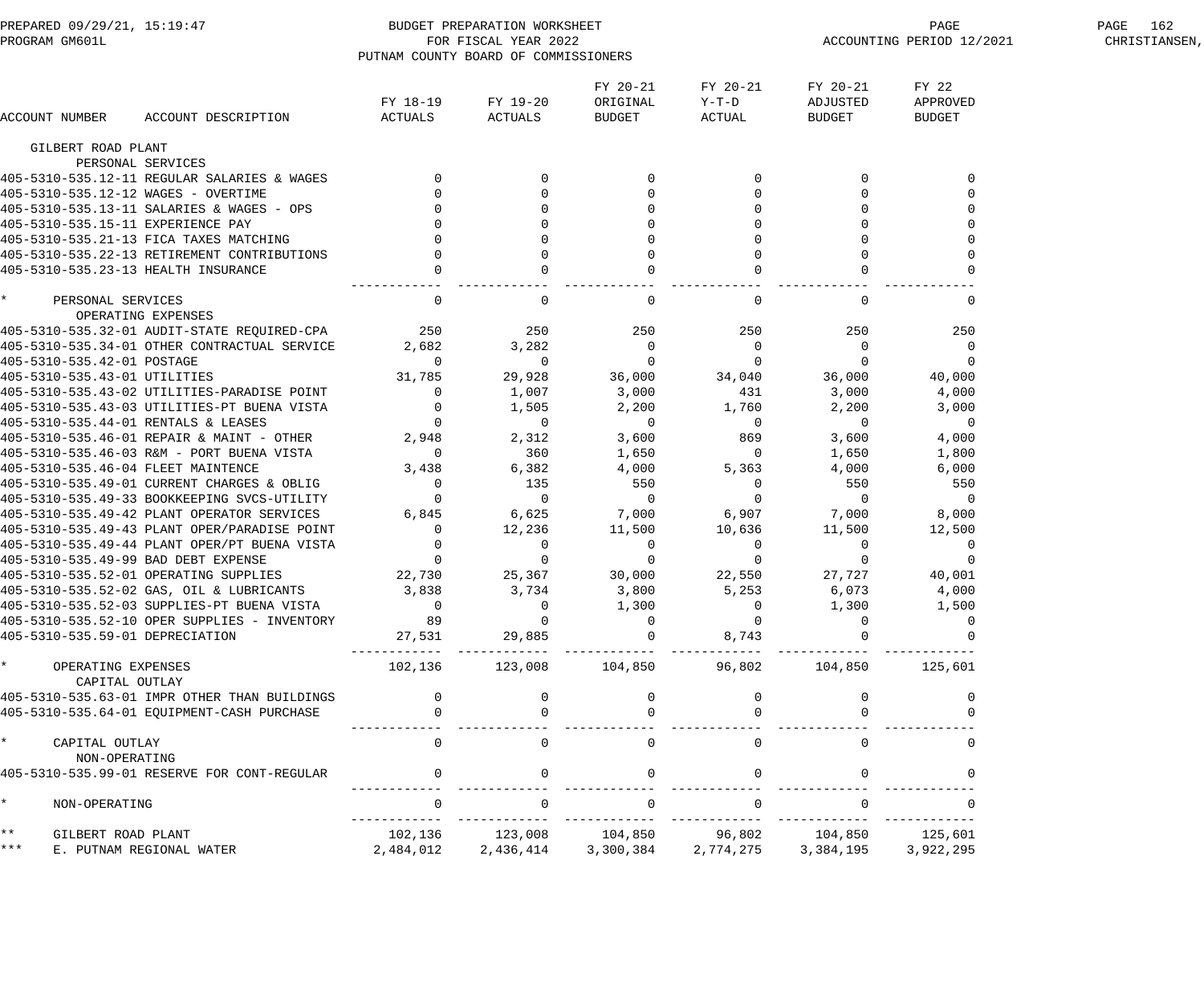| PREPARED 09/29/21, 15:19:47<br>PROGRAM GM601L   |                                              | PUTNAM COUNTY BOARD OF COMMISSIONERS | BUDGET PREPARATION WORKSHEET<br>FOR FISCAL YEAR 2022 |                                       |                             | PAGE<br>ACCOUNTING PERIOD 12/2021 | PAGE 163<br>CHRISTIANSEN,          |  |
|-------------------------------------------------|----------------------------------------------|--------------------------------------|------------------------------------------------------|---------------------------------------|-----------------------------|-----------------------------------|------------------------------------|--|
| ACCOUNT NUMBER                                  | ACCOUNT DESCRIPTION                          | FY 18-19<br>ACTUALS                  | FY 19-20<br>ACTUALS                                  | FY 20-21<br>ORIGINAL<br><b>BUDGET</b> | FY 20-21<br>Y-T-D<br>ACTUAL | FY 20-21<br>ADJUSTED<br>BUDGET    | FY 22<br>APPROVED<br><b>BUDGET</b> |  |
| PUTNAM REG WTR/WW PROJ FD                       |                                              |                                      |                                                      |                                       |                             |                                   |                                    |  |
| E.PUT WATER/SEWER CAP PRJ                       | OPERATING EXPENSES                           |                                      |                                                      |                                       |                             |                                   |                                    |  |
|                                                 | 408-5304-533.31-01 PROFESSIONAL SERVICES     | $\mathbf{0}$                         |                                                      |                                       |                             |                                   |                                    |  |
|                                                 | 408-5304-533.32-01 AUDIT-STATE REQUIRED CPA  |                                      | $\Omega$                                             |                                       | $\Omega$                    |                                   |                                    |  |
|                                                 | 408-5304-533.34-01 OTHER CONTRACTUAL SVCS    |                                      |                                                      |                                       |                             |                                   |                                    |  |
| 408-5304-533.42-01 POSTAGE                      |                                              |                                      |                                                      |                                       |                             |                                   |                                    |  |
|                                                 | 408-5304-533.47-01 PRINTING & BINDING        |                                      | $\Omega$                                             |                                       | $\Omega$                    | $\Omega$                          |                                    |  |
|                                                 | 408-5304-533.49-01 OTHER CURRENT CHARGES     | $\Omega$                             | $\Omega$                                             |                                       | $\Omega$                    | $\Omega$                          |                                    |  |
|                                                 | 408-5304-533.49-50 LEGAL ADVERTISEMENT       | $\Omega$                             |                                                      |                                       | $\Omega$                    |                                   |                                    |  |
| $\star$<br>OPERATING EXPENSES<br>CAPITAL OUTLAY |                                              | ---------<br>$\mathsf{O}$            | 0                                                    | 0                                     | 0                           | 0                                 | 0                                  |  |
| 408-5304-533.61-01 LAND                         |                                              | $\mathbf{0}$                         | $\Omega$                                             | 0                                     | 0                           | 0                                 | $\Omega$                           |  |
|                                                 | 408-5304-533.62-01 BLDGS-CONSTR &/OR IMPROV  | $\Omega$                             | $\Omega$                                             | $\Omega$                              | $\Omega$                    | $\Omega$                          |                                    |  |
|                                                 | 408-5304-533.63-01 IMPR OTHER THAN BLDGS     |                                      | $\Omega$                                             | $\Omega$                              | $\Omega$                    | $\Omega$                          |                                    |  |
|                                                 | 408-5304-533.64-01 EQUIPMENT-CASH PURCHASE   | $\mathbf 0$                          |                                                      |                                       | $\Omega$                    |                                   |                                    |  |
| $\star$<br>CAPITAL OUTLAY<br>DEBT SERVICE       |                                              | $\mathsf{O}$                         | 0                                                    | 0                                     | 0                           | $\mathbf{0}$                      | $\mathbf 0$                        |  |
|                                                 | 408-5304-533.71-02 PRINCIPAL - LOANS         | $\mathbf{0}$                         | $\Omega$                                             | 0                                     | 0                           | 0                                 | $\Omega$                           |  |
| 408-5304-533.72-02 INTEREST - LOANS             |                                              |                                      | $\mathbf{0}$                                         |                                       | $\overline{0}$              | $\mathbf 0$                       |                                    |  |
|                                                 | 408-5304-533.72-03 FISCAL CHARGES CONST ACCT |                                      | $\Omega$                                             |                                       | $\Omega$                    | $\Omega$                          |                                    |  |
|                                                 | 408-5304-533.72-04 FISCAL CHARGES NOTE PMT   |                                      |                                                      |                                       | $\Omega$                    |                                   |                                    |  |
|                                                 | 408-5304-533.72-05 LOAN SERVICE FEE SRF      |                                      |                                                      |                                       | $\Omega$                    |                                   |                                    |  |
|                                                 | 408-5304-533.72-06 CAPITALIZE INTEREST SRF   |                                      | $\Omega$                                             |                                       | $\Omega$                    | $\Omega$                          |                                    |  |
|                                                 | 408-5304-533.72-07 USDA WATER BOND INTEREST  |                                      |                                                      |                                       |                             |                                   |                                    |  |
| $\star$<br>DEBT SERVICE                         | OPERATING EXPENSES                           | $\mathsf{O}$                         | $\mathsf{O}$                                         | $\mathsf{O}$                          | $\overline{0}$              | $\overline{0}$                    | 0                                  |  |
|                                                 | 408-5304-535.31-01 PROFESSIONAL SERVICES     |                                      |                                                      |                                       |                             |                                   |                                    |  |
|                                                 | 408-5304-535.32-01 AUDIT-STATE REOUIRED-CPA  |                                      |                                                      |                                       |                             |                                   |                                    |  |
|                                                 | 408-5304-535.34-01 OTHER CONTRACTUAL SERVICE |                                      |                                                      |                                       |                             |                                   |                                    |  |
| 408-5304-535.42-01 POSTAGE                      |                                              |                                      |                                                      |                                       |                             |                                   |                                    |  |
| 408-5304-535.43-01 UTILITIES                    |                                              |                                      |                                                      |                                       |                             |                                   |                                    |  |
|                                                 | 408-5304-535.46-01 REPAIR & MAINT - OTHER    |                                      |                                                      |                                       |                             |                                   |                                    |  |
|                                                 | 408-5304-535.49-01 CURRENT CHARGES & OBLIG   |                                      |                                                      |                                       |                             |                                   |                                    |  |
|                                                 | 408-5304-535.49-50 LEGAL ADVERTISEMENTS      |                                      |                                                      |                                       |                             |                                   |                                    |  |
|                                                 | 408-5304-535.52-01 OPERATING SUPPLIES        |                                      |                                                      |                                       |                             |                                   |                                    |  |
|                                                 | 408-5304-535.52-10 OPER SUPPLIES - INVENTORY |                                      |                                                      |                                       |                             |                                   |                                    |  |
| $\star$<br>OPERATING EXPENSES                   |                                              | $\Omega$                             | $\Omega$                                             | $\Omega$                              | $\Omega$                    | $\Omega$                          | $\Omega$                           |  |
| CAPITAL OUTLAY                                  |                                              |                                      |                                                      |                                       |                             |                                   |                                    |  |
| 408-5304-535.61-01 LAND                         |                                              |                                      |                                                      |                                       |                             |                                   |                                    |  |
|                                                 | 408-5304-535.62-01 BLDGS-CONSTR & OR IMPROV  |                                      |                                                      |                                       |                             |                                   |                                    |  |
|                                                 | 408-5304-535.63-01 IMPR OTHER THAN BUILDINGS |                                      |                                                      |                                       |                             |                                   |                                    |  |
|                                                 |                                              |                                      |                                                      |                                       |                             |                                   |                                    |  |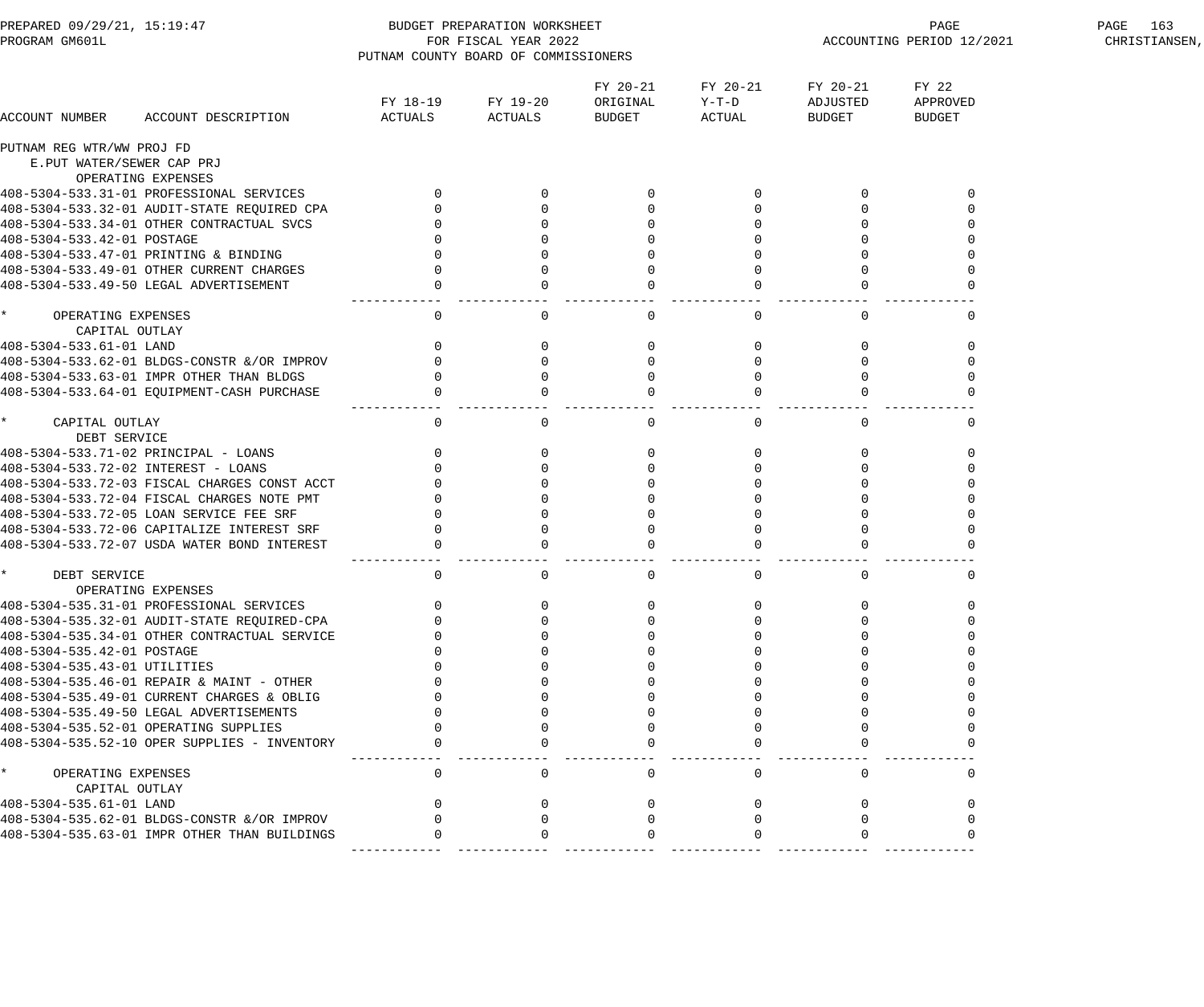| PREPARED 09/29/21, 15:19:47<br>PROGRAM GM601L |                                 |                                             |                     | BUDGET PREPARATION WORKSHEET<br>FOR FISCAL YEAR 2022<br>PUTNAM COUNTY BOARD OF COMMISSIONERS |                                       |                               | PAGE<br>ACCOUNTING PERIOD 12/2021     | 164<br>PAGE<br>CHRISTIANSEN,       |  |
|-----------------------------------------------|---------------------------------|---------------------------------------------|---------------------|----------------------------------------------------------------------------------------------|---------------------------------------|-------------------------------|---------------------------------------|------------------------------------|--|
|                                               | ACCOUNT NUMBER                  | ACCOUNT DESCRIPTION                         | FY 18-19<br>ACTUALS | FY 19-20<br>ACTUALS                                                                          | FY 20-21<br>ORIGINAL<br><b>BUDGET</b> | FY 20-21<br>$Y-T-D$<br>ACTUAL | FY 20-21<br>ADJUSTED<br><b>BUDGET</b> | FY 22<br>APPROVED<br><b>BUDGET</b> |  |
| $\star$                                       | CAPITAL OUTLAY<br>NON-OPERATING |                                             |                     |                                                                                              |                                       |                               |                                       |                                    |  |
|                                               |                                 | 408-5304-581.91-09 BUDGET TRSF-REG WATER FD |                     |                                                                                              |                                       |                               |                                       |                                    |  |
|                                               |                                 | 408-5304-581.91-15 TRF TO TRANSPORTATION FD |                     |                                                                                              |                                       |                               |                                       |                                    |  |
| $\star$                                       | NON-OPERATING<br>NON-OPERATING  |                                             | $\Omega$            |                                                                                              | $\Omega$                              |                               |                                       |                                    |  |
|                                               |                                 | 408-5304-598.99-01 RESERVE FOR CONTINGENCY  | $\Omega$            |                                                                                              | $\Omega$                              | $\Omega$                      | $\Omega$                              |                                    |  |
| $\star$                                       | NON-OPERATING                   |                                             | $\Omega$            |                                                                                              | $\Omega$                              |                               |                                       |                                    |  |
| * *                                           |                                 | E.PUT WATER/SEWER CAP PRJ                   |                     |                                                                                              |                                       |                               |                                       |                                    |  |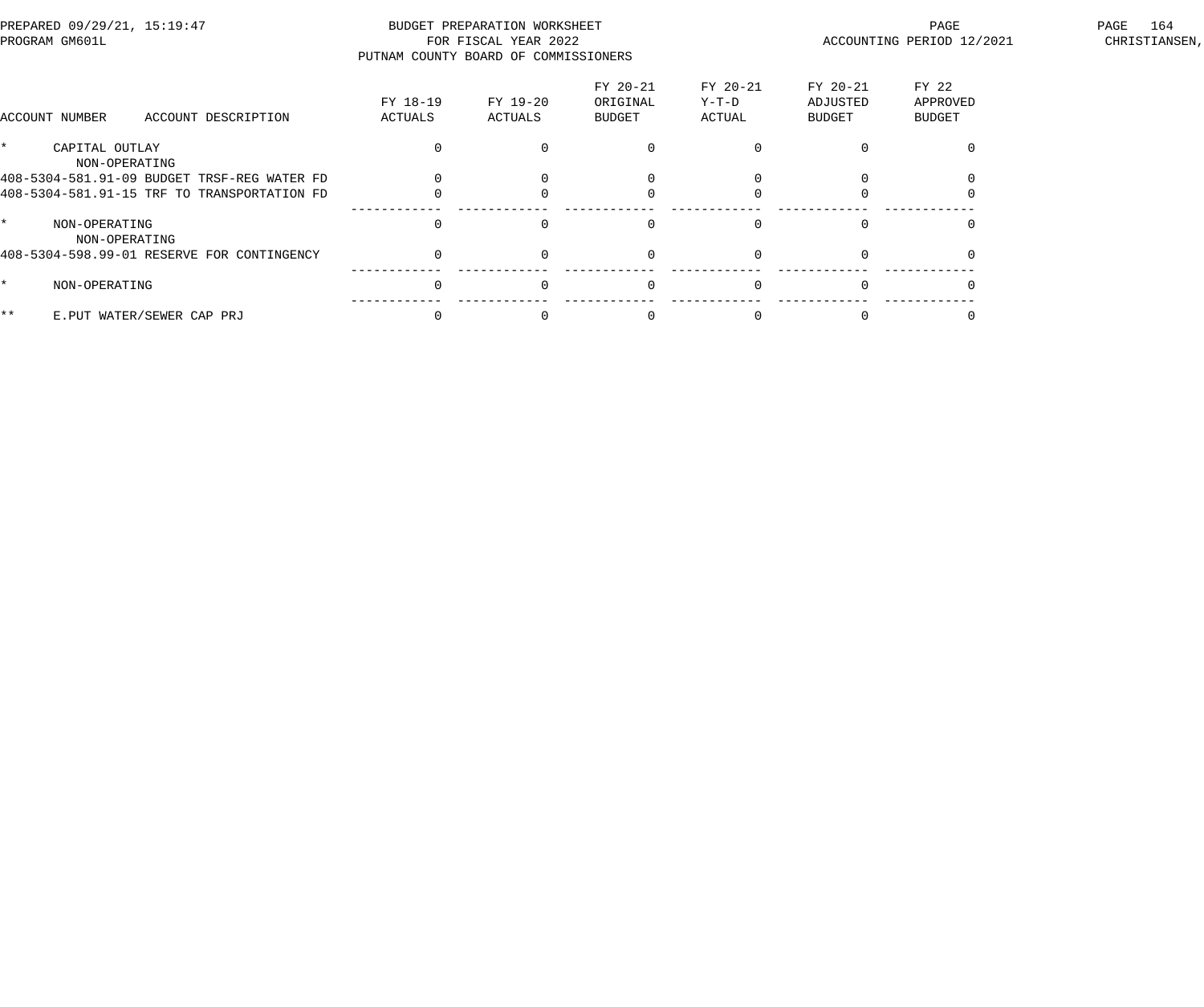|              | PREPARED 09/29/21, 15:19:47<br>PROGRAM GM601L                                |                     | BUDGET PREPARATION WORKSHEET<br>FOR FISCAL YEAR 2022<br>PUTNAM COUNTY BOARD OF COMMISSIONERS |                                |                             |                                | PAGE<br>ACCOUNTING PERIOD 12/2021  | 165<br>PAGE<br>CHRISTIANSEN, |
|--------------|------------------------------------------------------------------------------|---------------------|----------------------------------------------------------------------------------------------|--------------------------------|-----------------------------|--------------------------------|------------------------------------|------------------------------|
|              | ACCOUNT DESCRIPTION<br>ACCOUNT NUMBER                                        | FY 18-19<br>ACTUALS | FY 19-20<br>ACTUALS                                                                          | FY 20-21<br>ORIGINAL<br>BUDGET | FY 20-21<br>Y-T-D<br>ACTUAL | FY 20-21<br>ADJUSTED<br>BUDGET | FY 22<br>APPROVED<br><b>BUDGET</b> |                              |
|              | PARADISE VIEW<br>DEBT SERVICE<br>408-5305-533.72-07 USDA WATER BOND INTEREST |                     | $\Omega$                                                                                     |                                |                             |                                |                                    |                              |
| $^{\star}$   | DEBT SERVICE                                                                 |                     | $\Omega$                                                                                     | $\Omega$                       | $\Omega$                    | $\Omega$                       |                                    |                              |
| $***$<br>*** | PARADISE VIEW<br>PUTNAM REG WTR/WW PROJ FD                                   |                     | $\Omega$                                                                                     | $\Omega$                       |                             |                                |                                    |                              |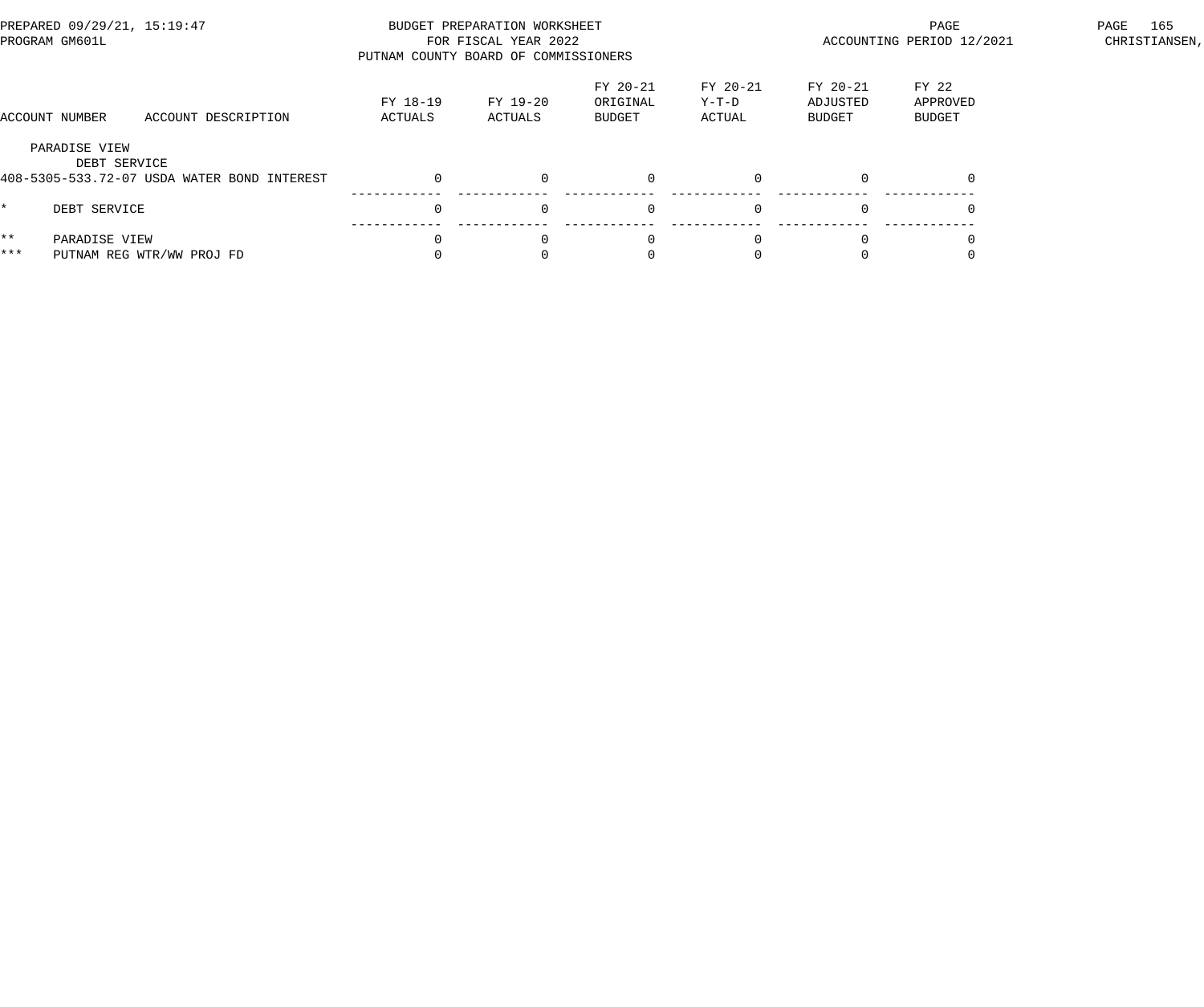| PREPARED 09/29/21, 15:19:47<br>PROGRAM GM601L                                               | PUTNAM COUNTY BOARD OF COMMISSIONERS            | BUDGET PREPARATION WORKSHEET<br>FOR FISCAL YEAR 2022        |                                       |                               |                                            | PAGE<br>ACCOUNTING PERIOD 12/2021 | PAGE 166<br>CHRISTIANSEN, |
|---------------------------------------------------------------------------------------------|-------------------------------------------------|-------------------------------------------------------------|---------------------------------------|-------------------------------|--------------------------------------------|-----------------------------------|---------------------------|
| ACCOUNT DESCRIPTION ACTUALS<br>ACCOUNT NUMBER                                               |                                                 | FY 18-19 FY 19-20<br>ACTUALS                                | FY 20-21<br>ORIGINAL<br><b>BUDGET</b> | FY 20-21<br>$Y-T-D$<br>ACTUAL | FY 20-21<br>ADJUSTED<br>BUDGET             | FY 22<br>APPROVED<br>BUDGET       |                           |
| INTERN SVC FD FLEET MAINT<br>FLEET MAINTENANCE                                              |                                                 |                                                             |                                       |                               |                                            |                                   |                           |
| NON-OPERATING                                                                               |                                                 |                                                             |                                       |                               |                                            |                                   |                           |
| 501-8501-581.91-28 TRF-RISK MANAGEMENT FD                                                   | 1,886 1,886 1,886 1,886 1,886 1,886 1,886 1,886 |                                                             |                                       |                               |                                            |                                   |                           |
| * NON-OPERATING<br>PERSONAL SERVICES                                                        |                                                 | $1,886$ $1,886$ $1,886$ $1,886$ $1,886$ $1,886$ $1,886$     |                                       |                               |                                            |                                   |                           |
| 501-8501-591.12-11 REGULAR SALARIES & WAGES 256,569 276,747 287,595 280,312 287,595 250,807 |                                                 |                                                             |                                       |                               |                                            |                                   |                           |
| 501-8501-591.12-12 WAGES-OVERTIME $19,810$ 16,497 24,000 16,055 24,000 12,000               |                                                 |                                                             |                                       |                               |                                            |                                   |                           |
| 501-8501-591.12-14 STRAIGHT TIME OVER 40 HRS 0                                              |                                                 |                                                             |                                       |                               | $\overline{0}$                             | $\Omega$                          |                           |
| 501-8501-591.13-11 SALARIES & WAGES - OPS                                                   |                                                 |                                                             |                                       |                               |                                            |                                   |                           |
| 501-8501-591.15-11 EXPERIENCE PAY                                                           |                                                 |                                                             |                                       |                               | $\begin{array}{c} 0 \\ 0 \\ 0 \end{array}$ | $\Omega$                          |                           |
| 501-8501-591.21-04 STRAIGHT TIME OVER 40 HRS                                                |                                                 |                                                             |                                       |                               |                                            | $\Omega$                          |                           |
| 501-8501-591.21-13 FICA TAXES MATCHING                                                      | 20,917                                          |                                                             |                                       |                               | 23,837                                     | 20,104                            |                           |
| 501-8501-591.22-13 RETIREMENT CONTRIBUTIONS 22,760 25,938 32,567                            |                                                 |                                                             |                                       | $30,340$ $32,567$ $28,567$    |                                            |                                   |                           |
| 501-8501-591.23-13 LIFE & HEALTH INSURANCE 43,550 46,427 59,738 53,209                      |                                                 |                                                             |                                       |                               |                                            | 59,738 51,204                     |                           |
| 501-8501-591.23-14 OPEB EXPENSE                                                             | $\overline{0}$                                  | $\overline{0}$                                              | $\overline{a}$                        | $\overline{0}$                | $\overline{0}$                             | $\overline{0}$                    |                           |
| * PERSONAL SERVICES                                                                         |                                                 | $364,806$ $387,665$ $427,737$ $403,016$ $427,737$ $362,682$ |                                       |                               |                                            |                                   |                           |
| OPERATING EXPENSES                                                                          |                                                 |                                                             |                                       |                               |                                            |                                   |                           |
| 501-8501-591.34-01 OTHER CONTRACTUAL SERVICE 0                                              |                                                 | $\overline{0}$                                              | $\overline{0}$                        | $\overline{0}$                | $\sim$ 0                                   | $\overline{0}$                    |                           |
| 501-8501-591.34-23 UNIFORM RENTALS-EMPLOYER 2,272 3,908 3,908 3,908 3,045 3,908 3,908 3,908 |                                                 |                                                             |                                       |                               |                                            |                                   |                           |
| 501-8501-591.40-01 TRAVEL & PER DIEM 268 268                                                |                                                 |                                                             | 1,000                                 |                               | $0 \t 1,000$                               | 1,000                             |                           |
|                                                                                             |                                                 |                                                             |                                       | $1,700$ 0 $1,700$ 25          |                                            | 1,700                             |                           |
|                                                                                             |                                                 |                                                             |                                       |                               |                                            | 50                                |                           |
| 501-8501-591.43-01 UTILITIES                                                                | $9,591$ 8,211 10,300 8,221 10,300 11,500        |                                                             |                                       |                               |                                            |                                   |                           |
| 501-8501-591.44-01 RENTALS & LEASES                                                         | 90                                              | $\overline{0}$                                              | 100                                   | $\overline{0}$                | 100                                        | 100                               |                           |
| 501-8501-591.45-20 INSURANCE-RISK MANAGEMENT 14,427                                         |                                                 | 14,427                                                      | 14,427                                | 14,427                        | 14,427                                     | 14,427                            |                           |
| 501-8501-591.46-01 R & M - OTHER                                                            | $\Omega$                                        | $\overline{0}$                                              | 500                                   | $\Omega$                      | 500                                        | 500                               |                           |
| 501-8501-591.46-04 R&M-FLEET MAINTENANCE                                                    | 11,063                                          | 11,811                                                      | 12,000                                | 15,357                        | 12,000                                     | 18,000                            |                           |
| 501-8501-591.46-06 R&M-SUBCONTRACTOR                                                        | 474,271                                         | 245,638                                                     | 312,897                               | 269,284                       | 312,897                                    | 300,000                           |                           |
| 501-8501-591.46-13 R & M-COMMUNICATION EQUIP                                                | 14,086                                          | 14,655                                                      | 16,000                                | 15,342                        | 16,000                                     | 16,000                            |                           |
| 501-8501-591.47-01 PRINTING AND BINDING                                                     | $\overline{0}$                                  | $\Omega$                                                    | $\mathbf 0$                           | $\overline{0}$                | $\Omega$                                   | $\overline{0}$                    |                           |
| 501-8501-591.49-01 CURRENT CHARGES & OBLIG                                                  | 100                                             | $\mathbf 0$                                                 | $\overline{0}$                        | $\Omega$                      | $\Omega$                                   | $\Omega$                          |                           |
| 501-8501-591.49-02 COST OF PARTS SOLD<br>501-8501-591.49-17 SAFETY RECOGNITION              | 398,411<br>277                                  | 483,901                                                     | 400,000<br>500                        | 370,002<br>441                | 400,000<br>500                             | 400,000<br>500                    |                           |
| 501-8501-591.49-50 LEGAL ADVERTISEMENTS                                                     | $\Omega$                                        | 285<br>$\Omega$                                             | $\Omega$                              | $\Omega$                      | $\Omega$                                   |                                   |                           |
| 501-8501-591.49-51 FUEL OVER / SHORT                                                        | $6,647-$                                        | $5,390-$                                                    | $\mathbf{0}$                          | $\Omega$                      | $\Omega$                                   |                                   |                           |
| 501-8501-591.49-70 NET OPEB COST                                                            | $\overline{0}$                                  | $\overline{0}$                                              | $\overline{0}$                        | $\Omega$                      | $\Omega$                                   | $\mathbf 0$                       |                           |
| 501-8501-591.51-01 OFFICE SUPPLIES                                                          | 592                                             | 386                                                         | 700                                   | 162                           | 700                                        | 700                               |                           |
| 501-8501-591.52-01 OPERATING SUPPLIES                                                       | 13,067                                          | 14,031                                                      | 9,500                                 | 7,847                         | 9,500                                      | 10,000                            |                           |
| 501-8501-591.52-02 GAS, OIL, & LUBRICANTS                                                   | 10,782                                          | 6,882                                                       | 12,000                                | 5,943                         | 12,000                                     | 16,000                            |                           |
| 501-8501-591.52-10 OPER SUPPLIES - INVENTORY                                                | $\overline{0}$                                  | $\overline{0}$                                              | $\overline{0}$                        | $\overline{0}$                | $\Omega$                                   | $\overline{0}$                    |                           |
| 501-8501-591.54-01 BOOKS/PUBLICATION/SUBSCR                                                 | $\overline{0}$                                  | 277                                                         | 5,500                                 | 5,000                         | 5,500                                      | 5,500                             |                           |
| 501-8501-591.54-02 DUES/MEMBERSHIPS                                                         | 100                                             | 50                                                          | 250                                   | 300                           | 250                                        | 250                               |                           |
| 501-8501-591.54-03 TRAINING                                                                 | 873                                             | 1,370                                                       | 2,000                                 | 79                            | 2,000                                      | 2,000                             |                           |
| 501-8501-591.59-01 DEPRECIATION                                                             | 11,696                                          | 6,799                                                       | $\mathbf 0$                           | 3,294                         | $\Omega$                                   | 0                                 |                           |
|                                                                                             |                                                 |                                                             |                                       |                               |                                            |                                   |                           |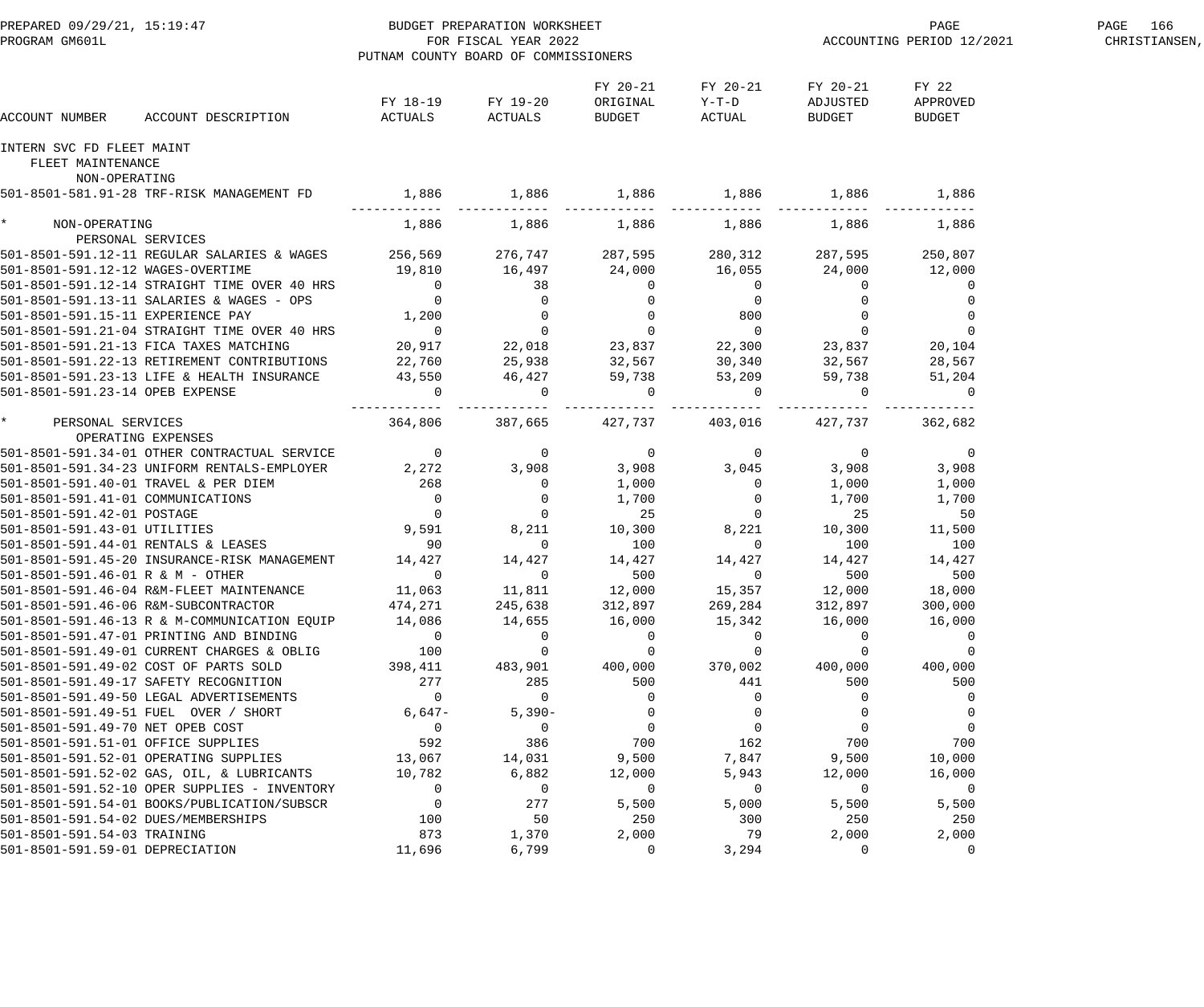|              | PREPARED 09/29/21, 15:19:47<br>PROGRAM GM601L                                      |                           | BUDGET PREPARATION WORKSHEET<br>FOR FISCAL YEAR 2022<br>PUTNAM COUNTY BOARD OF COMMISSIONERS |                                |                               | PAGE<br>ACCOUNTING PERIOD 12/2021 | 167<br>PAGE<br>CHRISTIANSEN, |  |
|--------------|------------------------------------------------------------------------------------|---------------------------|----------------------------------------------------------------------------------------------|--------------------------------|-------------------------------|-----------------------------------|------------------------------|--|
|              | ACCOUNT DESCRIPTION<br>ACCOUNT NUMBER                                              | FY 18-19<br>ACTUALS       | FY 19-20<br>ACTUALS                                                                          | FY 20-21<br>ORIGINAL<br>BUDGET | FY 20-21<br>$Y-T-D$<br>ACTUAL | FY 20-21<br>ADJUSTED<br>BUDGET    | FY 22<br>APPROVED<br>BUDGET  |  |
| $\star$      | OPERATING EXPENSES<br>CAPITAL OUTLAY<br>501-8501-591.64-01 EQUIPMENT-CASH PURCHASE | 955,319<br>$\overline{0}$ | 807,241<br>$\overline{0}$                                                                    | 803,307<br>$\overline{0}$      | 718,744<br>$\mathbf 0$        | 803,307<br>$\overline{0}$         | 802,135<br>81,000            |  |
| $\star$      | CAPITAL OUTLAY<br>NON-OPERATING                                                    | $\overline{0}$            | $\Omega$                                                                                     | $\mathbf 0$                    | $\Omega$                      | $\mathbf{0}$                      | 81,000                       |  |
|              | 501-8501-598.99-01 RESERVE FOR CONTINGENCY                                         | $\overline{0}$            | $\Omega$                                                                                     | $\mathbf 0$                    | $\mathbf 0$                   | $\overline{0}$                    | 6,865                        |  |
| $\star$      | NON-OPERATING                                                                      | $\overline{0}$            | $\Omega$                                                                                     | $\mathbf 0$                    | $\Omega$                      | $\Omega$                          | 6,865                        |  |
| $***$<br>*** | FLEET MAINTENANCE<br>INTERN SVC FD FLEET MAINT                                     | 1,322,011<br>1,322,011    | 1,196,792<br>1,196,792                                                                       | 1,232,930<br>1,232,930         | 1,123,646<br>1,123,646        | 1,232,930<br>1,232,930            | 1,254,568<br>1,254,568       |  |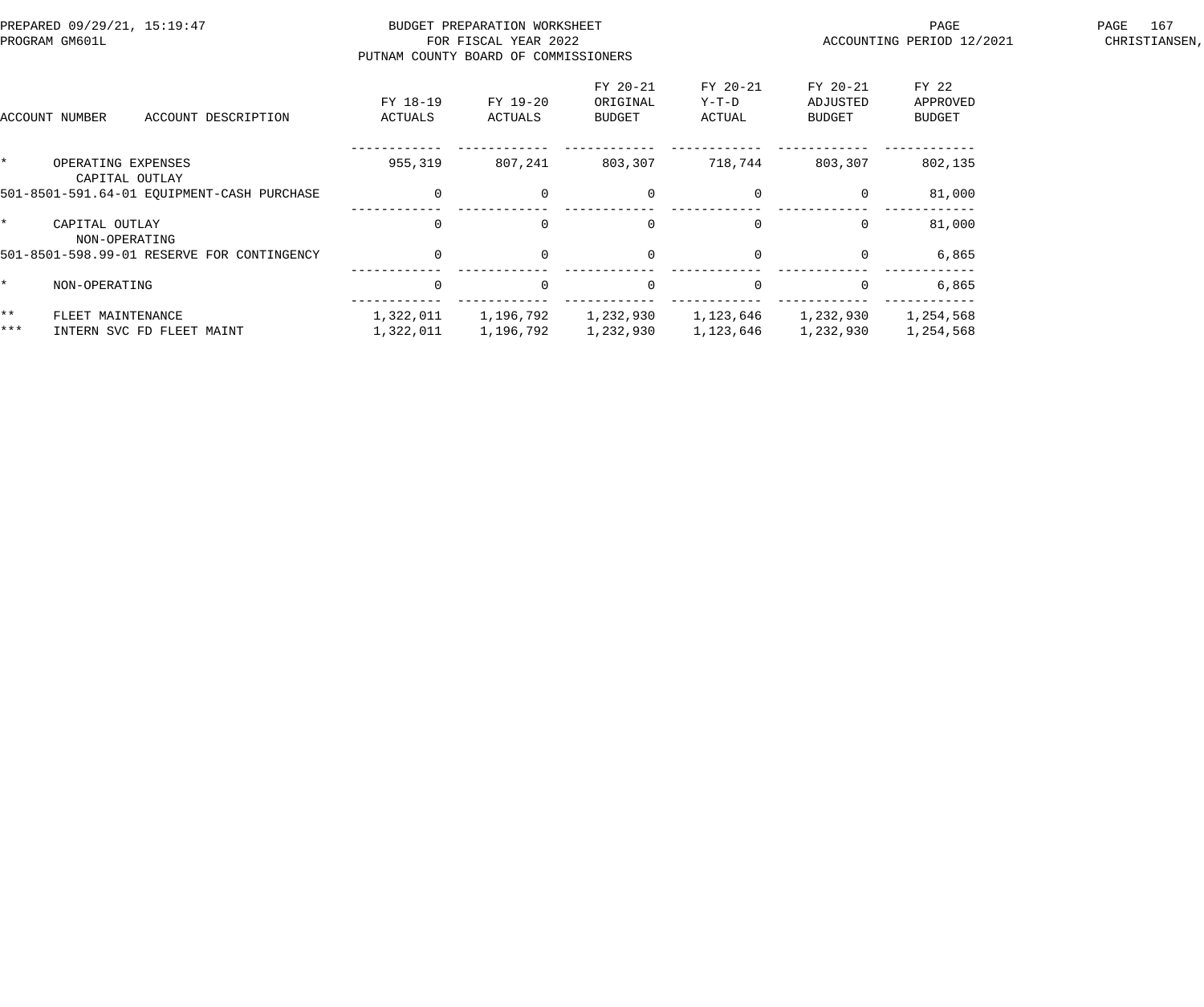| PREPARED 09/29/21, 15:19:47<br>PROGRAM GM601L |                                              |                          | BUDGET PREPARATION WORKSHEET<br>FOR FISCAL YEAR 2022<br>PUTNAM COUNTY BOARD OF COMMISSIONERS |                                |                             |                                | PAGE<br>ACCOUNTING PERIOD 12/2021  | PAGE 168<br>CHRISTIANSEN, |
|-----------------------------------------------|----------------------------------------------|--------------------------|----------------------------------------------------------------------------------------------|--------------------------------|-----------------------------|--------------------------------|------------------------------------|---------------------------|
| ACCOUNT NUMBER                                | ACCOUNT DESCRIPTION                          | FY 18-19<br>ACTUALS      | FY 19-20<br>ACTUALS                                                                          | FY 20-21<br>ORIGINAL<br>BUDGET | FY 20-21<br>Y-T-D<br>ACTUAL | FY 20-21<br>ADJUSTED<br>BUDGET | FY 22<br>APPROVED<br><b>BUDGET</b> |                           |
| INSURANCE RESERVE FUND                        |                                              |                          |                                                                                              |                                |                             |                                |                                    |                           |
| GROUP INSURANCE ADMIN                         |                                              |                          |                                                                                              |                                |                             |                                |                                    |                           |
|                                               | PERSONAL SERVICES                            |                          |                                                                                              |                                |                             |                                |                                    |                           |
|                                               | 506-2560-519.12-11 REGULAR SALARIES & WAGES  | 39,454                   | 43,437                                                                                       | 43,600                         | 41,411                      | 43,600                         | 44,881                             |                           |
| 506-2560-519.12-12 WAGES - OVERTIME           |                                              | $\overline{0}$           | 307                                                                                          | $\mathbf 0$                    | 147                         | $\overline{0}$                 | $\overline{0}$                     |                           |
| 506-2560-519.15-11 EXPERIENCE PAY             |                                              | $\overline{0}$           | $\overline{0}$                                                                               | $\overline{0}$                 | 900                         | $\overline{0}$                 | $\overline{0}$                     |                           |
|                                               | 506-2560-519.21-13 FICA TAXES MATCHING       | 2,862                    | 3,161                                                                                        | 3,335                          | 3,055                       | 3,335                          | 3,433                              |                           |
|                                               | 506-2560-519.22-13 RETIREMENT CONTRIBUTIONS  | 3,304                    | 3,873                                                                                        | 4,557                          | 4,333                       | 4,557                          | 4,879                              |                           |
|                                               | 506-2560-519.23-13 LIFE & HEALTH INSURANCE   | 6,083                    | 6,096                                                                                        | 6,097                          | 6,099                       | 6,097                          | 6,099                              |                           |
| 506-2560-519.23-14 OPEB EXPENSE               |                                              | $\overline{0}$           | $\Omega$                                                                                     | $\overline{0}$                 | $\Omega$                    | 0                              | $\overline{0}$                     |                           |
| $\star$<br>PERSONAL SERVICES                  |                                              | 51,703                   | 56,874                                                                                       | 57,589                         | 55,945                      | 57,589                         | 59,292                             |                           |
|                                               | OPERATING EXPENSES                           |                          |                                                                                              |                                |                             |                                |                                    |                           |
|                                               | 506-2560-519.31-01 PROFESSIONAL SERVICES     | 16,193                   | 15,836                                                                                       | 19,700                         | 21,834                      | 21,834                         | 19,700                             |                           |
| 506-2560-519.34-09 AGENT COMMISSIONS          |                                              | $\overline{0}$           |                                                                                              | $\overline{0}$                 | 80,000                      | 80,000                         | 80,000                             |                           |
|                                               | 506-2560-519.40-01 TRAVEL & PER DIEM         | $\overline{0}$           | $\overline{0}$                                                                               | $\overline{0}$                 | 65                          | 1,000                          | $\overline{0}$                     |                           |
| 506-2560-519.42-01 POSTAGE                    |                                              | $\overline{0}$           |                                                                                              | $\overline{0}$                 | $\overline{0}$              | $\sim$ 0                       | 0                                  |                           |
|                                               | 506-2560-519.45-04 HEALTH INSUR CLAIMS       | 5,299,274                | 5,752,578                                                                                    | 5,434,296                      | 4,670,891                   | 4,651,729                      | 5,900,000                          |                           |
|                                               | 506-2560-519.45-05 LIFE INSUR PREMIUMS       | 207,118                  | 203,900                                                                                      | 212,737                        | 206,182                     | 207,137                        | 215,000                            |                           |
|                                               | 506-2560-519.45-06 INSUR-IBNR-RUNOFF CLAIMS  | $\sim$ 0                 | 0                                                                                            | $\overline{0}$                 | $\overline{0}$              | - 0                            | 0                                  |                           |
|                                               | 506-2560-519.45-51 DENTAL INSUR PREMIUMS     | 270,243                  | 267,342                                                                                      | 281,000                        | 284,673                     | 284,673                        | 281,000                            |                           |
|                                               | 506-2560-519.45-52 VISION INS PREMIUM        | 53,464                   | 55,640                                                                                       | 55,755                         | 57,181                      | 57,181                         | 55,755                             |                           |
|                                               | 506-2560-519.45-53 FSA ADMINISTRATION        | 4,160                    | 4,204                                                                                        | 4,176                          | 4,601                       | 4,677                          | 4,200                              |                           |
|                                               | 506-2560-519.45-54 SELF INSURED TAX/FORM 720 | $\overline{0}$           | 2,614                                                                                        | $\overline{0}$                 | 2,616                       | $\sim$ 0                       | 0                                  |                           |
|                                               | 506-2560-519.45-55 MEDICARE/ASO FEES/STOPGAP | $\overline{0}$           | $\mathsf{O}$                                                                                 | $\cup$                         | 779,888                     | 702,567                        | 743,166                            |                           |
|                                               | 506-2560-519.49-01 CURRENT CHARGES & OBLIG   | $\overline{\phantom{a}}$ | 0                                                                                            | $\overline{0}$                 | $\overline{0}$              | $\overline{0}$                 | 0                                  |                           |
|                                               | 506-2560-519.49-50 LEGAL ADVERTISEMENTS      | 453                      |                                                                                              | 500                            | 387                         | 450                            | 500                                |                           |
| 506-2560-519.51-01 OFFICE SUPPLIES            |                                              | $\overline{0}$           |                                                                                              | 0                              | 0                           | $\overline{0}$                 |                                    |                           |
|                                               | 506-2560-519.52-01 OPERATING SUPPLIES        | $\Omega$                 | $\Omega$                                                                                     | $\overline{0}$                 | $\Omega$                    | $\Omega$                       |                                    |                           |
|                                               | 506-2560-519.54-01 BOOKS/PUBLICATIONS/SUBSCR |                          |                                                                                              | 0                              |                             | 0                              | 0                                  |                           |
| 506-2560-519.54-03 TRAINING                   |                                              |                          |                                                                                              | 0                              |                             |                                |                                    |                           |
| OPERATING EXPENSES<br>NON-OPERATING           |                                              | 5,850,905                | 6,302,114                                                                                    | 6,008,164                      | 6, 108, 318                 | 6,011,248                      | 7,299,321                          |                           |
|                                               | 506-2560-598.99-01 RESERVE FOR CONTINGENCY   |                          |                                                                                              | 600,000                        |                             | 392,396                        | 499,796                            |                           |
|                                               | 506-2560-598.99-10 RESERVE FOR CASH BALANCE  |                          |                                                                                              | 205,937                        |                             | 205,937                        | 627,279                            |                           |
| NON-OPERATING                                 |                                              | $\Omega$                 |                                                                                              | 805,937                        |                             | 598,333                        | 1,127,075                          |                           |
| * *<br>GROUP INSURANCE ADMIN                  |                                              | 5,902,608                | 6,358,988                                                                                    | 6,871,690                      | 6,164,263                   | 6,667,170                      | 8,485,688                          |                           |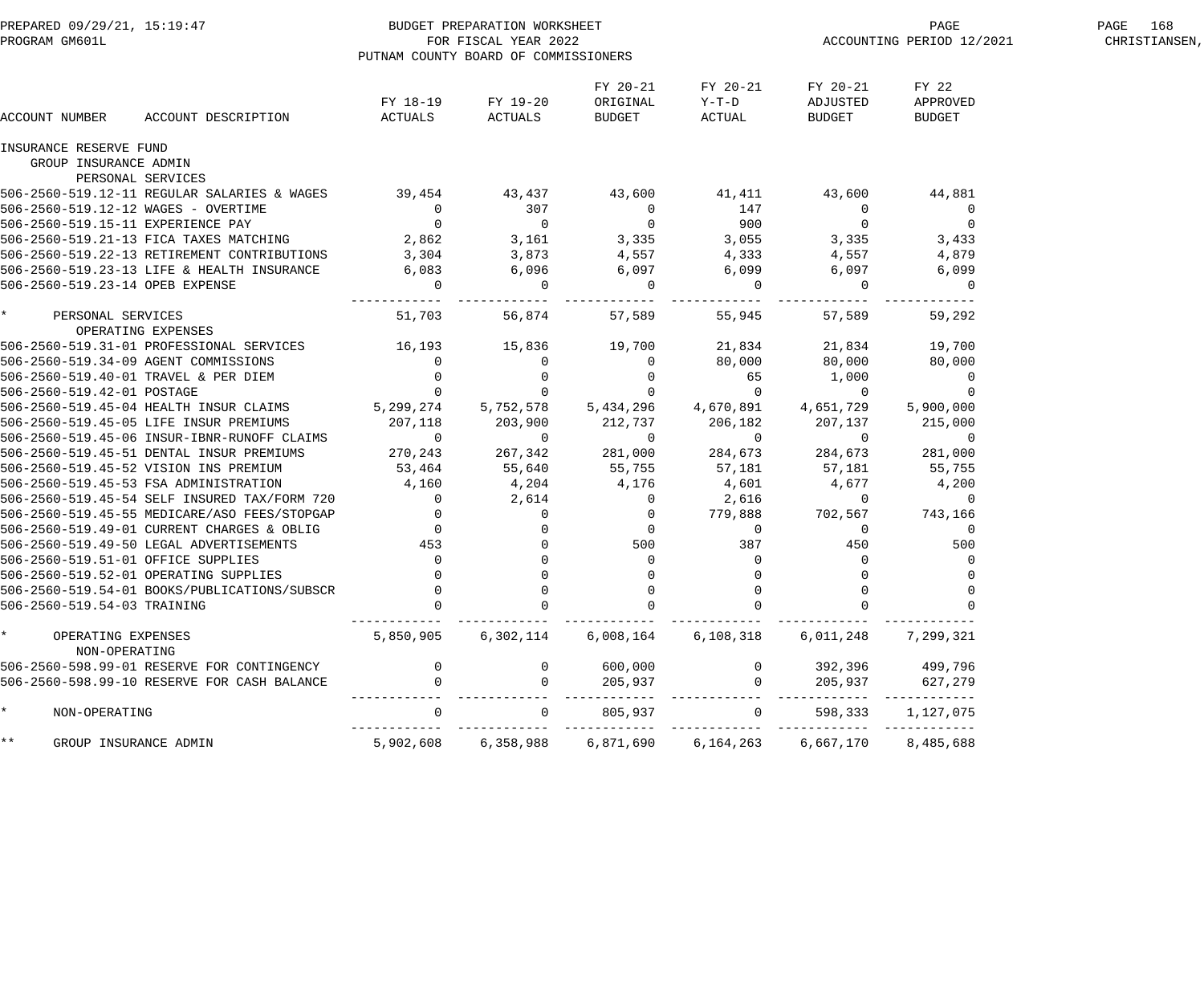| PREPARED 09/29/21, 15:19:47<br>PROGRAM GM601L |                                                        | PUTNAM COUNTY BOARD OF COMMISSIONERS | BUDGET PREPARATION WORKSHEET<br>FOR FISCAL YEAR 2022 |                                |                             | PAGE<br>PAGE<br>ACCOUNTING PERIOD 12/2021<br>CHRISTIANSEN, |                             |  |  |
|-----------------------------------------------|--------------------------------------------------------|--------------------------------------|------------------------------------------------------|--------------------------------|-----------------------------|------------------------------------------------------------|-----------------------------|--|--|
| ACCOUNT NUMBER                                | ACCOUNT DESCRIPTION                                    | FY 18-19<br>ACTUALS                  | FY 19-20<br>ACTUALS                                  | FY 20-21<br>ORIGINAL<br>BUDGET | FY 20-21<br>Y-T-D<br>ACTUAL | FY 20-21<br>ADJUSTED<br>BUDGET                             | FY 22<br>APPROVED<br>BUDGET |  |  |
| RISK MANAGEMENT                               | NON-OPERATING<br>506-2561-581.91-30 TRF - GENERAL FUND |                                      | $\Omega$                                             | $\mathbf{0}$                   | $\Omega$                    |                                                            | $\Omega$                    |  |  |
| NON-OPERATING                                 |                                                        | $\Omega$                             | $\Omega$                                             | $\mathbf 0$                    | $\Omega$                    |                                                            |                             |  |  |
| $***$<br>RISK MANAGEMENT                      |                                                        |                                      | $\Omega$                                             | $\Omega$                       |                             |                                                            |                             |  |  |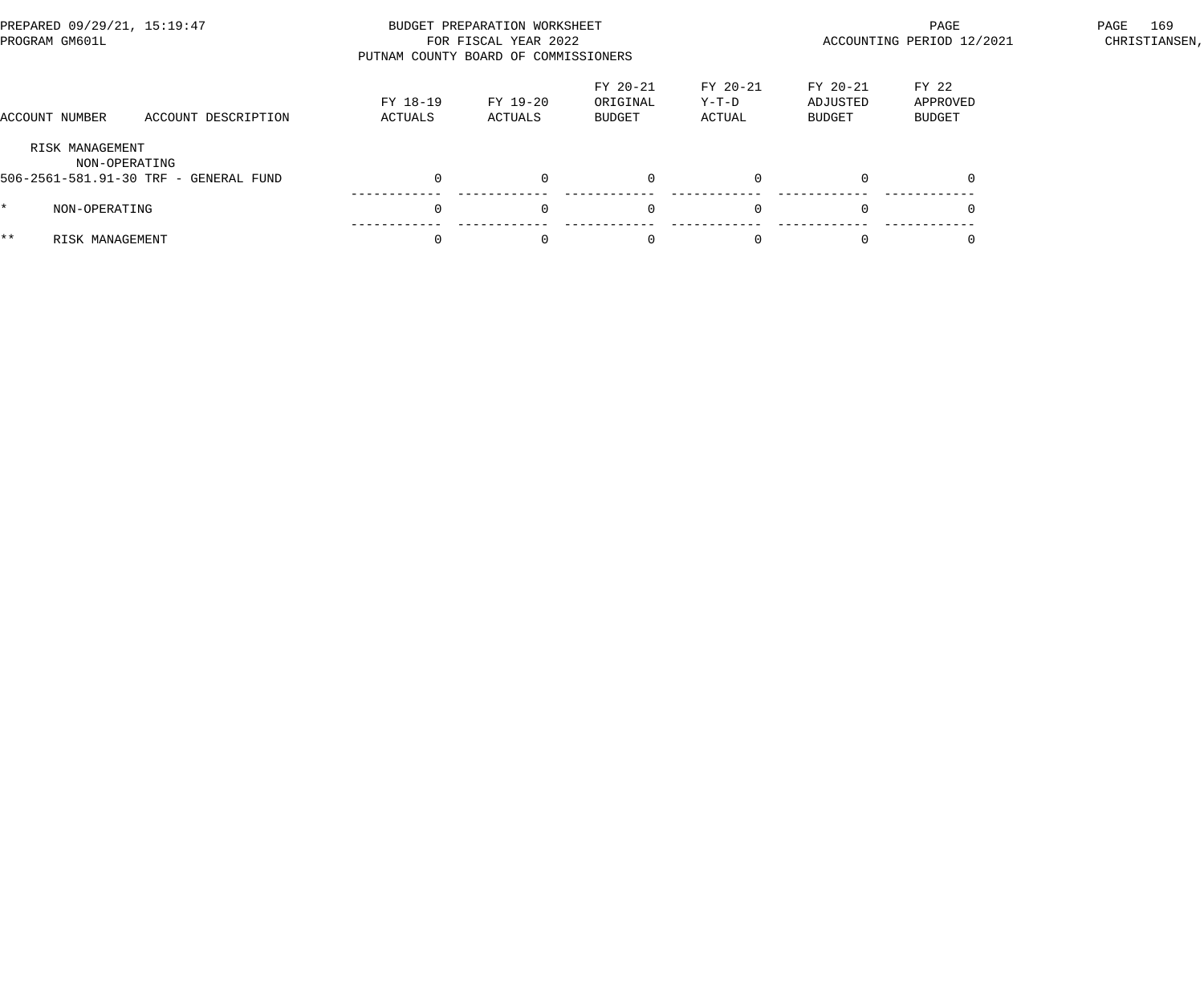| PREPARED 09/29/21, 15:19:47<br>PROGRAM GM601L |                                                   |                                             |                     | BUDGET PREPARATION WORKSHEET<br>FOR FISCAL YEAR 2022<br>PUTNAM COUNTY BOARD OF COMMISSIONERS |                                       |                             |                                       | 170<br>PAGE<br>PAGE<br>ACCOUNTING PERIOD 12/2021<br>CHRISTIANSEN, |  |  |  |
|-----------------------------------------------|---------------------------------------------------|---------------------------------------------|---------------------|----------------------------------------------------------------------------------------------|---------------------------------------|-----------------------------|---------------------------------------|-------------------------------------------------------------------|--|--|--|
|                                               | ACCOUNT NUMBER                                    | ACCOUNT DESCRIPTION                         | FY 18-19<br>ACTUALS | FY 19-20<br>ACTUALS                                                                          | FY 20-21<br>ORIGINAL<br><b>BUDGET</b> | FY 20-21<br>Y-T-D<br>ACTUAL | FY 20-21<br>ADJUSTED<br><b>BUDGET</b> | FY 22<br>APPROVED<br><b>BUDGET</b>                                |  |  |  |
|                                               | TRANSFERS/RESERVES/MISC<br>NON-OPERATING          | 506-9999-519.91-01 RESIDUAL EOUITY TRANSFER |                     | $\Omega$                                                                                     |                                       | $\Omega$                    |                                       |                                                                   |  |  |  |
|                                               | NON-OPERATING                                     |                                             | $\Omega$            | $\Omega$                                                                                     | $\Omega$                              | $\Omega$                    | $\Omega$                              |                                                                   |  |  |  |
| $***$<br>***                                  | TRANSFERS/RESERVES/MISC<br>INSURANCE RESERVE FUND |                                             | 5,902,608           | 6,358,988                                                                                    | 6,871,690                             | 6,164,263                   | 6,667,170                             | 8,485,688                                                         |  |  |  |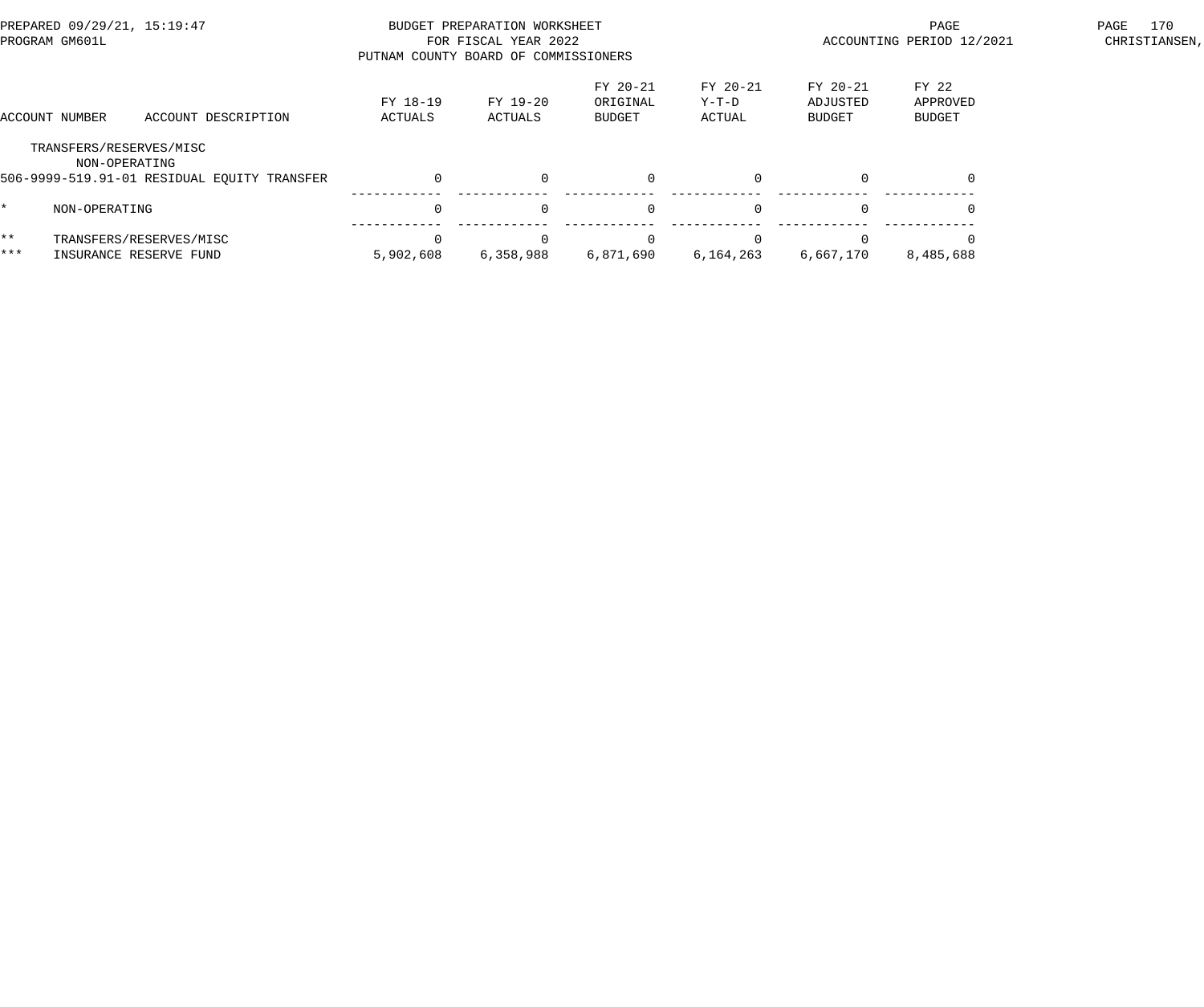| PREPARED 09/29/21, 15:19:47<br>PROGRAM GM601L |                                              | BUDGET PREPARATION WORKSHEET<br>FOR FISCAL YEAR 2022<br>PUTNAM COUNTY BOARD OF COMMISSIONERS |                     |                                |                               |                                | PAGE<br>ACCOUNTING PERIOD 12/2021  | PAGE 171<br>CHRISTIANSEN, |
|-----------------------------------------------|----------------------------------------------|----------------------------------------------------------------------------------------------|---------------------|--------------------------------|-------------------------------|--------------------------------|------------------------------------|---------------------------|
| ACCOUNT NUMBER                                | ACCOUNT DESCRIPTION                          | FY 18-19<br>ACTUALS                                                                          | FY 19-20<br>ACTUALS | FY 20-21<br>ORIGINAL<br>BUDGET | FY 20-21<br>$Y-T-D$<br>ACTUAL | FY 20-21<br>ADJUSTED<br>BUDGET | FY 22<br>APPROVED<br><b>BUDGET</b> |                           |
| RISK MANAGEMENT FUND                          |                                              |                                                                                              |                     |                                |                               |                                |                                    |                           |
| RISK MANAGEMENT                               |                                              |                                                                                              |                     |                                |                               |                                |                                    |                           |
|                                               | PERSONAL SERVICES                            |                                                                                              |                     |                                |                               |                                |                                    |                           |
|                                               | 507-2561-519.12-11 REGULAR SALARIES & WAGES  | 46,757                                                                                       | 47,886              | 48,648                         | 46,676                        | 48,648                         | 51,011                             |                           |
| 507-2561-519.15-11 EXPERIENCE PAY             |                                              | $\overline{0}$                                                                               | 900                 | $\overline{0}$                 | $\overline{0}$                | $\overline{0}$                 | $\overline{0}$                     |                           |
|                                               | 507-2561-519.21-13 FICA TAXES MATCHING       | 3,295                                                                                        | 3,407               | 3,722                          | 3,028                         | 3,722                          | 3,902                              |                           |
|                                               | 507-2561-519.22-13 RETIREMENT CONTRIBUTIONS  | 3,837                                                                                        | 4,311               | 5,085                          | 4,767                         | 5,085                          | 5,545                              |                           |
|                                               | 507-2561-519.23-13 LIFE & HEALTH INSURANCE   | 8,098                                                                                        | 11,823              | 13,680                         | 14,609                        | 13,680                         | 14,609                             |                           |
| 507-2561-519.23-14 OPEB EXPENSE               |                                              | $\overline{0}$                                                                               | $\mathbf 0$         | $\overline{0}$                 | $\overline{0}$                | $\mathbf{0}$                   | $\mathbf 0$                        |                           |
| $\star$<br>PERSONAL SERVICES                  | OPERATING EXPENSES                           | . _ _ _ _ _ _ _ _ _<br>61,987                                                                | 68,327              | -------<br>71,135              | ------<br>69,080              | 71,135                         | 75,067                             |                           |
|                                               | 507-2561-519.31-01 PROFESSIONAL SERVICES     | $\overline{0}$                                                                               | 3,950               | $\mathbf 0$                    | $\mathbf 0$                   | $\overline{0}$                 | $\mathbf 0$                        |                           |
|                                               | 507-2561-519.32-01 AUDIT-STATE REQUIRE-CPA   | $\overline{0}$                                                                               | $\overline{0}$      | $\overline{0}$                 | $\overline{0}$                | $\overline{0}$                 | $\mathsf{O}$                       |                           |
|                                               | 507-2561-519.40-01 TRAVEL & PER DIEM         | $\overline{0}$                                                                               | $\overline{0}$      | 100                            | $\overline{0}$                | 100                            | $\mathbf 0$                        |                           |
|                                               | 507-2561-519.45-01 INSURANCE-PROPERTY/MISC   | 185,344                                                                                      | 255,136             | 250,000                        | 275,871                       | 276,871                        | 233,867                            |                           |
|                                               | 507-2561-519.45-02 INSUR-W/C-GLLGHER-CLAIMS  | 1,398,391                                                                                    | 570,813             | 950,000                        | 2,011,350                     | 2,483,265                      | 950,000                            |                           |
|                                               | 507-2561-519.45-03 INSURANCE-BONDS / OTHER   | 2,840                                                                                        | 2,712               | 3,000                          | 2,805                         | 2,805                          | 3,000                              |                           |
|                                               | 507-2561-519.45-08 INSURANCE-AUTO MASTER     | 107,421                                                                                      | 99,060              | 110,000                        | 96,327                        | 105,430                        | 110,000                            |                           |
|                                               | 507-2561-519.45-13 INSURANCE-DATA PROC EQPT  | $\overline{0}$                                                                               | $\overline{0}$      | $\overline{0}$                 | $\sim$ 0                      | $\overline{0}$                 | $\overline{0}$                     |                           |
|                                               | 507-2561-519.45-14 INSUR-VFD ACCIDENT/SICKN  | 16,536                                                                                       | 16,536              | 18,000                         | 16,944                        | 16,944                         | 18,000                             |                           |
|                                               |                                              | 141,368                                                                                      | 155,590             | 165,000                        | 186,179                       | 186,179                        | 178,000                            |                           |
|                                               | 507-2561-519.45-16 INSUR-W/C-GLLGHER-ADMIN   | 54,219                                                                                       | 45,410              | 49,000                         | 48,038                        | 49,000                         | 49,000                             |                           |
|                                               | 507-2561-519.45-18 INSUR-F.A.C.T.-LIABILITY  | 221,610                                                                                      | 236,015             | 250,000                        | 244,554                       | 244,554                        | 283,612                            |                           |
| 507-2561-519.45-19 CLAIMS-DEDUCTIBLE          |                                              | 21,298                                                                                       | 29,415              | 30,000                         | 13,749                        | 21,394                         | 30,000                             |                           |
|                                               | 507-2561-519.45-21 INSUR-PORT AUTH PROP/LIAB | 5,368                                                                                        | 6,770               | 7,000                          | 7,407                         | 7,407                          | 8,287                              |                           |
|                                               | 507-2561-519.45-22 INSUR-FUEL STORAGE TANKS  | 2,052                                                                                        | 2,096               | 2,200                          | $\overline{0}$                | 2,200                          | $\overline{0}$                     |                           |
|                                               | 507-2561-519.45-23 INSUR-FAIR AUTH LIABILITY | 8,139                                                                                        | 1,056               | 11,000                         | 10,505                        | 10,505                         | 11,000                             |                           |
| 507-2561-519.45-25 INSUR-FERRY                |                                              | 10,815                                                                                       | 14,963              | 15,500                         | 16,262                        | 16,262                         | 16,500                             |                           |
|                                               | 507-2561-519.45-26 INS-CATAST.INMATE MEDICAL | 17,897                                                                                       | 25,420              | 26,000                         | 24,020                        | 24,020                         | 26,000                             |                           |
|                                               |                                              |                                                                                              |                     |                                |                               |                                |                                    |                           |
|                                               | 507-2561-519.46-05 R & M-SHERIFF'S VEHICLES  |                                                                                              |                     |                                |                               |                                |                                    |                           |
|                                               | 507-2561-519.49-01 CURRENT CHARGES & OBLIG   |                                                                                              |                     |                                |                               |                                |                                    |                           |
| 507-2561-519.49-70 NET OPEB COST              |                                              |                                                                                              |                     |                                |                               |                                |                                    |                           |
| 507-2561-519.51-01 OFFICE SUPPLIES            |                                              |                                                                                              |                     |                                |                               |                                |                                    |                           |
|                                               | 507-2561-519.52-01 OPERATING SUPPLIES        |                                                                                              |                     |                                |                               |                                |                                    |                           |
|                                               | 507-2561-519.52-10 OPER SUPPLIES - INVENTORY |                                                                                              |                     |                                |                               |                                |                                    |                           |
|                                               | 507-2561-519.54-01 BOOKS/PUBLICATIONS/SUBSCR | 250                                                                                          |                     | 250                            | 100                           | 250                            | 250                                |                           |
|                                               | 507-2561-519.54-02 DUES & MEMBERSHIPS        |                                                                                              |                     | $\Omega$                       |                               |                                | $\Omega$                           |                           |
| 507-2561-519.54-03 TRAINING                   |                                              |                                                                                              |                     |                                |                               |                                |                                    |                           |
| $\star$<br>OPERATING EXPENSES                 |                                              | 2,193,548                                                                                    | 1,464,942           | 1,887,050                      | 2,954,111                     | 3,447,186                      | 1,917,516                          |                           |
| NON-OPERATING                                 | 507-2561-581.91-08 TRFR TO GENERAL FUND      | $\mathbf{0}$                                                                                 |                     | $\Omega$                       | 8,958                         | 8,958                          |                                    |                           |
|                                               |                                              |                                                                                              |                     |                                |                               |                                |                                    |                           |
| NON-OPERATING<br>NON-OPERATING                |                                              | $\mathbf{0}$                                                                                 |                     | $\Omega$                       | 8,958                         | 8,958                          |                                    |                           |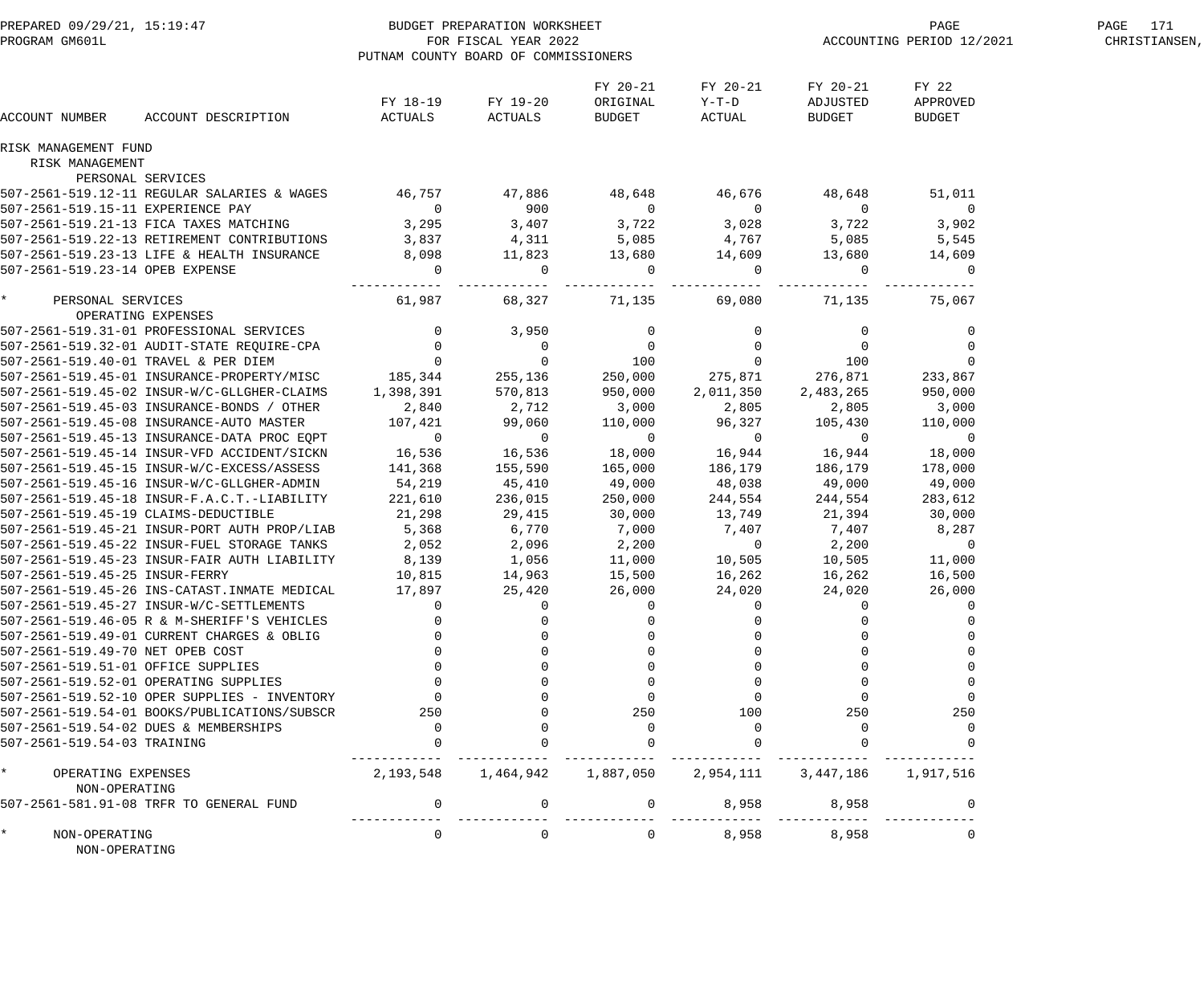| PREPARED 09/29/21, 15:19:47<br>PROGRAM GM601L |                      |                                             |                     | BUDGET PREPARATION WORKSHEET<br>FOR FISCAL YEAR 2022<br>PUTNAM COUNTY BOARD OF COMMISSIONERS |                                       |                             |                                       | PAGE<br>ACCOUNTING PERIOD 12/2021  | 172<br>PAGE<br>CHRISTIANSEN, |
|-----------------------------------------------|----------------------|---------------------------------------------|---------------------|----------------------------------------------------------------------------------------------|---------------------------------------|-----------------------------|---------------------------------------|------------------------------------|------------------------------|
|                                               | ACCOUNT NUMBER       | ACCOUNT DESCRIPTION                         | FY 18-19<br>ACTUALS | FY 19-20<br>ACTUALS                                                                          | FY 20-21<br>ORIGINAL<br><b>BUDGET</b> | FY 20-21<br>Y-T-D<br>ACTUAL | FY 20-21<br>ADJUSTED<br><b>BUDGET</b> | FY 22<br>APPROVED<br><b>BUDGET</b> |                              |
|                                               |                      | 507-2561-598.99-01 RESERVE FOR CONTINGENCY  |                     |                                                                                              |                                       |                             | $\Omega$                              | 115,602                            |                              |
|                                               |                      | 507-2561-598.99-08 RESERVE-W/C SETTLEMENTS  |                     |                                                                                              |                                       |                             |                                       |                                    |                              |
|                                               |                      | 507-2561-598.99-10 RESERVE FOR CASH BALANCE |                     |                                                                                              |                                       |                             |                                       |                                    |                              |
|                                               | NON-OPERATING        |                                             |                     | $\Omega$                                                                                     | $\Omega$                              | $\Omega$                    | $\Omega$                              | 115,602                            |                              |
| $***$                                         | RISK MANAGEMENT      |                                             | 2,255,535           | 1,533,269                                                                                    | 1,958,185                             | 3,032,149                   | 3,527,279                             | 2,108,185                          |                              |
| ***                                           | RISK MANAGEMENT FUND |                                             | 2,255,535           | 1,533,269                                                                                    | 1,958,185                             | 3,032,149                   | 3,527,279                             | 2,108,185                          |                              |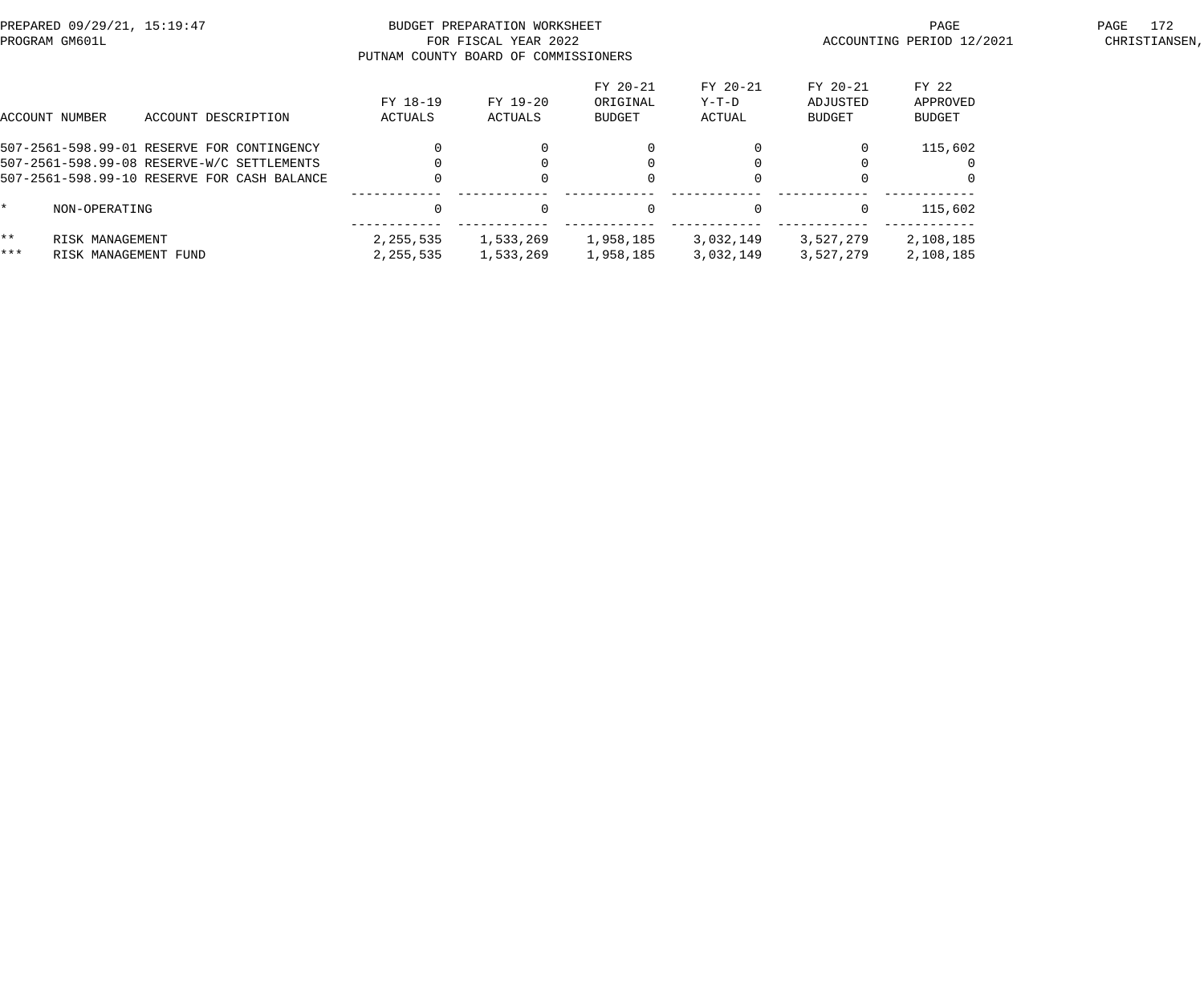| PREPARED 09/29/21, 15:19:47<br>PROGRAM GM601L |                                              |                        | BUDGET PREPARATION WORKSHEET<br>PAGE<br>FOR FISCAL YEAR 2022<br>ACCOUNTING PERIOD 12/2021<br>PUTNAM COUNTY BOARD OF COMMISSIONERS |                                |                             |                                |                                    |  |
|-----------------------------------------------|----------------------------------------------|------------------------|-----------------------------------------------------------------------------------------------------------------------------------|--------------------------------|-----------------------------|--------------------------------|------------------------------------|--|
| ACCOUNT NUMBER                                | ACCOUNT DESCRIPTION                          | ACTUALS                | FY 18-19 FY 19-20<br>ACTUALS                                                                                                      | FY 20-21<br>ORIGINAL<br>BUDGET | FY 20-21<br>Y-T-D<br>ACTUAL | FY 20-21<br>ADJUSTED<br>BUDGET | FY 22<br>APPROVED<br><b>BUDGET</b> |  |
| WASTEWATER UTILITIES                          |                                              |                        |                                                                                                                                   |                                |                             |                                |                                    |  |
| PARADISE POINT                                |                                              |                        |                                                                                                                                   |                                |                             |                                |                                    |  |
|                                               | PERSONAL SERVICES                            |                        |                                                                                                                                   |                                |                             |                                |                                    |  |
|                                               | 603-5302-535.12-11 REGULAR SALARIES & WAGES  |                        |                                                                                                                                   | $\Omega$                       |                             | $\Omega$                       | $\Omega$                           |  |
| 603-5302-535.12-12 WAGES - OVERTIME           |                                              |                        |                                                                                                                                   |                                |                             |                                |                                    |  |
|                                               | 603-5302-535.13-11 SALARIES & WAGES - OPS    |                        |                                                                                                                                   |                                |                             |                                |                                    |  |
|                                               | 603-5302-535.21-13 FICA TAXES MATCHING       |                        |                                                                                                                                   |                                |                             |                                |                                    |  |
|                                               | 603-5302-535.22-13 RETIREMENT CONTRIBUTIONS  |                        |                                                                                                                                   |                                |                             |                                |                                    |  |
| 603-5302-535.23-13 HEALTH INSURANCE           |                                              |                        |                                                                                                                                   |                                |                             |                                |                                    |  |
| $\star$<br>PERSONAL SERVICES                  |                                              | $\mathbf 0$            | 0                                                                                                                                 | $\mathbf 0$                    | $\mathbf{0}$                | $\mathbf{0}$                   | $\Omega$                           |  |
|                                               | OPERATING EXPENSES                           |                        |                                                                                                                                   |                                |                             |                                |                                    |  |
|                                               | 603-5302-535.34-01 OTHER CONTRACTUAL SERVICE | $\mathbf{0}$           |                                                                                                                                   |                                |                             | 0                              |                                    |  |
|                                               | 603-5302-535.40-01 TRAVEL & PER DIEM         |                        |                                                                                                                                   |                                |                             |                                |                                    |  |
| 603-5302-535.42-01 POSTAGE                    |                                              | $\Omega$               |                                                                                                                                   |                                |                             |                                |                                    |  |
| 603-5302-535.43-01 UTILITIES                  |                                              | 3,977                  |                                                                                                                                   |                                |                             |                                |                                    |  |
| 603-5302-535.44-01 RENTALS & LEASES           |                                              | $\overline{0}$         |                                                                                                                                   |                                |                             |                                |                                    |  |
|                                               | 603-5302-535.46-01 REPAIR & MAINT - OTHER    | $\Omega$               |                                                                                                                                   |                                |                             |                                |                                    |  |
|                                               | 603-5302-535.47-01 PRINTING & BINDING        | $\overline{0}$         |                                                                                                                                   |                                |                             |                                |                                    |  |
|                                               | 603-5302-535.49-01 CURRENT CHARGES & OBLIG   | 245                    |                                                                                                                                   |                                |                             |                                |                                    |  |
|                                               | 603-5302-535.49-42 PLANT OPERATOR SERVICES   | 6,940                  |                                                                                                                                   |                                |                             |                                |                                    |  |
| 603-5302-535.49-99 BAD DEBT EXPENSE           |                                              | $\overline{0}$         |                                                                                                                                   |                                |                             |                                |                                    |  |
|                                               | 603-5302-535.52-01 OPERATING SUPPLIES        | 1,419                  |                                                                                                                                   |                                |                             |                                |                                    |  |
|                                               | 603-5302-535.52-10 OPER SUPPLIES - INVENTORY | $\Omega$               |                                                                                                                                   |                                |                             |                                |                                    |  |
|                                               | 603-5302-535.54-01 BOOKS/PUBS/SUBSCRIPTIONS  | $\Omega$               |                                                                                                                                   |                                |                             |                                |                                    |  |
|                                               | 603-5302-535.54-02 DUES & MEMBERSHIPS        |                        |                                                                                                                                   |                                |                             |                                |                                    |  |
| 603-5302-535.54-03 TRAINING                   |                                              |                        |                                                                                                                                   |                                |                             |                                |                                    |  |
| 603-5302-535.59-01 DEPRECIATION               |                                              |                        |                                                                                                                                   |                                |                             |                                |                                    |  |
| OPERATING EXPENSES<br>CAPITAL OUTLAY          |                                              | ------------<br>12,581 |                                                                                                                                   |                                |                             |                                |                                    |  |
|                                               | 603-5302-535.63-01 IMPR OTHER THAN BUILDINGS |                        |                                                                                                                                   |                                |                             |                                |                                    |  |
|                                               | 603-5302-535.64-01 EQUIPMENT-CASH PURCHASE   |                        |                                                                                                                                   |                                |                             |                                |                                    |  |
|                                               |                                              |                        |                                                                                                                                   |                                |                             |                                |                                    |  |
| CAPITAL OUTLAY<br>NON-OPERATING               |                                              | $\Omega$               |                                                                                                                                   | 0                              |                             |                                |                                    |  |
|                                               | 603-5302-598.99-01 RESERVE FOR CONTINGENCY   |                        |                                                                                                                                   |                                |                             |                                |                                    |  |
| 603-5302-598.99-20 FUTURE PROJECTS            |                                              |                        |                                                                                                                                   |                                |                             |                                |                                    |  |
| NON-OPERATING                                 |                                              |                        |                                                                                                                                   |                                |                             |                                |                                    |  |
| * *<br>PARADISE POINT                         |                                              | 12,581                 | $\Omega$                                                                                                                          | 0                              | 0                           | $\overline{0}$                 | 0                                  |  |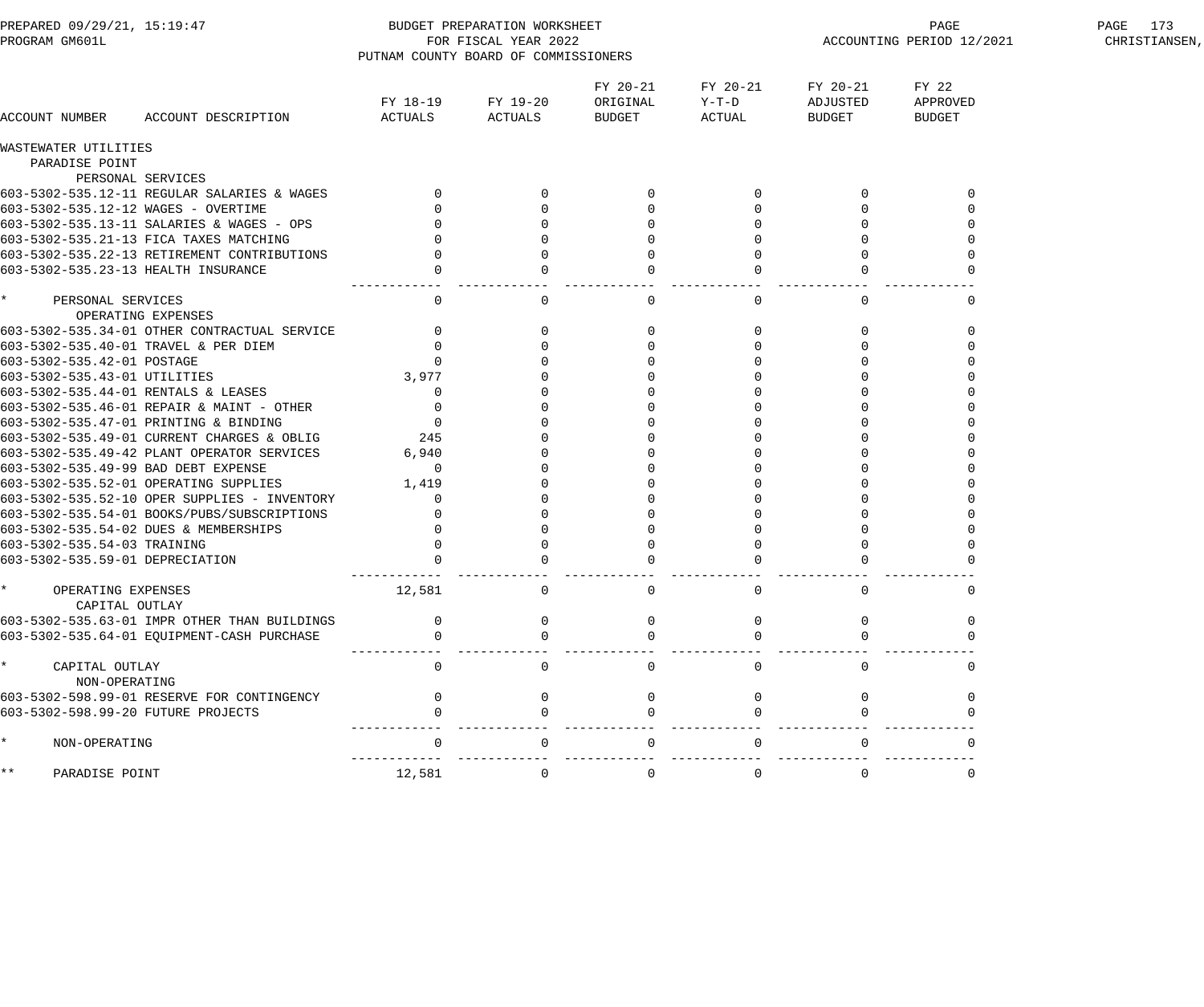| PREPARED 09/29/21, 15:19:47<br>PROGRAM GM601L      |                                                 | PUTNAM COUNTY BOARD OF COMMISSIONERS | BUDGET PREPARATION WORKSHEET<br>FOR FISCAL YEAR 2022 |                                |                             |                                | PAGE<br>ACCOUNTING PERIOD 12/2021  | PAGE 174<br>CHRISTIANSEN, |
|----------------------------------------------------|-------------------------------------------------|--------------------------------------|------------------------------------------------------|--------------------------------|-----------------------------|--------------------------------|------------------------------------|---------------------------|
| ACCOUNT NUMBER                                     | ACCOUNT DESCRIPTION                             | FY 18-19<br>ACTUALS                  | FY 19-20<br>ACTUALS                                  | FY 20-21<br>ORIGINAL<br>BUDGET | FY 20-21<br>Y-T-D<br>ACTUAL | FY 20-21<br>ADJUSTED<br>BUDGET | FY 22<br>APPROVED<br><b>BUDGET</b> |                           |
| PT BUENA VISTA                                     |                                                 |                                      |                                                      |                                |                             |                                |                                    |                           |
| PERSONAL SERVICES                                  |                                                 |                                      |                                                      |                                |                             |                                |                                    |                           |
|                                                    | 603-5307-535.12-11 REGULAR SALARIES & WAGES     |                                      |                                                      | $\overline{0}$                 |                             |                                |                                    |                           |
| 603-5307-535.12-12 WAGES - OVERTIME                |                                                 |                                      |                                                      |                                |                             |                                |                                    |                           |
|                                                    | 603-5307-535.13-11 SALARIES & WAGES - OPS       |                                      |                                                      |                                |                             |                                |                                    |                           |
| 603-5307-535.21-13 FICA TAXES MATCHING             |                                                 |                                      |                                                      |                                |                             |                                |                                    |                           |
|                                                    | 603-5307-535.22-13 RETIREMENT CONTRIBUTIONS     |                                      |                                                      |                                |                             |                                |                                    |                           |
| 603-5307-535.23-13 HEALTH INSURANCE                |                                                 |                                      |                                                      |                                |                             |                                |                                    |                           |
| $\star$<br>PERSONAL SERVICES<br>OPERATING EXPENSES |                                                 | $\overline{0}$                       | $\mathbf{0}$                                         | $\mathsf{O}$                   | 0                           | $\Omega$                       |                                    |                           |
|                                                    | 603-5307-535.34-01 OTHER CONTRACTUAL SERVICE    | $\overline{0}$                       | 0                                                    | $\overline{0}$                 |                             | $\Omega$                       |                                    |                           |
| 603-5307-535.40-01 TRAVEL & PER DIEM               |                                                 |                                      |                                                      |                                |                             |                                |                                    |                           |
| 603-5307-535.42-01 POSTAGE                         |                                                 | $\Omega$                             |                                                      |                                |                             |                                |                                    |                           |
| 603-5307-535.43-01 UTILITIES                       |                                                 | 1,927                                |                                                      |                                |                             |                                |                                    |                           |
| 603-5307-535.44-01 RENTALS & LEASES                |                                                 | $\overline{0}$                       |                                                      |                                |                             |                                |                                    |                           |
|                                                    | 603-5307-535.46-01 REPAIR & MAINT - OTHER 1,908 |                                      |                                                      |                                |                             |                                |                                    |                           |
|                                                    | 603-5307-535.49-01 CURRENT CHARGES & OBLIG      | $\overline{0}$                       |                                                      |                                |                             |                                |                                    |                           |
|                                                    | 603-5307-535.49-42 PLANT OPERATOR SERVICES      | 6,365                                |                                                      |                                |                             |                                |                                    |                           |
| 603-5307-535.52-01 OPERATING SUPPLIES              |                                                 | 2,458                                |                                                      |                                |                             |                                |                                    |                           |
|                                                    | 603-5307-535.52-10 OPER SUPPLIES - INVENTORY    | $\mathbf{0}$                         |                                                      |                                |                             |                                |                                    |                           |
|                                                    | 603-5307-535.54-01 BOOKS/PUBS/SUBSCRIPTIONS     |                                      |                                                      |                                |                             |                                |                                    |                           |
| 603-5307-535.54-02 DUES & MEMBERSHIPS              |                                                 |                                      |                                                      |                                |                             |                                |                                    |                           |
| 603-5307-535.54-03 TRAINING                        |                                                 |                                      |                                                      |                                |                             |                                |                                    |                           |
| 603-5307-535.59-01 DEPRECIATION                    |                                                 |                                      |                                                      |                                |                             |                                |                                    |                           |
| $\star$<br>OPERATING EXPENSES<br>CAPITAL OUTLAY    |                                                 | 12,658                               | $\mathbf{0}$                                         | $\mathsf{O}$                   | 0                           | 0                              | 0                                  |                           |
| 603-5307-535.61-01 LAND                            |                                                 | $\overline{0}$                       | $\mathsf{O}$                                         | $\overline{0}$                 | $\overline{0}$              | $\mathbf 0$                    | 0                                  |                           |
|                                                    | 603-5307-535.63-01 IMPR OTHER THAN BUILDINGS    |                                      |                                                      |                                |                             |                                |                                    |                           |
|                                                    | 603-5307-535.64-01 EQUIPMENT-CASH PURCHASE      |                                      |                                                      |                                |                             |                                |                                    |                           |
| $\star$<br>CAPITAL OUTLAY<br>NON-OPERATING         |                                                 | $\Omega$                             |                                                      | $\Omega$                       |                             |                                |                                    |                           |
|                                                    | 603-5307-598.99-01 RESERVE FOR CONTINGENCY      |                                      |                                                      |                                |                             |                                |                                    |                           |
| 603-5307-598.99-20 FUTURE PROJECTS                 |                                                 |                                      |                                                      |                                |                             |                                |                                    |                           |
| NON-OPERATING                                      |                                                 |                                      |                                                      |                                |                             |                                |                                    |                           |
| $\star\star$<br>PT BUENA VISTA                     |                                                 | 12,658                               |                                                      |                                |                             |                                |                                    |                           |
| * * *<br>WASTEWATER UTILITIES                      |                                                 | 25,239                               |                                                      |                                |                             |                                |                                    |                           |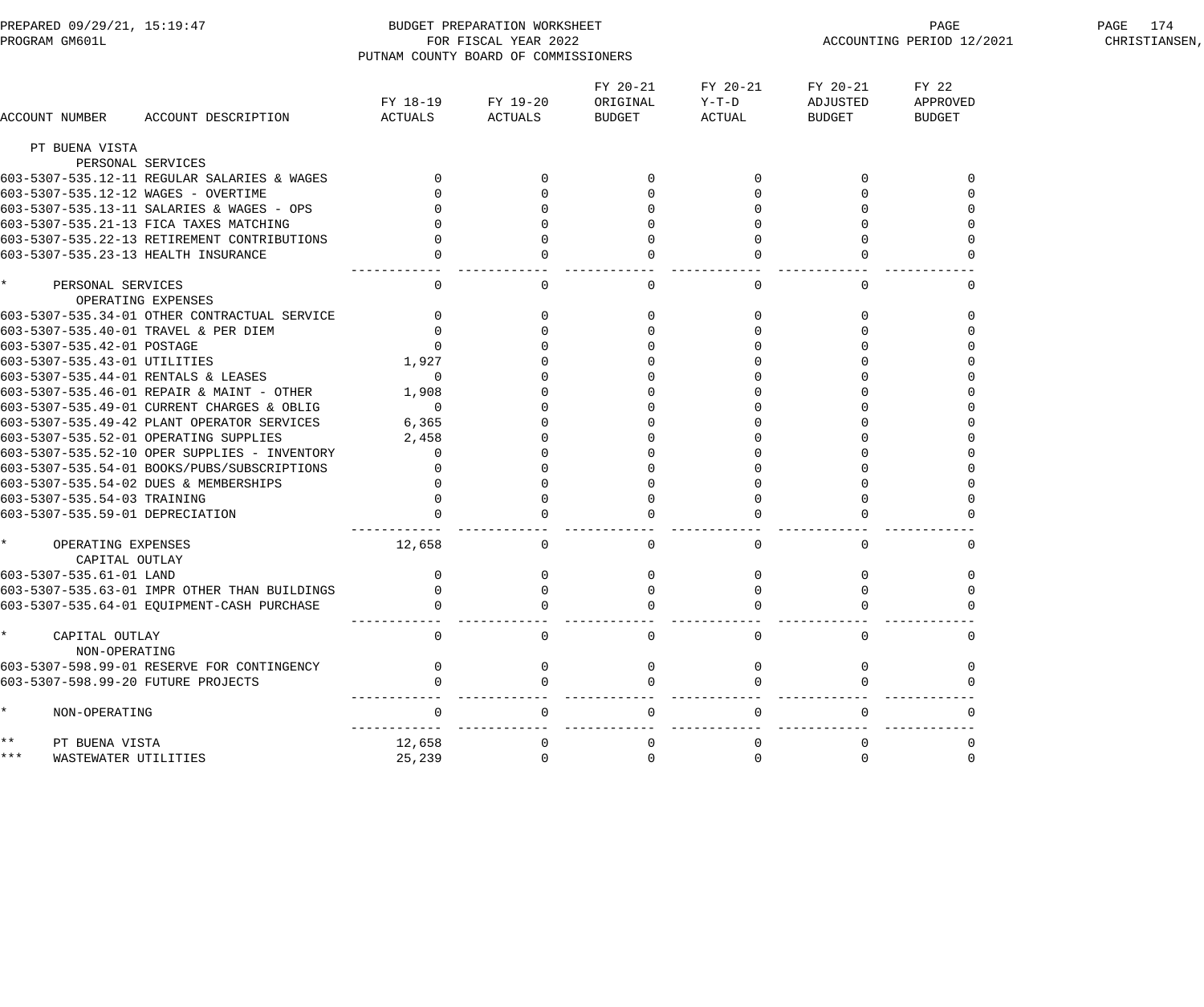| PREPARED 09/29/21, 15:19:47<br>PROGRAM GM601L   |                                               | PUTNAM COUNTY BOARD OF COMMISSIONERS | BUDGET PREPARATION WORKSHEET<br>FOR FISCAL YEAR 2022 |                                | PAGE 175<br>CHRISTIANSEN,   |                                |                                    |  |
|-------------------------------------------------|-----------------------------------------------|--------------------------------------|------------------------------------------------------|--------------------------------|-----------------------------|--------------------------------|------------------------------------|--|
| ACCOUNT NUMBER                                  | ACCOUNT DESCRIPTION                           | FY 18-19<br>ACTUALS                  | FY 19-20<br>ACTUALS                                  | FY 20-21<br>ORIGINAL<br>BUDGET | FY 20-21<br>Y-T-D<br>ACTUAL | FY 20-21<br>ADJUSTED<br>BUDGET | FY 22<br>APPROVED<br><b>BUDGET</b> |  |
| WATER UTILITIES                                 |                                               |                                      |                                                      |                                |                             |                                |                                    |  |
| PARADISE VIEW                                   |                                               |                                      |                                                      |                                |                             |                                |                                    |  |
|                                                 | PERSONAL SERVICES                             |                                      |                                                      |                                |                             |                                |                                    |  |
|                                                 | 606-5305-533.12-11 REGULAR SALARIES & WAGES   |                                      | $\mathbf{0}$                                         | $\Omega$                       |                             | $\Omega$                       |                                    |  |
| 606-5305-533.12-12 WAGES - OVERTIME             |                                               |                                      | $\mathbf 0$                                          |                                |                             |                                |                                    |  |
|                                                 | 606-5305-533.13-11 SALARIES & WAGES - OPS     |                                      | $\Omega$                                             |                                |                             |                                |                                    |  |
|                                                 | 606-5305-533.21-13 FICA TAXES MATCHING        |                                      |                                                      |                                |                             |                                |                                    |  |
|                                                 | 606-5305-533.22-13 RETIREMENT CONTRIBUTIONS   |                                      | $\mathbf 0$                                          |                                |                             | $\overline{0}$                 |                                    |  |
|                                                 | 606-5305-533.23-13 LIFE & HEALTH INSURANCE    | $\overline{0}$                       | $\Omega$                                             | $\Omega$                       |                             |                                |                                    |  |
| $\star$<br>PERSONAL SERVICES                    |                                               | $\mathbf 0$                          | $\Omega$                                             | $\mathbf{0}$                   | $\Omega$                    | $\Omega$                       |                                    |  |
|                                                 | OPERATING EXPENSES                            |                                      |                                                      |                                |                             |                                |                                    |  |
|                                                 | 606-5305-533.34-01 OTHER CONTRACTUAL SVCS     | $\mathbf 0$                          | 0                                                    | $\mathbf{0}$                   |                             |                                |                                    |  |
|                                                 | 606-5305-533.40-01 TRAVEL & PER DIEM          | $\mathbf 0$                          | 0                                                    | $\mathbf 0$                    | 0                           | $\Omega$                       |                                    |  |
| 606-5305-533.42-01 POSTAGE                      |                                               | $\mathbf 0$                          | $\mathbf 0$                                          | $\mathbf 0$                    | $\mathbf{0}$                | 0                              | $\Omega$                           |  |
| 606-5305-533.43-01 UTILITIES                    |                                               | 650                                  | 1,134                                                | 1,450                          | 541                         | 1,450                          | 1,200                              |  |
| 606-5305-533.44-01 RENTALS & LEASES             |                                               | 0                                    | $\Omega$                                             | $\mathbf 0$                    | $\overline{0}$              | $\mathbf 0$                    | $\mathbf 0$                        |  |
|                                                 | 606-5305-533.46-01 REPAIR & MAINT - OTHER     | 0                                    | 0                                                    | 3,000                          | $\overline{0}$              | 3,000                          | 3,000                              |  |
|                                                 | 606-5305-533.49-01 OTHER CURRENT CHARGES      | $\mathbf 0$                          | $\mathbf 0$                                          | $\overline{0}$                 | $\mathbf{0}$                | $\overline{0}$                 | $\mathbf 0$                        |  |
|                                                 | 606-5305-533.49-42 PLANT OPERATOR SVCS        | 5,535                                | 5,989                                                | 6,000                          | 4,887                       | 6,000                          | 6,000                              |  |
| 606-5305-533.49-99 BAD DEBT EXPENSE             |                                               | $\mathsf{O}$                         | $\mathbf 0$                                          | $\mathbf 0$                    | 0                           | $\mathbf 0$                    | $\mathbf{0}$                       |  |
|                                                 | 606-5305-533.52-01 OPERATING SUPPLIES         | 286                                  | 530                                                  | 1,500                          | 256                         | 1,500                          | 1,500                              |  |
|                                                 | 606-5305-533.52-10 OPER SUPPLIES - INVENTORY  | $\mathbf 0$                          | 0                                                    | $\mathbf 0$                    | 0                           | $\Omega$                       |                                    |  |
|                                                 | 606-5305-533.54-01 BOOKS, PUBS, SUBSCRIPTIONS |                                      | 0                                                    |                                |                             |                                |                                    |  |
|                                                 | 606-5305-533.54-02 DUES & MEMBERSHIPS         |                                      | $\mathbf 0$                                          |                                |                             |                                |                                    |  |
| 606-5305-533.54-03 TRAINING                     |                                               | $\mathbf 0$                          | 0                                                    |                                | $\Omega$                    | $\overline{0}$                 |                                    |  |
| 606-5305-533.59-01 DEPRECIATION                 |                                               |                                      |                                                      | $\mathbf 0$                    |                             |                                |                                    |  |
| $\star$<br>OPERATING EXPENSES<br>CAPITAL OUTLAY |                                               | 6,471                                | 7,653                                                | 11,950                         | 5,684                       | 11,950                         | 11,700                             |  |
|                                                 | 606-5305-533.63-01 IMPR OTHER THAN BLDGS      |                                      |                                                      |                                |                             |                                |                                    |  |
|                                                 | 606-5305-533.64-01 EQUIPMENT-CASH PURCHASE    |                                      |                                                      |                                |                             |                                |                                    |  |
| $\star$<br>CAPITAL OUTLAY<br>NON-OPERATING      |                                               | $\Omega$                             | $\Omega$                                             | $\mathbf 0$                    | $\Omega$                    |                                |                                    |  |
|                                                 | 606-5305-533.99-01 RESERVE FOR CONT- REGULAR  | $\Omega$                             | $\overline{0}$                                       | $\mathbf{0}$                   |                             | $\mathbf 0$                    | 1,195                              |  |
| $\star$<br>NON-OPERATING<br>NON-OPERATING       |                                               | $\mathbf 0$                          | $\Omega$                                             | $\overline{0}$                 | $\overline{0}$              | $\overline{0}$                 | 1,195                              |  |
|                                                 | 606-5305-598.99-01 RESERVE FOR CONTINGENCY    | $\overline{0}$                       | $\overline{0}$                                       | 1,195                          |                             | $0 \t 1,195$                   | 89,214                             |  |
| 606-5305-598.99-20 FUTURE PROJECTS              |                                               |                                      | $\overline{0}$                                       | 86,961                         | $\Omega$                    | 89,214                         | $\overline{0}$                     |  |
| $\star$<br>NON-OPERATING                        |                                               |                                      | $\overline{0}$                                       | 88,156                         | $\overline{0}$              | 90,409                         | 89,214                             |  |
| $***$<br>PARADISE VIEW                          |                                               | 6,471                                |                                                      | 7,653 100,106                  | 5,684                       |                                | 102,359 102,109                    |  |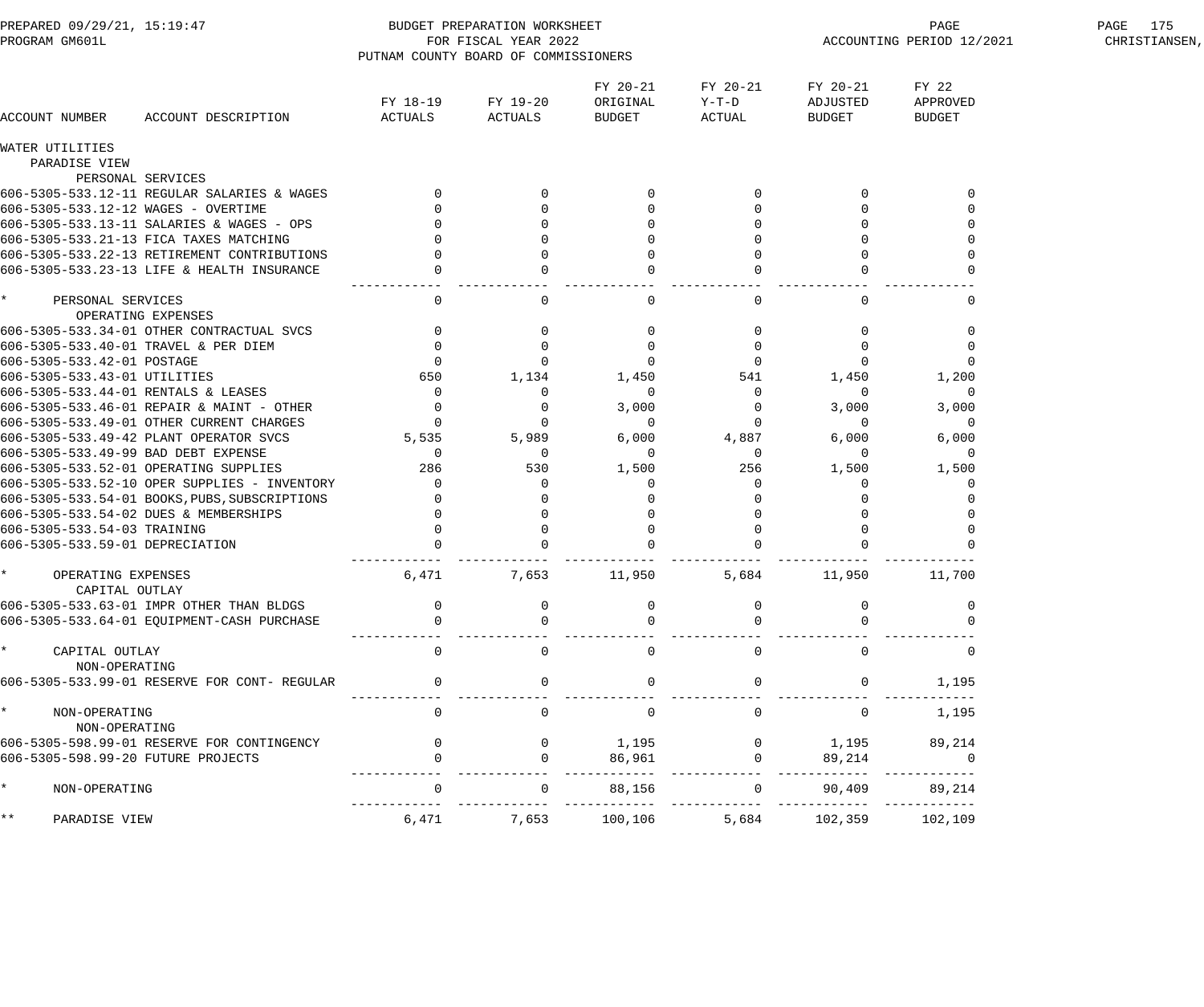| PREPARED 09/29/21, 15:19:47<br>PROGRAM GM601L |                                      |                                               | PUTNAM COUNTY BOARD OF COMMISSIONERS | BUDGET PREPARATION WORKSHEET<br>FOR FISCAL YEAR 2022 |                                       |                                       | ACCOUNTING PERIOD 12/2021             | PAGE 176<br>CHRISTIANSEN,          |  |
|-----------------------------------------------|--------------------------------------|-----------------------------------------------|--------------------------------------|------------------------------------------------------|---------------------------------------|---------------------------------------|---------------------------------------|------------------------------------|--|
|                                               | ACCOUNT NUMBER                       | ACCOUNT DESCRIPTION                           | FY 18-19<br>ACTUALS                  | FY 19-20<br>ACTUALS                                  | FY 20-21<br>ORIGINAL<br><b>BUDGET</b> | FY 20-21<br>Y-T-D<br>ACTUAL           | FY 20-21<br>ADJUSTED<br><b>BUDGET</b> | FY 22<br>APPROVED<br><b>BUDGET</b> |  |
|                                               | PT BUENA VISTA                       |                                               |                                      |                                                      |                                       |                                       |                                       |                                    |  |
|                                               |                                      | PERSONAL SERVICES                             |                                      |                                                      |                                       |                                       |                                       |                                    |  |
|                                               |                                      | 606-5307-533.12-11 REGULAR SALARIES & WAGES   |                                      | $\mathbf{0}$                                         |                                       | 0                                     | $\mathbf 0$                           |                                    |  |
|                                               |                                      | 606-5307-533.12-12 WAGES - OVERTIME           |                                      |                                                      |                                       | $\mathbf 0$                           | 0                                     |                                    |  |
|                                               |                                      | 606-5307-533.13-11 SALARIES & WAGES - OPS     |                                      |                                                      |                                       | $\mathbf 0$                           |                                       |                                    |  |
|                                               |                                      | 606-5307-533.21-13 FICA TAXES MATCHING        |                                      |                                                      |                                       |                                       |                                       |                                    |  |
|                                               |                                      | 606-5307-533.22-13 RETIREMENT CONTRIBUTIONS   |                                      |                                                      |                                       | $\mathbf 0$                           |                                       |                                    |  |
|                                               |                                      | 606-5307-533.23-13 LIFE & HEALTH INSURANCE    |                                      |                                                      |                                       |                                       |                                       |                                    |  |
|                                               | PERSONAL SERVICES                    | OPERATING EXPENSES                            | $\mathbf 0$                          | $\Omega$                                             | $\mathbf 0$                           | $\mathbf 0$                           | $\Omega$                              |                                    |  |
|                                               |                                      | 606-5307-533.34-01 OTHER CONTRACTUAL SVCS     |                                      |                                                      |                                       | $\mathbf 0$                           |                                       |                                    |  |
|                                               |                                      | 606-5307-533.40-01 TRAVEL & PER DIEM          |                                      |                                                      | 0                                     | $\mathbf 0$                           | 0                                     |                                    |  |
|                                               | 606-5307-533.42-01 POSTAGE           |                                               |                                      | 0                                                    | $\Omega$                              | $\mathbf 0$                           | 0                                     |                                    |  |
|                                               | 606-5307-533.43-01 UTILITIES         |                                               | 1,011                                | 1,165                                                | 2,000                                 | 996                                   | 2,000                                 | 2,000                              |  |
|                                               |                                      | 606-5307-533.44-01 RENTALS & LEASES           | $\mathbf 0$                          | $\overline{0}$                                       | $\overline{0}$                        | $\overline{\phantom{0}}$              | $\overline{0}$                        | $\overline{0}$                     |  |
|                                               |                                      | 606-5307-533.46-01 REPAIR & MAINT - OTHER     | $\overline{0}$                       | 1,295                                                | 3,000                                 | 585                                   | 3,000                                 | 3,000                              |  |
|                                               |                                      | 606-5307-533.46-04 R & M - FLEET MAINTENANCE  |                                      | 0                                                    | 0                                     | $\overline{0}$                        | 0                                     | $\Omega$                           |  |
|                                               |                                      | 606-5307-533.49-01 OTHER CURRENT CHARGES      | $\overline{0}$                       |                                                      | $\Omega$                              | $\mathbf 0$                           | -0                                    |                                    |  |
|                                               |                                      | 606-5307-533.49-42 PLANT OPERATOR SVCS        | 9,555                                | 9,292                                                | 10,000                                | 6,192                                 | 10,000                                | 10,000                             |  |
|                                               |                                      | 606-5307-533.49-50 LEGAL ADVERTISEMENT        | $\overline{0}$                       | $\overline{0}$                                       | $\overline{0}$                        | $\mathbf 0$                           | $\overline{0}$                        | $\overline{0}$                     |  |
|                                               |                                      | 606-5307-533.52-01 OPERATING SUPPLIES         | 2,770                                | 3,410                                                | 5,000                                 | 3,587                                 | 5,000                                 | 5,000                              |  |
|                                               |                                      | 606-5307-533.52-10 OPER SUPPLIES - INVENTORY  | 0                                    |                                                      | $\Omega$                              | 0                                     | $\Omega$                              |                                    |  |
|                                               |                                      | 606-5307-533.54-01 BOOKS, PUBS, SUBSCRIPTIONS |                                      |                                                      |                                       |                                       |                                       |                                    |  |
|                                               |                                      | 606-5307-533.54-02 DUES & MEMBERSHIPS         |                                      |                                                      |                                       |                                       |                                       |                                    |  |
|                                               | 606-5307-533.54-03 TRAINING          |                                               |                                      | $\mathbf 0$                                          |                                       | $\mathbf 0$                           |                                       |                                    |  |
|                                               |                                      | 606-5307-533.59-01 DEPRECIATION               |                                      | $\mathbf 0$                                          |                                       | $\mathbf 0$                           |                                       |                                    |  |
|                                               |                                      |                                               |                                      |                                                      |                                       |                                       |                                       |                                    |  |
|                                               | OPERATING EXPENSES<br>CAPITAL OUTLAY |                                               | 13,336                               | 15,162                                               | 20,000                                | 11,360                                | 20,000                                | 20,000                             |  |
|                                               |                                      | 606-5307-533.63-01 IMPR OTHER THAN BLDGS      |                                      |                                                      |                                       |                                       |                                       |                                    |  |
|                                               |                                      | 606-5307-533.64-01 EQUIPMENT-CASH PURCHASE    |                                      |                                                      |                                       |                                       |                                       |                                    |  |
|                                               |                                      |                                               |                                      |                                                      |                                       |                                       |                                       |                                    |  |
|                                               | CAPITAL OUTLAY<br>NON-OPERATING      |                                               | $\mathbf 0$                          | $\Omega$                                             | $\overline{0}$                        | $\mathsf{O}$                          | $\mathbf{0}$                          | 0                                  |  |
|                                               |                                      | 606-5307-533.99-01 RESERVE FOR CONT- REGULAR  |                                      | 0                                                    | $\mathbf 0$                           |                                       |                                       | 2,000                              |  |
|                                               | NON-OPERATING<br>NON-OPERATING       |                                               | $\mathbf{0}$                         | $\mathbf 0$                                          | $\overline{0}$                        | $\overline{0}$                        | $\mathbf 0$                           | 2,000                              |  |
|                                               |                                      | 606-5307-598.99-01 RESERVE FOR CONTINGENCY    |                                      |                                                      | 2,000                                 |                                       | 2,000                                 | 190,955                            |  |
|                                               |                                      | 606-5307-598.99-20 FUTURE PROJECTS            |                                      | $\mathbf 0$                                          | 189,288                               | $\begin{array}{c} 0 \\ 0 \end{array}$ | 190,955                               | 0                                  |  |
|                                               |                                      |                                               |                                      |                                                      |                                       |                                       |                                       |                                    |  |
|                                               | NON-OPERATING                        |                                               | $\mathbf 0$                          | $\overline{0}$                                       | 191,288                               | $\overline{0}$                        | 192,955                               | 190,955                            |  |
| $***$                                         | PT BUENA VISTA                       |                                               | 13,336                               | 15,162                                               | 211,288                               | 11,360 212,955                        |                                       | 212,955                            |  |
| * * *                                         | WATER UTILITIES                      |                                               | 19,807                               | 22,815                                               | 311,394                               | 17,044                                | 315,314                               | 315,064                            |  |